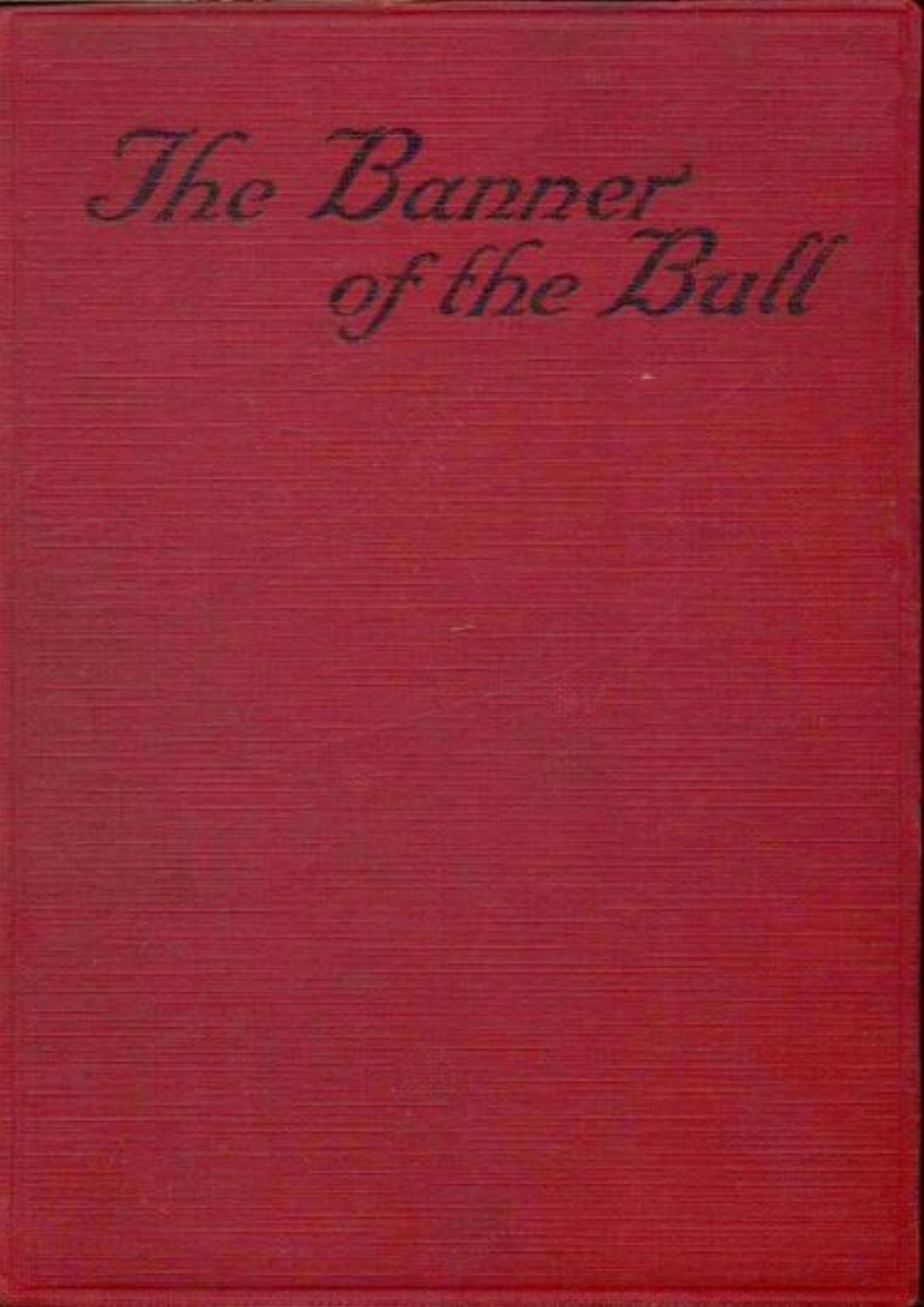## **\* A Distributed Proofreaders Canada eBook \***

This ebook is made available at no cost and with very few restrictions. These restrictions apply only if (1) you make a change in the ebook (other than alteration for different display devices), or (2) you are making commercial use of the ebook. If either of these conditions applies, please contact a FP administrator before proceeding.

This work is in the Canadian public domain, but may be under copyright in some countries. If you live outside Canada, check your country's copyright laws. IF THE BOOK IS UNDER COPYRIGHT IN YOUR COUNTRY, DO NOT DOWNLOAD OR REDISTRIBUTE THIS FILE.

*Title:* The Banner of the Bull

*Date of first publication:* 1923

*Author:* Rafael Sabatini(1875-1950)

*Date first posted:* Sep. 12, 2016

*Date last updated:* Sep. 12, 2016

Faded Page eBook #20160909

This ebook was produced by: Al Haines, Cindy Beyer & the online Distributed Proofreaders Canada team at http://www.pgdpcanada.net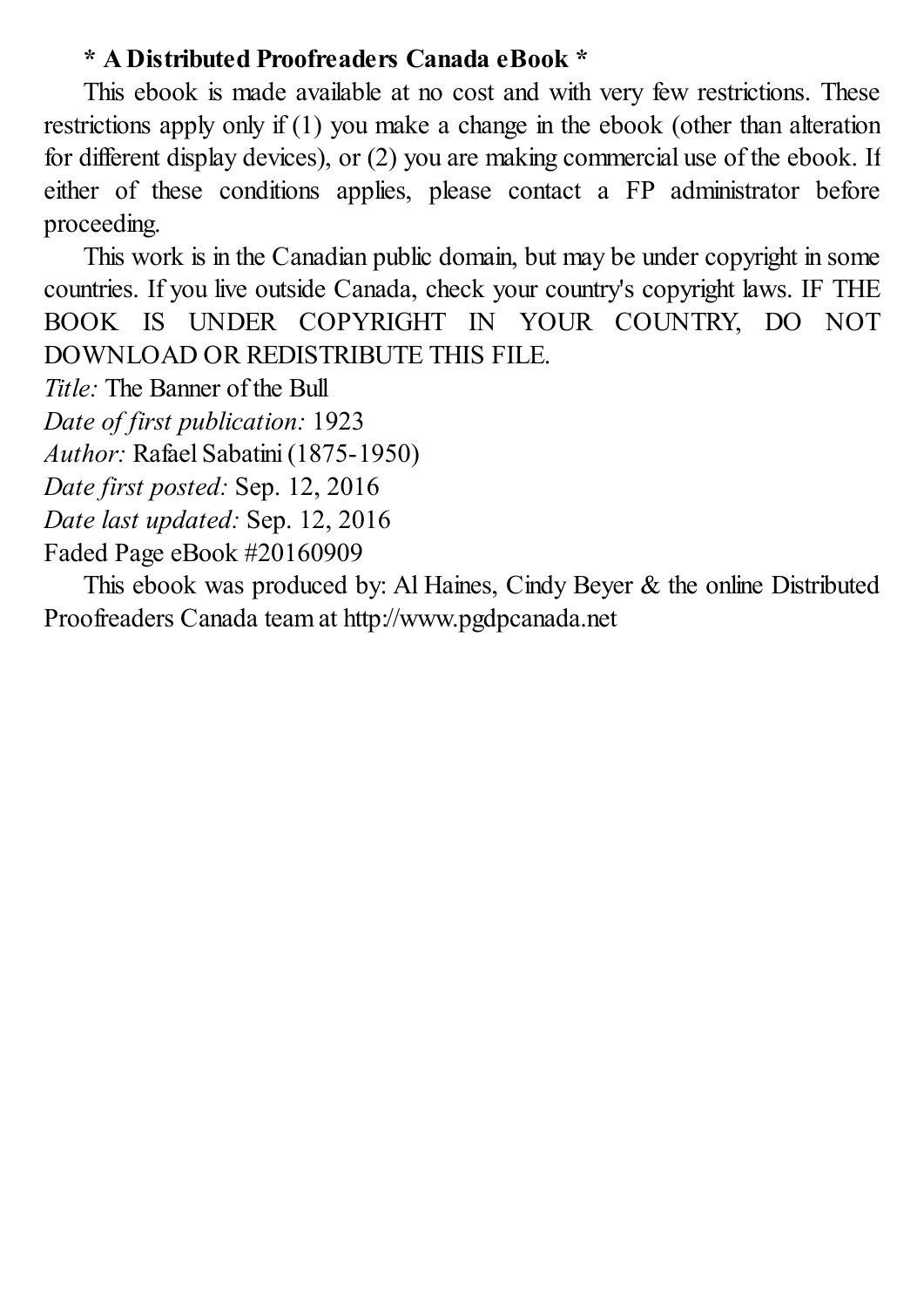By the same Author ——————

ROMANCES

THE TAVERN KNIGHT THE SHAME OF MOTLEY BARDELYS THE MAGNIFICENT THE TRAMPLING OF THE LILIES LOVE AT ARMS ST. MARTIN'S SUMMER ANTHONYWILDING THE LION'S SKIN THE JUSTICE OF THE DUKE THE GATES OF DOOM THE STROLLING SAINT THE SEA-HAWK THE BANNER OF THE BULL THE SNARE **SCARAMOUCHE** CAPTAIN BLOOD

HISTORICALESSAYS THE LIFE OF CESARE BORGIA TORQUEMADA AND THE SPANISH INQUISITION THE HISTORICALNIGHTS' ENTERTAINMENT—Series I THE HISTORICALNIGHTS' ENTERTAINMENT—Series II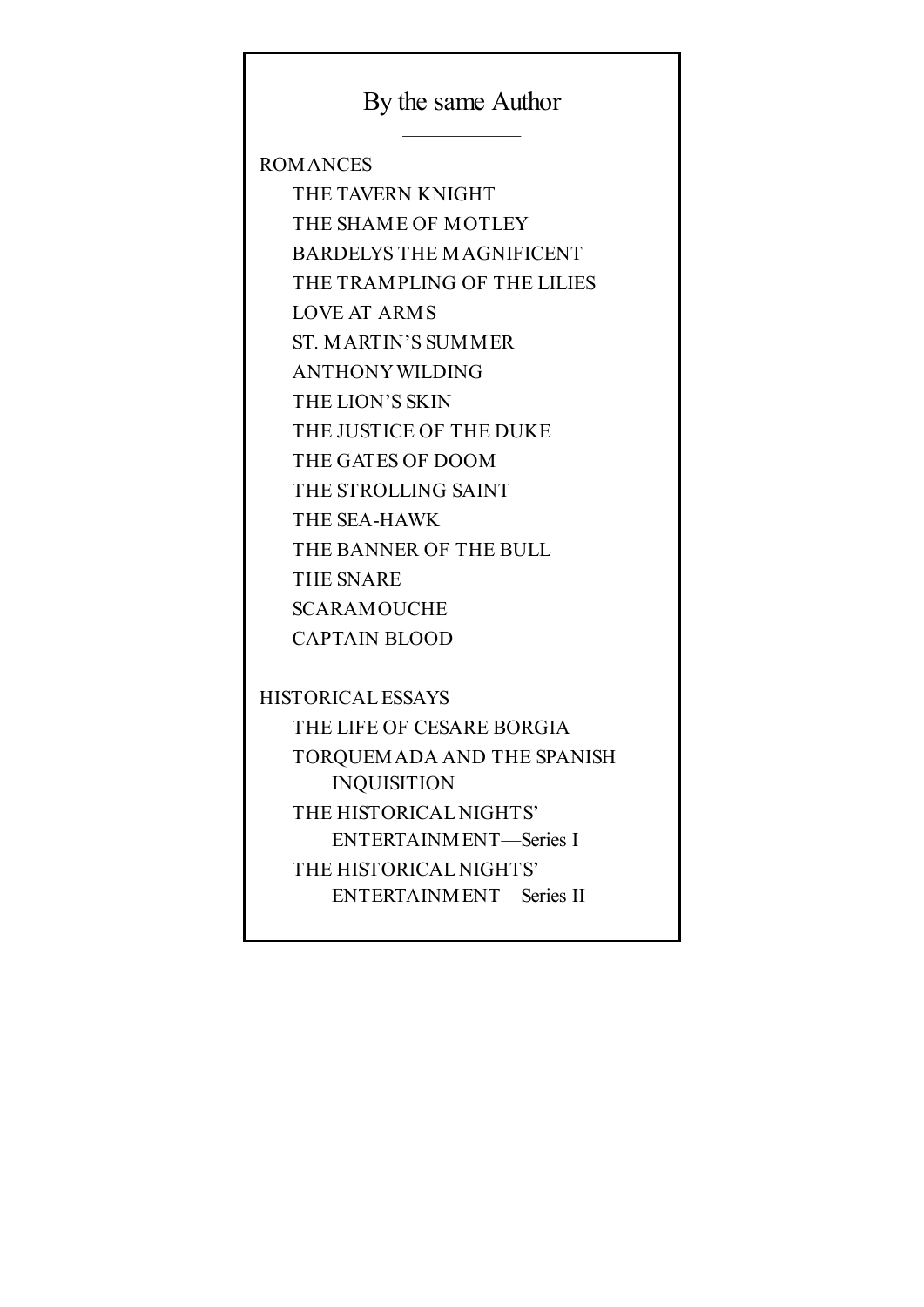## *The Banner of the Bull*

*Three Episodes in the Career of Cesare Borgia*

*By Rafael Sabatini*



*TORONTO THOMAS ALLEN*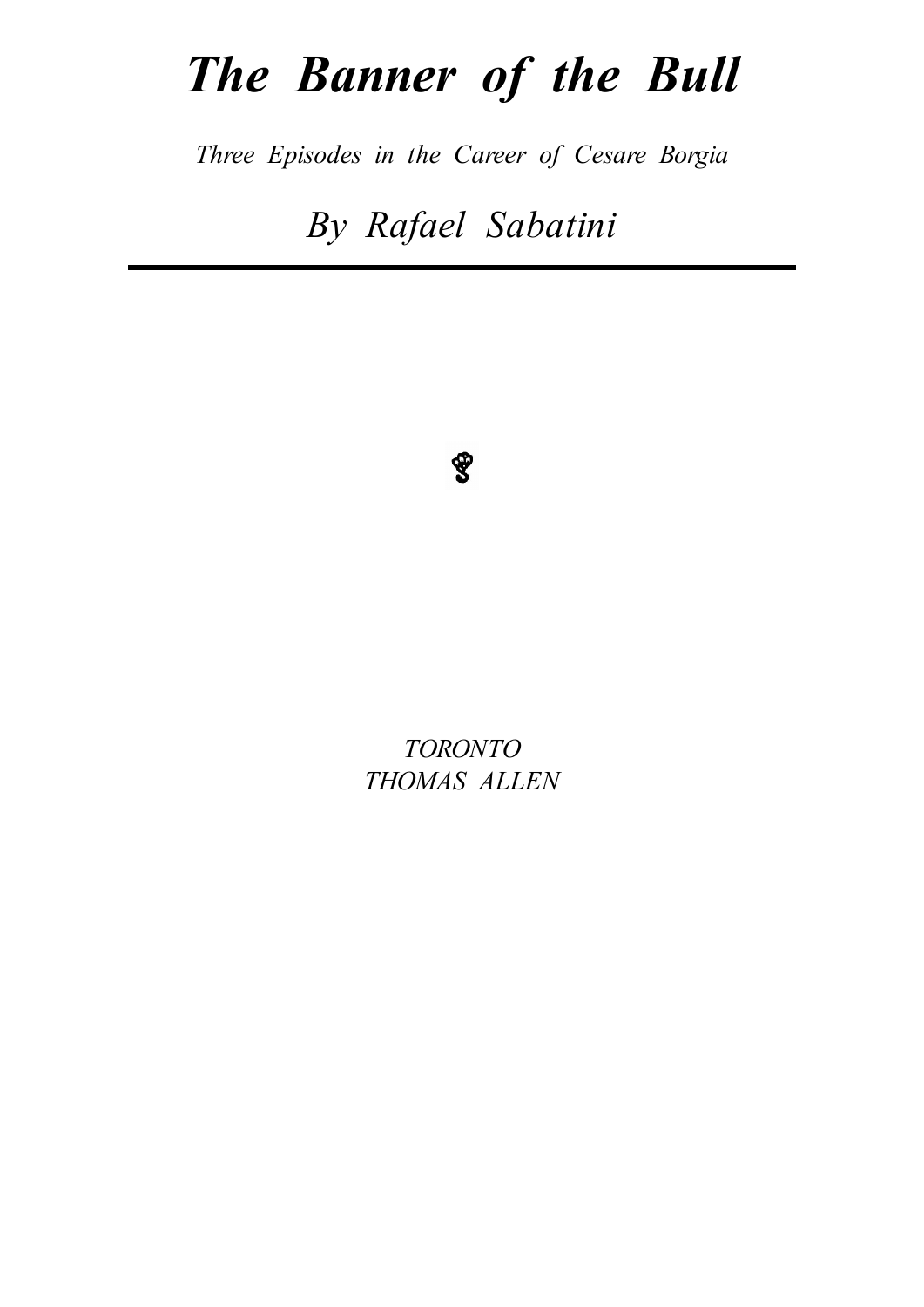*E per pigliare i suoi nemici al vischio Fischió soavemente, e per ridurli Nella sua tana, questo basalischio.*

DECENNALI, I. MACCHIAVELLI.

*Printed in Great Britain*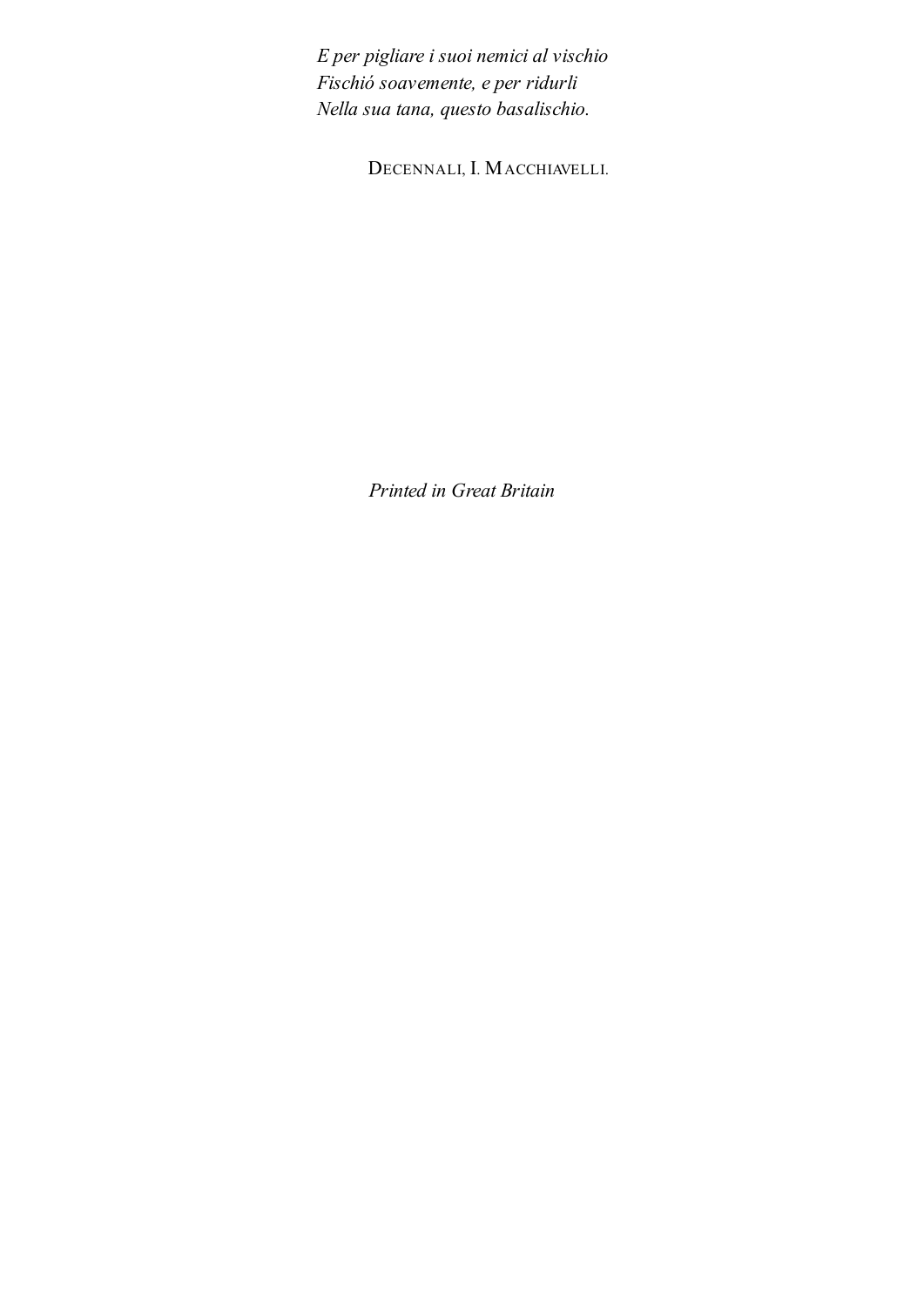*THE URBINIAN*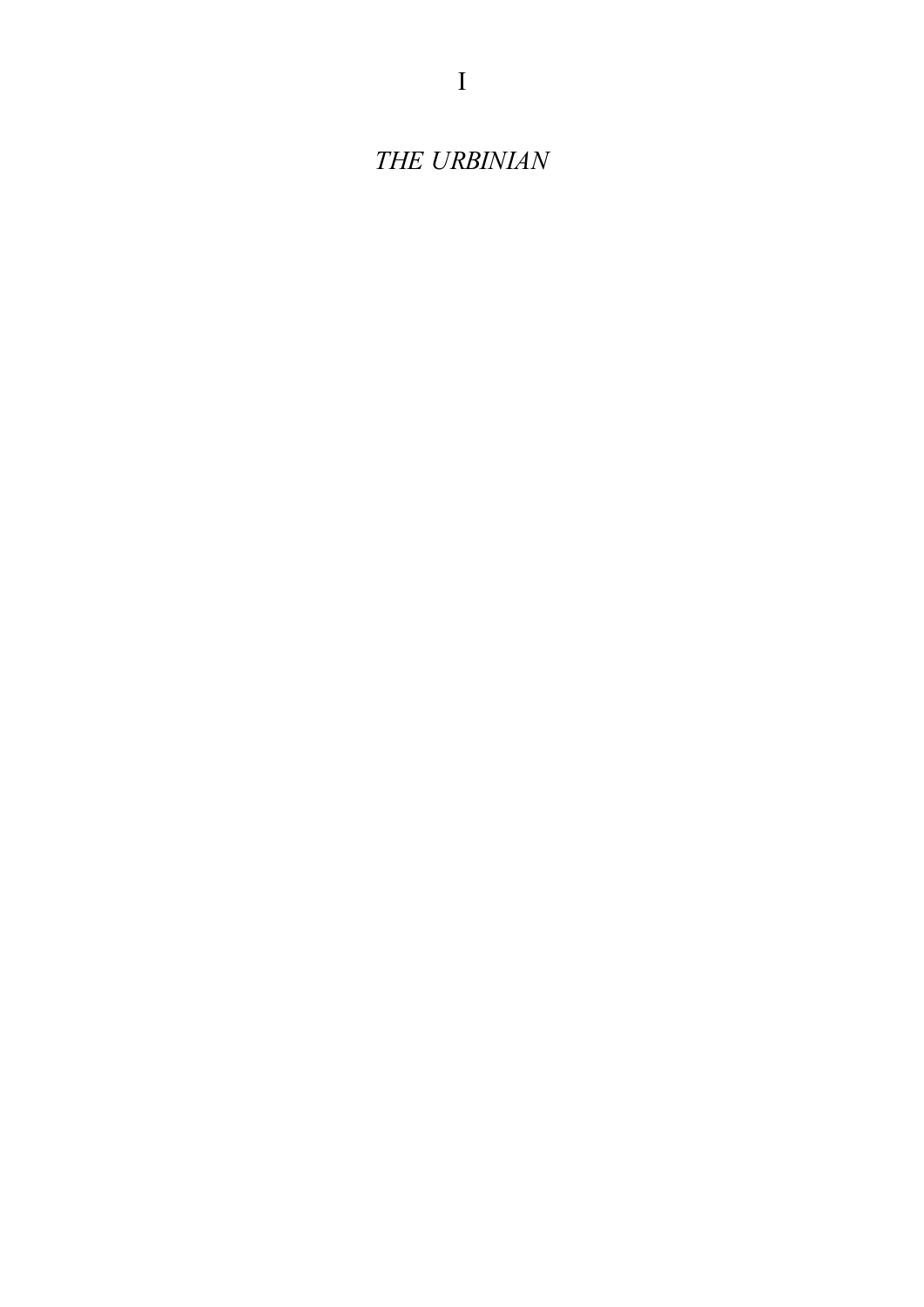## THE BANNER OF THE BULL

I

IN THAT shrewd chapter of his upon a prince's choice of ministers—of which I shall presently have more to say—Messer Niccoló Macchiavelli discovers three degrees in the intelligence of mankind. To the first belong those who understand things for themselves by virtue of their own natural endowments; to the second those who have at least the wit to discern what others understand; and to the third those who neither understand things for themselves nor yet through the demonstrations which others afford them. The first are rare and excellent, since they are the inventive and generative class; the second are of merit, since if not actually productive, they are at least reproductive; the third, being neither one nor the other, but mere parasites who prey for their existence—and often profitably—upon the other two, are entirely worthless.

There is yet a fourth class which the learned and subtle Florentine appears to have overlooked, a class which combines in itself the attributes of those other three. In this class I would place the famous Corvinus Trismegistus, who was the very oddest compound of inventiveness and stupidity, of duplicity and simplicity, of deceit and credulity, of guile and innocence, of ingenuity and ingenuousness, as you shall judge.

To begin with, Messer Corvinus Trismegistus had mastered—as his very name implies—all the secrets of Nature, of medicine, and of magic; so that the fame of him had gone out over the face of Italy like a ripple over water.

He knew, for instance, that the oil of scorpions captured in sunshine during the period of Sol in Scorpio—a most essential condition this—was an infallible cure for the plague. He knew that to correct an enlargement of the spleen, the certain way was to take the spleen of a goat, apply it for four-and-twenty hours to the affected part, and thereafter expose it to the sun; in a measure as the goat's spleen should desiccate and wither, in such measure should the patient's spleen be reduced and restored to health. He knew that the ashes of a wolf's skin never failed as a remedy for baldness, and that to arrest bleeding at the nose nothing could rival an infusion from the bark of an olive-tree, provided the bark were taken from a young tree in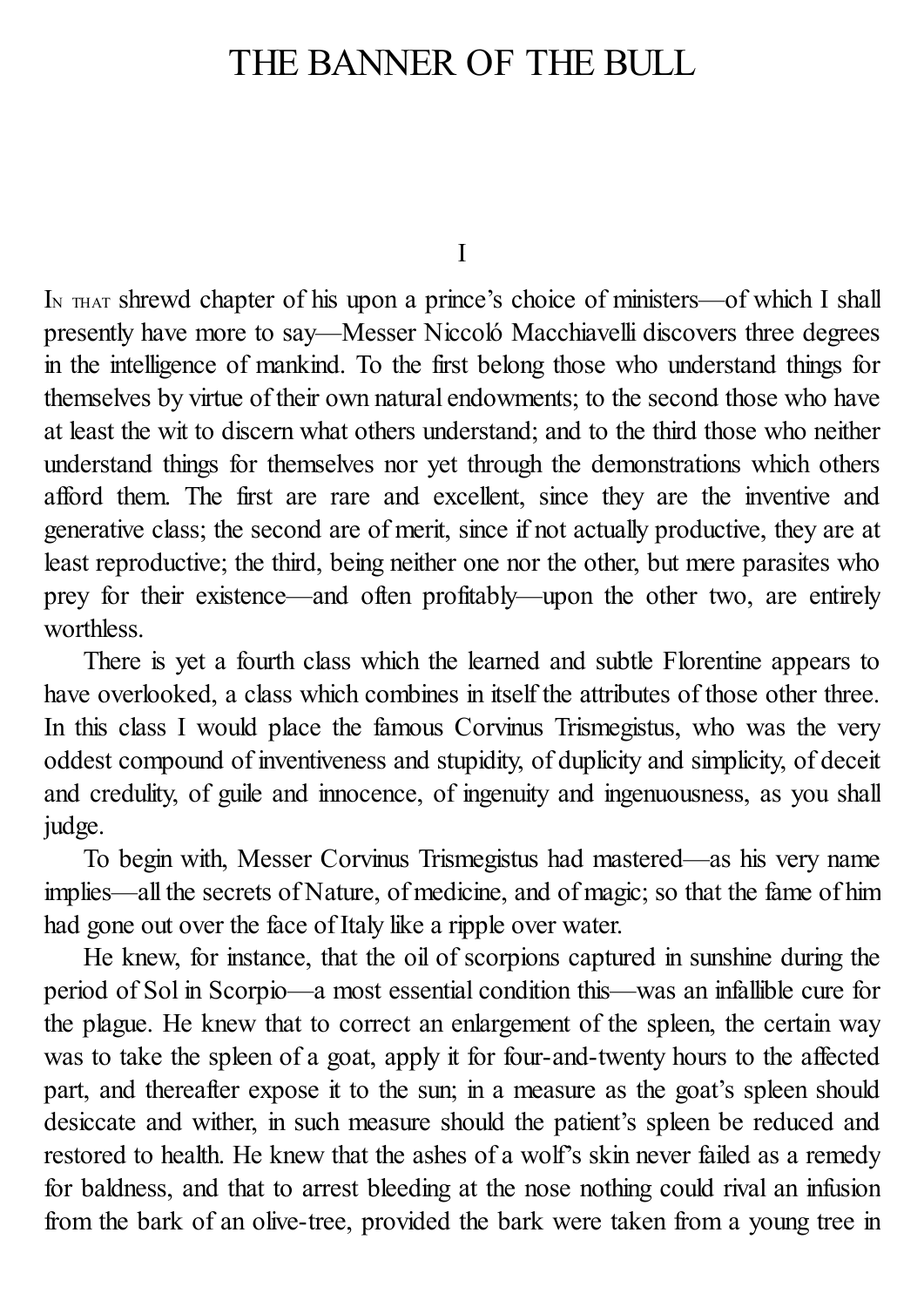the case of a young patient, and from an old tree in the case of an old patient. He knew that serpents stewed in wine, and afterwards eaten, would make sound and whole a leper, by conferring upon him the serpent's faculty of changing its skin.

Deeply, too, was he versed in poisons and enchantments, and he made no secret —so frank and open was his nature—of his power to conjure spirits and, at need, to restore the dead to life. He had discovered an elixir vitæ that preserved him still young and vigorous at the prodigious age of two thousand years, which he claimed to have attained; and another elixir, called Acqua Celeste—a very complex and subtle distillation this—that would reduce an old man's age by fifty years, and restore to him his lost youth.

All this and much more was known to Corvinus the Thrice-Mage, although certain folk of Sadducaic mind have sought to show that the sum of his knowledge concerned the extent to which he could abuse the credulity of his contemporaries and render them his dupes. Similarly it was alleged—although his adherents set it down to the spite and envy that the great must for ever be provoking in the mean that his real name was just Pietro Corvo, a name he got from his mother, who kept a wineshop in Forli, and who could not herself with any degree of precision have named his father. And these deriders added that his having lived two thousand years was an idle vaunt, since there were still many alive who remembered to have seen him as an ill-kempt, dirty urchin wallowing in the kennels of his native town.

Be all that as it may, there is no denying that he had achieved a great and welldeserved renown, and that he waxed rich in his mean dwelling in Urbino—that Itala Atene, the cradle of Italian art and learning. And to wax rich is, after all, considered by many to be the one outward sign of inward grace, the one indubitable proof of worth. To them, at least, it follows that Messer Corvinus was worthy.

This house of his stood in a narrow street behind the Oratory of San Giovanni, a street of crazy buildings that leaned across to each other until, had they been carried a little higher, they must have met in a Gothic arch, to exclude the slender strip ofsky which, as it was, remained visible.

It was a quarter of the town admirably suited to a man of the magician's studious habits. The greater streets of Urbino might tremble under the tramp of armed multitudes in those days when the Lord Cesare Borgia, Duke of Valentinois and Romagna, was master of the city, and the peaceful, scholarly Duke Guidobaldo a fugitive outcast. Down that narrow, ill-paved gap of sordid dwellings came no disturbers of the peace. So that Corvinus Trismegistus was left to pursue his studies unmolested, to crush his powders, and distill his marvellous elixirs.

Thither to seek his help and his advice came folk from every quarter of Italy.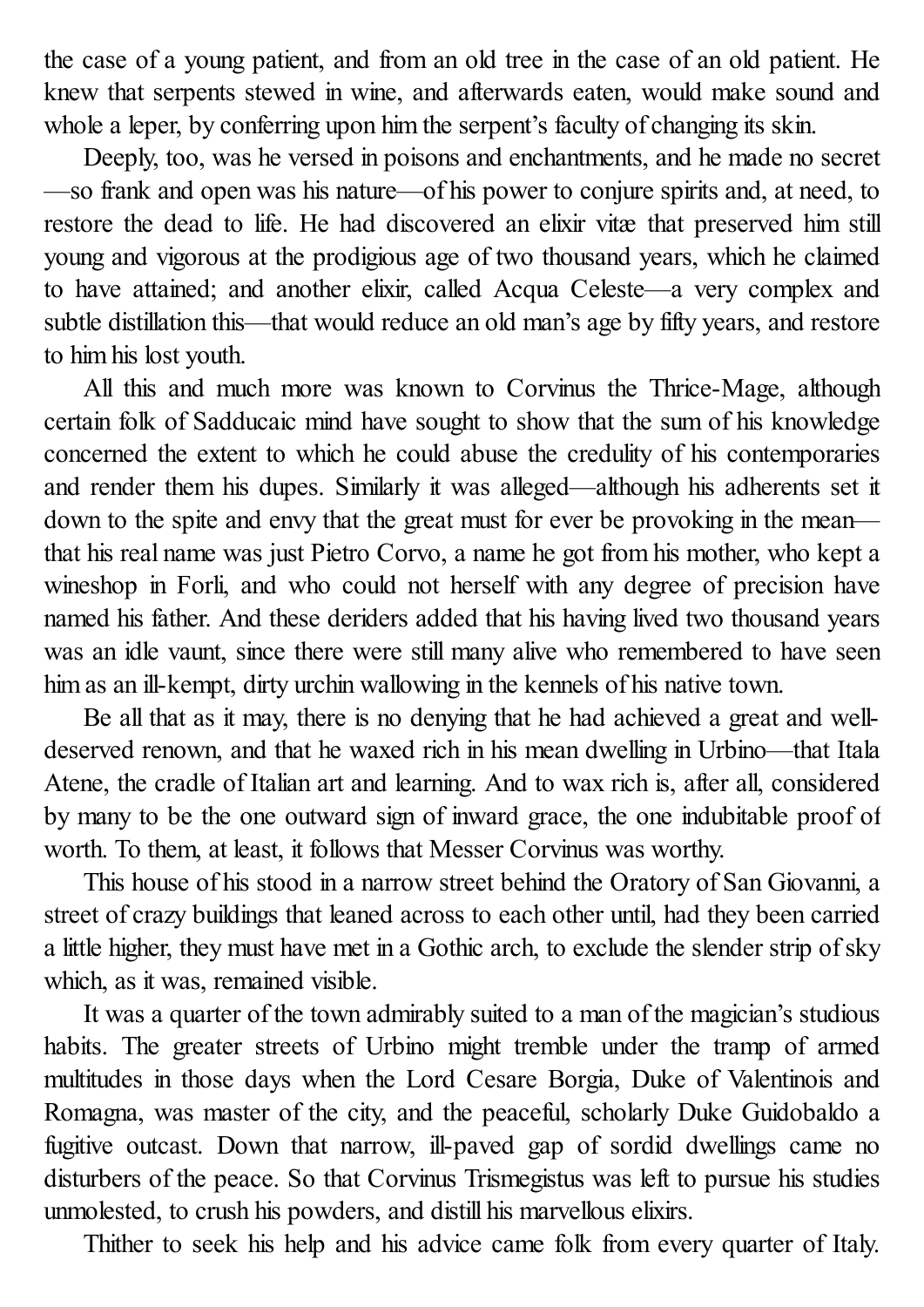Thither in the first hour of a fair June night, about a fortnight after Cesare Borgia's occupation of Urbino, came, attended by two grooms, the Lady Bianca de' Fioravanti. This Lady Bianca was the daughter of that famous Fioravanti who was Lord of San Leo, the only fortress in Guidobaldo's territory which, emboldened by its almost impregnable position, still held out in defiance of the irresistible Valentinois.

With much had heaven blessed Madonna Bianca. Wealth was hers and youth, and a great name; culture and a beauty that has been the subject of some songs. And yet, with all these gifts, there was still something that she lacked—something without which all else was vain; something that brought her by night, a little fearfully, to the grim house of Messer Corvinus as a suppliant. To attract the less attention she came on foot and masked, and with no more attendance than just that of her two grooms. As they entered the narrow street, she bade one of these extinguish the torch he carried. Thereafter, in the dark, they had come, almost groping, stumbling on the rough kidney stones, to the magician's door.

"Go knock, Taddeo," she bade one of her servants.

And on her words there happened the first of those miracles by which Madonna Bianca was to be convinced beyond all doubting of the supernatural quality of the powers that Messer Corvinus wielded.

Even as the servant took his first step towards the door, this opened suddenly, apparently of itself, and in the passage appeared a stately, white-robed Nubian bearing a lanthorn. This he now raised, so that its yellow shafts showered their light upon Madonna and her followers. There was, of course, no miracle in that. The miracle lay in another apparition. In the porch itself, as if materialized suddenly out of the circumambient gloom, stood a tall, cloaked figure, black from head to foot, the face itself concealed under a black vizor. This figure bowed, and waved Madonna onward into the house.

She drew back in fear; for, having come to a place of wonders, expecting wonders, she accounted it but natural that wonders she should find, and it never entered her mind to suppose that here was but another who sought Corvinus, one who had arrived ahead of her, and in response to whose earlier knock it was that the door had opened, just a courteous gentleman who stood now deferring to her sex and very obvious importance.

Devoutly she crossed herself, and observing that the act did not cause this black famulus—as she supposed him—to dissolve and vanish, she reflected that at least his origin could not be dæmoniac, took courage and went in, for all that her knees shook under her as she passed him.

The supposed famulus followed close upon her heels, the grooms came last,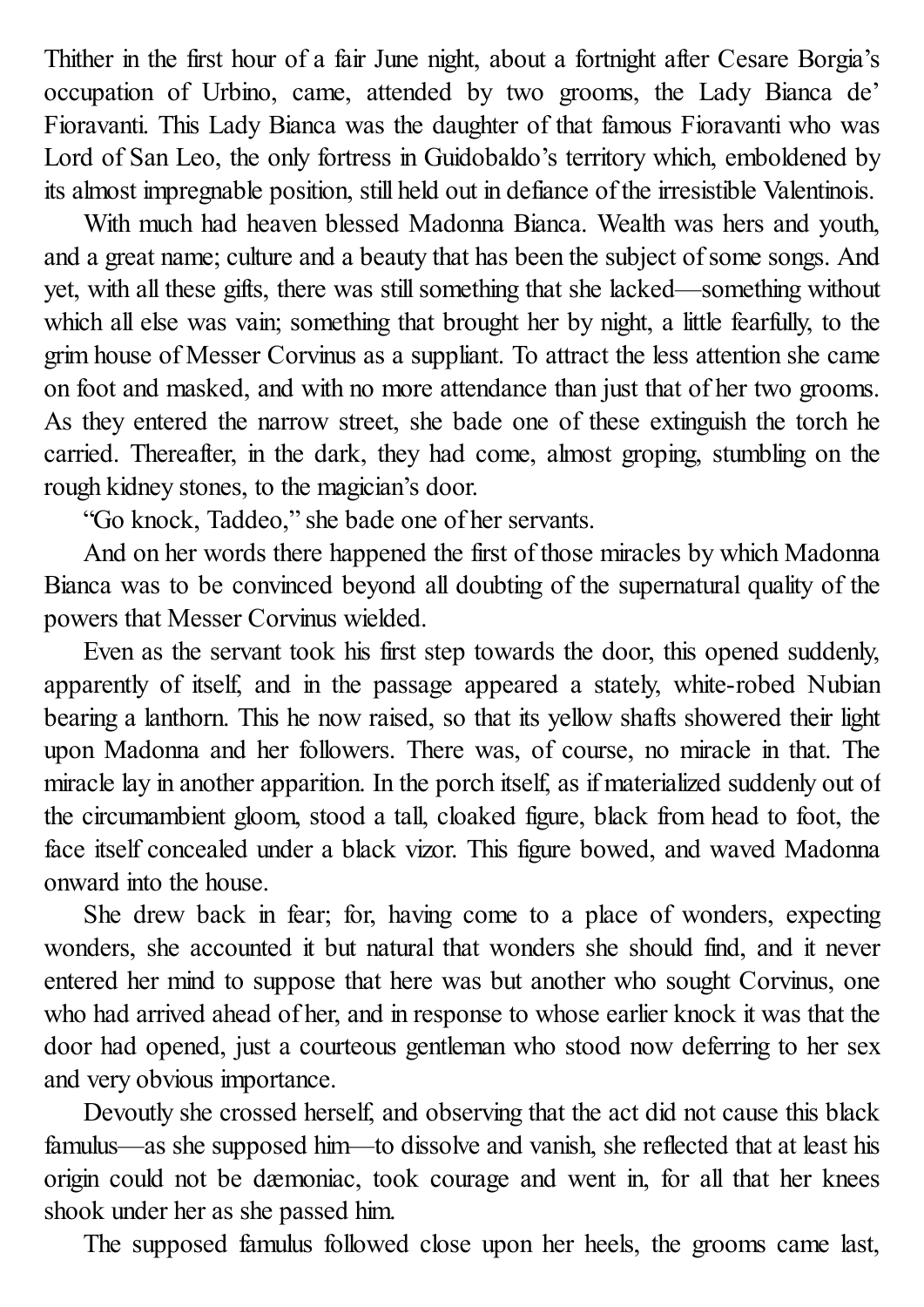together and something cowed, though they were men she had chosen for the stoutness of their courage. The gloom, the uncanny gentleman in black, the grinning Nubian, all teeth and eyeballs, affected them unpleasantly.

The Nubian closed the door and barred it, the metal ringing shrilly as it fell. Then he faced about to ask them formally what and whom they sought. It was the lady who answered, unmasking as she spoke.

"I am Bianca de' Fioravanti, and I seek the very learned Messer Corvinus Trismegistus."

The Nubian bowed silently, bade her follow, and moved down the long stone passage, his lanthorn swinging as he went, and flinging its yellow disc of light to and fro upon the grimy walls. Thus they came to a stout oaken door studded with great nails of polished steel, and by this into a bare ante-room. There were dried rushes on the floor, a wooden bench was set against the wall, and upon a massive, four-legged table stood an oil-lamp, whose ruddy, quivering flame, ending in a pennon of black smoke, shed a little light and a deal of smell.

Their guide waved a brown hand towards the bench.

"Your lackeys may await your excellency here," said he.

She nodded, and briefly gave her order to the grooms. They obeyed her, though with visible reluctance. Then the Nubian opened a second door, at the chamber's farther end. He drew aside a heavy curtain, with a startling clash of metal rings, and disclosed what seemed at first no more than a black gap.

"The dread Corvinus Trismegistus bids you enter," he announced.

For all the stoutness of her spirit the Lady Bianca now drew back. But as her eyes remained fixed upon the gap, she presently saw the gloom in part dispelled, and dimly she began to perceive some of the furnishings of that inner room. She took courage, bethought her of the great boon she sought at the magician's hands, and so crossed the dread threshold and passed into that mysterious chamber.

After her, in close attendance, ever silent, came the gentleman of the mask. Believing him to be of the household of the mage, and his attendance a necessary condition, she made no demur to it; whilst the Nubian, on the other hand, supposing him, from his mask and the richness of his cloak, to be her companion, made no attempt to check his ingress.

Thus, together, these two passed into the dim twilight of the room. The curtains rasped together again behind them, and the door clanged sepulchrally.

Madonna peered about her, her breath shortened, her heart beating unduly. A line of radiance along the ceiling, mysterious of source, very faintly revealed her surroundings to her: three or four chairs, capacious and fantastically carved, a table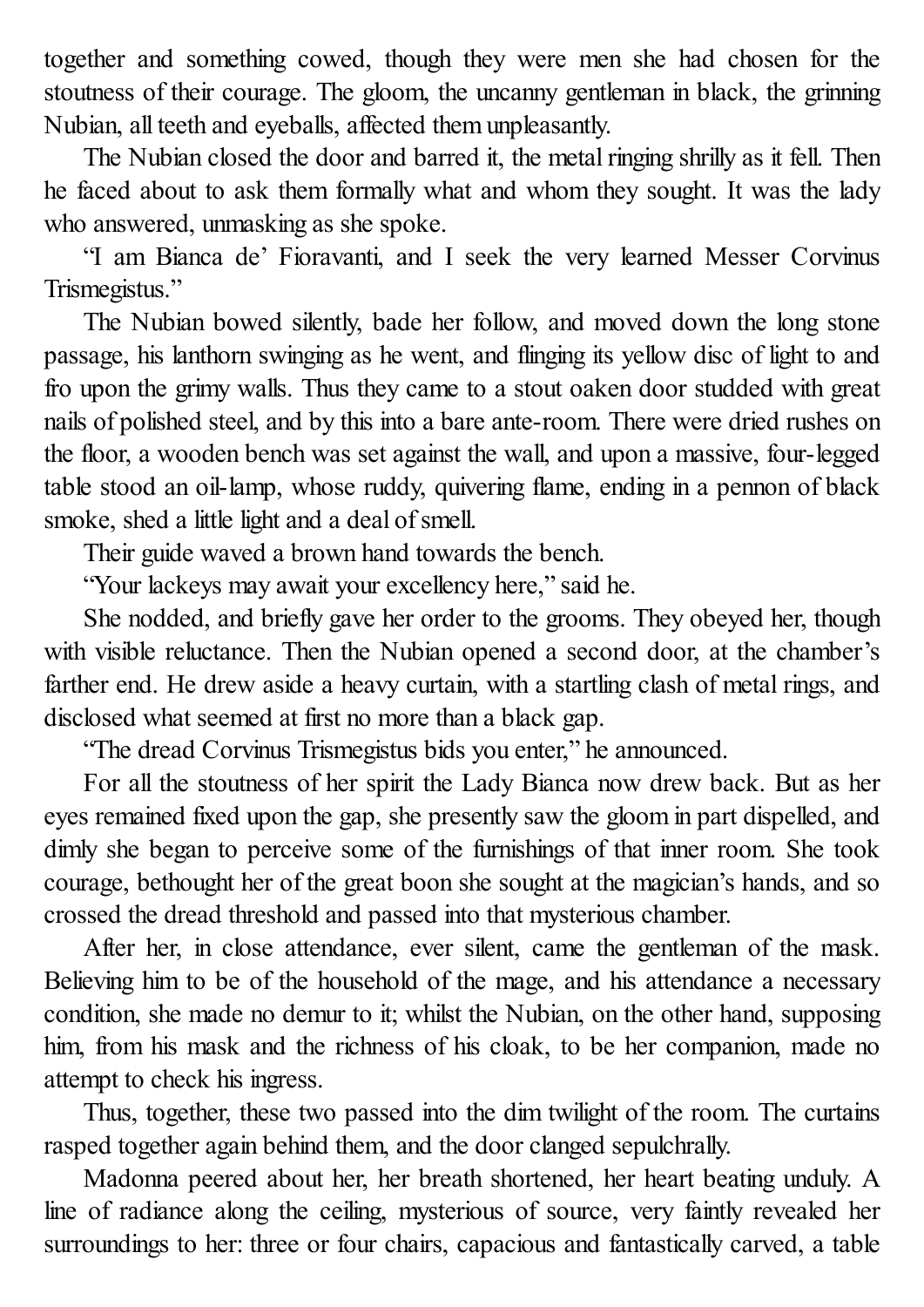of plain wood against the wall immediately before her, crowded with strange vessels of glass and of metal that gleamed as they were smitten by rays of the faint light. No window showed. From ceiling to floor the chamber was hung with black draperies; it was cold and silent as the tomb, and of the magician there was no sign.

The eeriness of the place increased her awe, trammelled her reason, and loosed her imagination. She sat down to await the advent of the dread Corvinus. And then the second miracle took place. Chancing to look round in quest of that black famulus who had materialized to escort her, she discovered, to her infinite amazement, that he had vanished. As mysteriously as he had first taken shape in the porch before her eyes, had he now dissolved again and melted away into the all-encompassing gloom.

She caught her breath at this, and then, as if something had still been needed to scatter what remained of her wits, a great pillar of fire leapt suddenly into being in mid-chamber, momentarily to blind her and to wring from her a cry of fear. As suddenly it vanished, leaving a stench of sulphur in the air; and then a voice, deep, booming, and immensely calm, rang in her ears.

"Fear not, Bianca de' Fioravanti. I am here. What do you seek of me?"

The poor, overwrought lady looked before her in the direction of the voice, and witnessed the third miracle.

Gradually before her eyes, where there had been impenetrable gloom—where, indeed, it had seemed to her that the chamber ended in a wall—she saw a man, an entire scene, gradually assume shape and being as she watched. Nor did it occur to her that it might be her eyesight's slow recovery from the blinding flash of light that conveyed to her this impression of gradual materialization. Soon it was complete—in focus, as it were, and quite distinct.

She beheld a small table or pulpit upon which stood a gigantic open tome, its leaves yellow with a great age, its colossalsilver clasps gleaming in the light from the three beaks of a tall-stemmed bronze lamp of ancient Greek design, in which some aromatic oil was being burned. At the lamp's foot a human skull grinned horribly. To the right of the table stood a tripod supporting a brazier in which a mass of charcoal was glowing ruddily. At the table itself, in a high-backed chair, sat a man in a scarlet gown, his head covered by a hat like an inverted saucepan. His face was lean and gaunt, the nose and cheek-bones very prominent; his forehead was high and narrow, his red beard bifurcate, and his eyes, which were turned full upon his visitor, reflecting the cunningly set light, gleamed with an uncanny penetration.

Behind him, in the background, stood crucible and alembic, and above these an array of shelves laden with phials, coffers, and retorts. But of all this she had the most fleeting and subconscious of impressions. All attention of which she was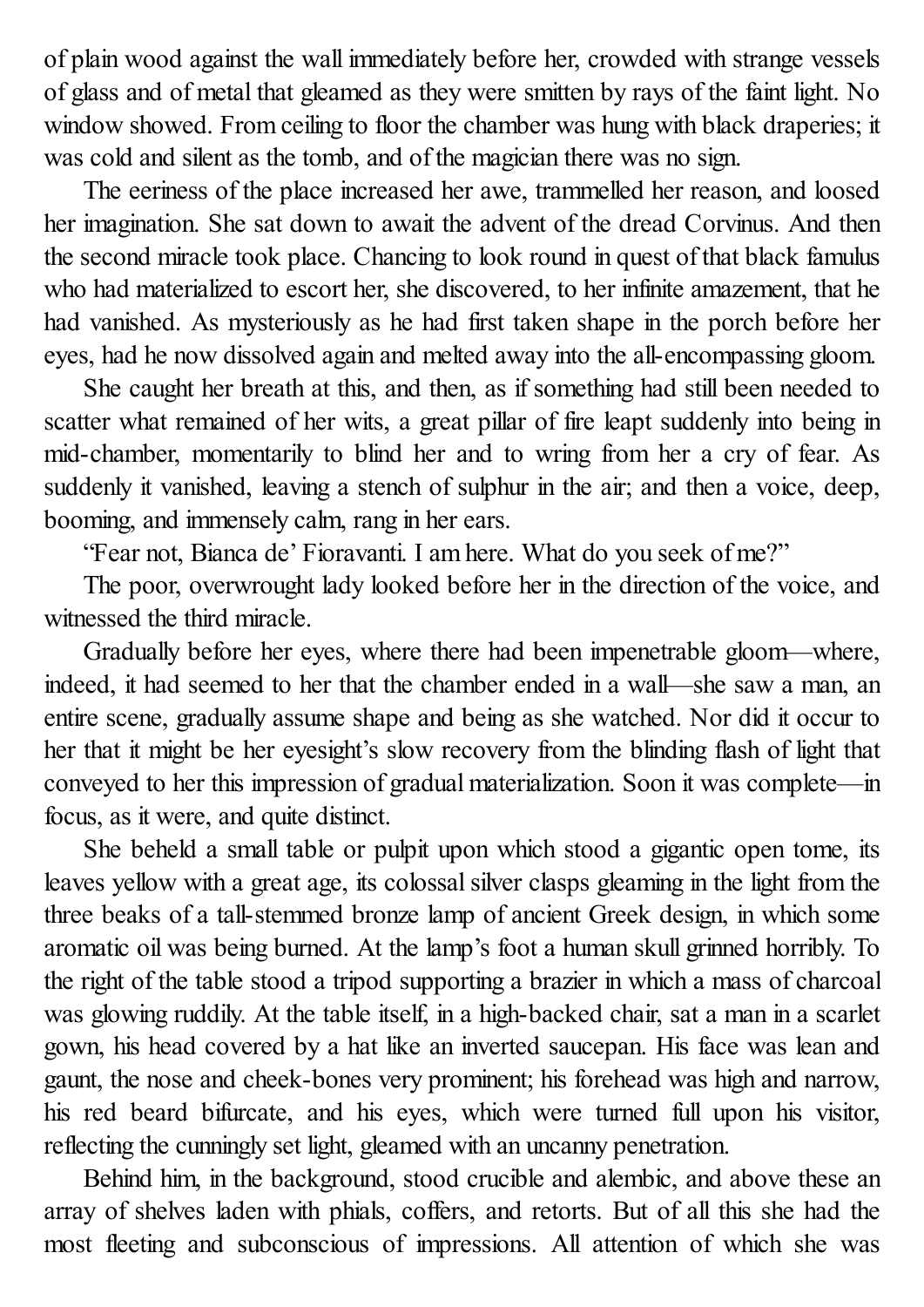capable was focussed upon the man himself. She was, too as one in a dream, so bewildered had her senses grown by all that she had witnessed.

"Speak, Madonna," the magician calmly urged her. "I am here to do your will."

It was encouraging, and would have been still more encouraging had she but held some explanation of the extraordinary manner of his advent. Still overawed, she spoke at last, her voice unsteady.

"I need your help," said she. "I need it very sorely."

"It is yours, Madonna, to the entire extent of my vast science."

"You—you have great learning?" she half-questioned, half-affirmed.

"The limitless ocean," he answered modestly, "is neither so wide nor so deep as my knowledge. What is your need?"

She was mastering herself now; and if she faltered still and hesitated it was because the thing she craved was not such as a maid may boldly speak of. She approached her subject gradually.

"You possess the secret of great medicines," said she, "of elixirs that will do their work not only upon the body, but at need upon the very spirit?"

"Madonna," he answered soberly, "I can arrest the decay of age, or compel the departed spirit of the dead to return and restore the body's life. And since it is Nature's law that the greater must include the less, let that reply suffice you."

"But can you—" She paused. Then, impelled by her need, her last fear forgotten now that she was well embarked upon the business, she rose and approached him. "Can you command love?" she asked, and gulped. "Can you compel the cold to grow impassioned, the indifferent to be filled with longings? Can you—can you do this?"

He pondered her at some length.

"Is this your need?" quoth he, and there was wonder in his voice. "Yours or another's?"

"It is my need," she answered low. "My own."

He sat back, and further considered the pale beauty of her, the low brow, the black, lustrous tresses in their golden net, the splendid eyes, the alluring mouth, the noble height and shape.

"Magic I have to do your will at need," he said slowly; "but surely no such magic as is Nature's own endowment of you. Can he resist the sorcery of those lips and eyes—this man for whose subjection you desire my aid?"

"Alas! He thinks not of such things. His mind is set on war and armaments. His only mistress is ambition."

"His name," quoth the sage imperiously. "What is his name—his name and his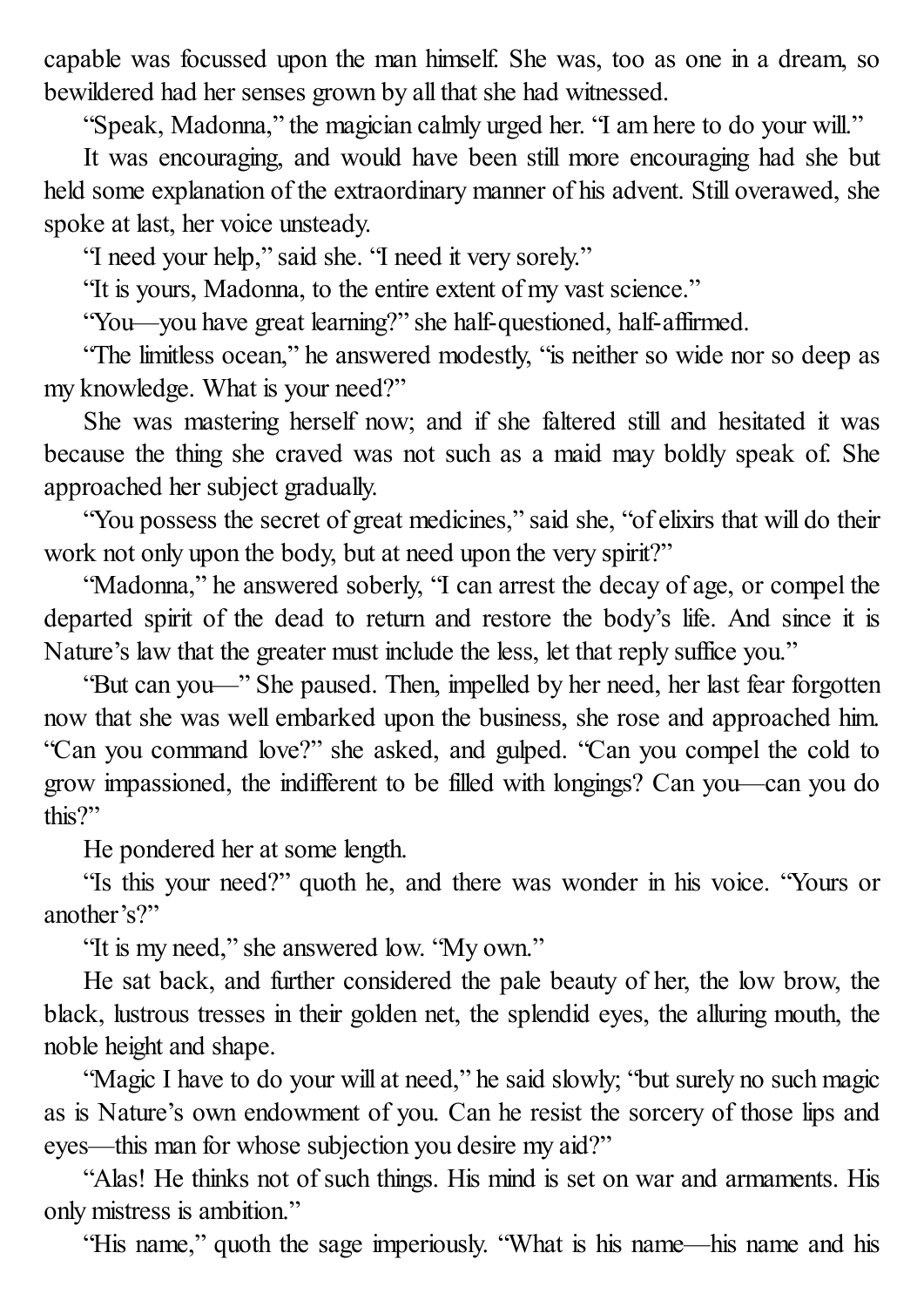condition?"

She lowered her glance. A faint flush tinged her cheeks. She hesitated, taken by a fluttering panic. Yet she dared not deny him the knowledge he demanded, lest, vexed by her refusal, he should withhold his aid.

"His name," she faltered at length, "is Lorenzo Castrocaro—a gentleman of Urbino, a condottiero who serves under the banner of the Duke of Valentinois."

"A condottiero blind to beauty, blind to such warm loveliness as yours, Madonna?" cried Corvinus. "So anomalous a being, such a *lusus naturæ* will require great medicine."

"Opportunity has served me none too well," she explained, almost in selfdefence. "Indeed, circumstance is all against us. My father is the castellan of San Leo, devoted to Duke Guidobaldo, wherefore it is natural that we should see but little of one who serves under the banner of the foe. And so I fear that he may go his ways unless I have that which will bring him to me in despite of all."

Corvinus considered the matter silently awhile, then sighed. "I see great difficulties to be overcome," said that wily mage.

"But you can help me to overcome them?"

His gleaming eyes considered her.

"It will be costly," he said.

"What's that to me? Do you think I'll count the cost in such a matter?"

The wizard drew back, frowned, and wrapped himself in a great dignity.

"Understand me," said he with some asperity. "This is no shop where things are bought and sold. My knowledge and my magic are at the service of all humanity. These I do not sell. I bestow them freely and without fee upon all who need them. But if I give so much, so very much, it cannot be expected that I should give more. The drugs I have assembled from all corners of the earth are often of great price. That price it is yours to bear, since the medicine is for your service."

"You have such medicine, then!" she cried, her hands clasping in sudden increase of hopefulness.

He nodded his assent.

"Love philtres are common things enough, and easy of preparation in the main. Any rustic hag who deals in witchcraft and preys on fools can brew one." The contempt of his tone was withering. "But for your affair, where great obstacles must be surmounted, or ever the affinities can be made to respond, a drug of unusual power is needed. Such a drug I have—though little of it, for in all the world there is none more difficult to obtain. Its chief component is an extract from the brain of a rare bird—*avis rarissima*—of Africa."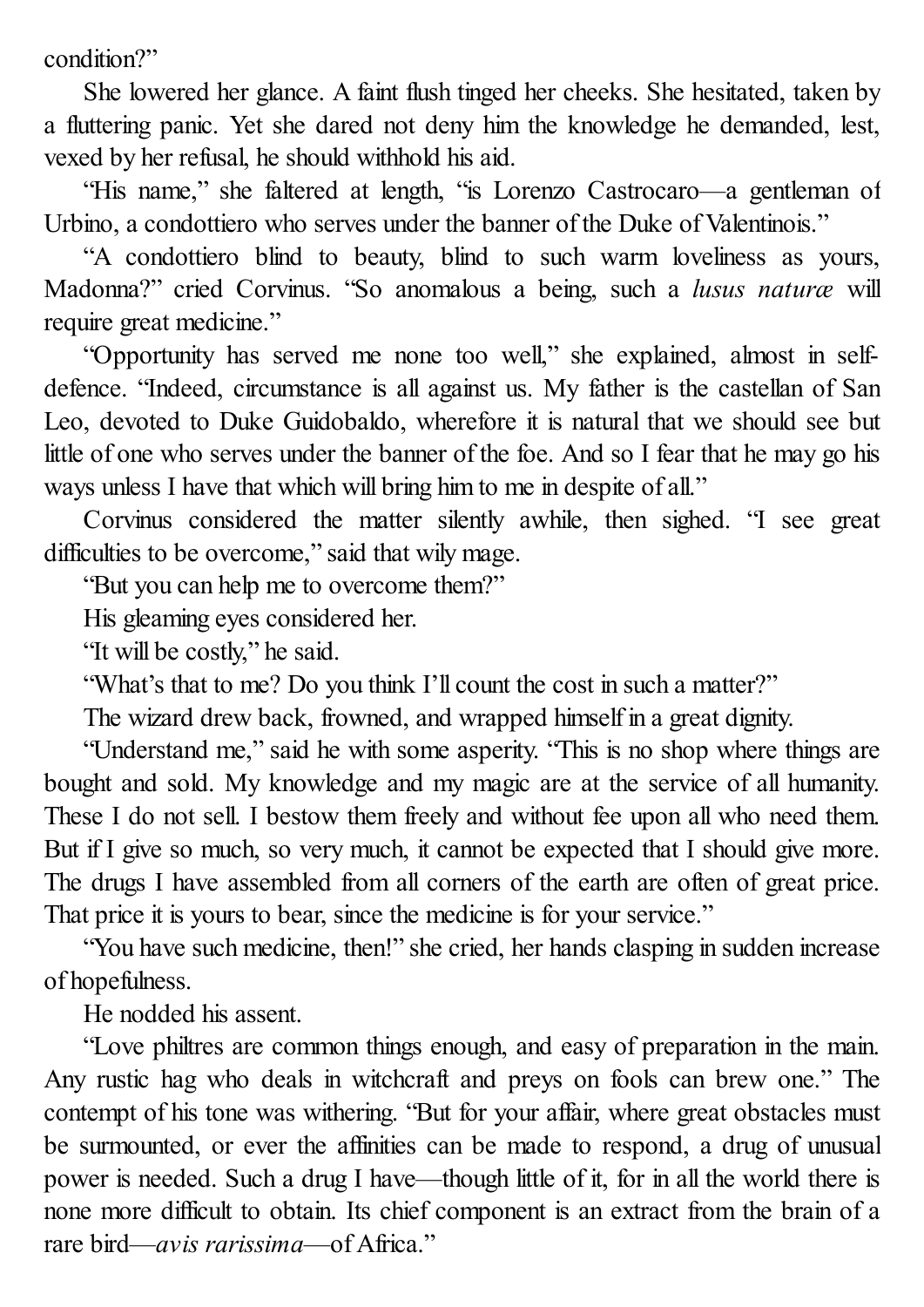With feverish fingers she plucked a heavy purse from her girdle and splashed it upon the table. It fell against the grinning skull, and thus cheek by jowl with each other, lay Life's two masters—Death and Gold.

"Fifty ducats!" she panted in her excitement. "Will that suffice?"

"Perhaps," said he, entirely disdainful. "Should it fall something short, I will myself add what may be lacking." And with contemptuous fingers, eloquent of his scorn of mere profit, he pushed the purse aside, a thing of no account in this transaction.

She began to protest that more should be forthcoming. But he nobly overbore her protestations. He rose, revealing the broad, black girdle that clasped his scarlet robe about his waist, all figured with the signs of the zodiac wrought in gold. He stepped to the shelves, and took from one of them a bronze coffer of some size. With this he returned to the table, set it down, opened it, and drew forth a tiny phial —a slender little tube of glass that was plugged and sealed.

It contained no more than a thread of deep amber fluid—a dozen drops at most. He held it up so that it gleamed golden in the light.

"This," he said, "is my elixirium aureum, my golden elixir, a rare and very subtle potion, sufficient for your need." Abruptly he proffered it to her.

With a little cry of gratitude and joy she held out avid hands to take the phial. But as her fingers were about to close upon it, he snatched it back, and raised a hand impressively to restrain her.

"Attend to me," he bade her, his glittering eye regarding her intensely. "To this golden elixir you shall add two drops of your own blood neither more nor less; then contrive that Messer Lorenzo drink it in his wine. But all must be done while the moon is waxing; and, in a measure, as the moon continues to grow, so will his passion mount and abide in him. And before that same moon shall have begun to wane again this Lorenzo Castrocaro will come to you, though the whole world lie between you, and he will be your utter and absolute slave. The present is a propitious time. Go, and be you happy."

She took the phial, which he now relinquished, and broke into thanks.

But imperiously, by a wave of the hand and a forbidding look, he stemmed her gratitude. He smote a little gong that stood by.

There was the sound of an opening door. The curtains parted with a clash, and the white-robed Nubian appeared salaaming on the threshold, waiting to reconduct her.

Madonna Bianca bowed to the great magician, and departed overawed by the majesty of his demeanour. She had passed out, and still the Nubian waited on the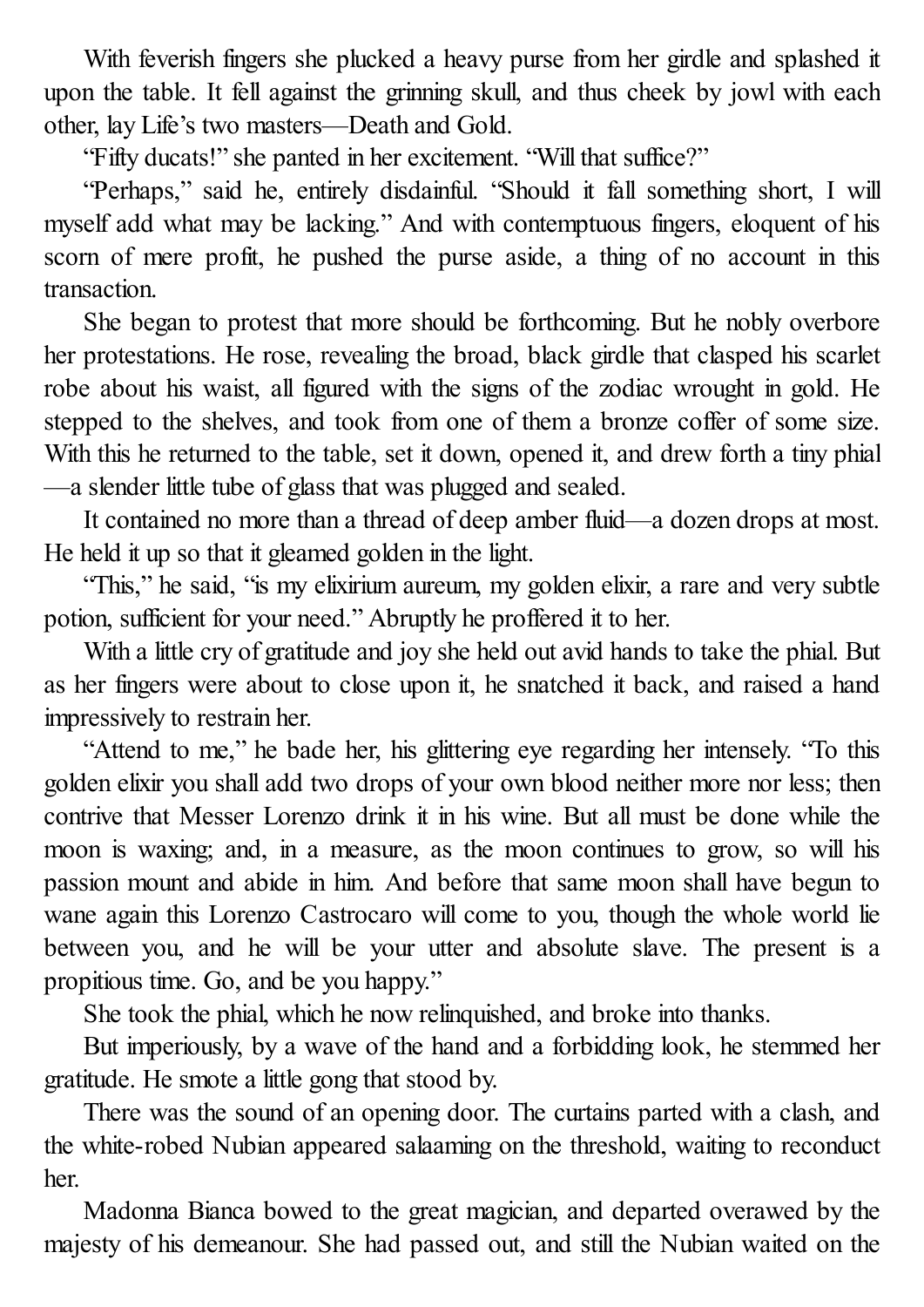threshold—waited for the man he had admitted with her. But Corvinus, knowing naught of his slave's motive for lingering, bade him harshly begone; whereupon the curtains were drawn together again, and the door was closed.

Left alone, the magician flung off the great mantle of overawing dignity, descended from the lofty indifference to gain, natural enough in one who is master of the ages, and became humanly interested in the purse which Madonna Bianca had left him. Drawing wide the mouth of it, he emptied the golden contents on to the vast page of his book of magic. He spread the glittering mass, and fingered it affectionately, chuckling in his red beard. And then, quite suddenly, his chuckle was echoed by a laugh, short, abrupt, contemptuous, and sinister.

With a startled gasp Corvinus looked up, his hands spreading to cover and protect the gold, his eyes dilating with a sudden fear, a fear that swelled at what he saw. Before him, in mid-chamber, surged a tall figure all in black—black cloak, black cap, and black face, out of which two gleaming eyes considered him.

Trembling in every fibre, white of cheek, his mouth and eyes agape, a prey to a terror greater far than any it had ever been his lot to inspire in others, the wizard stared at the dread phantom, and assumed—not unnaturally it must be confessed that here was Satan come to claim his own at last.

There fell a pause. Corvinus attempted to speak, to challenge the apparition. But courage failed him; terror struck him dumb.

Presently the figure advanced, silent-footed, menacing; and the wizard's knees were loosened under him. He sank gibbering into his high-backed chair, and waited for death with Hell to follow. At least, you see, he knew what he deserved.

The apparition halted at last, before the table, within arm's length of Corvinus, and a voice came to break the awful spell, a voice infinitely mocking yet unquestionably, reassuringly human.

"Greetings, Thrice-Mage!" it said.

It took Corvinus some moments to realize that his visitor was mortal, after all, and some further moments to recover some semblance of self-possession. An incipient chagrin mingling with the remains of his fears, he spoke at last.

"Who art thou?" he cried, the voice, which he would fain have rendered bold, high-pitched and quavering.

The cloak opened, displaying a graceful well-knit figure in sable velvet that was wrought with golden arabesques. From a girdle studded with great fiery rubies hung a long and heavy dagger, whose hilt and scabbard were of richly chiselled gold. On the backs of the black velvet gloves diamonds hung and sparkled like drops of water, to complete the sombre splendour of the man's apparel. One of the hands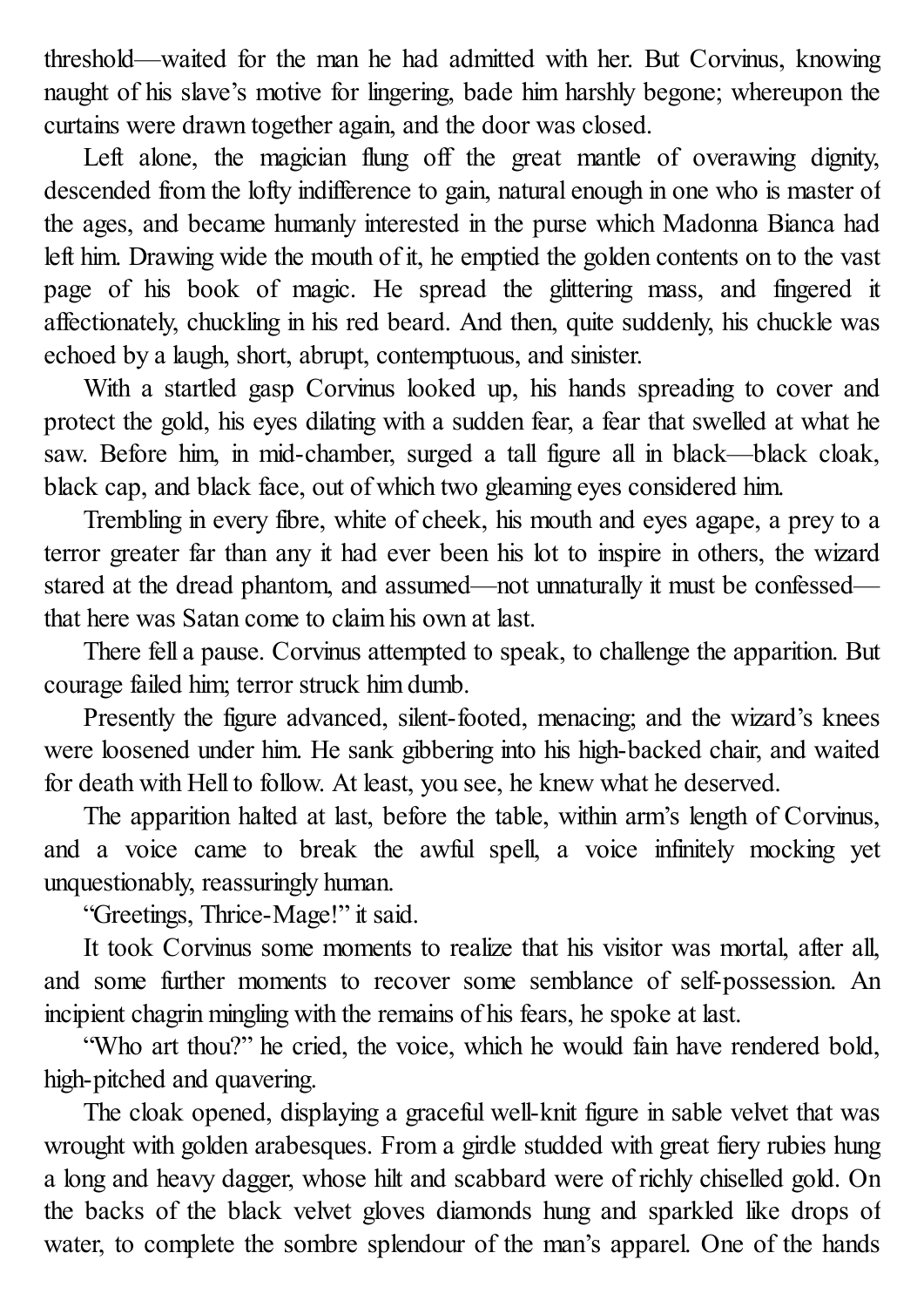was raised to pluck away the vizor and disclose the youthful, aquiline, and very noble countenance of Cesare Borgia, Duke of Valentinois and Romagna.

Corvinus recognized him on the instant, and recognizing him was far from sure that things would have been worse had his visitor been the devil, as he had at first supposed. "My lord!" he cried, profoundly amazed, profoundly uneasy. And, thinking aloud in his consternation, he added the question, foolish in a master of all secrets: "How came you in?"

"I too, know something of magic," said the tawny-headed young duke, and there was mockery in his voice and in the smile he bent upon the wizard.

He did not think it necessary to explain that all the magic he had employed had been to enter as if in attendance upon Madonna Bianca de' Fioravanti, and then to slip silently behind the black arras with which, to serve his purposes of deception, Messer Corvinus hung his walls.

But the magician was not duped. Who makes the image does not worship it. The truth—the precise truth—of magic was known undoubtedly to Corvinus, and it therefore follows that he could not for a moment suppose that the means by which the Duke had gained admittance had been other than perfectly natural ones. Anon the Nubian should be keenly questioned, and if necessary as keenly whipped. Meanwhile, the Duke himself must claim attention, and Corvinus—knowing himself a rogue—was far from easy.

But if he was not easy at least he was master of an inexhaustible store of impudence, and upon this he made now a heavy draught. To cover his momentary discomfiture, he smiled now as inscrutably as the Duke. Quickly he thrust the gold back into the purse, never heeding a coin that fell and rolled away along the floor. He tossed that purse aside, and, retaining his seat what time his highness remained standing, he combed his long, bifurcate beard.

"Betwixt your magic and mine, Magnificent, there is some difference," he said, with sly suggestion.

"I should not be here else," replied the Duke; and abruptly he proceeded to the matter that had brought him. "It is said you have found an elixir that restores the dead to life."

"It is rightly said, my lord," replied the wizard with assurance. He was becoming master of himself again.

"You have tested it?" quoth Cesare.

"In Cyprus, three years ago, I restored life to a man who had been dead two days. He is still living, and will testify."

"Your word suffices me," said the Duke; and the irony was so sly that Corvinus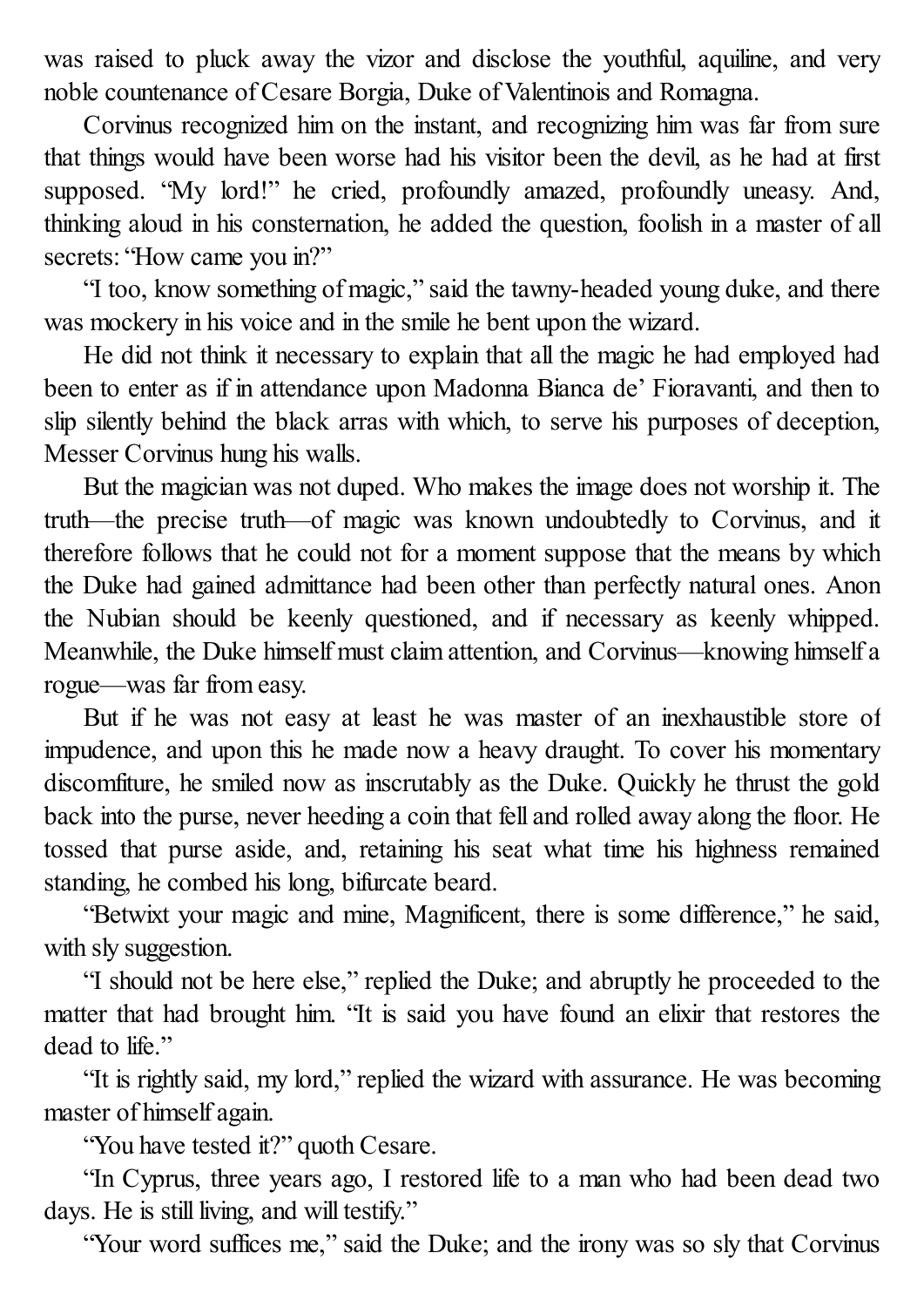was left wondering whether irony there had been. "At need, no doubt, you would make proof of it upon yourself?"

Corvinus turned cold from head to foot, yet answered boldly of very necessity: "At need, I would."

Valentinois sighed as one who is content, and Corvinus took heart again.

"You have this elixir at hand?"

"Enough to restore life to one man—just that and no more. It is a rare and very precious liquor, and very costly, as you may perceive, Magnificent."

"Derived, no doubt, from the brain of some rare bird of Africa?" the Duke mocked him.

By not so much as a flicker of the eyelid did Corvinus acknowledge the hit.

"Not so, Magnificent," he replied imperturbably. "It is derived from——"

"No matter!" said the Duke. "Let me have it!"

The magician rose, turned to his shelves, and sought there awhile. Presently he came back with a phial containing a blood-red liquid.

"It is here," he said, and he held the slender vessel to the light, so that it glowed like a ruby.

"Force apart the teeth of the dead man, and pour this draught down his throat. Within an hour he will revive, provided the body has first been warmed before a fire."

Valentinois took the phial slowly in his gloved fingers. He considered it, his countenance very thoughtful.

"It cannot fail to act?" he questioned.

"It cannot fail, Magnificent," replied the mage.

"No matter how the man may have died?"

"No matter how, provided that no vital organ shall have been destroyed."

"It can conquer death by poison?"

"It will dissolve and dissipate the poison, no matter what its nature, as vinegar will melt a pearl."

"Excellent!" said the Duke, and he smiled his cold, inscrutable smile. "And now another matter, Thrice-Mage." He thoughtfully fingered his tawny beard. "There is a rumour afoot in Italy, spread, no doubt, by yourself to further the thieving charlatan's trade you drive, that the Sultan Djem was poisoned by the Holy Father, and that the poison—a poison so subtle and miraculous that it lay inert in the Turk for a month before it slew him—was supplied to his Holiness by you."

The Duke paused as if for a reply, and Corvinus shivered again in fear, so coldly sinister had been the tone.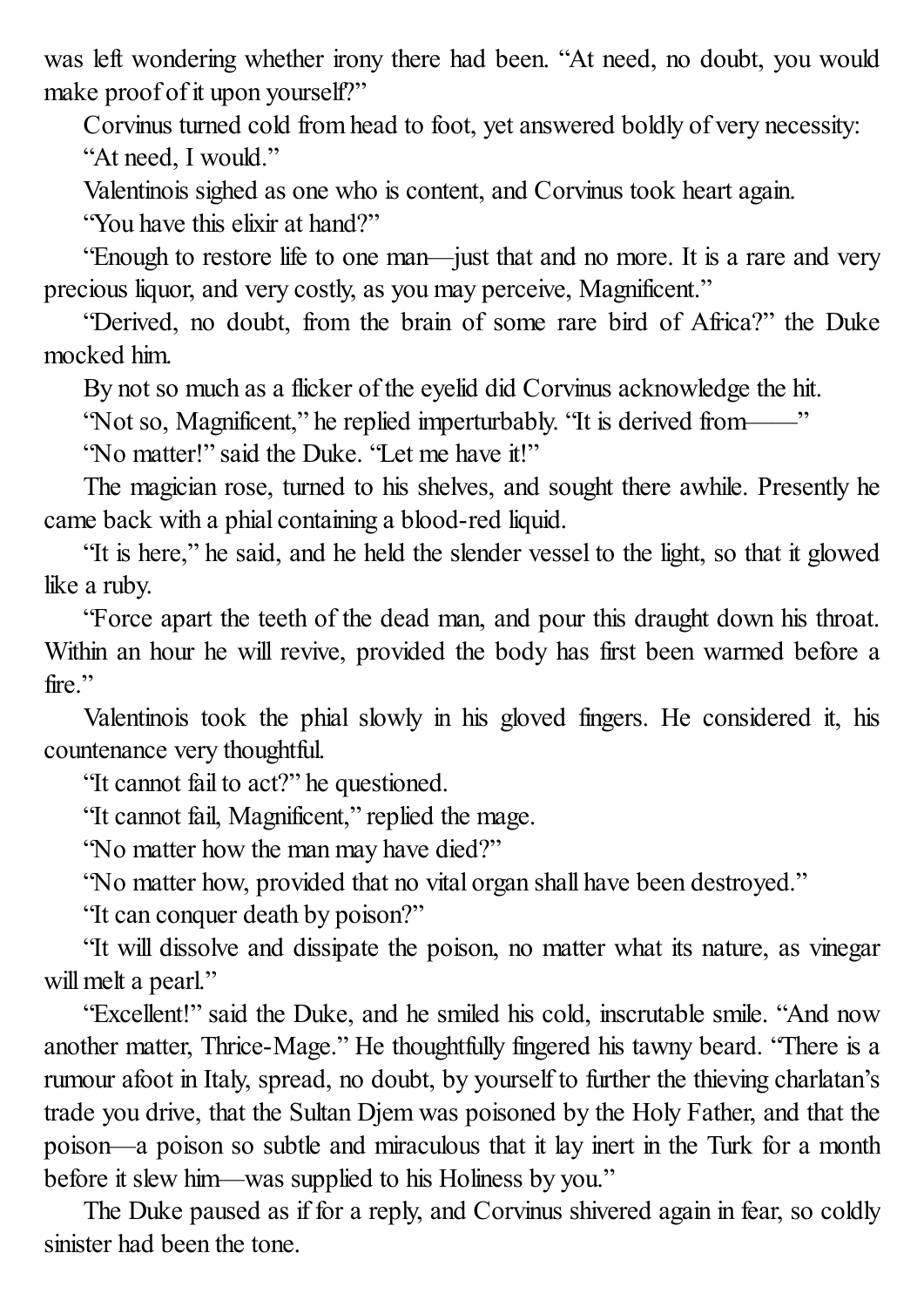"That is not true, Magnificent. I have had no dealings with the Holy Father, and I have supplied him with no poisons. I know not how Messer Djem may have died, nor have I ever said I did."

"How, then, comes this story current, and your name in it?"

Corvinus hastened to explain. Explanations were a merchandise with which he was wellstocked.

"It may be thus. Of such a poison I possess the secret, and some there have been who have sought it from me. Hence, no doubt, knowing that I have it and conceiving that it was used, the vulgar have drawn conclusions, as the vulgar will, unwarrantably."

Cesare smiled.

"Tis very subtle, Trismegistus." And he nodded gravely. "And you say that you have such a poison? What, pray, may be its nature?"

"That, Magnificent, is secret," was the answer.

"I care not. I desire to know, and I have asked you."

There was no heat in the rejoinder. It was quite cold—deadly cold. But it had more power to compel than any anger. Corvinus fenced no more; he made haste to answer.

"It consists chiefly of the juice of catapuce and the powdered yolk of an egg, but its preparation is not easy."

"You have it at hand?"

"Here, Magnificent," replied the mage.

And from the same bronze coffer whence he had taken the love-philtre—the golden elixir—he drew now a tiny cedar box, opened it, and placed it before the Duke. It contained a fine yellow powder.

"One drachm of that will kill thirty days after it has been administered, two drachms in half the time."

Cesare sniffed it and eyed the mage sardonically.

"I desire to make experiment," said he. "How much is here?"

"Two drachms, highness."

The Duke held out the box to Corvinus.

"Swallow it," he bade him calmly.

The mage drew back in an alarm that almost argued faith in his own statement. "My lord!" he cried, aghast.

"Swallow it," Cesare repeated, without raising his voice.

Corvinus blinked and gulped.

"Would you have me die, my lord?"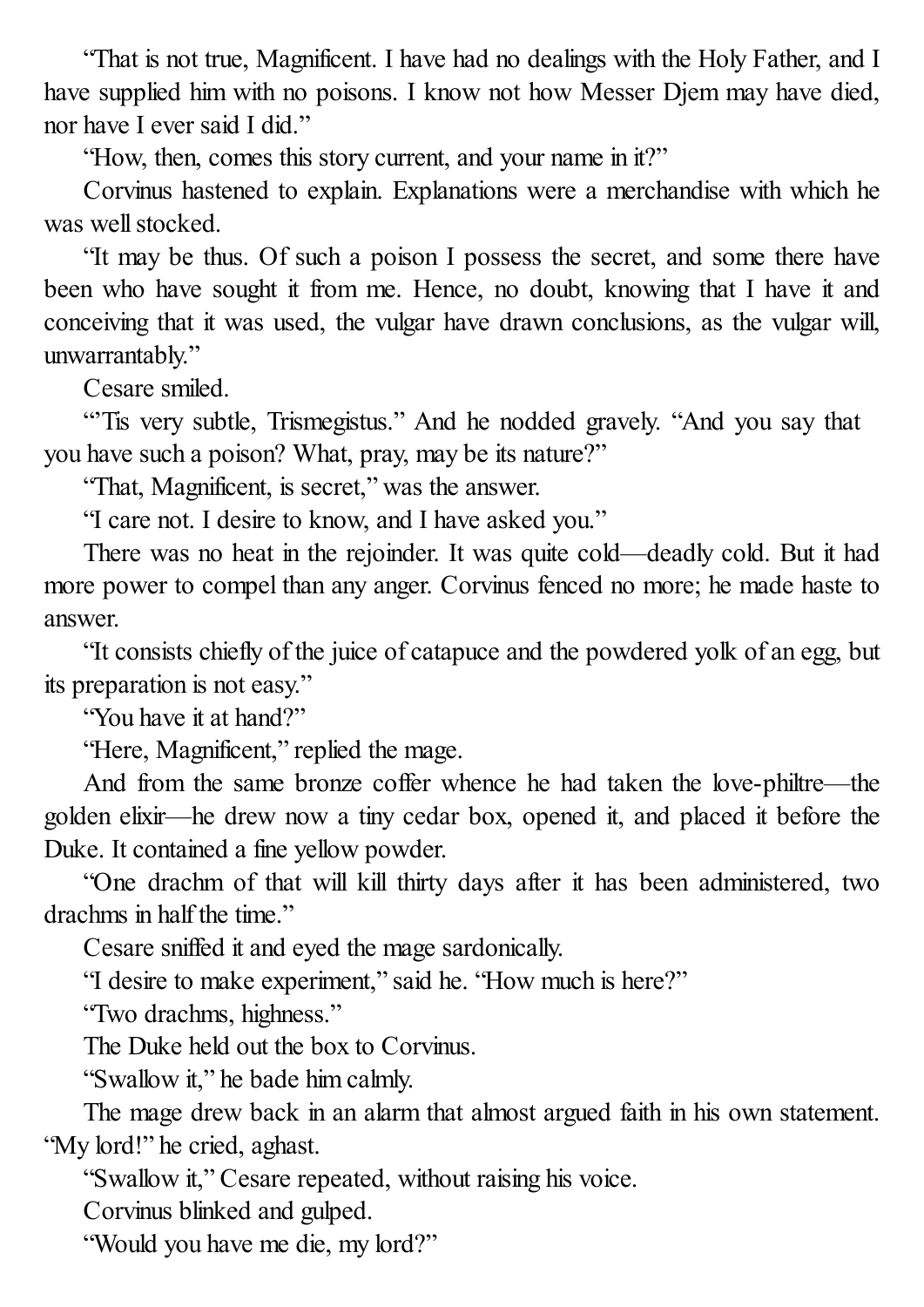"Die? Do you, then, confess yourself mortal, Thrice-Mage—you, the great Corvinus Trismegistus, whose knowledge is wide and deep as the limitless ocean, you who are so little sensible to the ills and decay of the flesh that already you have lived two thousand years? Is the potency of this powder such that it can slay even the immortals?"

And now, at last, Corvinus began to apprehend the real scope of Cesare's visit. It was true that he had set it about that the Sultan Djem had been poisoned, and that he had boasted that he himself had supplied the Borgias with the fabulous secret drug that at such a distance of time had killed the Grand Turk's brother; and, as a consequence, he had made great profit by the sale of what he alleged was the same poison—a subtle *veneno a termine*, as he called it—so convenient for wives who were anxious for a change of husbands, so serviceable to husbands grown weary of their wives.

He understood at last that Cesare, informed of the defamatory lie that had procured the mage such profit, had sought him out to punish him. And it is a fact that Corvinus himself, despite his considerable knowledge, actually believed in the drug's fabulous power to slay at such a distance of time. He had found the recipe in an old MS. volume, with many another kindred prescription, and he believed in it with all the blind credulity of the Cinquecento in such matters, with, in fact, all the credulity of those who came to seek his magician's aid.

The Duke's sinister mockery, the extraordinary sense which he ever conveyed of his power to compel, of the futility of attempting to resist his commands, filled Corvinus with an abject dread.

"Highness . . . alas! . . . I fear it may be as you say!" he cried.

"But even so, of what are you afraid? Come, man, you are trifling! Have you not said of this elixir that it will restore the dead to life? I pledge you my word that I shall see that it is administered to you when you are dead. Come, then; swallow me this powder, and see that you die of it precisely a fortnight hence, or, by my soul's salvation, I'll have you hanged for an impostor without giving you the benefit afterwards of your own dose of resurrection."

"My lord—my lord!" groaned the unfortunate man.

"Now, understand me," said the Duke. "If this powder acts as you say it will, and kills you at the appointed time, your own elixir shall be given to you to bring you back again to life. But if it kills you sooner, you may remain dead; and if it kills you not at all—why, then I'll hang you, and publish the truth of the whole matter, that men may know the falsehood of the manner of Djem's death upon which you have been trading! Refuse me, and——"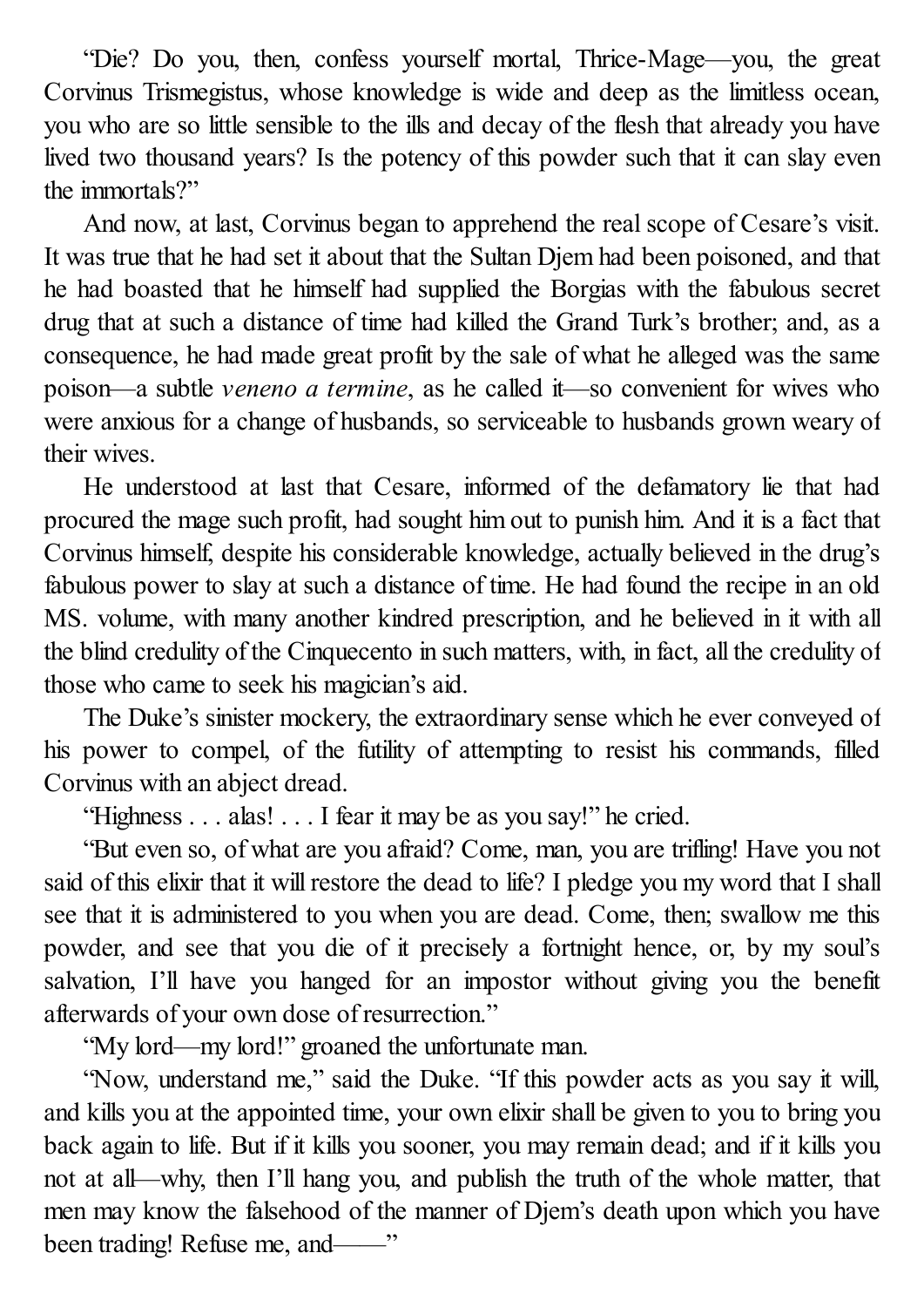The Duke's gesture was significant.

Corvinus looked into the young man's beautiful, relentless eyes, and saw that to hope to turn him from his purpose were worse than idle. As soon, then, risk the powder as accept the certainty of the rope, with perhaps a foretaste of hell upon the rack. Besides, some chemical skill he had, and a timely emetic might save him—that and flight. Which shows the precise extent of his faith in his elixir of life.

With trembling hands he took the powder.

"See that you spill none of it," Cesare admonished him, "or the strangler shall valet you, Thrice-Mage!"

"My lord, my lord!" quavered the wretched warlock, his eyes bulging. "Mercy! I  $\cdots$  .

"The poison, or the strangler," said the Duke.

In despair, and yet heartening himself by the thought of the emetic, Corvinus bore the edge of the box to his ashen lips, and emptied into his mouth the faintly musty contents, Cesare watching him closely the while. When it was done, the appalled magician sank limply to his chair.

The Duke laughed softly, replaced his vizor, and, flinging his ample cloak about him, strode towards the curtains that masked the door.

"Sleep easily, Thrice-Mage," he said, with infinite mockery. "I shall not fail you."

Watching him depart, so confidently, so utterly fearless and unconcerned, Corvinus was assailed by rage and a fierce temptation to extinguish the light and try conclusions with Cesare in the dark, summoning the Nubian to his aid. It was with that thought in his mind that he smote the gong. But, whilst the note of it still rang upon the air, he abandoned a notion so desperate. It would not save him if he were poisoned, whilst if he allowed Cesare to depart unmolested he would be the sooner gone, and the sooner Cesare were gone the sooner would Corvinus be free to administer himself the emetic that was now his only hope.

The curtains flashed back, and the Nubian appeared. On the threshold Cesare paused, and over his shoulder, ever mocking, he flung the warlock his valediction:

"Fare you well, Thrice-Mage!" he said; and, with a laugh, passed out.

Corvinus dashed wildly to his shelves in quest of that emetic, fiercely cursing the Duke of Valentinois and all the Borgia brood.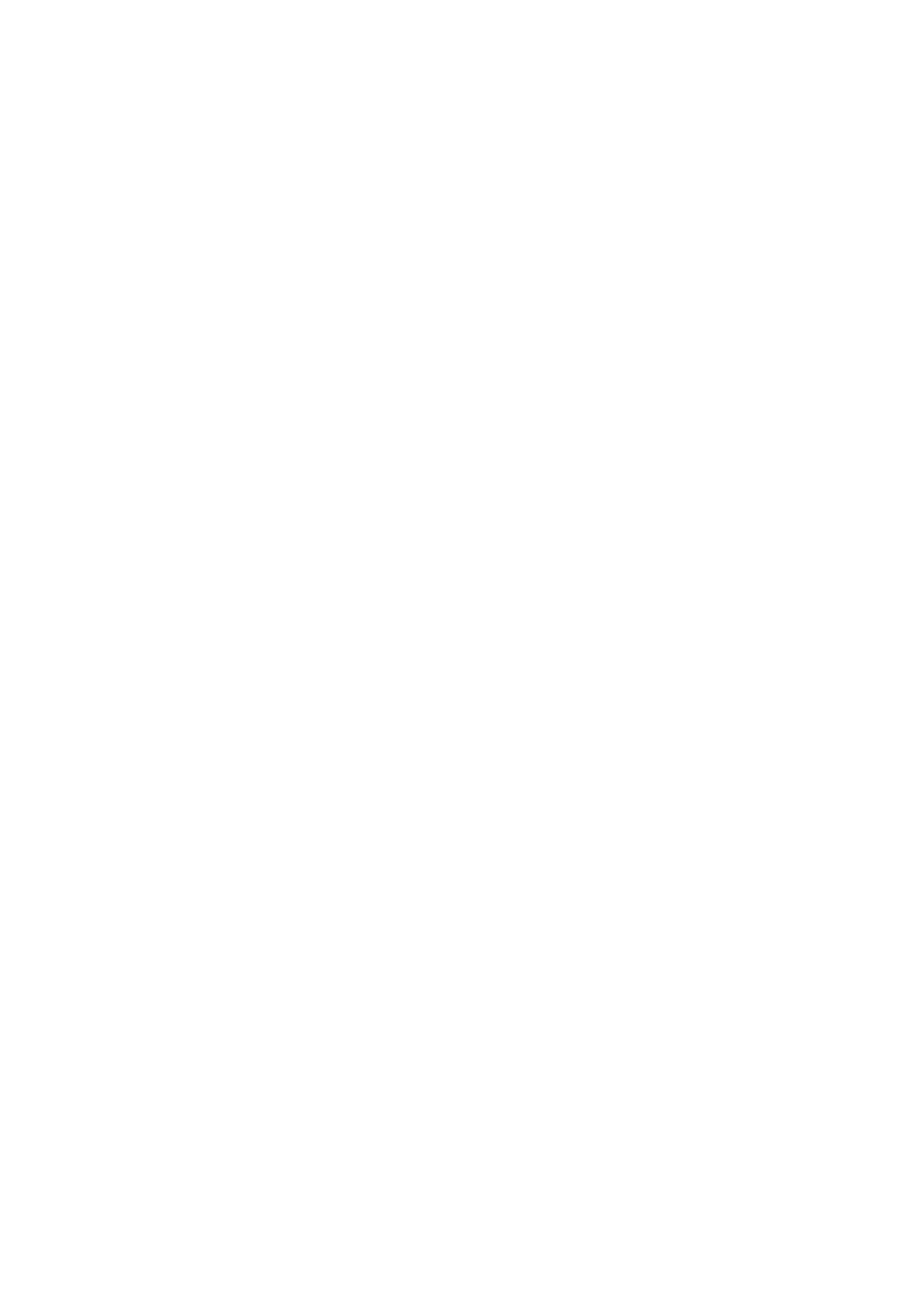A<sup>S</sup> the Nubian opened the door of the mage's house to give egress to the Duke, he felt himself suddenly caught about the neck in the crook of a steely, strangling arm, whilst the shrill note of a whistle sounded almost in his very ear.

Instantly the hitherto silent and deserted street awoke to life. From out of doorways darted swift-footed men in answer to the Duke's summons. Into the hands of two of these he delivered the writhing Nubian; to the others he issued a brief command.

"In!" he said, waving a hand down the passage. "In, and take him." And upon that he stepped out into the street and so departed.

Later that evening word was brought him at the palace of how Messer Corvinus had been taken in the very act of mixing a drug.

"The antidote, no doubt," said Cesare to the officer who bore him the information. "You would be just in time to save my experiment from being frustrated. A wicked, faithless, inconsiderate fellow, this Corvinus. Let him be kept in close confinement, guarded by men whom you can trust, until you hear from me again."

Thereafter Cesare summoned a council of his officers—Corella the Venetian, Naldo the Forlivese, Ramiro de Lorqua, his lieutenant-general of Romagna, Della Volpe the one-eyed, and Lorenzo Castrocaro.

A tall, clean-limbed young man was this last, very proud in his bearing, very splendid in his apparel, with golden hair and handsome, dreamy eyes of a blue as dark as sapphires. Cesare held him in great regard, knowing him valiant, resourceful, and ambitious. To-night he regarded him with a fresh interest, in view of what at the magician's he had overheard.

The Duke waved his officers to their seats about his council-board, and craved of Della Volpe, who was in charge of the siege operations, news of the fortress of San Leo.

The veteran's swarthy face was gloomy. His single eye—he had lost the other in the Duke's service—avoided his master's penetrating glance. He sighed wearily.

"We make no progress," he confessed, "nor can make any. San Leo is not a place to be carried by assault, as your magnificence well knows. It stands there upon its mountain-top like a monument upon a plinth, approached by a bridle-path offering no cover. And, for all that it is reported to be held by scarcely more than a score of men, a thousand cannot take it. There is no foothold at the summit for more than a dozen men at a time, and as for using guns against it, it were easier to mount a park of artillery upon a fiddle-string."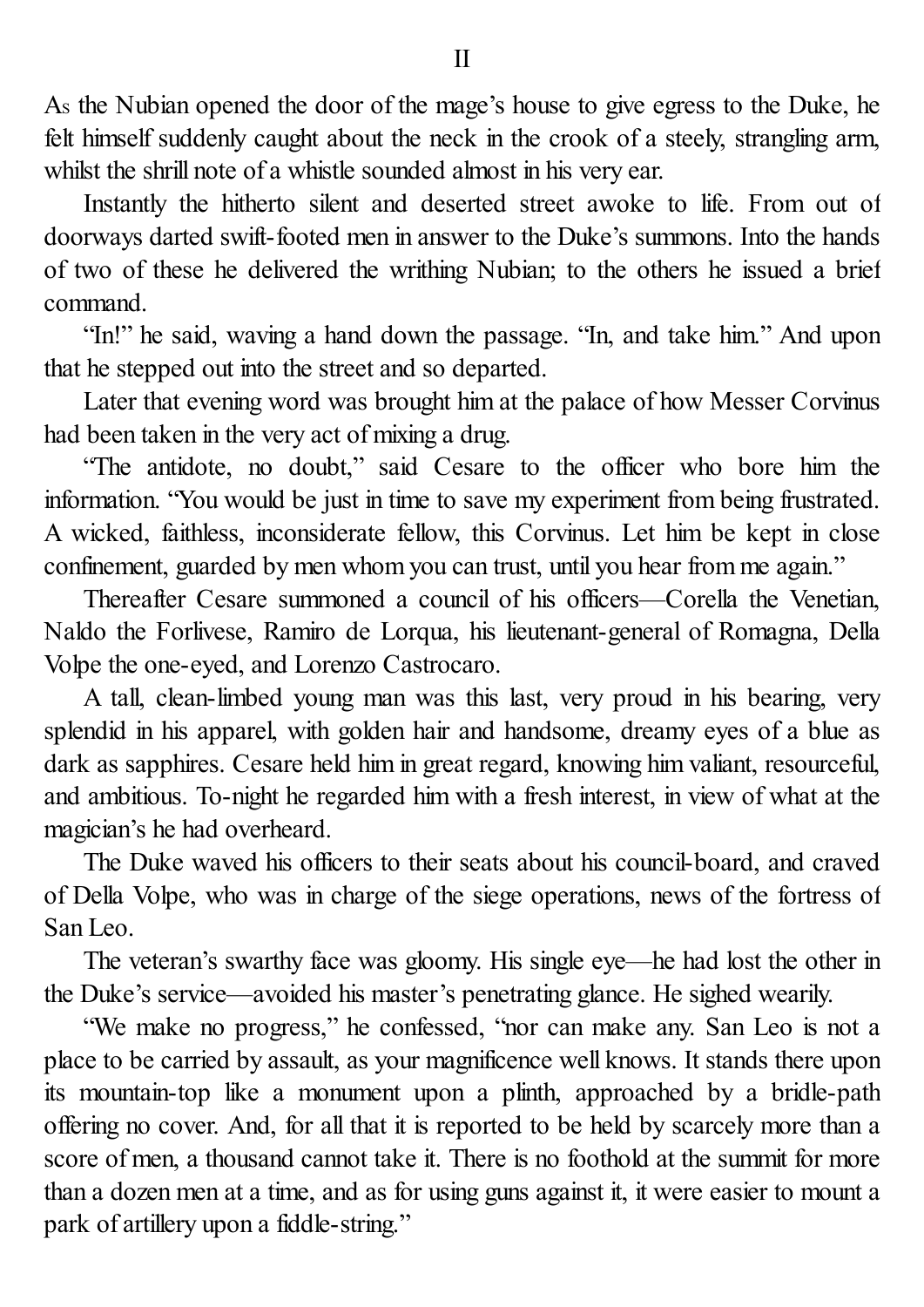"Yet until San Leo is ours we are not fully masters of Urbino," said the Duke. "We cannot leave the place in the hands of Fioravanti."

"We shall have to starve him out, then," said Della Volpe.

"And that would take a year at least," put in Corella, who had been gathering information. "They have great store of wheat and other victuals and they are watered by a well in the inner bailie of the fortress. With few mouths to feed, as they have, they can hold us in check for ever."

"There is a rumour to-day," said Della Volpe, "that the Lord Fioravanti is sick, and that it is feared he may not live."

"Not a doubt but Venice will say I poisoned him," said Cesare, sneering. "Still, even if he dies, it will be no gain to us. There is his castellan, Tolentino, to take his place; and Tolentino is the more obstinate of the two. We must consider some way to reduce them. Meanwhile, Taddeo, be vigilant, and hold the path against all."

Della Volpe inclined his head.

"I have taken all my measures for that," he said.

And now young Castrocaro stirred in his chair, leaning forward across the table.

"By your leave," said he, "those measures may not suffice."

Della Volpe frowned, rolled his single eye, which was preternaturally fierce, and scowled contemptuously upon this young cockerel whose pretence it seemed to be to teach that war-battered old captain the art of beleaguering.

"There is another way to reach San Leo," Castrocaro explained; and drew himself upon the attention of all, particularly the Duke, in whose fine eyes there gleamed now an eager interest very unusual in him.

Castrocaro met with a confident smile this sudden and general alertness he had provoked.

"It is not," he explained, "such a way by which a company can go, but sufficient to enable a bold man who is acquainted with it to bear messages, and, at need, even victuals into the fortress. Therefore, it will be necessary that Messer della Volpe surround the entire base of the rock if he would be sure that none shall slip through his lines."

"You are certain of what you tell us?" quoth the Duke sharply.

"Certain!" echoed Castrocaro; and he smiled. "The way of which I speak lies mainly to the south of the rock. It is perilous even for a goat, yet it is practicable with care to one who knows it. Myself, as a boy, have made the ascent more often than I should have cared to tell my mother. In quest of an eagle's nest I have more than once reached the little plateau that thrusts out under the very wall of the fortress on the southern side. Thence, to enter the castle, all that would be needed would be a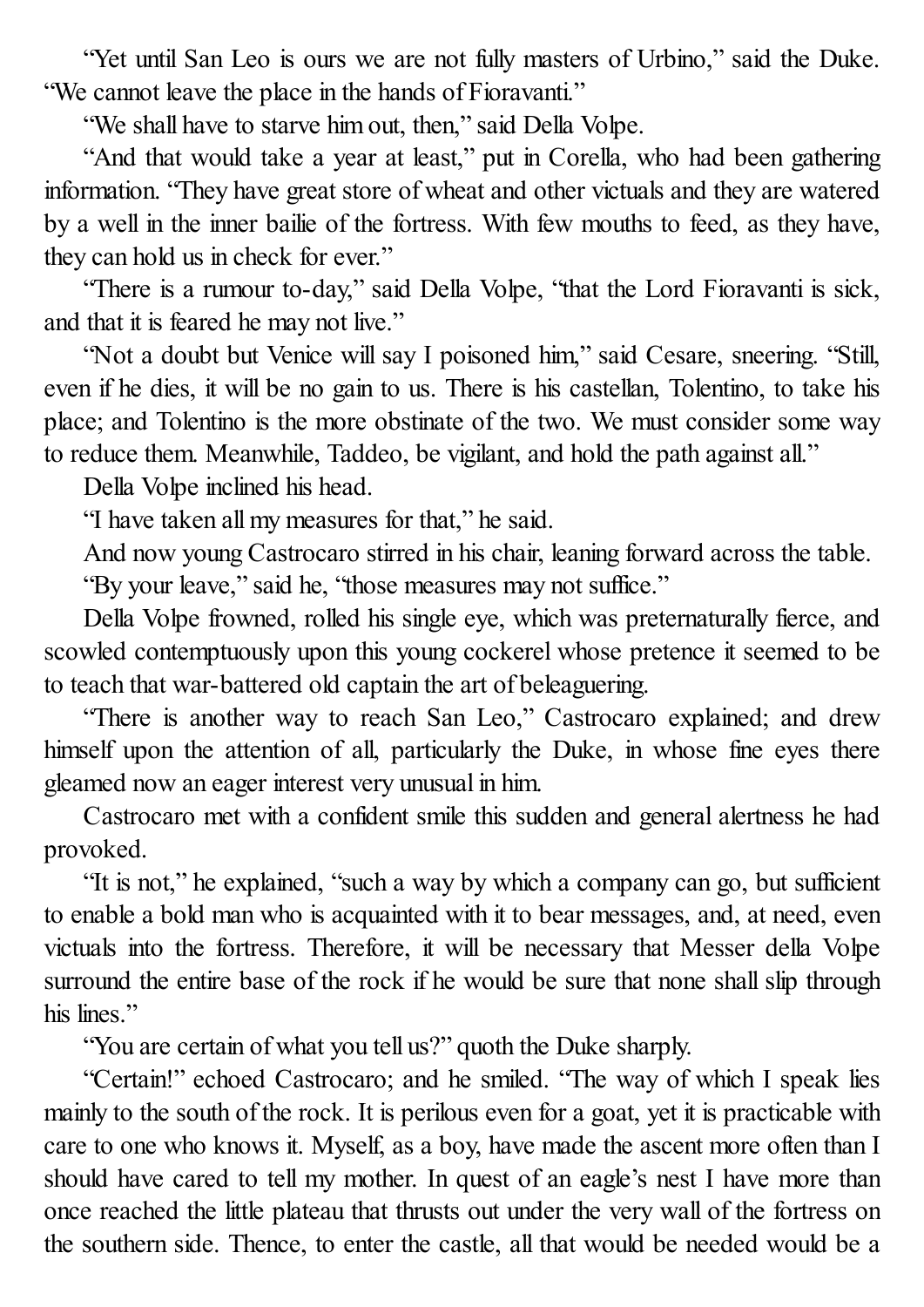rope and a grappling-hook; for the wall is extremely low just there—not more than twelve feet high."

The Duke pondered the young soldier with very thoughtful eyes, in silence, for some moments.

"I shall further consider this," he said at length. "Meanwhile, I thank you for the information. You have heard, Della Volpe. You will profit by what Castrocaro tells us, encircling the base entirely with your troops."

Della Volpe bowed, and upon that the council rose.

Next morning Cesare Borgia summoned Castrocaro to his presence. He received the young condottiero in the noble library of the palace, a spacious chamber, its lofty ceiling gloriously frescoed by Mantegna, its walls hung with costly tapestries and cloth of gold, its shelves stocked with a priceless and imposing array of volumes, all in manuscript; for, although the new German invention of the printing press was already at work, by not a single vulgar production of that machine would Duke Guidobaldo have contaminated his cherished and marvellous collection.

At work at a table spread with papers sat the black-gowned figure of Agabito Gherardi, the Duke's secretary.

"You have the acquaintance, have you not," quoth Cesare, "of Madonna Bianca, the daughter of Fioravanti of San Leo?"

The young man, taken by surprise, flushed slightly despite his habitual selfpossession, and his blue eyes, avoiding the Duke's, considered the summer sky and the palace gardens through one of the windows that stood open to the broad marble balcony.

"I have that honour in some slight degree," he answered; and Cesare considered from his air and tone that the magician's golden elixir was scarcely needed here as urgently as Madonna Bianca opined, and that what still was wanting to enchant him the sorcery of her beauty might accomplish unaided, as the magician had supposed.

He smiled gently.

"You may improve that acquaintance, if you so desire."

The young man threw back his head very haughtily.

"I do not understand your potency," said he.

"You have my leave," the Duke explained, "to convey in person to Madonna Bianca the news we have received that her father lies sick in San Leo."

Still the young man held himself loftily upon the defensive, as a young lover will.

"To what end this, highness?" he inquired, his tone still haughty.

"Why, to what end but a Christian one, and"—the Duke slightly lowered his voice to a confidential tone, and smiled inscrutably—"a kindly purpose towards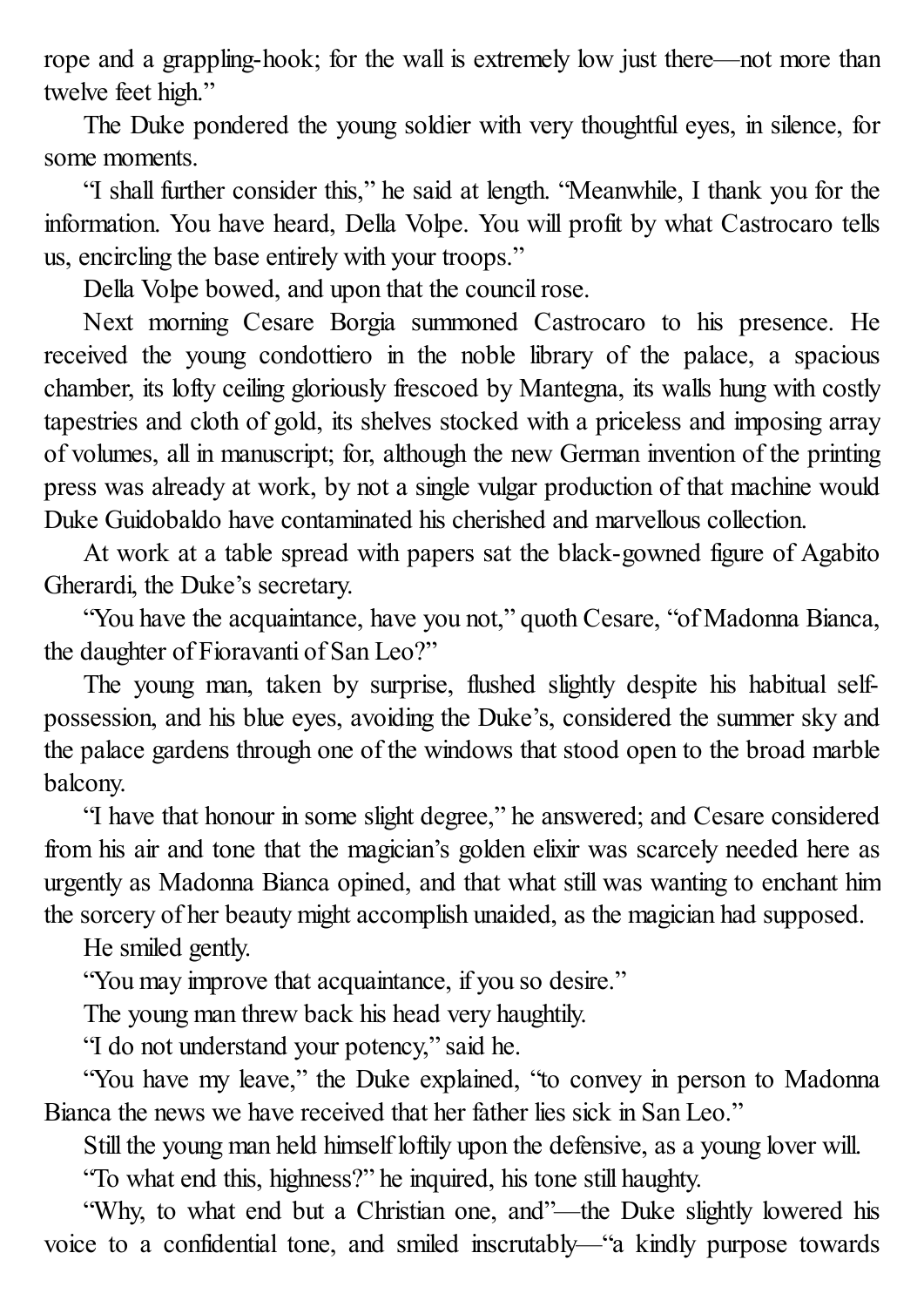yourself. Still, if you disdain the latter, for the former any other messenger will serve."

Ill at ease in his self-consciousness, a little mystified, yet well-content at heart, the condottiero bowed.

"I thank your highness," he said. "Have I your leave to go?"

The Duke nodded.

"You will wait upon me on your return. I may have other commands for you," he said, and so dismissed him.

An hour later came Castrocaro back to the palace library in great haste and some excitement to seek the duke again.

"My lord," he cried, all in a trembling eagerness, "I have conveyed the message, and I am returned to crave a boon. Madonna Bianca besought of me in her affliction a written order to pass the lines of Della Volpe, that she might repair to her father."

"And you?" cried the Duke sharply, his level brows drawn together by a sudden frown.

The young captain's glance fell away. Obviously he was discouraged and abashed.

"I answered that I had no power to grant such an order, but—but that I would seek it of your highness; that I knew you would not desire to hold a daughter from her father's side at such time."

"You know a deal," said Cesare sourly, "and you promise rashly. Precipitancy in making promises has never yet helped a man to greatness. Bear that in mind."

"But she was in such sore affliction!" cried Messer Lorenzo, protesting.

"Aye!" said the duke drily. "And she used you so kindly, eyed you so fondly, gave you such sweet wine to drink, that you had no strength to resist her soft appeal."

Cesare, watching his condottiero closely, observed the flicker of the young man's eyelids at the mention of the wine, and was satisfied. But even more fully was he to have the assurance that he sought.

"Have I been spied upon?" quoth Messer Lorenzo hotly.

Cesare shrugged contemptuously, not deigning to reply.

"You have leave to go," he said in curt dismissal.

But Messer Lorenzo was in a daring mood, and slow to obey.

"And the authority for Madonna Bianca to join her father?" he asked.

"There are good reasons why none should enter San Leo at present," was the cold reply. "Since you lay such store by it, I regret the necessity to deny you. But in time of war necessity is inexorable."

Chagrined and downcast, the condottiero bowed and withdrew. Having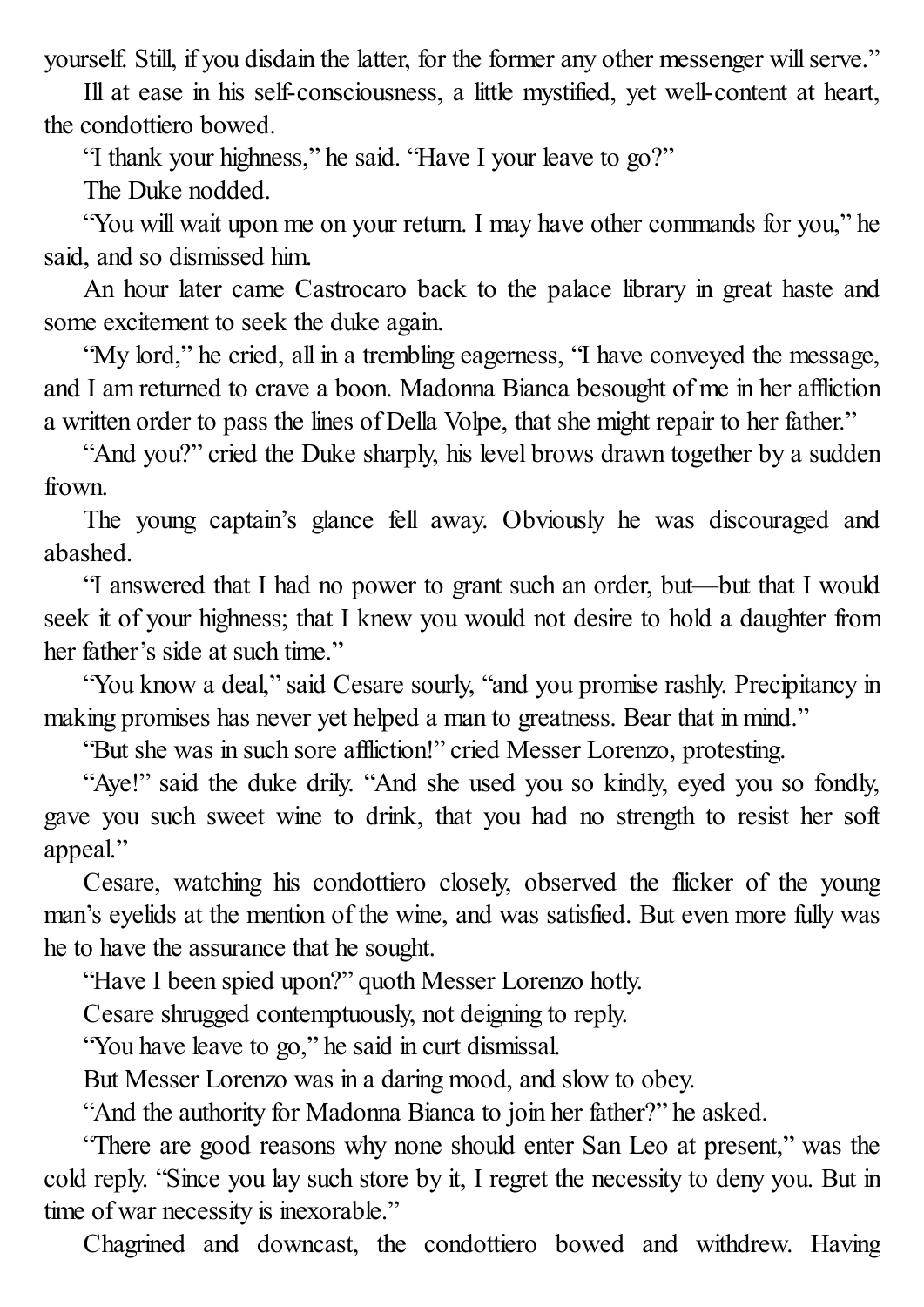promised, and finding himself now unable to fulfil the promise made to her over that cup of wine which she had brought him with her own fair hands, he dared not present himself to her again. Instead he dispatched a page to her with the unwelcome news of the Duke's refusal.

Yet in this matter Cesare Borgia was oddly inconsistent. For scarcely had Castrocaro left his presence than he turned to his white-faced secretary.

"Write me three lines to Della Volpe," said he, "ordering that if Madonna Bianca de' Fioravanti should attempt to steal through his lines and gain San Leo, he is to offer her no hindrance."

Agabito's round, pale countenance reflected his amazement at this order. But Cesare, surveying him, smiled inscrutably for all reply, and, from his knowledge of his master and that smile, Agabito perceived that Cesare was embarked upon one of those tortuous, subtle courses whose goal none could perceive until it had been reached. He bent to his task, and his pen scratched and spluttered briskly. Very soon a messenger bearing the order was on his way to Della Volpe's camp.

That very night Madonna Bianca considerately did what the Duke expected of her. She slipped past the Borgia sentinels in the dark, and she was in San Leo by morning, though in Urbino none knew of this but Cesare, who had word of it privately from Della Volpe. Her palace by the Zoccolanti remained opened as if inhabited by her, but to all who came to seek her it was said that she was in ill-health and kept her chamber. And amongst these was Lorenzo Castrocaro, who, upon being denied admittance on this plea, concluded that she was angry with him for having failed to do as he had promised, and thereafter grew oddly silent and morose.

Two days after her flight came news of Fioravanti's death in the grim fortress he defended, and Castrocaro was dispatched by the duke to Cesena on a mission which might well have been entrusted to a less-important officer. It was ten days later when his immediate return was ordered, and, in view of the terms of that order, he went, upon reaching Urbino, all dust-laden as he was, into the Duke's presence with the dispatches that he bore.

Valentinois sat in council at the time, and Della Volpe from the lines under San Leo was in attendance.

"You are very opportunely returned," was his greeting of Messer Lorenzo, and he thrust aside, as of no consequence, the dispatches which the latter brought. "We are met here to consider this resistance of San Leo, which is being conducted now by Tolentino with all the firmness that was Fioravanti's. We must make an end; and you, Messer Lorenzo, are the man to accomplish it."

"I?" cried the young soldier.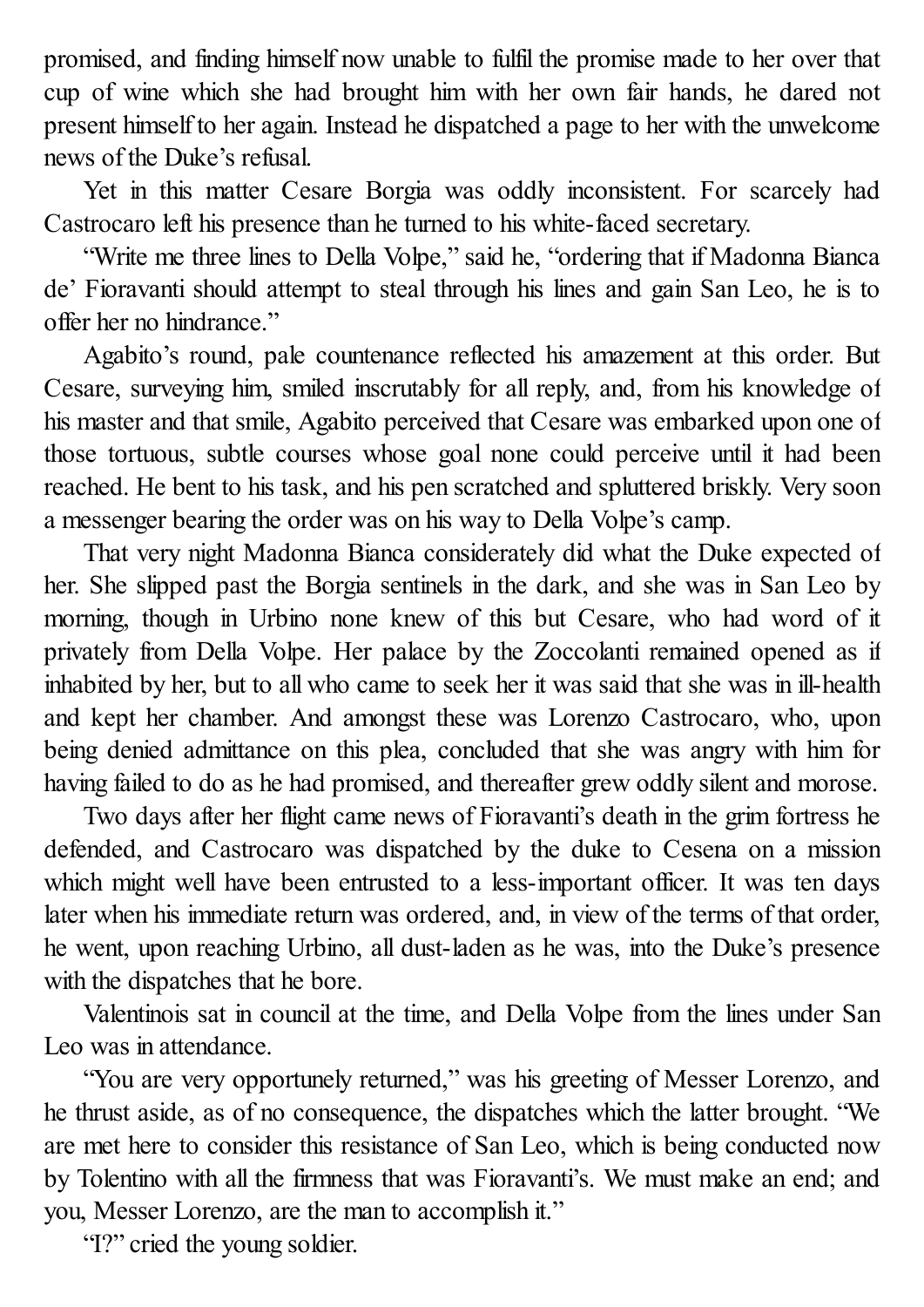"Sit," Cesare bade him, and obediently Castrocaro took a chair at the table. "Listen. You are to understand that I am not commanding you to do this thing, for I command no valued officer of mine so greatly to imperil his life. I but show you what is our need—what might be done by one who has your knowledge and whose heart is stout enough to bid him take the risk which the thing entails."

The condottiero nodded his understanding, his blue eyes set upon the Duke's calm face.

"You told us here," Cesare continued, "of a perilous way into San Leo which is known to few, and to yourself amongst those few. You said that if a man were to gain the plateau on the southern side of the rock's summit he might, with a rope and a grappling-hook, effect an entrance. Now, if a man were to do this at dead of night, choosing his time wisely so as to take the sentry unawares, stab that sentry, and thereafter reach the gates and loose the bars, the rest would be an easy task. Della Volpe's troops would, meanwhile, have crept up by the bridle-path to await the signal, upon which they would pour forth against the unbarred gate, and so San Leo might be reduced at last with little loss of life."

Messer Lorenzo considered for some moments, the Duke watching him.

"It is shrewd," he said, approvingly. "It is shrewd and easy, and likely to succeed, provided the man who goes is one who knows the rock and the fortress itself."

"Provided that, of course," said Cesare; and he looked steadily at the young man.

Messer Lorenzo bore that look a moment with the self-possession that was natural to him. Then, translating its quiet significance:

"I will go," he said quietly, "and, Heaven helping me, I willsucceed."

"You have counted the cost of failure?" said Cesare.

"It needs no counting. It is plain enough. A rope and a beam from the castle wall, or a leap from the rock itself."

"Then, since who gambles should know not only what he may chance to lose, but also the stake he stands to win," said the Duke, "let me say that if you succeed I'll give you the governorship of the fortress with a stipend of ten thousand ducats."

Messer Lorenzo flushed in his agreeable surprise. His eyes sparkled and his tone rang with youth's ready confidence in its own powers.

"I will not fail," he promised. "When do I make the attempt?"

"To-morrow night, since you have resolved. See that you rest betwixt this and then to fit you for the fatigue of such an enterprise. And so, sirs, let us hope that we have found at last a solution to this riddle of San Leo."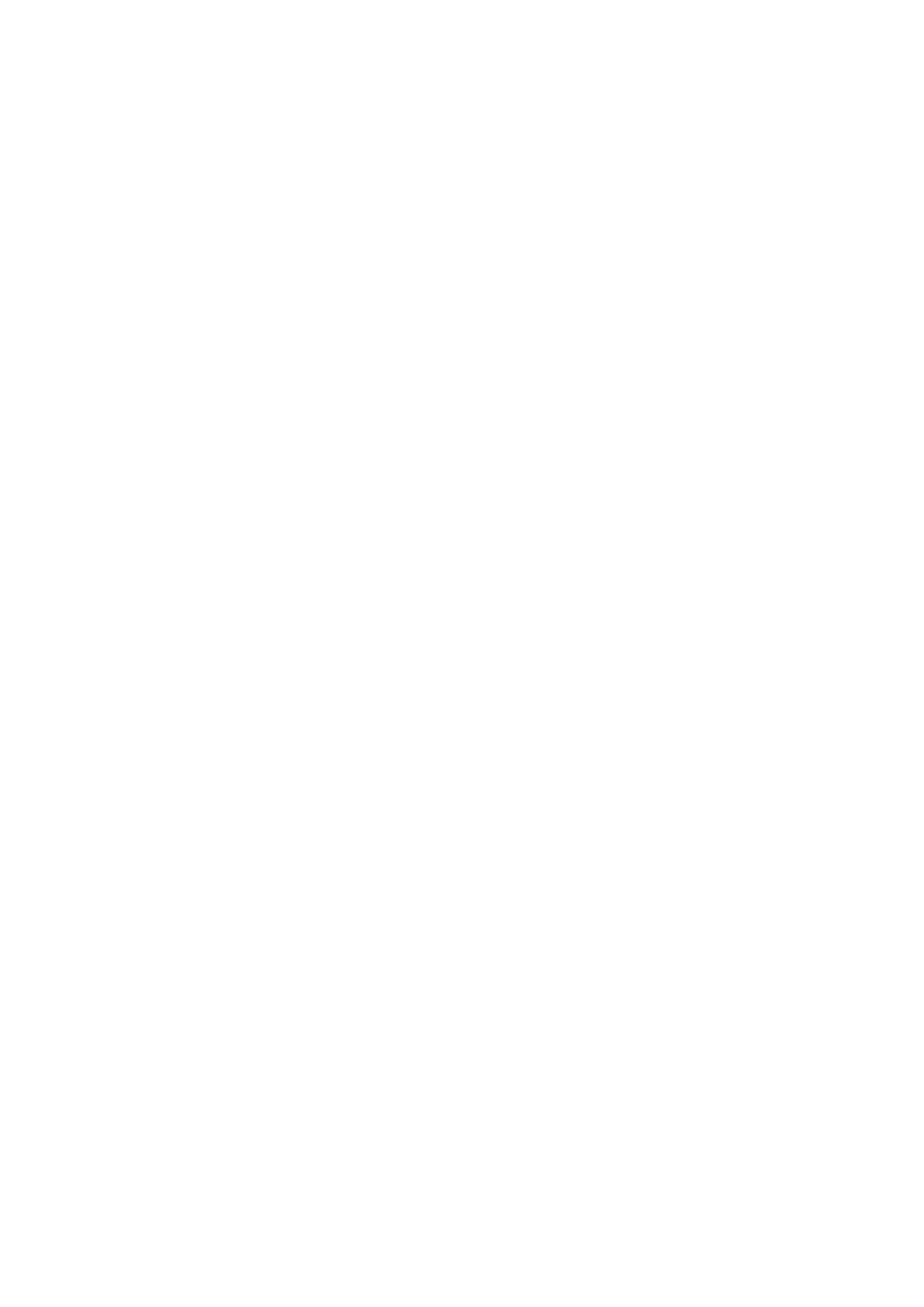You see, I hope, what Messer Castrocaro did not yet see, nor for that matter ever saw—knowing nothing of what had happened on the night when the duke visited Messer Corvinus Trismegistus. You see in the Duke's choice of him for this enterprise an instance of that fine discrimination with which Cesare picked his **instruments** 

Macchiavelli, who studied the Duke at close quarters, and who worshipped him as the very embodiment of all the virtues of princeship, was no doubt inspired by the duke's unerring wisdom in the choice of ministers to devote to the subject a chapter of his "The Prince."

"The first conjecture made of a prince and of his intellectual capacity," he writes, "should be based upon a consideration of the men by whom he surrounds himself, and when these are faithful to him, and sufficient for his occasions, he is to be accounted a wise prince, for having chosen them sufficient and kept them faithful."

Macchiavelli writes thus no more than Cesare might, himself, have written had he theorized upon princeship instead of practising it. Indeed, it is upon Cesare Borgia's practices—as Macchiavelli half admits in one place—that the Florentine founded his theories. So that it is hardly an over-statement to say that whilst Macchiavelli wrote "The Prince," Cesare Borgia was its real author, since his were the conceptions and actions that Macchiavelli converted into precepts.

You see him here selecting for this task one who although the youngest among all his captains, was yet undoubtedly the most sufficient for his particular need. And observe the quality of his sufficiency. In a measure it was adventitious, depending upon Castrocaro's chance acquaintance with that back way up the rock of San Leo. But in a still greater measure it was the result of Cesare's clever manipulation of circumstances.

If that is not yet quite clear to you, it shall become abundantly so ere all is told. But do not fall into the error of supposing that anything that befell was the result of chance. From now onward all happens precisely as Cesare had designed. He had discovered certain forces, and he had harnessed them to his needs, setting them upon a course by him pre-determined and marked out.

He realized that chance might disturb their career, and fling them out of that course, but he did not depend upon chance to bear them to the goal at which he aimed them.

On the afternoon of the following day, thoroughly rested and refreshed, Messer Lorenzo Castrocaro rode out of Urbino with a bodyguard of a half-dozen of his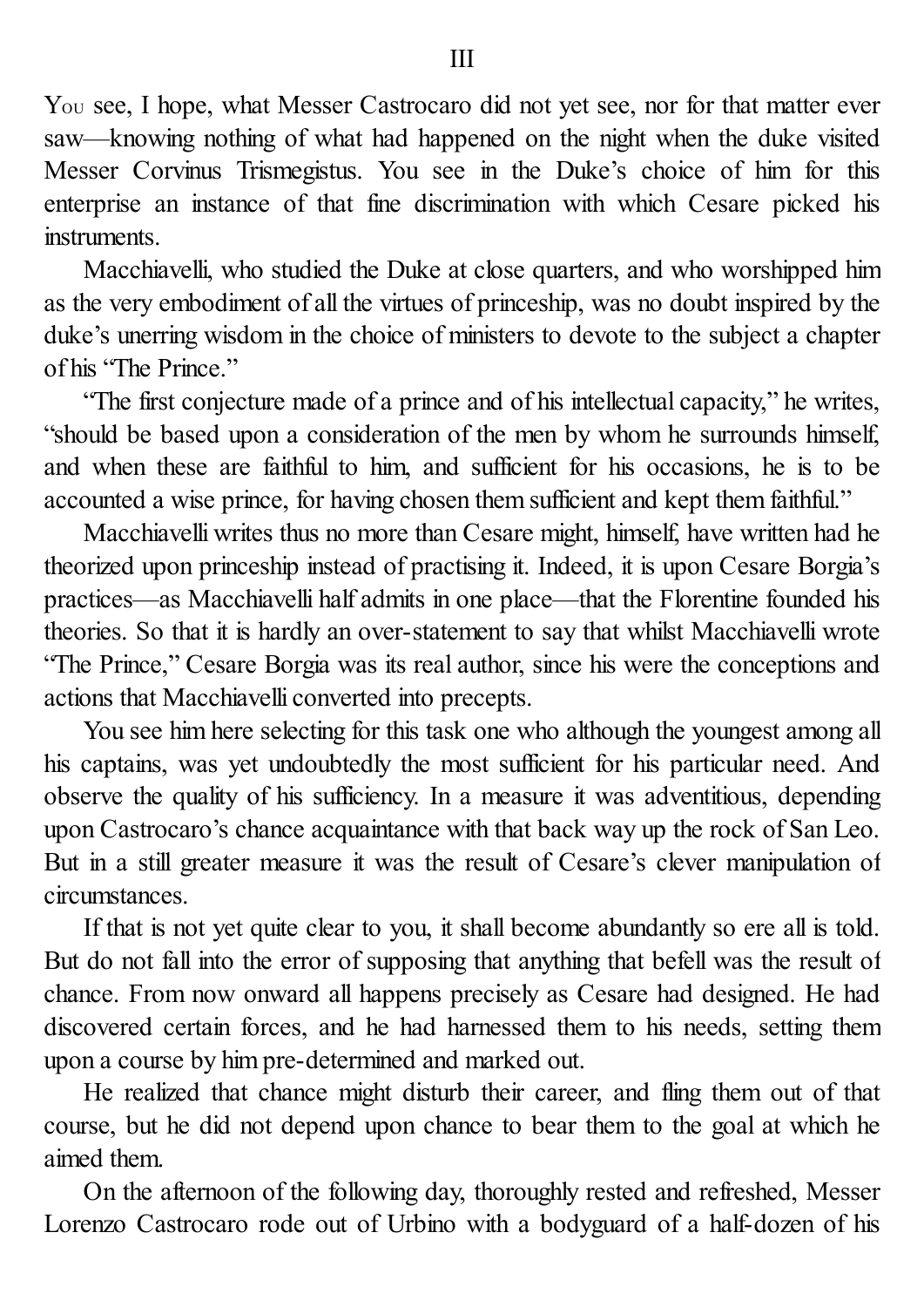men-at-arms and took the road to Della Volpe's camp under San Leo. He arrived there without mishap towards nightfall, and having supped with the commander of the beleaguerers in the latter's tent, he thereafter completed his preparations. Towards the third hour of night he set out alone upon his perilous undertaking.

To lessen the risk of being perceived by any watcher in the castle, he had dressed himself entirely in black, taking the precaution to put on under his doublet a shirt of mail, which whilst being dagger-proof, was yet so finely wrought that your two cupped hands might contain it. He was armed with sword and dagger, and bandolier-wise about his body, was coiled a rope, to which he had attached a strong, double-pronged grappling-hook very broad in the bend, allswathed in straw. This had been carefully and firmly adjusted upon his back, so that it should not hamper his movements.

With Della Volpe he had concerted that the latter, at the head of fifty men, should quietly approach the fortress by the bridle-path, and, having gained the summit, lie concealed until the gate should be opened by Castrocaro himself. Then they were instantly to spring forward, and so effect an entrance.

It was a fine clear night of summer, and a full moon rode in the heavens, rendering the landscape visible for miles. This was well for the earlier part of Messer Lorenzo's climb; and before midnight, by when he hoped to reach the summit, that moon would have set, and darkness would lend him cover.

Alone, then, he set out, and made his way round to the southern side of the great precipitous hill on the crest of which, like the capital of a column, the bulk and towers of the fortress showed grey in the white moonlight.

At first the ascent was easy, and he was able to go forward swiftly; soon, however, the precipice grew more abrupt, the foothold became scantier, and in places failed almost entirely, so that his progress was retarded and for his life's sake he was compelled to move with infinite caution, husbanding his strength against the still more strenuous labour that lay before him.

Hesitation or doubt he had none. It was a good ten years since last, in boyhood, he had scaled those heights; but boyhood's memories are tenacious, and he was as confident of his way as if he had trodden it but yesterday. Every little projection of that cliff, every fissure that afforded foothold, every gap to be overcome, he knew before he reached it.

At the end of an hour he had not accomplished more than a third of the ascent, and the most difficult part of it was yet to come. He sat down upon a grassy ledge, unusually spacious, and there he rested him awhile and recovered breath.

Thence he viewed the Emilian plain, revealed for miles in the moon's white light,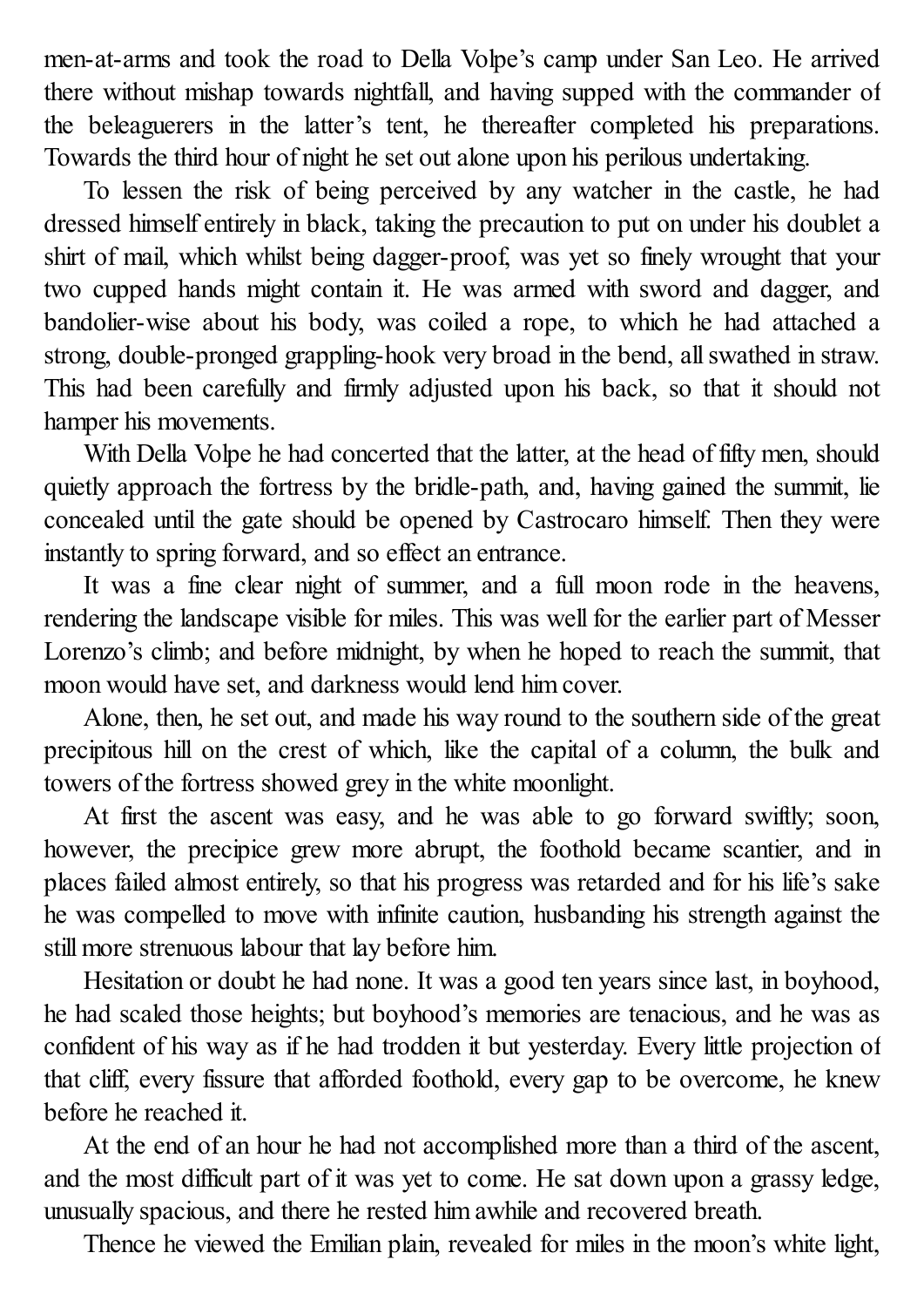the glittering, silvery spread of sea away in the distance to the east, the glimmering snow-capped peaks of the Apennines to westward. Above him towered the grey cliff, abrupt and sheer as the very walls of the fortress that crowned its summit, a climb that well might have appalled the hardiest mountaineer, that might, indeed, have baffled even a goat. Surveying it with his calm blue eyes, Messer Lorenzo realized that the worst danger he had to face that night was the danger of this climb. By comparison, the rest—the scaling of the castle wall, the poniarding of a sentry or two, and the opening of the gate—were safe and simple matters. Here, however, a false step, a misgiving even, or a moment of giddiness, such as might well beset him, must plunge him down to instant death.

He rose, inhaled the fragrance of the summer night, breathed a short prayer to his patron saint, the Holy Lawrence, and pushed on. Clinging with hands and feet and knees to the face of the cliff, he edged along a narrow strip of rock, for some few yards, to another ledge; there he paused to breathe again, thankful that so much was accomplished.

Thereafter for a while the going was easier. A natural path, some three feet wide, wound upwards along the precipice's face. At the end of this he was confronted by another gap, to be surmounted only by a leap.

Fearing lest his sword should trip him, he unbuckled his belt, and cast the weapon from him. He did so with regret, but constrained to it by the reflection that if he kept it he might never live to need it. Then he took a deep breath, seized his courage in both hands, and jumped across the black unfathomable void at a stunted tree that thrust out from that sheer wall. With arms and legs he clutched like an ape at the frail plant, and had its hold given way under his weight, there would have been an end of him forthwith. It held, however, and clinging to it, he groped for foothold, found it, and went on. This brought him to a narrow fissure in the cliff. Up this fissure he swarmed, supported by just the pressure of knees and forearms against the rock, and only at times finding a projection affording a safer grip for one or the other.

Up, straight up, he went for nearly twenty feet, until at last he reached the fissure's summit; one of its walls permitted him to get astride it, and there he rested, bathed in sweat and winded by the stupendous exertions he had put forth. Seated thus, his breast close against the cliff, he looked sideways and down into the awful depths below him. He shuddered, and clung with his bruised hands to the rock, and it was some time before he could proceed upon the second half of his ascent, for by now he knew that he was a good midway.

At last he resumed his climb, and by similar means, and surmounting similar and constant perils, he pushed on and ever upwards.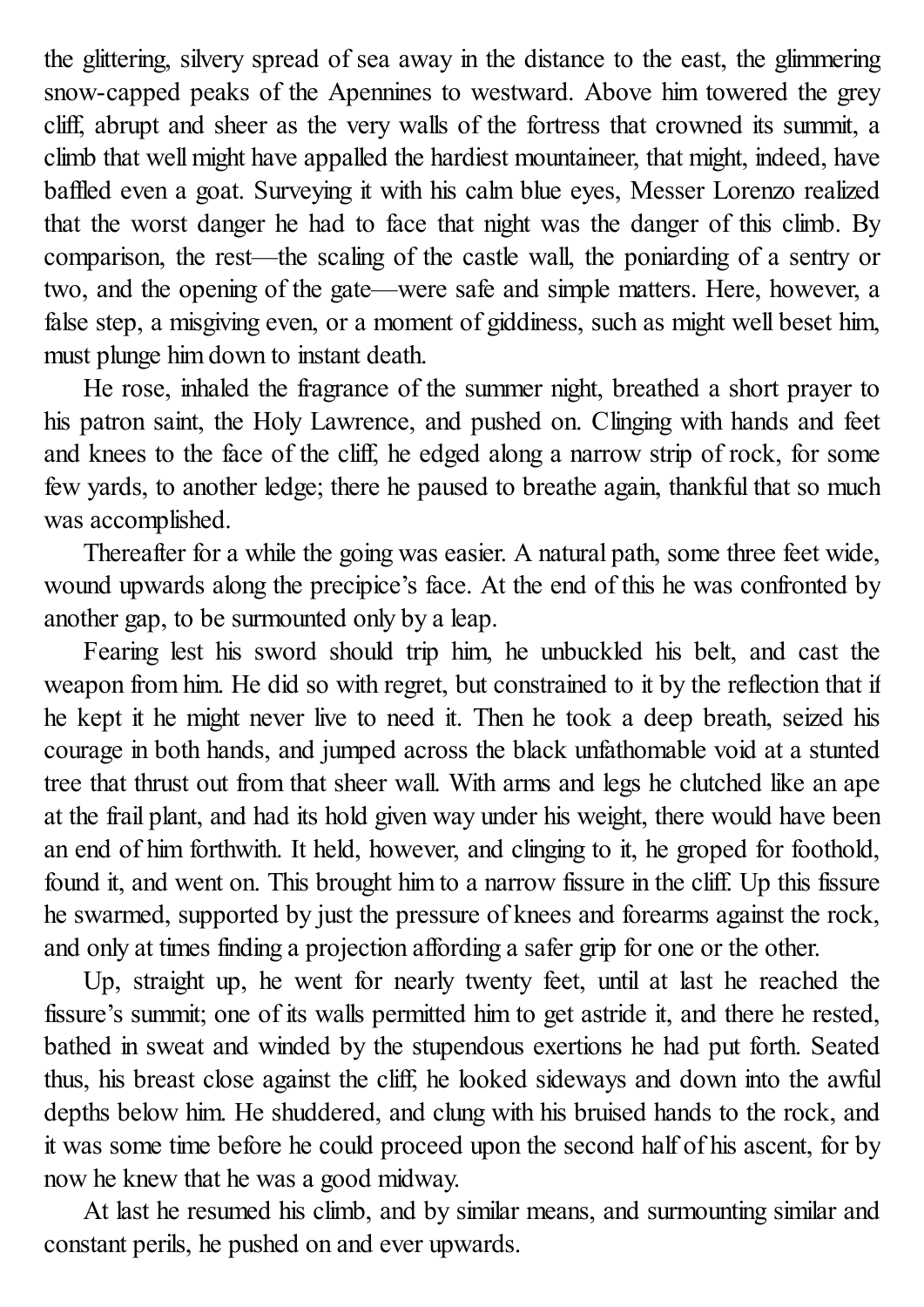One narrow escape he had. As he clung with both hands to that awful wall at a place where the foothold was but a few inches wide, a great brown body, with a shrieking whirr, dashed out of a crevice just above his head, and went cawing and circling in the void beyond. So startled was he that he almost loosed his hold, and a cold sweat broke out upon his roughened skin as he recovered and knew the thing for what it was. And later, when, an hour or so before midnight, the moon went down and left him in utter darkness, fear at last assailed his stout spirit, and for a time he did not dare to move. Presently, however, as he grew accustomed to the gloom, his eyes were able to pierce it to an extent that restored his courage. The night, after all, was clear and starlit, and at close quarters objects were just visible; yet immense care was necessary lest he should now commit the irreparable error of mistaking substance for shadow, or should misjudge his distances, as was so easy.

At long length, towards midnight, utterly spent, with bleeding hands and rent garments, he found himself on the roomy platform at the very foot of the castle's southern wall; and not for all the wealth of the world would he have consented to return by the way he had so miraculously ascended—for miraculous did he now account it that he should have reached his goal in safety. He flung himself down, full length, there at the foot of the wall, to rest awhile before attempting the escalade. And what time he rested, he whispered a prayer of thankfulness for his preservation so far, for a devout soul was this Messer Lorenzo.

He looked up at the twinkling stars, out at the distant sheen of the Adriatic, down at the clustering hamlets in the plain, so far below him, from which so painfully he had climbed. Immediately above his head he could hear the steady measured tread of the sentry, approaching, passing, and receding again, as the man patrolled the embattled parapet. Thrice did the fellow pass that way before Castrocaro stirred; and when at length he rose, as the steps were fading in the distance for the third time, he felt a certain pity for the soldier whose spirit he must inevitably liberate from its earthly prison-house that night.

He uncoiled the rope from his body, stood back, and swung the grappling-hook a moment, taking aim, then hurled it upwards. It soared above the wall, and fell beyond, between two merlons, then thudded softly against the masonry, the straw in which he had the foresight to swathe it muffling the sound of the metal.

He pulled gently at the rope, hoping that the hooks would fasten upon some projection in the stone or lodge within some crevice. But neither happened. The hooks came to the summit of the wall, and toppled back, falling at his feet. Again he repeated the operation, with a like result; but at the third attempt the hooks took hold. He swung his entire weight upon the rope to test the grip, and found that it held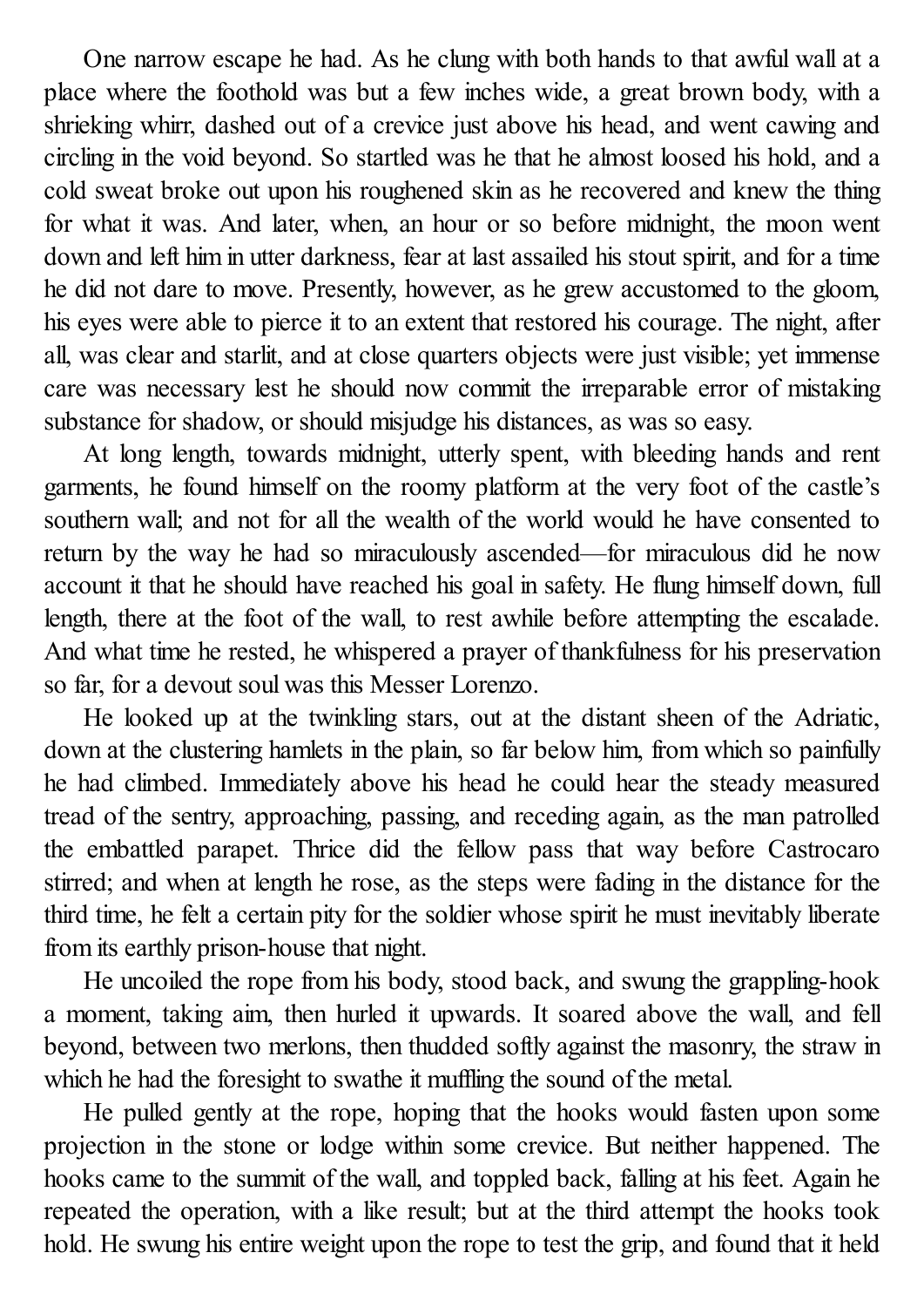firmly.

But now the sentry's return warned him that the moment was unpropitious. So he waited, intently listening, crouching at the wall's foot, until the man had passed, and his footsteps were once more receding in the distance.

Then he began the ascent in sailor fashion, hauling himself up hand over hand, his feet against the masonry to lighten the labour of his arms. Thus he came swiftly to the top of the wall, and knelt there, between two merlons, peering down into the black courtyard. All was silent. Save for the tramp of the sentry, who was now turning the north-western angle of the ramparts, as Messer Lorenzo rightly judged, no sound disturbed the stillness of the place.

He loosed the hooks from the crevice in which they had fastened. He flung them wide, the rope with them, and sent them hurtling over the precipice, that there might be no evidence of the manner of his coming. Then he dropped softly down upon the parapet, exulting to realize that his journey was accomplished, and that he was within the fortress.

His mission was all but ended. The rest was easy. Within a few moments the Borgia troops would be pouring into San Leo, and the soldiers of the garrison, surprised in their beds, would make a very ready surrender. It no longer appeared even necessary to Messer Lorenzo to butcher that single sentry. If he but wisely chose his moment for the unbarring of the gates, the whole thing might be done without the man's suspicions being aroused until it was too late. Indeed, it was the safer course; for, after all, if he came to grapple with the soldier, there was always the chance that the fellow might cry out and give the alarm before Castrocaro could dispatch him.

Resolved thus upon that score, he moved forward swiftly yet very cautiously, and gained a flight of stone steps that wound down into the inner bailie. This he descended, and so reached the quadrangle. Round this vast square he moved, keeping well within the shadows, until he came to the gateway opening upon a passage that ran past the guard-room on one side and the chapel on the other, into the outer bailie of the fortress.

In this gateway lie crouched, and waited until the sentry, who was coming round again, should have passed once more to the castle's northern side. No window overlooking the courtyard showed a single light; the place was wrapped in slumber.

Messer Lorenzo waited calmly, his pulse quite regular. Should the door be locked, then he must return, deal with the sentry, and make his way to the main gates by the battlements. But it was unlikely that such would be the case.

High up, immediately before him upon the ramparts, he saw the sentry, passing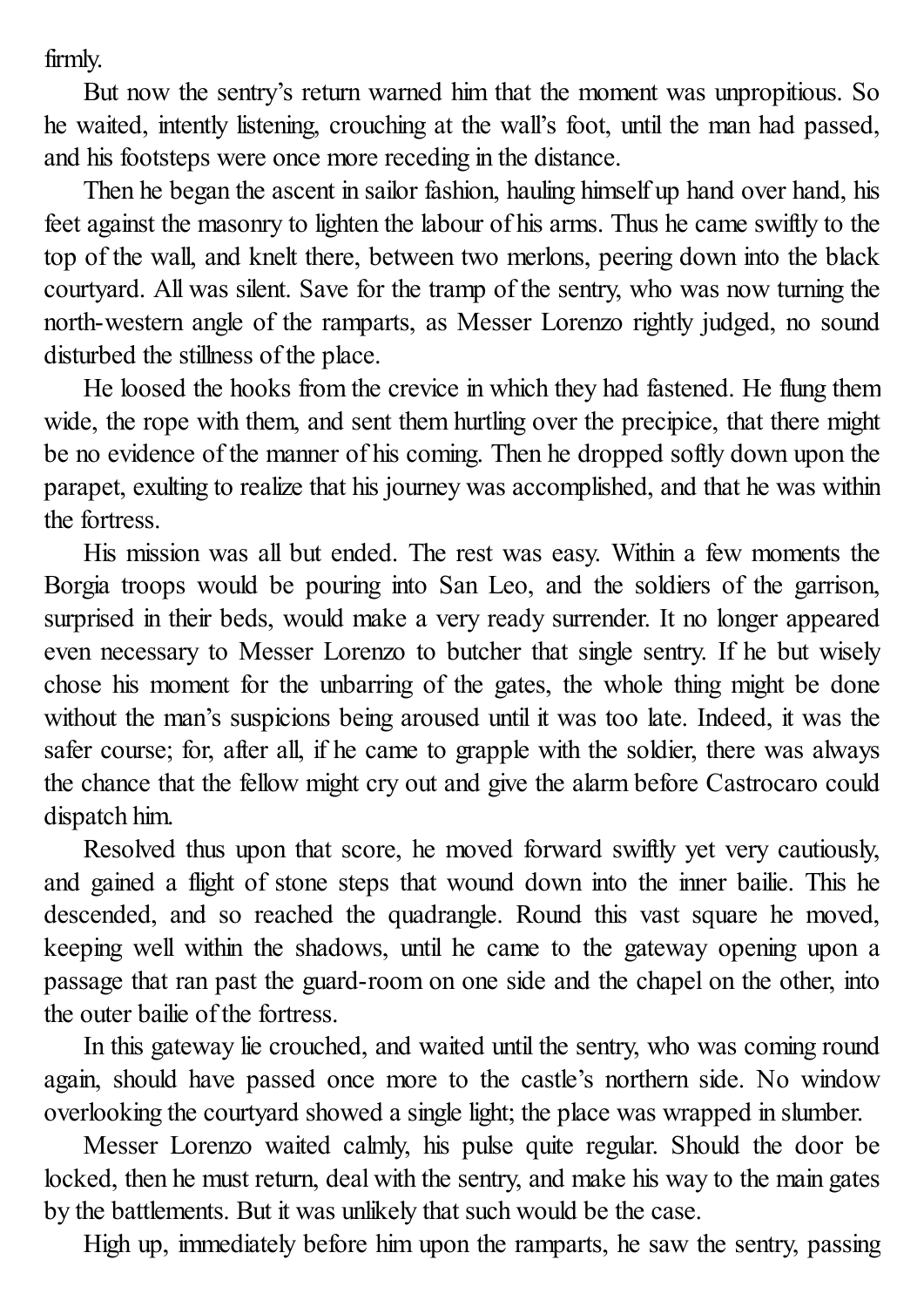slowly, pike on shoulder, a black shadow dimly outlined against the blue-black, starflecked dome of sky. He watched him as he passed on and round, all unsuspicious, and so vanished once more. Then, very softly, Messer Lorenzo tried the latch of that big door. It yielded silently to his pressure and a black tunnel gaped before him. He entered it, and very softly closed the door again on the inside. Then he paused, reflecting that were he to go straight forward and pass out into the northern court he must risk detection by the sentry, who was now on the northern battlements. Therefore he must wait until the fellow should come round again.

Interminable seemed his wait this time, and once he fancied that he heard a man's voice coming from the guard-room on his right. The sound momentarily quickened his pulses that had been steady hitherto. But hearing no more, he concluded that his senses, strained by so much dodging, waiting, and listening, had deceived him.

At last he caught the sound of the sentry's step approaching again along the parapet. Satisfied that he had waited long enough he made shift to grope his way through the black darkness of that passage. And then, even as he turned, his heart almost stood still. Upon the chapel door, at the height of some three feet, there was a tiny oval splash of light, along the ground at the same spot a yellow gleam long and narrow as a sword-blade. Instantly he understood. The guard-room, whose windows looked upon the northern court, was still tenanted, and what he beheld was the light that shone through the keyhole and under the door.

A moment he paused, considering. Then he perceived that, having come so far, he must go on. To retreat and reopen the door would be fraught with the greater risk, whilst to linger in the passage would be but to increase the already imminent danger of discovery. His only chance of winning through lay in going forward at once, taking care to make no sound that should reach those within. Thus, no doubt, all would be well. With extremest caution, then, he stepped forward on tip-toe, his hands upon the wall on the chapelside to guide and steady him.

Not more than three or four steps had he taken when, quite suddenly, an oath rang out in a deep male voice, followed by the laughter of several men. With that there was a scraping of chairs, and heavy steps came tramping towards the door.

With this door Messer Lorenzo was now level, and, being startled, he made his one mistake. Had he taken the risk of speeding forward swiftly, he might even now have won safely to the outer bailie. But he hung there hesitating, again considering retreat even, his every sinew taut. And that pause was his ruin. In a moment he realized it, saw that he was trapped, that retreat was now utterly hopeless, and that to go forward was no better. Therefore with set teeth, and angry misery in his soul to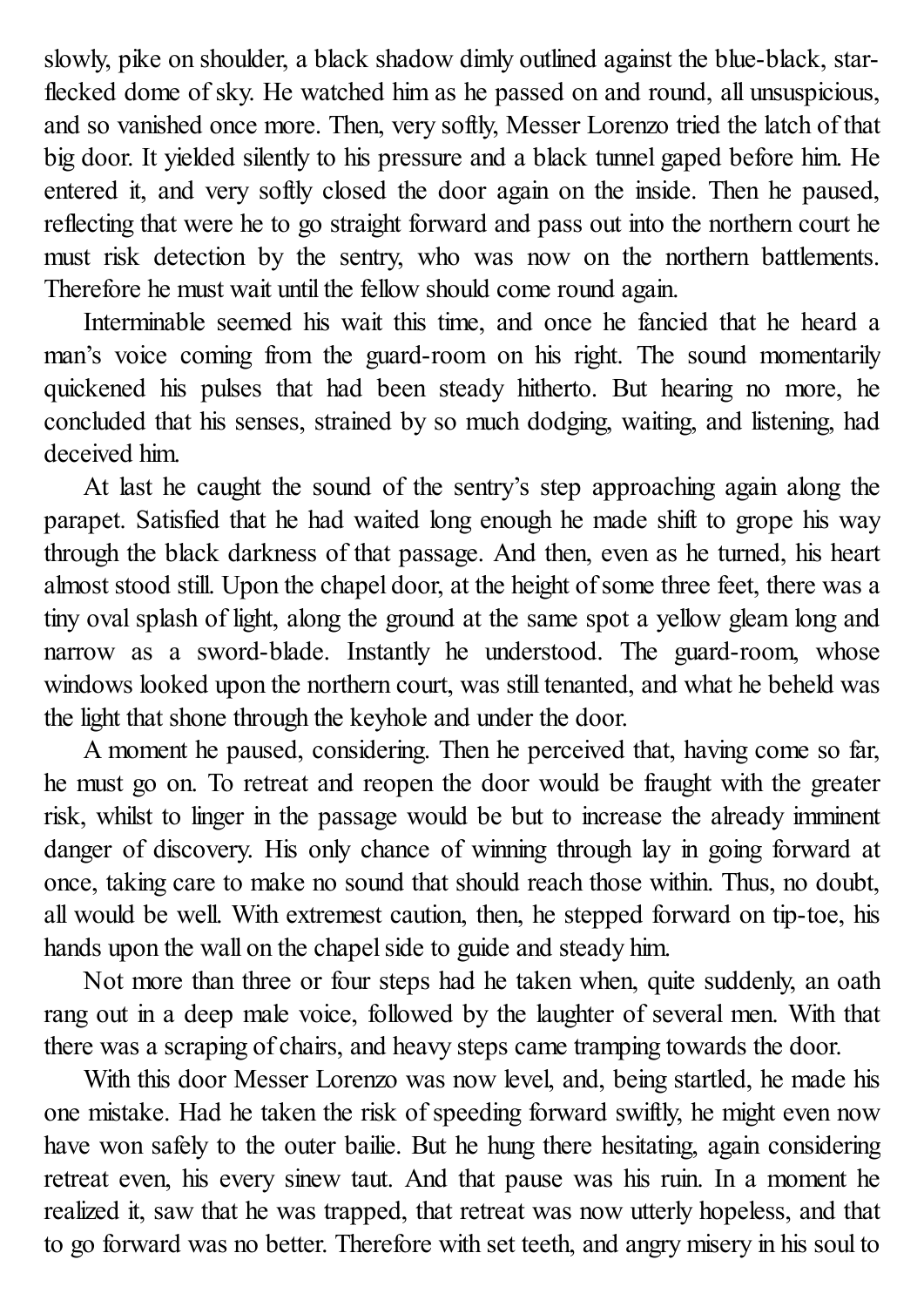reflect that he had won so far and at such peril only to fail upon the very threshold of success, he stood at bay, to meet what he no longer could avoid.

The door was pulled open from within, and a flood of light poured out into that black place, revealing Messer Lorenzo, white of face, with staring eyes, one hand instinctively upon his poniard-hilt, poised there as if for a spring.

Thus did the foremost of the five men who issued behold him, and at sight of him all checked abruptly, staring. This foremost one, a big, heavily-built fellow all clad in leather, black-browed and bearded, seemed in some slight measure the superior of those other four. All five were very obviously soldiers.

He fell back a step in sheer amazement, startled even by the sight of Messer Lorenzo. Then, recovering, he set his arms akimbo, planted wide his feet, and looked our gentleman over with an eye of deepest interest. "Now who the devil may you be?" he demanded.

Messer Lorenzo's wits were ever very ready, and in that moment he had a flash of inspiration. He stepped forward easily in answer to that challenge, and so came more fully into the light.

"I am glad to see there is some one alive and awake in San Leo," he said; and he seemed to sneer, as one who had the right to utter a reproof.

On the faces of those five men amazement grew and spread. Looking beyond them into the room, which was lighted by torches set in iron sconces in the walls, Messer Lorenzo beheld the explanation of the silence they had kept. There was a table on which remained spread a pack of greasy cards. They had been at play.

"Body of God," he went on, "you keep a fine watch here! The Borgia soldiery may be at your very gates. I myself can effect an entrance, and no man to hinder or challenge me, or so much as give the alarm! By the Host! were you men of mine, I should find work for you in the kitchen, and hope that you'd give a better account of yourselves as scullions than you do as soldiers."

"Now, who the devil may you be, I say?" again demanded the black-browed warrior, scowling more truculently than before.

"And how the devil come you here?" cried another, a slender, loose-lipped fellow, with a wart on his nose, who pushed forward to survey the intruder at closer quarters.

Castrocaro on the instant became very haughty.

"Take me to your captain—to Messer Tolentino," he demanded. "He shall learn what manner of watch you keep. You dogs, the place might be burnt about your ears while you sit there cheating one another at cards, and set a fellow who appears to be both deaf and blind to pace your walls."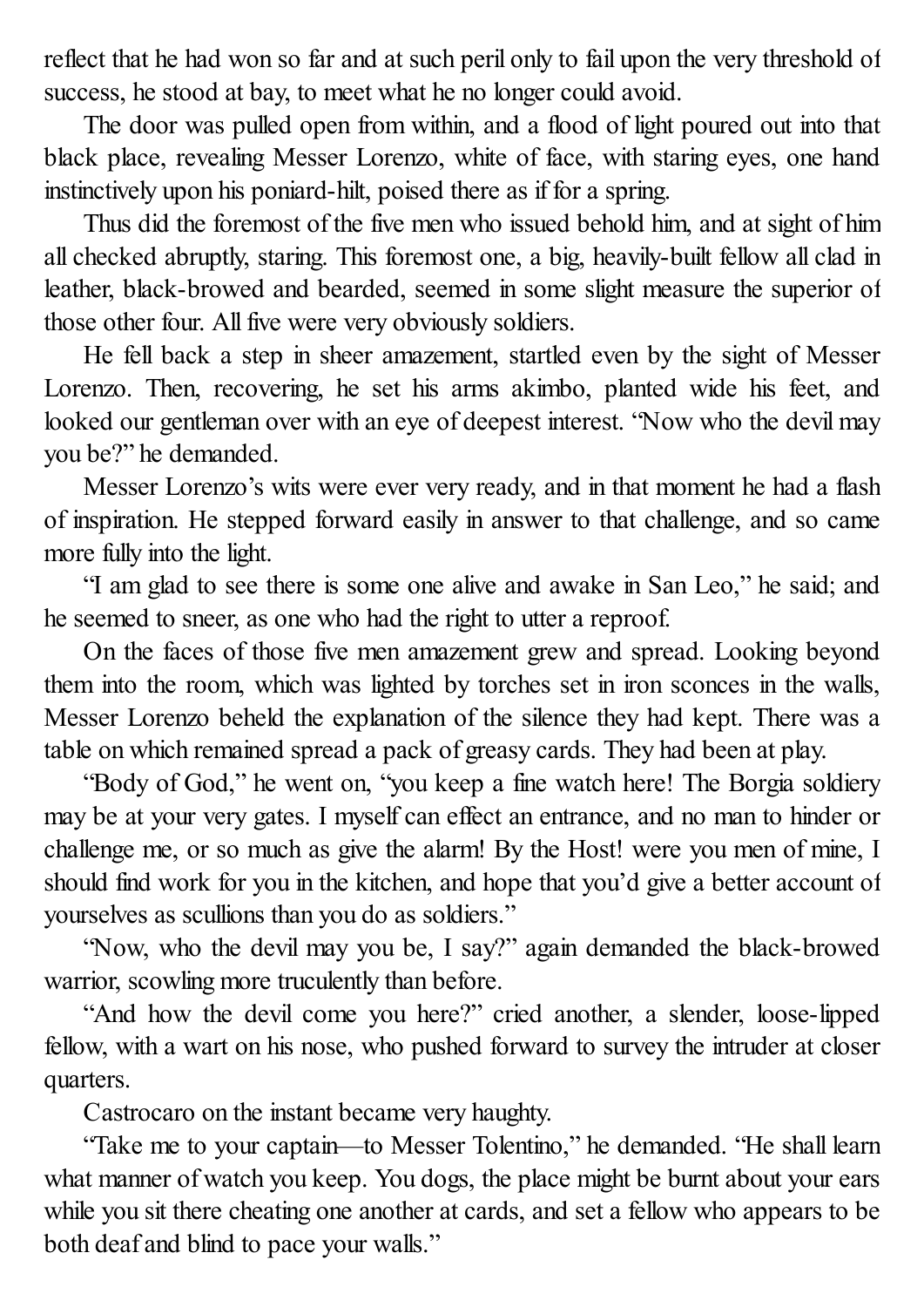The note of cool authority in his voice produced its effect. They were entirely duped by it. That a man should so address them whose right to do so was not entirely beyond question seemed to them—as it might indeed to any—altogether incredible.

"Messer Tolentino is abed," said the big fellow in a surly voice.

They did not like the laugh with which Messer Castrocaro received that information. It had an unpleasant ring.

"I nothing doubt it from the manner of your watch," he sneered. "Well, then, up and rouse him for me!"

"But who is he, after all, Bernardo?" insisted the loose-lipped stripling of their leader; and the others grunted their approval of a question that at least possessed the virtue of being timely.

"Aye," quoth black-browed Bernardo. "You have not told us who you are?" His tone lay between truculence and sulky deference.

"I am an envoy from the Lord Guidobaldo, your duke," was the ready and unfaltering answer; and the young condottiero wondered in his heart whither all this would lead him, and what chance of saving himself might offer yet.

Their deference was obviously increased, as was their interest in him.

"But how came you in?" insisted the one who already had posed that question.

Messer Lorenzo waved the question and questioner impatiently aside.

"What matters that?" quoth he. "Enough that I am here. Are we to trifle away the night in silly questions? Have I not told you that the Borgia troops may at this moment be at your very gates?"

"By Bacchus, they may stay there," laughed another. "The gates of San Leo are strong enough, my master; and should the Borgia rabble venture to knock, we shall know how to answer them."

But even as the fellow was speaking, Bernardo fetched a lanthorn from the room, and shouted to them to follow him. They went down the passage towards the door leading to the outer bailie. They crossed the courtyard together, pestering the supposed envoy with questions, which he answered curtly and ungraciously, showing them by his every word and gesture that it was not his habit to herd with such as they.

Thus they came to the door of the maschio tower, where Messer Tolentino had his dwelling; and, what time they paused there, Castrocaro sent a fond glance in the direction of the great gates, beyond which Della Volpe and his men were waiting. He was so near them that to reach and unbar those gates would be an instant's work; but the way to rid himself of those five dogs of war was altogether beyond his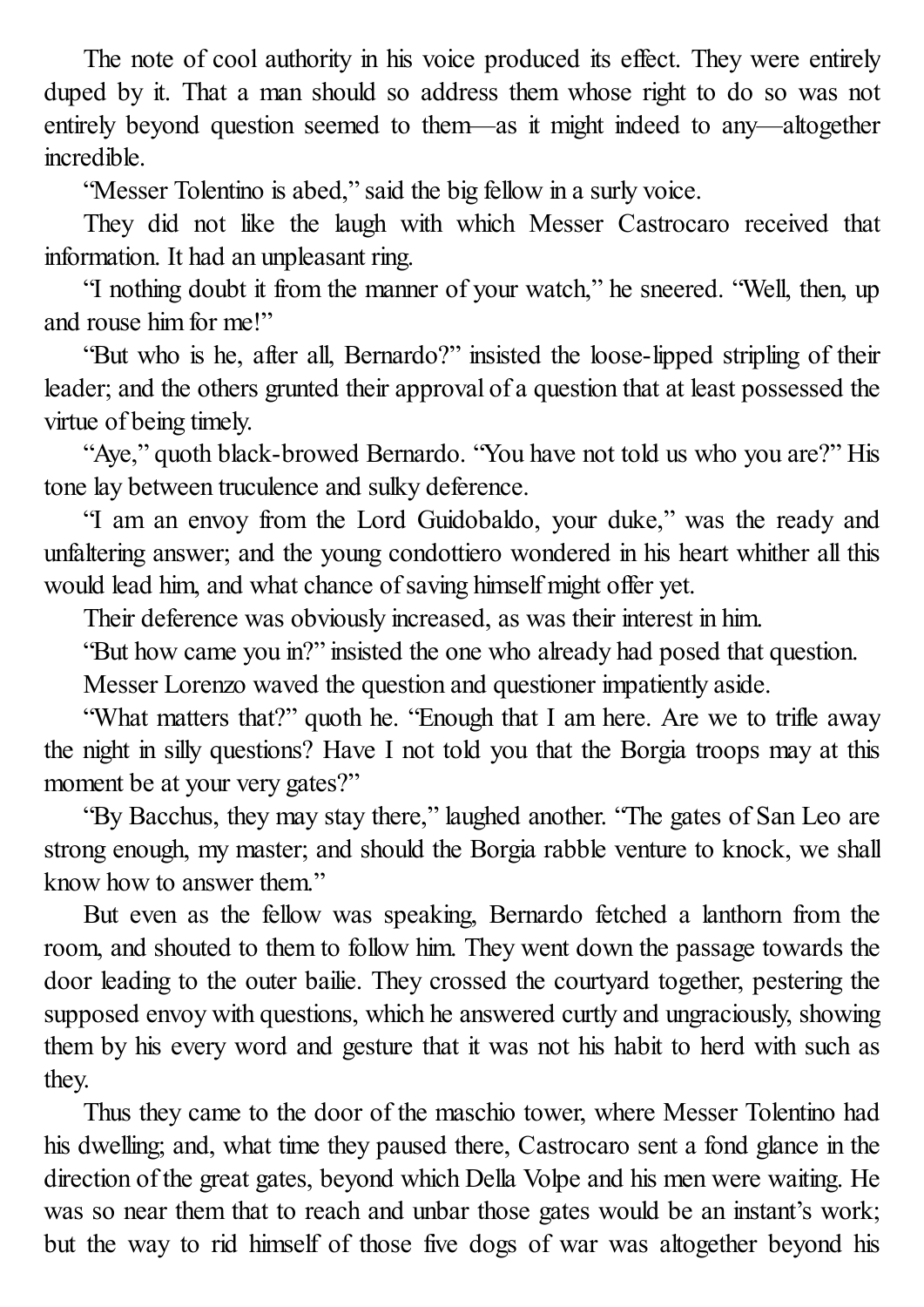devising. And now the sentry on the walls above peered down and hailed them to know whom they had with them, and the young condottiero prayed that thus Della Volpe, who must be intently on the watch without, might have warning that he was taken. Yet at the same time he knew full well that, even so, Della Volpe would be powerless to assist him. He had but his own wits upon which he could depend and he realized how desperate was his situation.

Up a winding staircase, the walls and ceilings very rudely frescoed, they led Messer Lorenzo to the apartments of Tolentino, the castellan who had been ruler of San Leo since the death, ten days ago, of the Lord Fioravanti.

As he went the young condottiero took heart once more. So far all had gone well. He had played his part shrewdly, and his demeanour had so successfully imposed upon the men that no shadow of suspicion did they entertain. Could he but succeed in similarly befooling their captain, it might well be that he should be assigned some chamber from which he anon might slip forth still to do the thing he was come to do.

As he went he prepared the tale he was to tell, and he based it upon his knowledge that Fioravanti's resistance of Cesare Borgia had been almost in opposition to the wishes of Duke Guidobaldo—that mild and gentle scholar who had desired all fortresses to make surrender, since no ultimate gain could lie in resistance and naught ensue but a useless sacrifice of life.

The difficulty for Messer Lorenzo lay in the fact that Tolentino would desire to see credentials; and he had none to offer.

He was kept waiting in an ante-chamber what time the big Bernardo went to rouse the castellan and to inform that grumbling captain that an envoy from Duke Guidobaldo had stolen into the castle and was seeking him. No more than just that did Bernardo tell Tolentino. But it was enough.

The castellan roused himself at once, with a wealth of oaths, first incoherent, then horribly coherent; he shook his great night-capped head, thrust out a pair of long hairy legs from the coverlet, and sat up on the bed's edge to receive this envoy, whom he made Bernardo to admit.

Messer Lorenzo, very uneasy in his heart, but very haughty and confident in his bearing, entered and gave the captain a lofty salutation.

"You are from Duke Guidobaldo?" growled Messer Tolentino.

"I am," said Castrocaro. "And had I been from Cesare Borgia, with a score of men at my heels, I could by now have been master of San Leo, so zealous are your watchers."

It was shrewdly conceived, because it seemed to state an obvious truth that was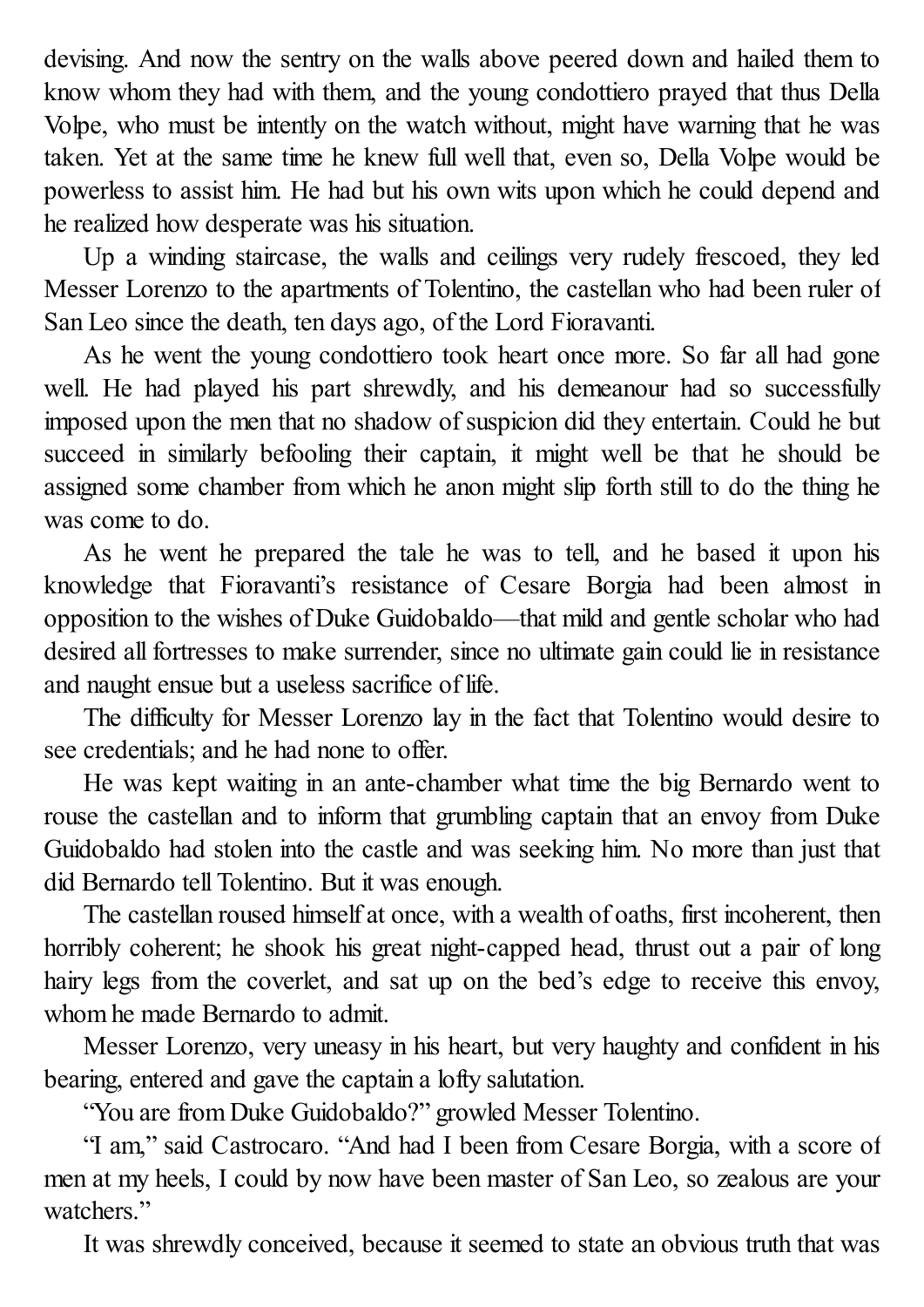well calculated to disarm suspicion. But the tone he took though well enough with men-at-arms, was a mighty dangerous one to take with a castellan of such importance and such a fierce, ungovernable temper as was notoriously Messer Tolentino's. It flung that gentleman very naturally into a rage, and might well have earned the speaker a broken head upon the instant. This Messer Lorenzo knew and risked; for he also knew that it must earn him confidence, both for the reason already given and also because it must be inferred that only a person very sure of himself would dare to voice such a reproof.

Tolentino stared at him out of fierce, blood-injected eyes, too much taken aback to find an answer for a moment. He was a tall, handsome, big-nosed man, with black hair, an olive, shaven face, and a long, square chin. He stared on awhile, and then exploded.

"Blood of God!" he roared. "Here is a cockerel with a very noisy cackle! We'll mend that for you ere you leave us," he promised viciously. "Who are you?"

"An envoy from Duke Guidobaldo, as you have been informed. As for the rest —the cockerel and the cackle—we will discuss it at some other time."

The castellan heaved himself up and sought to strike a pose of dignity, no easy matter for a man in his shirt and crowned by a night-cap.

"You pert lap-dog!" said he, between anger and amazement. He breathed gustily, words failing him, and then grew calmer. "What is your name?"

"Lorenzo Snello," answered Castrocaro, who had been prepared for the question, and he added sternly: "I like it better than the one you have just bestowed upon me."

"Are you come hither to tell me what you like?" bellowed the castellan. "Look you, young sir, I am the master here, and here my will is law. I can flog you, flay you, or hang you, and give account of it to none. Bear you that in mind, and——"

"Oh, peace!" cried Messer Lorenzo, in his turn, waving a contemptuous hand, and dominating the other by his very tone and manner. "Whatever I may have come for, I have not come to listen to your vapourings? Have I climbed from the plain, risked my life to get through the Borgia lines, and my neck a score of times in the ascent, to stand here and have you bellow at me of what you imagine you can do? What you cannot do, I have seen for myself."

"And what may that be?" quoth Tolentino, now wickedly gentle.

"You cannot guard a castle, and you cannot discriminate between a lackey and one who is your peer and perhaps something more."

The castellan sat down again and rubbed his chin. Here was a very hot fellow, and, like all bullies, Messer Tolentino found that hot fellows put him out of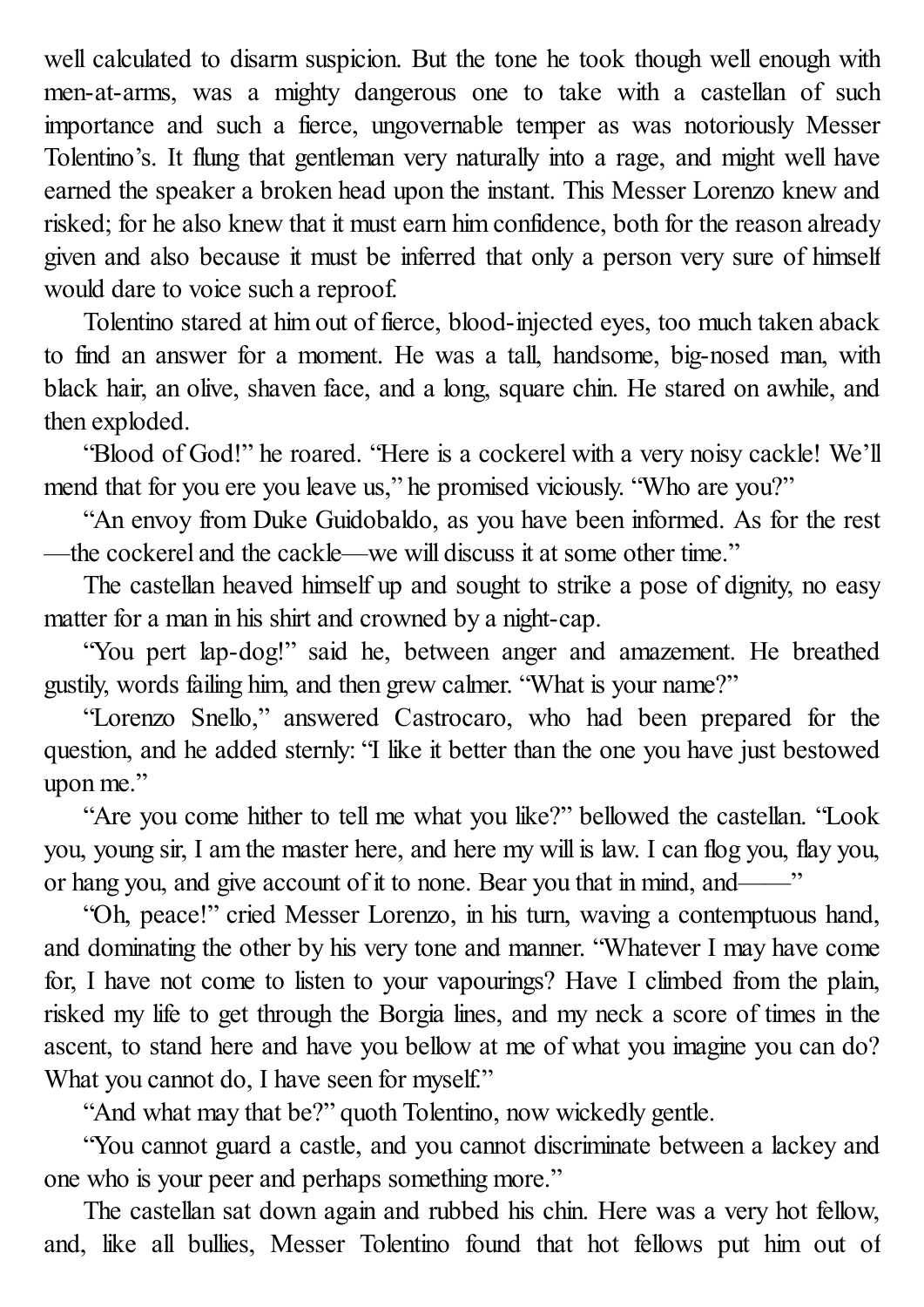countenance.

In the background, behind Messer Lorenzo, stood Tolentino's men in line, silent but avid witnesses of his discomfiture. The castellan perceived that at all costs he must save his face.

"You'll need a weighty message to justify this insolence and to save you from a whipping," said he gravely.

"I'll need no weightier a message than the one I bear," was the sharp answer. "The duke shall hear of these indignities to which you are subjecting one he loves, and who has run great peril in his service."

His dignity, his air of injury was now overwhelming. "And mark you, sir, it is not the way to treat an envoy, this. Were my duty to the duke less than it is, or my message of less moment, I should depart as I have come. But he shall hear of the reception I have had, rest assured of that."

Tolentino shuffled, ill at ease now.

"Sir," he cried, protesting, "I swear the fault is yours. Who pray are you, to visit me with your reproofs? If I have failed in courtesy it was you provoked me. Am I to bear the gibes of every popinjay who thinks he can discharge my duties better than can I? Enough, sir!" He waved a great hand, growing dignified in his turn. "Deliver the message that you bear." And he held out that massive hand of his in expectation of a letter.

But Messer Lorenzo's pretence was, of necessity, that he bore his message by word of mouth.

"I am bidden by my lord to enjoin you to make surrender with the honours of war, which shall be conceded you by the Duke of Valentinois," said he; and seeing the surprise, doubt, and suspicion that instantly began to spread upon Tolentino's face for all to read, he launched himself into explanations. "Cesare Borgia has made terms with Duke Guidobaldo, and has promised him certain compensations if all the fortresses of his dominions make surrender without more ado. These terms my lord has been advised to accept, since by refusing them nothing can he hope to gain, whilst he may lose all. Perceiving this, and satisfied that by prolonging its resistance San Leo can only be postponing its ultimately inevitable surrender and entailing by that postponement the loss of much valuable life, Duke Guidobaldo has sent me to bid you in his name capitulate forthwith."

It had a specious ring. It was precisely such a message as the humanitarian duke might well have sent, and the profit to accrue to himself from the surrender he enjoined seemed also a likely enough contingency. Yet the shrewd Tolentino had his doubts, doubts which might never have assailed another.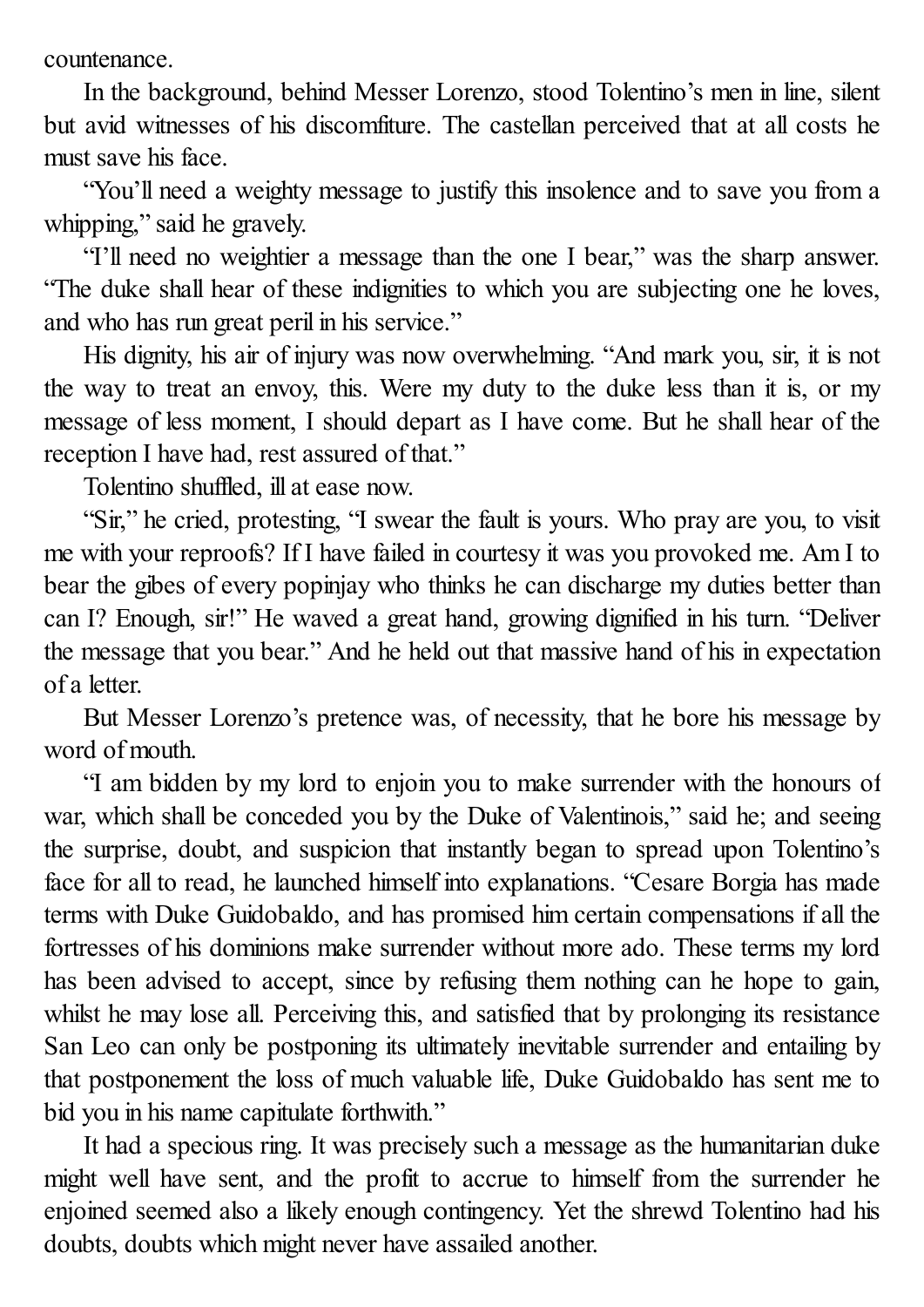Wrinkles increased about his fierce black eyes as he bent them now upon the messenger.

"You will have letters of this tenour from my lord?" he said.

"I have none," replied Messer Lorenzo, dissembling his uneasiness.

"Now, by Bacchus, that is odd!"

"Nay, sir, consider," said the young man too hastily, "the danger of my carrying such letters. Should they be found upon me by the Borgia troops, I——"

He checked, somewhat awkwardly, perceiving his mistake. Tolentino smacked his thigh with his open palm, and the room rang with the sound of it. His face grew red. He sprang up.

"Sir, sir," said he, with a certain grimness, "we must understand each other better. You say that you bring me certain orders to act upon a certain matter that has been concerted between Valentinois and my lord, and you talk of danger to yourself in bearing such orders in a letter. Be patient with me if I do not understand." Tolentino's accents were unmistakably sardonic. "So desirable is it from the point of view of Valentinois that such commands should reach me, that he could not have failed to pass you unmolested through his troops. Can you explain where I am wrong in these conclusions?"

There but remained for Messer Lorenzo to put upon the matter the best face possible. A gap was yawning at his feet. He saw it all too plainly. He was lost, it seemed.

"That explanation, my lord, no doubt, will furnish you, should you seek it from him. I hold it not. It was not given me, nor had I the presumption to request it." He spoke calmly and proudly, for all that his heart-beats had quickened, and in his last words there was a certain veiled reproof of the other's attitude. "When," he continued, "I said that it would have been dangerous to have given me letters, I but put forward, to answer you, the explanation which occurred to me at the moment. I had not earlier considered the matter. I now see that I was wrong in my assumption."

Messer Tolentino considered him very searchingly. Throughout his speech, indeed, the castellan's eyes had never left his face. Messer Lorenzo's words all but convinced Tolentino that the man was lying. Yet his calm and easy assurance, his proud demeanour, left the captain still a lingering doubt.

"At least you'll bear some sign by which I am to know that you are indeed my lord's envoy?" said he.

"I bear none. I was dispatched in haste. The duke, it seems, did not reckon upon such a message as this being doubted."

"Did he not?" quoth Tolentino, and his note was sardonic. Suddenly he asked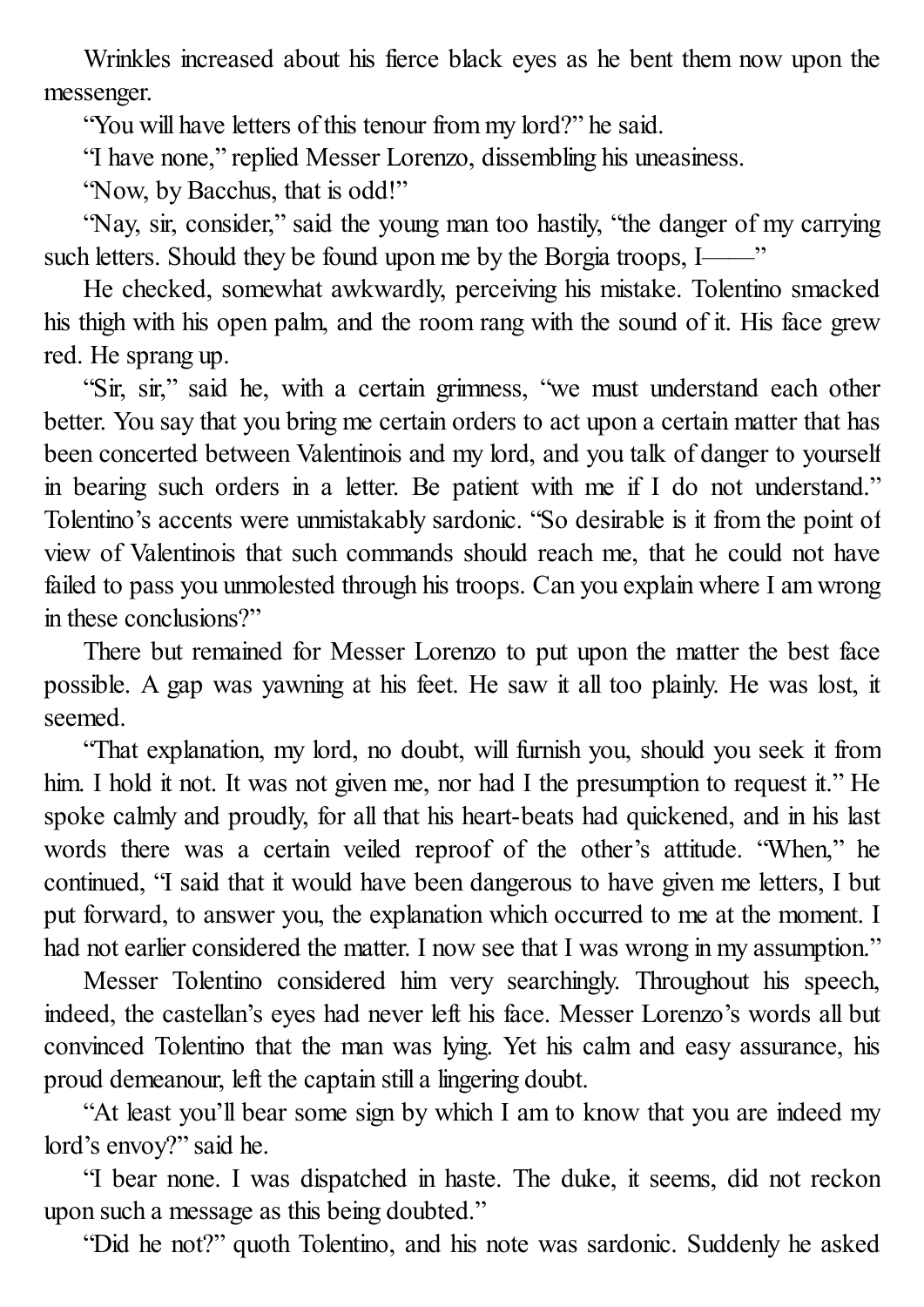another question. "How came you to enter the fortress?"

"I climbed up from the plain on the southern side, where the rock is accounted inaccessible." And, seeing the look of surprise that overspread the captain's face, "I am of these parts," he explained. "In boyhood I have frequently essayed the climb. It was for this reason that Duke Guidobaldo chose me."

"And when you had gained the wall, did you bid the sentry lower you a rope?"

"I did not. I had a rope of my own, and grappling-hooks."

"Why this, when you are a messenger from Guidobaldo?" The castellan turned sharply to his men. "Where did you find him?" he inquired.

It was Bernardo who made haste to answer that they had found him lurking in the passage outside the guard-room as they were coming out.

Tolentino laughed with fierce relish, and swore copiously and humorously.

"So-ho!" he crowed. "You had passed the sentry unperceived, and you were well within the fortress ere suddenly you were discovered, when, behold! you become a messenger of Guidobaldo's bearing orders to me to surrender the fortress, and you take this high tone about our indifferent watch to cover the sly manner of your entrance. Oh-o! 'Twas shrewdly thought of, but it shall not avail you—though it be a pity to wring the neck of so spirited a cockerel." And he laughed again.

"You are a fool," said Castrocaro with finality, "and you reason like a fool."

"Do I so? Now, mark me. You said that it was because you knew a secret way into this castle that Guidobaldo chose you for his messenger. Consider now the folly of that statement. You might yourself have construed that Guidobaldo's wish was that you should come hither secretly, though yourself you have admitted the obvious error of such an assumption. But to tell me that an envoy from the duke bidding us surrender to Cesare Borgia, and so do the will of the latter, should need to come here by secret ways at the risk of his neck——" Tolentino shrugged and laughed in the white face of Messer Lorenzo. "Which of us is the fool in this, sir?" he questioned, leering. Then, with an abrupt change of manner, he waved to his men. "Seize and search him," he commanded.

In a moment they had him down upon the floor, and they were stripping him of his garments. They made a very thorough search, but it yielded nothing.

"No matter," said Tolentino as he got into bed again. "We have more than enough against him already. Make him safe for the night. He shall go down the cliff's face again in the morning, and I swear he shall go down faster than ever he came up."

And Messer Tolentino rolled over, and settled down comfortably to go to sleep again.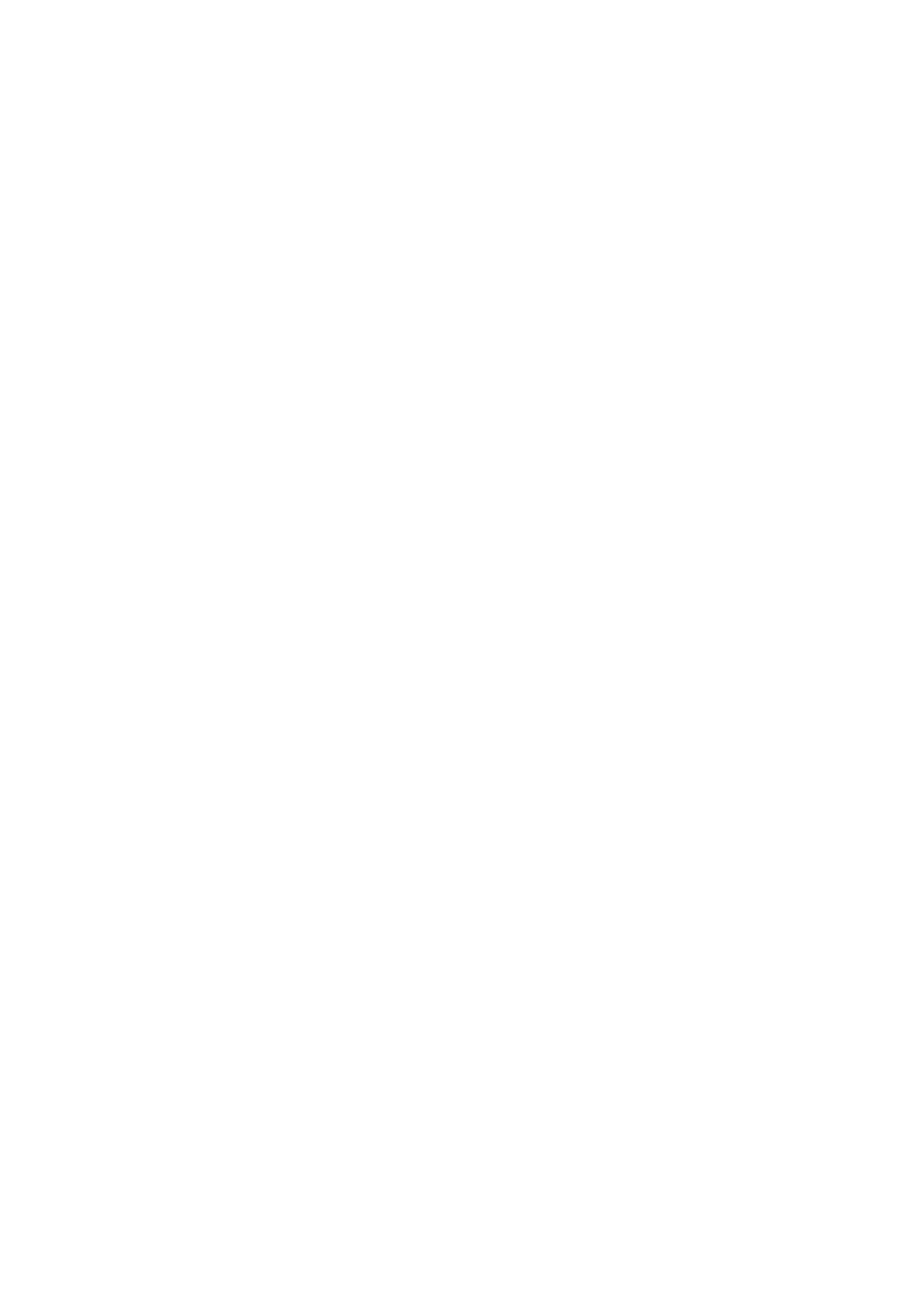LOCKED in the guard-house—since a man who was to die so soon was not worth the trouble of consigning to a dungeon, Messer Lorenzo Castrocaro spent, as you may conceive, a somewhat troubled night. He was too young and too full of life and the zest and warmth of it to be indifferent about quitting it, to look with apathy upon death. He had seen death—and a deal of it—in the past two years of his martial career. But it had been the death of others, and never until now had it seemed to him that death was a thing that very much concerned himself. Even when he had imagined that he realized the dangers before him in this enterprise of San Leo, he had felt a certain confidence that it was not for him to die. He was, in fact, in that phase of youth and vigour when a man seems to himself immortal. And even now that he lay on the wooden bench in the guard-room, in the dark, he could hardly conceive that the end of him was really at hand. The catastrophe had overtaken him so suddenly, so very casually; and surely death was too great a business to be heralded so quietly.

He sighed wearily, and sought to find a more comfortable position on his pitilessly hard couch. He thought of many things—of his past life, of early boyhood, of his mother, of his companions in arms, and of martial feats accomplished. He saw himself hacking a way through the living barrier that blocked the breach in the wall of Forli, or riding with Valentinois in the mighty charge that routed the Colonna under Capua; and he had a singularly vivid vision of the dead men he had beheld on those occasions and how they had looked in death. So would he look to-morrow, his reason told him. But still his imagination refused to picture it.

Then his thoughts shifted to Madonna Bianca de' Fioravanti, whom he would never see again. For months he had experienced an odd tenderness for that lady, of a sweetly melancholy order, and in secret he had committed some atrocious verses in her honour.

It had been no great affair when all was said; there had been other and more ardent loves in his short life; yet Madonna Bianca had evoked in him a tenderer regard, a holier feeling than any other woman that he had known. Indeed, the contrast was as sharp as that which lies between sacred and profane love. Perhaps it was because she was so unattainable, so distant, so immeasurably above him, the daughter of a great lord, the representative to-day of a great house, whilst he was but a condottiero, an adventurer who had for patrimony no more than his wits and his sword. He sighed. It would have been sweet to have seen her again before dying —to have poured out the story of his love as a swan pours out its death-song. Yet,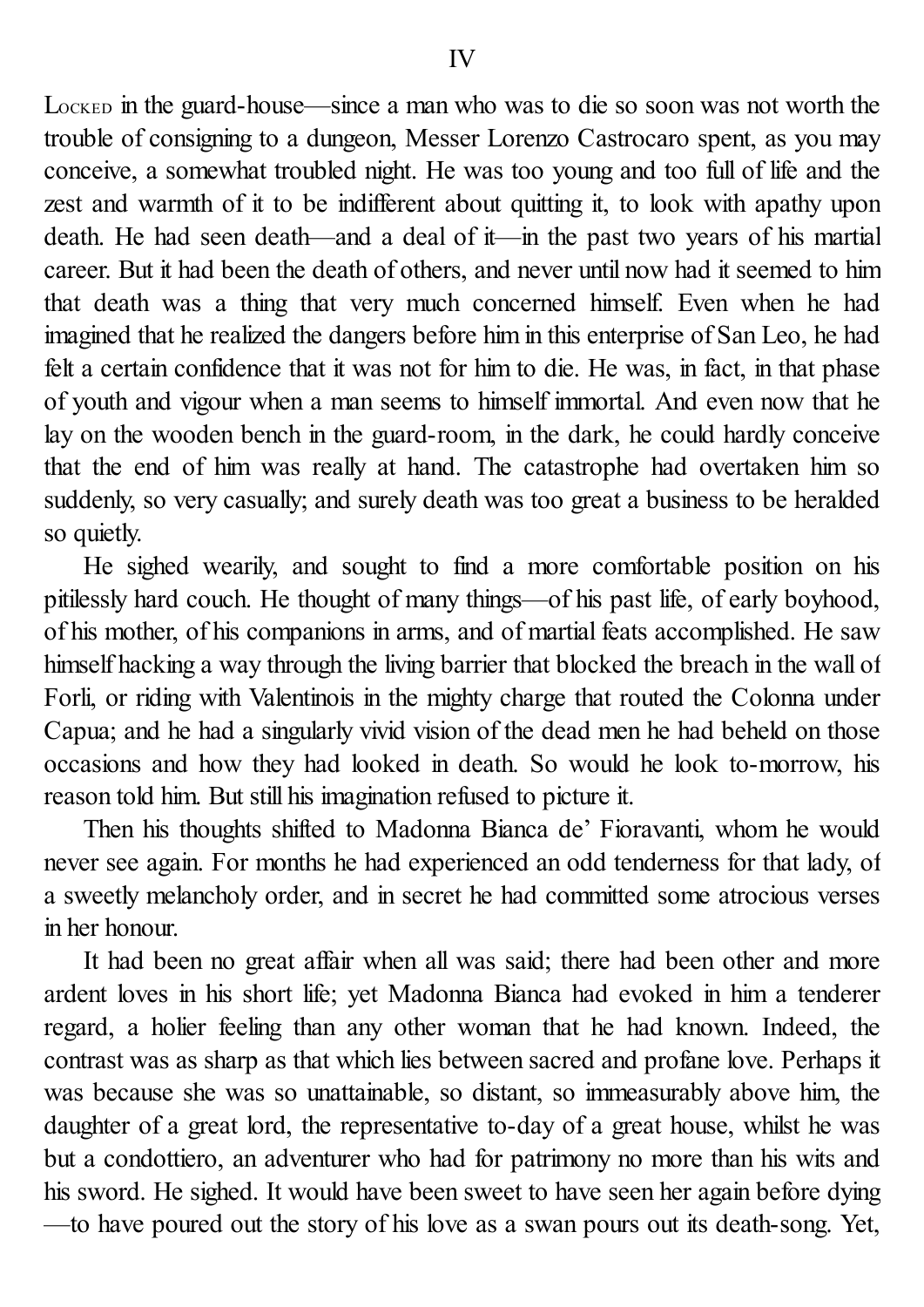after all, it did not greatly matter.

You see that his examination of conscience in that supreme hour had little to do with the making of his soul.

He wondered would she hear of the end he had made; and whether, hearing, she would pity him a little; whether, indeed, she would do so much as remember him. It was odd he reflected that he should come to meet his end in the very castle that had been her father's; yet he was glad that it was not her father's hand that measured out to him this death that he must die to-morrow.

Physically exhausted as he was by the exertions of his climb, he fell at last into a fitfulslumber; and when next he awakened it was to find the morning sunlight pouring through the tall windows of his prison.

He had been aroused by the grating of a key in the lock, and as he sat up, stiff and sore, on his hard couch, the door opened, and to him entered Bernardo, followed by six soldiers, all in their harness.

"A good day to you," said Bernardo civilly, but a trifle thoughtlessly, considering what the day had in store for Messer Lorenzo.

The young man smiled as he swung his feet to the ground.

"A better day to you," said he; and thus earned by his pleasantry and his debonair manner, the esteem of the gruff soldier.

It had come to Messer Lorenzo that, since die he must, the thing would be best done jocosely. Lamentations would not avail him. Let him then be blithe. Perhaps, after all, death were not so fearful a business as priests represented it; and as for that flaming hell that lies agape for young men who have drunk of the lusty cup of their youth there would be shrift for him before he went.

He rose, and ran his fingers through his long, fair hair, which had become tousled. Then he looked at his hands, grimy and bruised from yesternight's adventure, and begged Bernardo to fetch him water.

Bernardo's brows went up in surprise. The labour of washing did not seem a reasonable thing to him under the circumstances. Outside in the courtyard a drum began to beat a call. Bernardo thrust out a dubious lip.

"Messer Tolentino is awaiting you," he said.

"I know," replied Castrocaro. "You would not have me present myself thus before him. It were to show a lack of proper respect for the hangman."

Bernardo shrugged, and gave an order to one of his men. The fellow set his pike in a corner and went out, to return presently with an iron basin full of water. This he placed upon the table. Messer Lorenzo thanked him pleasantly, removed his doublet and shirt, and stripped to the waist he proceeded to make the best toilet that he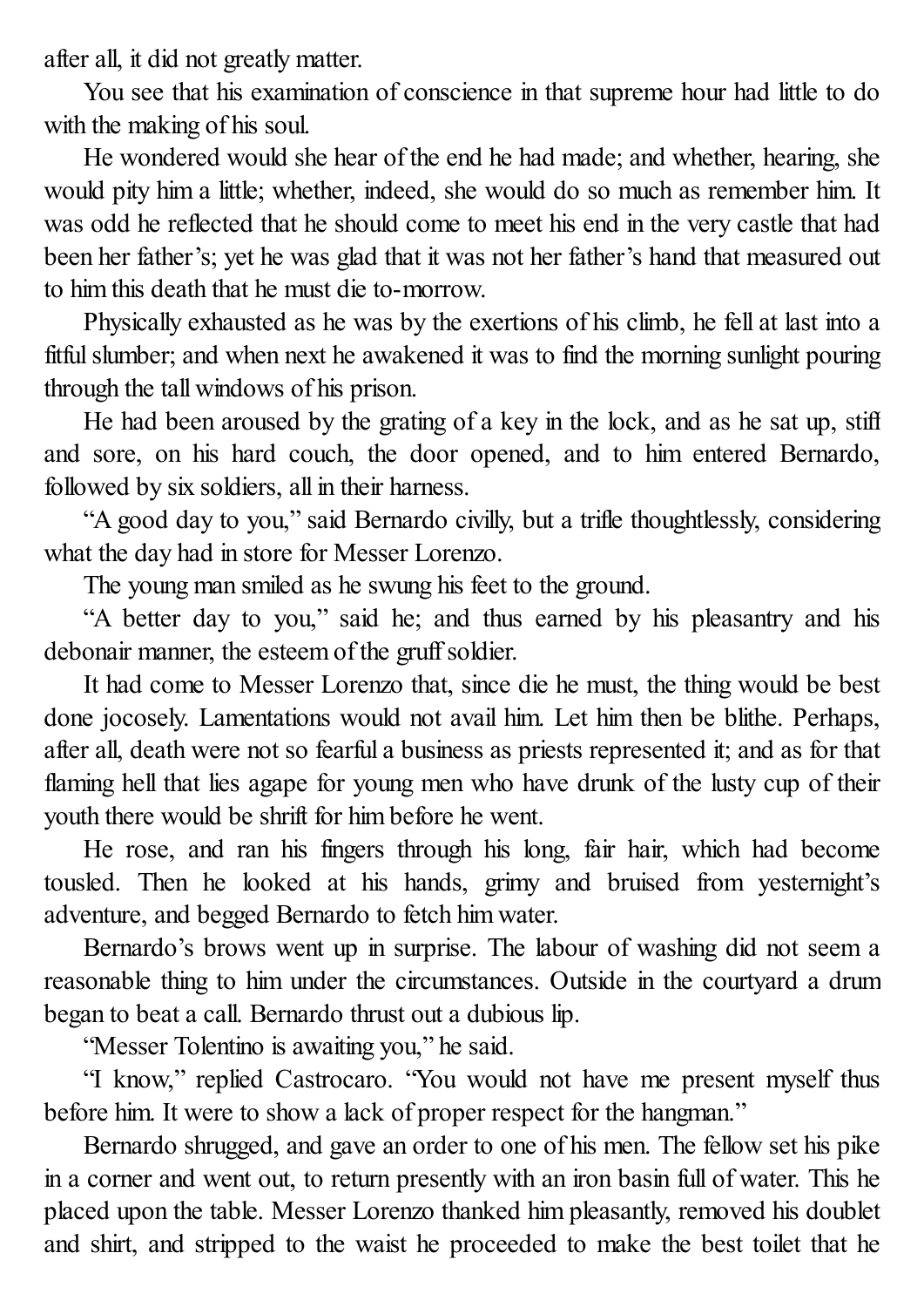could as briefly as possible.

Washed and refreshed, his garments dusted and their disarray repaired, he acknowledged himself ready. The men surrounded him at a word from Bernardo, and marched him out into the open where the impatient castellan awaited him.

With a firm step, his head high, and his cheeks but little paler than their habit, Messer Lorenzo came into the spacious inner bailie of the castle. He glanced wistfully at the cobalt sky, and then considered the line of soldiers drawn up in the courtyard, all in their harness of steel and leather, with the grey walls of the fortress for their background. Not more than thirty men in all did they number, and they composed the castle's entire garrison.

A little in front of them the tall castellan was pacing slowly. He was all in black, in mourning for his late master, the Lord Fioravanti, and his hand rested easily upon the hilt of his sheathed sword, thrusting the weapon up behind. He halted at the approach of the doomed prisoner, and the men surrounding the latter fell away, leaving him face to face with Messer Tolentino.

The castellan considered him sternly for a little while, and Messer Lorenzo bore the inspection well, his deep blue eyes returning the other's solemn glance intrepidly.

At last the captain spoke:

"I do not know what was your intent in penetrating here last night, save that it was traitorous; that much the lies you told me have made plain, and for that you are to suffer death, as must any man taken as you had been."

"For death I am prepared," said Messer Lorenzo coolly; "but I implore you to spare me the torture of a funeral oration before I go. My fortitude may not be equal to so much, particularly when you consider that I have had no breakfast."

Tolentino smiled sourly, considering him.

"Very well," said he. And then: "You will not tell me who you are and what you sought here?"

"I have told you already, but you choose to discredit what I say. What need, then, for further words? It were but to weary you and me. Let us get to the hanging, which, from the general look of you, is no doubt a matter that you understand better."

"Ha!" said Tolentino.

But now quite suddenly, from the line of men there was one who, having heard question and answer, made bold to call out:

"Sir captain, I can tell you who he is."

The captain wheeled sharply upon the man-at-arms who had made the announcement.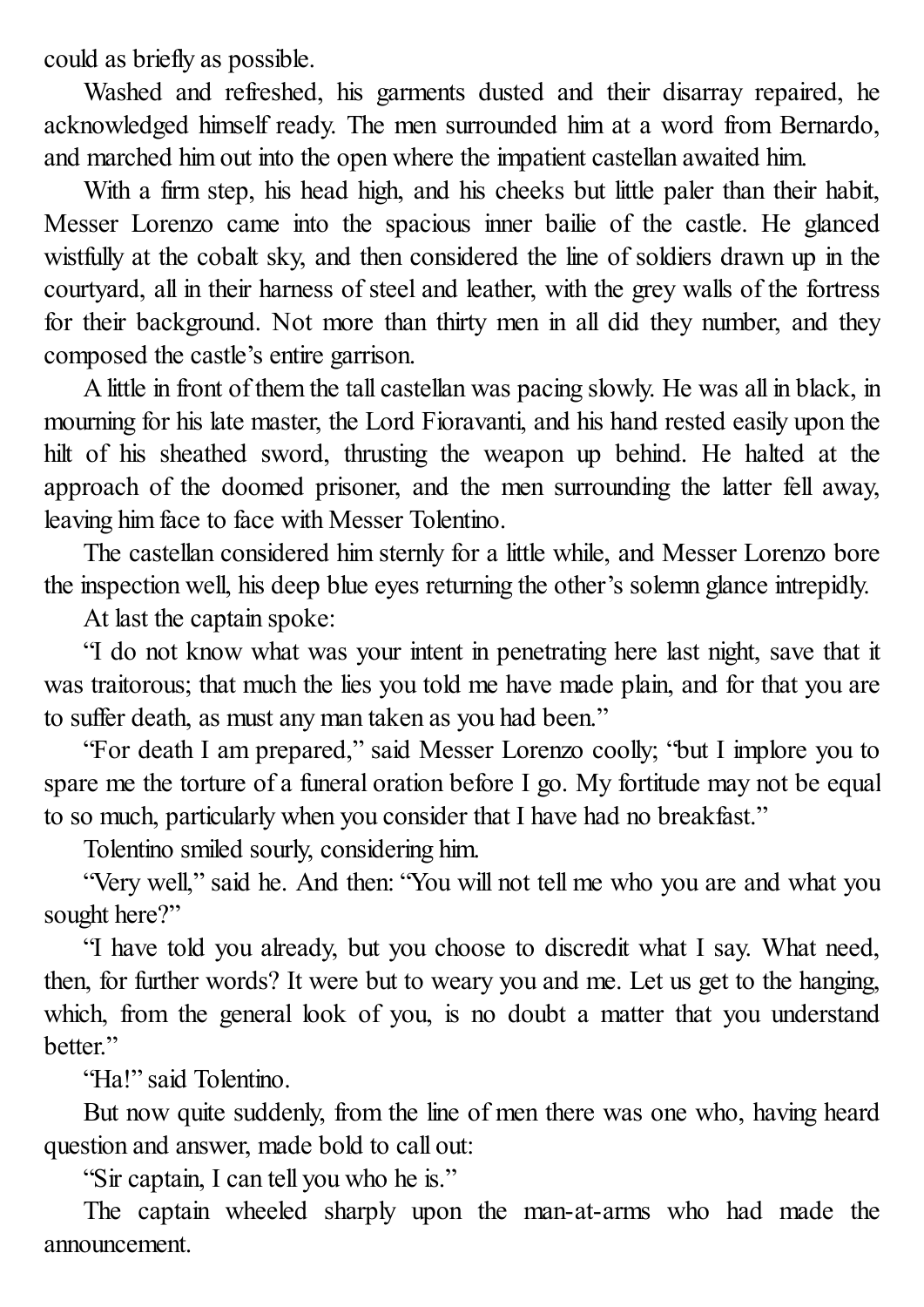"He is Messer Lorenzo Castrocaro."

"One of Valentinois's condottieri?" exclaimed Tolentino.

"The same, sir captain," the man assured him; and Messer Lorenzo, looking, recognized one who had served under his own banner some months since.

He shrugged indifferently at the captain's very evident satisfaction.

"What odds?" he said. "One name will serve as well as another to die under."

"And how," quoth the captain, "would you prefer to die? You shall have your choice."

"Of old age, I think," said Messer Lorenzo airily, and heard the titter that responded to his sally. But Tolentino scowled, displeased.

"I mean, sir, will you be hanged, or will you leap from the ledge to which you climbed last night?"

"Why, that now is a very different matter. You circumscribe the choice. Appoint for me, I pray, the death that will afford you the greater diversion."

Tolentino considered him, stroking his long chin, his brows wrinkled. He liked the fellow for his intrepid daring in the face of death. But—he was Castellan of San Leo, and knew his duty.

"Why," said he slowly at length, "we know that you can climb like an ape; let us see if you can fly like a bird. Take him up to the ramparts yonder."

"Ah, but stay!" cried Messer Castrocaro, with suddenly startled thoughts of those sins of his youth and with a certain corollary hope. "Are you all pagans in San Leo? Is a Christian to be thrust across the black edge of death unshriven? Am I to have no priest, then?"

Tolentino frowned, as if impatient of this fresh motive for delay; then he signed shortly to Bernardo.

"Go fetch the priest," said he; and thus dashed that faint, sly hope Messer Lorenzo had been harbouring that the place might contain no priest, and that these men, being faithful children of Mother Church, would never dare to slay unshriven a man who asked for shrift.

Bernardo went. He gained the chapel door on the very pronouncement of the "Ite, Missa est," just as the morning Mass was ended, and on the threshold, in his haste, he all but stumbled against a lady in black who was coming forth attended by two women. He drew aside and flattened himself against the wall, muttering words of apology.

But the lady did not at once pass on.

"Why all this haste to chapel?" quoth she, accounting it strangely unusual in one of Tolentino's men.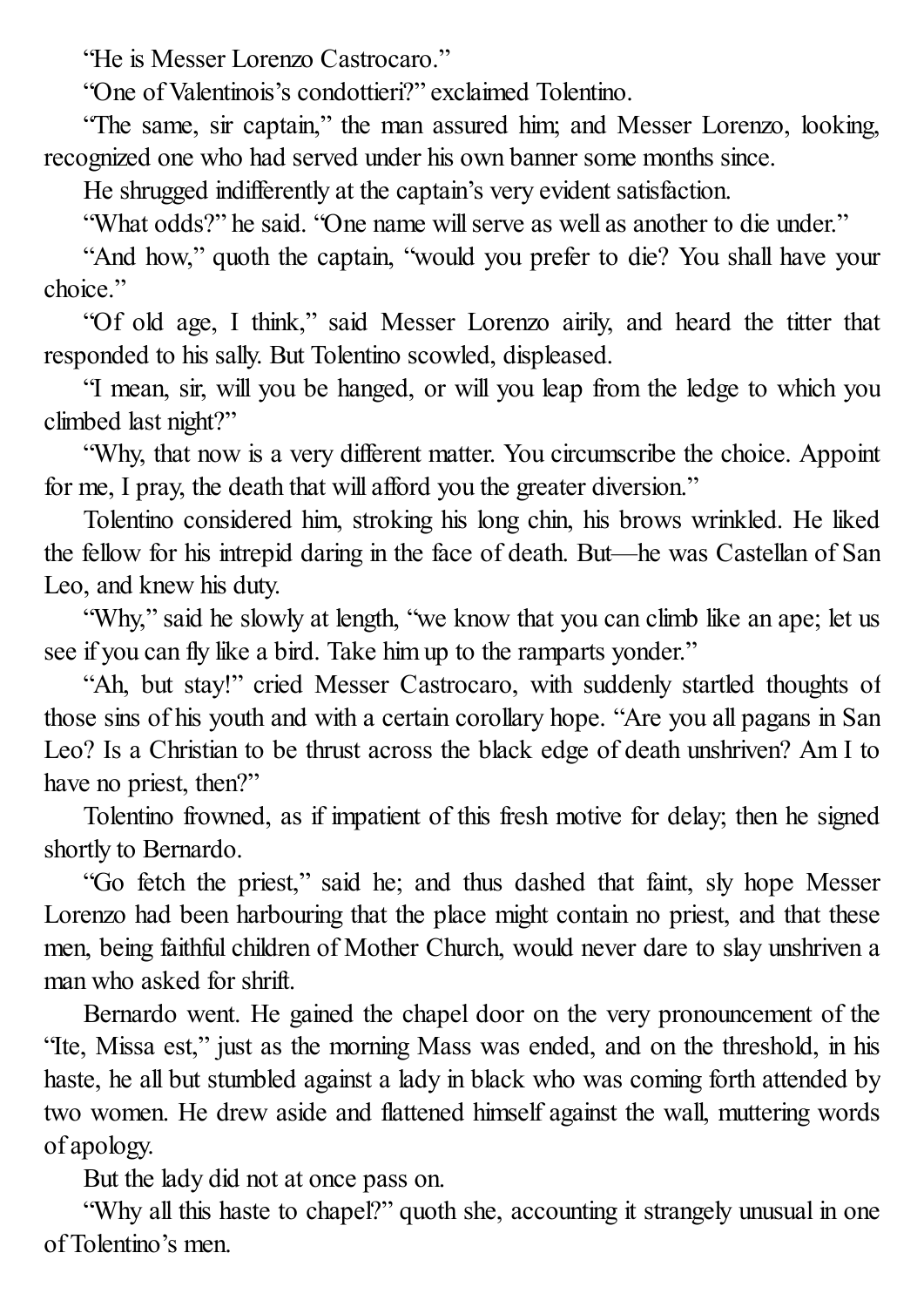"Messer Father Girolamo is required," said he. "There is a man about to die who must be shriven."

"A man?" said she, with a show of tender solicitude, conceiving that one of the all too slender garrison had been wounded to the death.

"Ay, a captain of Valentino's—one Lorenzo Castrocaro—who came hither in the night. And," he added vaingloriously, "it was I, Madonna, who took him."

But the Lady Bianca de' Fioravanti never heard his last words. She fell back a step, and rested, as if for support, against one of the diminutive pillars of the porch. Her face had become deathly white, her eyes stared dully at the soldier.

"What . . . What is his name, did you say?" she faltered.

"Lorenzo Castrocaro—a captain of Valentino's," he repeated.

"Lorenzo Castrocaro?" she said in her turn, but on her lips the name seemed another, so differently did she utter it.

"Ay, Madonna," he replied.

Suddenly she gripped his arm, so that she hurt him.

"And he is wounded—to the death?" she cried with a sudden fierceness, as it seemed to him.

"Nay; not wounded. He is to die, having been captured. That is all. Messer Tolentino will have him jump from the rock. You will have a good view from the battlements, Madonna. It is——"

She released his arm, and fell back from him in horror, cutting short his praise of the entertainment provided.

"Take me to your captain," she commanded.

He stared at her, bewildered. "And the priest?" he inquired.

"Let that wait. Take me to your captain."

The command was so imperious that he dared not disobey her. He bowed, muttering in his beard, and, turning, went up the passage again, and so out into the courtyard, the lady and her women following.

Across the intervening space Madonna Bianca's eyes met the proud glance of Messer Lorenzo's, and saw the sudden abatement of that pride, saw the faint flush that stirred at sight of her in those pale cheeks. For to the young man this was a startling apparition, seeing that—as Cesare Borgia had been careful to provide—he had no knowledge or even suspicion of her presence in San Leo.

A moment she paused, looked at him, her soul in her eyes; then she swept forward, past Bernardo, her women ever following her. Thus came she, very pale but very resolute of mien, to the captain of her fortress.

Messer Tolentino bowed profoundly, uncovering, and at once explained the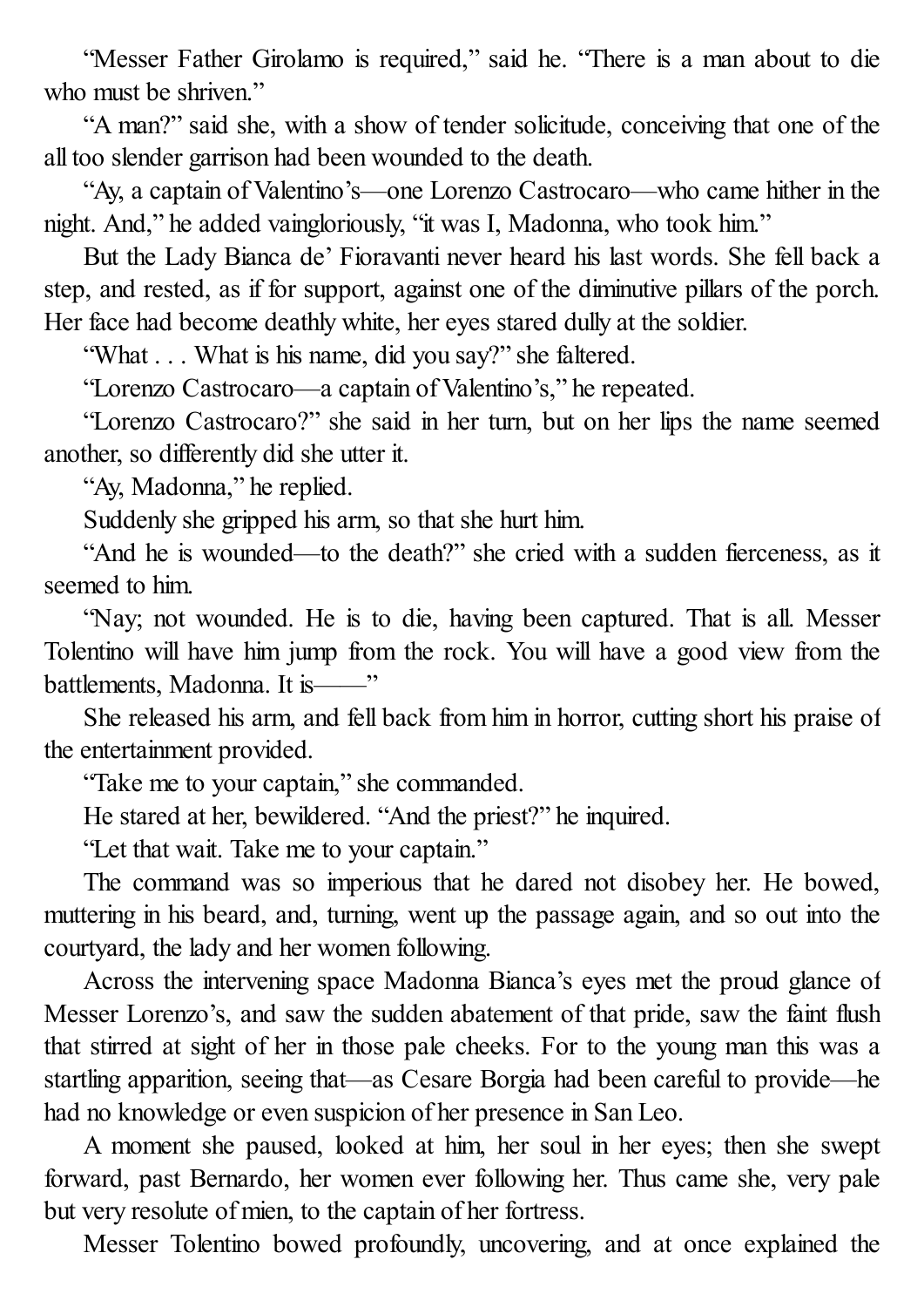situation.

"Here is a young adventurer, Madonna, whom we captured last night within these walls," said he. "He is a captain in the service of Cesare Borgia."

She looked at the prisoner again standing rigid before her, and from the prisoner to her officer.

"How came he here?" she asked, her voice curiously strained.

"He climbed the rock on the southern side at the risk of his neck," said Tolentino.

"And what sought he?"

"'Tis what we cannot precisely ascertain," Tolentino admitted. "Nor will he tell us. When captured last night he pretended to be an envoy from Duke Guidobaldo, which plainly he was not. That was but a subterfuge to escape the consequences of his rashness."

And the captain explained, with a pardonable parade of his own shrewdness, how he had at once perceived that had Messer Lorenzo been what he pretended, there would have been no need for him to have come to San Leo thus, in secret.

"Nor need to risk his neck, as you have said, by climbing the southern side, had he been employed by Cesare Borgia," said the lady.

"That is too hasty a conclusion, Madonna," Tolentino answered. "It is only on the southern side that it is possible to climb the wall; and along the summit itself there is no way round."

"To what end, then, do you conceive that he came?"

"To what end? Why, to what end but to betray the castle into the hands of the Borgia troops?" cried Tolentino, a little out of patience at such a superfluity of questions.

"You have proof of that?" she asked him, a rising inflection in her voice.

"To common sense no proof is needed of the obvious," said he sententiously, snorting a little as he spoke, out of his resentment of this feminine interference in men's affairs. "We are about to fling him back the way he came," he ended with a certain grim finality.

But Madonna Bianca paid little heed to his manner.

"Not until I am satisfied that his intentions were as you say," she replied; and her tone was every whit as firm as his, and was invested with a subtle reminder that she was the mistress paramount of San Leo, and he no more than the castellan.

Tolentino glowered and shrugged.

"Oh, as you please. Madonna. Yet I would make bold to remind you that my ripe experience teaches me best how to deal with such a matter."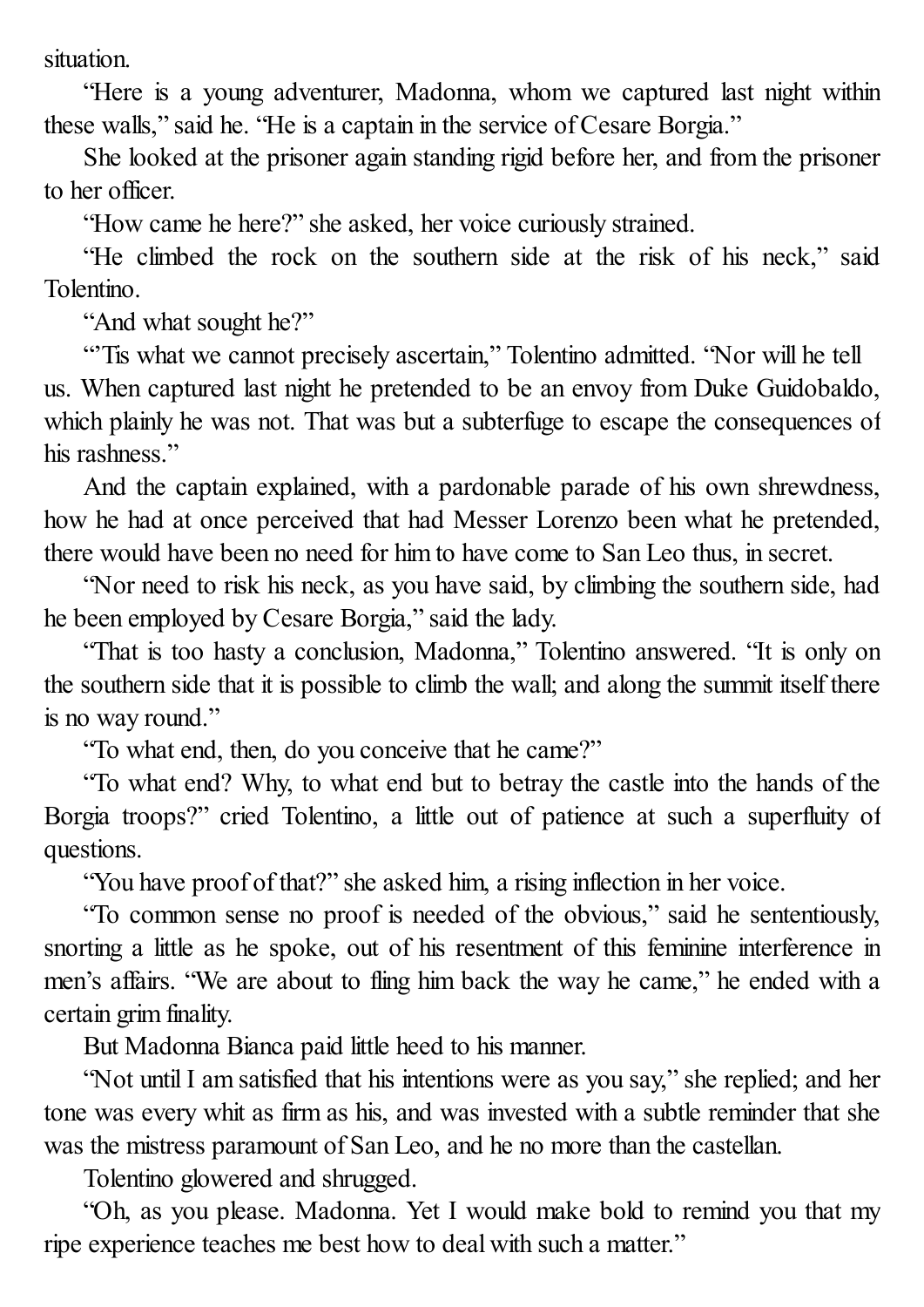The girl looked that war-worn veteran boldly in the eye.

"Knowledge, sir captain, is surely of more account than mere experience." His jaw fell.

"You mean that you—that you have knowledge of why he came?"

"It is possible," said she, and turned from the astonished captain to the still more astonished prisoner.

Daintily she stepped up to Messer Lorenzo, whose deep sapphire eyes glowed now as they regarded her, reflecting some of the amazement in which he had listened to her words. He had weighed them, seeking to resolve the riddle they contained, and—be it confessed at once—wondering how he might turn the matter to his profit in this present desperate pass.

I fear you may discover here something of the villain in Messer Lorenzo. And I admit that he showed himself but little a hero of romance in that his first thought now was how he might turn to account the lady's interest in him. But if it was not exactly heroic, it was undeniably human, and if I have conveyed to you any notion that Messer Castrocaro was anything more than quite ordinarily human, then my task has been ill-performed indeed.

It was not so much his love of her as his love of himself, youth's natural love of life, that now showed him how he might induce her to open a door for his escape from the peril that encompassed him. And yet, lest you should come to think more ill of him than he deserves, you are to remember that he had raised his eyes to her long since, although accounting her far beyond his adventurer's reach.

She looked at him in silence for a moment. Then, with a calm too complete to be other than assumed, she spoke.

"Will you give me your arm to the battlements, Messer Lorenzo?"

A scarlet flush leapt to his cheeks; he stepped forward briskly to her side. Tolentino would still have interposed.

"Consider, Madonna," he began.

But she waved him peremptorily aside; and, after all, she was the mistress in San Leo.

Side by side the prisoner and the lady paramount moved away towards the staircase that led up to the embattled parapet. Tolentino growled his impatience, cursed himself for being a woman's lacquey, dismissed his men in a rage, and sat down by the well in the centre of the courtyard to await the end of that precious interview.

Leaning on the embattled wall, looking out over the vast, sunlit Emilian Plain, Madonna Bianca broke at last the long spell of silence that had endured between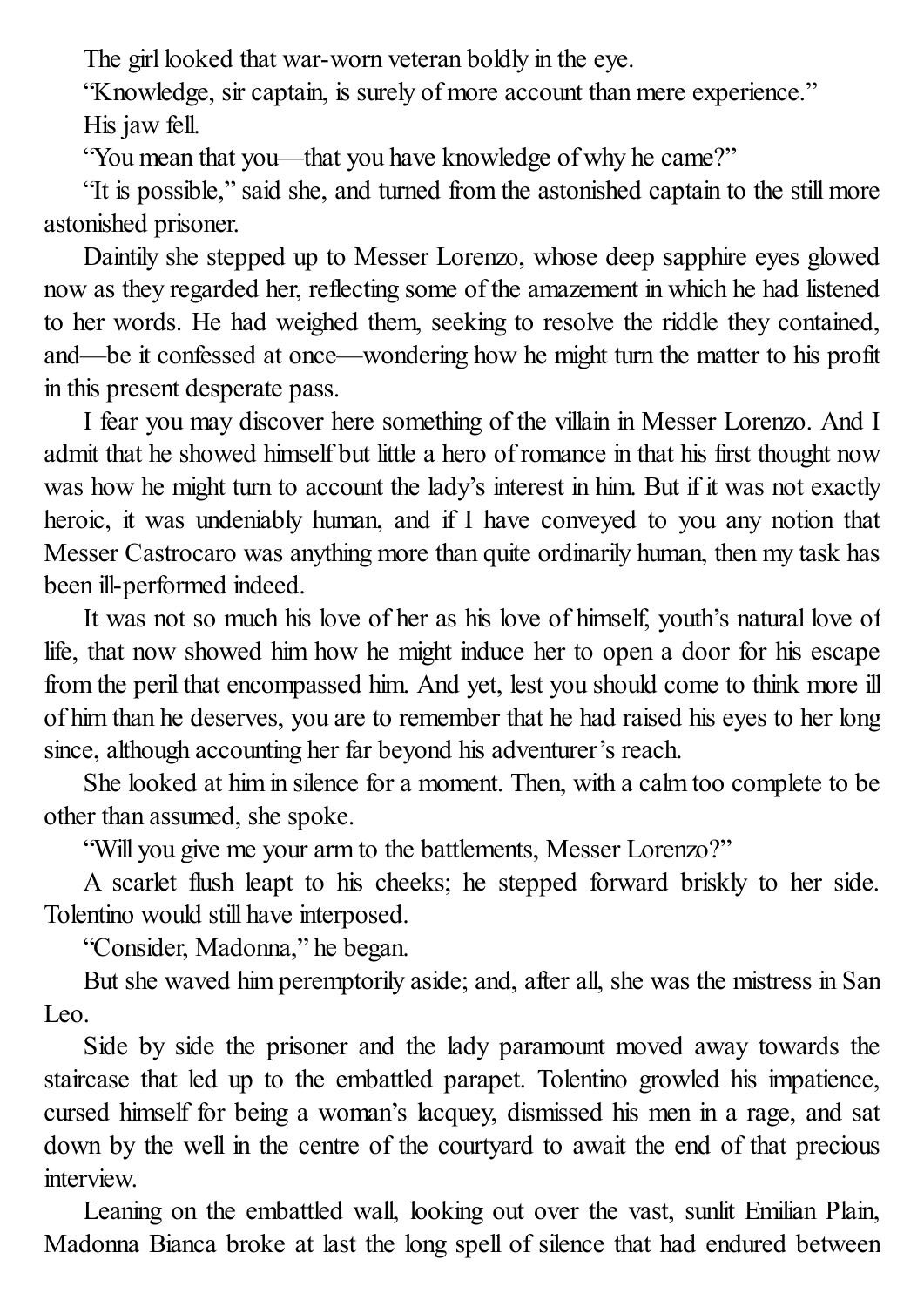herself and Castrocaro.

"I have brought you here, Ser Lorenzo," she said, "that you may tell me the true object of your visit to San Leo." Her eyes were averted from his face, her bosom heaved gently, her voice quivered never so slightly.

He cleared his throat to answer her. His resolve was now clear and definite.

"I can tell you what I did not come to do, Madonna," he answered, and his accents were almost harsh. "I did not come to betray you into the hands of your enemies. Of that I here make oath as I hope for the salvation of my soul."

It may seem perjury at the first glance; yet it was strictly true, if not the whole truth. As we have seen, he had not dreamt that she was in San Leo, or that in delivering up the castle to Della Volpe's men he would be delivering up Madonna Bianca. Had he known of her presence, he would not, it is certain, have accepted the task. Therefore was he able to swear as he had done, and to swear truly, though he suppressed some truth.

"That much I think I knew," she answered gently.

The words and the tone if they surprised him emboldened him in his deceit, urged him along the path to which already he had set his foot. At no other time considering what he was, and what she—would he have dared so much. But his was now the courage of the desperate. He stood to die, and nothing in life daunts him who is face to face with death. He threw boldly that he might at the eleventh hour win back the right to live.

"Ah, ask me not why I came," he implored her hoarsely. "I have dared much, thinking that I dared all. But now—here before you, under the glance of your angel eyes—my courage fails me. I am become a coward who was not afraid when they brought me out to die."

She shivered at his words. This he perceived, and inwardly the villain smiled.

"Look, Madonna." He held out his hands, bruised, swollen, and gashed. "I am something in this state from head to foot." He turned. "Look yonder." And he pointed down the sheer face of the cliff. "That way I came last night—in the dark, risking death at every step. You see that ledge, where there is scarce room to stand. Along that ledge I crept, to yonder wider space, and thence I leapt across that little gulf." She shuddered as she followed his tale. "By that crevice I came upwards, tearing knees and elbows, and so until I had gained the platform on the southern side, there."

"How brave!" she cried.

"How mad!" said he. "I show you this that you may know what courage then was mine, what indomitable impulse drove me hither. You would not think,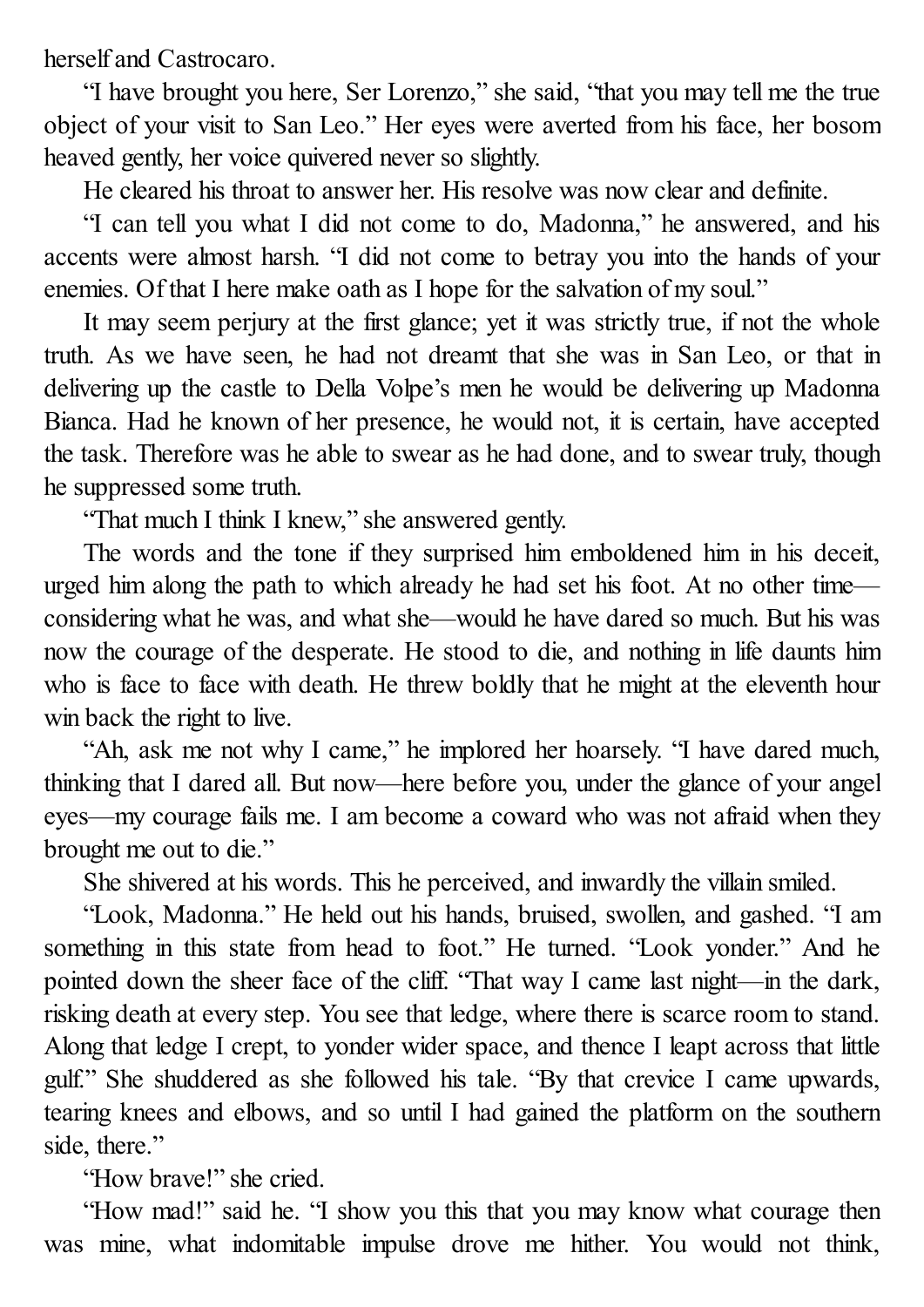Madonna, that having braved so much, I should falter now, and yet—" He stopped, and covered his face with his hands.

She drew nearer, sidling towards him. "And yet?" said she softly and encouragingly.

"Oh! I dare not!" he cried out. "I was mad—mad!" And then by chance his tongue stumbled upon the very words to suit his case. "Indeed, I do not know what was the spirit of madness that possessed me."

He did not know! She trembled from head to foot at that admission. He did not know! But she knew. She knew, and hence the confidence with which she had interposed to brush Tolentino aside. For had he died, had the executioner driven him over that ledge in that horrible death-leap, it would have been her hands that had destroyed him.

For was it not she who had bewitched him? Was it not she who had drugged him with a love-philtre—the elixirium aureum procured from Messer Corvinus Trismegistus? Did she not know that it was that elixir, burning fiercely and unappeasably in his veins, that had possessed him like a madness and brought him thither, reckless of all danger, so that he might come to her?

The mage had said that he would become her utter slave ere the moon had waned again. What had been the wizard's precise words? She strove to recall them, and succeeded: "He will come to you though the whole world lie between you and him"

Again the confident promise rang in her ears, and here, surely, was its fulfilment. Behold how truly had the mage spoken—how well his golden elixir had done its work.

Thus reasoned Madonna Bianca, clearly and confidently. There were tears in her dark eyes as she turned them now upon the bowed head of the young captain at her side; the corners of her gentle mouth drooped wistfully. She put forth a hot hand, and laid it gently upon his fair head, which seemed all turned to gold in the fierce sunlight.

"Poor—poor Lorenzo!" she murmured fondly.

He started round and stared at her, very white.

"Oh, Madonna!" he cried, and sank upon one knee before her. "You have surprised my secret—my unutterable secret! Ah, let me go! Let them hurl me from the rock, and so end my wretchedness!"

It was supremely well done, the villain knew; and she were no woman but a very harpy did she now permit his death. He was prepared for a pitying gentleness towards an affliction which she must now suppose her own beauty had inspired, and so he had looked for a kindly dismissal. But he was not prepared for any such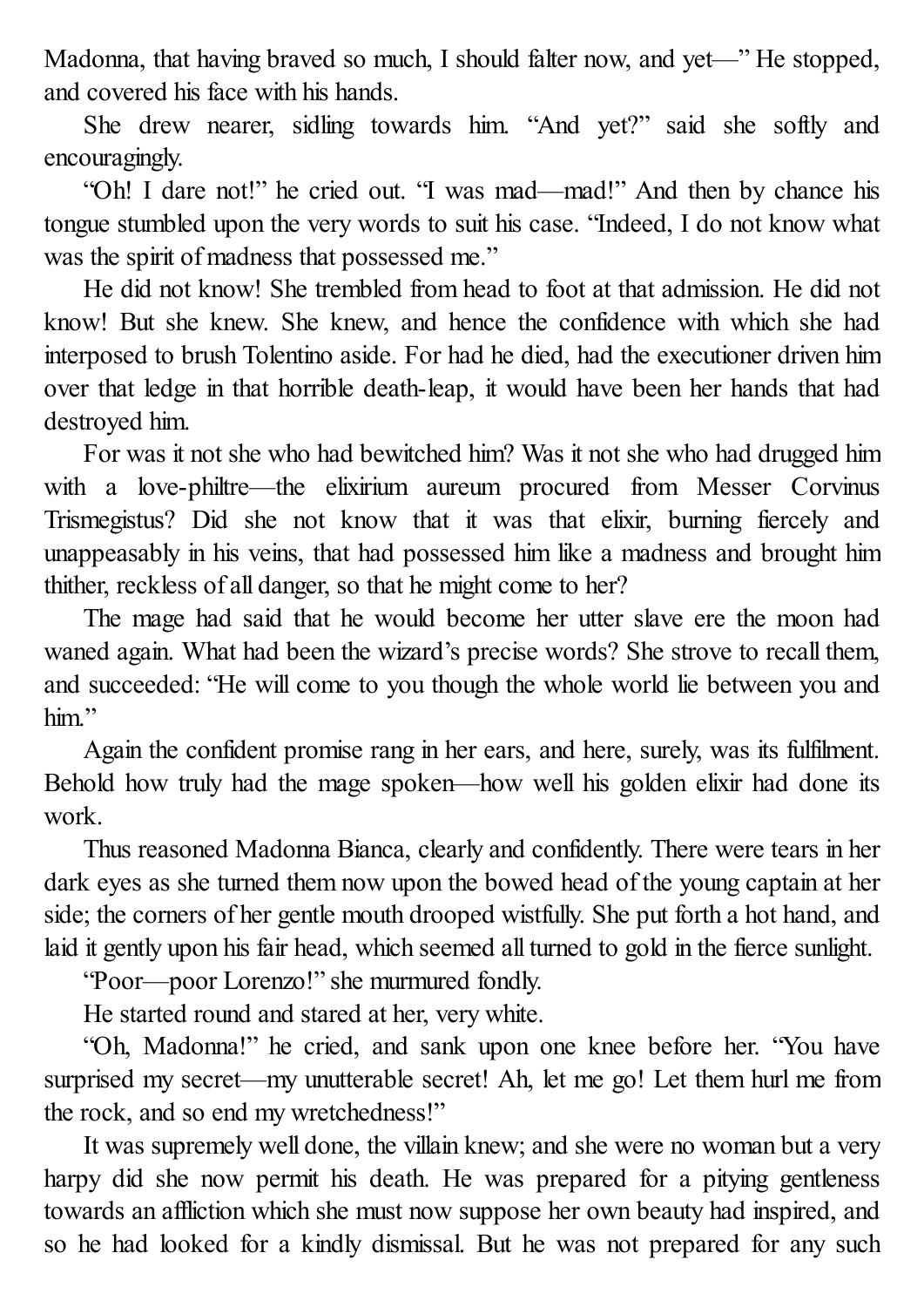answer as she made him.

"Dear love, what are you saying? Is there no other happiness for you save that of death? Have I shown anger? Do I show aught but gladness that for me you should have dared so much?"

To Messer Lorenzo it seemed in that moment that something was amiss with the world, or else with his poor brain. Was it conceivable that this noble lady should herself have turned eyes of favour upon him? Was it possible that she should return this love of his, which he had deemed ofsuch small account that in his urgent need he had not scrupled to parade it for purposes of deceit, where he would not have dared parade it otherwise?

He gave utterance to his overmastering amazement.

"Oh, it is impossible!" he cried; and this time there was no acting in his cry.

"What is impossible?" quoth she; and, setting her hands under his elbows, she raised him gently from his kneeling posture. "What is impossible?" she repeated when they stood face to face once more.

And now the fire in his eyes was not simulated.

"It is impossible that you should not scorn my love," said he.

"Scorn it? I? I who have awakened it—I who have desired it?"

"Desired it?" he echoed, almost in a whisper. "Desired it?"

For a spell they stood so, staring each into the other's eyes; then they fell into each other's arms, she sobbing in her extreme joy, and he upon the verge of doing no less, for, as you will perceive, it had been a very trying morning for him.

And it was thus—the Lady of San Leo and the Borgia captain clasped heart to heart under the summer sky—that Messer Tolentino found them.

Marvelling at the long delay, the castellan had thought it well to go after them. And what he now beheld struck him to stone, left him gaping like a foolish image.

They fell apart for very decency, and then the lady, rosily confused, presented Messer Lorenzo to the castellan as her future lord, and explained to him in confidence—and as she understood it—the true reason of that gentleman's visit to San Leo.

That Tolentino profoundly and scornfully discountenanced the whole affair—that he accounted it unpardonable in his mistress, a loyal subject of Duke Guidobaldo's, the holder, indeed, of one of the fortresses of Urbino, to take to husband one whose fortunes followed those of the Borgia usurper—there is no doubt, for Messer Tolentino has left it upon record. And if he did not there and then tell her so, with all that warmth of expression for which he was justly renowned, it was because he was dumbfoundered by sheer amazement.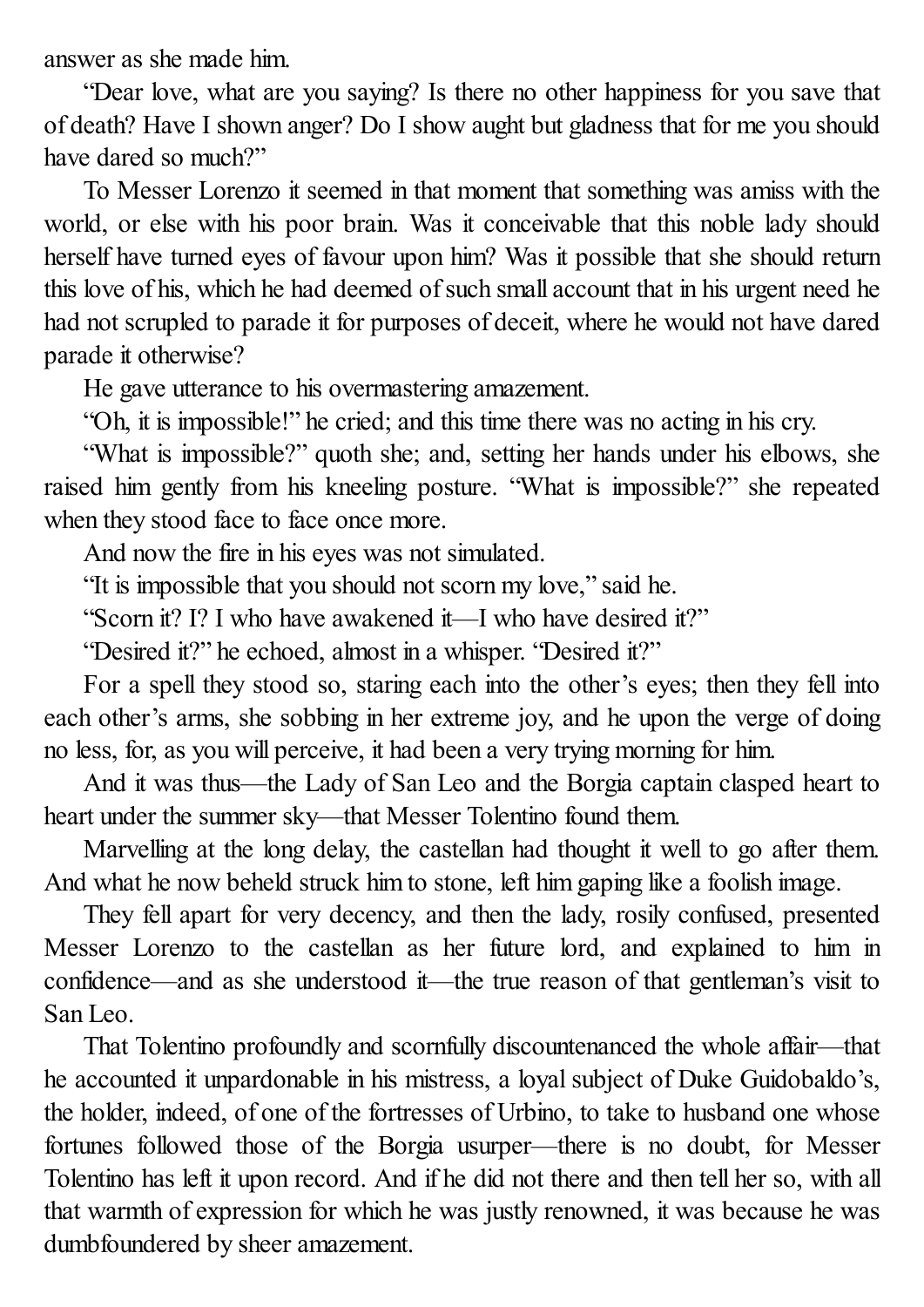Thereafter, Messer Lorenzo was cared for as became a man in his position. A bath was prepared for him; fresh garments were found to fit him, the richest and most becoming being selected; the garrison was disappointed of its execution, and the Borgia captain went to dine at Madonna's table. For this banquet the choicest viands that the besieged commanded were forthcoming, and the rarest wines from Fioravanti's cellar were procured.

Messer Lorenzo was gay and sprightly, and in the afternoon, basking in the sunshine of Madonna Bianca's smiles, he took up a lute that he discovered in her bower, and sang for her one of the atrocious songs that in her honour he had made. It was a dangerous experiment. And the marvel of it is that, despite a pretty taste of her own in lyric composition, Madonna Bianca seemed well pleased.

In all Italy there was no happier man in that hour than Lorenzo Castrocaro, who, from the very edge of death, saw himself suddenly thrust up to the highest and best that he could have dared to ask of life. His happiness entirely engrossed his mind awhile. All else was forgotten. But suddenly, quite suddenly, remembrance flooded back upon him and left him cold with horror. He had been midway through his second song, Madonna languishing beside him, when the thought struck him, and he checked abruptly. The lute fell clattering from his grasp, which had suddenly grown nerveless.

With a startled cry his mistress leaned over him.

"Enzo! Are you ill?"

He rose precipitately.

"No, no; not ill. But—Oh!" He clenched his hands and groaned.

She too had risen, all sweet solicitude, demanding to know what ailed him. He turned to her a face that was blank with despair.

"What have I done? What have I done?" he cried, thereby increasing her alarm.

It crossed her mind that perhaps the effect of the magician's philtre was beginning to wane. Fearfully, urgently she insisted upon knowing what might be alarming him; and he, seeing himself forced to explain, paused but an instant to choose a middle course in words, to find expressions that would not betray him.

"Why, it is this," he cried, and there was real chagrin in his voice as there was in his heart. "In my hot madness to come hither, I never paused to count the cost. I am a Borgia captain, and at this moment no better than a traitor, a deserter who has abandoned his trust and his condotta to go over to the enemy—to sit here and take my ease in the very castle that my Duke is now besieging."

At once she perceived and apprehended the awful position that was his.

"Gesù!" she cried. "I had not thought of that."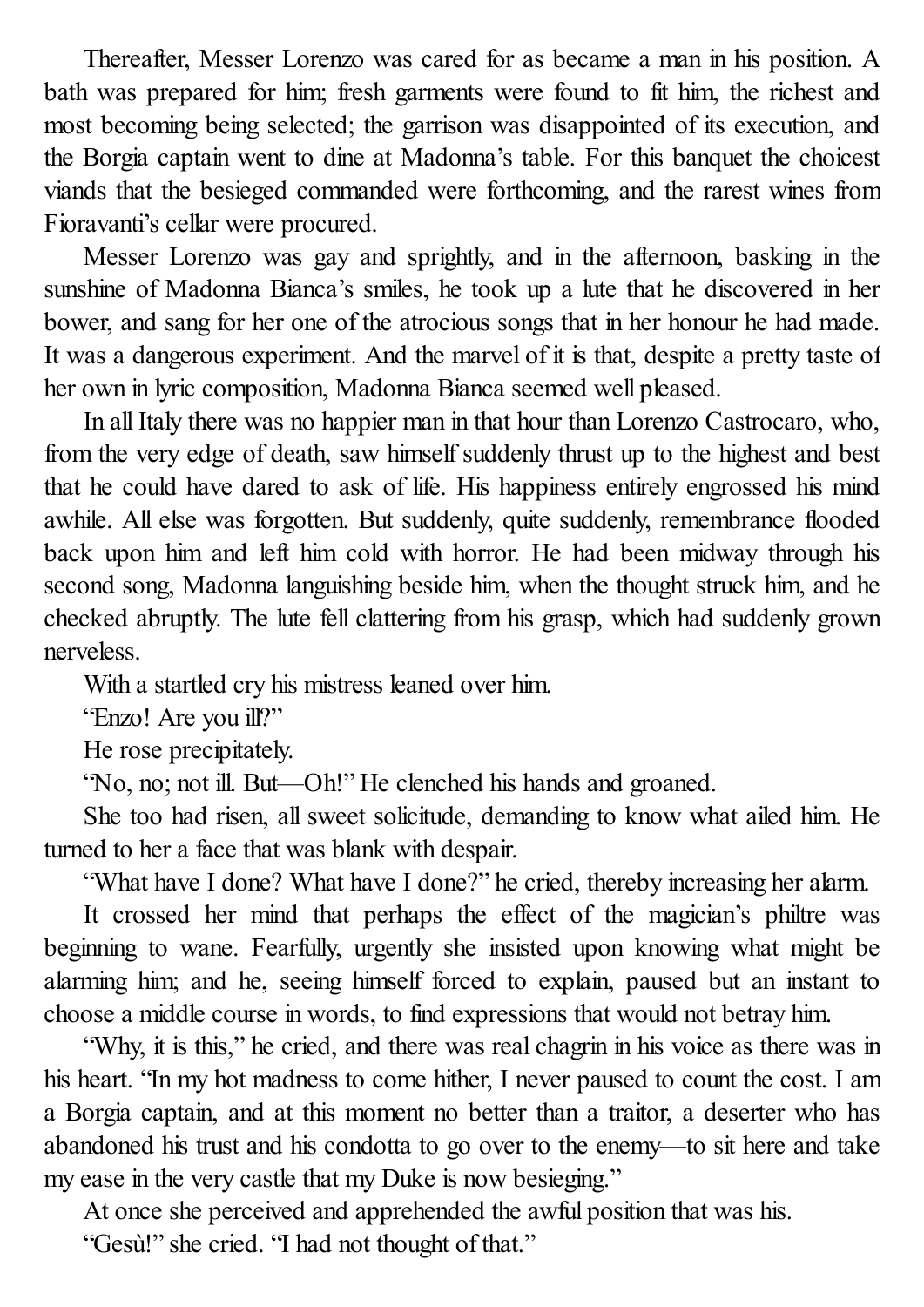"When they take me, they will surely hang me for a traitor!" he exclaimed; and indeed he feared it very genuinely, for what else was he become? All night he had left Della Volpe and his men to await in vain the unbarring of the gate. For having failed there could be no excuse other than death or captivity. That he should not only remain living, but that he should later be discovered to have made alliance with Madonna Bianca de' Fioravanti was a matter that could have no issue but one.

"By heaven, it had been a thousand times better had Tolentino made an end of me this morning as he intended!" Then he checked abruptly, and turned to her penitently. "Ah, no, no! I meant not that, Madonna! I spoke without reflecting. I were an ingrate to desire that—an ingrate and a fool. For had they killed me I had never known this day of happiness."

"Yet what is to be done?" she cried, crushing her hands together in her agony of mind. "What is to be done, my Enzo? To let you now depart would no longer save you. Oh, let me think, let me think!" And then, almost at once: "There is a way!" she cried; and on that cry, which had been one of gladness, she fell suddenly very gloomy and thoughtful.

"What way?" quoth he.

"I fear it is the only way," she said never so wistfully.

And then he guessed what was in her mind and repudiated the suggestion.

"Ah! Not that," he protested. "That way we must not think of. I could not let you—not even to save my life."

But on the word she looked up at him and her dark eye kindled anew with loving enthusiasm.

"To save your life—yes. That is cause enough to justify me. For nothing less would I do it, Enzo; but to save you—you whom I have brought into this pass——"

"What are you saying, sweet?" he cried.

"Why, that the fault is mine, and that I must pay the penalty."

"The fault?"

"Did I not bring you hither?"

He flushed, something ill at ease to see—as he supposed—his lie recoiling now upon him.

"Listen!" she pursued. "You shall do as I bid you. You shall go as my envoy to Cesare Borgia, and you shall offer him the surrender of San Leo in my name, stipulating only for the honours of war and the safe-conduct of my garrison."

"No, no!" he protested still, and honestly, his villainy grown repugnant. "Besides, how shall that serve me?"

"You shall say that you knew a way to win into San Leo and accomplish this—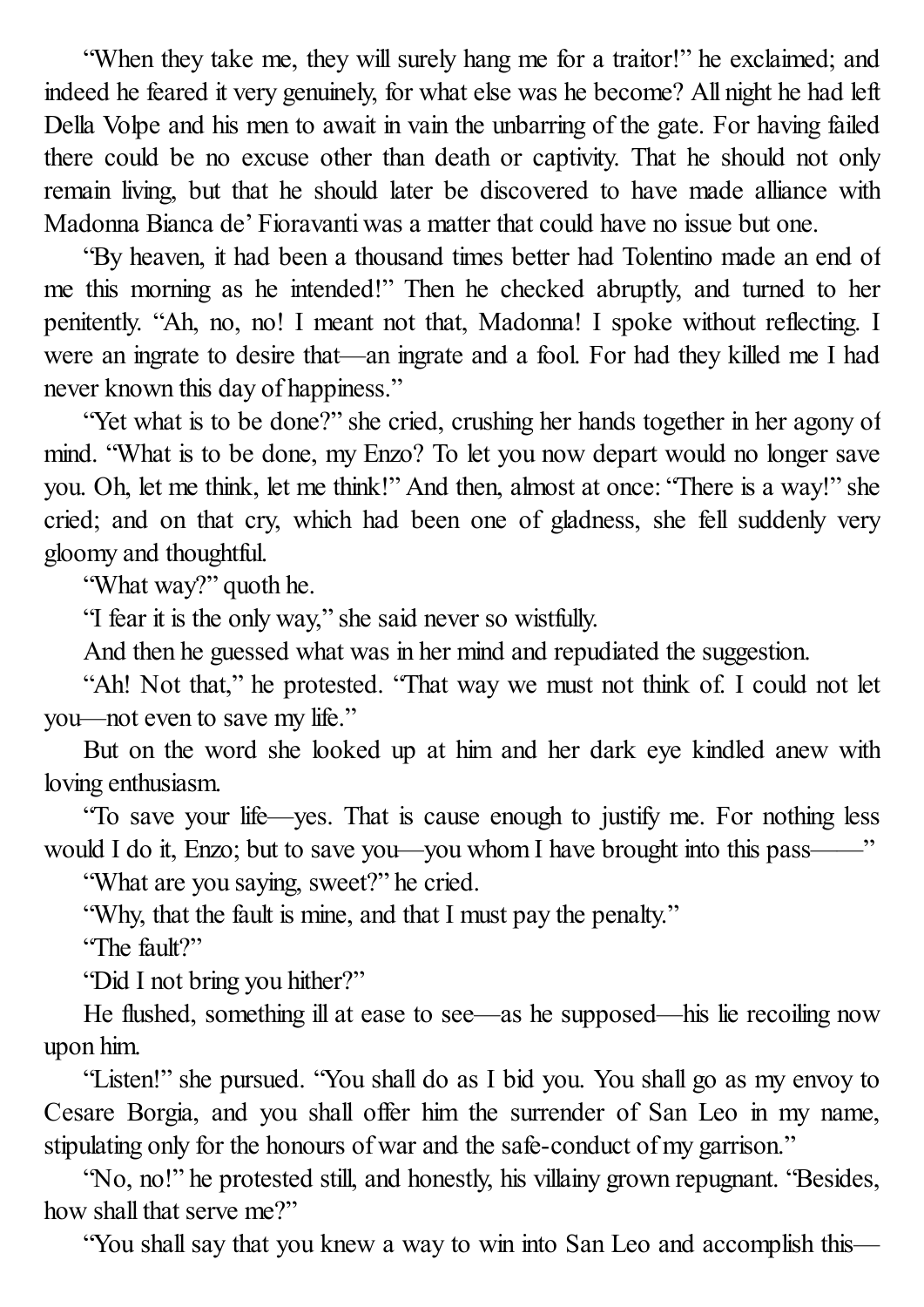which," she added, smiling wistfully, "is, after all, the truth. The Duke will be too well-content with the result to quarrel with the means employed."

He averted his face.

"Oh! But it is shameful!" he cried out, and meant not what she supposed him to mean.

"In a few days—in a few weeks, at most—it will become inevitable," she reminded him. "After all, what do I sacrifice? A little pride, no more than that. And shall that weigh against your life with me? Better surrender now, when I have something to gain from surrender, than later, when I shall have all to lose."

He considered. Indeed, it was the only way. And, after all, he was robbing her of nothing that she must not yield in time—of nothing, after all, that it might not be his to restore her very soon, in part at least. Considering this, and what the Duke had promised him, he gave her the fruit of his considerations, yet hating himself for the fresh deceit he practised.

"Be it so, my Bianca," he said; "but upon terms more generous than you have named. You shall not quit your dwelling here. Let your garrison depart, but you remain!"

"How is that possible?" she asked.

"It shall be," he assured her confidently, the promised governorship in his mind.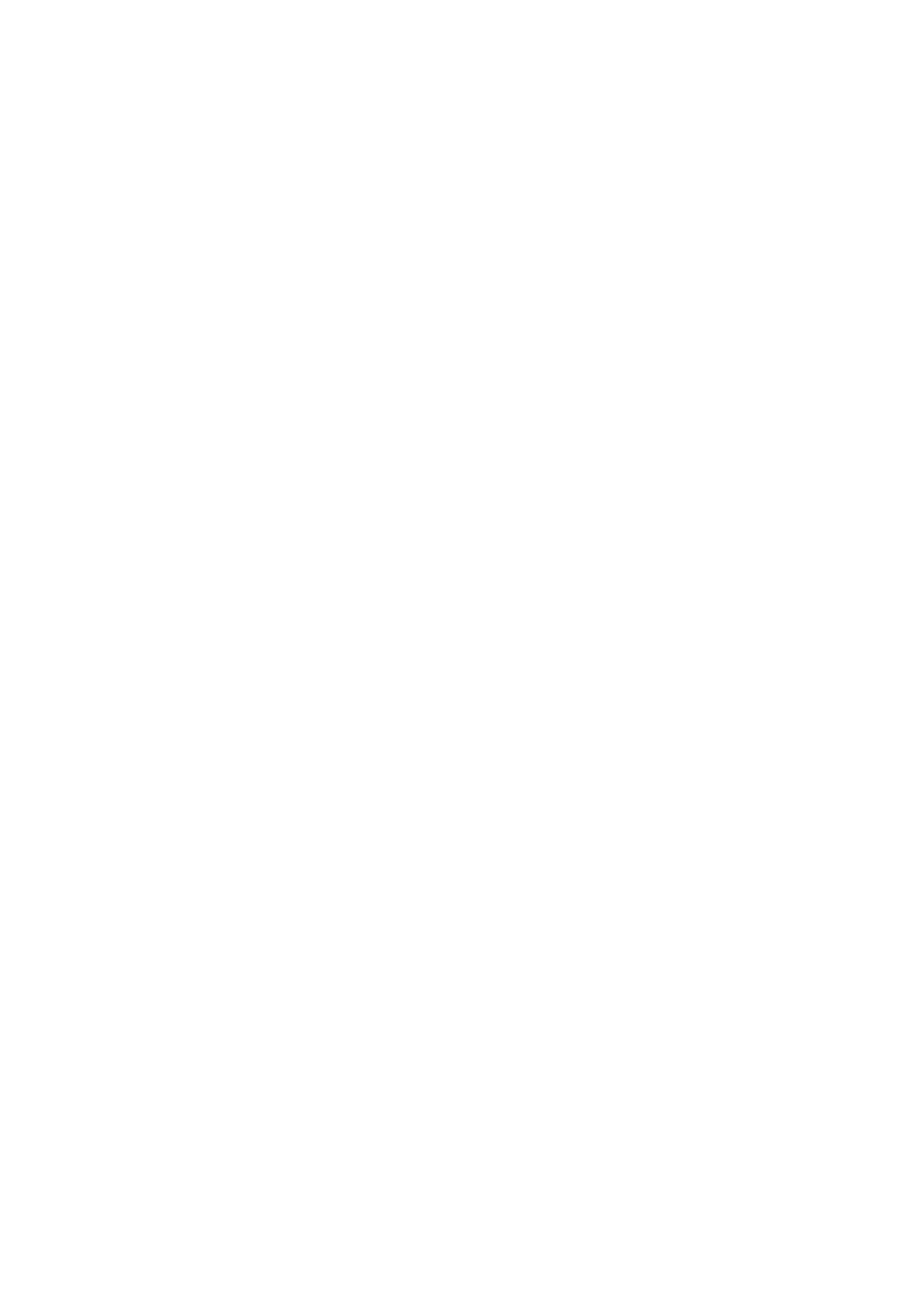THAT evening, with letters appointing him her plenipotentiary, he rode out of San Leo alone, and made his way down into the valley by the bridle-path. At the foot of this he came upon Della Volpe's pickets, who bore him off to their captain, refusing to believe his statement that he was Lorenzo Castrocaro.

When Della Volpe beheld him, the warrior's single eye expressed at once suspicion and satisfaction.

"Where have you been?" he demanded harshly.

"In San Leo, yonder," answered Castrocaro simply. Della Volpe swore picturesquely.

"We had accounted you dead. My men have been searching for your body all day at the foot of the rock."

"I deplore your disappointment and their wasted labour," said Lorenzo, smiling; and Della Volpe swore again.

"How came you to fail, and, having failed, how come you out alive?"

"I have not failed," was the answer. "I am riding to the Duke with the garrison's terms of capitulation."

Della Volpe very rudely refused to believe him, whereupon Messer Lorenzo thrust under the condottiero's single eye Madonna Bianca's letters. At that the veteran sneered unpleasantly.

"Ha! By the horns of Satan! I see! You ever had a way with the women, Lorenzo. I see!"

"For a one-eyed man you see too much," said Messer Lorenzo, and turned away. "We willspeak of this again—when I am wed. Good night!"

It was very late when he reached Urbino. But late as it was—long after midnight —the Duke was not abed. Indeed, Cesare Borgia never seemed to sleep. At any hour of the day or night he was to be found by those whose business was of import.

His highness was working in the library with Agabito, preparing dispatches for Rome, when Messer Lorenzo was ushered into his presence.

He looked up as the young captain entered.

"Well," quoth he sharply. "Do you bring me news of the capture of San Leo?"

"Not exactly, highness," replied the condottiero. "But I bring you a proposal of surrender, and the articles of capitulation. If your highness will sign them, I shall take possession of San Leo in your name to-morrow."

The Duke's fine eyes scanned the confident young face very searchingly. He smiled quietly.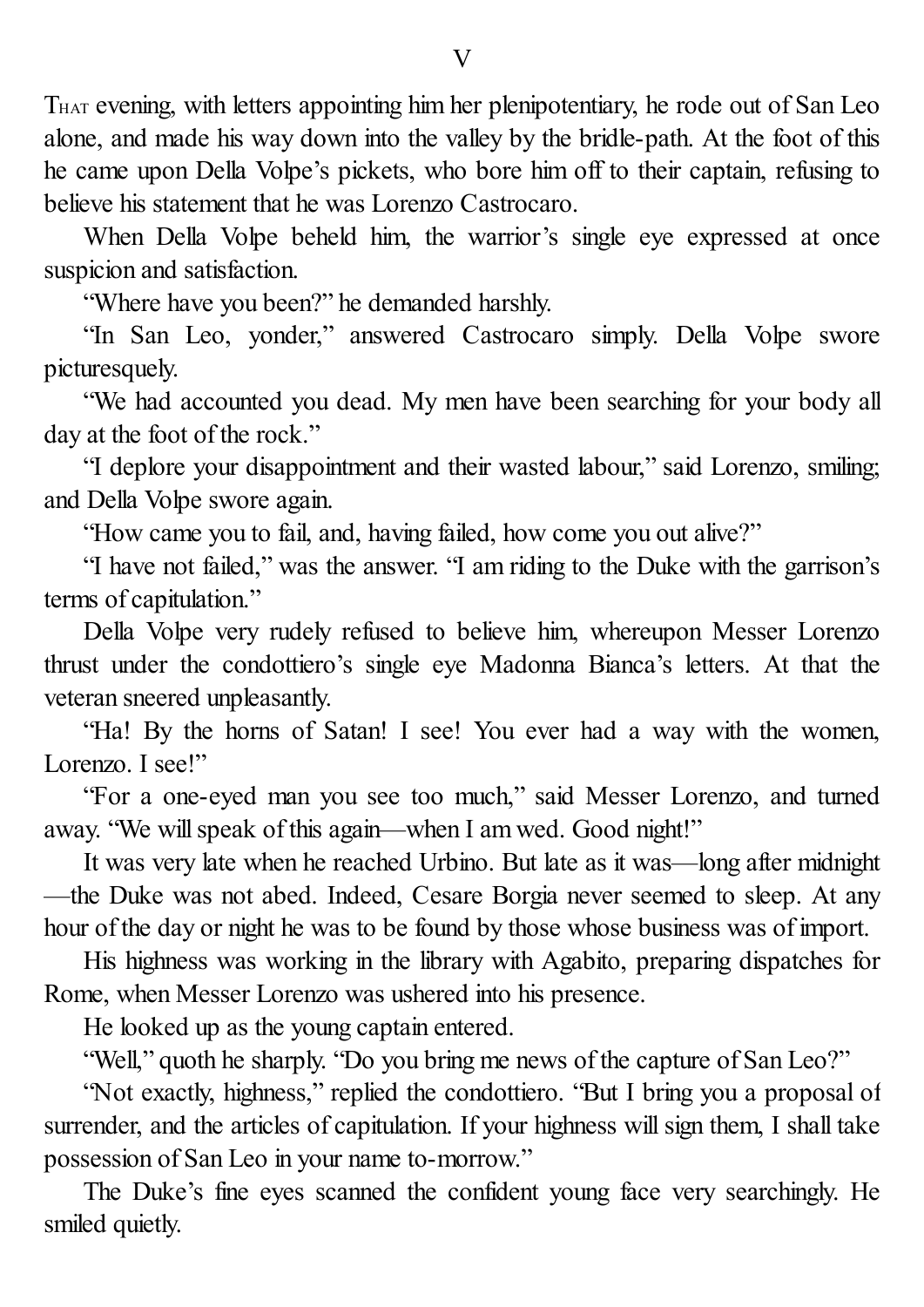"*You* will take possession?" he said.

"As the governor appointed by your highness," Messer Lorenzo blandly explained.

He laid his letters before the Duke, who scanned them with a swift eye, then tossed them to Agabito that the latter might con them more minutely.

"There is a provision that the Lady Bianca de Fioravanti is to remain in San Leo," said the secretary, marvelling.

"Why that?" quoth Cesare of Messer Lorenzo. "Why, indeed, any conditions?"

"Matters have put on a curious complexion," the condottiero expounded. "Things went not so smoothly with me as I had hoped. I willspare your highness the details; but, in short, I was caught within the castle walls, and—and I had to make the best terms I could under such circumstances."

"You do not, I trust, account them disadvantageous to yourself?" said Cesare. "It would distress me that it should be so. But I cannot think it; for Madonna Bianca is accounted very beautiful."

Castrocaro crimsoned in his sudden and extreme confusion. For once he was entirely out of countenance.

"You are informed of the circumstances, highness?" was all that he could say.

Cesare's laugh was short and almost contemptuous.

"I am something of a seer," he replied. "I could have foretold this end ere ever you set out. You have done well," he added, "and the governorship is yours. See to it at once, Agabito. Ser Lorenzo will be in haste to return to Madonna Bianca."

A half-hour later, after the bewildered yet happy Castrocaro had departed to ride north again, Cesare rose from his writing-table, yawned, and smiled at the secretary, who had his confidence and affection.

"And so, San Leo, that might have held out for a year, is won," he said, and softly rubbed his hands in satisfaction. "This Castrocaro thinks it is all his own achievement. The lady imagines that it is all her own—by the aid of that charlatan Trismegistus. Neither dreams that all has fallen out as I had intended, and by my contriving." He made philosophy for the benefit of Messer Agabito: "Who would achieve greatness must learn not only to use men, but to use them in such a manner that they never suspect they are being used. Had I not chanced to overhear what I overheard that night at the house of Corvinus Trismegistus, and, knowing what I knew, set the human pieces in this game in motion to yield me this result, matters might have been different indeed, and lives would have been lost ere San Leo threw up its gates. And I have seen to it that the wizard's elixir of love should do precisely as he promised for it. Madonna Bianca, at least, believes in that impostor."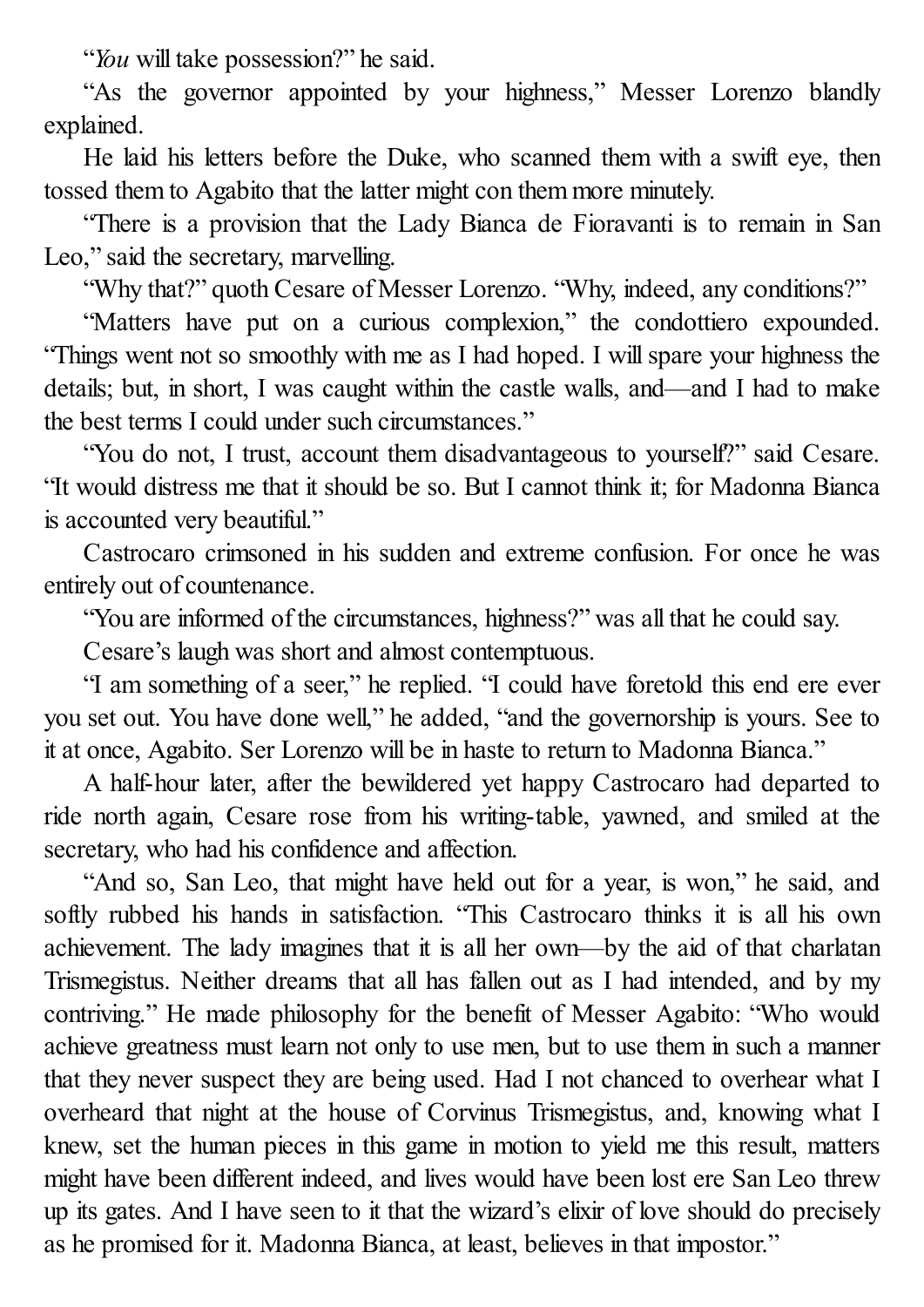"You had foreseen this, highness, when you sent Castrocaro on that dangerous errand?" Agabito ventured to inquire.

"What else? Where should I have found me a man for whom the matter was less dangerous? He did not know that Madonna Bianca was there. I had the foresight to keep that matter secret. I sent him, confident that, should he fail to open the gates to Della Volpe and be taken, he was crafty enough not to betray himself, and Madonna must, of course, assume that it was her love-philtre had brought him to her irresistibly. Could she have hanged him, knowing that? Could she have done other than she has done?"

"Indeed, Corvinus has served you well."

"So well that he shall have his life. The precious poison has failed to kill him, and this is the sixteenth day." The duke laughed shortly, and thrust his thumbs into the girdle of his robe, which was of cloth of gold, reversed with ermine. "Give the order for his release to-morrow, Agabito. But bid them keep me his tongue and his right hand as remembrances. Thus he will never write or speak another lie."

San Leo capitulated on the morrow. Tolentino and his men rode out with the honours of war, lance on thigh, the captain very surly at the affair, which he contemptuously admitted passed his understanding.

Into the fortress came then Messer Lorenzo Castrocaro at the head of a troop of his own men, to lay his governorship at the feet of Madonna Bianca.

They were married that very day in the chapel of the fortress, and although it was some years before each made to the other the confession of the deceit which each had practised, the surviving evidence all shows—and to the moralists this may seem deplorable—that they were none the less happy in the meantime.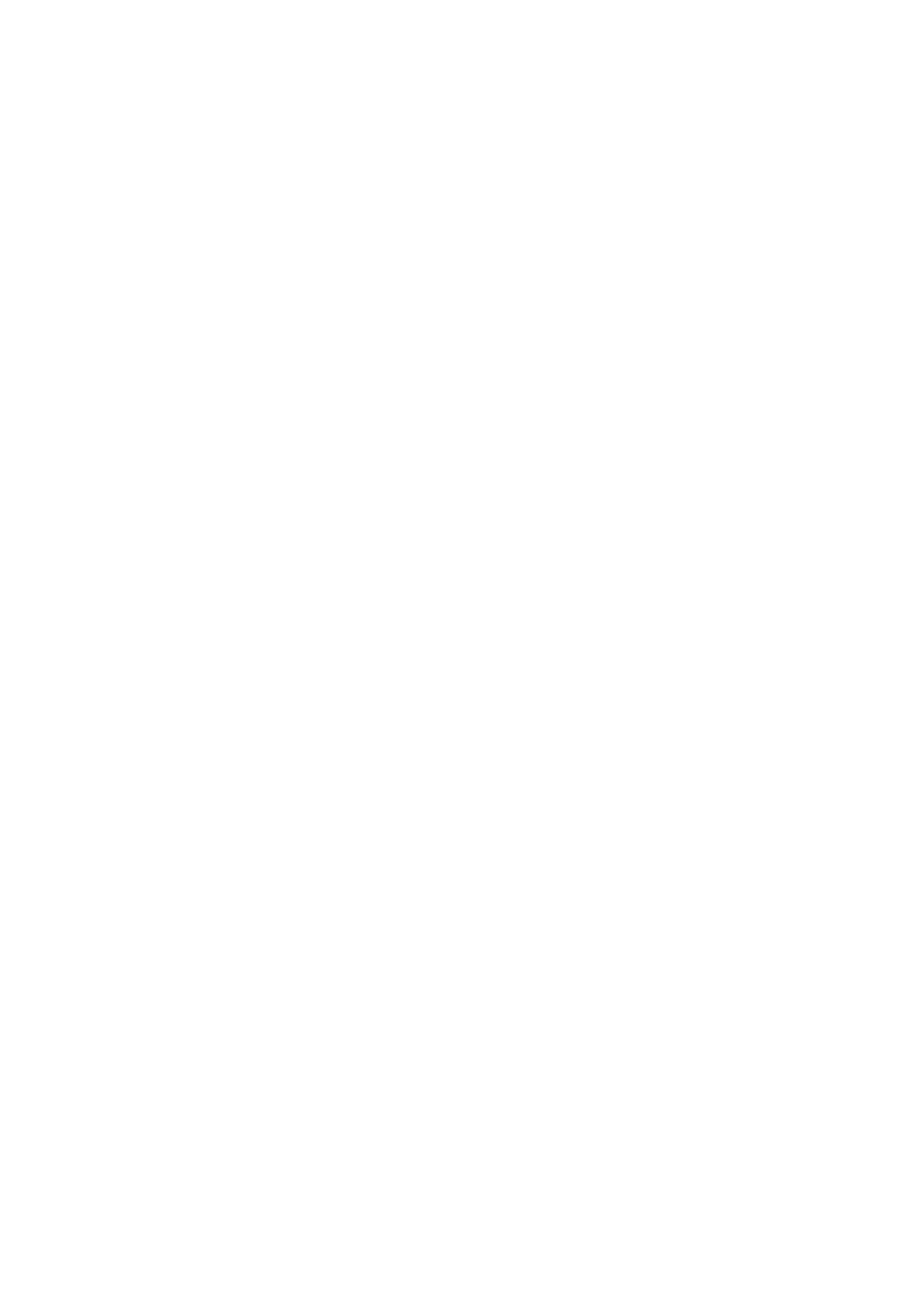*THE PERUGIAN*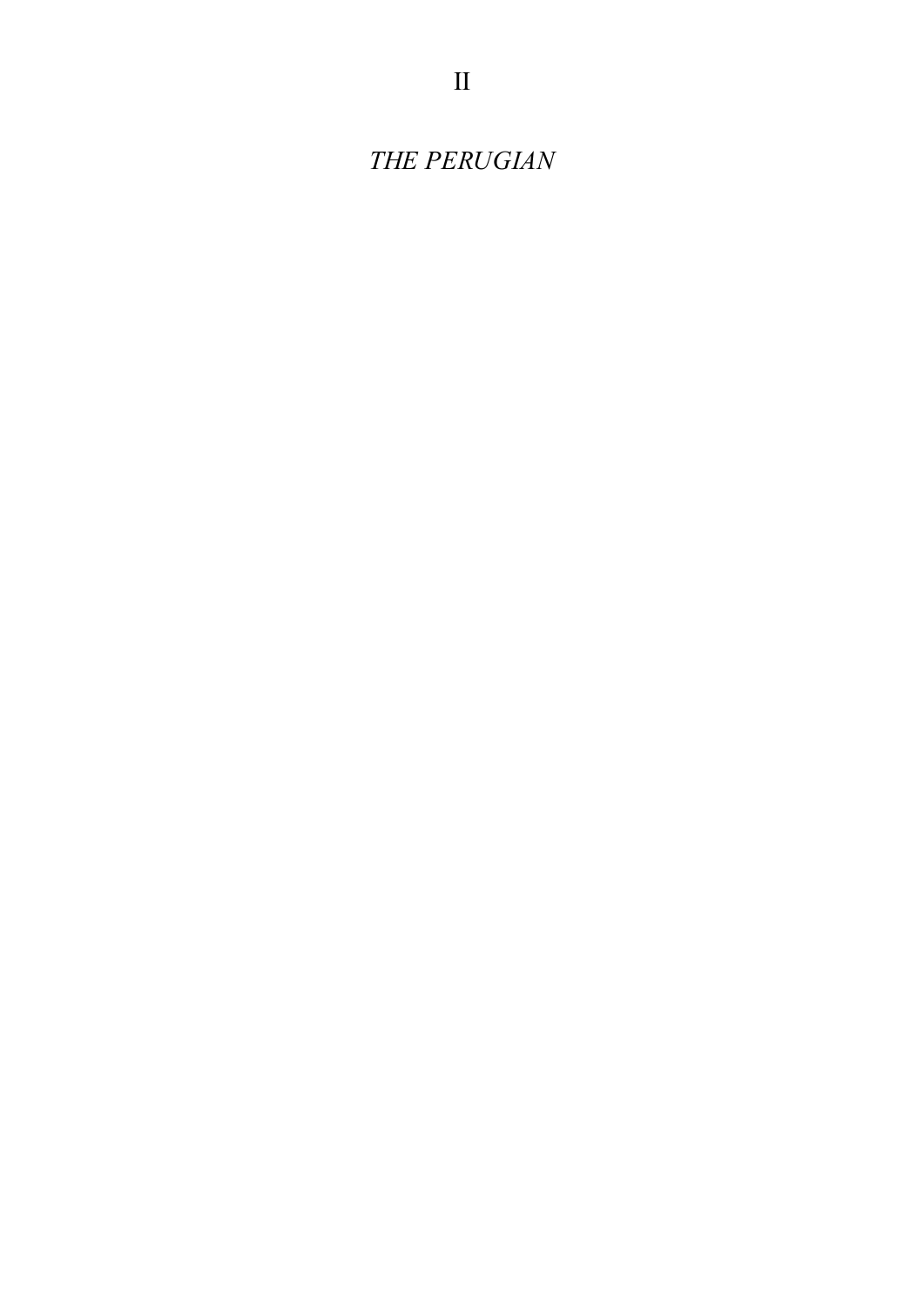THE Secretary of State of the Signory of Florence urged his mule across the bridge that spans the Misa, and drawing rein upon the threshold of the town of Sinigaglia, stood there at gaze. On his right to westward the sun was sinking to the distant hazy line of the Apennines, casting across the heaven an incendiary glow to blend with that of the flames that rose above the city.

The secretary hesitated. His nature was gentle and almost timid, as becomes a student and a man of thought, being in his own case in violent contrast to the ruthless directness of his theories. Scanning the scene before him with the wide-set, observant eyes that moved so deliberately in his astute, olive-tinted face, he wondered uneasily how things might have fared with Cesare Borgia. Uproar reached him, completing the tale of violence which was borne to his senses already by the sight of the flames. The uneasy guards at the gate who had watched him closely, mistrusting his hesitation, hailed him at last, demanding to know his business. He disclosed himself, whereupon they respectfully bade him to pass on and enjoy an ambassador's immunity.

Thus bidden he conquered his hesitation, touched his mule with the spur and pushed on through the slush and snow that had accumulated about the gateway into the borgo, where he found a comparative calm, past the market-place which was deserted, and on towards the palace.

The clamour, he observed, came all from the eastern quarter of the town, which he knew—for he was a surprisingly well-informed gentleman, this Florentine—to be inhabited by the Venetian traders and the prosperous Jews. Hence he argued logically—for he was ever logical—that the main issue was decided and that the uproar was that of looting soldiery; and knowing as he did the rigour with which looting was forbidden to the followers of the Duke of Valentinois, the only sane conclusion seemed to him to be that notwithstanding all the guile and craft at his command, the Duke had been worsted in the encounter with his mutinous condottieri. And yet in his wisdom and in his knowledge of men Messer Macchiavelli hesitated to accept such a conclusion, however much the facts might seem to thrust it upon him. He guessed something of Cesare Borgia's design in coming to Sinigaglia to make peace with the rebels and settle terms for the future. He knew that the Duke had been prepared for treachery—that he had done no more than pretend to walk into a trap, having taken care first to make himself master of its springs. That in spite of this those springs should have snapped upon him, the secretary could not believe. And yet undoubtedly pillage was toward, and pillage was forbidden by the Duke.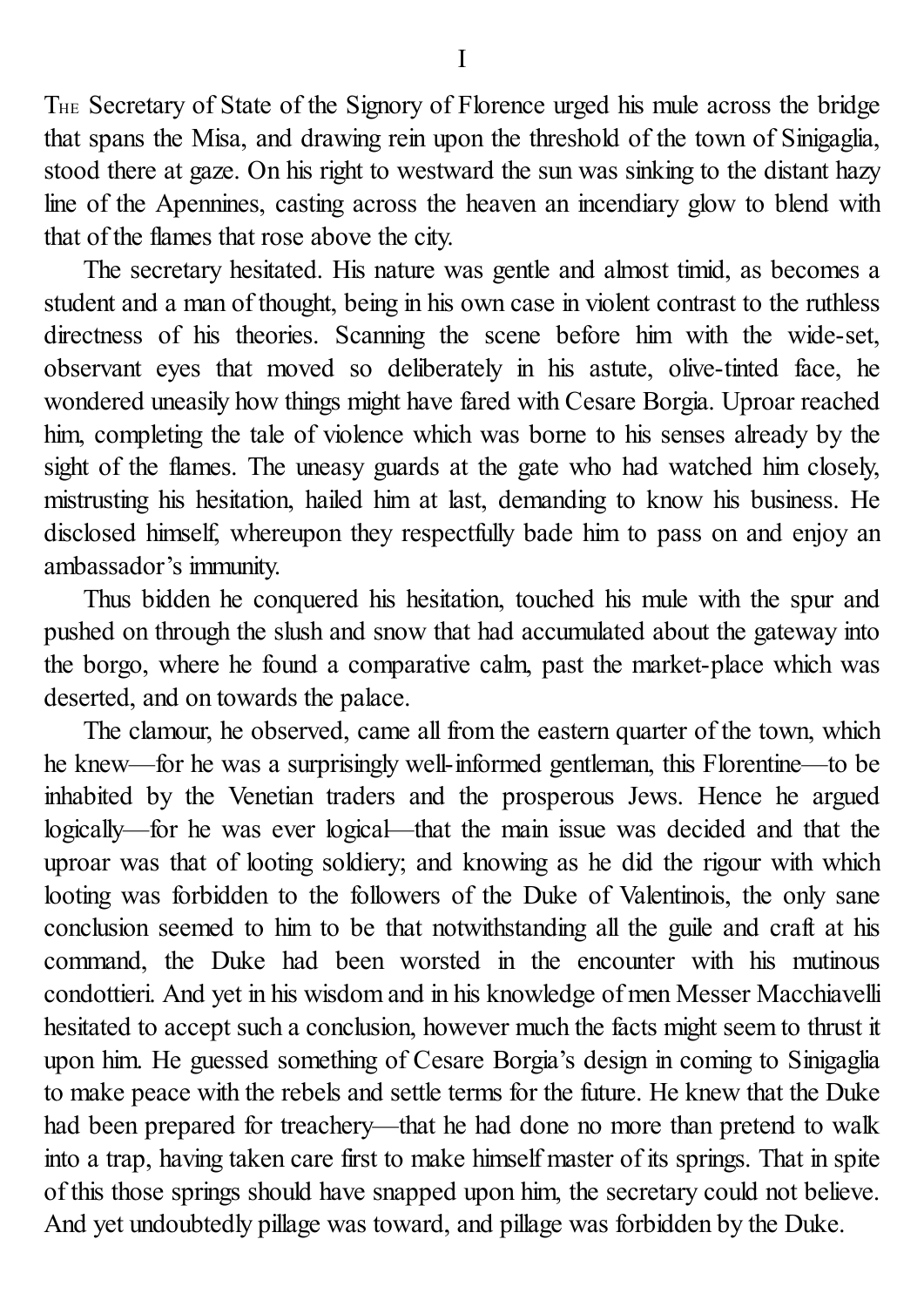Marvelling, then, Messer Macchiavelli rode on up the steep street towards the palace. Soon his progress was arrested. The narrow way was thronged and solid with humanity; a great mob surged before the palace. Upon one of its balconies in the distance he could faintly discern the figure of a man, and since this man was gesticulating, the secretary concluded that he was haranguing the multitude.

Messer Macchiavelli leaned from the saddle to question a rustic on the outskirts of the mob.

"What is happening?" quoth he.

"The devil knows," answered the man addressed. "His Potency the Duke with Messer Vitellozzo and some others went into the palace two hours since. Then comes one of his captains—they say it was Messer da Corella—with soldiery, and they went down into the borgo where they say they have fallen upon the troops of the Lord of Fermo, and the Lord of Fermo is in the palace too, and it is New Year's Day to-morrow. By the Madonna, an ugly beginning to the new year this, whatever may be happening! They are burning and looting and fighting down there, until they have made the borgo into the likeness of hell, and in the palace the devil knows what may be happening. Gesù Maria! These be dread times, sir. They do say . . ."

Abruptly he checked his loquaciousness under the discomposingly fixed gaze of those sombre, observant eyes. He examined his questioner more closely noted his sable, clerkly garments heavily trimmed with fur, mistrusted instinctively that crafty, shaven face with its prominent cheek-bones, and bethought him that he were perhaps wiser not to make himself further the mouthpiece of popular rumour.

"But then," he ended abruptly, therefore, "they say so much that I know not what they say."

The thin lines of Macchiavelli's lips lengthened slightly in a smile, as he penetrated the reasons of the man's sudden reticence. He pressed for no further information, for indeed he needed no more than already he had received. If the duke's men under Corella had fallen upon Oliverotto da Fermo's troops, then his expectations had been realized, and Cesare Borgia, meeting treachery with treachery, had stricken down the mutinous condottieri.

A sudden surge of the crowd drove the Florentine orator and the rustic apart. A roar rose from the throat of the multitude.

"Duca! Duca!"

Standing in his stirrups, Macchiavelli beheld in the distance before the palace a glitter of arms and the fluttering of bannerols bearing the bull device of the House of Borgia. The lances formed into a double file, and this clove a way through that human press, coming rapidly down the street towards the spot where the secretary's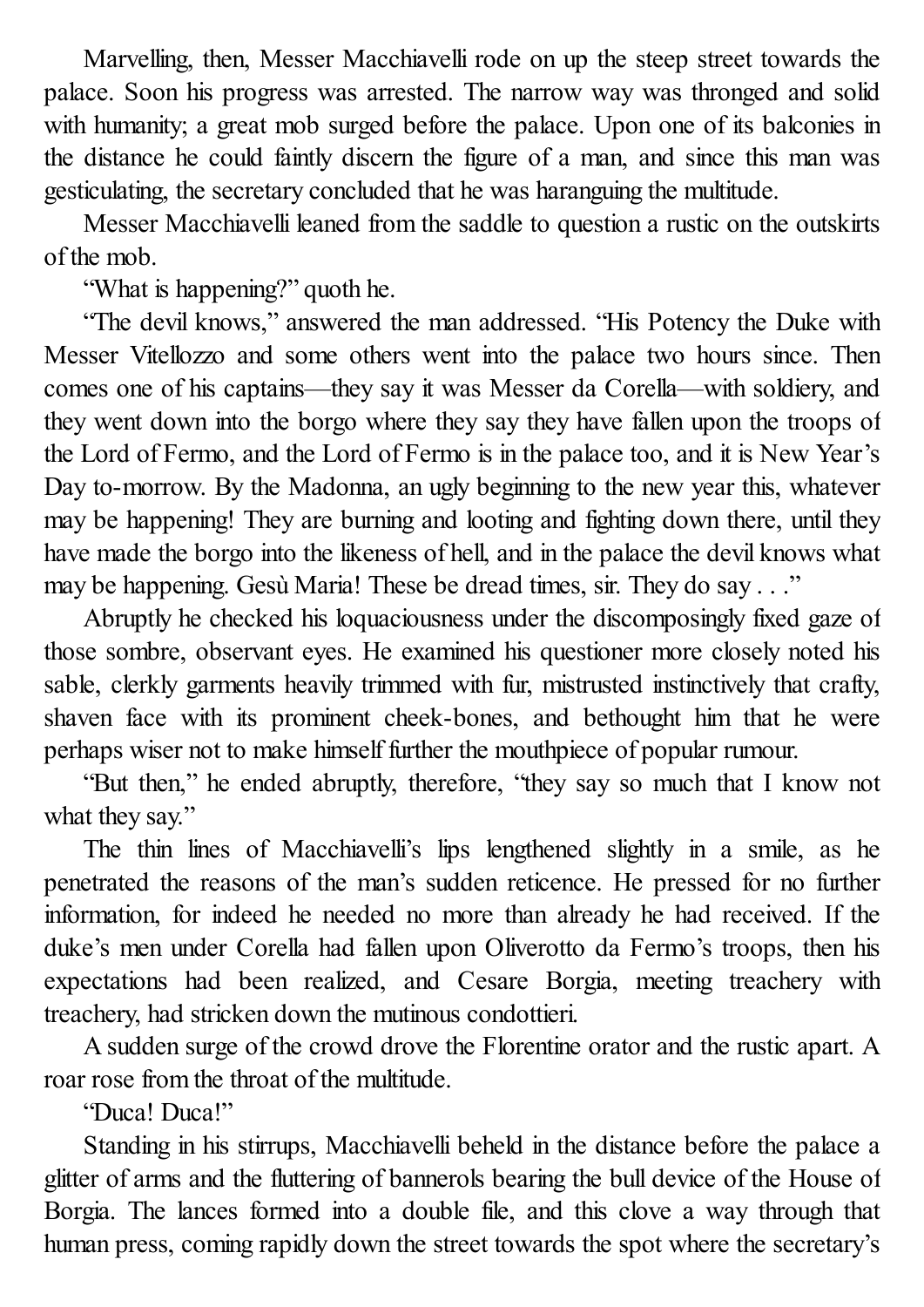progress had been arrested.

The crowd was flung violently back like water before the prow of a swift-sailing ship. Men stumbled against one another, each in turn cursing the one who thrust against him, and in a moment all was fierce clamour and seething anger; yet above it allrang the acclaiming shout:

"Duca! Duca!"

On came the glittering riders, jingling and clanking, and at their head on a powerful black charger rode a splendid figure, all steel from head to foot. His vizor was open, and the pale young face within was set and stern. The beautiful hazel eyes looked neither to right nor left, taking no heed of the acclamations thundering all about him. Yet those eyes saw everything whilst seeming to see nothing. They saw the Florentine orator, and seeing him, they kindled suddenly.

Macchiavelli swept off his bonnet, and bowed to the very withers of his mule to salute the conqueror. The pale young face smiled almost with a certain conscious pride, for the Duke was well pleased to have as it were the very eyes of Florence upon him in such a moment. He drew rein on a level with the envoy.

"Olà, Ser Niccoló!" he called.

The lances cleared a path speedily, flinging the crowd still farther back, and Messer Macchiavelli walked his mule forward in answer to that summons.

"It is done," the Duke announced. "I have fulfilled no less than I promised. What it was I promised you will now understand. I made my opportunity, and having made it I employed it—so well that I hold them fast, Vitelli, Oliverotto, Gravina and Giangiordano's bastard. The other Orsini, Gianpaolo Baglioni and Petrucci will follow. My net is wide-flung, and to the last man they shall pay the price of treachery."

He paused, waiting for words that should tell him not what opinion might be Messer Macchiavelli's own, but what reception such news was likely to receive in Florence. The secretary, however, had all the caution of the astute. He was not addicted to any unnecessary expressions of opinion. His face remained inscrutable. He bowed in silence, as one who accepts a statement without consciousness of the right to comment.

A frown flickered between the splendid eyes that were considering him.

"I have done a very great service to your masters, the Signory of Florence," he said, almost in a tone of challenge.

"The Signory shall be informed, Magnificent," was the orator's evasive answer, "and I shall await the honour of conveying to your potency the Signory's felicitations."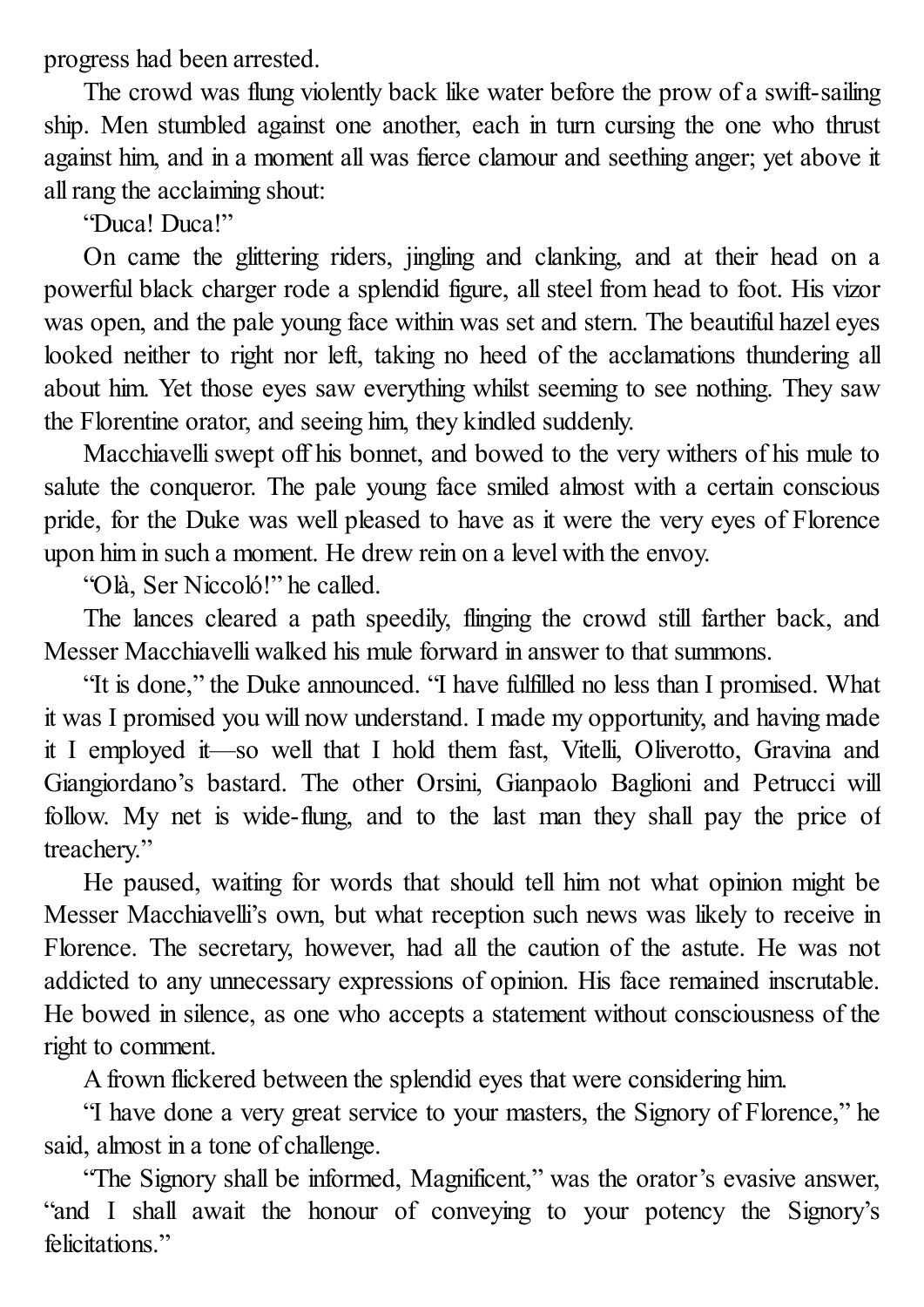"Much has been done," the Duke resumed. "But much is yet to do, and who shall tell me what?" He looked at Macchiavelli, and his eyes invited counsel.

"Does your potency ask me?"

"Indeed," said the Duke.

"For theory?"

The Duke stared; then laughed. "For theory," he said. "The practice you can leave to me."

Macchiavelli's eyes narrowed. "When I speak of theory," he explained, "I mean an opinion personal to myself—not a pronouncement of the Florentine Secretary." He leaned a little nearer. "When a prince has enemies," he said quietly, "he must deal with them in one of two ways; he must either convert them into friends or put it beyond their power to continue his enemies."

The Duke smiled slowly. "Where learnt you that?" he asked.

"I have watched with admiration your potency's rise to greatness," said the **Florentine** 

"And you have melted down my actions into maxims to govern my future?"

"More, Magnificent, to govern all future princes."

The Duke looked squarely into that sallow, astute face with its sombre eyes and prominent cheek-bones.

"I sometimes wonder which you are—courtier or philosopher," he said. "But your advice is timely—either make them my friends or put it beyond their power to continue my enemies. I could not again trust them as my friends. You will see that. Therefore. . . ." He broke off. "But we will talk of this again, when I return. Corella's troops have got out of hand; they are burning and looting in the borgo, and I go to set a term to it, or else peddling Venice will be in arms to recover the ducats plundered from her shopkeepers. You will find entertainment in the palace. Await me there."

He made a sign to his lances, wheeled, and rode on briskly about his task, while Macchiavelli in his turn went off in the opposite direction, through the lane opened out for him very readily in the crowd, since all had seen that he was one who enjoyed the exalted honour of the Duke's acquaintance.

The Florentine made his way to the palace as he had been bidden, and thence he indited his famous letter to the Signory of Florence, in which he announced these happenings to his masters. He informed them of the manner adopted by Cesare Borgia to turn the tables upon those who had not kept faith with him, he told them how his masterstroke had resulted in the seizure of the three Orsini, of Vitellozzo Vitelli, and Oliverotto, Lord of Fermo, and he concluded with the opinion: "I greatly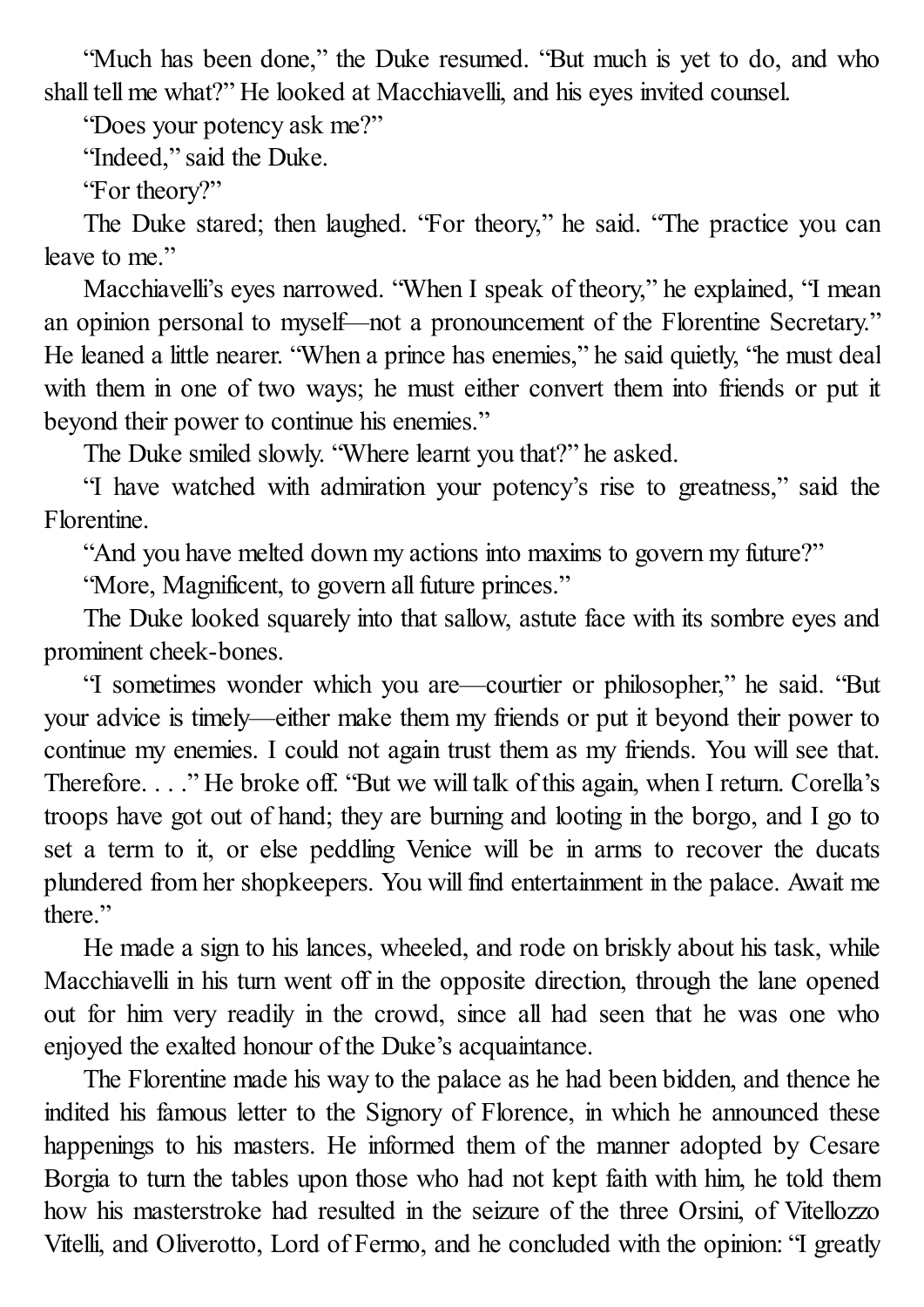doubt if any of them will be alive by morning."

Anon he was to realize that for all his penetration he had failed to plumb to its full depth the craft and guile of Cesare Borgia. So astute an observer should have perceived that to have wrung the necks of the Orsini out of hand would have been to spread consternation and alarm in the lair of the bear in Rome, and that being alarmed the powerful Cardinal Orsini, his brother Giulio and his nephew Matteo (with whom we are more particularly concerned) might seek safety in flight, and in that safety concert reprisals.

Macchiavelli's failure to foresee the course which such considerations must dictate to Cesare is another proof of how much the Duke was the Florentine's master in statecraft.

The Lords of Fermo and Castello were dealt with as Macchiavelli expected. They were formally judged, found guilty of treason against their overlord, and strangled that same night—back to back, with the same rope, it is said—in the Palace of the Prefecture of Sinigaglia, whereafter their bodies were ceremoniously borne to the Misericordia Hospital. But the Orsini did not share just yet the fate of their fellow-traitors. They were accorded another ten days of life, until, that is, Cesare had received advices from Rome that the Cardinal Orsini and the rest of the Orsini brood were safely captured. Thereupon at Assisi—whither the Duke had removed himself by then, Gravina and Paolo Orsini were delivered over to the strangler.

The Duke's net had been wide-flung, as he told Macchiavelli on that evening in Sinigaglia. Yet four there were who had escaped its meshes: Gianpaolo Baglioni, prevented from waiting upon the Duke in Sinigaglia by an illness which had proved less fatal to him than had their health to his associates; Pandolfo Petrucci, Tyrant of Siena—the only one of them all who seems to have had the wit to mistrust the Duke's intentions—who armed at all points had taken refuge behind the ramparts of his city, there to wait upon events; Fabio Orsini, who had gone after Petrucci; and Matteo Orsini, the latter's cousin and the cardinal's nephew, who had vanished no man knew whither.

The Duke set himself the task of hunting down the first three, whose whereabouts were known to him. Matteo mattered less, and could be left until later.

"But I swear to God," Cesare informed Fra Serafino, the minorite friar who discharged the functions of secretary in the absence of the moon-faced Agabito. "I swear to God, that there is no hole in Italy into which I shall not pursue him."

This was at Assisi on the very day that he ordered the strangling of Gravina and Giangiordano's bastard. On that same evening came one of his spies with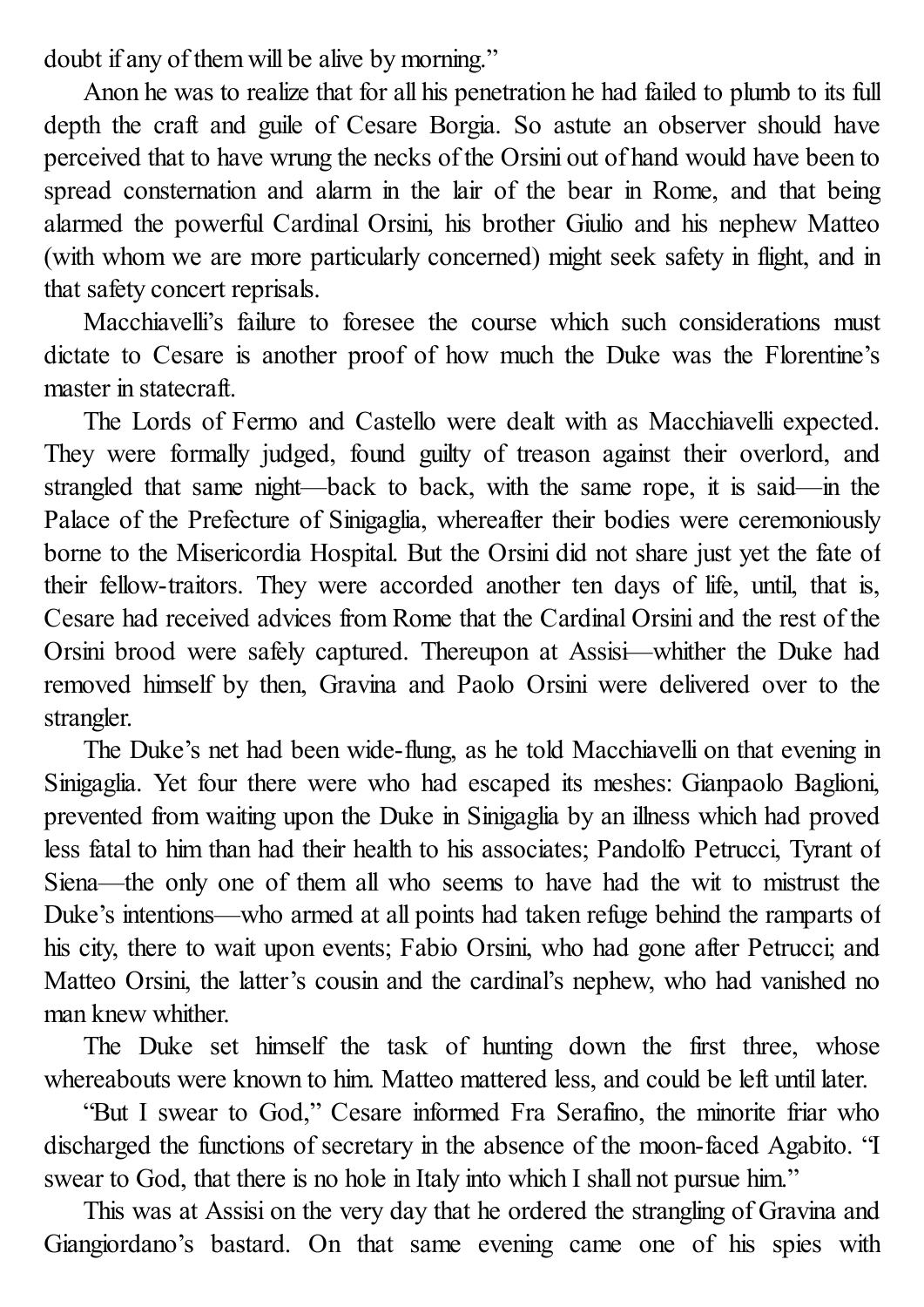information that Matteo Orsini was in hiding at Pievano, the castle of his distant kinsman Almerico—an Orsini this last, too aged and too inactive to be worthy the Duke's attention, a studious man, living almost in seclusion with his books and his daughter, untouched by ambition, asking but to be left in peace, undisturbed by all the strife and bloodshed that were afflicting Italy.

The Duke was housed in the Rocca Maggiore, that grey embattled fortress crowning the steep hill above the city, and from the height of its scarred and rugged slopes dominating the Umbrian plain. He received the messenger in a vast stoneflagged chamber that was very bare and chill. A great fire roared in the cavernous fireplace, shedding an orange glow upon the empty spaces and driving the shadows before it to seek refuge in the groins of the ceiling overhead. Yet the Duke, pacing thoughtfully back and forth whilst the messenger related what he had discovered, was tightly wrapped for greater warmth in a scarlet mantle lined with lynx fur. Fra Serafino occupied an oaken writing pulpit near one of the windows, and sat cutting a quill, apparently lost in his task, yet missing no word of what was being said.

The messenger was intelligent, and he had been diligent. Not content with learning that Matteo Orsini was believed to be at Pievano, he had scoured the borgo for scraps of gossip, anticipating out of his own knowledge the very question which the Duke now asked him—though not directly—and seeing to it that he came equipped with a ready answer.

"This, then, is mere gossip," Cesare sneered. "'It is said' that Matteo Orsini is at Pievano. I am sick to death of 'It is said,' and all his family. I have known him long, and never found him other than a liar."

"But the tale, may it please your potency, has its probabilities," said the messenger.

The Duke halted in his pacing. He stood before the flaming logs, and put out a hand to its genial warmth—a hand so delicate and slender that you would never have supposed its tapering fingers to possess a strength that could snap a horseshoe. Standing thus, the leaping firelight playing over his scarlet cloak, he seemed himself a thing of fire. He threw back his tawny young head, and his lovely eyes lost their dreamy thoughtfulness as they fastened now upon the messenger.

"Probabilities?" said he. "Discover them"

The messenger was prepared to do so.

"The Count Almerico has a daughter," he said promptly. "It is the common talk of Pievano that this lady—Madonna Fulvia she is called—and Ser Matteo are to be married. The kinship between them is none so close as to forbid it. The old count approves, loving Ser Matteo as a son. And so, where else in Italy should Ser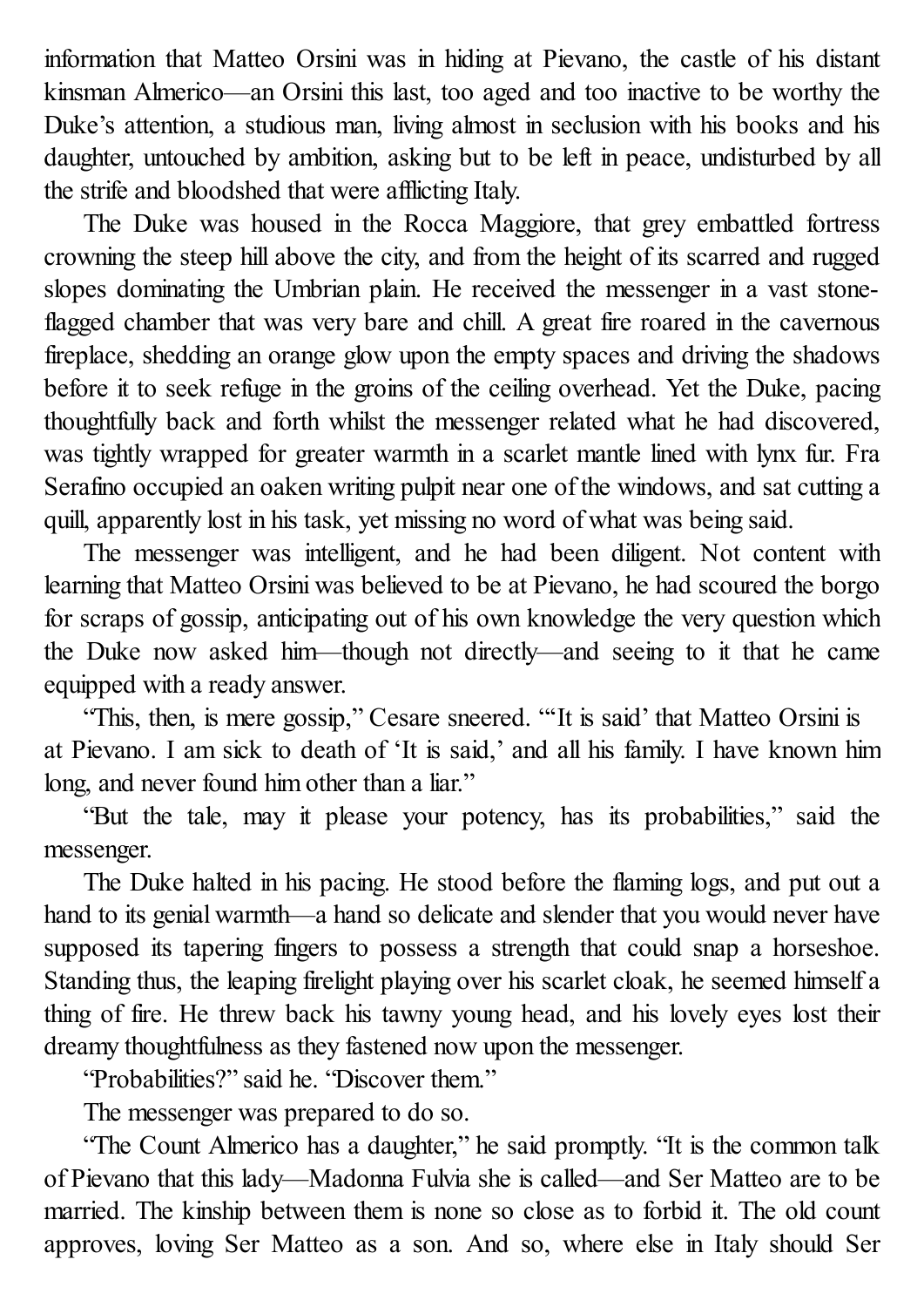Matteo be safer than with those who love him? Then, too, Pievano is remote, its lord is a man of books, taking no part in worldly turbulence; therefore Pievano, being of all places the last in which one would think of looking for Ser Matteo is the likeliest to which he would run for shelter. Thus circumstances confirm the rumour of his presence there."

The Duke considered the fellow in silence for a moment, weighing what he said.

"You reason well," he admitted at length, and the messenger bowed himself double, overwhelmed by so much commendation. "You have leave to go. Bid them tell Messer da Corella to attend me"

The man bowed again, stepped softly to the door and vanished. As the heavy curtain quivered to rest, Cesare sauntered across to one of the windows and stared out upon the bleak landscape stretching for miles before him in the cold light of that January afternoon. Above the distant blue-grey mass of the Apennines the brooding sky was slashed with gold. The River Chiagi winding its way to the Tiber lay like a silver ribbon upon the dull green plain. Cesare stared before him a while seeing nothing of all this. Then abruptly he turned to Fra Serafino, who was now testing the quill he had cut.

"What is to be done to take this fellow?" he asked.

It was his way to seek advice of all men, yet never following any but such as jumped with his own wishes. And where no man's advice consorted with his own notions, he acted upon his own notions none the less.

The gaunt-faced monk looked up, almost startled by the suddenness of the question. Knowing the Duke's way, and knowing that Corella had been sent for, Fra Serafino put two and two together, and presented the Duke with what he conceived to be the total sum.

"Send ten lances to fetch him from Pievano," he replied.

"Ten lances—fifty men. . . . Hum! And if Pievano were to throw up its bridges, and resist?"

"Send another twenty lances and a gun," said Agabito.

The Duke considered him, smiling faintly.

"You prove to me that you know nothing of Pievano, and still less of men, Fra Serafino. I wonder do you know anything of women?"

"God forbid!" ejaculated the monk, utterly scandalized.

"Then are you worthless as a counsellor in this," was the Duke's conclusion. "I had hoped you could have imagined yourself a woman for a moment."

"Imagine myself a woman?" quoth Fra Serafino, his deep-set eyes staring.

"That you might tell me what manner of man would be likeliest to delude you.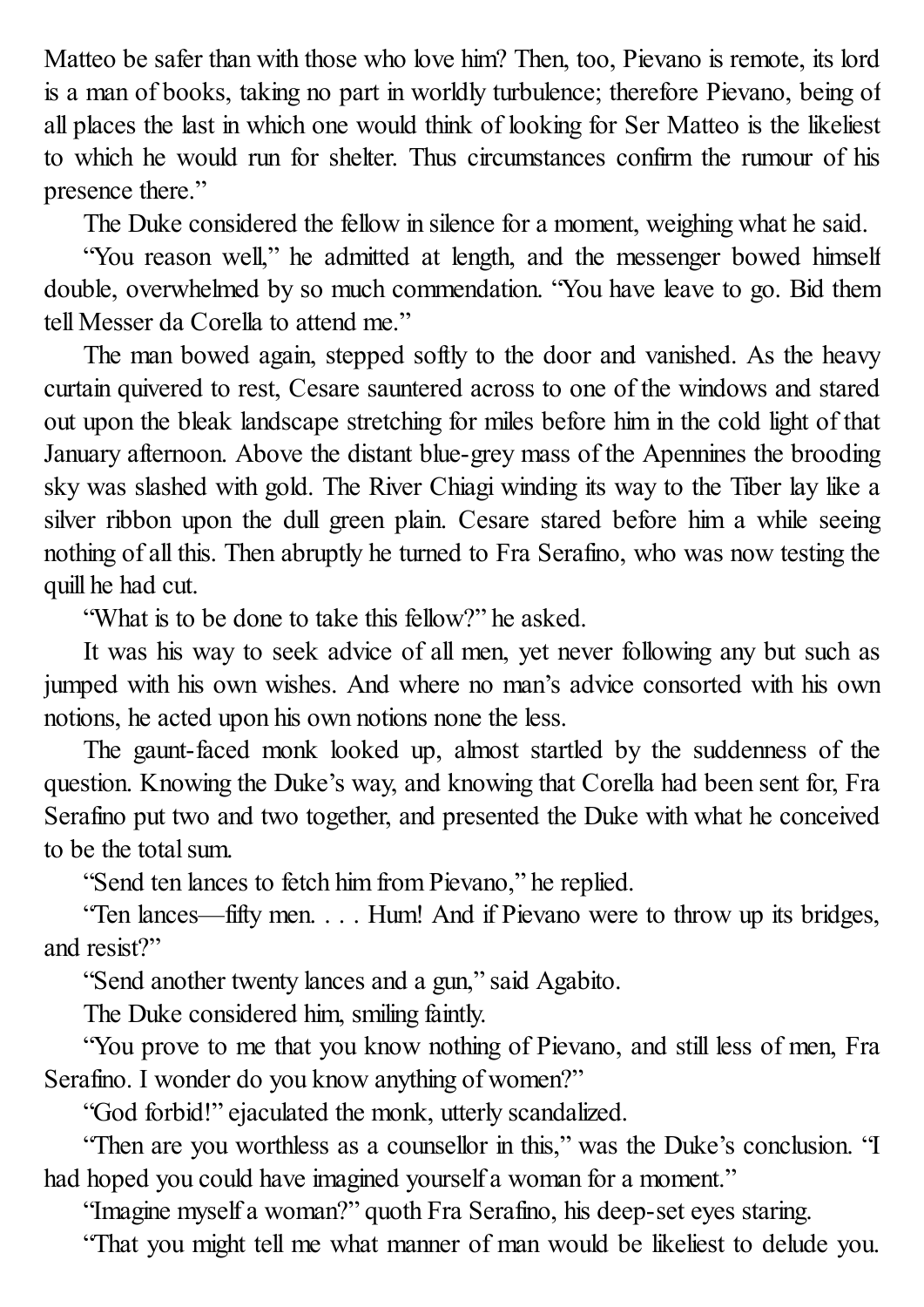You see, Pievano is a rabbit warren. You might conceal an army there, how much more easily a single man. And I do not intend to alarm the Count Almerico into sending to earth a guest whom we are not absolutely sure that he is harbouring. You see the difficulty, I trust? To resolve it I shall need a man of little heart and less conscience; a scoundrel who is swayed by nothing but his own ambition, who cares for nothing but his own advancement; and it is an inevitable condition that he should be of an exterior that is pleasing to a woman and likely to command her confidence. Now where shall I find me such a paragon?"

But Fra Serafino had no answer. He was lost in an amazed consideration of the crooked underground ways by which Cesare burrowed to his ends. And then Corella clanked in, booted, bearded, stalwart and stiff, the very type of the condottiero.

The Duke turned, and considered him in silence at long length. In the end he shook his head.

"No," he said, "you are not the man. You are too much the soldier, too little the courtier, too much the swordsman, too little the lute-player, and I think that you are almost ugly. If you were a woman, Fra Serafino, should you not consider him an ugly fellow?"

"I am not a woman, Magnificent. . . ."

"That is all too evident," the Duke deplored.

"And I do not know what I should think if I were a woman. Probably I should not think at all, for I do not believe that women think."

"Misogynist," said the Duke.

"God be thanked," said Fra Serafino devoutly.

The Duke returned to the consideration of his captain.

"No," he said again. "The essence of success is to choose the right tools for the work in hand; and you are not the tool for this, Michele. I want a handsome, greedy, unscrupulous scoundrel, who can both ply a sword and lisp a sonnet. Where shall I find one answering that description. Ferrante da Isola would have been the very man, but poor Ferrante died of one of his own jests."

"What is the task, Magnificent?" ventured Corella.

"I'll tell that to the man I send to do it, when I have found him. Is Ramirez here?" he asked suddenly.

"He is at Urbino, my lord," Corella answered. "But there is Pantaleone degli Uberti, who seems in some way such a man as you describe."

The Duke considered. "Send him hither," he said shortly and Corella bowed stiffly, and departed on that errand.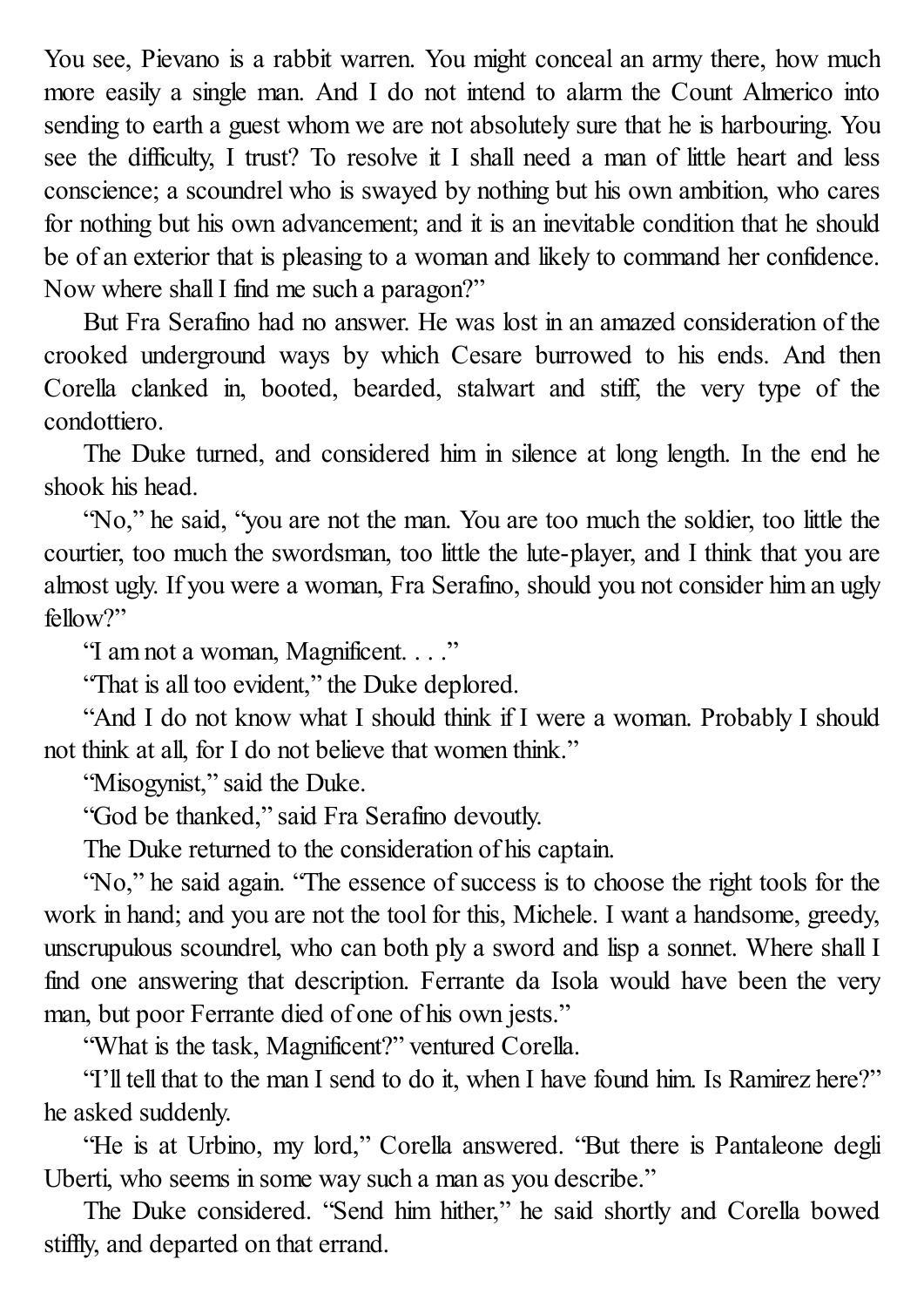Cesare paced slowly back to the fire, and stood warming himself until Pantaleone came—a tall, handsome fellow this, with sleek black hair and bold black eyes, martial at once in bearing and in apparel yet with a certain foppishness not unbecoming to his youth.

The interview was short. "From information that I have received," said Cesare, "I will wager a thousand ducats to a horseshoe that Matteo Orsini is with his uncle at Pievano. I offer that thousand ducats for his head. Go and earn it."

Pantaleone was taken aback. He blinked his bold black eyes.

"What men shall I take?" he stammered

"What men you please. But understand the thing is not to be done by force. At the first show of it, Matteo, if he is there, will go to earth like a mole, and not all your questing shall discover him. This is an affair for wits, not lances. There is a woman at Pievano who loves Matteo, or whom Matteo loves. . . . But you will see for yourself what opportunities there are, and you will use them. Corella thinks you have the wit to accomplish such a task. Afford me proof of it, and I will make your fortune." He waved his hand in dismissal, and Pantaleone stifled a hundred questions that were bubbling in his mind, and departed.

Fra Serafino stroked his lean nose thoughtfully with his quill.

"I would not trust that fellow with a woman, nor a woman with that fellow," he delivered himself. "He is too full in the lips."

"That," said Cesare, "is why I chose him."

"In a woman's hands he will be so much wax," the monk continued.

"I am stiffening him with a thousand ducats," said the Duke.

But the friar's pessimism was nothing lessened. "A woman's arts can melt gold until it runs," said he.

The Duke looked at him a moment. "You know too much about women, Fra Serafino," he said, and under that rebuke the monkish secretary shuddered and fell silent.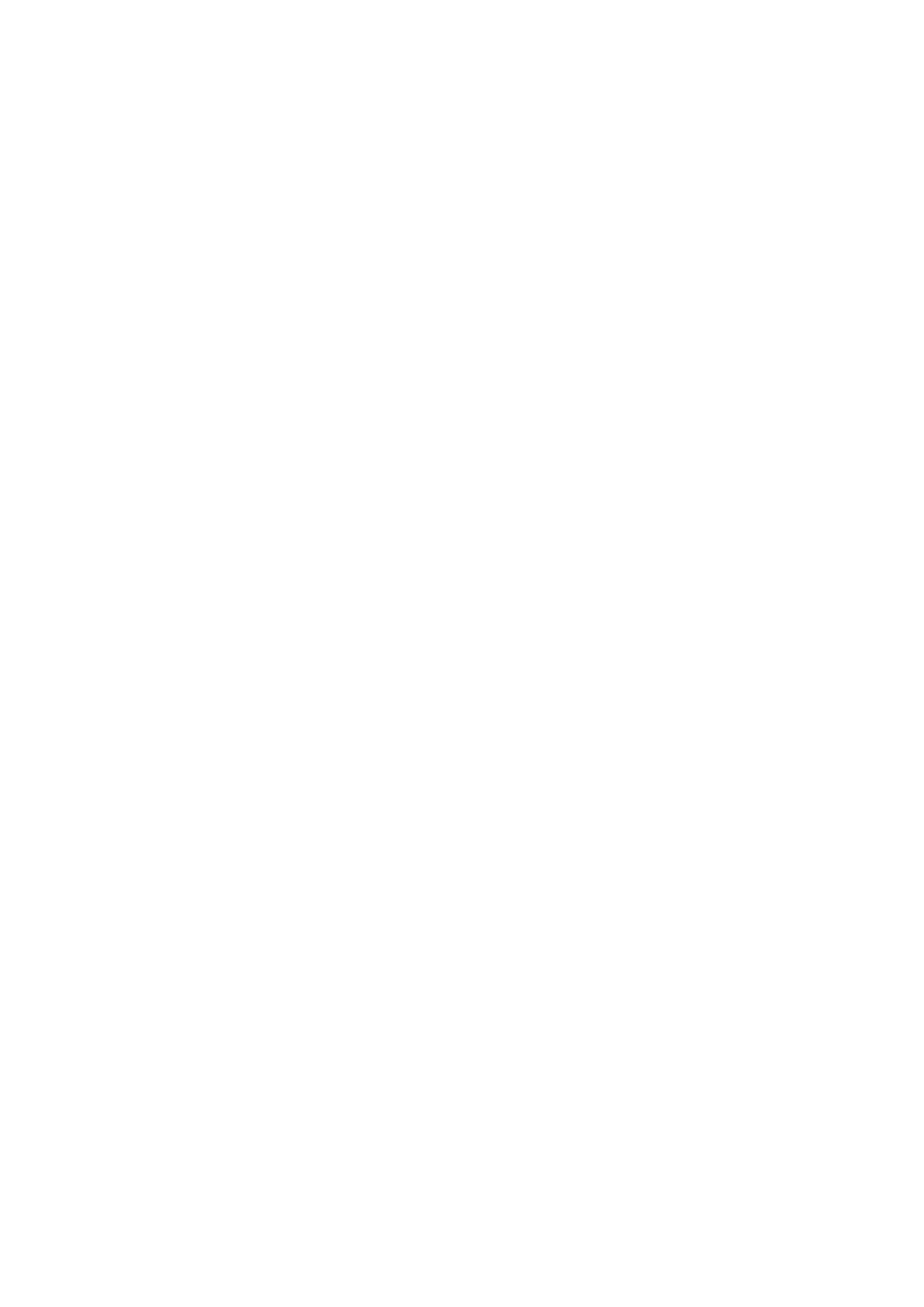Pantaleone Degli Uberti arrived at Pievano on the wings of a snowstorm that swept across the Perugian foothills, and he arrived alone. Within a couple of leagues of the little town he had parted company with the ten knaves he had brought with him from Assisi. He gave them orders to break up into groups of twos and threes and thus follow him to Pievano, each group seeking different quarters and pretending no acquaintance with the others. He concerted signals by which at need he could rally them to himself, and arranged that of the group of three who were to take up their quarters at the Osteria del Toro one at least should remain constantly at the inn where at any moment Pantaleone could find him.

Messer Pantaleone, you see, was a man of method.

He bade them, further, dissemble their true estate, and, himself adopting this course which he imposed upon his followers, he staggered some hours later over the drawbridge into the courtyard of the citadel on foot, a bedraggled, foot-sore man who seemed to be upon the point of utter exhaustion. Admitted by a groom, he reeled into the presence of the Lord Almerico Orsini and gasped out as if with his last breath an urgent prayer for sanctuary.

"I am a hunted man, my lord," he lied. "That bloody despot Valentino clamours for this poor life of mine to swell his hecatomb."

The old Lord of Pievano's white hands clawed the carved ebony arms of his great chair. From under shaggy brows his piercing dark eyes were bent upon this visitor. He knew well what was the hecatomb to which Messer Pantaleone referred; no need for him to ask; absorbed though he might be in his studies and removed in mind, as in body, from all worldly turbulence, yet, being an Orsini, it was not in human nature that he should remain ignorant of and indifferent to the shedding of Orsini blood. And since here was a man who, as it seemed, was come straight from the scene of strife, he was to be welcomed as one bringing news on matters closely touching the Lord of Pievano.

Yet it was as characteristic of old Almerico Orsini as it was anomalous in his day —when life was cheap and the misfortunes of others troubled men but little—that his first thought should be for this stranger's condition. Seeing him so piteously bedraggled, so white and haggard, swaying like a drunkard where he stood and breathing with obvious difficulty—in short, a man who had reached the uttermost limits of endurance—the Lord Almerico made a swift sign to the groom who had admitted him. The lackey thrust forward a rush-seated chair, and into this Messer Pantaleone sank limply yet gratefully, dropping his sodden cap upon the marbled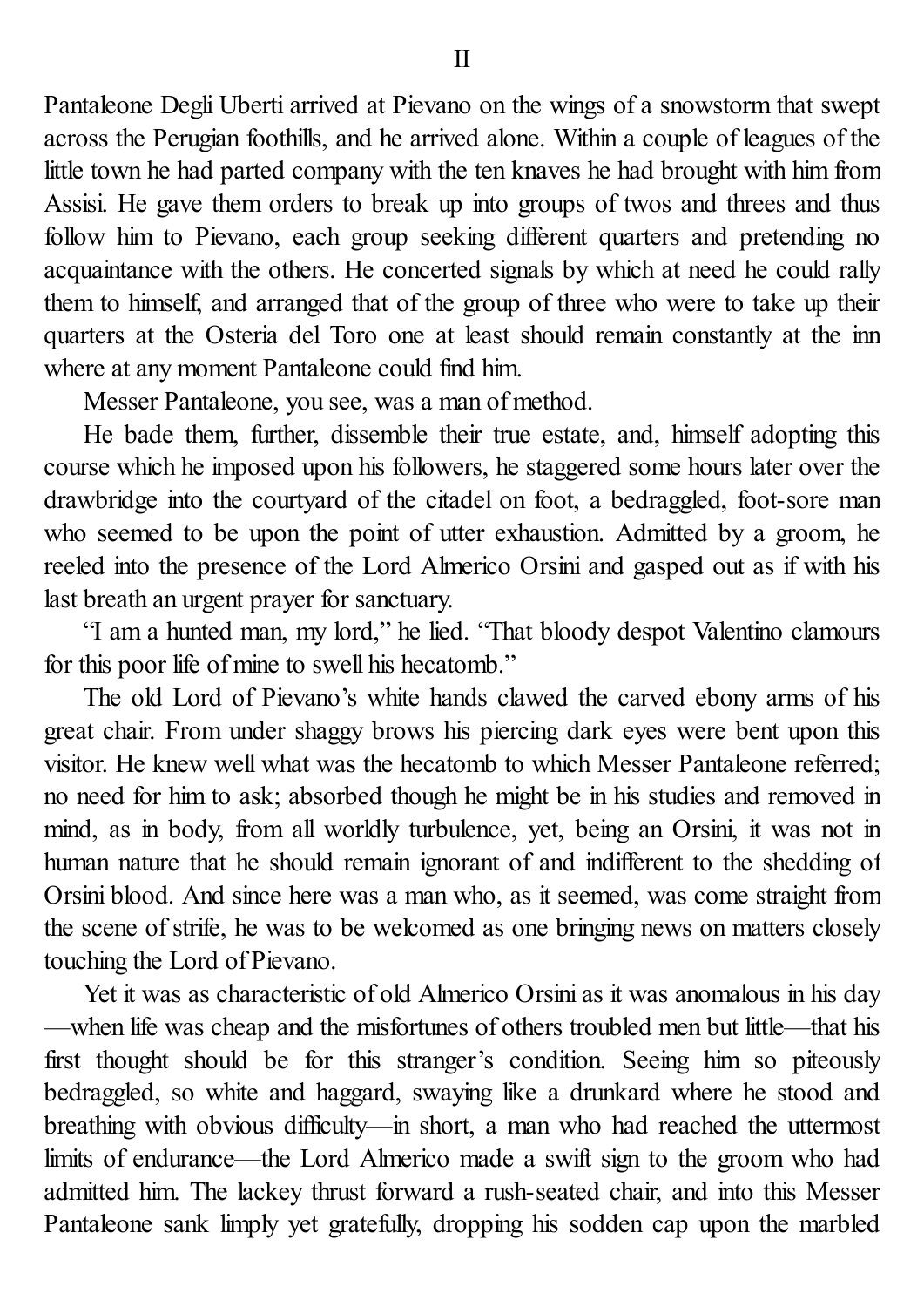floor and loosening his great red cloak so that his soldier's leather harness was revealed.

He looked at the Lord Almerico with a faint smile that seemed to express his thanks, and then his bold eyes, seeming very weary now under their heavy drooping lids, passed on to the lady who stood beside her father's chair. She was a girl, no more, of a willowy, virginal slenderness, very simply clad in a wine-coloured gown cut square across her white young breast, and caught about her slender waist by a silver girdle with a beryl clasp. Her blue-black hair was held in a clump behind by a net of golden cord; her eyes, of a blue so deep that they seemed almost black, considered him piteously from out of her pale face.

Thus Messer Pantaleone first beheld her, and since his taste in women was of the rude sort that craves for swelling amplitudes of form, his questing glance passed on without reluctance to rake the shadows of that noble chamber, looking for another who was not present.

"Why are you come to me?" Almerico asked him with inscrutable simplicity.

"Why?" Messer Pantaleone blinked as though the oddness of the question afforded him surprise. "Because you are an Orsini, and because my cause is the cause of the Orsini." He proceeded to explain himself. "Paolo Orsini was my friend."

"*Was?*" The question came sharply from Madonna Fulvia.

Pantaleone fetched a deep sigh, and sank together like a man in the uttermost depths of dejection. "I see you have not heard. Yet I should have thought that by now such evil news had travelled o'er the face of all Italy. Paolo was strangled yesterday at Assisi, and with him was strangled too the Duke of Gravina."

The old man uttered a sharp cry. He half-rose from his seat, supporting himself upon trembling arms; then, bereft of strength, he sank back again.

"God's curse upon me who am the bearer of ill-tidings," growled the crafty Pantaleone savagely.

But the old man, recovering from his momentary collapse under the shock of that news, reproved him for his words, whilst Monna Fulvia stood immobile and rigid in a grief that was after all impersonal, for, although they were her kinsmen, she had known neither of those whose death this fugitive announced.

"That is not yet all," Pantaleone pursued, as if defending himself against the Lord Almerico's reproof. "From Rome comes news that the Cardinal is in a dungeon of Sant' Angelo, that Giangiordano is taken, together with Santacroce and I know not whom besides. We know what mercy the Borgia will display. The Pope and his bastard will never rest as long as in the House of Orsini one stone remains upon another"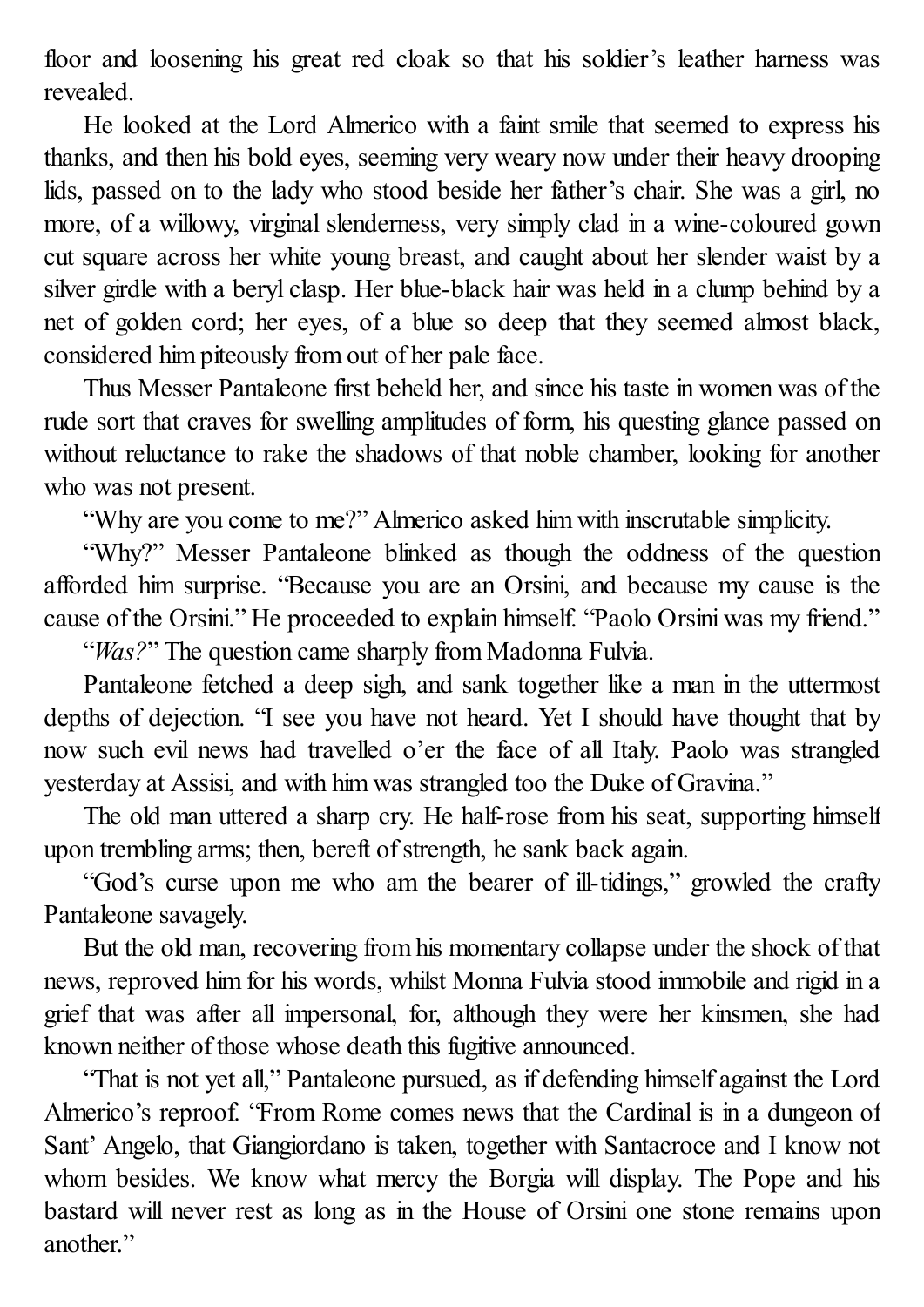"Then will he never rest indeed," said Monna Fulvia proudly.

"I pray so, Madonna, devoutly do I pray it—I who was Paolo Orsini's friend and who to my undying shame have served the Borgia tyrant with him. For that because Valentino knows that if I served him it was but because I served Orsini and that I am to be reckoned as of the Orsini's family—I am now proscribed and hunted, and if I am taken I shall perish as Paolo and Gravina perished and as men say that Matteo Orsini perished too."

In nothing perhaps does the craft of the man appear so starkly as in this probing statement. As he spoke these words he watched father and daughter closely, seeming but to consider them with eyes of concern and pity. He saw the sudden movement of astonishment that neither could repress. Then came the girl's question, laden with a sudden and betraying eagerness.

"Do men say that?" she cried, her eyes kindling and her bosom quickening in her faint excitement.

"It is the common talk," said that swindler sorrowfully. "I pray God and the saints it be untrue."

"Indeed . . ." Almerico began gravely, as if to reassure him, and then caution supervening, he abruptly checked. Unworldly and guileless though he might be, yet some knowledge of his fellow-man had come to him with his years, and this fugitive inspired him with little trust, awakening in him an unusual caution. Obeying it, he altered the tone and current of his phrase. "I thank you, sir, for that prayer."

But Pantaleone accounted himself answered concluded that Cesare Borgia's suspicions were correct, and that Matteo Orsini was in hiding here at Pievano or hereabouts. He reasoned syllogistically. The woman who loved Matteo Orsini would not have received the news of his death with such equanimity had she not been positively assured that he was living. Such assurance in such times nothing short of the man's presence at Pievano could afford. The very eagerness with which she had received the rumour Pantaleone had invented of Matteo Orsini's death showed how welcome would be a tale that might diminish the hunt for that proscribed fugitive.

Wearing outwardly his mask of dejection, Messer Pantaleone's treacherous heart rejoiced in this assurance that he was hot upon the trail, and that soon Matteo Orsini and a thousand ducats would be his.

But now he had to submit to questionings from his host. Almerico's mistrust demanded to know more of him.

"You are from Assisi?" he inquired.

"From the Lord Duke of Valentinois's camp there," answered the emissary.

"And you fled incontinently when they strangled Paolo and Gravina?"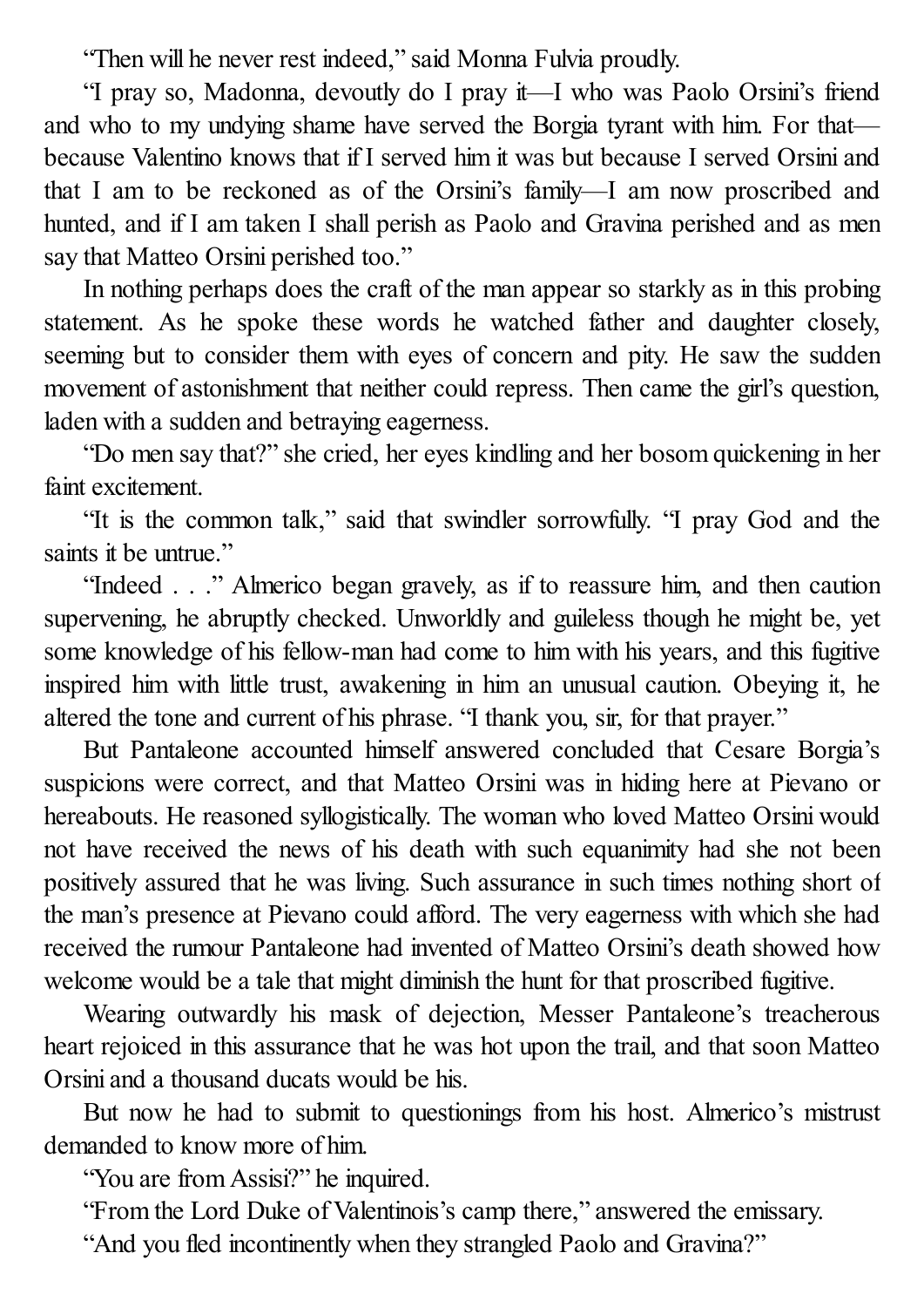"Not so." Messer Pantaleone saw the trap. In a game of wits he was a match for any ten such recluse students as the Lord of Pievano. "That, as I have said, was yesterday—before Cesare Borgia had proof of my devotion to the Orsini. But for that same devotion and the need to act upon it, I might have remained a captain in the tyrant's service. But it happened that I knew of Valentino's designs upon Petrucci at Siena. I attempted to send a letter of warning to Petrucci. That letter was intercepted, and I had but time to get to horse before the hangman's grooms should come to fetch me. I rode that beast to death a league from here. My notion was to get to Siena and Petrucci; but, being unhorsed and in hourly danger of capture, I bethought me that I would turn aside and seek sanctuary here. Yet, my lord," he ended, rising with elaborate show of physical pain and difficulty, "if so be you think that by my presence I shall draw down upon you Valentino's vengeful justice, then . . ." He gathered his cloak about him, like a man about to take his leave.

"A moment, sir—a moment," said Almerico, hesitating; and he put forth a hand to stay the soldier.

"What matters Valentino?" cried the girl, and quick anger blazed in her eyes, transmuting them into fiery sapphires. "Who fears him? We were base indeed did we let you suffer for your generous impulse, sir, to turn you hence who have been our kinsman's friend. While there is a roof on Pievano you may sleep tranquilly under it."

Don Almerico shifted in his chair and grunted as she brought that impulsive speech to its conclusion. His daughter went too fast, he thought. Whilst himself he should have been reluctant to have driven out this man who came in quest of sanctuary, yet Monna Fulvia outstripped him altogether in the matter of hospitality.

He spread a white transparent hand to the blazing logs, and with the other stroked his shaven chin, cogitating. Then, looking squarely at the stranger:

"What is your name, sir?" he asked him bluntly.

"I am called Pantaleone degli Uberti," said the adventurer, who had enough worldly wisdom never to make use of lies where truth could be employed with safety.

"An honourable name," the old man murmured, nodding as to himself. "Well, well! I will leave it, sir, to your discretion not to tarry at Pievano longer than need be. I think not of myself." He shrugged and smiled deprecatingly, a smile of singular charm that illumined as with a light of lingering youth within, the venerable old face. "I am too old to weigh the paltry sum of life remaining me against a service due to an honourable man. But there is this child to consider, and the risk of your discovery here . . ."

But at that she interrupted him, breaking in with the impulsiveness of her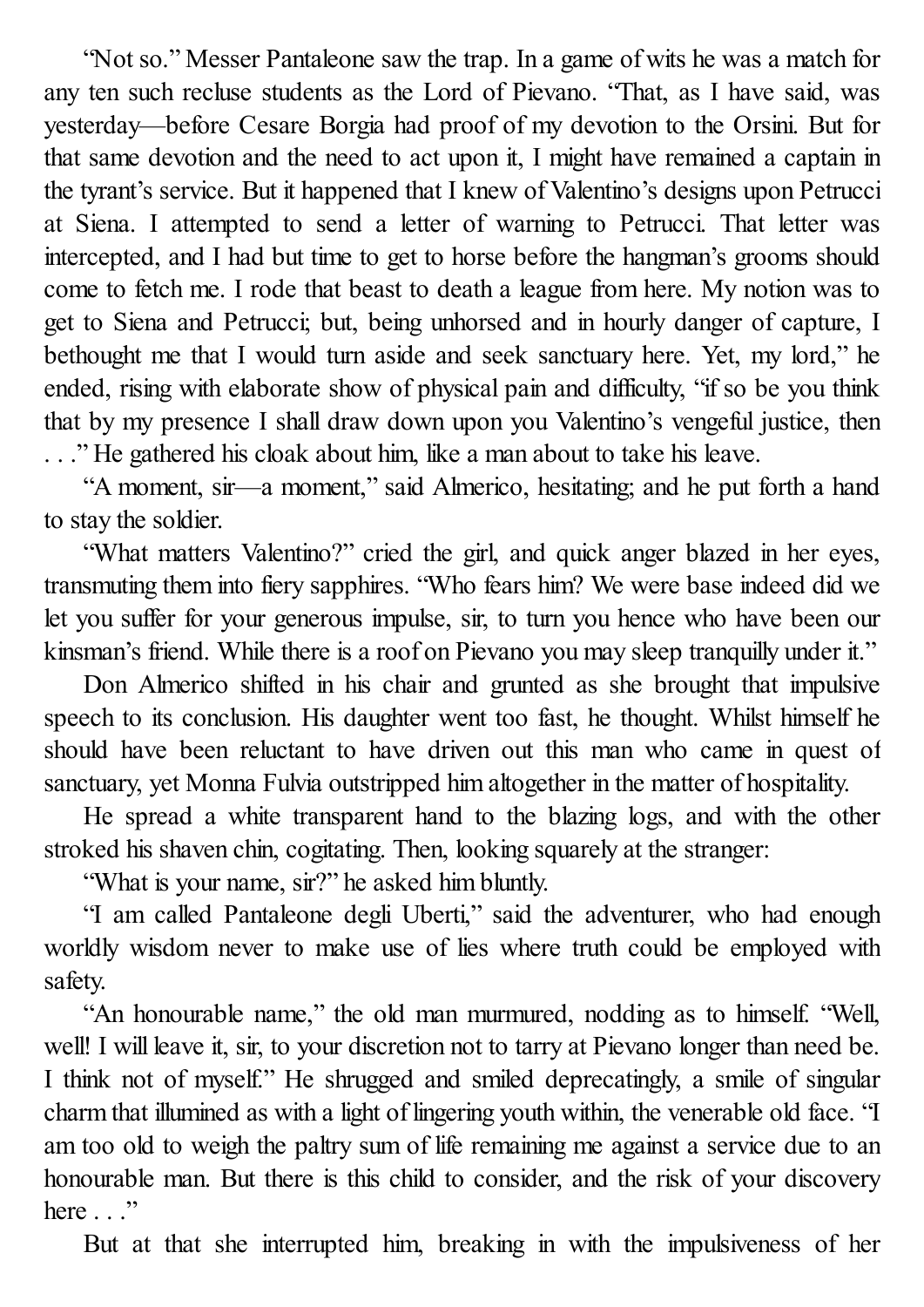generous youth and womanly compassion.

"Who runs great risks may disregard such lesser ones," she cried, whereat Ser Pantaleone became all ears.

"By the Host! not so," her father answered. "We dare add nothing at present to draw attention upon ourselves. You see . . ."

He checked under the suddenly tightened curb of reawakening caution, and his eyes flashed keenly upon his visitor.

But Pantaleone's face was dull and wooden, a mask betraying nothing of his inward satisfaction. For his quick wits had without difficulty completed the Lord of Pievano's broken sentence, and found it confirming the assurance he had already formed of Matteo Orsini's presence there.

Seeing himself scanned with mistrust, he chose that moment to stagger where he stood. He reeled sideways, one hand to his brow, the other groping feebly for support. Thus he crashed against a bronze table that stood near him, sent it slithering a yard or so along the marble tiles, and, missing its resistance, he fell heavily beside it and lay at fullstretch upon the floor.

"I am spent," he groaned.

They sprang to him at once—all three: Almerico, his daughter and the groom, who had remained in the background awaiting his dismissal. And whilst her father went down on his old joints to lend immediate aid, Madonna Fulvia issued orders briskly to the gaping lackey.

"Fetch Mario, quickly," she commanded. "Bid them bring wine and vinegar and napkins. Run!"

Pantaleone raised his lolling head and supported it against Almerico's knee. He opened dull eyes, and babbled incoherent excuses for thus discomposing them. This manifestation of concern for them at such a moment touched them profoundly when coupled with his condition; it melted the old Orsini's lingering mistrust as snow upon the hills is melted by the Aprilsuns. The man's extremity was dire and obvious—and what could have produced it but the tribulations of which he told?

Came Mario—a short, sturdy fellow with a face that was the colour of clay, and so ridged and pitted by smallpox that it seemed no more than a hideous mask, a grotesque simulacrum of a human countenance. He was nominally the castellan of Pievano; in effect he was many things, a factotum including in his manifold accomplishments the arts of chirurgeon, horse-leech, and barber. He was rigidly honest, faithful, self-sufficient, and ignorant.

In his wake now as acolytes came a groom, Monna Fulvia's own woman, and Raffaele the page. Among them they bore flasks and flagons, napkins and a silver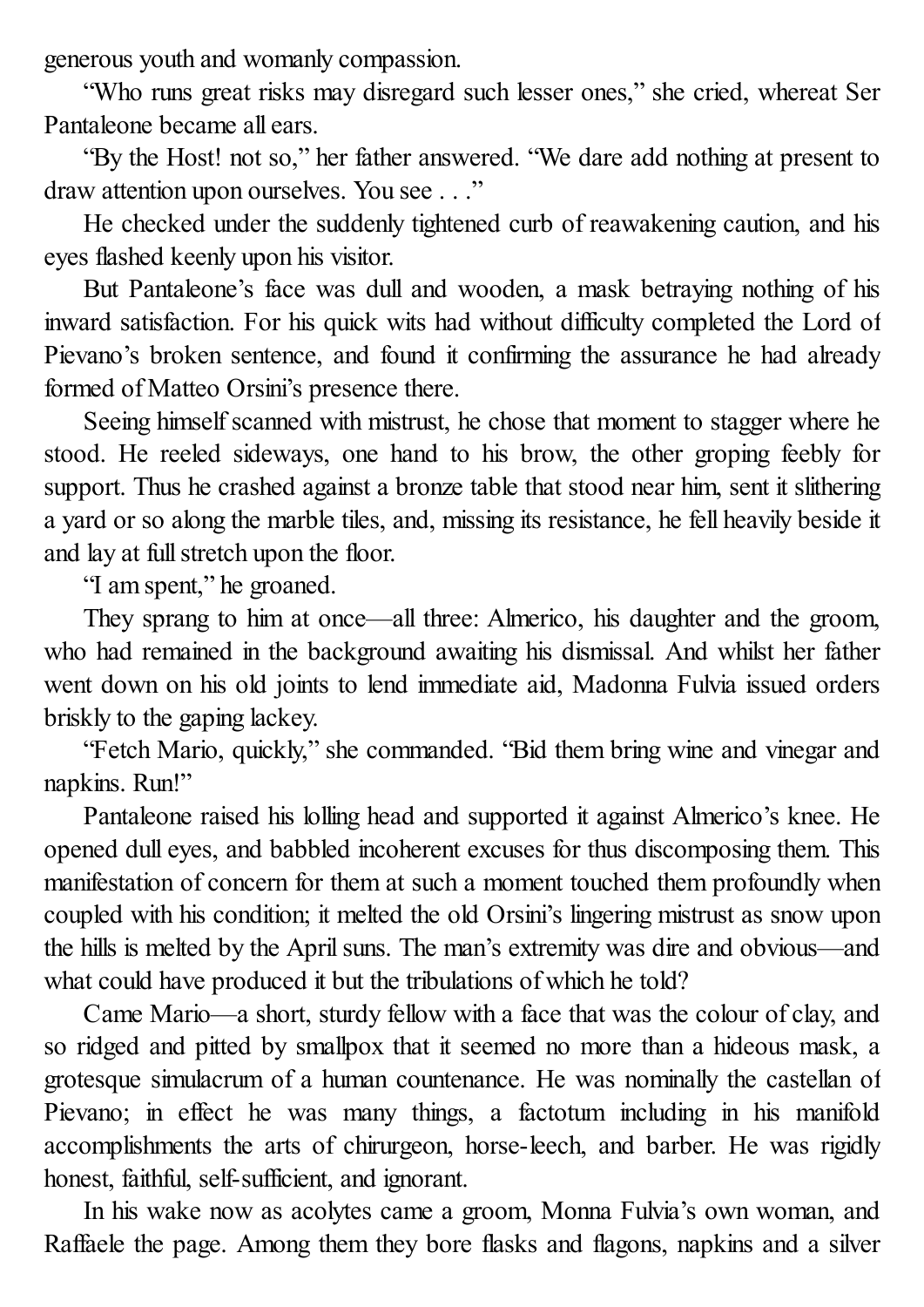basin. With the others they made a group about Ser Pantaleone, whilst Mario went down on one knee beside him and fumbled his pulse, his countenance grave and oracular.

This pulse-feeling was a piece of impressive mummery, no more. For whatever irregularity Mario had discovered there, his prescription would have varied nothing. Finding no irregularity whatever, it still varied nothing.

"Exhaustion. Ha!" he diagnosed. "A little blood-letting will revive him. I'll ease him of some six ounces, and all will be well." He rose. "Vincenzo, lend a hand, and we'll carry him to bed. You, Raffaele, light the way for us."

So Mario and the groom lifted up our gentleman between them. The page took up one of the gilt candlesticks that stood taller than himself upon the floor, and went ahead. The rear was brought up by Virginia, the waiting-maid, and thus in some sort of state was Messer Pantaleone degli Uberti carried to bed and established at Pievano.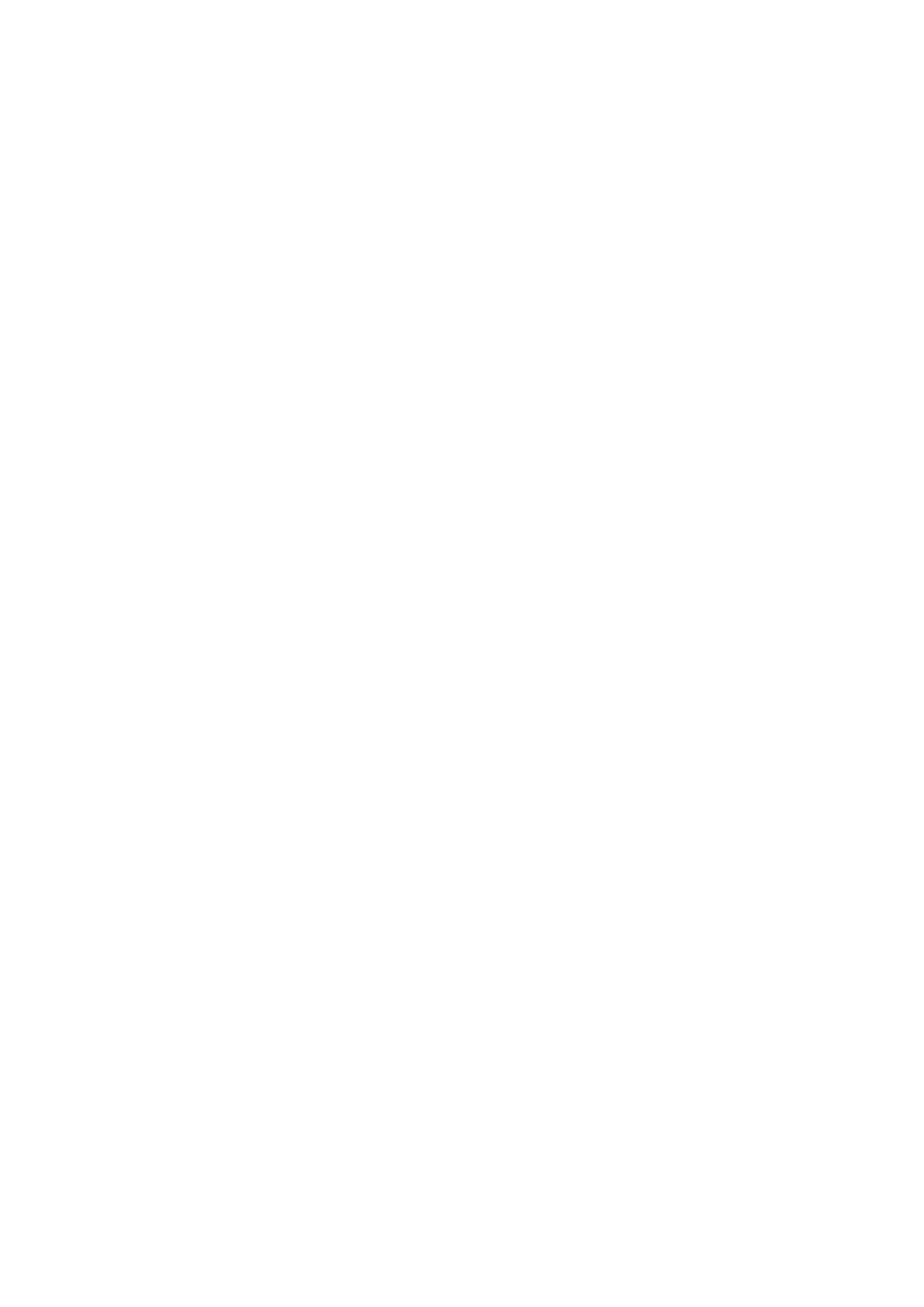PANTALEONE awoke refreshed upon the morrow, none the worse for the loss of the six ounces of blood upon which Mario's chirurgy had insisted and to which he himself had been forced to submit that he might play out his part.

He found his room suffused with the pale sunshine of a January morning and fragrant with the subtle, refreshing perfume of lemon verbena steeped in potent vinegar; he found it occupied by the page Raffaele, a graceful stripling with a lovely impudent face and smooth hair that was the colour of buttercups.

"For lack of a man to serve you they have sent me," the page explained himself.

Pantaleone considered the supple figure in its suit of green that fitted it like a skin.

"And what are you?" he wondered. "A lizard?"

"I am glad to see you are mending," said the boy. "Impudence, they tell me, is a sign of health."

"And they tell it you often, I've no doubt, and find you healthy in excess," said Pantaleone, smiling grimly.

"Gesù!" said the boy, with uplifted eyes. "I'll bear news of your complete recovery to my lord."

"Stay," Pantaleone bade him, desiring to have a certain matter explained. "Since you were sent to serve, give me first to eat. I may be an indifferent Christian, seeing that I have in a sense been in the service of the Pope; but I find it difficult to fast in Lent and impossible in any other season. There is a bowl yonder, steaming. Let it be employed in the service for which it was designed."

Raffaele fetched the bowl which contained a measure of broth, and with it a platter bearing a small wheaten loaf. He also fetched a silver basin with water and a napkin. But these Pantaleone waved impatiently away. He had been reared in camps, not courts, and was out of sympathy with the affectations of mincing fellows who carry washing to excess.

He drank a portion of the soup noisily, broke bread and munched it, considered the page gravely, and set out upon his quest of the information which he conceived was to be gathered.

"For lack of men they sent you to me," he said, pondering. "How come they to lack men at Pievano? The Lord Almerico is a great and potent lord, such as should not want for lackeys. Whence, then, this lack of men?"

The boy perched himself upon the bed. "Whence are you, Messer Pantaleone?" he inquired.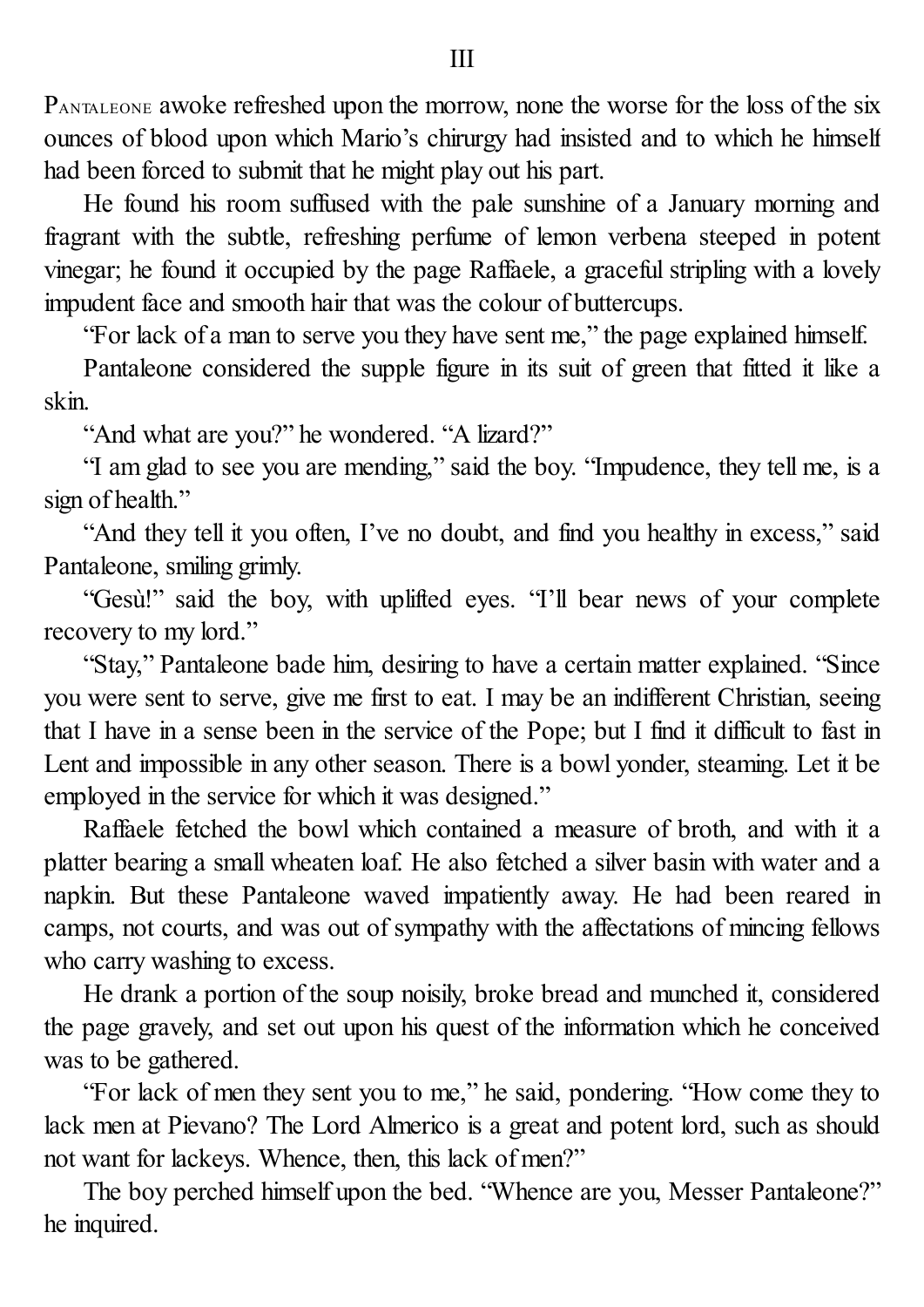"I? I am from Perugia," said the condottiero.

"And is it not known in Perugia that the Lord Almerico is above all things a man of peace—of peace and books. He is more concerned with Seneca than with any tyrant in Italy."

"With whom?" asked Pantaleone.

"With Seneca," the boy repeated.

"Who is he?" quoth Pantaleone, staring.

"A philosopher," said Raffaele. "My lord loves all philosophers."

"Then he will love me," said Pantaleone, and drank the remainder of his broth. "But you haven't answered my question."

"I have, indeed. I conveyed to you that my lord keeps here no such family as might be expected in one of his estate. There are but four grooms in his service."

"Even so," said Pantaleone. "Out of four one might have been spared me."

"Ah, but then, Vincenzo who helped to carry you to bed is my lord's own bodyservant; Giannone has his duties in the stables, and Andrea has gone down to the borgo on an errand for Madonna."

"That makes but three, and you said there were four."

"The fourth is Giuberti; but then Giuberti has vanished; he disappeared a week ago."

Pantaleone looked at the ceiling dreamily, reflecting how the vanishing of this Giuberti chanced to coincide with the vanishing of Matteo Orsini and wondering whether a link existed that would connect the two.

"He was dismissed, you mean?" he grumbled.

"I do not think so. It is a mystery. There was a great ado that morning here, and I have not seen Giuberti since. But he has not been dismissed for I have been to his room and his garments are all there. Nor did he leave Pievano, unless he went on foot, for there is no horse missing from the stables. On the contrary—and that is another mystery which none can solve for me—on the morning after Giuberti's disappearance I found seven horses in the stables instead of the usual six. I went there to count them that I might discover whether Giuberti had gone away. As I set little faith in wizardry I am not prepared to accept the simple explanation that Giuberti has been changed into a horse. Had it been an ass, now, I could have believed it—for no great metamorphosis would have been needed. But there it is: we have lost a biped and acquired a quadruped. An engaging mystery."

Pantaleone's face showed nothing of the keenness with which he listened to this fresh piece of indirect information of the fugitive's presence at Pievano. He smiled lazily at the boy and encouraged him with flattery to let the stream of his chatter flow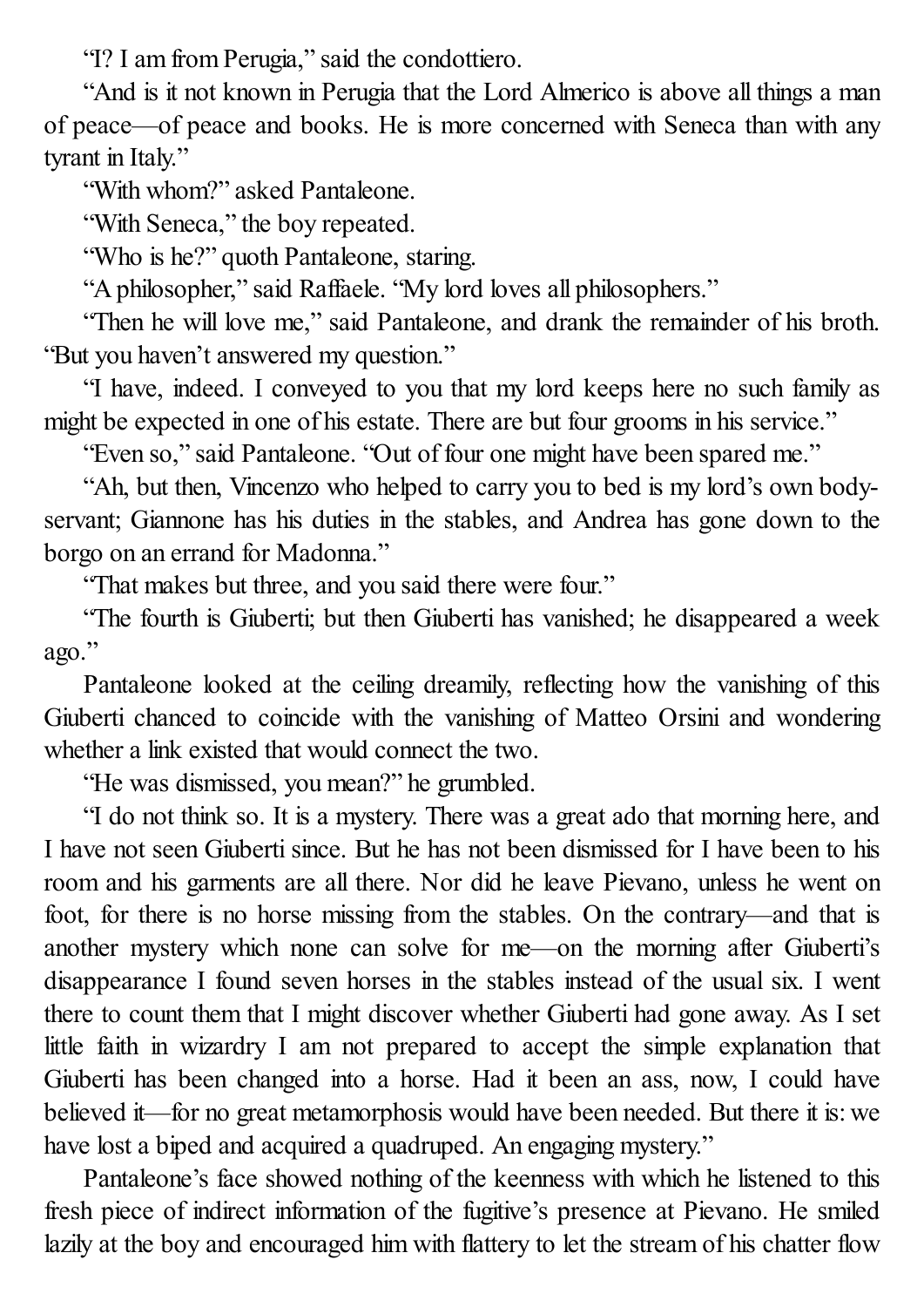more freely.

"By the Host," he approved him, "although you may be no more than a lad you have a man's wit; indeed, more wit than many a man that I have known. You should go far."

The boy curled his green legs under him upon the bed, and smiled well gratified.

"You miss nothing," Pantaleone spurred him on.

"Indeed, not much," the boy agreed. "And I could tell you more. For instance, it happens that Mario's wife has also disappeared, Mario is our castellan—he with the pock-marked face, who bore you to bed last night and bled you. Mario's wife had charge of the kitchen, and she vanished together with Giuberti. Now that is a circumstance that intrigues me greatly."

"It might intrigue you less if you were older," said Pantaleone, implying something which he did not himself believe, and implying it solely as a goad.

Raffaele threw back his head, and considered the soldier with some scorn.

"You said well when you said that I had more wit than many a man," he informed Pantaleone with pointed significance. "A man, of course, would blunder here to a prompt and lewd conclusion. Bah, sir! I am a boy, not a cherub in a fresco. You have but to see Colomba—Mario's wife—to be assured of the chastity of her relations with Giuberti or with any man. You have seen Mario's lovely countenance, looking as if the devil had stamped on it with his hoofs and a red-hot horseshoe on each hoof. His wife's is even more uncomely, for she took the smallpox from him when he had it, which leaves them still the fit mates for each other that they were originally."

"Precocious ape," said Pantaleone. "Your discourse is a scandal to a poor soldier's ears. I'd have the rods to you if you were boy of mine." He flung back the bedclothes so that the lad was momentarily smothered in them, and rose to dress himself. He had learnt all that Raffaele could tell him.

"It is the mystery of it all that intrigues me," babbled the page unabashed. "Can you solve the riddle, Ser Pantaleone?"

"I'll try," said Pantaleone struggling with his hose, but Raffaele for all his precocity missed the grimness of that answer.

Thus, then, you see our adventurer in possession of certain facts that seemed to him tolerably clear: the disappearance of the groom, Guiberti, and of the woman, Colomba, synchronizing with the appearance of an additional horse in the stables and hence, presumably, with the arrival at Pievano of Matteo Orsini, indicated that the care of him had been entrusted to those two servants. Now since had Matteo Orsini remained in the castle itself, so much would have been unnecessary, it was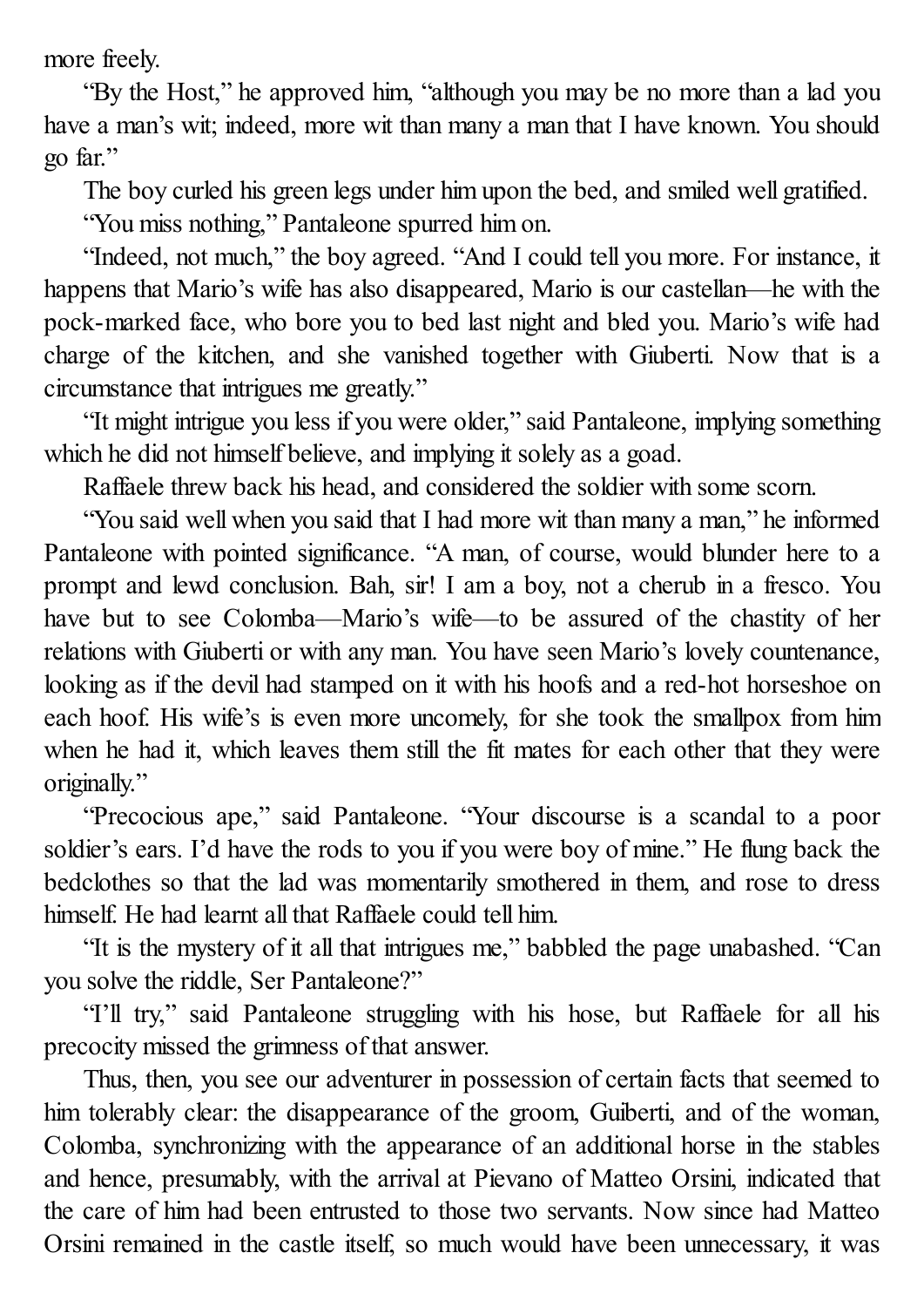further to be inferred that—no doubt for greater secrecy—he had been lodged elsewhere, though doubtlessly (and the presence of the horse confirmed this) somewhere within the precincts of the citadel.

So far Ser Pantaleone was clear, and already he accounted the half of his task accomplished. His next step must be to ascertain what quarters outside the actual rocca the place contained.

He dressed himself with care in the garments which the page had brought him from the kitchen, where they had been sedulously dried. Having no shoes he must perforce resume his boots, and since the weather was chill and he would presently be taking a turn out of doors he buckled on his leather hacketon over his apricotcoloured doublet. Finally, with his long sword hanging from his steel girdle and a heavy dagger over his right hip, he made his way below, a handsome cavalier, swaggering and arrogant of port, in whom it was scarcely possible to recognize the fainting bedraggled fugitive that but yesternight had implored sanctuary of the Lord of Pievano.

The pert Raffaele ushered him into the presence of Messer Almerico and Madonna Fulvia. They received him cordially, expressing genuine pleasure at his evident recovery. All hesitation and mistrust appeared to have vanished from the old man's demeanour, whence Ser Pantaleone inferred that meanwhile the Lord of Pievano had consulted with Matteo, and that Matteo had told him—since in fact no man could have denied it—that his story was very possibly true, and that he had been friendly with Paolo Orsini as he said. Hence, superfluously now, the circumstance of Matteo's presence was confirmed to him yet again.

Intent upon his task, he would have gone forth at once claiming the need to take the air. But here the clay-faced Mario interposed with all the pompous authority of a medical adviser.

"What, sir? Go forth—in your condition? It were a madness. Last night you had the fever, and you were bled. You must rest and recover, or I will not answer for your life."

Pantaleone laughed—he had a deeply tuneful laugh that was readily provoked, for when he was not laughing with you he would laugh at you. He scorned the notion that he was weak or that the frosty air would injure him. Was not the sun shining? Was he not quite himself again?

But Mario's opposition was nothing shaken, rather did it gather strength in argument.

"Since it is to my skill that you owe it that you feel recovered, let my skill guide you when I say that the feeling is an illusion, a lightness ensuing upon the relief of an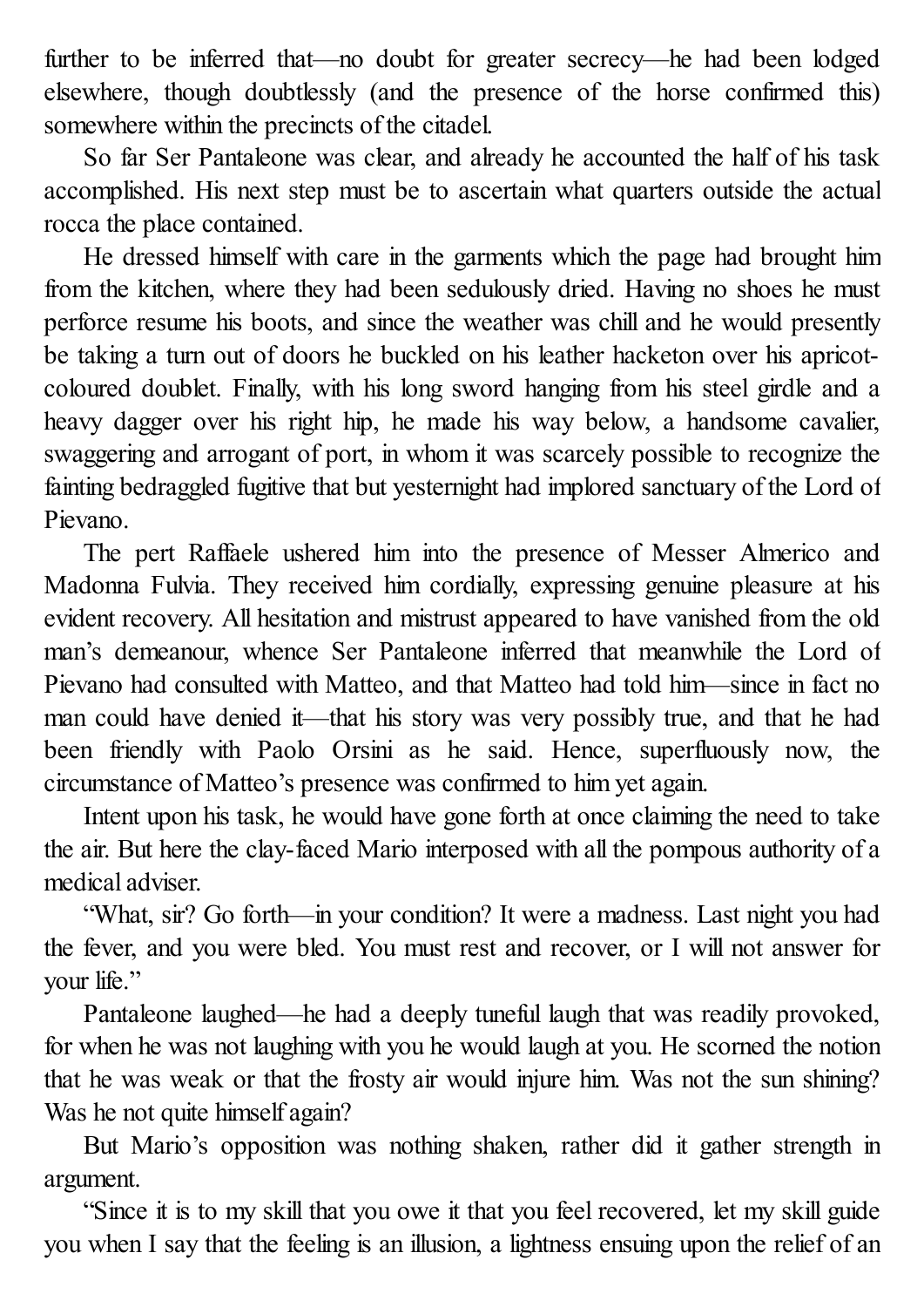excess of blood which I have procured you. Forth you do not go save at your peril, at the peril of undoing all the good I have done."

And then to Mario's persuasions were added those of Orsini and his daughter, until in the end, seeing that to insist further might be to awaken suspicions dormant now, Ser Pantaleone, chafing inwardly but still laughing outwardly, submitted. He spent the day indoors, and found the time hang heavily, despite the kindly efforts exerted by his host and his host's daughter to lighten it for him.

The kindness which they lavished upon him, the fact that he sat at table and broke bread with them, made no slightest impression upon Ser Pantaleone. The hideous treachery of the thing he did, the vileness of the manner in which he had insinuated himself into their confidence, left him untouched. It was naught to him that he should sit there in Pievano receiving the hospitality that is bestowed upon a friend.

This Pantaleone was a man without sensibilities, an egotist with a brutally practical mind which harboured no considerations but those of worldly advancement. Honour to him was no more than one of the infirmities of vain men. Shame was a sentiment unknown to him. Macchiavelli might have honoured him for the fine singleness of purpose by which he was ever guided towards the given end in view.

On the morrow at last he had his way, despite Mario's lingering doubts that it was unwise for him to go abroad. He would have taken the page with him for company, thinking that the chatterbox might be of service to him, but the excessive hospitality of Pievano ordained otherwise. Since he would not be denied his desire to take the air, Madonna Fulvia should be his guide. He protested that it was to do him too much—as indeed it was. Nevertheless she insisted, and together they went forth.

The gardens of Pievano ran in a flight of terraces up the steep sides of the hill behind the castle, the whole of it enclosed by massive, grey, machicolated walls that had stood two hundred years and more, and resisted more than one siege in the past —though that was before the days of such artillery as Cesare Borgia now commanded. In summer these terraces were cool lemon groves and cooler galleries of vine; but now all was bare, a mere network of ramage to fret the January sunshine. Yet there were spaces of green turf, whilst the mountain above them showed brightly emerald where the snows had melted. Below them a little to the north was spread the shining face of Lake Trasimene.

They came slowly to the topmost terrace—there were six of them in all, whence a fine view was to be commanded of all that broad valley. Here they found a sheltered spot under the western wall, where a seat hewn out of granite was set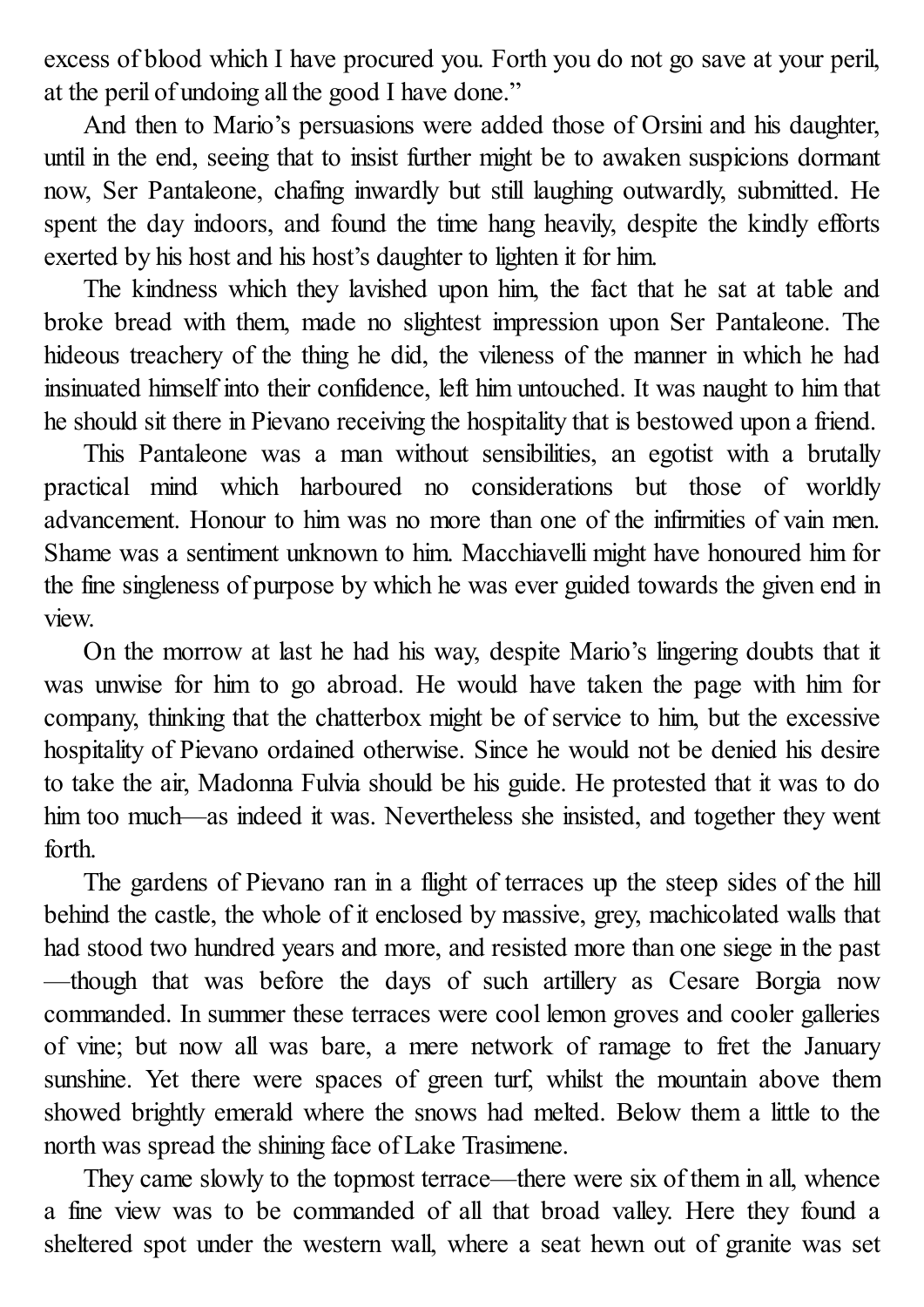before a deep tank sunk to its rim into the ground—one of a series that were used in summer for irrigation purposes. Above the seat in a little semicircular niche there was a figure of the Virgin-Mother in baked earth, painted red and blue, that had become mottled by alternate rain and sunshine.

Ser Pantaleone slipped his great red cloak from his shoulders, and spread it on the seat for his companion. She demurred awhile. Was he wise to sit, was not the air too chill and was he not perhaps heated from his walk? Thus, shaping her tender solicitude in questions she warned him. But he reassured her with a buoyant laugh that made a mock of any assumption of weakness in his own condition.

So side by side they sat on that hewn granite seat, beneath the image of the Virgin-Mother above the granite tank where the water slept, a crystal mirror. So might a pair of lovers have sat; but if she had no thoughts of love for her companion —her devotion being all given to another, as we know—he had still less for her. It was not that he was usually sluggish to dalliance. Those full red lips of his told a different story, as Fra Serafino had observed. But, in the first place, his taste was all for generously-hipped deep-bosomed Hebes, and in the second his thoughts were all concerned with the enucleation of this problem of Matteo Orsini's hiding-place.

They commanded from that height a noble view of hills and valley, of lake and river, as we have seen. But with this again Ser Pantaleone was no whit concerned. His bold, black eyes were questing nearer home, raking the disposition of the outbuildings to the left of the rocca, and an odd pavilion on the other side occupying the middle of a quadrangular terrain that was all walled about so as to form, as it were, a *hortus inclusus*.

He stretched his long, lithe legs, and took a deep breath of the clean mountain air, noisily like a draught that is relished. Then he sighed.

"Heigh-o! If it were mine to choose my estate in life, I would be lord of some such lordship as this of Pievano."

"The ambition is a modest one," said she.

"To have more is to have the power to work mischief, and who works mischief raises up enemies, and who raises up enemies goes in anxiety and may not know the pure joys of a contented life."

"My father would agree with you. Such is his own philosophy. That is why he has lived ever here, nor ever troubled himself to strive for more."

"He chose the better part, indeed," Ser Pantaleone agreed. "He has enough, and who has enough is happy."

"Ah, but whoever thinks that he has enough?"

"Your father thought so, and so should I think were I lord of Pievano. To one in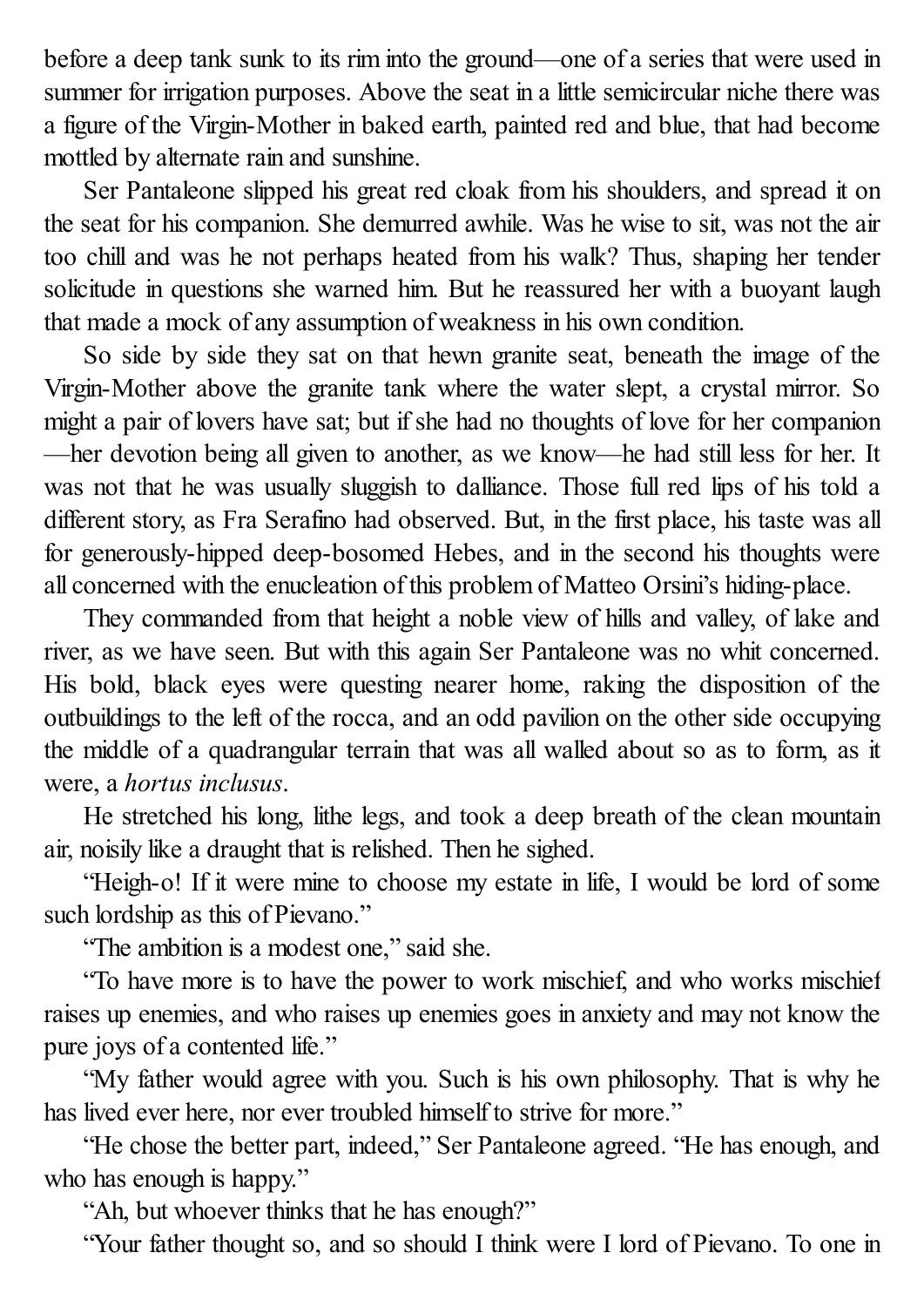your station bearing your name it may seem no more than mediocrity. Compared with what might be yours mediocrity it is. Therein lies the secret of your happiness."

"You make sure that I am happy," said she.

He looked at her, and for a moment was in peril of straying into by-ways concerned with her own affairs. But he conquered this.

"I were blind not to see it," he said in a tone of finality. "Though when I said 'you' I meant not only yourself but your father also. And here lies cause enough. A noble lordship, commodious yet compact, the villeins in the borgo yonder paying tribute and fealty, the rocca itself with all accessory buildings close-packed under its mothering wing—saving perhaps that pavilion yonder in the enclosed garden," he excepted, waving his hand and speaking idly, giving no sign that thus at last, having reached it by slow and careful degrees, he came upon the goal which had been his since first he took his seat beside her. "That now," he continued, musing, "is an odd construction. I cannot think for what purpose it can have been built."

There was a question plainly in the statement, and at once she answered it.

"It is a lazar-house," she said.

Startled, Ser Pantaleone shifted uneasily, and there was no boldness now in the black eyes that stared at her. There was a sinister ring in the word that brought horrors leaping before the eyes of a man's imagination.

"A lazar-house?" he said, aghast.

She explained: "It happened in the days when my father was no more than a boy. There was the plague in Florence, and it was carried thither to the borgo. Men were dying like flies at close of autumn. To succour them my grandfather ordered that pavilion to be built with others that have since been demolished, and he had the place enclosed by walls. There was a saintly minorite, one Fra Cristofero, who came to tend the plague-ridden, and who himself was miraculously preserved from the contagion."

Ser Pantaleone twisted his features in a grimace of disgust.

"And do you keep that as a monument in honour ofso ugly an event?" he asked.

"Why, no. There were other buildings there; but, as I have told you, they were demolished. That was the only one retained."

"But why?" he asked.

"It has its uses."

He looked at her with raised eyebrows, expressing a faint incredulity.

"You will not tell me that it is tenanted?" he asked in a note that was faintly jesting.

"No, no."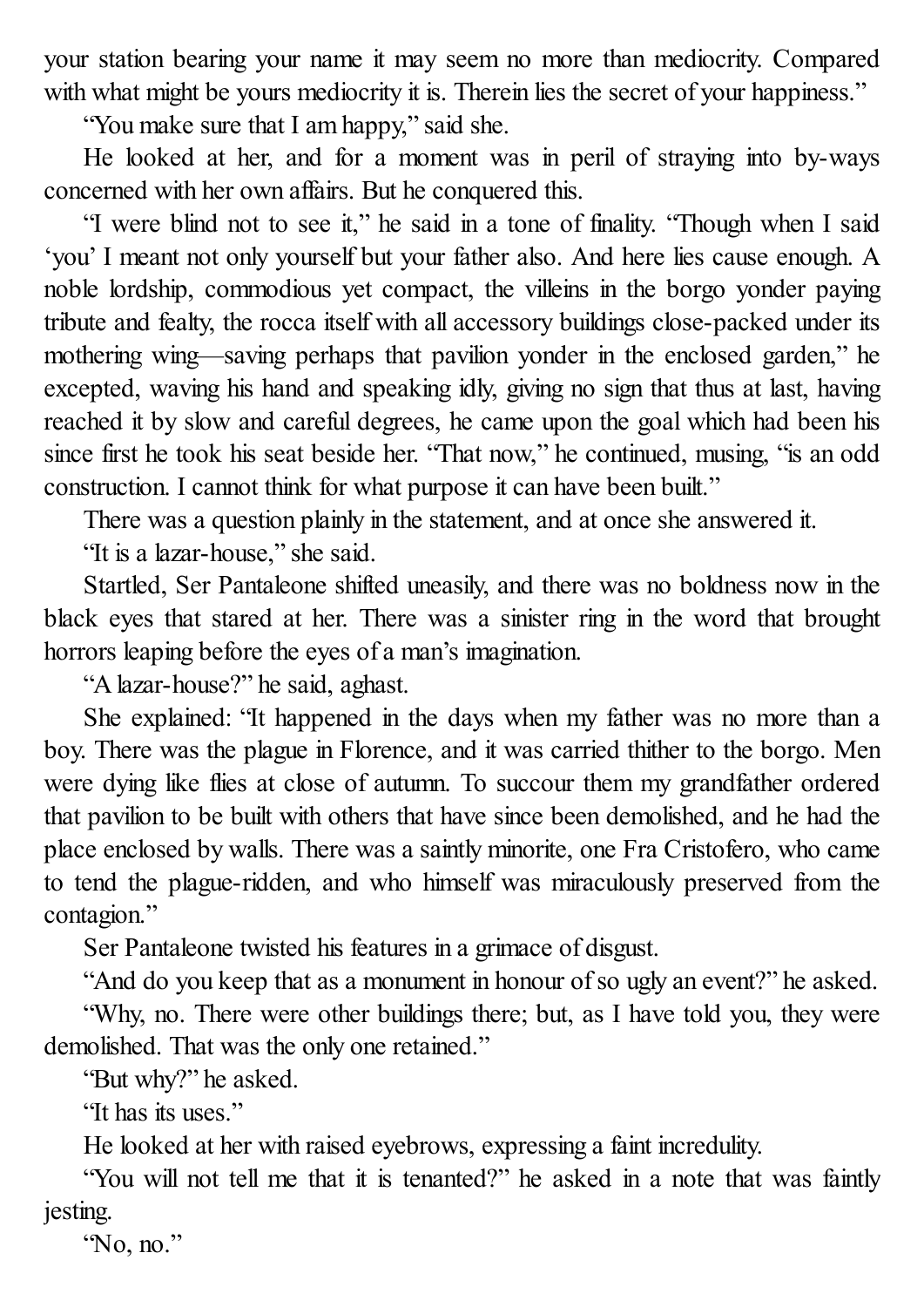She spoke too quickly, he noted; and her voice had trembled, whilst those deep loyal eyes of hers had fallen guiltily away from his regard.

"No, no," she repeated. "Of course, it is not tenanted now."

He looked idly away towards the spot. She had lied to him, he was convinced already. Yet he would make assurance doubly sure. Suddenly he drew his legs under him and started half-rising with a sudden exclamation, his face averted from her and turned towards the enclosed garden.

And then he felt her hand upon his sleeve.

"What is it?" she asked, and her voice was breathless.

"Surely. . . . Surely, you are wrong," he said. "It is tenanted. It seemed to me that I saw something or someone move there in the shadow."

"Oh, no, no—impossible! You were mistaken! There is no one there!" Agitation quivered in every syllable of that breathless denial.

He had drawn from her the answer to the question he had not asked. Satisfied, he craftily made haste to reassure her.

"Why, no," he said, and laughed in self-derision. "I see now what it is—the shadow of that gnarled olive deceived me." He looked at her, a smile on his full lips. "Alas!" he said. "You have laid what might have become the ghost of Fra . . . what was his name?"

"Of Fra Cristofero?" said she, and smiled back at him in her relief. But she rose. "Come, sir, you have sat here too long for one in your condition."

"Long enough," said Pantaleone with more truth than she suspected, and he rose obediently to depart.

It was as he said. He had sat there long enough to achieve his ends, and the very suddenness with which now she urged his departure was yet a further confirmation of what he had discovered. She desired to draw him from that spot before he should chance, indeed, to see what she believed him to have imagined he had seen. Very willingly, then, he went.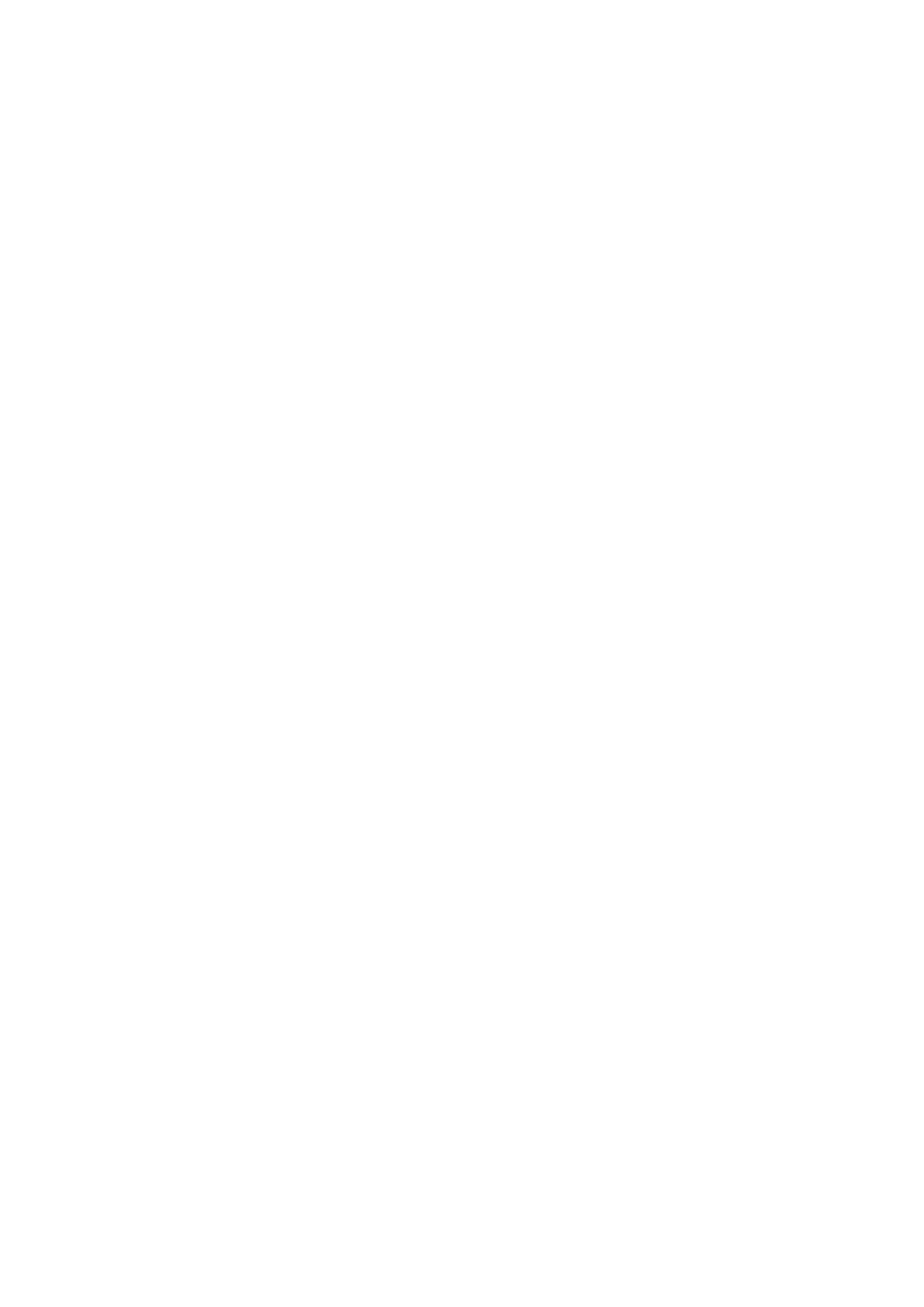A FOOL never doubts his judgment or questions its findings. He reaches a conclusion at a leap, and having reached it acts forthwith upon it. And that is why he is a fool. But your really astute fellow moves more slowly and with caution, testing the ground at every step, mistrusting his inferences until he has exhausted confirmation of them. Even where he is swift to conclude he will still be slow to act unless urged by necessity to immediate action.

Thus Pantaleone. He had added link to link until he held in his hands a fairly solid chain of circumstantial evidence, from which he was entitled to infer, firstly—and this most positively—that Matteo Orsini was sheltered at Pievano; secondly—and not quite so positively—that he was bestowed in the lazar-house in that *hortus inclusus*.

A rash fellow would have summoned his men and forthwith stormed the place. But Pantaleone was not rash. He counted first the cost of error. He considered that in spite of all indications it was yet possible that his quarry might not be in that lazarhouse. And in that case did he take any such action he would find himself in the position of a gamester who staking all upon a single throw has seen the dice turn up ambs-ace. He would have discovered himself in his true character, and must submit to being driven forth in ignominy to bear his tale of failure to his master.

Therefore, despite his stout convictions, Pantaleone waited and watched, what time he took his ease at Pievano and savoured the hospitality of the Lord Almerico. He walked in the gardens with Madonna in the mornings, in the afternoon he would either permit Raffaele to teach him chess or repay these lessons by showing the golden-haired lad how to use a sword in conjunction with a dagger, and by what tricks—not tricks of swordsmanship, indeed, but of pure knavery—an adversary might be done to death; in the evenings he would converse with his host, which is to say that he would listen to the Lord Almerico's learned disquisitions upon life culled from the philosophy of Seneca or the teachings of Epictetus as preserved in the writings of Flavius Arrianus.

Pantaleone it must be confessed was a little bewildered and wearied by these discourses. A man with his full lips, and all the qualities those full lips implied, could find scant sense in the austere philosophy of the stoic, though he was faintly interested to observe the hold which that teaching had gained upon his host, and how his host appeared to have modelled the conduct of his life upon it, purchasing tranquillity as the stoic teaches. Although it was not thus that Pantaleone understood existence, yet he forbore argument and feigned agreement, knowing in his crafty way that agreement with a man is the short road to his esteem and confidence.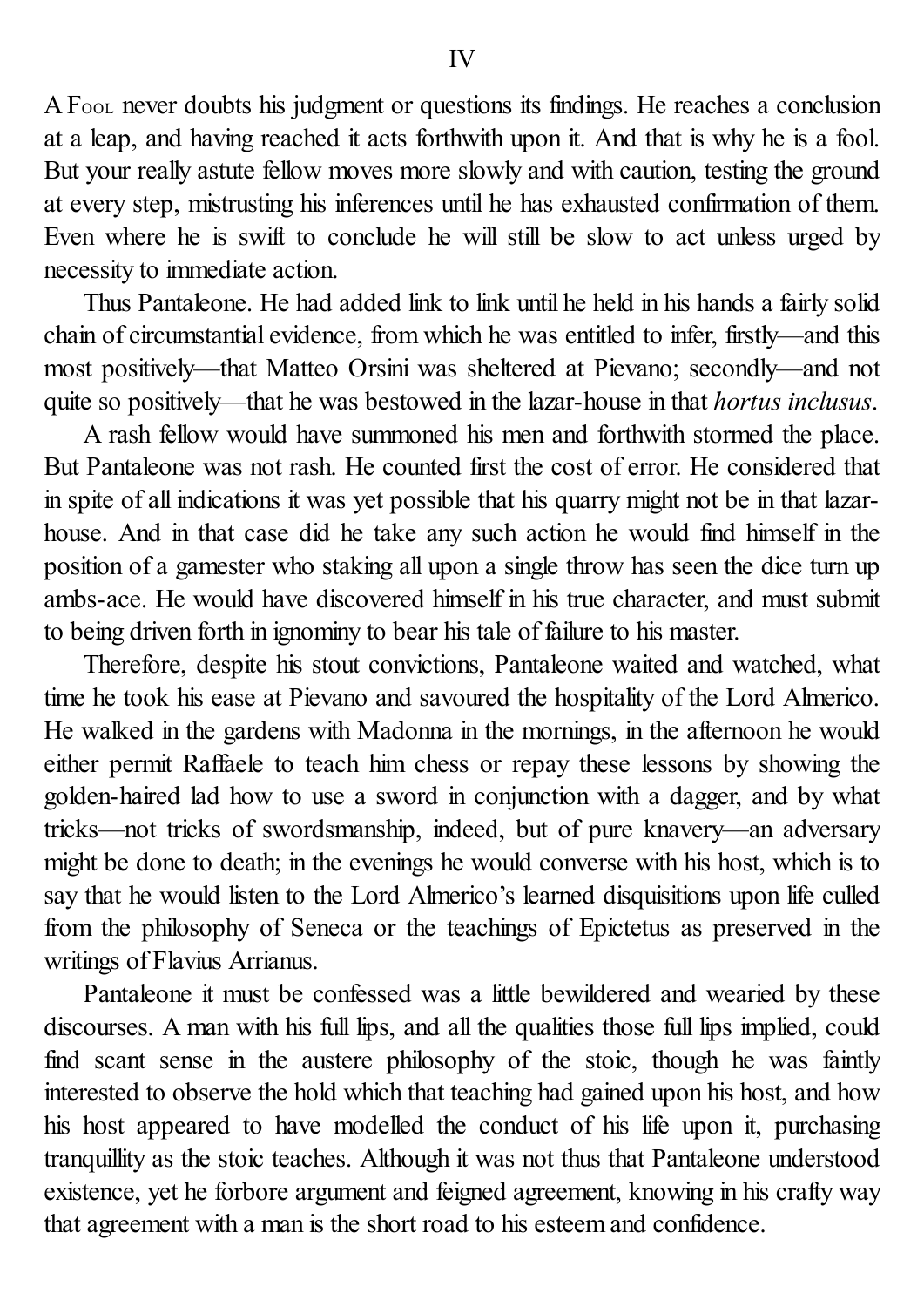He earned, however, little discernible reward for all his patient pains. No such confidences as he hoped for were ever reposed in him. Matteo Orsini's name was never mentioned in his presence, and when once he mentioned it himself to speak in glowing praise of the man and in a proper sorrow at his reported death, he was met by a silence that showed him how far indeed he was, their amiability notwithstanding, from having earned their trust. And he had other signs of this. On more occasions than one his sudden coming into their presence was marked by as sudden an interruption of the conversation between them, and the ensuing of a constrained silence.

Thus a week passed in which his mission made no progress, whereat he was beginning to grow restive, feeling that if his inaction endured much longer it might end by thrusting him into a rashness. No single shred of confirmation had his conclusions received, no single grain of independent evidence that the lazar-house was tenanted. And then, at last, one night as he was taking his way to bed lighted by Raffaele, who was now become his body-servant, he chanced upon a small discovery.

His own room was over the rocca's vast courtyard, and commanded no other view but that. But as on his way to it he passed one of the windows of the gallery facing southward towards that *hortus inclusus*, and as idly he looked in that direction, he caught the yellow glint of a point of light that was moving towards it through the darkness.

He was satisfied that what he did any man in his place would have done, and, therefore, that it could awaken no suspicion. He stood still, looking at that light a moment, and then drew the page's attention to it.

"Someone is roving in the gardens very late," said he.

Raffaele came to stand beside him, and pressed his face against the glass, the better to peer into the darkness.

"It will be Mario," said the boy. "I saw him standing by the door when I came up."

"And what the devil does he do in the garden at such an hour? He can hardly be gathering snails at this season of the year."

"Indeed, no," agreed Raffaele, clearly intrigued.

"Ah, well," said Pantaleone, who perceived that he was wasting time, since Raffaele had no knowledge to betray. "It is no affair of ours." He yawned. "Come on, my lad, or I shallsleep where I stand."

First he thought of alluding to the matter casually upon the morrow, watching the effect upon Almerico and his daughter. But sleep brought sounder counsels, and when the morrow came he held his peace. He walked as usual with Madonna in the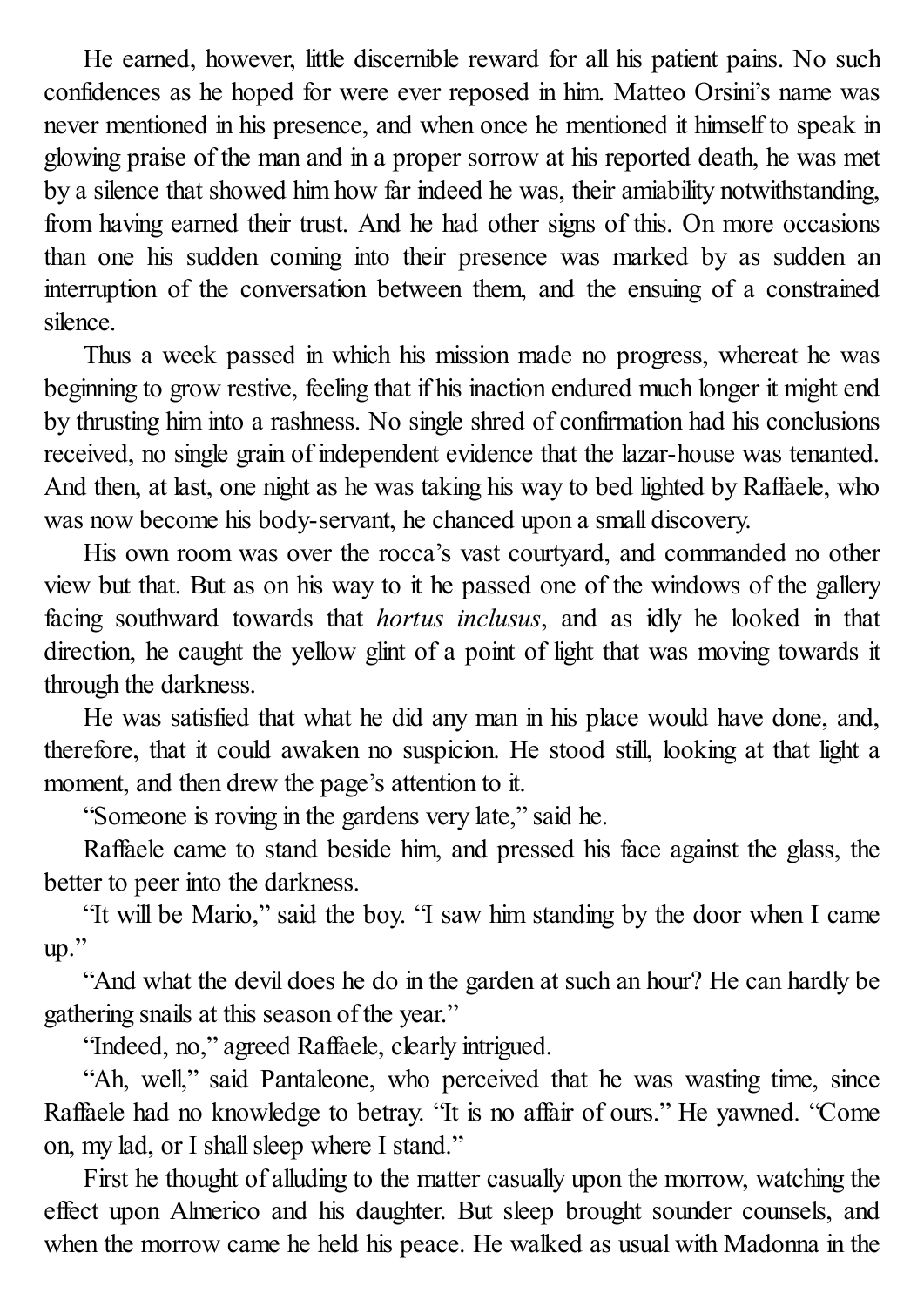garden, though never now on the upper terraces whence a view was obtained of the enclosure about the lazar-house. She had refused to repeat that visit of theirs to the garden's heights, ever pleading that she found the ascent excessively fatiguing.

Pantaleone habitually wore a tiny gold pomander ball, no larger than a cherry, suspended from his neck by a slender chain of gold. He wore it as usual that morning when they went forth together; but had Madonna observed him closely she would have noted that at a stage of their sauntering it vanished.

Pantaleone remained apparently unconscious of its disappearance until towards the third hour of night—after they had supped and when it was usual for them to retire to bed, the hour, in fact, at which last night he had observed that mysterious light in the garden. Then it was that quite suddenly he leapt to his feet with an exclamation of dismay that provoked their concerned inquiries.

"My pomander!" he cried, with all the air of a man whom some great mischance has overwhelmed. "I have lost it."

My Lord Almerico recovered from his concern and smiled. He quoted the stoic.

"In this life, my friend, we never lose anything. Sometimes we return a thing. That is the proper view. Why, then, all this concern about a pomander, a trifle that may be replaced by a ducat."

"Should I be so concerned if that were all?" cried Pantaleone, with a faint show of impatience at the philosophy with which Orsini bore another's loss. "It was my talisman—a potent charm against the evil eye given me by my sainted mother. For her sake I hold it sacred. I would sooner lose all I have than that."

It made a difference, Monna Fulvia agreed, admiring the filial piety he displayed; and even her father had no more to say.

"Let me think, now; let me think," said Pantaleone, standing rapt, fingering the cleft in his shaven chin. "I had it this morning in the garden—at least I had it when I went forth. I . . . Yes!" He smote fist into palm. "It was in the garden—it must have been in the garden that I lost it." And without a by-your-leave to his host he swung to the page.

"A lantern, Raffaele."

"Were it not wiser to wait until daylight?" wondered Almerico.

"Sir, sir," cried Pantaleone wildly, "I could not rest, I could not sleep in my suspense, in my uncertainty as to whether I shall recover it or not. I will hunt for it all night if need be."

They attempted further to dissuade him, but before his wild insistence and his general air of distraction, they gave way, the old nobleman scarcely troubling to veil a sneer at superstitions that could take such potent hold upon a man. Since nothing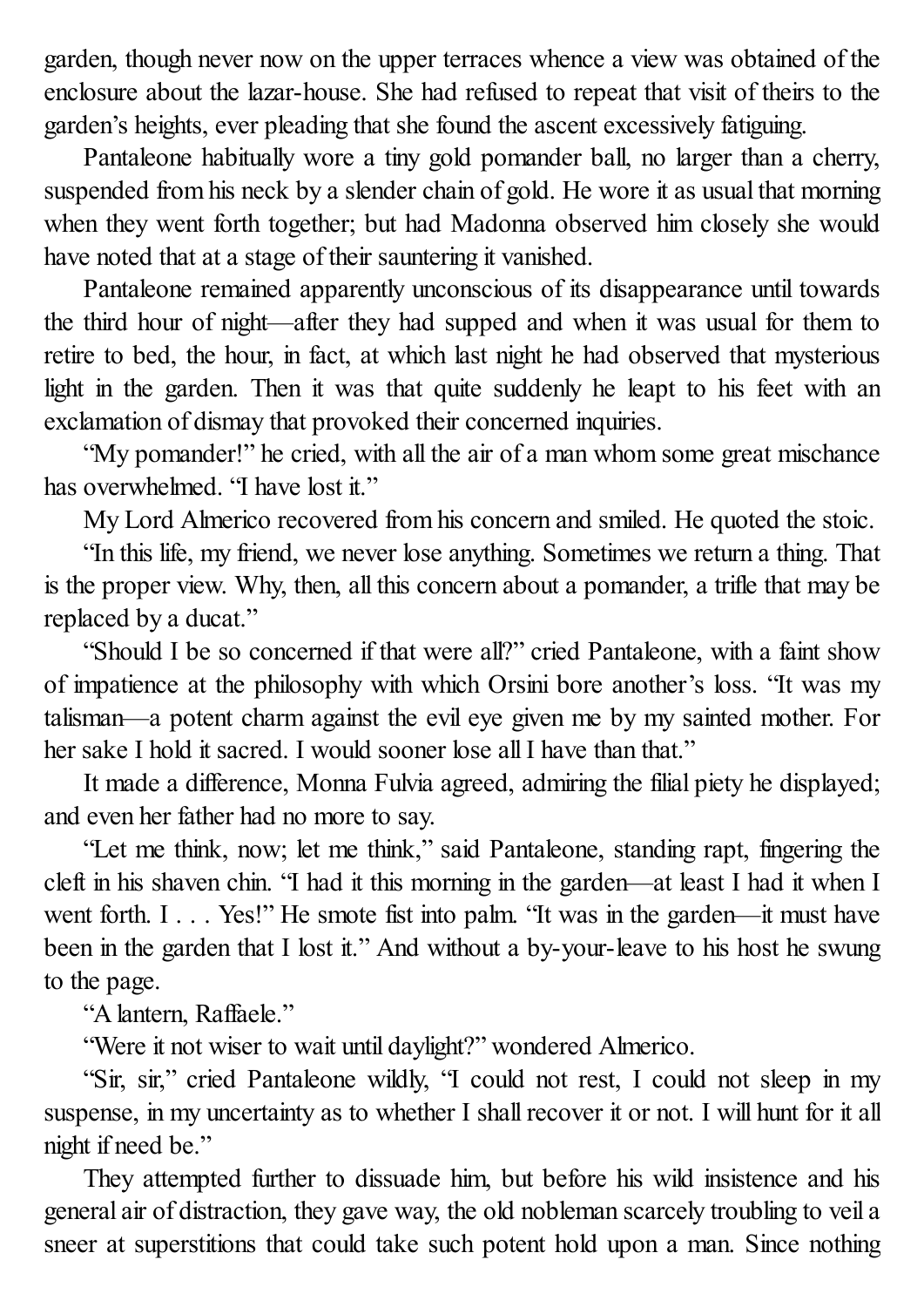less than to go forth at once would satisfy him, they bade Raffaele go with him, and whether this was a measure of kindly concern or whether of precaution Pantaleone was by no means sure.

Forth into the night sallied he and Raffaele, each armed with a lantern, and straight they went to the first terrace. With their double light they searched every foot of the long walk, all to no purpose.

"Five ducats, Raffaele, if you find it," said Pantaleone. "Let us divide our forces, thus are we likely to shorten the search. Do you go up to the next terrace, and search that carefully, foot by foot. Five ducats if you find it."

"Five ducats!" Raffaele was a little breathless. "Why the thing isn't worth more than half a ducat!"

"Nevertheless five shall you have if you find it me. I value it far above its price."

Raffaele sped upwards with his lantern, leaving Pantaleone in the act of resuming his search over ground that had been covered already. The adventurer waited until the sound of the lad's footsteps had grown distant and until from where he stood the other's light was no longer visible. Then he passed behind a stiff box hedge, that would screen his own light from any windows of the house, and there without more ado he extinguished it. That done he crossed the garden with as much speed as was consistent with his care to make no sound. By a clump of larches within a dozen paces of the wall of the enclosure he came to a halt, effaced himself among the trees, and waited, watchful and listening.

Moments passed in utter silence. In the distance he could perceive the faint gleam of Raffaele's lantern moving at a snail's pace along the third terrace on the hillside. Raffaele he knew was safely engaged for the next hour. That promise of five ducats would sustain his patience against failure. Whilst any who might be spying from the house would be able to make out no more than a glimmer of light up yonder, and would suppose that Raffaele and himself were engaged together.

Reassured on that score, then, Pantaleone was patient on his side, and waited. Nor was his patience sorely taxed. Some ten minutes or so after he had gained his point of observation, he heard the creaking of a door, and from the postern in the inner barbican he beheld the gleam of another lantern. It advanced swiftly towards him—for a pathway ran beside the larches—and presently there came the sound of feet. Soon Pantaleone could discern the figure of a man faintly outlined against the all-pervading gloom.

Immovable he stood screened by the larches, unseen yet observing. The figure advanced; it passed so closely by him that by putting forth his arm he might have touched it. He recognized the livid pock-marked face of the castellan, and he noted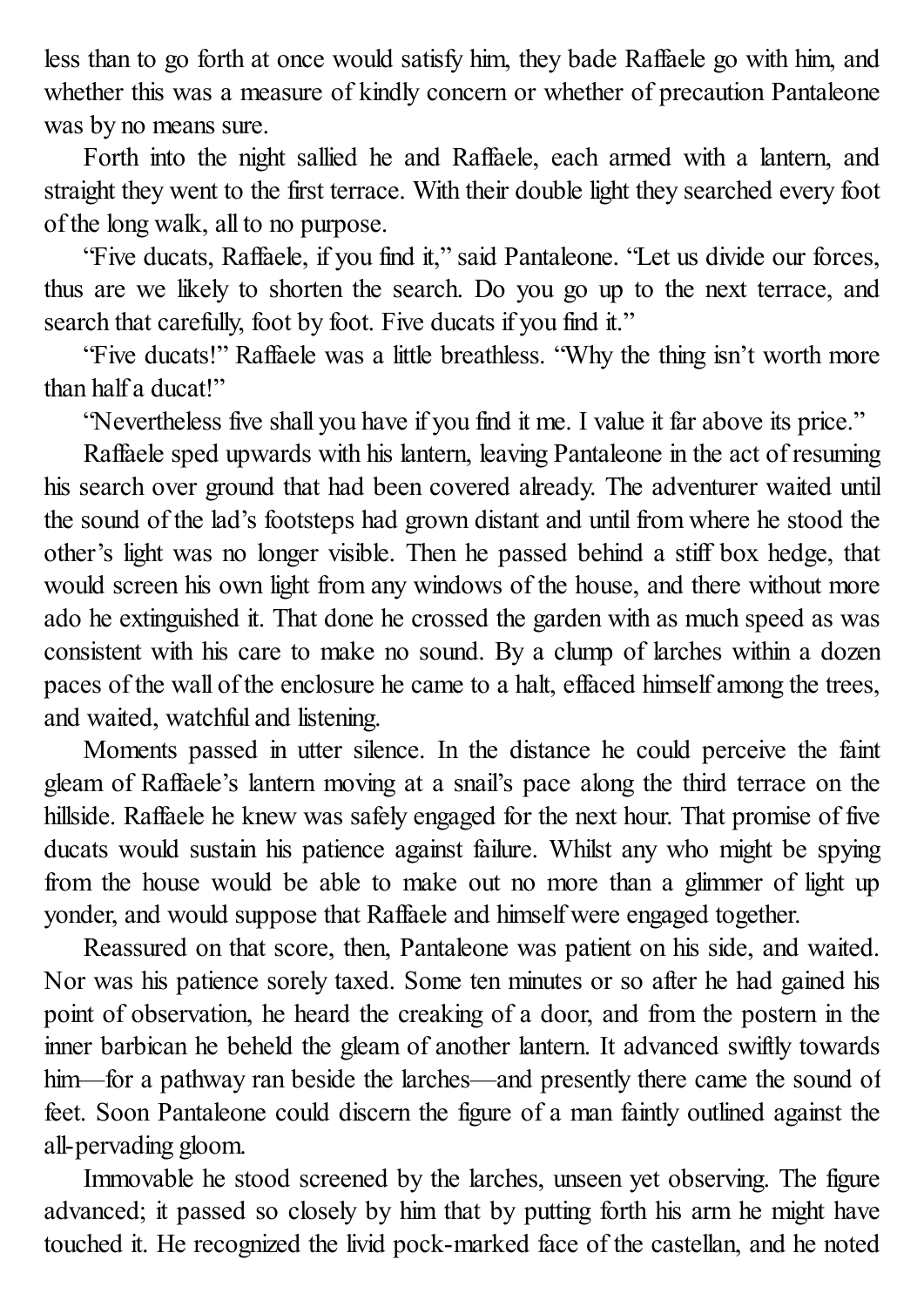that the fellow carried a basket slung on the crook of his left arm. He caught the faint gleam of napery atop of it, and thrusting forth from this the neck of a wine-flask.

The man passed on, and reached the wall. A green door was set in it just thereabouts, and Pantaleone was prepared to see him vanish through, preparing indeed to follow. Instead, however, Mario paused at the wall's foot some ten paces away from that door, and Pantaleone caught the sound of hands softly clapped, and a voice softly calling:

"Are you there, Colomba?"

Instantly from beyond the wall floated the answer in a woman's voice:

"I am here"

What followed was none so distinct, and asked for guesswork on Pantaleone's part. Partly he saw and partly inferred that Mario had taken a ladder that lay at the wall's foot, set it against the wall, mounted it, and from the summit slung down his basket to his wife within the enclosure.

That was all. The thing being done, Mario descended again, removed the ladder, and returned unencumbered now and moving swiftly.

Pantaleone found his every suspicion confirmed. As he had supposed, Colomba and the groom Giuberti were ministering to the concealed Matteo Orsini, whose food was borne to him thus in the night by Mario—and no doubt in the raw, to be cooked and prepared by Mario's wife—so that none in Pievano should share the secret with those who already and perforce were in possession of it.

All this was clear as daylight. But on the other hand the affair had its dark and mysterious side. Why should Mario employ a ladder to scale a wall when there was a door there ready to his hand. It was very odd, but it was some detail of precaution, he supposed, and dismissed the matter with that explanation.

Moreover something was happening that suddenly drew his attention to himself and his own position. Mario, instead of returning to the house, had paused midway a moment, as if hesitating, and then had struck across the gardens towards the light that marked the spot where Raffaele hunted.

Now this to Messer Pantaleone was a serious matter. It might, unless he were careful, lead to the discovery of his own real pursuits. He came forth from his concealment and very softly set himself to follow Mario. Thus as far as the second terrace. Then as Mario still went on upwards, Pantaleone turned quickly away to the right, thus returning to the very spot where he had extinguished his lantern. Arrived there, he turned and came running back shouting as he ran:

"Raffaele! Raffaele!"

He saw the swinging lantern of Mario arrested in its progress, and a moment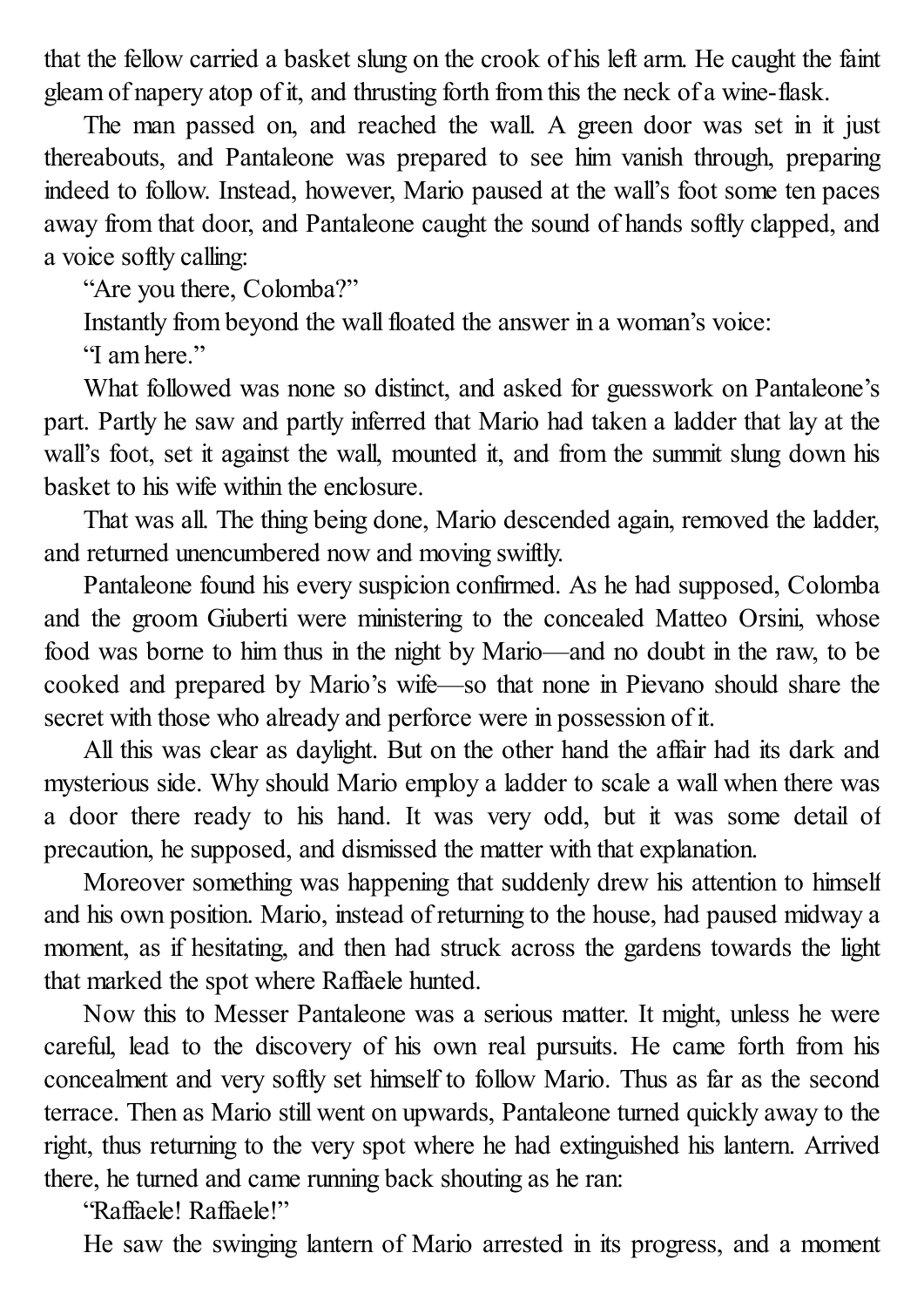later farther along the upper terrace gleamed Raffaele's light, as the boy approached the edge in answer to that summons.

"I have found it!" cried Pantaleone, as indeed he had found it—in his pocket where it had been safely bestowed.

"I have found it . . . found it!" he repeated on a note of ridiculous triumph, as if he were Columbus announcing that he had found the New World.

He advanced to the foot of the flight of steps that led upward, and there he awaited them.

"You have found it?" quoth Raffaele, crestfallen.

Pantaleone dangled it aloft by the chain.

"Behold!" he said, and added—"but you shall have a ducat for your pains none the less. So comfort you."

"Did you find it in the dark?" It was Mario's voice that growled the question, and Pantaleone was quick to catch the note of suspicion running through it.

"Fool," he answered, preferring to take him literally. "How could I have found it in the dark? I upset my lantern in my excitement."

Mario was scanning his face closely.

"It is very odd," said he, "that as I came this way I saw no light."

"I was beyond the hedge yonder. That may have screened it," Pantaleone explained, and added no word more, for he knew that who explains himself too much accuses himself.

They trooped back to the house together; Raffaele silenced by his disappointment, Mario thoughtful and suspicious of all this ado, Pantaleone babbling naïvely in his delight at the recovery of his precious amulet, and recounting the circumstances under which his mother had set it round his neck, with what words she had enjoined him to keep it safe, and against what dreadful perils it had been his shield—all lies that came bubbling from his fertile mind like water from a spring.

But despite all this, when at length he came to bid good-night to Mario, he saw that clay-coloured face grimly set in lines of mistrust.

He went thoughtfully to bed in consequence. He lay awake some time considering his discovery and considering still more deeply that part of it which left him mystified. At another time he might have delayed his action until he had cleared that up. But here he decided that to delay further might be dangerous. He told himself again that he had discovered all that mattered, and he fell asleep promising himself that upon the morrow he would act upon that discovery and lay Messer Matteo Orsini snugly by the heels.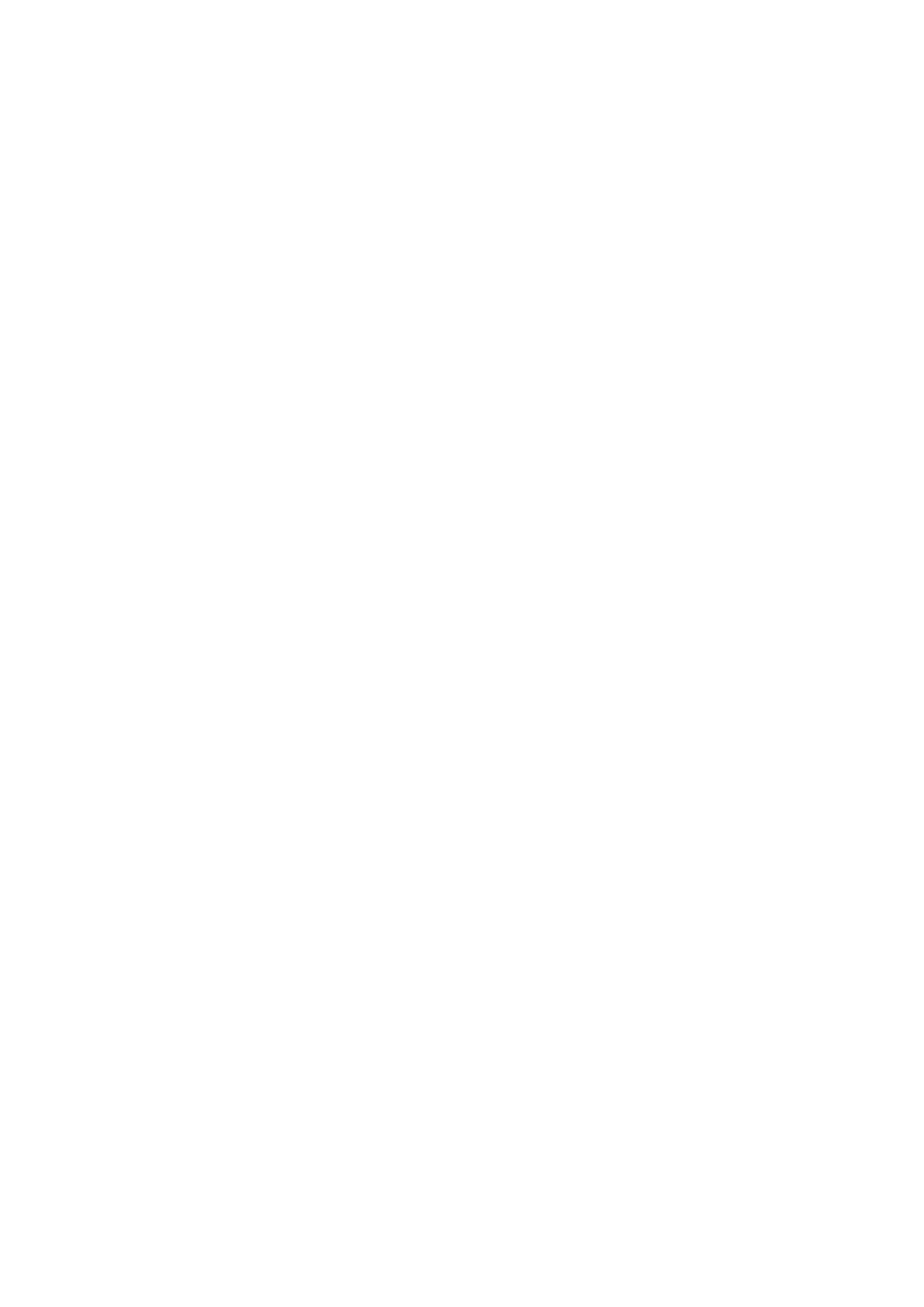THE manner adopted by Messer Pantaleone in which to do the thing he had been sent to do was startling and yet precisely such as was to have been looked for in a man of his temper.

He had been that day—the day following upon the affair of the lost amulet down into the borgo of Pievano for the first time since his coming to the castle. As a pretext for this he had urged the need to mend the leg of one of his boots which had become torn during his search last night. (Himself he had ripped it with his dagger.)

He had made his way in the first place to a cobbler, with whom perforce he remained until the required repairs had been effected. From the cobbler's he went to the Osteria del Orso, ostensibly to refresh himself, actually to issue his orders to his knaves through the one he had posted there. It resulted from these movements of his that as dusk was falling his ten sbirri wandered singly and unchallenged over the drawbridge into the empty courtyard of the castle. No guards were kept at Pievano, as we know, and so this furtive and piecemeal invasion was neither hindered nor yet so much as observed.

When he had assured himself that these knaves of his were at hand, Messer Pantaleone, armed, booted, spurred, cap in hand, and wrapped in his ample red cloak—obviously ready to take the road forthwith—strode into the hall of the rocca, that noble chamber where a week ago he had been so charitably received. Now, as then, he found the Lord Almerico engrossed in a volume of manuscript, and Madonna Fulvia with him.

They looked up sharply, inexplicably startled by the manner of his advent. There was a subtle change in his air. It was more arrogant and self-assertive than usual; here was no longer the guest with just so much swagger as was inseparable from a soldier of fortune, but one who seemed to come mantled in authority. He did not long intrigue them.

"My lord," he announced bluntly, "I have a duty to perform and ten stout fellows below to help me against the need of help. Will you summon your nephew Matteo Orsini who is hiding here?"

They stared at him in utter silence, whilst for as long as it would take a man to say a paternoster. They were like people stupefied. Then at last the girl spoke, her brows contracted, her eyes flashing like sombre jewels in her white face.

"What is your purpose with Matteo?"

"The Lord Cesare Borgia's purpose," he answered brutally. The mask of guile having served its turn was now discarded, and there was no tinge of shame upon the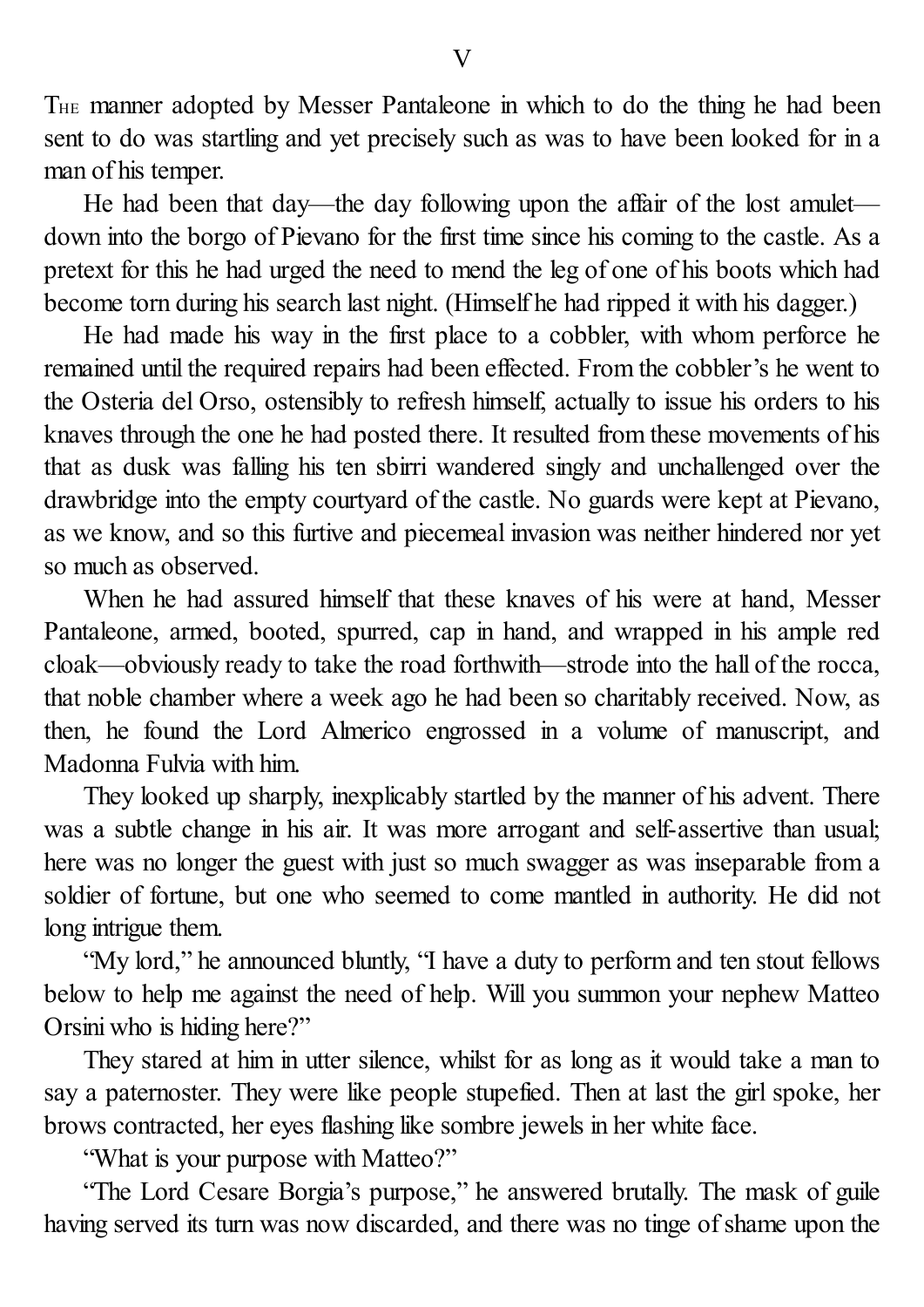uncovered face of his real self which he now showed them. "I was sent hither to arrest Ser Matteo by order of the Duke."

Again there fell a pause, what time those four eyes searched his bold countenance. The Lord Almerico closed his book upon his forefinger, and a faint yet intensely scornful smile broke upon the grey old face.

"Then," said Madonna Fulvia, "all this time we . . . we have been your dupes. You lied to us. Your faintness, the persecution of which you were the victim, was all so much pretence?" There was a note of incredulity in her voice.

"Necessity," he reminded her, "knows no law." And although he was neither shamed nor daunted by their steadfast scornful stare, yet he grew weary of it. "Come," he added roughly. "You have had your fill of looking at me. Let us get to business. Send for this traitor you are harbouring."

Madonna Fulvia drew herself stiffly up. "My God!" she exclaimed. "A base Judas, a dirty spy! And I have sat at table with you. We have housed you here as an equal." Her voice soared upwards, from the low note of horror and disgust upon which she had spoken. "O vile, O pitiful dog!" she cried. "Was this your errand? Was this  $\cdots$ 

Her father's hand fell gently upon her arm, and silenced her by its mute command. The stoic in him was equal even to so bitter an occasion. It was not for nothing that he had assimilated the wisdom of the ancients.

"Hush, child, self-respect forbids that you should address so base a creature even to upbraid it." His voice was calm and level. "What is it to you that he is vile and treacherous, a shameless thing of shame? Does that hurt you? Does it hurt any but himself?"

It did not seem to her to be a time for stoicisms. She swung upon her father in a blaze of passion.

"Aye, does it hurt me," she cried. "It hurts me and it hurts Matteo."

"Can it really hurt a man to die?" wondered Almerico. "Matteo being dead, shall yet live. But that poor thing being living is yet dead."

"Shall we come to business?" quoth Pantaleone, breaking in upon what promised to develop into an eloquent discourse upon life and death, chiefly derived from Seneca. "Will you send for Matteo Orsini, or shall I bid my men drag him from the lazar-home where he skulks. It is idle to resist, futile to delay. My knaves have hemmed the place about, and none goes in or out save at my pleasure."

He saw a change of expression sweep across both faces. The girl's eyes dilated —with fear, as he supposed; the old man uttered a short, sharp laugh—of stoicism he opined.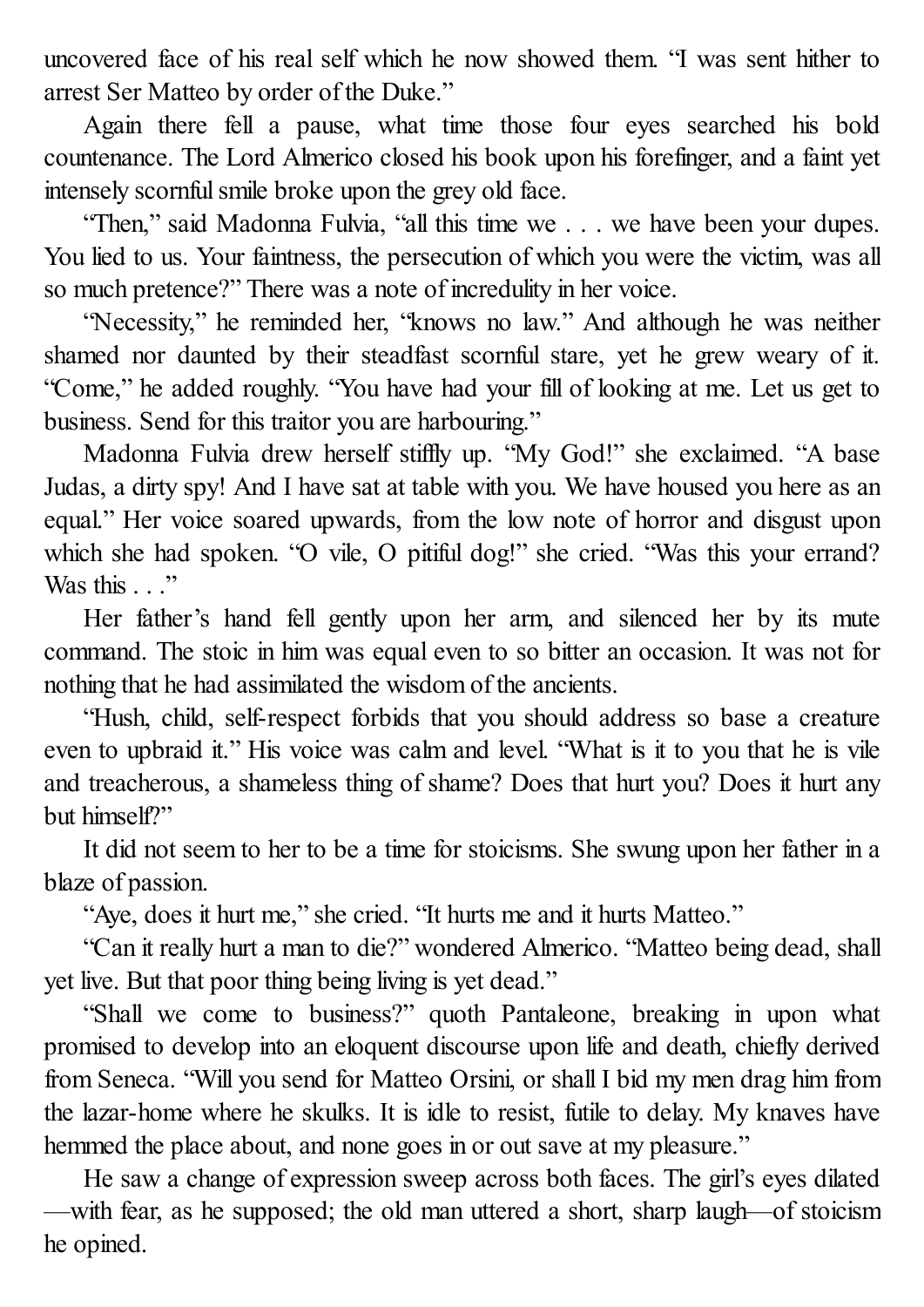"Why, sir," said Almerico, "since you are so well informed, you had best yourself complete your task of infamy."

Pantaleone looked at him a moment, and then shrugged.

"Be it so," he said shortly, and swung upon his heel to go about it.

"No, no!" It was Madonna Fulvia who arrested him with that cry, sharp with a new anxiety. "Wait, sir! Wait!"

He paused obediently, and half-turned. He beheld her standing tense and straight, one hand pressed upon her bosom as if to quell its tumult, the other held out to him in a gesture of supplication.

"Give me leave to speak with my father alone, ere . . . ere we decide," she panted.

Pantaleone sniffed, and raised his eyebrows.

"Decide?" quoth he. "What remains to be decided?"

She wrung her hands in a pathetic intensity of mental stress.

"We . . . we may have a proposal to make to you, sir."

"A proposal?" He said, and scowled. Did they seek to bribe him? "By the Host . . ." he began hotly, and there checked. The cupidity of his nature leapt up instantly, aroused and alert. After all, he bethought him, there would be no harm in hearing this proposal. The man is a fool who neglects to learn anything from which he may cull personal advantage. He considered further. After all, none save himself was aware of Matteo Orsini's presence at Pievano, and if the price were high enough—who knew?—he might be induced to keep that knowledge to himself. But the price must needs be high to compensate him not only for the loss of the thousand ducats offered by the Duke but for the hurt his vanity would suffer in the admission of failure.

Seeing him silent, and conceiving that he hesitated, Madonna renewed her prayer.

"What harm can it do to grant me this?" she asked. "Have you not said yourself that the place is hemmed about by your men? Are you not therefore master of the situation?"

He bowed stiffly.

"I will concede it you," he said. "I shall await your pleasure in the antechamber." And upon that he went out, his spurs jingling musically.

Left alone father and daughter looked long at each other.

"Why did you hinder him?" asked the Lord of Pievano at length. "Surely you were not moved by any thought of pity for such a man?"

Her lip curled in a scornful smile. "You cannot think that—not in your heart," she said.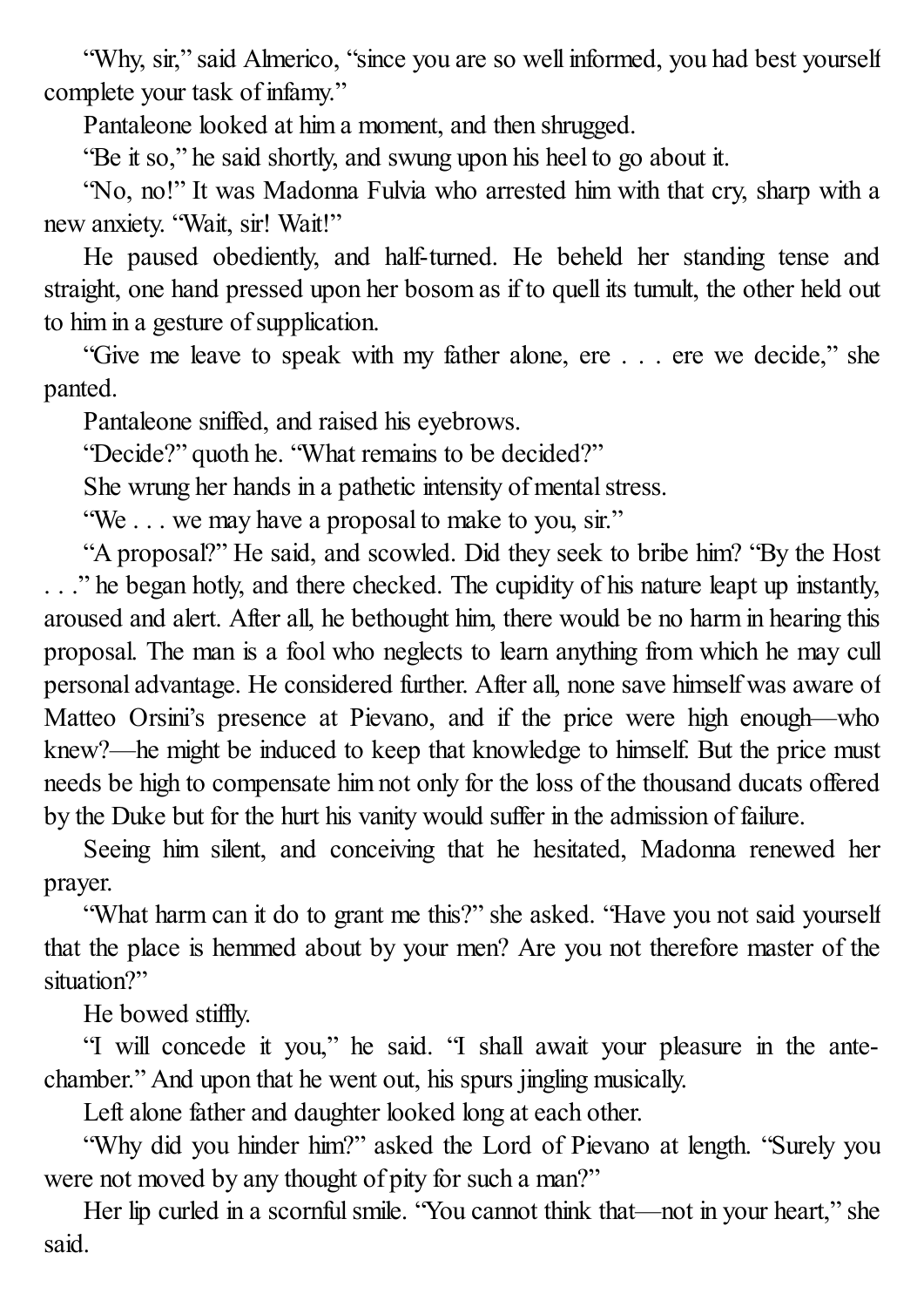"It is because I cannot think it that I ask. I am all bewildered."

"Had we allowed him to go, consider what in his vengeance he might have done. He might have summoned these men of his, and ransacked the rocca until he discovered Matteo indeed."

"But surely that must inevitably follow now. How can we prevent it?"

She leaned towards him. "To what purpose do you study so deeply the lore of human nature if in practice you cannot probe the shallow murky depth of such a nature as this dog's?"

He shrank back, staring at her, feeling that his philosophy had taught him nothing indeed if in an extremity such as the present one, this child could show him how it should be handled.

"Do you not know—does it not say so in any of those pages—that who betrays once, will betray again and yet again? Do you not see that a man so vile as to have played that knave's part will be vile enough to sell his own master, will be true to naught save his own base interests?"

"You mean that we should bribe him?"

She drew herself up and uttered a short laugh. "I mean that we should seem to bribe him. Oh!" She pressed her hands to her white brow. "I have a vision of something that lies before us here. It is as if a door had been opened, a weapon thrust into my hand by means of which I can smite and at a blow avenge all the wrongs of the Orsini."

"Pish, you are fevered, child! Here is no work for a weak maid. . . ."

"Not for a weak maid—no; but for a strong one," she broke in impetuously; "work for a woman of the Orsini. Listen." She leaned towards him again, lowering her voice instinctively because of the secret thing she had to communicate. Speaking quickly now she expounded the whole plan that had flashed into her ready-witted mind, a plan complete in its every detail, a chain whose every link was soundly forged.

He listened, hunched in his chair, and the farther she proceeded the more hunched he became, like one who instinctively gathers himself together against a blow that is about to fall.

"My God!" he gasped when she had done, and his old eyes stared at her between amazement and dismay. "My God! And your pure virgin mind has conceived this horror! In all these years I have not known you, Fulvia. I have deemed you a child, and you . . ." Words eluded him. Limply he waved his old transparent hands. The stoic in him had succumbed to the parent.

He would have dissuaded her out of his deep concern for her, his only child. But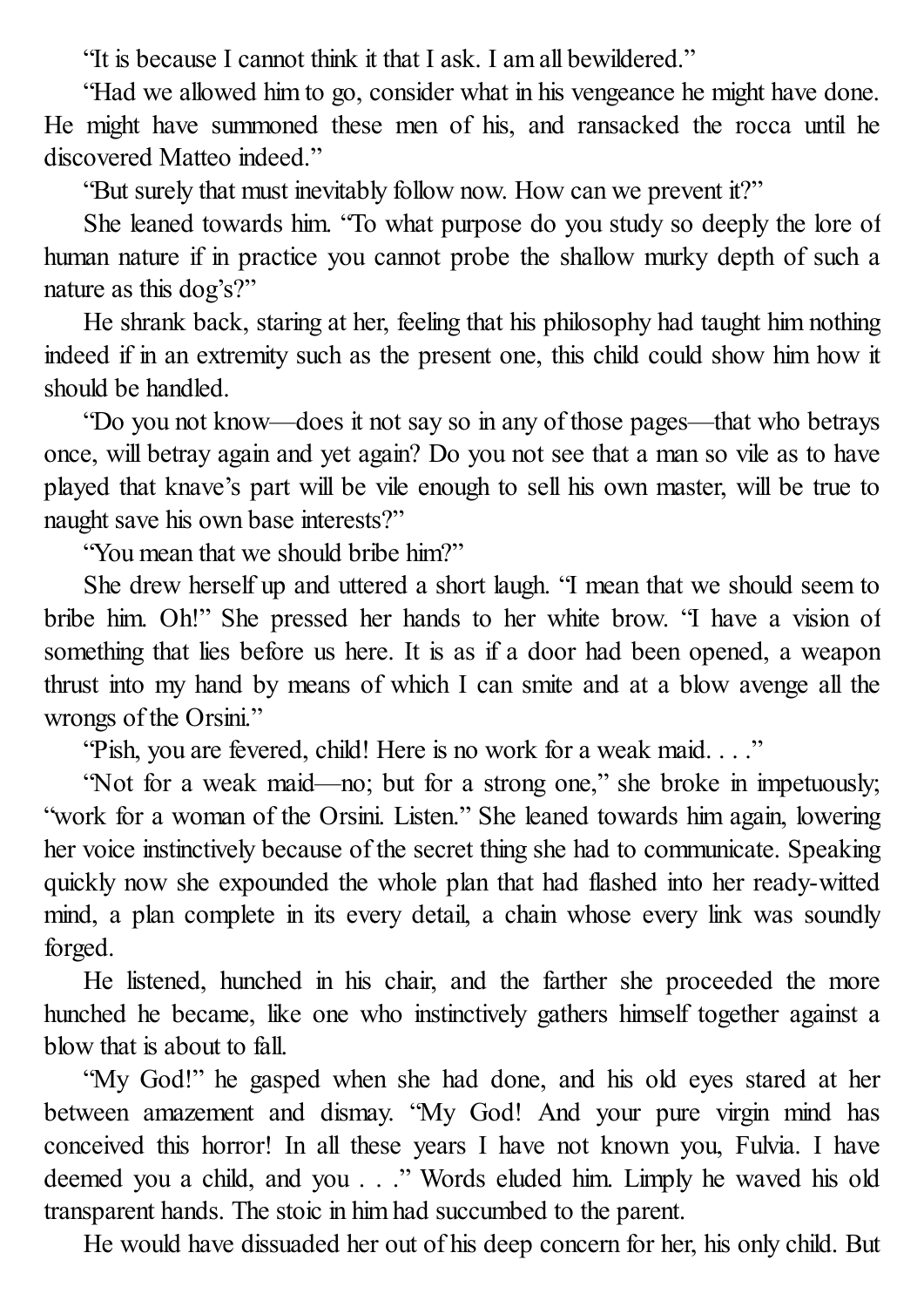she was not to be dissuaded. She argued on, gathering enthusiasm as she dwelt upon the means by which she would at a single blow strike down this base betrayer and his master the Duke of Valentinois. She urged that there was no safety for her or him or any Orsini in her refraining from this step upon which she was resolved. She reminded him that as long as Cesare Borgia lived no single Orsini would be safe, and she concluded by announcing that she believed her mission inspired by Heaven itself, that she a maid and the weakest of the Orsini should avenge the wrongs of their house and stay its further ruin.

At last his shocked, bruised mind became infected by something of her ardour; enough at least to wring from him a grudging fearful consent to let her have her way.

"Leave me," she said, "to deal with Cesare Borgia and his lackey, and do you pray for the souls of both."

Upon that she kissed him, and swept out to the impatient Pantaleone waiting in the sparsely furnished ante-chamber.

He was seated in a high-backed chair by a carved table that bore a cluster of candles in a silver branch. He rose as she entered, marking her pallor and obvious agitation. To the stately beauty of her, her slim height and the fine poise of her lovely head, he remained indifferent.

She came to lean against the table, facing him across it, considering him with a glance that was steady despite the tremors agitating all the rest of her.

Pantaleone was shrewd and crafty as we know, but his craft was a shallow business when compared with her own; his shrewdness was mere low cunning when contrasted with the agile wits which her frail exterior dissembled.

In the moment in which he had revealed himself for what he was she had judged him, and she had judged him to the weight of a hair of his vile head. Upon that judgment she now went to work.

"Consider me well, Ser Pantaleone," she invited him, her voice level and calm.

He did so, wondering whither this might lead.

"Tell me now, do you not find me fair to see, and am I not shapely?"

He bowed, his face almost sardonic. "Fair as an angel, assuredly, Madonna. The Duke's own sister, Monna Lucrezia, would suffer by comparison. But what has this to do with  $\ldots$  ?"

"In short, sir, do you account me desirable?"

The question robbed him of breath, so amazing was it. It was a moment ere he found an answer, and by then the sardonic smile had passed entirely from his face. His pulses were quickened under her steady glance and her no less steady invitation to appraise her. He pondered her now, and discovered a thousand graces in her to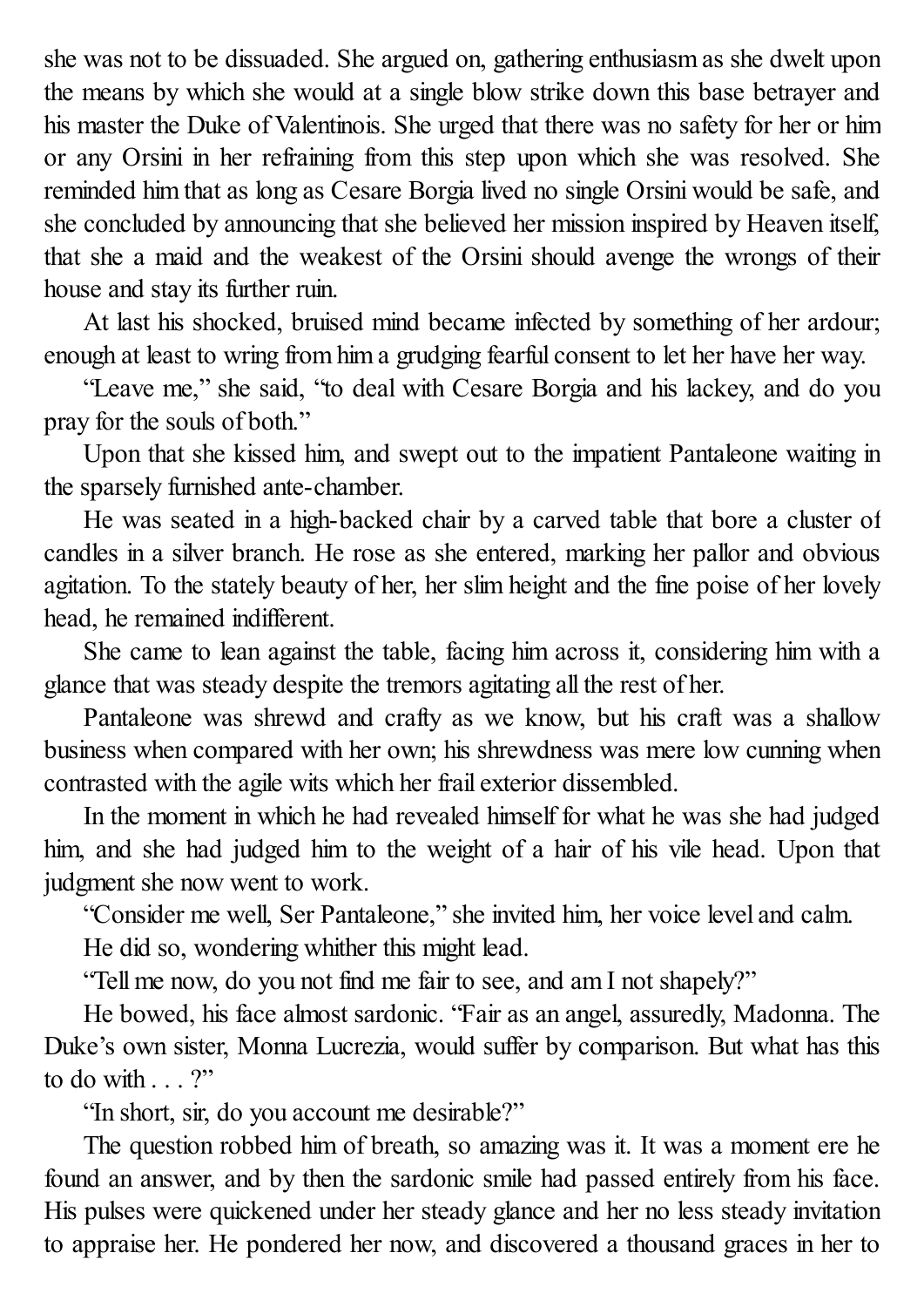which he had hitherto been blind. He may even have realized that her chaste frail beauty held a subtler appeal than the grosser femininity to which his senses more usually responded.

"Desirable as Paradise," said he at last, dropping his voice.

"And to render me so, there is not merely this perishable beauty that is mine. I am well dowered."

"It is fitting that so noble a jewel should be nobly set." In his mind stirred now some inkling of whither she was leading him, and his pulses throbbed the faster.

"A matter of ten thousand ducats goes with me to the man I wed," she informed him, and turned him giddy by the mention of so vast a sum.

"Ten thousand ducats?" he repeated slowly, awestricken.

"To the man who weds me," she insisted, and added quietly—"Will you be that man?"

"Will I . . . ?" He checked. No, no. The thing was incredible. The shock of that question almost stunned him. He gaped at her, and his handsome face turned pale under its tan.

"Upon the condition, of course," she pursued, "that you abandon this quest for Ser Matteo, and bear word to your master that he is not to be found."

"Of course, of course," he mumbled foolishly. Then he reassembled his scattered wits and set them to read him this riddle. She was Matteo's betrothed. She loved Matteo. And yet. . . . Or could it be that her love was of that great self-sacrificing kind of which he had heard—but in which he had never believed—that will surrender all for the sake of the beloved? He could not swallow that. It was not in his nature to be so credulous. And then he threw up his head, his nostrils quivering. Suddenly he scented danger. A trap was being baited for him. Bluntly he said so, laughing short and scornfully.

But her reply disarmed his last suspicion.

"Take your own measures," she invited him serenely. "I understand your fears. But we are honourable folk, and if I swear to you that Matteo Orsini shall not stir him hence until this matter is done beyond recalling, so shall it be. Yet take your measures. You have the men and the power. Let them remain at their post surrounding that garden. Do that to-night, and to-morrow I will ride with you to Castel della Pieve to become your wife."

Slowly he licked his lips, and his bold eyes narrowed as they surveyed her greedily. Yet still he was suspicious. Still he could not believe in so much good fortune.

"Why at Castel della Pieve?" he asked. "Why not here?"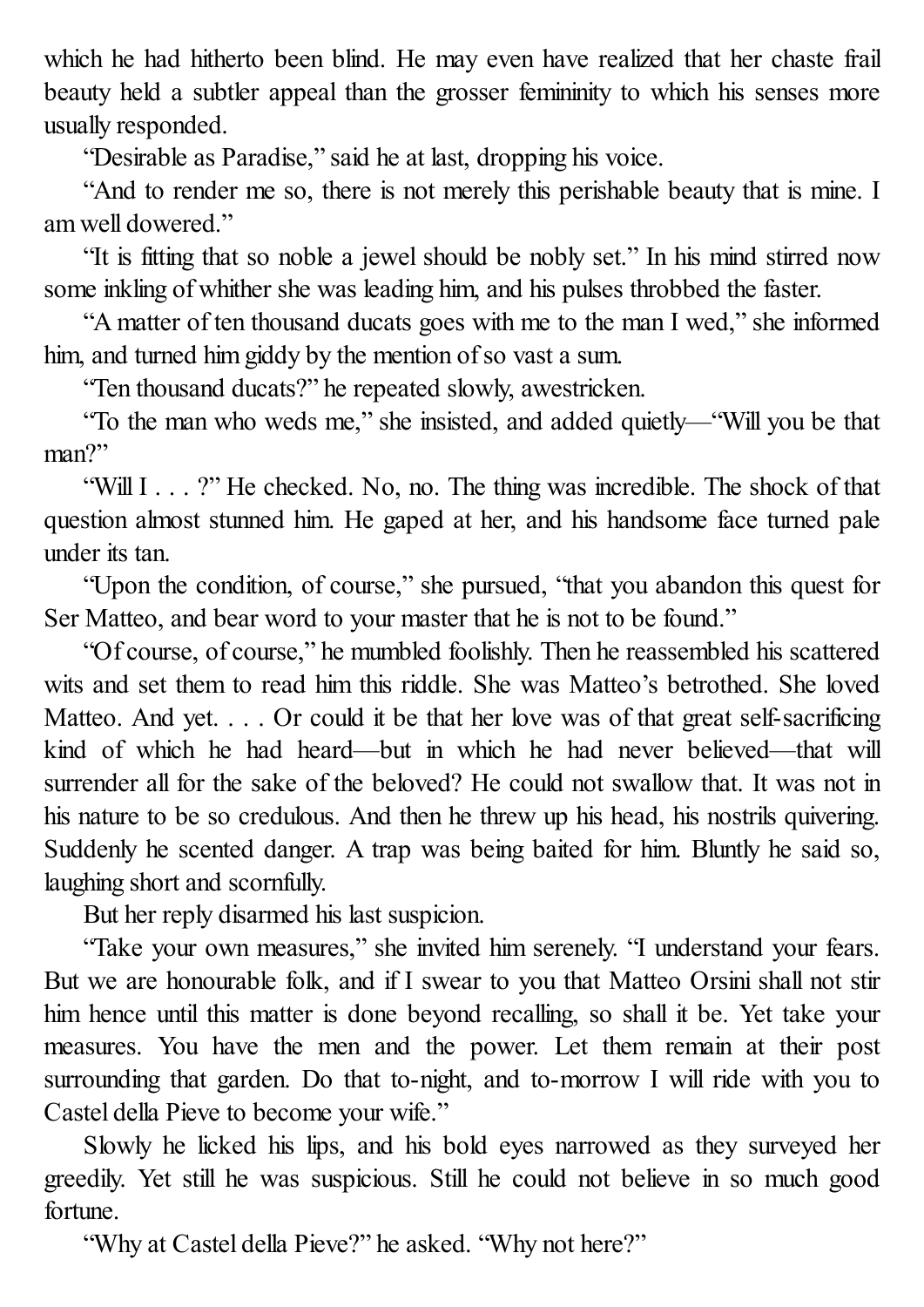"Because I must be sure that you will keep faith. Castel della Pieve is the nearest place—yet far enough to leave Matteo a clear road of flight."

"I understand," he said slowly.

"And you agree?"

His keen black eyes stabbed into her calm white face as though they would pierce to her very soul and probe its secrets. It was incredible. To have fortune thrust upon him thus, fortune and a wife, and such a wife; for in his eyes she was growing more desirable moment by moment as he considered her. Had not Fra Serafino warned the Duke that this man would be as wax in the hands of a woman?

What greater profit—what profit one-tenth as great could he look for in taking Ser Matteo, in keeping faith with Valentinois? He made, you see, no attempt to struggle with the temptation. He did not give so much as a thought to a young woman in the Bolognese—one Leocadia by name—who kept a wine-shop at Laveno, who had borne him a son and whom he had promised to marry. But all that had happened before he had risen to the rank of a condottiero and earned the regard and trust of Cesare Borgia; and of late in his new-found importance it had shrunk into a dim and distant background. It did not trouble him now. If he hesitated, it was only because the thing proposed him was beyond belief. It bewildered him; a fog settled down upon his wits. By the Host! how she must love this fellow Matteo! Or was it—was it perhaps that he himself. . .

Now here was a possibility hitherto unregarded; here something that might explain her singular attitude towards him. In saving Matteo she performed a duty, and by the very manner of it placed a barrier between herself and a lover of whom she had wearied.

Thus his vanity to complete the rout of his perspicuity, to convince him where cold reason failed.

"Agree?" he cried after that long pause. "Agree? By the Eyes of God? Am I a wooden image, or a purblind fool to refuse? I'll set a seal forthwith upon that contract." And with arms flung wide he swooped down upon her like a hawk upon a dove, and caught her to him.

She suffered it, stiff and cold with sudden terror and repressed loathing. He held her close and muttered foolish fondnesses. Then the awakened passion mounting, it became suffused with tenderness, and he told her of a future in which he should be the slave of her slightest whim, her devout and worshipping lover always.

At length she released herself from those lithe arms, and drew away from him, a hectic spot on either check, deep shame in her soul and a sense of defilement pervading all her being. He watched her, abashed a little, mistrustful even.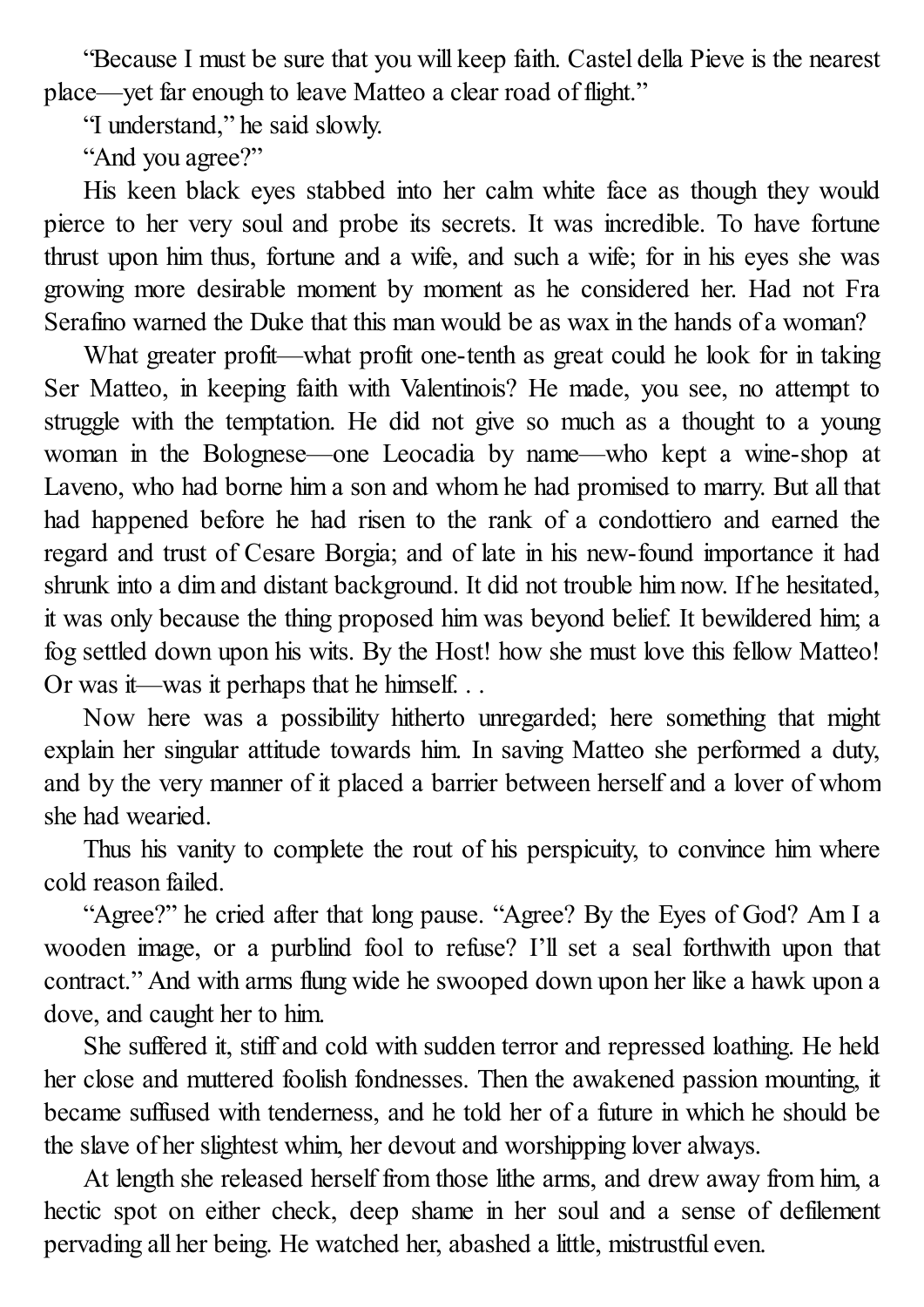But when she had gained the door she paused, and there for an instant her iciness melted. Her laugh trilled softly across the chamber to him.

"To-morrow!" she flung at him, and vanished leaving him distracted.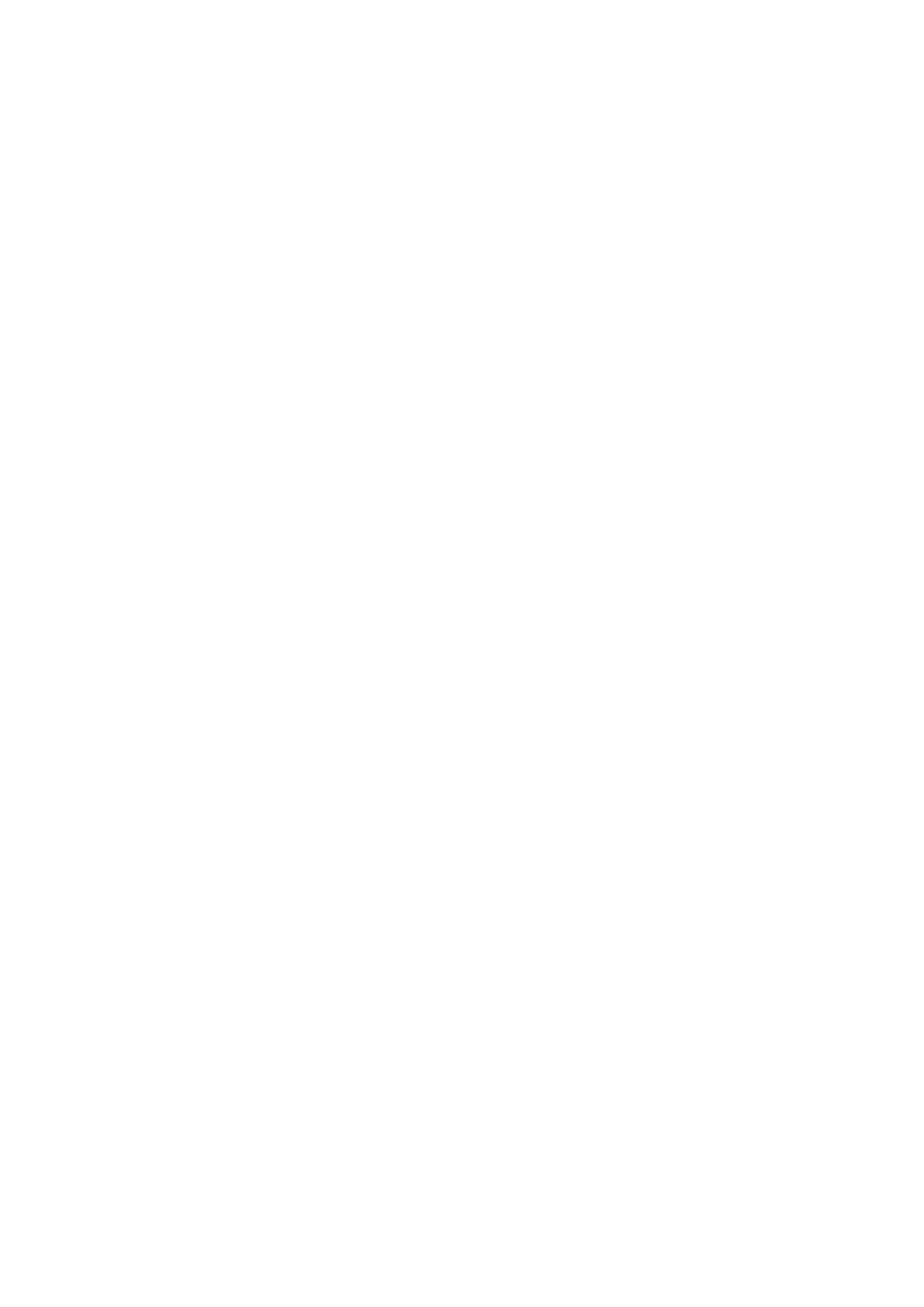PERPLEXED, yet true to his adventurer's character, determined to follow his fortunes and accept such chances as there might be, Pantaleone took his measures against possible treachery, posted his men for the night so as to make quite certain that his prey did not escape until Madonna Fulvia and himself should be on their way to the nuptials, and that done went to bed to dream of a roseate future ennobled by ten thousand ducats.

It is the test of your true adventurer in all ages and of all kinds that ducats are with him the sole standard of nobility. A man may pawn his honour, pledge his proper pride and sell his immortal soul, so that he drives a good bargain in the matter of ducats. Thus it was with Pantaleone. Unless you are yourself one of those who measure worth—your own or another's—by ducats, you will pity a little this man who set such store by profit. For the thousand ducats offered him by the Duke he had consented to act the part of a Judas and a traitor. For the ten thousand ducats now dangled before his eyes he was ready to betray the hand that had hired him; and the sad part of it all is that he was convinced he did a shrewd and clever thing. That is why I invite your pity for him. He needs it both in this and in what is to follow out of it. Had he realized his baseness, he would have been just a villain. But far from it, since his baseness brought him profit he accounted himself a clever and deserving man. He was a true product of his age, and yet his kind has existed multitudinously in all ages.

Whilst he dreamt his aureate dreams, Madonna Fulvia below stairs was planning his destruction and another's. She indited a note calculatedly enigmatic and brief that it might provoke curiosity and through this the response which she desired. She couched it in an odd mixture of curial Latin and the common language of the people.

"Magnificent (*Magnifice Vir*),—You are betrayed by one whom you hired to a betrayal. Before the Duomo of Castel della Pieve punctually at high noon to-morrow I will afford you proof of it if your Illustrious Magnificence is pleased to be there to receive it.

"Your Servant (*Servitrix vestra*),

"FULVIA ORSINI"

"From the Rocca of Pievano this 20th day of January, 1503."

And under her signature she added the two words "Manu propria," which her selfrespect seemed to demand of her.

Then came the superscription: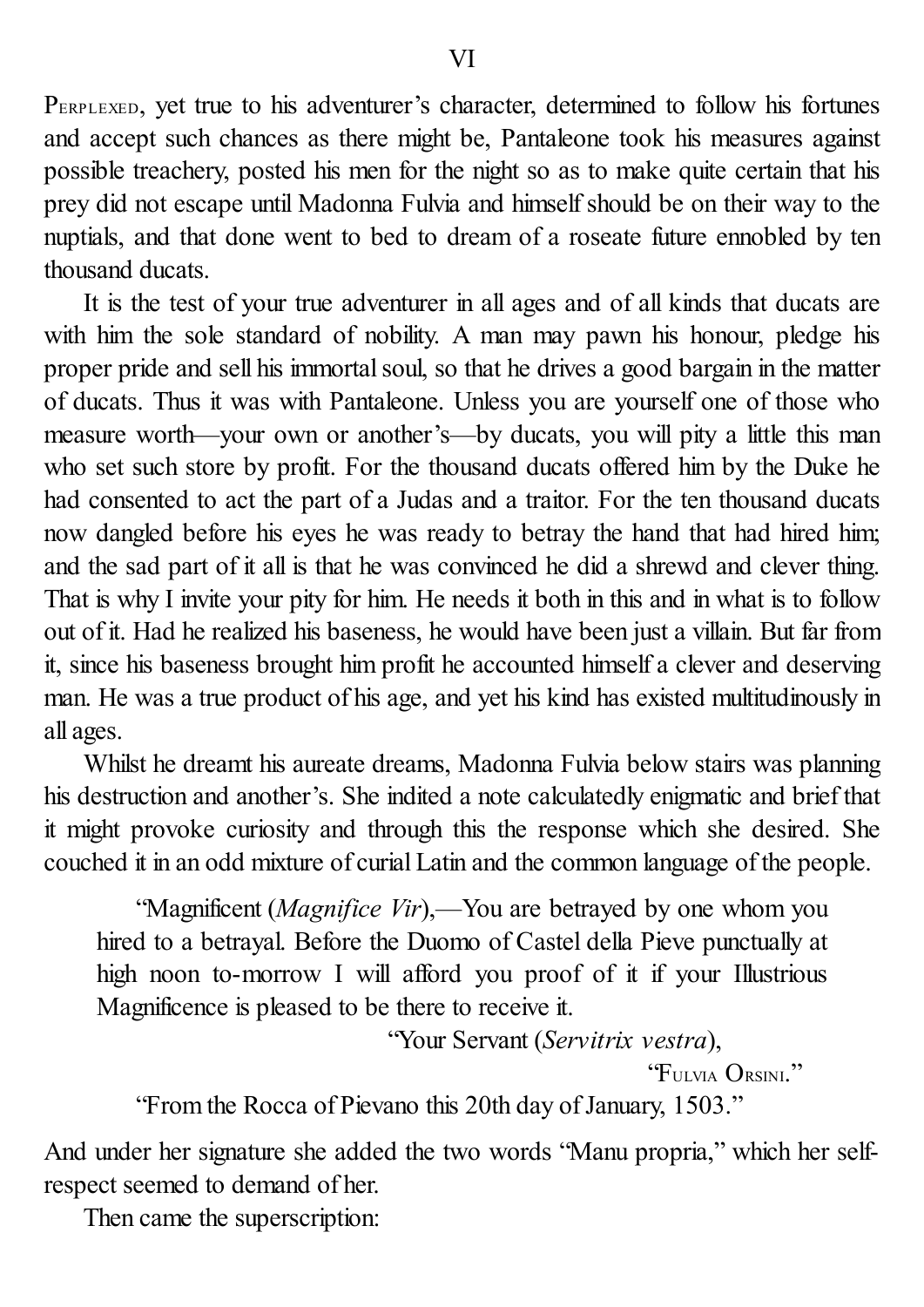"To the Illustrious Prince, the Duke of Valentinois these

"Quickly **Quickly** Ouickly."

As she shook the pounce over the wet ink, she called Raffaele, who lay prone upon an Eastern rug before the fire, kicking his heels in the air. Instantly he leapt to her summons.

She set her hands upon his shoulders, and looked steadily into his lovely face.

"Will you do a man's work for me, Raffaele? I have need of a man, and there is none here whom I can spare. Will you ride to-night to Cesare Borgia's camp at Castel della Pieve with this letter?"

"If that be all that is needed to prove myself a man, account it proven," said he.

"Good lad! Dear lad! Now listen. There may be spies about the gate, and so it were best you went forth on foot from here. If you can slip out unseen it will be better still. Then go down into the borgo to the house of Villanelli. Bid him lend you a horse for my service, but say no word even to him of whither you ride. Be circumspect and swift."

"Trust me, Madonna," said the lad, slipping the letter into the breast of his doublet.

"I do, else I should not charge you with this message. God watch over you! Send Mario to me as you go."

He went forthwith, and soon came Mario in answer to her summons.

"How is it with Giuberti to-night?" she asked the seneschal as he entered.

He shrugged despondently. "I doubt if the poor fellow will be alive by morning," he answered.

Her face was drawn and grave, her eyes sad. "Poor lad!" she said. "Is the end indeed so near."

"Amiracle might save him. Nothing less. But miracles do not happen now."

She paced slowly to the hearth, her face thoughtful, her eyes bent upon the ground. Thus she stood for a long moment, Mario waiting.

"Mario," she said at last, speaking very quietly. "There is a service I require of you this night—of you and Colomba."

"We are yours to command, Madonna," he replied.

Yet when she had told him what the service was she saw him recoil, aghast, horror stamped upon that face which the ravages of disease had made so horrible.

At that she fell to pleading with him, and with a burning eloquence she set forth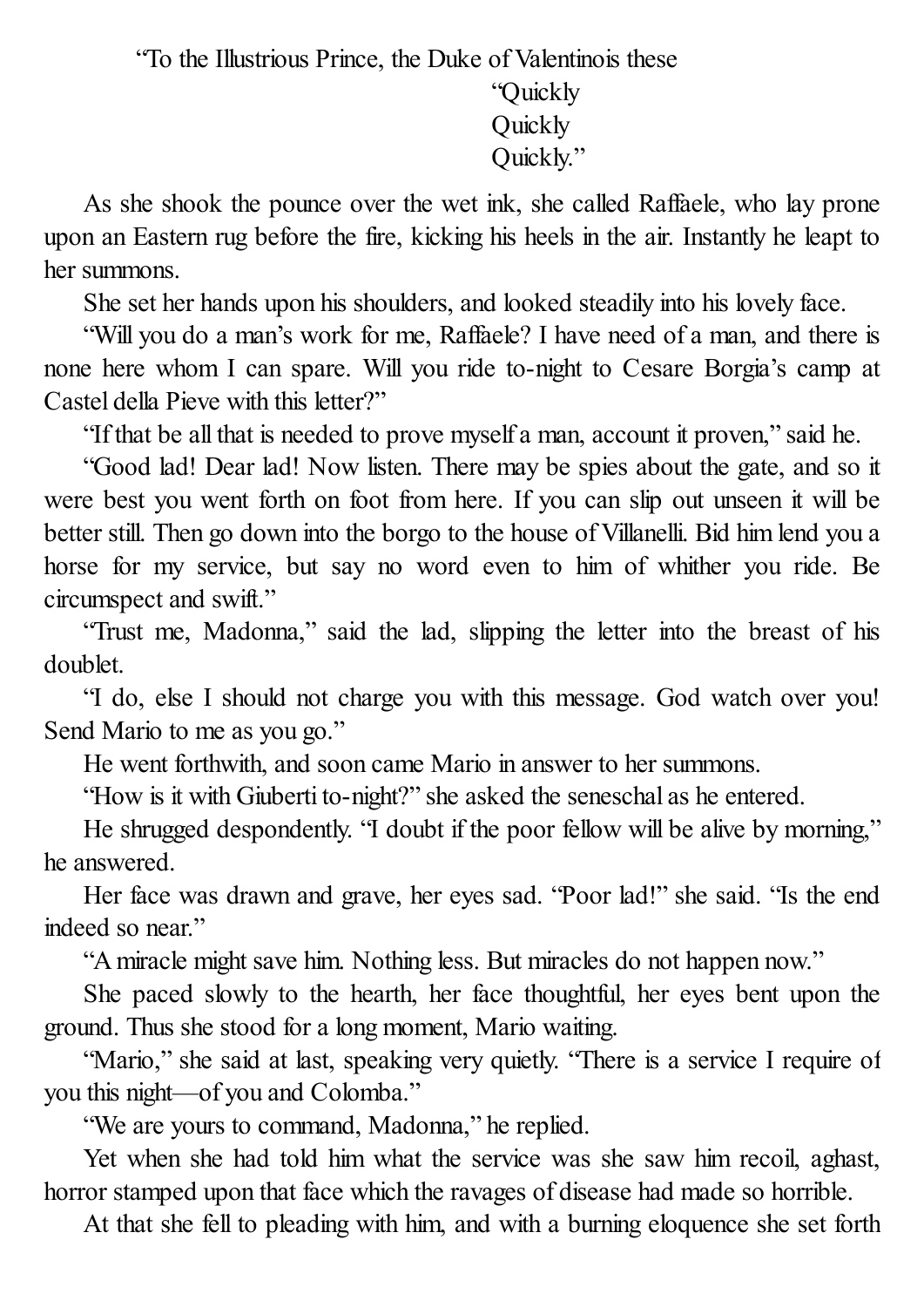the wrongs her house had suffered, spoke of the Orsini blood that had been shed to gratify Borgian ambition and to satiate Borgian vengeance, and so in the end won him to her will.

"Be it so, then, Madonna, since you desire it," he said, but he shuddered even as he spoke. "Have you the letter written?"

"Not yet. Come to me again soon, and it shall be ready."

In silence he departed, and she returned to the writing pulpit. For awhile she could not write, such was the tremor of her hand as a consequence of the agitation her interview with Mario had produced in her. Presently, however, she recovered her self-control, and thereafter for a spell there was no sound in the chamber, save the occasional splutter and crackle of the burning logs and the scratch of her busy quill.

Mario returned before she had finished, and stood waiting patiently until rising she flung down her pen, and proffered him the accomplished document.

"You understand?" she said.

"I understand, Madonna. God knows it is simple—terribly simple." And he looked at her with eyes of sorrow, conveying by his glance that what he found so terrible was that one so young and lovely should have conceived a notion so diabolical as this in which she had besought his aid.

"And you will instruct Colomba carefully so that there is no mistake."

"There will be none," he promised. "I have the cane, and I myself will prepare it. A thorn is easily procured."

"Let me have it, then, at daybreak. Bring it to my chamber. You will find me risen, and ready for a journey."

At that he was gripped by a fresh alarm. "You are not yourself to be the bearer of it?" he cried out.

"Whom else?" she asked him. "Could I demand such a service of any other?"

"Gesù!" he wailed. "Does my lord know of this?"

"Something of it. Enough of it. Not a word more now, Mario. Away with you, and see it done."

"Ah, but consider, Madonna, what you risk! Consider, Madonna, I beseech you."

"I have considered. I am an Orsini. Orsini have been strangled at Assisi, others are gaoled in Rome. Matteo's life is sought by this insatiable monster of revenge. I go there both to save and to avenge. I shall not fail."

"Ah, but Madonna mine . . ." he began, his voice quavering, tears of intercession gathering in his eyes.

"No more, as you love me, Mario. Do my will. You cannot alter it."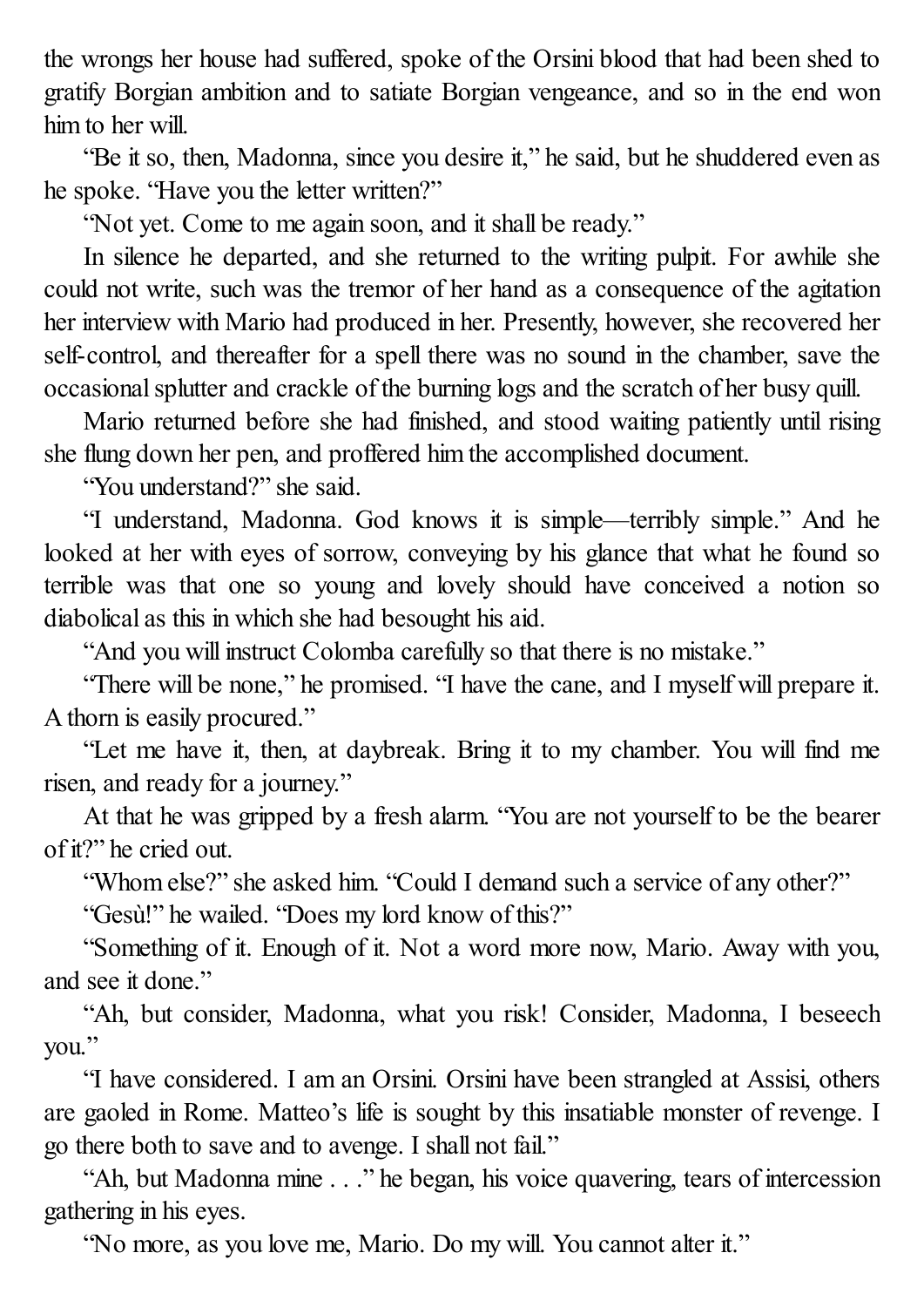The tone invested with a stern inflexibility that never before had he known in her —and he had known her from her very birth—made an end of his protests. She was the mistress, he the servant, almost the slave, owing unquestioning obedience. And so Mario, heavy-hearted, went his ways to do as she commanded, whilst she followed soon thereafter to seek what sleep she could, and in that sleep the strength to perform the task that lay before her.

The morning found her pale but calm when she came to confront her bridegroom in the hall.

The Lord of Pievano kept his chamber. Not all his stoicism was equal to the ordeal of sitting down to meat again with such a thing as Pantaleone, or witnessing the humiliation to which his daughter was to subject herself. However much he might esteem the end in view—since he was an Orsini before being a philosopher—he abhorred the means, and took the course of refusing them his countenance, and remaining passive. Yet—in justice to him be it said—of a certainty he would not have remained so had he known her full intent. A part of it only had she revealed to him.

Pantaleone was tortured between elation at the extraordinary good fortune that had so unexpectedly been flung into his lap and an irrepressible misgiving, an incredulity, a doubt as to its genuineness. Something of this was reflected in his glance as he came now into her presence. It had lost much of its habitual arrogant confidence; it seemed even a little strained.

He crossed to her, swaggering, since to swagger was natural to him; but there was none of the air of proprietorship that naturally was to be looked for in such a man towards the woman whom he had won to wife. Indeed, it was almost with humility that he took her hand, and bore it to his lips, she suffering it in the same icy detachment in which last night she had suffered his terrible embrace.

They sat down to table to break their fast, with none to wait upon them but the silent sphinx-like Mario. Even Raffaele was absent, and Pantaleone had missed the pert lad's ministrations on that morning of mornings.

He commented upon this, as much to ease the increasing strain of their silence as because he desired to know what had become of the page. Madonna excused the boy, saying that he was none so well and kept his bed. The truth was that he had but sought it a half-hour ago, upon his return from his ride to Castel della Pieve and the safe delivery of his letter.

They set out soon after, and took the road by the marsh towards Castel della Pieve. With them went Pantaleone's ten knaves, and Mario as Madonna's equerry by her insistence. Pantaleone disliked and mistrusted the silent clay-faced servant and would gladly have been rid of his presence. Yet he deemed it wise to humour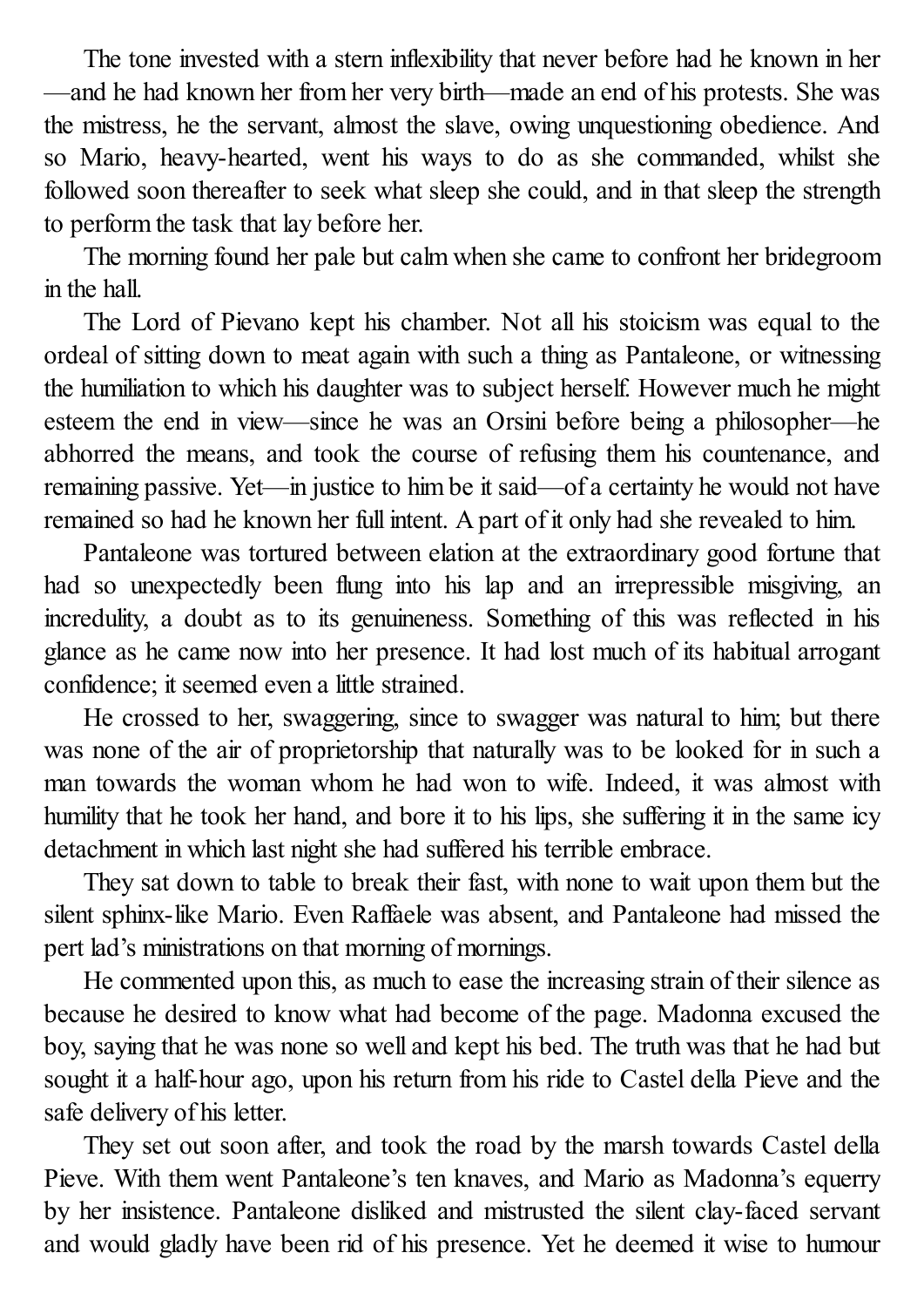her at least until a priest should have given her fully into his possession.

As they cantered briskly forward in the bright sunshine of that January morning, and the miles were flung behind them, Pantaleone's spirits rose, and conquered his last misgiving. Of treachery he had now no shadow of fear. Had she not delivered herself up to him? Were they not surrounded by men of his own? And must not the ducats and the rest follow as inevitably as the rising of to-morrow's sun? In this assurance he attempted to play the gallant, as befits a bridegroom; but he found her cold and haughty and reserved, and when he remonstrated, pointing out that she did not use him at all like one who was to be her husband by noon-tide, she retorted with a reminder that between them was naught but a bargain that had been struck.

This chilled him, and for awhile he rode amain sulkily, with bent head and furrowed brows. But that soon passed. His abiding humour was too buoyant to suffer any permanent overclouding. Let her be as cold as ice at present. Anon he would know how to kindle her into living woman. He had so kindled a many in his day, and he was confident of his natural gifts in that direction. Not that it would greatly matter if she were to remain proof against his ardour. There were her ducats for ample consolation, and with her ducats he might procure elsewhere an abundance of the tenderness that she denied him.

They toiled up a gentle hill, and then from its summit the gleaming ruddy roofs of Castel della Pieve broke at last upon their view, some two leagues distant. It wanted yet an hour to noon, and if they maintained their present pace they would arrive too soon for Madonna's schemes. Therefore she now delayed by slackening her pace a little, pleading fatigue as a result of a ride that was something arduous for one so little used to the saddle. And she contrived so well that noon was striking from the Duomo as they rode under the deep archway of the Porta Pia and entered the town.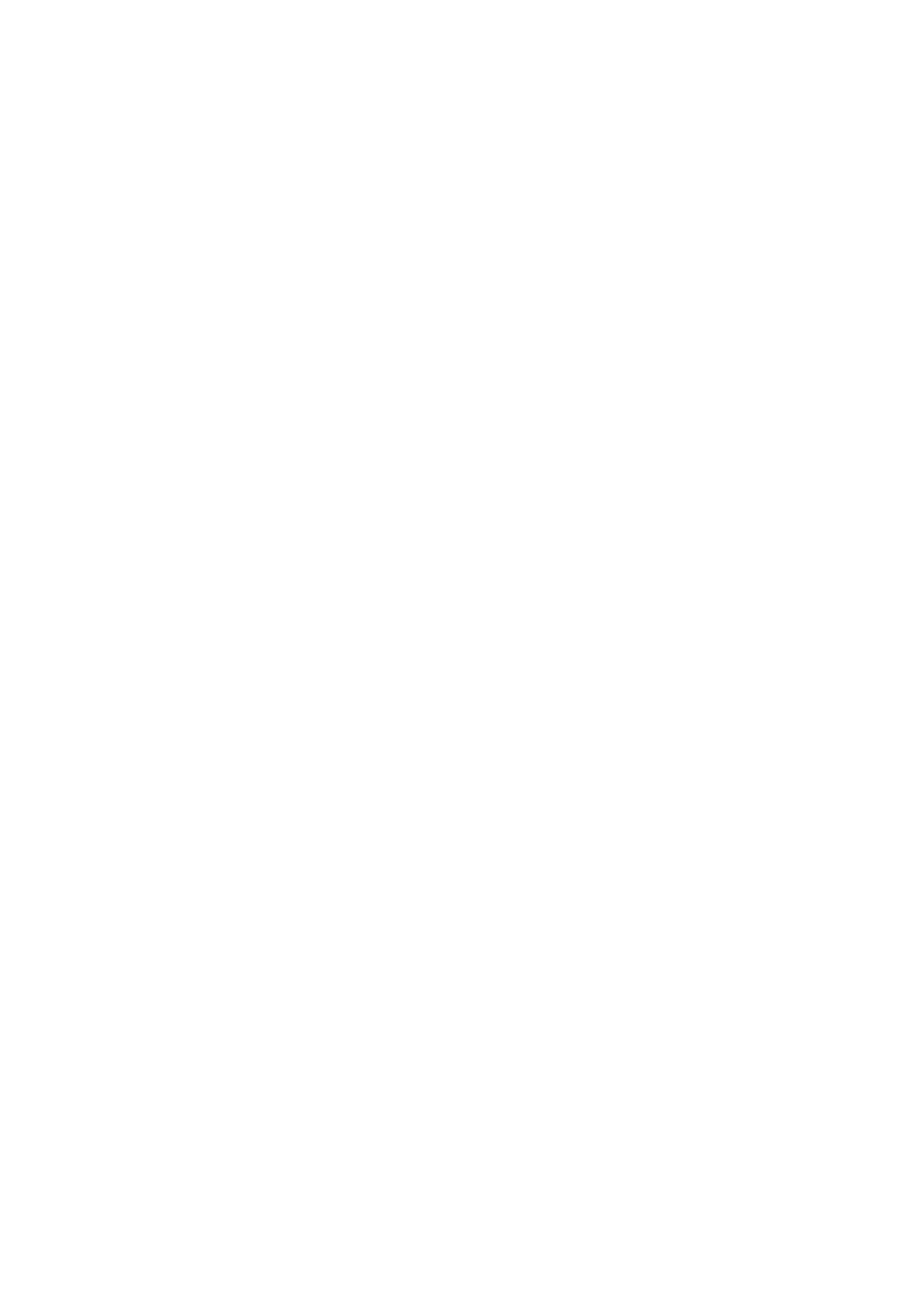THE Duke's army was encamped upon the eastern side of the city, so that Pantaleone had no inkling of his master's presence there until they had entered the main street and saw the abundant evidences of it in the soldiers that thronged everywhere chattering in all the dialects of Middle Italy. The part he had played at Pievano had so isolated Pantaleone from the outside world, that he had remained without precise knowledge of Cesare Borgia's whereabouts. His sudden realization that he had ridden almost into the very presence of the Duke was as a shower of cold water upon his heated body. For you will understand that engaged as he was he had every reason to avoid the Duke as he would avoid the devil.

He reined in sharply, and his eyes glared mistrustfully at Madonna, instinctively feeling that here was some trap into which like a fool he had been lured by this white-faced girl. It flashed across his mind that it had been his lifelong practice to mistrust lean women. Their very leanness was in his eyes an outward sign of their lack of femininity, and a woman that lacks femininity—as all the world knows—is as often as not a very devil.

"By your leave, Madonna," said he grimly, "we willseek a priest elsewhere."

"Why so?" she asked.

"Because it is my will," he snarled back.

She smiled a crooked little smile. She was calm and mistress of herself.

"It is early yet to impose your will upon me, and if you are over-insistent now, perhaps you never shall—for I marry you at Castel della Pieve or I do not marry you at all"

He looked at her blenching with anger. "God's Blood!" he swore, and gave tongue to that thought of his. "I never yet knew a lean woman that was not sly and a very bag of devil's tricks. What is in that mind of yours?"

And then suddenly a hoarse voice hailed him, and from among the passers-by there rolled forward a grizzled veteran upon sturdy bowed legs, a swarthy one-eyed fellow, who creaked and clanked as he walked, being all mail and leather. It was Valentinois's captain, Taddeo della Volpe.

"Well returned, my Pantaleone!" he cried. "The Duke named you but yesterday, wondering how you fared."

"Did he so?" said Pantaleone since he must say something, raging inwardly to find his retreat cut off by this most inopportune encounter.

The veteran rolled his single eye in the direction of Madonna Fulvia. "Is this the prisoner you were sent to capture?" quoth he, and Pantaleone could not be sure that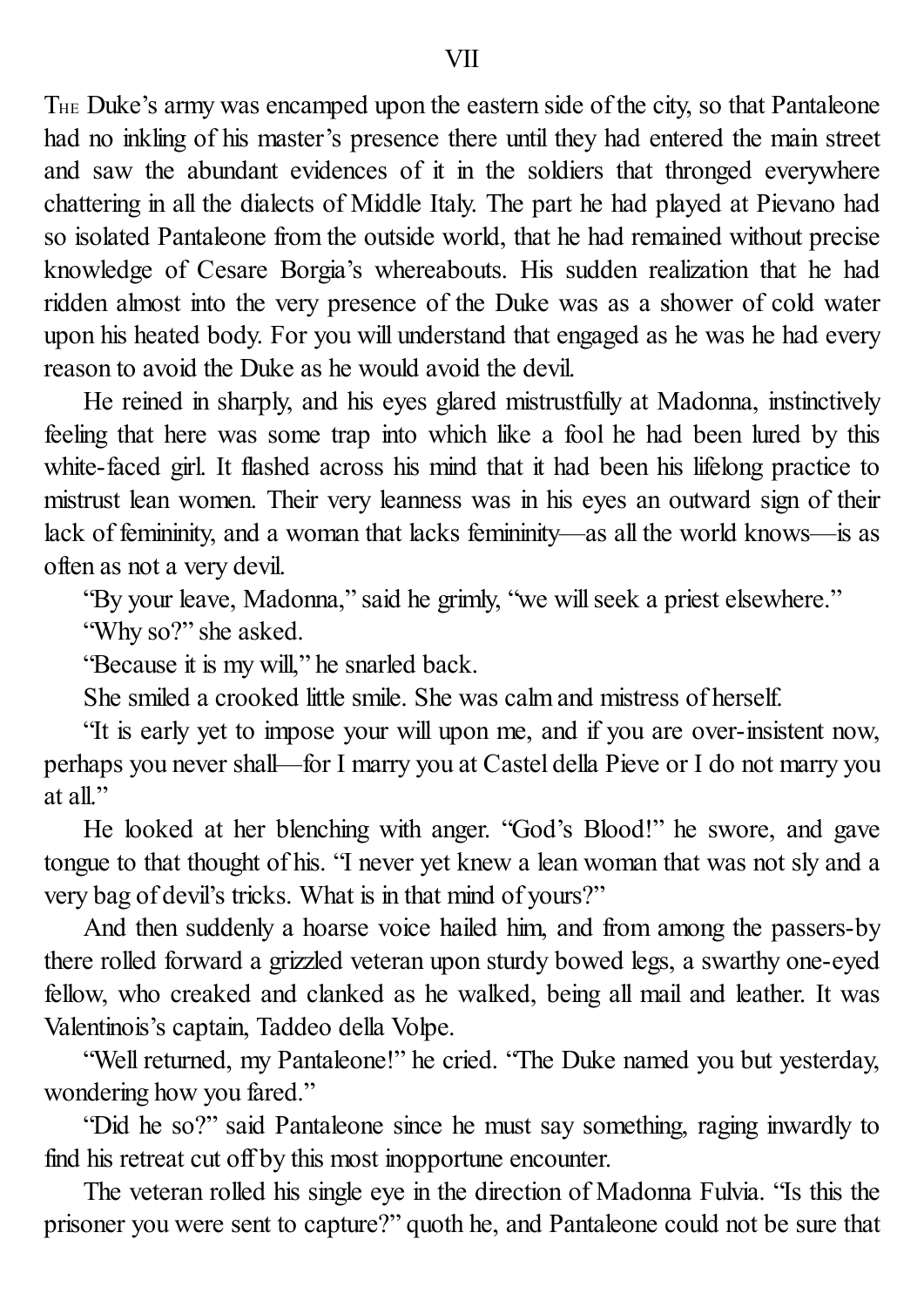he was not being mocked. "But I delay you. You'll be for the Duke. I'll go with you."

Now here was Pantaleone in desperate straits. Mechanically he moved forward with Taddeo, since to obey his very natural impulse and turn about to retreat by the way he had come was now utterly impossible. Nor could he question Madonna as he desired to do whilst Della Volpe stalked there beside him.

A dozen paces brought them to the open space before the Duomo, and there Pantaleone grew cold with fear to find himself almost face to face with Cesare Borgia himself, who rode amid a group of courtiers followed by a file of men-atarms from whose lances fluttered the bannerols with the Borgia device of the red Bull.

He was in the trap. He had been led into it by the nose like a fool by this wheyfaced Orsini girl, and he lacked even the strength to brace himself against the snapping of its springs. As he checked his horse, mechanically in his dismay, Madonna Fulvia dealt her own a cut across the hams that launched it forward as from a catapult.

"Justice!" she cried, brandishing above her head what looked like a short truncheon. "Lord Duke of Valentinois, justice!"

There was a commotion in the magnificent group about his Highness. The wild bound of her horse had brought her almost into the midst of it.

The Duke raised his hand, and the cavalcade came to a sudden halt. His splendid eyes swept over her, and there was something in his glance that seemed to scorch her.

She beheld now for the first time this man, the enemy of her house, one whom she had come to consider a very monster. He was dressed in black, in the Spanish fashion, his doublet scrolled with golden arabesques, his velvet cap laced with a string of smouldering rubies large as sparrow's eggs. From under this the wave of his bronze-coloured hair fell to his shoulders. The delicate yet essentially male beauty of his young face was such that for a moment it checked her cruel purpose.

A smile, gentle, almost wistful, broke upon that noble countenance, and he spoke in a voice that was soft and full of melody.

"What justice do you seek, Madonna?"

To combat the sweet seduction of his face and voice she had need in that hour to bethink her of her cousins strangled at Assisi, of those other kinsmen gaoled in Rome and like to die, and of her own lover, Matteo, in peril of capture and death. What, then, if this man were a very miracle of male beauty? Was he not the enemy of her race? Did he not seek Matteo's life? Had he not set that foul hound of his to track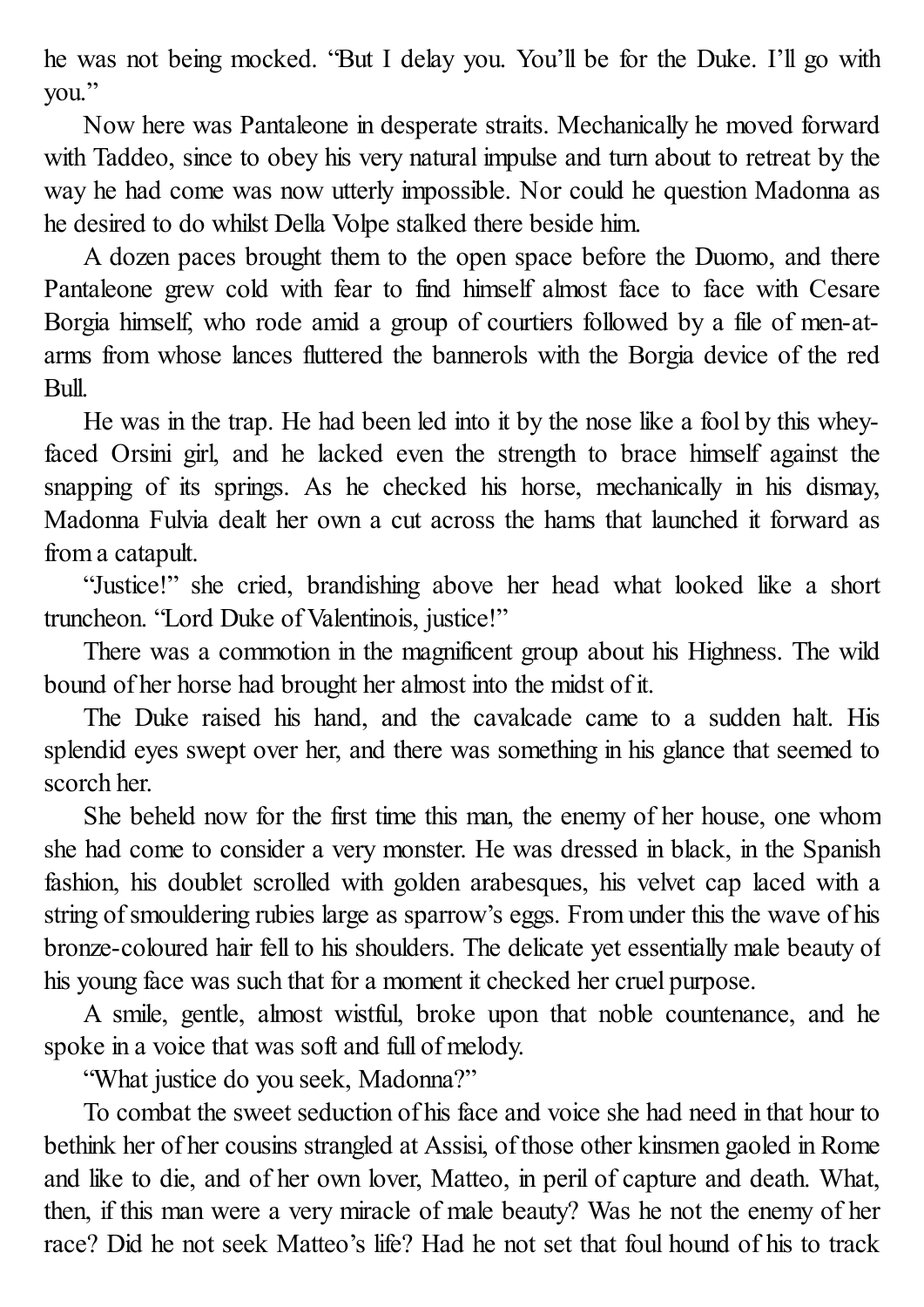Matteo down?

Upon the unuttered answer to those unuttered questions she braced herself, steeled her resolve and held out the tube she carried.

"It is allset down here, Magnificent, in this petition."

He moved his horse forward some paces from amid his attendant courtiers, and without haste put forth his gauntletted hand to receive the thing she proffered. He balanced it in his palm a moment, as if weighing it, considering. It was a hollow cane, sealed at both ends. A faint smile moved his lips under cover of his auburn beard.

"Here are great precautions," was his gentle comment, and his eyes stabbed her with questions.

"I would not have it polluted on its way to your august hands," she explained.

His smile broadened. He inclined his head as if to acknowledge the courtliness of her speech. Then his glance went beyond her and rested on the scared and savage Pantaleone.

"What fellow is that who is skulking there behind you?" said he. "You there!" he called. "Olà! Approach!"

Pantaleone gave a nervous hitch to his reins and walked his horse forward. His bronzed face was pallid, his glance furtive and uneasy; indeed, extreme uneasiness was writ large in every line of him.

Cesare's brows were faintly raised. "Why, Messer Pantaleone!" he cried. "You are well returned, and most opportunely. Here, break me these seals and read me the parchment this tube contains."

There was a sudden stir of interest in the gay flock of attendants, a movement of horses and a craning of necks, which quickened when Madonna Fulvia intervened.

"No, no, Magnificent!" Her voice was sharp with a sudden anxiety. "It is for your eyes alone."

He pondered her white face until she felt as she would faint under his regard, such was the terror with which it was beginning to inspire her. He smiled with a sweetness as ineffable as it was terrible and he addressed her in his silkiest accents.

"Since beholding you, Madonna, my eyes are something dazzled. I must borrow Ser Pantaleone's there, and be content to employ my ears." Then to Pantaleone on a sudden note of sharp command: "Come, sir," he said, "we wait."

Pantaleone a little dazed by his terror took the thing in his shaking hands, and not daring to demur or show hesitation, broke one of the seals with clumsy, fumbling fingers. A silken cord protruded from the tube. He seized it to pull forth the parchment, then with a sharp exclamation he drew back his hand as if he had been stung—as indeed he had been. There was a speck of blood on his thumb and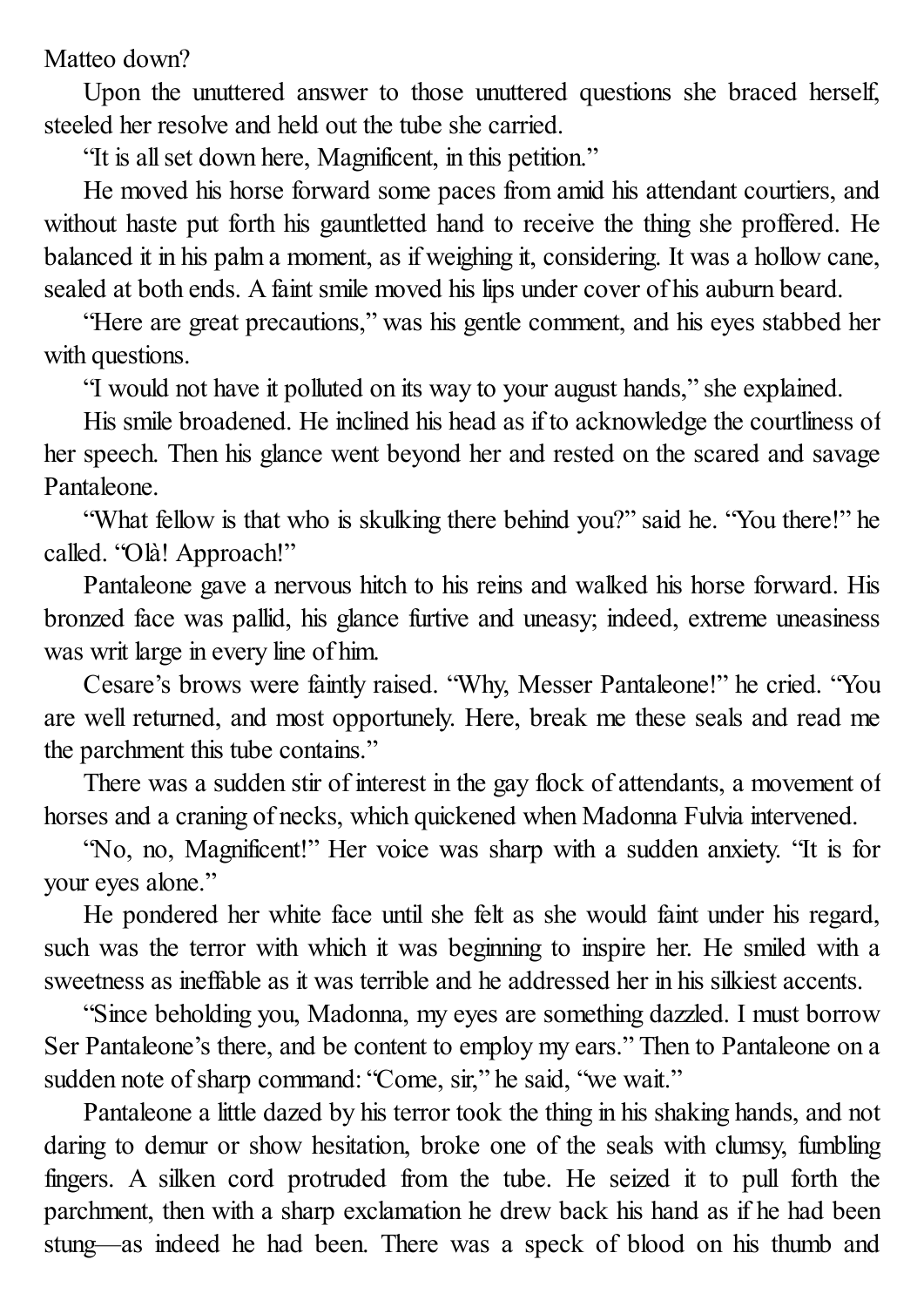another on his forefinger.

Madonna Fulvia shot a fearful glance at Valentinois. She saw here the miscarriage of her crafty plan, through the one factor which she had left out of consideration—the circumstance that Cesare Borgia living and moving in an environment of treachery, amid foes both secret and avowed, took no chances of falling a victim either to their force or their guile. She had not reckoned that he would appoint Pantaleone in this matter to an office akin to that filled at his table by the venom-taster.

"Come, come," the Duke was admonishing the hesitating Pantaleone, more sharply now. "Are we to wait here in the cold all day? The petition, man!"

Desperately Pantaleone now grasped the cord, taking care this time to avoid the thorn that accident or design—and he did not greatly care which, since he counted himself lost in any case—had lodged in the strands of the silk. He drew forth a cylinder of parchment, let fall the cane that had contained it, unrolled the petition with shaking hands, and studied it awhile, his brow wrinkled by the effort, for he was an indifferent scholar.

"Well, sir? Will you read?"

Precipitately he responded to that command, and fell to reading aloud, his voice hoarse.

"Magnificent—By these present I make appeal to you for justice against one who has proved as treacherous to you in the performance of the task to which you set him as was treacherous that task itself. . . ."

He broke off abruptly, looking up with the wild eyes of a hunted thing.

"It . . . it is not true!" he protested, faltering. "I . . ."

"Who bade you judge?" Cesare asked. "I bade you read; no more. Read on, then. Should it prove to concern you your answer to it can follow."

Under the suasion of that imperious will, Pantaleone bent his eyes to the parchment again, and pursued his reading.

". . . Believing that Matteo Orsini whom he was bidden to arrest is in hiding at Pievano, he has consented to connive at his escape and thus betray your trust in him upon the condition that I become his wife and my dowry his possession."

Again he broke off. "By the Eyes of God, it is false! As false as hell!" he cried, a sob of agony breaking his voice.

"Read on!" The Duke's voice and mien were alike terrible.

Dominated once more, Pantaleone returned yet again to the parchment.

". . . Escape may or may not be for Matteo, but at least there can be no escape for you who read, by the time you have read thus far. We have another guest at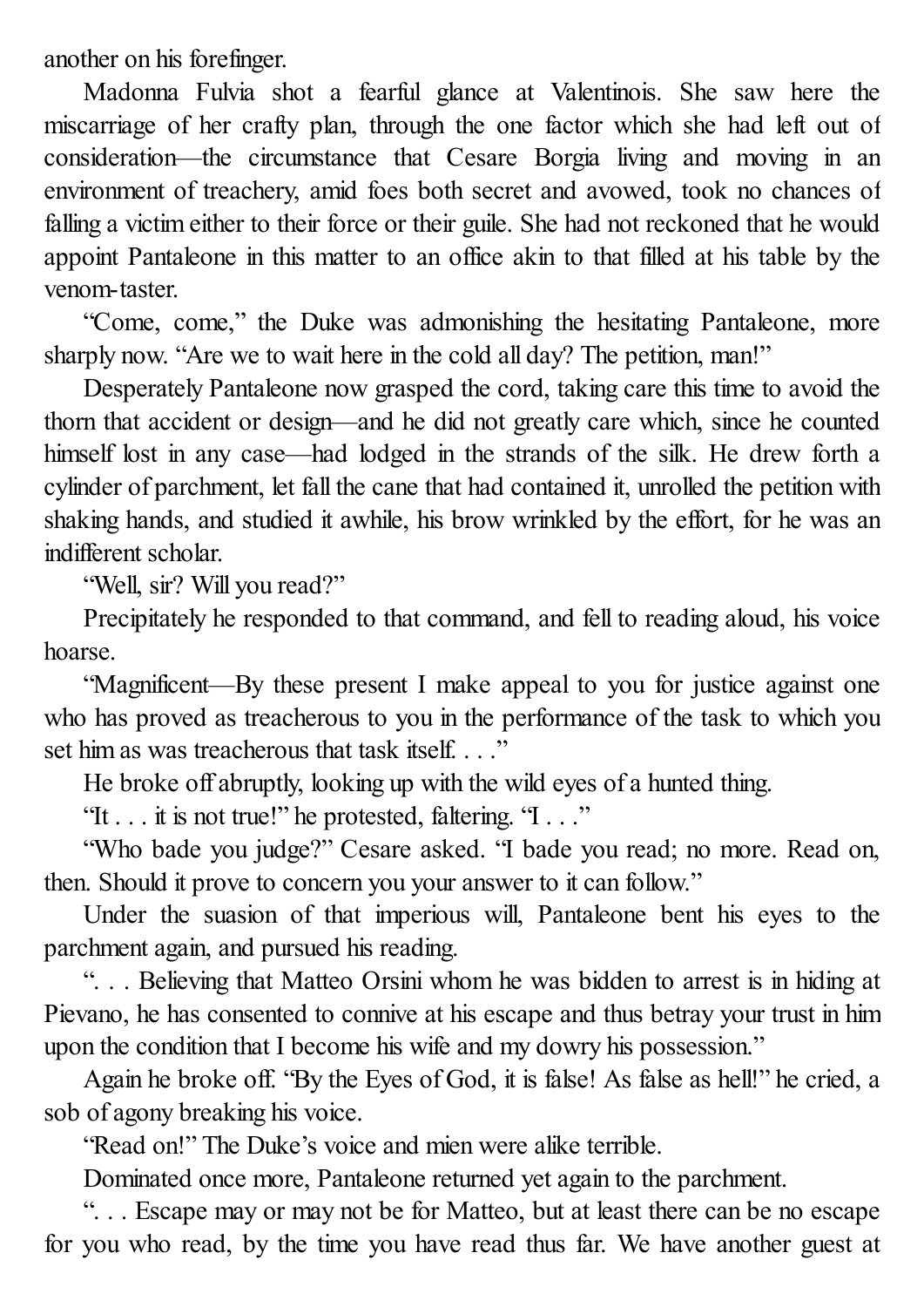Pievano in our lazar-house there—the small-pox. And these present have lain an hour upon the breast of one who is dying of it, and . . ."

On a sudden outcry of terror Pantaleone brought his reading abruptly to an end. The plague-laden parchment floated from his hands that were suddenly turned limp. It reached the ground, and there was a sudden alarmed movement on all sides to back away beyond the radius of its venom, beyond the danger of the dread scourge that it exuded.

Dully through Pantaleone's benumbed wits the realization thrust itself that the thorn in the silk had been no accident. It had been set there of intent, so that it might open a way by which the terrible infection should travel the more swiftly and surely into the reader's veins. He knew himself for a doomed man, one who might count himself under sentence of death, since the chances of winning alive through an attack of that pestilence were so slight as to be almost negligible. Ashen-faced he stared straight before him, what time indignation and horror found voice on every side, and continued clamant until the Duke raised an imperious hand to demand silence.

He alone remained unmoved, or at least showed no outward sign of such anger as he may have felt. When next he addressed the white-faced lady, who had made this desperate attempt upon his life, his voice was as smooth and silken as it had been before, his returning smile as sweet. And perhaps because of that the doom he pronounced was the more awful.

"Of course," he said, "since Ser Pantaleone has fulfilled his part of the bargain, you, Madonna, will now fulfil yours. You will wed him as you undertook."

Wide-eyed, she stared, and it was a long moment ere she understood the poetic justice that he meted out to her. When at last her voice came it came in a hoarse cry of horror.

"Wed him? Wed him! He is infected . . ."

"With your venom," Cesare cut in crisply. And he continued calmly as one reasoning with a wayward child: "It is your duty to yourself and him. You are in honour bound by your compact. The poor fellow could not foresee all this. You had not made him privy to your plans."

He was mocking her. She perceived it, and rage surged through her at the ruthless cruelty of it. She had ever heard that he was pitiless, but in no imagining of hers could she ever have conceived a pitilessness to compare with this. Her sudden surge of anger heartened her a little, yet it lent her no words in which to answer him, for in truth he was unanswerable—his justice ever was, wherefore men hated him the more.

"You called to me for justice, Madonna," he reminded her. "Thus you receive it.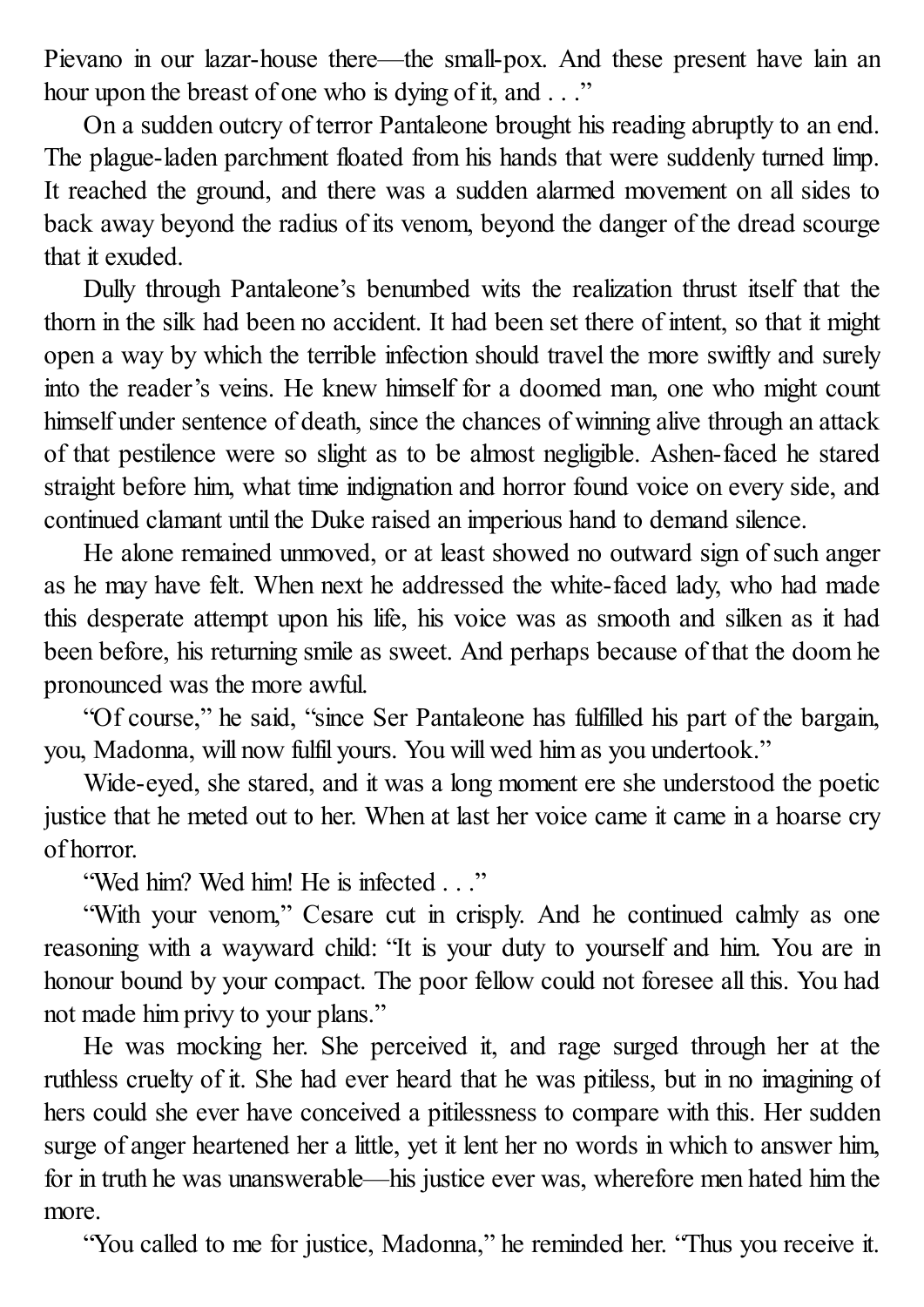It is complete, I think. I hope it satisfies you."

Her anger shivered itself unuttered against that iron dominance of his. Before it her spirit left her utterly, her high courage ebbed like water, and she became again the prey of fear and horror.

"Oh, not that! not that!" she cried to him. "Mercy! Mercy! as you would hope for mercy in your need, have mercy on me now." He looked sardonically at Ser Pantaleone, who sat his horse, benumbed in body and in brain.

"Madonna Fulvia does not flatter you, Pantaleone," said he. "She has little fancy for you as a bridegroom, it appears. Yet, fool, you believed her when she promised to take you to husband. You believed her! Ha! What was it Fra Serafino said of you?" He fell thoughtful. "I remember! He found you too full in the lips to be trusted with a woman. He knows his world, Fra Serafino. A cloister is a good coign of observation. So you succumbed to her promises! But be comforted. She shall fulfil them, where she thought to cheat you. She shall take you to that white breast of hers —you and the plague you carry with you."

"Oh, God!" she panted. "Will you wed me to death?"

"Is it possible," he wondered, "that you can find death more repulsive than Pantaleone? Yet consider," he begged her, reasoning dispassionately, "that I do naught by you that you would not have done by me." He began with infinite caution to peel off the heavy gauntlet of buffalo hide with which he had handled that deathdealing tube. "After all," he resumed, "if to keep your word is beyond measure odious to you—a family trait with you, Madonna, as I have cause to know—I may show you the way to escape its consequences."

She looked at him, but there was no hope in her glance.

"You mock me!" she cried.

"Not so. There is a way that some would account to be consistent with honour. Cancel the bargain that you made with him, and thus cancel the obligation to fulfil your part and to submit to his embrace."

"Cancel it? How cancel it?" she asked.

"Is it not plain? By surrendering Matteo Orsini to me. Deliver him up to me this day, and the night shall be free from nuptials that are distasteful to you."

She understood at once the satanic subtlety of this man; she saw how far removed he was from any petty vengeance such as she had suspected him to be gratifying; she was but an insignificant pawn in the deep game he played; her feelings were to him no more than the means to the one end of which never for an instant had he lost sight—the capture of Matteo Orsini. That was all that mattered to him, and he was not to be turned aside by any considerations of anger towards herself. He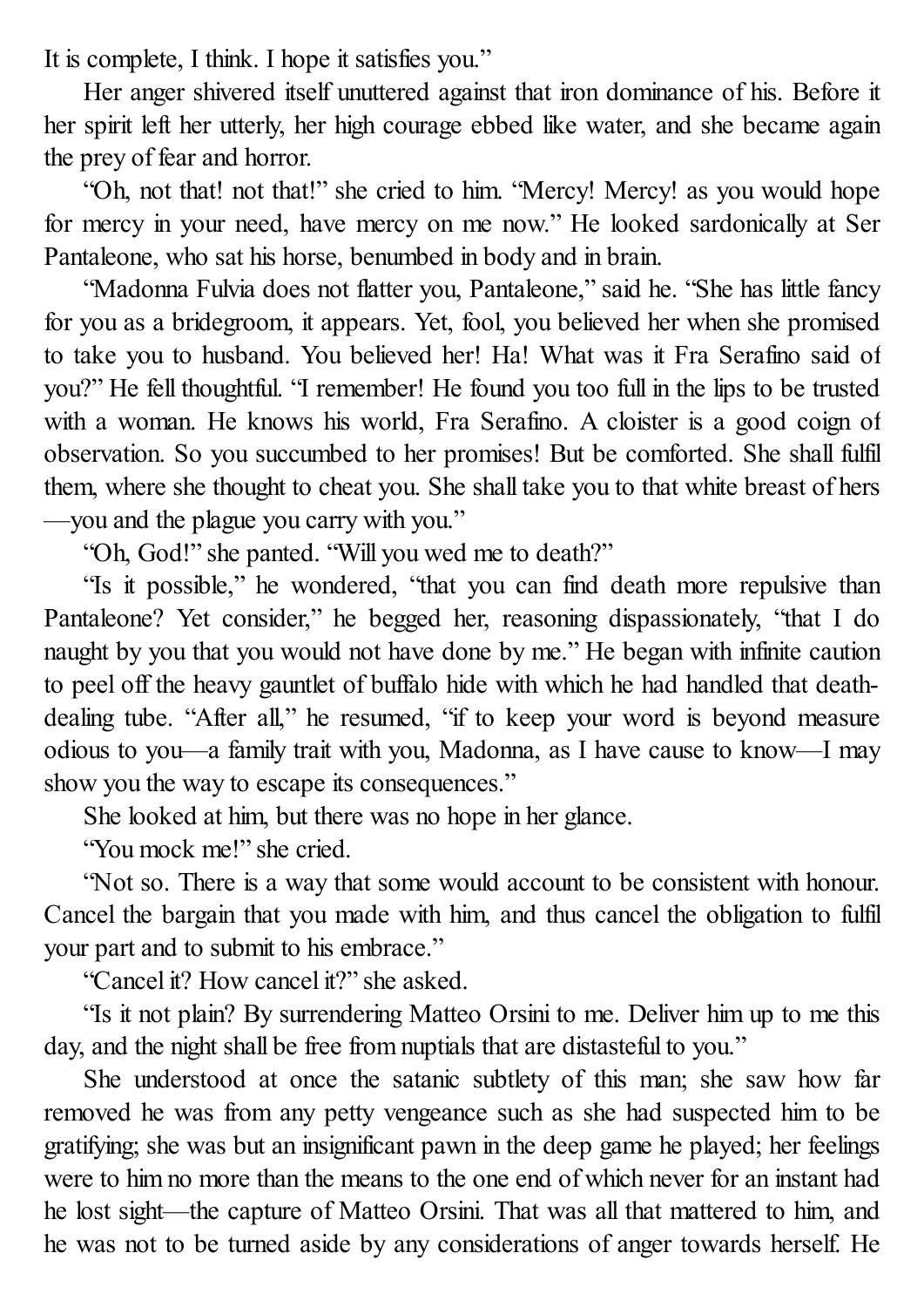had terrified her with the threat of this unutterable marriage, simply that he might render her pliant to his will, ready to pay any price of treachery to escape that ghastly fate.

"Deliver him up to you?" she said, and it was her turn to smile at last, but with infinitely bitter scorn.

"Could aught be easier?" he asked. "There is no need to tell me even where he lurks. I do not ask you to betray him, or do aught that would hurt your tender Orsini sensibilities." His sarcasm was a sword of fire. "You need but to send him word of the plight into which your essay in poisoning has landed you. That is all. As he is a man, he must come hither to ransom you from the consequences of your deed. Let him come before nightfall, or else—" he shrugged, flung his gauntlets down into the mud, and nodded his head towards the stricken Pantaleone—"you keep your bargain; you pay the price agreed upon for his escape, and myself I shall provide the nuptial banquet."

She looked at him with a deep malignity aroused by his own relentlessness and by the hateful suavity in which he cloaked it. And then her wits roused themselves to do battle with his own. She saw how subtlety might yet defeat subtlety. And as the idea crept into her fevered mind, the blood came slowly back into her livid cheeks, her glance grew bold and resolute as it met his own.

"Be it so," she said. "You leave me no choice, Magnificent." Her voice came harsh and something mocking. "It shall be as you desire. I will send my servant to him now."

He gave her a long, searching glance which at first was grave and doubting, and ended by becoming almost contemptuous. He made a sign to his cavaliers.

"Let us on, sirs. Here is no more to do." But he stooped from his saddle to issue an order in an undertone to Della Volpe who throughout had stood beside him. Then flicking his horse with the slight whip which he carried, he moved on across the square, his fluttering attendants with him. He rode away with contempt in his heart. He knew this Orsini brood. They were all the same. Bold to devise, but craven to execute; their brains were stouter than their hearts. Their stiffness crumpled at the touch.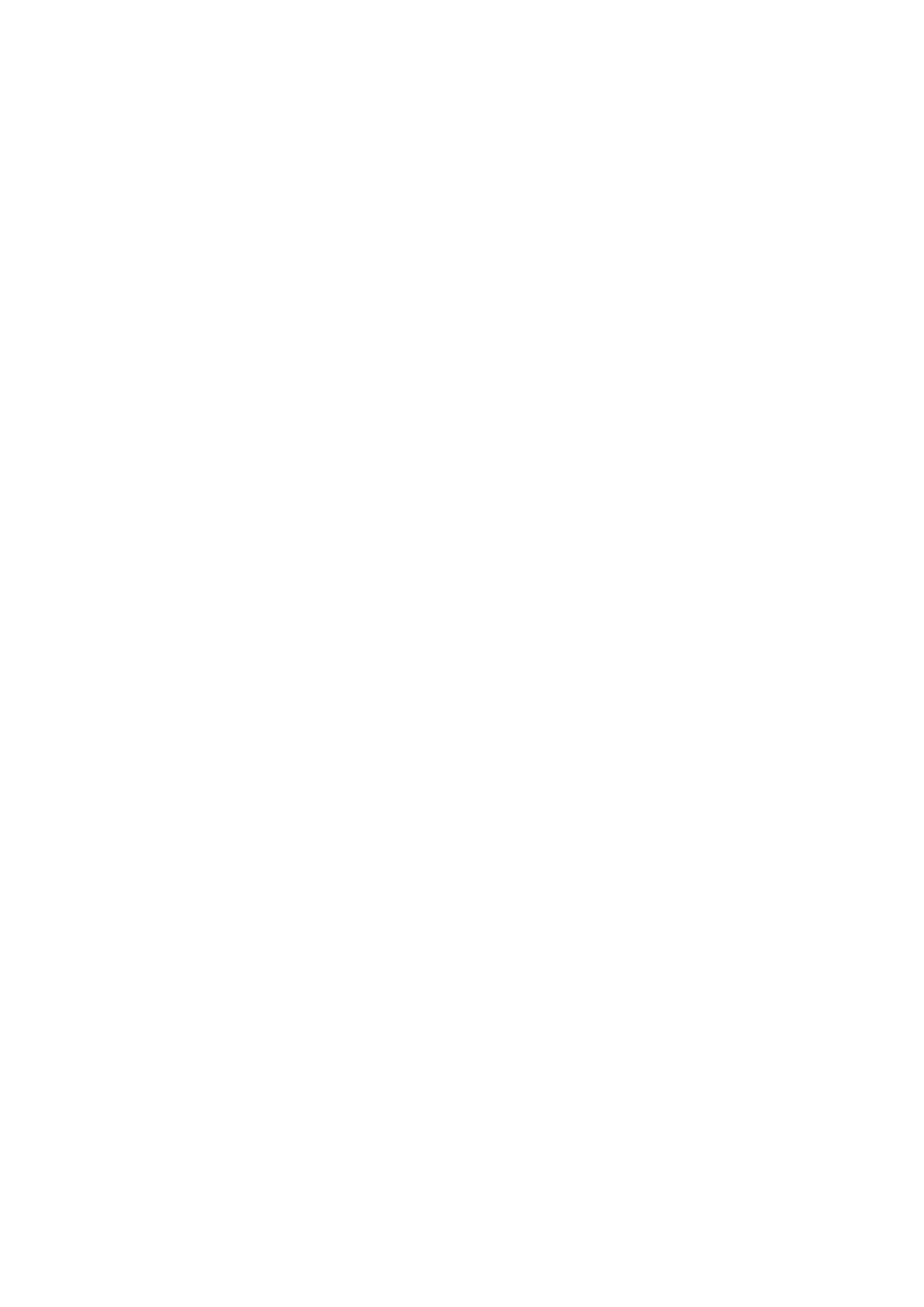ERECT and stiff upon her horse sat Madonna Fulvia, her eyes following the Duke as he rode away across the square, to vanish down the street that opened out of it. She remained thus, bemused, half-dazed, indifferent to the gaping crowd that by now surrounded her, but keeping its distance out of respect for the disease with which Pantaleone was accounted laden.

She was roused at length by a groom dressed in black with a bull wrought in red upon the breast of his doublet, who stepped forward to take her reins, whilst at the same time Della Volpe addressed her, his tone respectful but his single eye contemptuous.

"Madonna," he said, "I pray you go with us. I have my lord's commands for your entertainment."

She looked at him, sneering at first at the euphemism he had employed by which to convey to her that she was a prisoner. But something in that veteran's rugged face struck the sneer from her lips. Two things she read in that countenance: the first, that he was honest; the second, that he contemned her action.

Her glance grew troubled, and it fell away from him. "Do you lead the way then, sir," she said. "My equerry here accompanies me, I think." And she indicated Mario, who sat his horse rigidly behind her, a dumb anguish in his dark eyes.

"Naturally, Madonna, since he is to be your messenger. Forward, Giasone," he commanded, and upon that, the groom leading her horse, Della Volpe striding grimly beside her and Mario riding as grimly in her wake, she moved forward towards the Communal Palace whither by Cesare's orders they were taking her.

As for the wretched Pantaleone, she scarce bestowed another thought upon him. He had been no more than a pawn in this game of hers, even as she was become one now in the deeper game of the Duke's. He had served his miserable turn, though not quite as she had intended. In view of the resolve she had taken, it was unlikely that she would be troubled with him again, she thought.

She had observed, though with but faint interest, that a half-dozen arbalisters had charge of him. These men, under the command of an antient, showed no relish for their task of apprehending one who was so armed that without raising a finger he could fling death about him. Accordingly they kept their distance. They made a wide ring about their prisoner, each with a quarrel laid to his arbalest, and thus they urged him away, threatening to shoot him if he were disobedient.

When at last he had been removed in this fashion, a man in the Borgia livery came forward with a flaming torch to within a couple of yards of the pestilential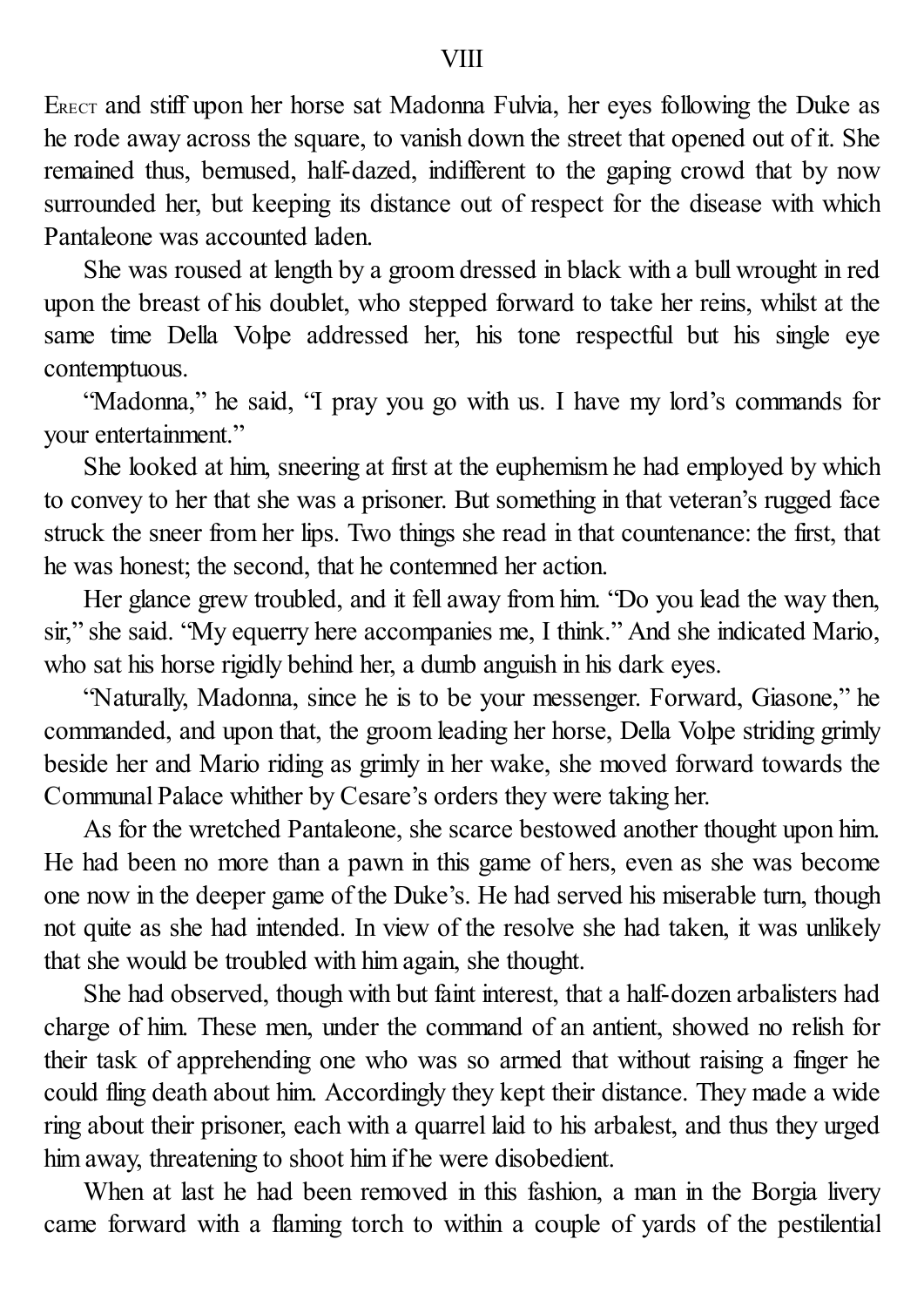parchment that still lay where it had fallen. Thence he flung his torch upon it, nor went to recover it again. Torch and plague-laden parchment were consumed together, in spite of which, so runs the story, the good folk of Città della Pieve went wide of the spot for days thereafter.

Meanwhile Madonna Fulvia had been conducted to the Communal, and found herself housed in a long, low-ceilinged chamber of the mezzanine of the old palace, an austere room in the matter of equipment, for Città della Pieve was a modest township that had not kept pace with the luxurious development of the great Italian **States** 

A guard was placed outside the door, and another was set to pace beneath her windows; but at least she was given the freedom of that spacious chamber, and of course Mario was admitted to her presence since he was to be her messenger to Matteo Orsini. The Duke had judged it well that it should be so, since to the testimony of such letters as she might write Mario would add the confirmation of his own evidence of a fact which might be disbelieved if related by another.

Alone with his mistress, this frail child whom he had known from her cradle, the old servant now broke down utterly. His grimness deserted him utterly, and the tears rolled down his ghastly furrowed face.

"Madonna mine! Madonna mine!" he sobbed brokenly, and held out his old arms as if he would have taken her to them, paternally to comfort her. "I warned you. I told you here was no work for such gentleness as yours. I implored you to let me do this thing in your stead. What do I matter? I am old; my life has reached its evening; my loss of a few days more would be nobody's gain. But you . . . O God of Pity!"

"Calm, Mario! Be calm," she bade him gently.

"Calm?" he cried. "Can I be calm when before you lies the choice between betrayal and death, and, Gesù! such a death. Had I carried an arbalist I should have put a bolt through his devil's heart when he pronounced your doom; the fiend, the monster!"

"A beautiful devil he is," she said. Then she dropped her voice. "Mario!" she called him softly. Her eyes flashed to the door, then she drew still farther from it, over to the window overlooking the square, beckoning him to follow. He went silently, staring, impressed by the mystery of her bearing.

By the window, in lowered murmuring accents she addressed him.

"There may yet be a way out of this," she said. "You shall bear no letters, because you will need none. Listen now." And she gave him her commands.

By the time she had done he was staring at her, his jaw fallen. Then he stirred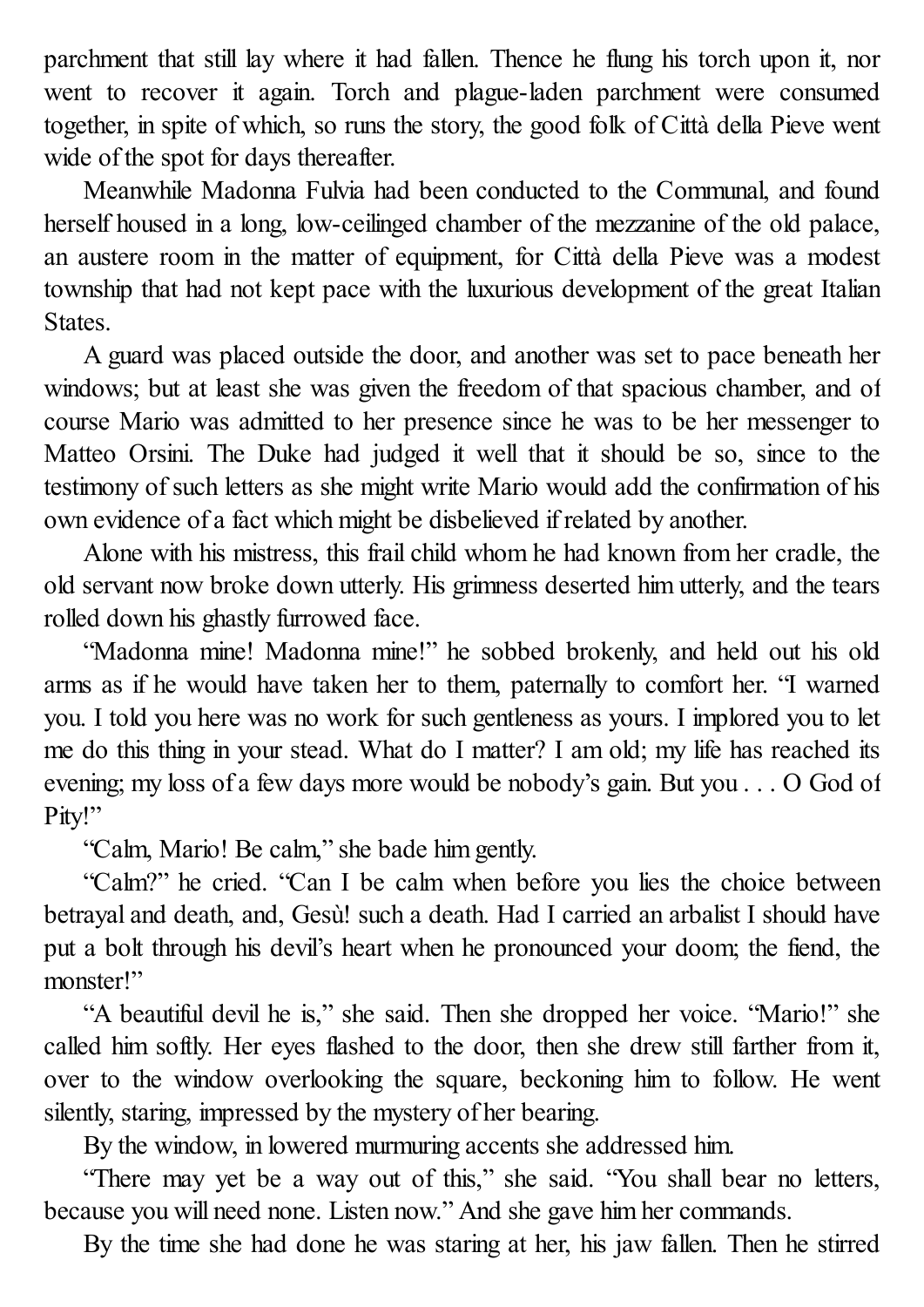himself out of his amazement. He broke into protests that she was but making her ruin doubly certain; he sought to dissuade her, reminded her that it was through a disregard of his counsels that she came into her present ghastly pass, and besought her not again to disregard them.

But in her headstrong way she remained unmoved, her resolve a rock upon which the torrent of his loving eloquence broke and was dissipated. And so in the end she had her way with him against his better judgment, even as last night. That there might be no mistake she repeated all to him in brief at parting.

"And to my lord? What shall I say to my lord?" he asked.

"As little as you can, and nothing to alarm him."

"I am to lie, then."

"Even that if need be, out of charity to him."

He departed at last, and throughout the long afternoon she sat alone in that room of the mezzanine, save for one interruption when a couple of slender vermilion striplings of the Duke's household brought her food and wine in golden vessels upon salvers of beaten gold.

She drank a little of the wine, but though she had not eaten since leaving Pievano early that morning, the suffocation of suspense was upon her and she refused all food.

She sat on by the window, and towards evening she saw the Duke returning with his gay cavalcade. Later, as the twilight was deepening, the two vermilion pages returned to bid her in the Duke's name to the supper that was spread below. She excused herself. But the pages were gently insistent.

"It is his potency's wish," one of them informed her, in a tone that quietly implied that what his potency wished none might withstand.

Perceiving not only the uselessness of further denial, but, further, that her very presence below might advance the thing she had set herself to do, she rose and signed to the pages to lead the way. In the corridor another pair awaited her, each bearing a lighted taper, who went on ahead. In this ceremonious fashion was she conducted below to the great hall, where a courtly crowd of cavaliers and ladies were assembled, making her instantly conscious—very woman that she was—of her own plain and dusty raiment, so out of place amid all this glittering splendour.

The Duke himself, tall and graceful in a suit of sulphur-coloured silk with silver bands at throat and waist, advanced to the foot of the stairs to receive her, bowing to her with the deference he might have used to a princess. By the hand, which she did not dream of denying him, he led her through the throng to the double doors that were thrown open upon an inner room. Here long tables were set for supper upon a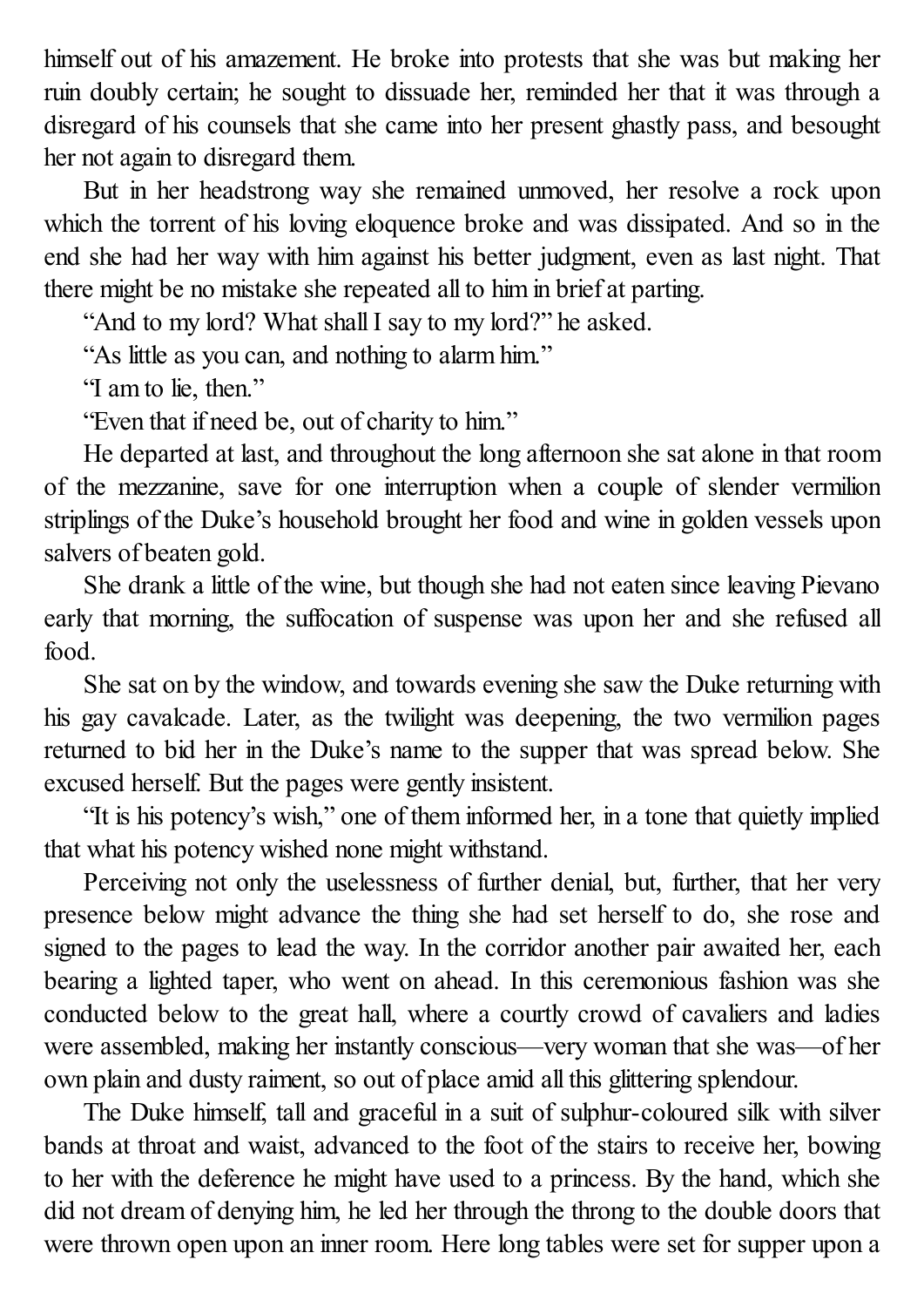dais that formed the three sides of a parallelogram.

At the table's head, in the middle of the short upper limb, he took his seat with her beside him, whilst those who had trooped in after them found for themselves the places that had been allotted them. It was as if the company had but awaited the arrival of herself as of an honoured guest, and the vengeful mockery of it stabbed her to the soul. Yet she strove that naught of this should appear, and she succeeded. White-faced she sat between Valentinois and the portly Capello, Orator of Venice, braving the curious glances that were flashed towards her from every side.

That room of the Communal, which in normal times was bare and cheerless as a barn, had been transmogrified under the deft hands of Cesare's familiars until none who knew its ordinary appearance could now have recognized it. You might have supposed yourself in one of the chambers of the Vatican. The walls were hung with costly arras, Byzantine carpets had been spread upon the stone floor, and the tables themselves gleamed and flashed with broidered naperies, vessels of gold and silver, costly crystal and massive candlesticks in which candles of painted and scented wax were burning. Add to this that gorgeous company in silk and velvet, in cloth of gold and silver, in ermines and miniver, the women in gem-encrusted bodices and jewelled hair-nets, the flock of splendidly liveried servants below the dais, the cloud of fluttering pages, and you will understand how Madonna Fulvia reared far from the world of courts in the claustral seclusion of Pievano, was dazzled by the spectacle.

From a fretted gallery above the doorway came a sound of lutes, archlutes and viols, and under cover of the music—his voice so melodious that it almost seemed to sing to it—the Duke addressed her.

"I rejoice for you, Madonna," he said, "that here is spread no nuptial feast."

She looked at him, and shivered slightly as she turned away again.

"It would break my heart," he pursued on that murmuring, caressing note of his that lent his voice a wooing quality, "it would break my heart to see so much beauty delivered into the arms of foul infection. Hence do I fervently pray that Matteo Orsini comes to-night."

"And for no other reason?" she asked him scornfully, stung by what seemed to her such stark hypocrisy.

He smiled, his beautiful sombre eyes enveloping her white face in their regard. "I confess the other," he admitted, "but I swear as I am living man and worship all things lovely, the reason that I gave weighs the heavier." He sighed. "It is to save you that I pray Matteo Orsini may come to-night."

"He will come," she answered him. "Have no doubt of that."

"He owes no less to his manhood," he said quietly. Then turned his attention to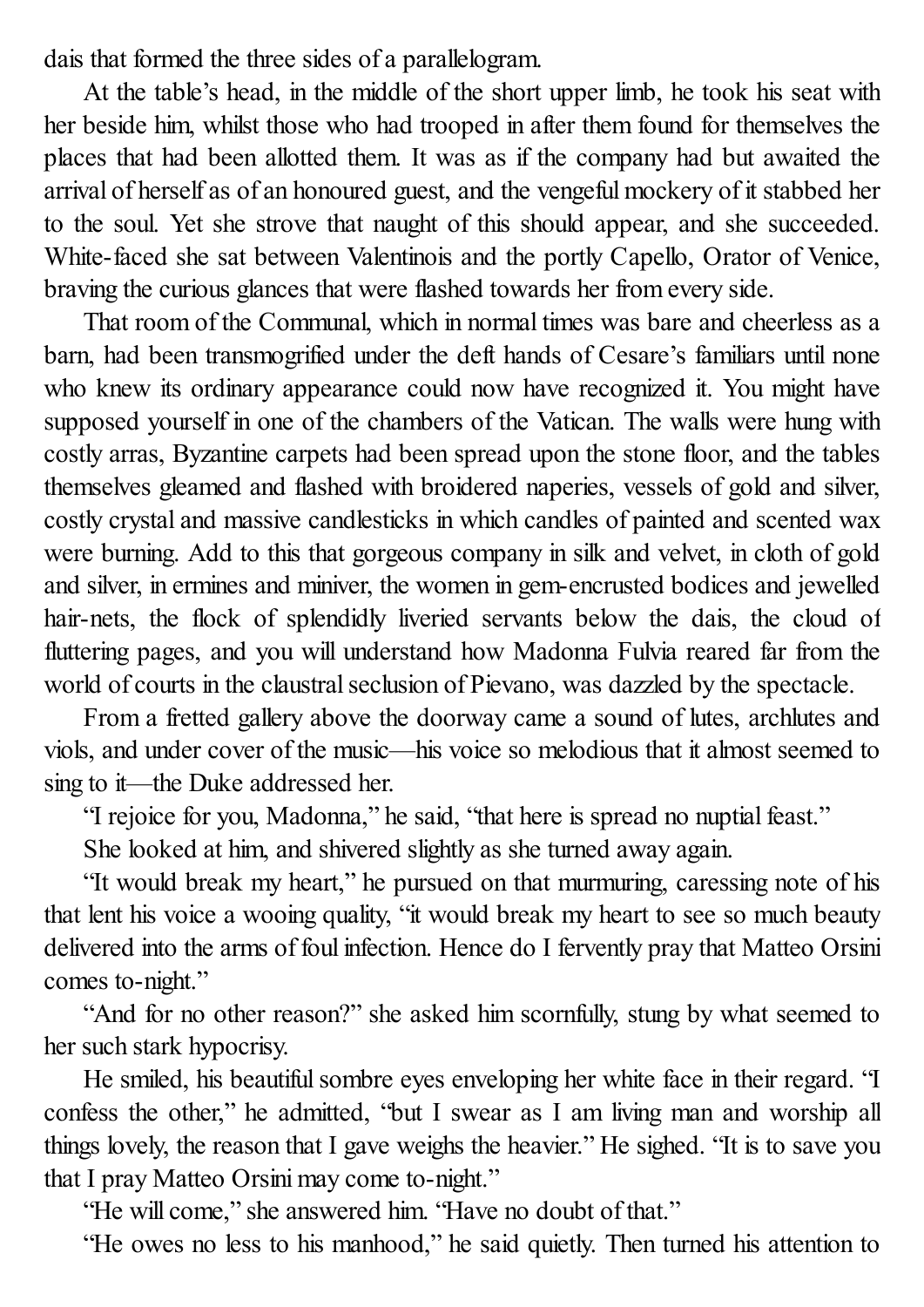more immediate matter. "You do not eat," he reproved her.

"I should choke, I think," she answered frankly.

"A cup of wine at least," he urged, and signed to a cellarer who bore a gold vessel of soft Puglia wine. But, seeing her gesture of refusal, he put forth a hand to stay the servant's pouring. "Wait," he said, and beckoned a page to him. "A mossagate cup for Madonna Fulvia, here," he bade the stripling, and the page vanished upon his errand.

Madonna's lip curled a little. "There is no need for the precaution," she said for moss-agate cups were said to burst if poison touched them—"I neither suspect venom nor do I fear it."

"So much I might have known," he answered, "since you have displayed yourself so subtly learned in the uses of it."

He spoke quietly and gravely, but at the words she felt herself go hot and cold at once. A scarlet wave suffused her face, then ebbed, to leave it deathly pale. His words made her perhaps realize that she had no just cause for grievance; she was a poisoner caught *flagrante*, and the steely treatment he meted out to her in his silken fashion was no more than her desert.

Back came the page with the gleaming moss-agate cup, which he set down before her. The waiting cellarer brimmed it at a sign from him, and his glance now inviting her she drank to steady her sudden weakness.

But the meats they placed before her continued unheeded, nor did she thereafter heed the Duke when he leaned aside to mock her still with that dread gentleness of his. Her staring eyes were set expectantly upon the doors at the room's end. It waxed late, and her impatience mounted. Why did they not come, and thus put an end to the unbearable strain of suspense that racked her very soul?

Came pages now with silver basins, ewers, and napkins. Gallants and ladies dipped their hands and washed their fingers against the serving of the sweetmeats, and then without warning—but obeying, no doubt, the orders that the Duke had left —those portals upon which Madonna's eyes had so long been fastened swung open, and between two men-at-arms in steel she beheld her clay-faced equerry, the faithful Mario, haggard and dust-stained, returned at last.

The hum of conversation sank down and was stilled as the sturdy fellow advanced up the long room between the tables and came, still flanked by his guards, to stand immediately before the Duke. Not to the Duke, however, but to Madonna Fulvia did he address himself when at length he spoke.

"Madonna, I have done your bidding. I have brought Ser Matteo."

A silence followed and a pause, ended at last by Cesare's short laugh.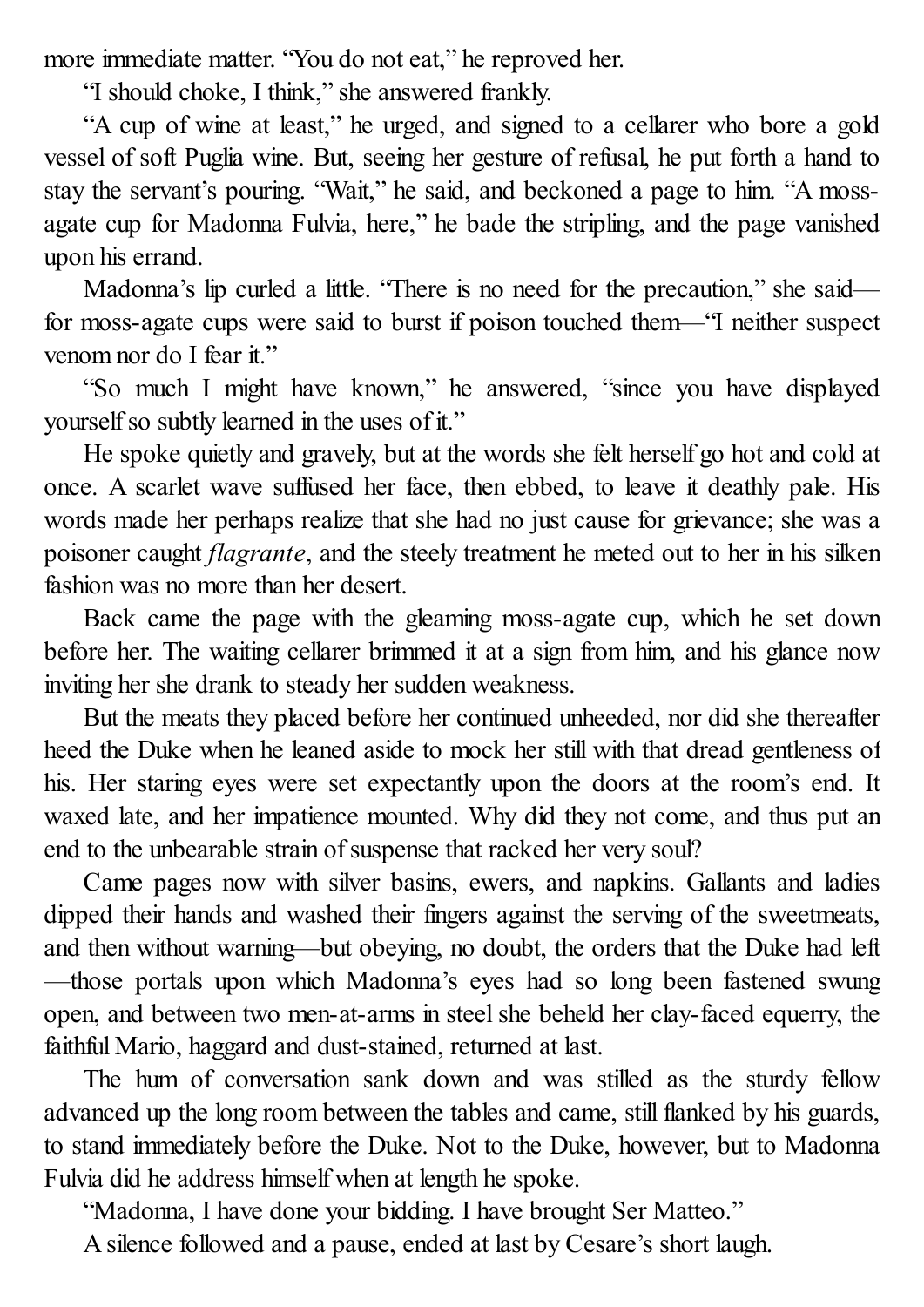"Body of God! Did he need bringing?"

"He did, my lord."

The Duke's glance swept over the noble company. "You hear," he called to them, raising his voice. "You perceive the lofty spirit of these Orsini. An Orsini must needs be brought to ransom his mistress and kinswoman from the fate decreed her." He turned to the equerry. "Fetch him hither," he said shortly, with a wave of his fine hand.

But Mario was slow to obey. Not upon the Duke but upon Madonna were his eyes set, as if awaiting her confirmation of that command. She nodded, whereupon he turned and strode down the room again upon his errand and so out.

The doors closed after him, but the silence continued. No man or woman there but felt the oppression of the impending drama, but awaited in suspense the climax and conclusion that were close at hand. The very minstrels in the gallery had ceased their music, and not a sound disturbed the general brooding hush.

Cesare leaned back in his high gilded chair, his slender fingers toying delicately with the strands of his auburn beard, his narrowed eyes glancing aslant at Madonna Fulvia. He found her manner very odd. It contained some quality that intrigued him, and eluded his miraculous penetration.

She sat there with ashen face and wide, staring eyes; so might a corpse have sat, and a corpse you might have deemed her but for the convulsive heave of her slight bosom.

And then a sound of voices beyond the door—of voices raised in sudden altercation—broke upon the general expectancy.

"You cannot enter!" came a gruffshout. "You cannot take . . ."

And then they heard Mario's voice, harsh, vibrant and compelling, interrupting and overbearing the objector.

"Did you not hear the Duke's express commands that I should bear Matteo Orsini to him? I have Matteo Orsini here, and I but obey his potency's commands. Out of my way, then."

But other voices broke in upon him, all speaking together so that they made no more than a confused and bawling chorus whose purport was not to be discerned.

Suddenly Cesare rose in his place, his eyes flaming. "What's this?" he cried. "By the Host! am I kept waiting? Set me wide those doors!"

There was a scurry of lacqueys to obey that imperious voice. The Duke sank back into his chair as the doors were violently pulled open. Beyond it a line of a halfdozen men-at-arms made a screen that concealed whatever lay behind them.

"My lord . . ." began one of these, a grizzled antient, raising his hand in appeal.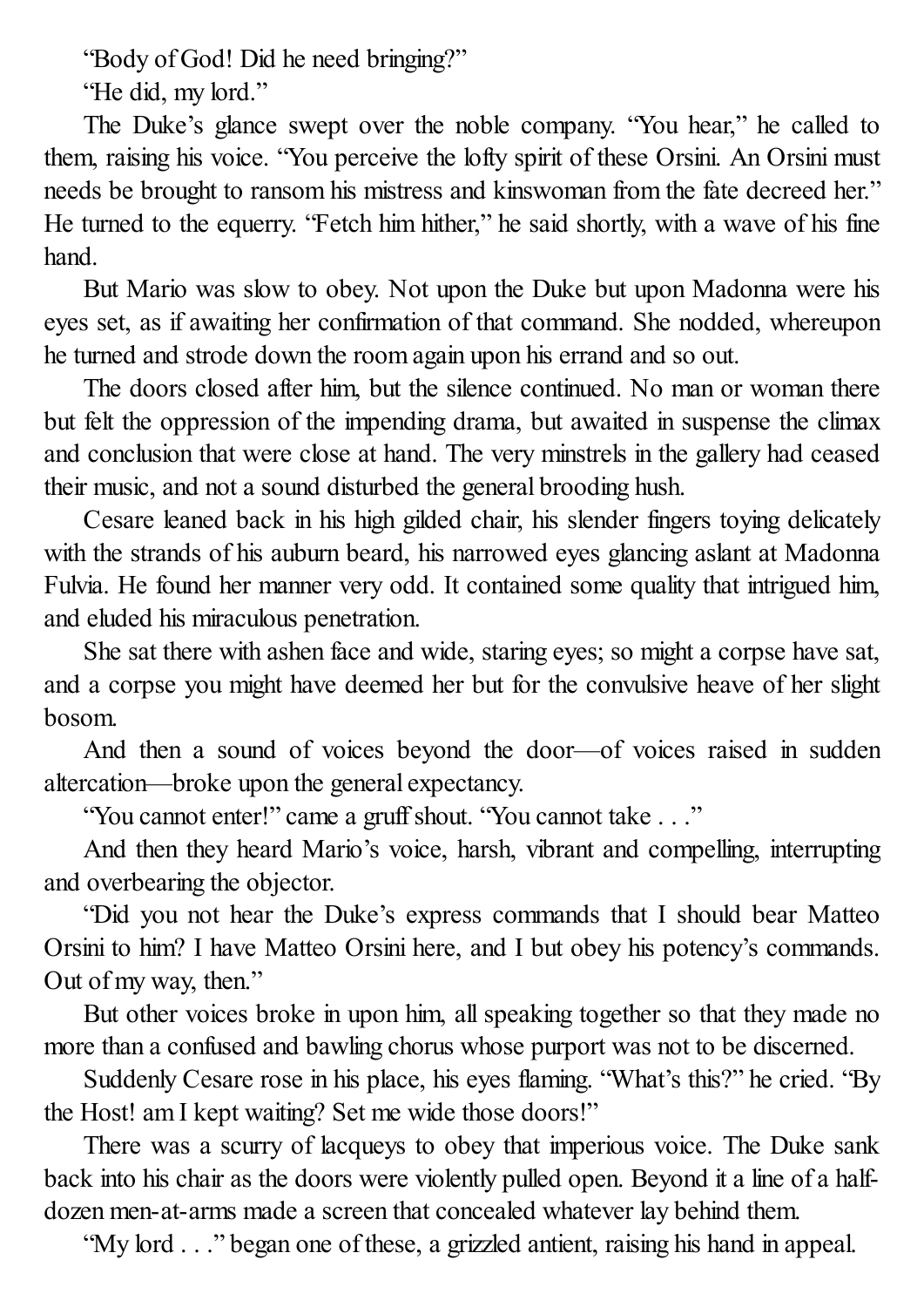But Cesare let him get no further. His clenched hand descended violently upon the table. "Stand back, I say, and let him enter."

Instantly that line of steel-clad men melted and vanished, and where it had been stood Mario now. He paused a moment on the threshold, his face set and grim. Then he stalked forward up the long room again between the tables. But no one heeded him. Every eye was fixed in amazed and uncomprehending horror upon that which followed after him.

Came four brothers of the Misericordia in black, funereal habits, their heads cowled, their eyes gleaming faintly from the eyeholes cut in their shapeless vizors. Among them they carried a bier, whose trappings of black velvet edged with silver swept the ground as they solemnly advanced.

They were midway up that room before the company broke from the spell of horror which this grim spectacle had laid upon it. A loud outcry seemed to burst from every throat at once. Then the Duke leapt to his feet, and the whole company with him, and in the sudden stir and confusion none observed that Madonna Fulvia left her place at the Duke's side.

The bearers halted and set down their ghastly burden. Mario stood slightly aside, lest his body should screen the bier from the eyes of the Duke.

"What's this?" his potency demanded, anger ringing in his voice. "What jest is this you dare to put upon me?" And as he spoke he swung aside to where Madonna Fulvia had been, then, finding her place now vacant, his flaming eyes swept round in quest of her, and discovered her at last standing there beside the bier.

"No jest, Magnificent," she answered him, her head thrown back, a smile of bitter, tragic triumph on her white face. "Faithful and utter compliance with your behest—no more. You commanded that Matteo Orsinishould be delivered into your hands. Provided I did that you would release me of my compact to wed your jackal Pantaleone degli Uberti. I hold you to your word, my lord. I have done my part. Matteo Orsini is here." And she flung an arm out and downwards to indicate the bier.

He stared at her, his eyes narrowing, oddly out of countenance for one habitually so calm, so master of every circumstance.

"Here?" he questioned, and added the further question—"Dead?"

For answer she stooped and swept the velvet pall aside, laying bare the coffin underneath. That done she faced him again, defiance in her every slender line, a ghastly smile on her pale lips.

"Bid your guards hack off the lid that you may assure yourself 'tis he. I promise you he will offer no resistance now."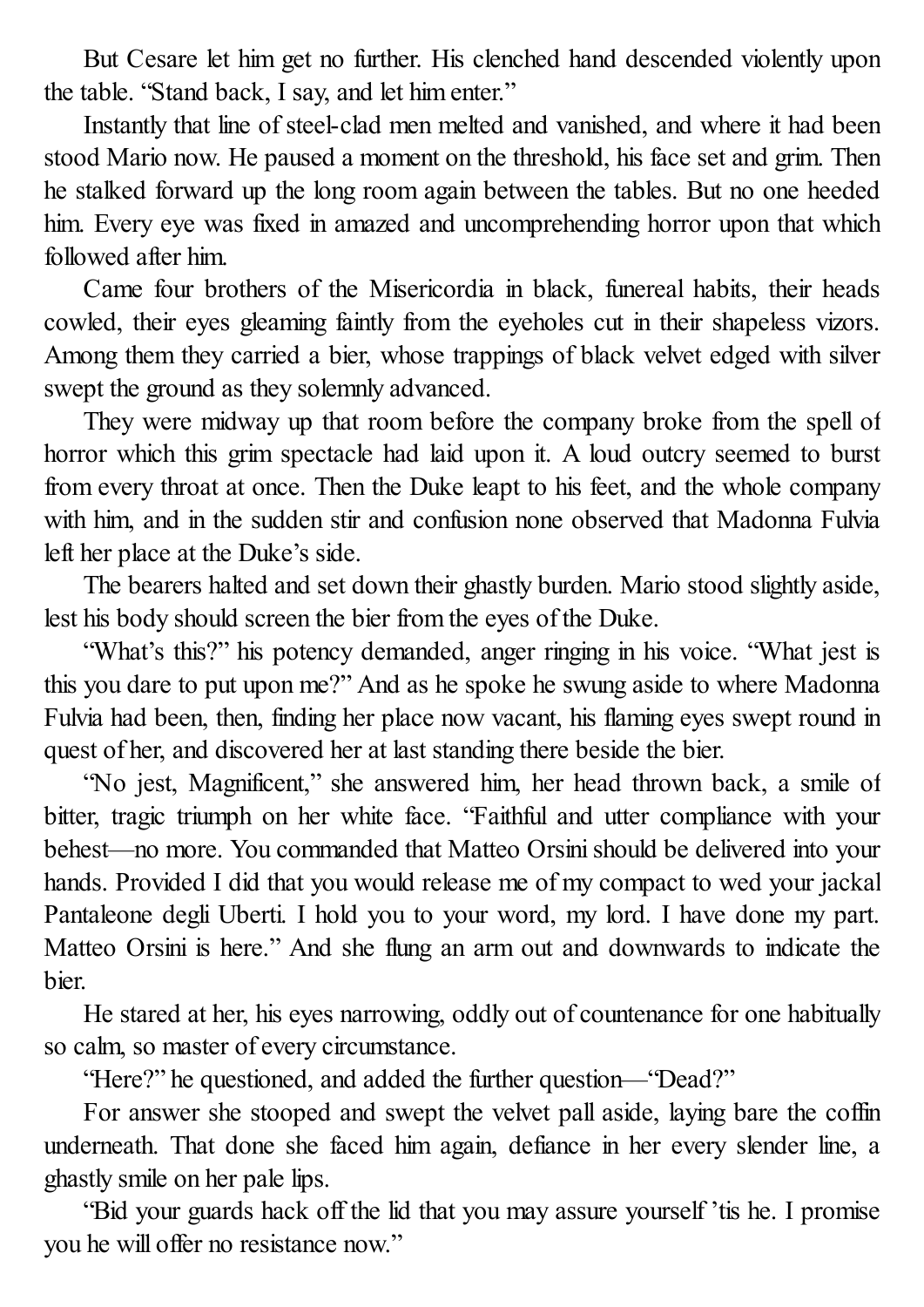Considering him, she took satisfaction in the perception that at last she had wiped that hateful, gently mocking smile from his face. He was scowling upon her, his eyes ablaze with such a passion as no man in all Italy would willingly have confronted. His hands, resting upon the table before him, were clenched so that the knuckles showed like knobs of marble.

The rest of them, the whole of that splendid company, was ranged against the walls as far as possible from that hideous thing below. In their minds, as in Cesare's, there stirred a memory of what had befallen earlier that day—of that letter that had been infected and of the manner of that infection—and a suspicion of what was yet to follow began to form in the thoughts of all.

Thus for a spell of awful silence, then Cesare's voice rasped out a question harshly—a question that voiced in part that general and terrible suspicion:

"How died he?"

Came like a thunderbolt her answer, shrilly delivered on a high note of fierce exaltation—"He died of the smallpox yesternight. Hack off the lid," she added. "Hack off the lid, and take him."

But that last mocking invitation which she hurled at the Duke was lost in the sudden uproar in the noise of the wild stampede that followed her announcement. Mad with fear, men who had shown themselves fearless upon a field of stricken battle turned this way and that, seeking a way out. Cursing, they hurled themselves against the long windows that opened upon the little claustral garden of the Communal, and screaming, fainting women crowded after them to avail themselves of this shortest way out that was being forced open.

It would have needed more even than the presence of that terrible duke to have restrained them in their wild panic, in their mad frenzy to breathe the clean cold air, to quit this tainted atmosphere, to fly this hideous plague-spot. Nor did Cesare make any effort to delay their flight.

With shivering of glass and crashing of splintered timbers those long windowdoors were swept away. Out of the room headlong, as a river that has burst its dam, surged that courtly, terror-stricken mob; into it rushed the pure, keen air of the January night.

Cesare alone, at his place beyond the board, in the flickering light of windblown, guttering candles, remained even after the last lackey had fled, conquered by his panic. Indomitable, the Duke stood there to face the woman who dared to bring a plague-ridden corpse to set at naught his authority and make a mock of his power.

"Well?" she asked him, and her laugh made him shudder, man of iron though he was. "Have you the courage to face Matteo Orsini now? Or do you lack it still, for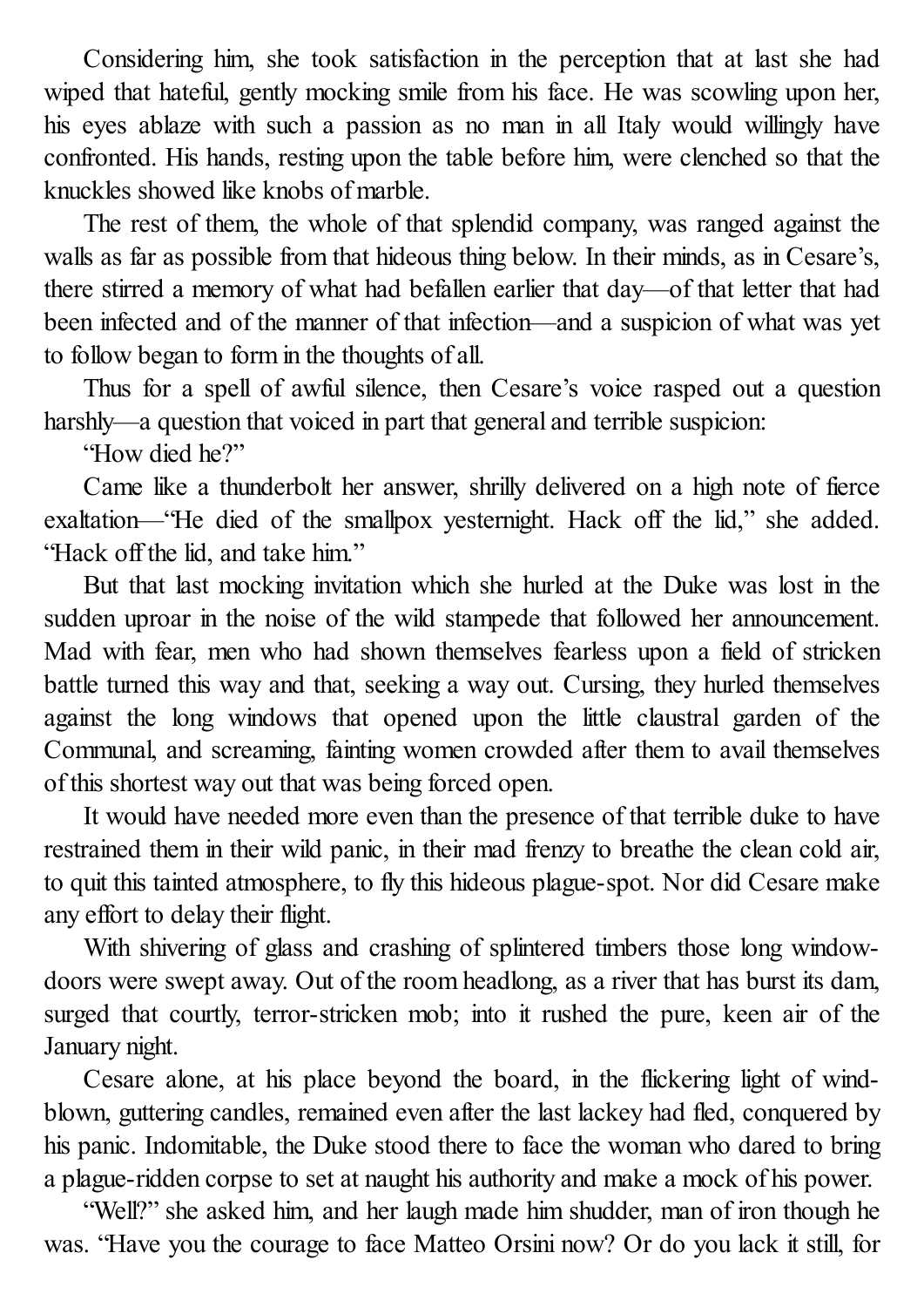all that he is dead?"

"Living I never feared him," he blazed out, unworthily it must be confessed.

"Then you will not fear him dead," said she, and turned fiercely upon her equerry. "Here, Mario, you who have had the scourge and therefore need no longer fear it, prize off this lid. Give Matteo room to strike even in death."

But the Duke waited for no more. Panic took him, too; and he was known to confess to it thereafter, adding that it was the only occasion in all his life upon which he had been face to face with fear, he who so often had looked death in the eyes without quailing.

"Blood of God!" he cried, and on that fierce oath he sprang from the table, and flung through the nearest window in the wake of his vanished court. Outside they heard him shouting for his horse, and they heard too the clamour of answering voices.

Within ten minutes he and his noble company were in the saddle, scudding through the night away from Castel della Pieve and the dread plague it harboured.

As that thunder of hoofs receded, Madonna Fulvia, who had remained by the coffin with no word spoken, bade the men take up their burden once more. Laden with it they passed out of that room, all littered with the now unheeded treasures that had been assembled in the Duke's honour. Madonna and Mario walked ahead, the coffin was borne after them. They crossed the hall and quitted the palace, none hindering, indeed all fleeing before their approach. Horses were found for herself and Mario; the bearers came on foot with their burden. Thus they took the road by the marshes back to Pievano in the dark.

When they had put a league or so between themselves and Città della Pieve, she spoke for the first time.

"How was it with Giuberti to-day, Mario?" she asked.

"He died at noon, Madonna," was the answer. "God be praised, there is no other case of smallpox yet, and by His Grace there will be none. Our precautions were well taken, and they will be to the end. Colomba herself dug his grave and gave him burial deep in the enclosed garden. The lazar-house was in flames when I left Pievano, so that all source of infection may be destroyed, and Colomba herself will set up a tent in the enclosure and abide there until all danger of her carrying the scourge is overpast."

"The good Colomba shall be rewarded, Mario. We are profoundly in her debt."

"A faithful soul," Mario admitted. "But there was no risk to her, since, like myself, she too has paid the price of immunity."

"That cannot lessen our gratitude," she said. And then she sighed. "Poor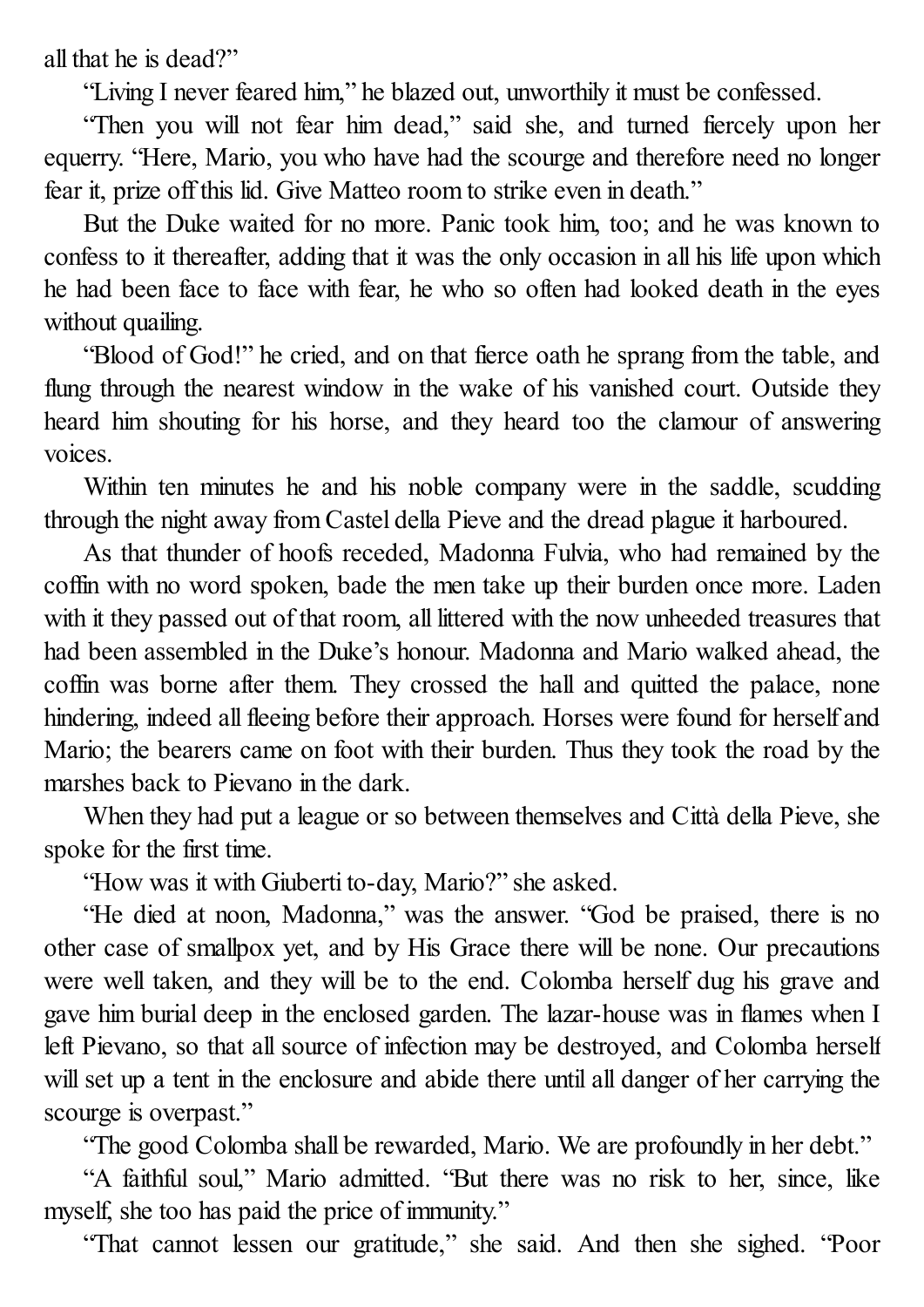Giuberti! God rest his loyal soul! A faithful servant ever, he has served us even in death. Heaven has blessed us in the matter of servants, Mario. There is yourself . . ."

"I? I am but a clod," he interrupted. "I had not the wit to trust you to-day. Had you been dependent upon my service all must have miscarried and Heaven knows what fatality had been the end of this adventure."

"Which reminds me," said she, "that these poor fellows are unnecessarily laden. We have no pursuit to fear, and we shall make the better speed if we ease them of their burden." She drew rein as she spoke, and Mario with her. "Enough!" she called to those cowled figures that swung along behind her. "Empty it out."

Obediently they set down the coffin, forced up the lid, tilted it over, and rolled out the load of earth and stones that it contained.

She laughed softly in the dark when this was done. But Mario shuddered, bethinking him of the risk she had taken.

"God and His saints be thanked he did not dare to look," he said with fervour. "He has a reputation for high courage, and I feared. . . . By the Host! how I feared!"

"Not more than I feared, Mario," she confessed, "but I also hoped; and if the chance was a desperate one it was still the only chance."

At Pievano some hours later she found her father so racked with anxiety by her continued absence and the circumstance that Mario had come and gone again that afternoon that he had summoned the fugitive Matteo Orsini from his hiding-place to consult with him as to what measures should be taken.

Her appearance ended their travail of spirit, and the sight of them made an end of the fortitude that had so long upheld her. She flung herself upon her lover's breast, panting and trembling.

"You may sleep quiet now of nights, Matteo mine," she said. "He believes you dead, and fears you dead more than he could ever have feared you living." And on that she fainted in his arms, her strength of body and ofspirit alike exhausted.

And that, so far as I can discover, is the only instance in which man or woman defeated the Duke of Valentinois in an encounter of wits; nor does it lessen my high opinion of his penetration, for it must surely be admitted that the dice were heavily cogged against him, and that he fell a victim to a fraud rendered possible by circumstances. There is also responsible for this failure the fact that for once he did not choose his tool with that discrimination which Macchiavelli enjoins upon princes. He overlooked the significance of those excessively full lips of Pantaleone's and left unheeded the warning Fra Serafino uttered on the score of them. Or perhaps, on the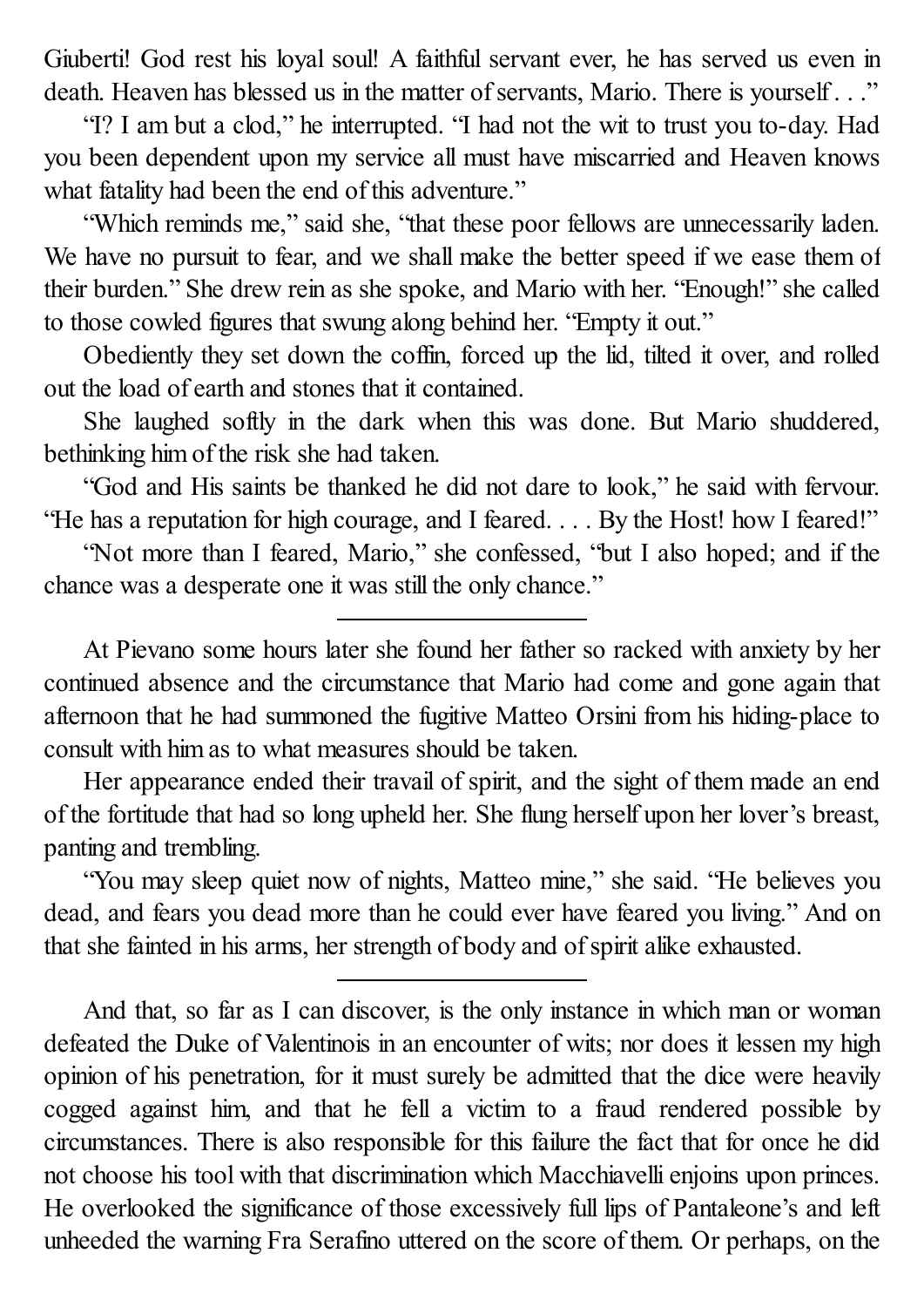other hand . . . But why speculate? I have laid the facts before you, and you may draw your own inferences.

As for Pantaleone, if he still interests you, he fared on the whole perhaps better than he deserved, though that is purely a matter of the point of view from which he is to be judged. For, as the Lord Almerico's favourite philosopher has said, a man does not choose the part he shall play in life, he simply plays the part that is allotted to him.

He was entirely overlooked when Cesare with all his following left Città della Pieve, and he was left there in the gaol into which he had been flung until it should be ascertained whether he was to be required as a bridegroom. Anon Cesare remembered him, and was about to order him to be strangled when he learnt that the fellow had developed the smallpox and had been, very properly, taken to a lazarhouse. It is recorded that upon hearing this the Duke shuddered at the memory of his own escape, and was content to leave the rascal to the fate that had overtaken him —perhaps because he knew of no one who in the circumstances would undertake to strangle him.

Pantaleone's lusty youth stood him in such good stead that he made one of those rare recoveries from that pitiless scourge. But he came forth into the world again broken in health and strength, and no longer to be recognized for the same swaggering, arrogant captain who had sought sanctuary on that January evening at Pievano.

His career as a captain of fortune being ended, realizing that he was a broken and useless man, he dragged himself wearily back to the village of Laveno in the Bolognese, and stumbled one April morning into Leocadia's wine-shop; there he flung himself upon the charity and the ample bosom of the woman whom in prosperity he had forsaken. And such is the ever-forgiving and generous nature of your true woman that Leocadia put her arms about him and wept silently in thanksgiving for his return, blessing the disease that had made him weak and hideous since it had restored him to her.

Since it sorted well with his interest, I do not doubt that he made an honest woman of her.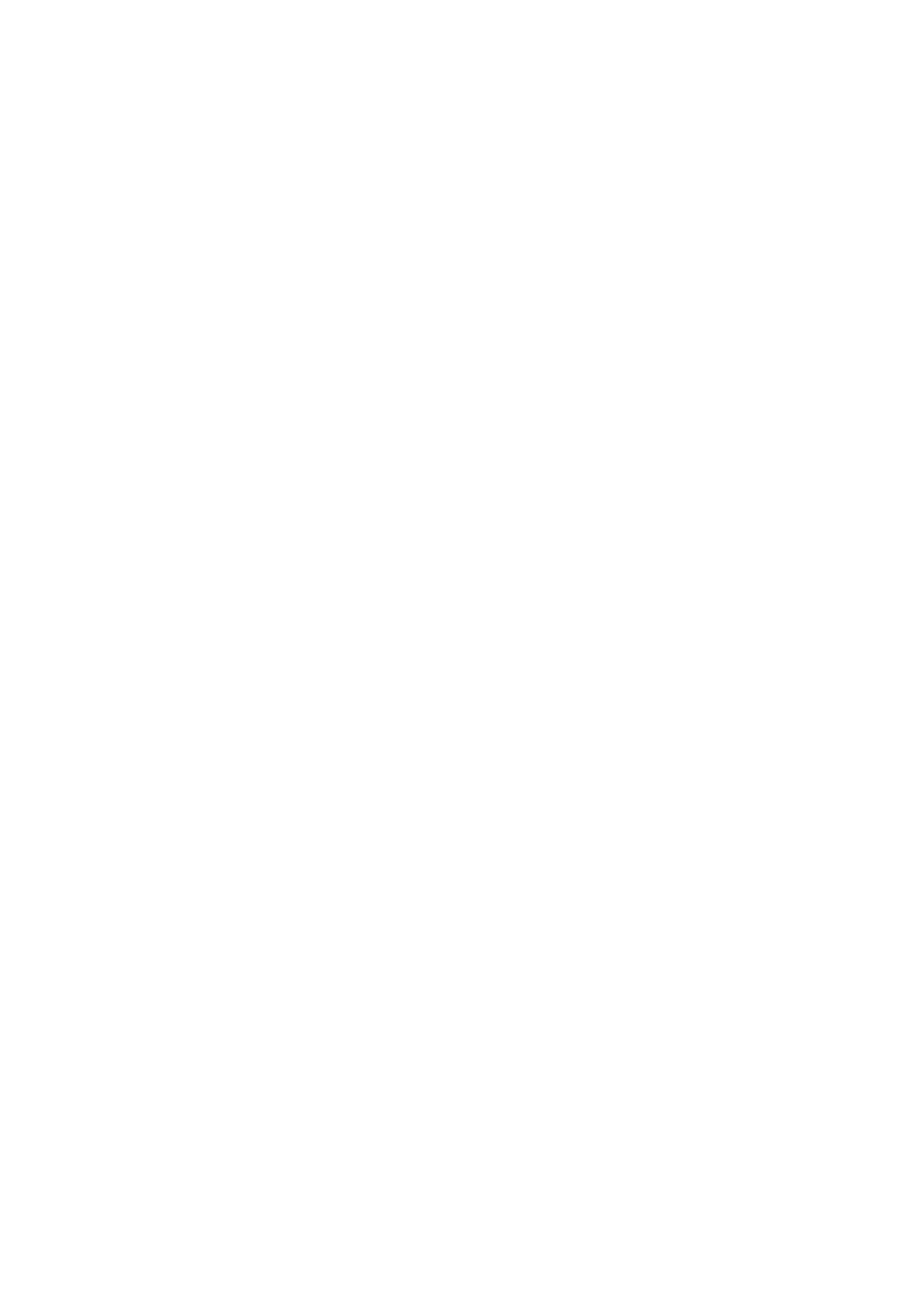*THE VENETIAN*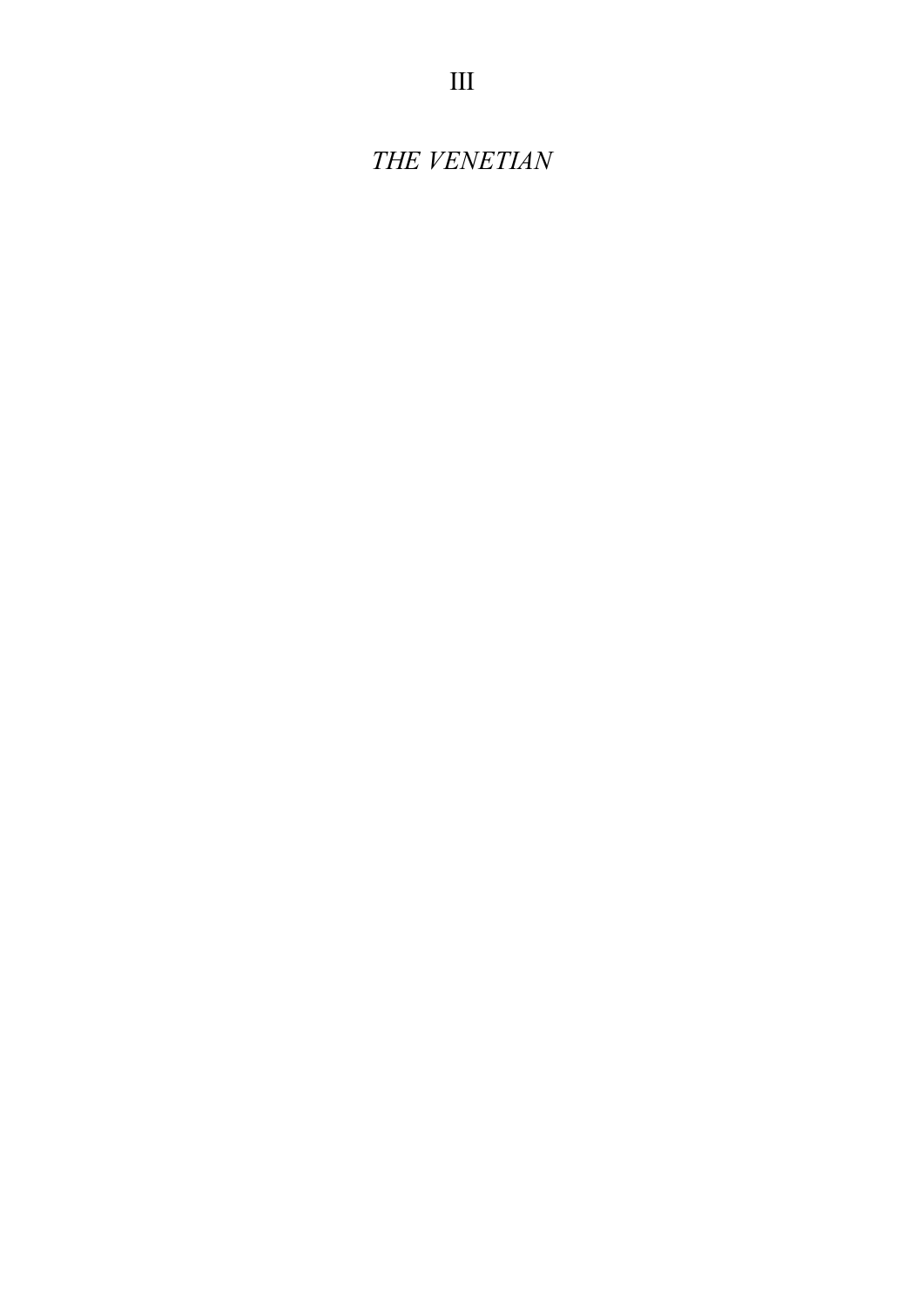H<sup>E</sup> who is great shall never lack for enemies. He has to reckon first with lesser great ones, whose ambitions he thwarts by his own success, outstripping and overshadowing them; and he has to reckon further with those insignificant parasites of humanity who, themselves utterly unproductive of aught that shall benefit their race, destitute alike of the wit to conceive for themselves or the energy and capacity to execute the conceptions of their betters, writhe in the secret consciousness of their utter worthlessness and spit the venom of their malice at him who has achieved renown. In this they no more than obey the impulses of their paltry natures, the dictates of their foolish narrow vanity. The greatness of another wounds them in their own self-love. They readily become detractors and defamers, conceiving that if in the public mind they can pull down the object of their envy, they have lessened the gulf between themselves and him. Fluent—if undeceiving—liars, they go to work through the medium of that their sole and very questionable gift. They lie of their own prowess, importance and achievement, that thus they may puff themselves up to an apparently greater stature, and they lie maliciously and cruelly concerning the object of their envy, belittling his attainments, slandering him in his private and public life, and smothering his repute in the slime of their foul inventions.

By such signs shall you know them—for a fool is ever to be known by those two qualities: his inordinate vanity and his falsehood, which usually is no more than an expression of that vanity. But his falsehood, being naturally of the measure of his poor intelligence, deceives none but his own kind.

Such a thing was Messer Paolo Capello, Orator of the Most Serene Republic, a servant chosen to forward the Venetian hatred of Cesare Borgia. Venice watched the Duke's growing power in Italy with ever-increasing dismay. She saw herself threatened by a serious rival in the peninsula, by one indeed who might come to eclipse her own resplendent glory, even if he did not encroach upon her mainland territories of which indeed she was by no means sure. That jealousy of hers distorted her judgment of him, for she permitted herself judgment and applied to him the only canons that she knew, as if men of genius are to be judged by the standards that govern the lives of haberdashers and spice-merchants. Thus Venice became Cesare's most crafty, implacable enemy in Italy, and an enemy for whose hand no weapon was too vile.

Gladly would the Venetians have moved in arms against him, to attempt to crush this man who snatched the Romagna from under their covetous traders' eyes; but in view of the league with France they dared not. Yet what they dared they did. They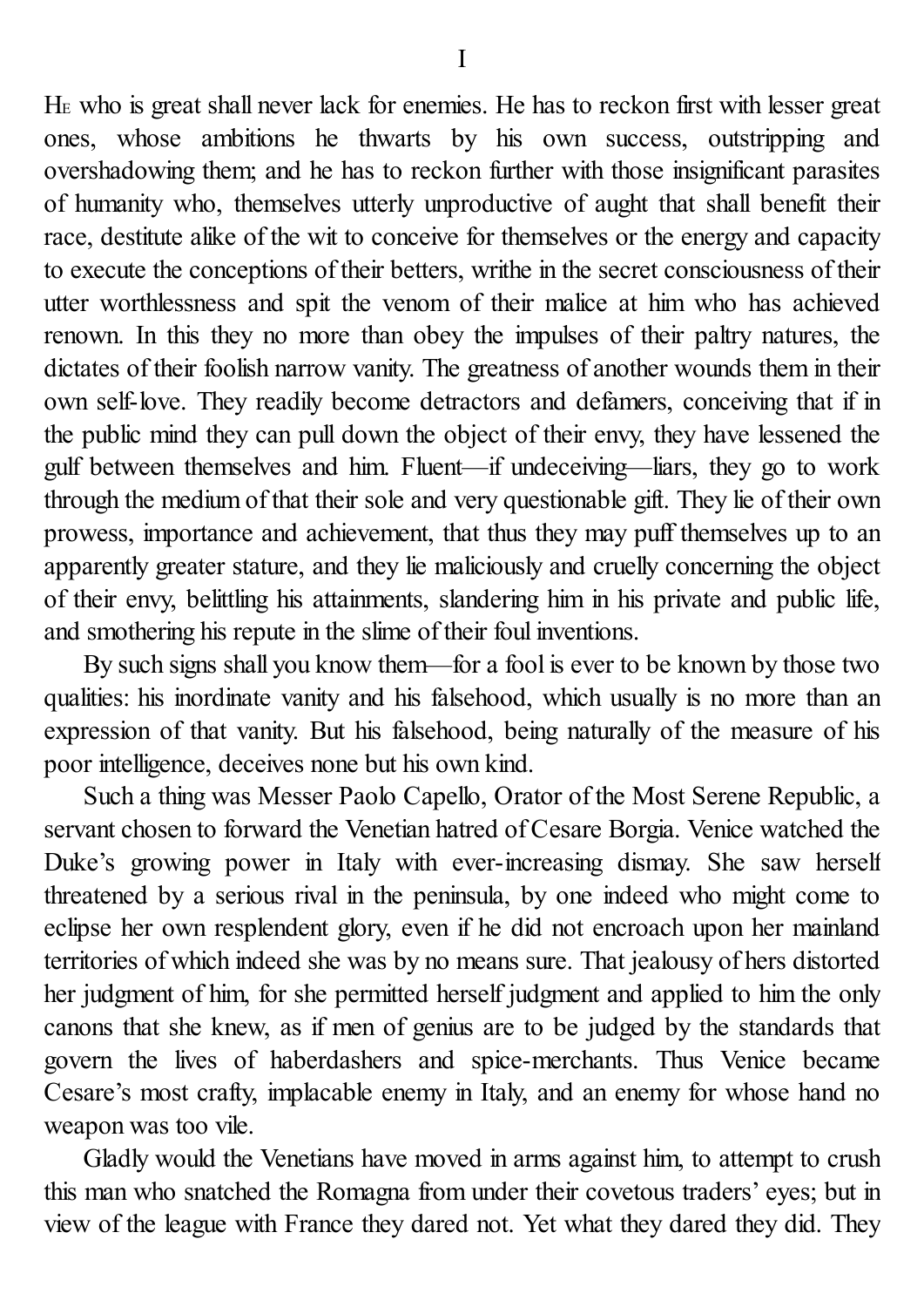sought to disturb his relations with King Louis, and failing there, they sought alliances with other States to which normally they were hostile, and when there again they failed, thanks to a guile more keen and intelligent than their own, they had recourse to the common weapons of the assassin and the slanderer.

For the latter task they had a ready tool in that ineffable and worthless Messer Capello, sometime their Orator at the Vatican; for the former, another of whom we shall hear more presently.

This Capello was of the slipperiness of all slimy things. And he worked in the dark, burrowing underground and never affording the Duke a plain reason that should have justified extreme measures against the sacred person of an ambassador. How he came to escape assassination in the early days of his infamous career I have never understood. I look upon its omission as one of Cesare Borgia's few really great blunders. A hired bravo with a dagger on some dark night might have stemmed that source of foulness, leaving the name of Cesare Borgia and of every member of his family less odious to posterity.

When Giovanni Borgia, Duke of Gandia, was murdered in the pursuit of one of his frivolous amours, and no murderer could be discovered—though many possible ones were named, from his own brother Gioffredo to Ascanio Sforza, the Cardinal Vice-Chancellor—there came at last from Venice a year after the deed the accusation unsupported by any single shred of evidence that the deed of fratricide was Cesare's. When Pedro Caldes—or Perrotto, as he was called—the Pope's chamberlain, fell into the Tiber and was drowned, came from Venice a lurid tale supplied as we know from the fertile, unscrupulous pen of Messer Capello—of how Cesare had stabbed the wretch in the Pope's very arms; and although no man admittedly had witnessed the deed, yet Messer Capello gave the most circumstantial details, even to how the blood had spurted up into the face of his Holiness. When the unfortunate Turkish prince, the Sultan Djem, died of a colic at Naples, it is Capello who starts the outrageous story that he was poisoned by Cesare, and again he circulates the like calumny when the Cardinal Giovanni Borgia succumbed to a fever in the course of a journey through Romagna. And if this were all—or if all the calumny that Capello invented had been concerned with no more than steel and poison—we might be patient in our judgment of him. But there was worse, far worse. There was indeed no dunghill of calumny too foul to be exploited by him in the interests of the Most Serene. His filthy pen grew, fevered in the elaboration of the lewd gossip that he picked up in curial ante-chambers, and in marking out Cesare Borgia for its victim, it yet spared no member of his family but included all in the abominations it invented or magnified. Most of them have passed into history where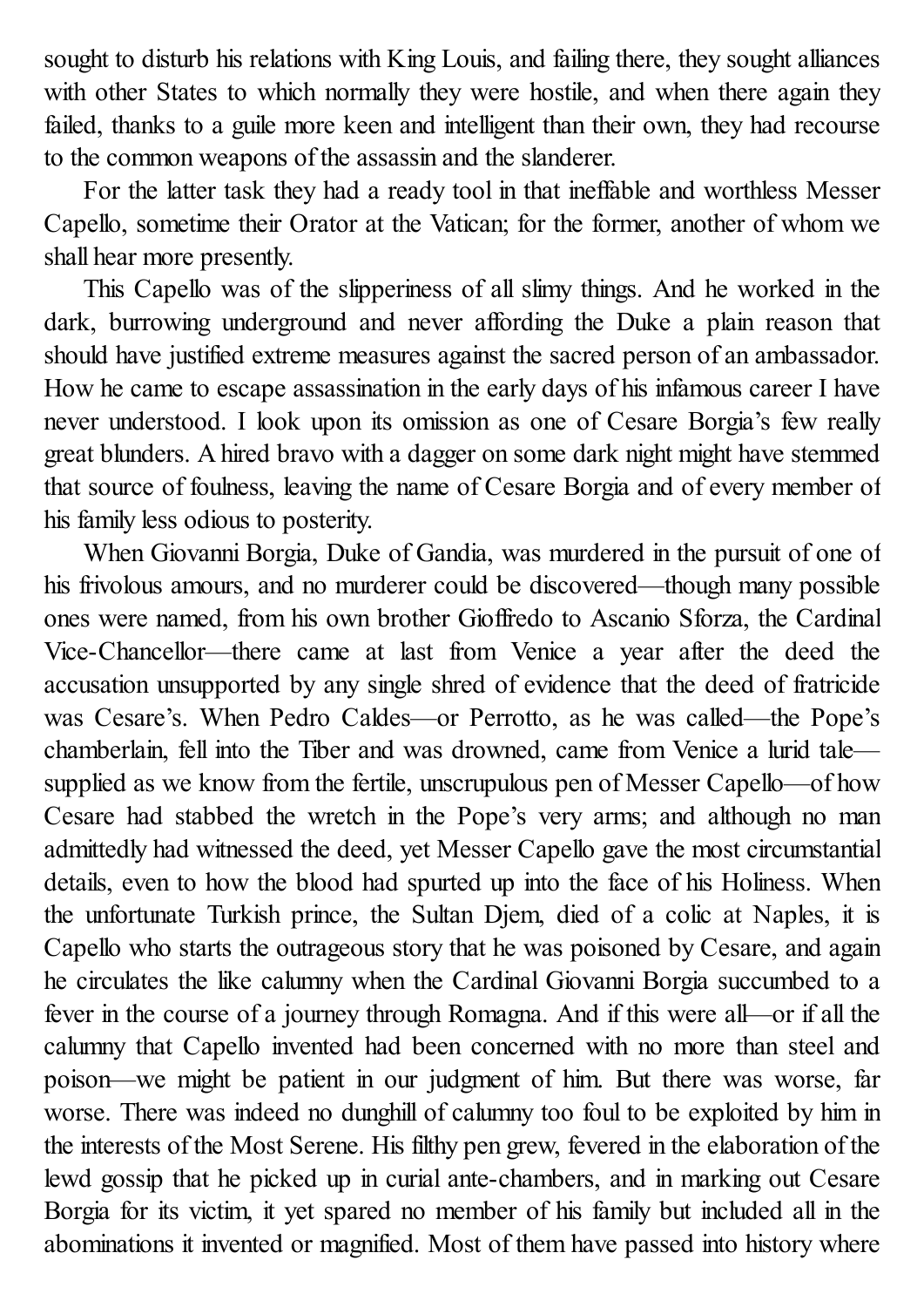they may be read, but not necessarily believed. I will not sully this fair sheet nor your decent mind with their recapitulation.

Thus was it that Messer Paolo Capello served the Most Serene Republic. But because his services, frenzied though they were, seemed slow to bear the fruit which the Most Serene so ardently desired, other and more direct methods than those of calumny were resolved upon. The Venetians took this resolve in mid-October of the year 1500 of the Incarnation and VIII of the Papacy of Roderigo Borgia, who ruled from the Chair of St. Peter as Alexander VI; and what urged them to it was to see Pandolfo Malatesta, whom they had protected, driven out of his tyranny of Rimini, and that tyranny of his, which they had coveted, pass by right of conquest—based upon certain legal papal rights—into the possession of Cesare Borgia, further to swell his dominions and his might.

The Most Serene Republic conceived that the hour had come for sharper measures than such as were afforded her by the scurrilous gleanings and inventions of her Orator. As her agent in this sinister affair she employed a patrician who held the interests of Venice very dear; a man who was bold, resolute and resourceful, and whose hatred of the Duke of Valentinois was notoriously so intense as to seem an almost personal matter. This man—the Prince Marcantonio Sinibaldi—she dispatched to Rimini as her envoy-extraordinary for the express purpose, ostensibly, of conveying her lying felicitations to the Duke upon his conquest.

As if to emphasize the peaceful and friendly character of his mission, Sinibaldi was accompanied by his princess, a very beautiful and accomplished lady of the noble house of Alviano. The pair made their appearance in Rimini surrounded by a pomp and luxury of retinue that was extraordinary even for the pompous and wealthy Republic which they represented.

The princess was borne in a horse-litter carried by two milk-white Barbary jennets, whose embroidered trappings of crimson velvet swept the ground. The litter itself was a gorgeous construction, gilded and painted like a bride's coffer and hung with curtains that were of cloth of gold, upon each of which was woven in red the device of the winged lion of St. Mark. About this litter swarmed a host of pages, all of them lads of patrician estate, in the livery of the Republic.

There were mounted Nubian swordsmen in magnificent barbaric garments, very terrifying of aspect; there were some dozen turbaned Moorish slaves on foot, and finally there was a company of a score of arbalisters on horseback as a bodyguard of honour for the splendid prince himself. The prince, a handsome, resplendent figure, towered upon a magnificent charger with a groom trotting afoot at either of his stirrups. After him came a group of his personal familiars—his secretary, his venom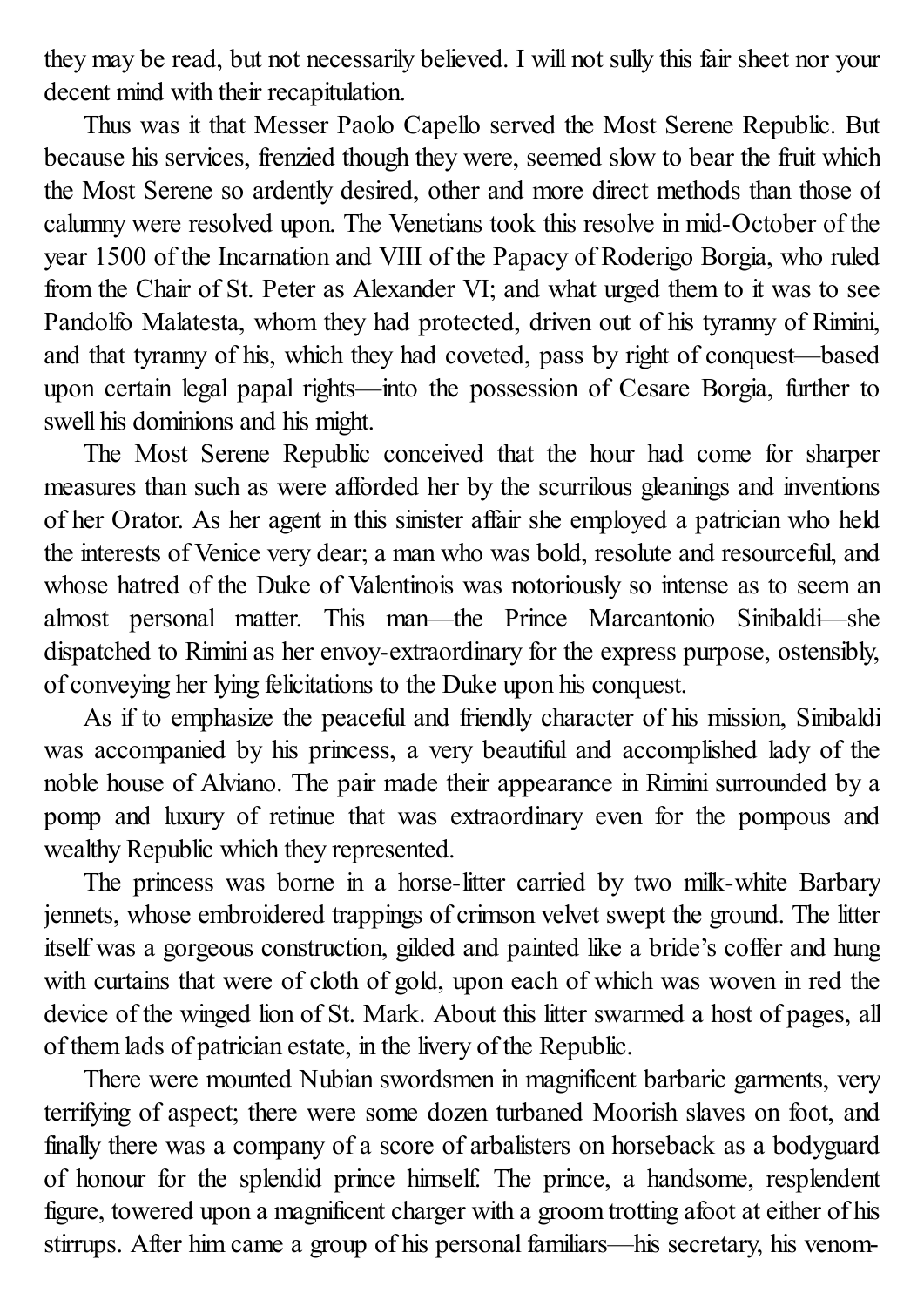taster, his chaplain and his almoner, which last flung handfuls of silver coins at the mob to impress it with his master's munificence and to excite its acclamations of his illustrious person.

The good folk of Rimini who were scarcely recovered from the excitements of the pageantry of Cesare's State entry into the city were dazzled and dazed again by a spectacle of so much magnificence.

Sinibaldi was housed—and this by the contriving of our friend Capello—in the palace of the Lord Ranieri, a sometime member of the banished Malatesta's council, but none the less one of those who had been loudest in welcoming the conqueror Cesare, acclaiming him in a speech of surpassing eloquence as Rimini's deliverer.

The Duke had not been deluded by these fine phrases. Far from it, he was inspired by them to have a close watch set upon Malatesta's sometime councillor. Neither was he at all deluded by the no less fine phrases of felicitations addressed him on behalf of the Most Serene by her envoy extraordinary Sinibaldi. He knew too much—for he had received superabundant proof—of Venice's real attitude towards himself. He answered them with words fully as graceful and fully as hollow. And when he learnt that, under himself, Ranieri was to be Sinibaldi's host in Rimini, that both these nimble phrase-makers were to lie under one roof, he bade his secretary Agabito see to it that the vigilance under which that palace was already kept should be increased.

To meet Sinibaldi it must be confessed that Ranieri—a portly, florid gentleman with a bright and jovial blue eye, the very antithesis in appearance to the conspirator of tradition—had assembled an odd company. There was Francesco d'Alviano, a younger brother of that famous soldier, Bartolomeo d'Alviano, than whom it was notorious that the Duke had no more implacable enemy; there was the young Galeazzo Sforza of Catignola, bastard brother to Giovanni Sforza, the divorced husband of Cesare's lovely sister Lucrezia, lately dispossessed by the Duke of his tyranny of Pesaro; and there were four others, three patricians, who are of little account, and lastly Pietro Corvo, that notorious, plebeian Forlivese scoundrel who under the name of Corvinus Trismegistus had once to his undoing practised magic. In spite of all that already he suffered by it he could not refrain from thrusting himself into the affairs of the great and seeking to control the destinies of princes.

Now no man knew better than the astute and watchful Duke of Valentinois the art of discovering traitors. He did not wait for them to reveal themselves by their actions—for he knew that by then it might be too late to deal with them. He preferred to unmask their conspiracies whilst they were maturing. And of all the methods that he employed the one to which he trusted most, the one which most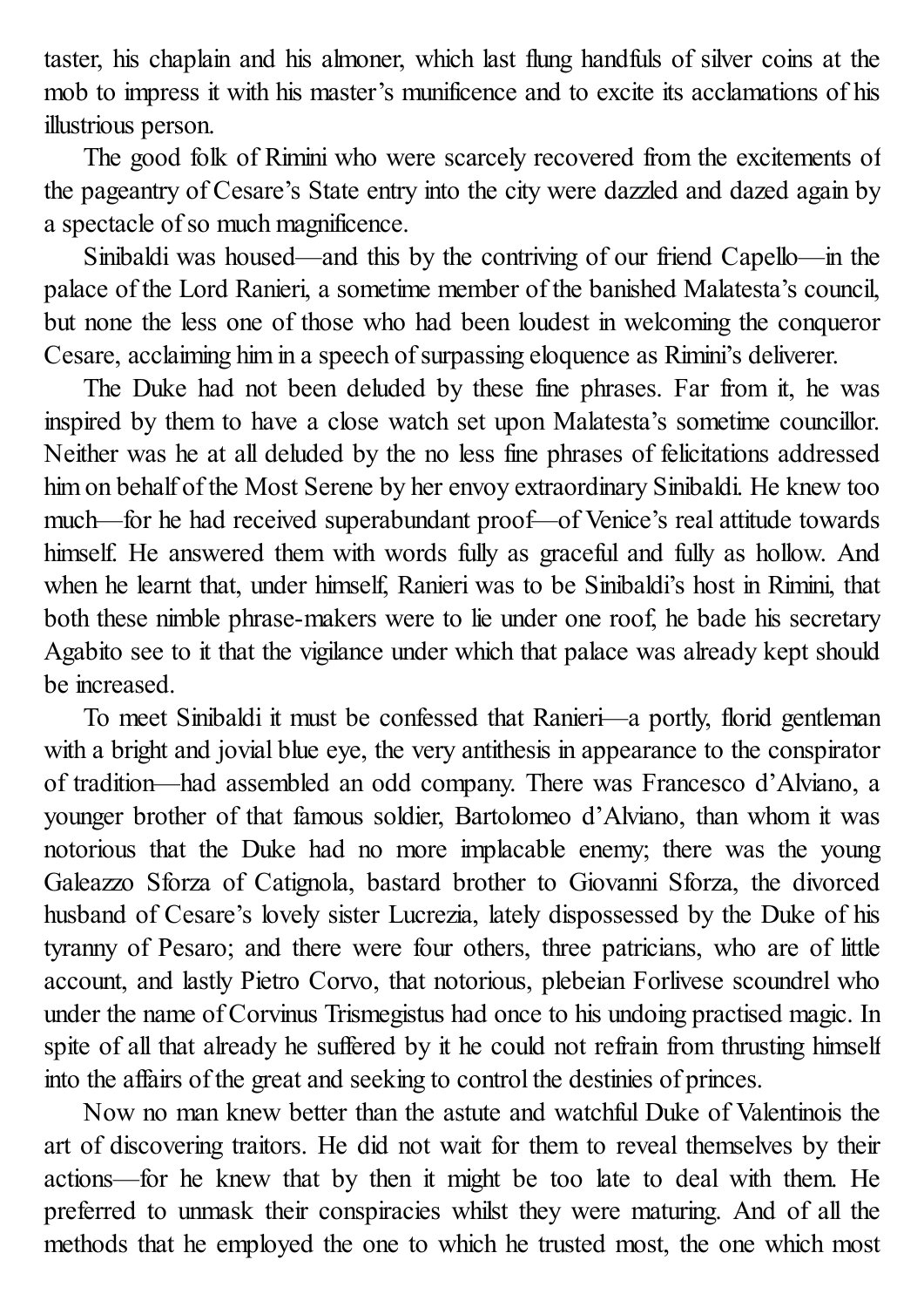often had done his work for him in secrecy and almost independently of himself, was that of the decoy.

Suspecting—and with excellent grounds—that treason was hatching in that gloomy palace of Ranieri's, overlooking the Marecchia, he bade his secretary Agabito put it abroad through his numerous agents that several of the Duke's prominent officers were disaffected towards him. Particular stress was laid upon the disaffection of an ambitious and able young captain named Angelo Graziani, towards whom it was urged that the Duke had behaved with marked injustice, so that this Graziani notoriously but awaited an opportunity to be avenged.

This gossip spread with the speed of all vile rumours. It was culled in the taverns by the Lord Ranieri's spies, who bore it swiftly to their master. With Graziani's name was coupled that of Ramiro de Lorqua, at present the Duke's governor of Cesena, and for awhile Ranieri and Sinibaldi hesitated between the two. In the end their choice fell upon Graziani. De Lorqua was the more powerful man and wielded the greater influence. But their needs did not require so much. Graziani was now temporarily in command of the Duke's own patrician bodyguard, and their plans were of such a nature that it was precisely a man in that position who could afford them the opportunity they sought. Moreover, the gossip concerning Graziani was more positive than that which concerned De Lorqua. There was even in the former case some independent evidence to support the tale that was abroad.

The young captain himself was utterly unconscious alike of these rumours and of the test to which his fidelity to the Duke was about to be submitted. Therefore he was amazed when on the last day of October, as Prince Sinibaldi's visit to Rimini was drawing to its close, he found himself suddenly accosted by the Lord Ranieri with a totally unexpected invitation.

Graziani was in the ducal ante-chamber of the Rocca at the time, and Ranieri was departing after a brief audience with his Highness. Our gentleman threaded his way through the courtly throng, straight to the captain's side.

"Captain Graziani," he said.

The captain, a tall, athletic fellow, whose plain raiment of steel and leather detached him from his silken surroundings, bowed stiffly.

"At your service, my lord," he replied, addressing Ranieri thus for the first time.

"Prince Sinibaldi, who is my exalted guest, has remarked you," he said, lowering his voice to a confidential tone. "He does you the honour to desire your better acquaintance. He has heard of you, and has I think a proposal to make to you that should lead to your rapid advancement."

Graziani taken thus by surprise flushed with gratified pride.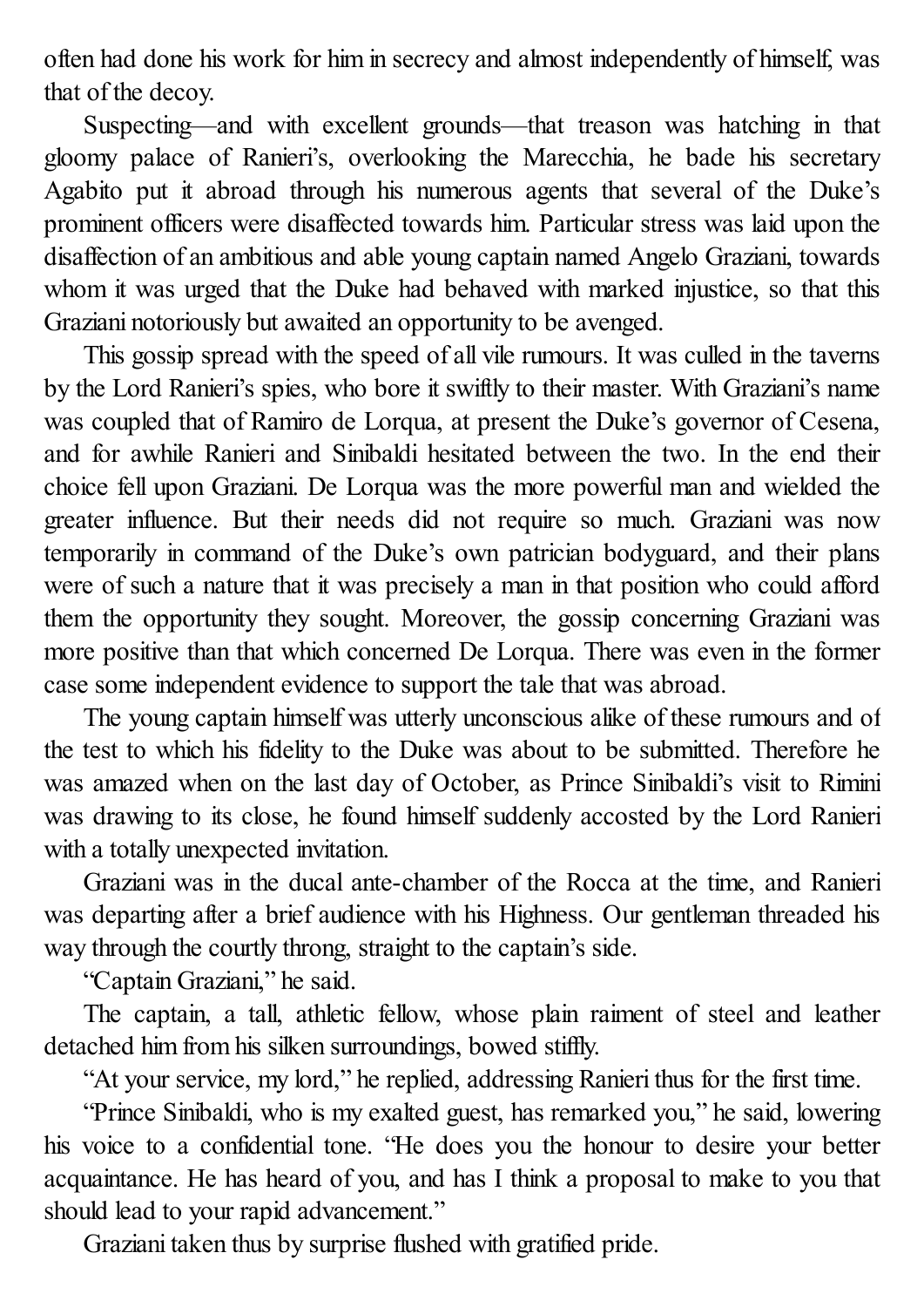"But I am the Duke's servant," he objected.

"A change may commend itself to you when you learn what is offered," replied Ranieri. "The prince honours you with the request that you wait upon him at my house at the first hour of night."

A little dazzled and flustered by the invitation, Graziani was surprised into accepting it. There could be no harm, no disloyalty to his Duke, he reasoned in that brief moment of thought, in hearing what might be this proposal. After all the exchange of service was permissible in a soldier of fortune. He bowed his acknowledgment.

"I will obey," he said, whereupon with a nod and a smile Ranieri went his ways.

It was only afterwards when Graziani came to consider the matter more closely that suspicion and hesitation were aroused in him. Ranieri had said that the prince had remarked him. How should that have happened since, as he now reflected, he had never been in Sinibaldi's presence? It was odd, he thought; and his thoughts, having started upon such a train as this, made swift progress. He knew enough of the politics of his day to be aware of the feelings entertained for Cesare Borgia by all Venetians; and he was sufficiently equipped with worldly wisdom to know that a man who, like Ranieri, could fawn upon the Duke who had dethroned that Malatesta in whose favour and confidence he had so lately stood, was not a man to be trusted.

Thus you see Graziani's doubts becoming suspicions; and very soon those suspicions grew to certainty. He scented treason in the proposal that Sinibaldi was to make him. If he went, he would most probably walk into a trap from which there might be no withdrawal; for when traitors reveal themselves they cannot for their own lives'sake spare the life of one who, being invited, refuses to become a party to that treason. Already Graziani saw himself in fancy with a hole in his heart, his limp body floating seaward down the Marecchia on the ebbing tide. Ranieri's house, he bethought him, was conveniently situated for such measures.

But if these forebodings urged him to forget his promise to wait upon Prince Sinibaldi, yet ambition whispered to him that after all he might be the loser through perceiving shadows where there was no real substance. Venice was in need of condottieri; the Republic was wealthy and paid her servants well; in her service the chances of promotion might be more rapid than in Cesare Borgia's, since already almost every captain of fortune in Italy was serving under the banner of the Duke. It was possible that in this business there might be no more than the Lord Ranieri had stated. He would go. Only a coward would remain absent out of fears for which grounds were not clearly apparent. But only a fool would neglect to take his measures for retreat or rescue in case his suspicions should be proved by the event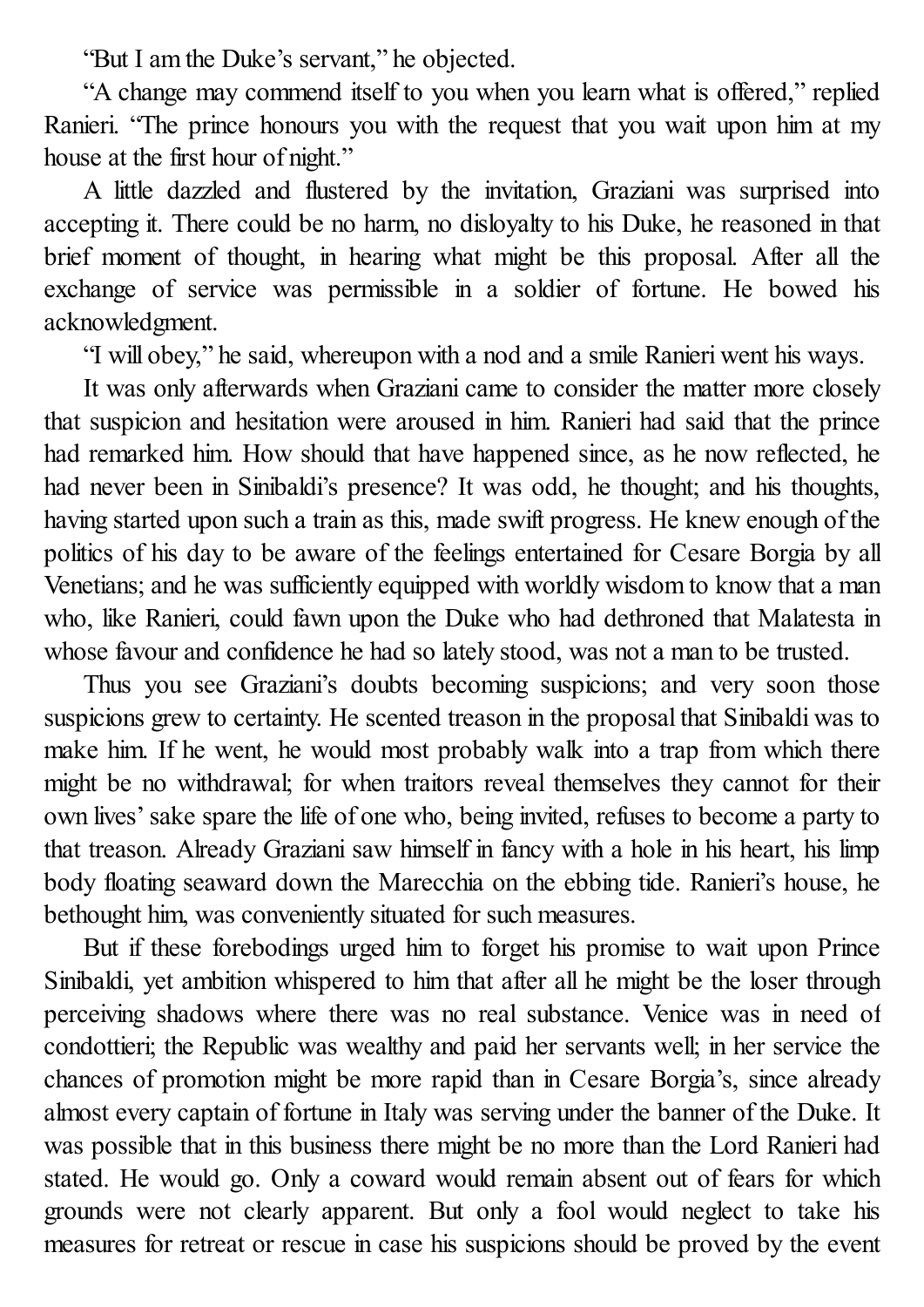well-founded.

Therefore when on the stroke of the first hour of night Captain Graziani presented himself at the Ranieri Palace, he had ambushed a half-score of men about the street under the command of his faithful antient Barbo. To Barbo at parting he had given all the orders necessary.

"If I am in difficulties or in danger I shall contrive to smash a window. Take that for your signal, assemble your men, and break into the house at once. Let one of your knaves go round and watch the windows overlooking the Marecchia, in case I should be forced to give the signal from that side."

These measures taken he went to meet the Venetian envoy with an easy mind.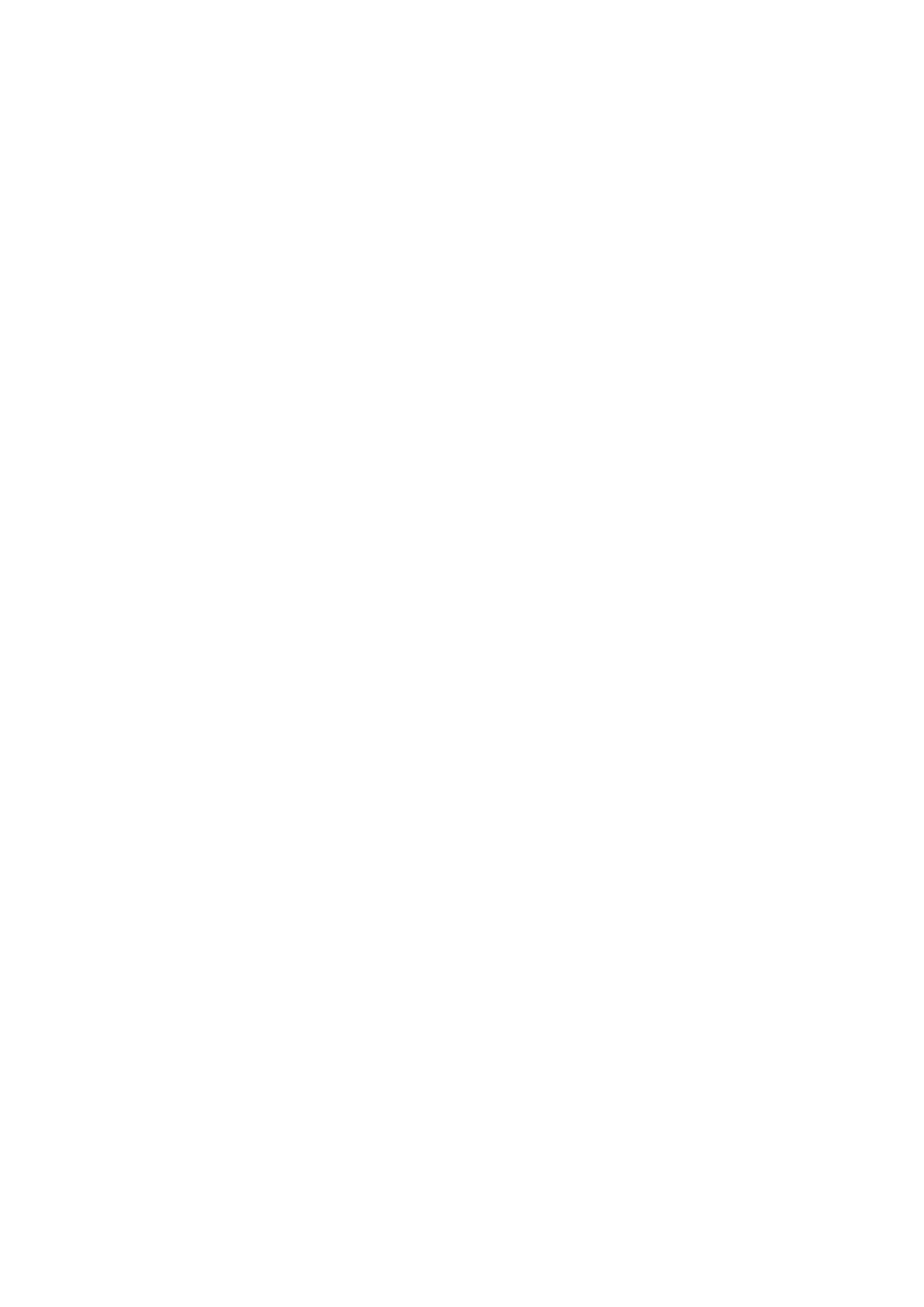THE young condottiero's tread was firm and his face calm when one of Sinibaldi's turbaned Moorish slaves, into whose care he had been delivered by the lackey who admitted him, ushered him into the long low room of the mezzanine where the Venetian awaited him.

He had deemed the circumstance of the Moorish slave in itself suspicious; it seemed to argue that in this house of the Lord Ranieri's the prince was something more than guest since his servants did the offices of ushers. And now, as he stood on the threshold blinking in the brilliant light of the chamber, and perceived that in addition to the prince and the Lord Ranieri there were six others present, he conceived it certain that his worst suspicion would be here confirmed.

This room into which he now stepped, ran through the entire depth of the house, so that its windows overlooked the street at one end and the River Marecchia, near the Bridge of Augustus, at the other. It had an air at once rich and gloomy; the walls were hung with sombre tapestries, the carpets spread upon the floor of wood mosaics were of a deep purple that was almost black, and amid its sparse furnishings there was a deal of ebony looking the more funereal by virtue of its ivory inlays. It was lighted by an alabaster-globed lamp set high upon the ponderous overmantel and by silver candle-branches on the long table in mid-apartment about which the company was seated when Graziani entered. An enormous fire was roaring on the hearth, for the weather had lately set in raw and cold.

As the door was softly closed behind Graziani, and as he stood adjusting his eyes to the strong light, the Lord Ranieri stepped forward with purring words of welcome, too cordial from one in his lordship's position to one in Graziani's. With these he conducted the captain towards the table. From his seat at the head of it rose a tall and very stately gentleman with a long olive countenance that was rendered the longer by a brown pointed beard, who added a welcome of his own to the welcome which the Lord Ranieri had already uttered.

He was dressed all in black, but with a rare elegance, and upon his breast flashed a medallion of diamonds worth a nobleman's ransom. Graziani did not require to be told that this was Prince Sinibaldi, the envoy-extraordinary of the Most Serene.

The condottiero bowed low, yet with a soldierly stiffness and a certain aloofness in his bearing that he could not quite dissemble. He bowed, indeed, as a swordsman bows to his adversary before engaging, and his countenance remained grave and set.

Ranieri drew up a chair for him to the table at which the other six remained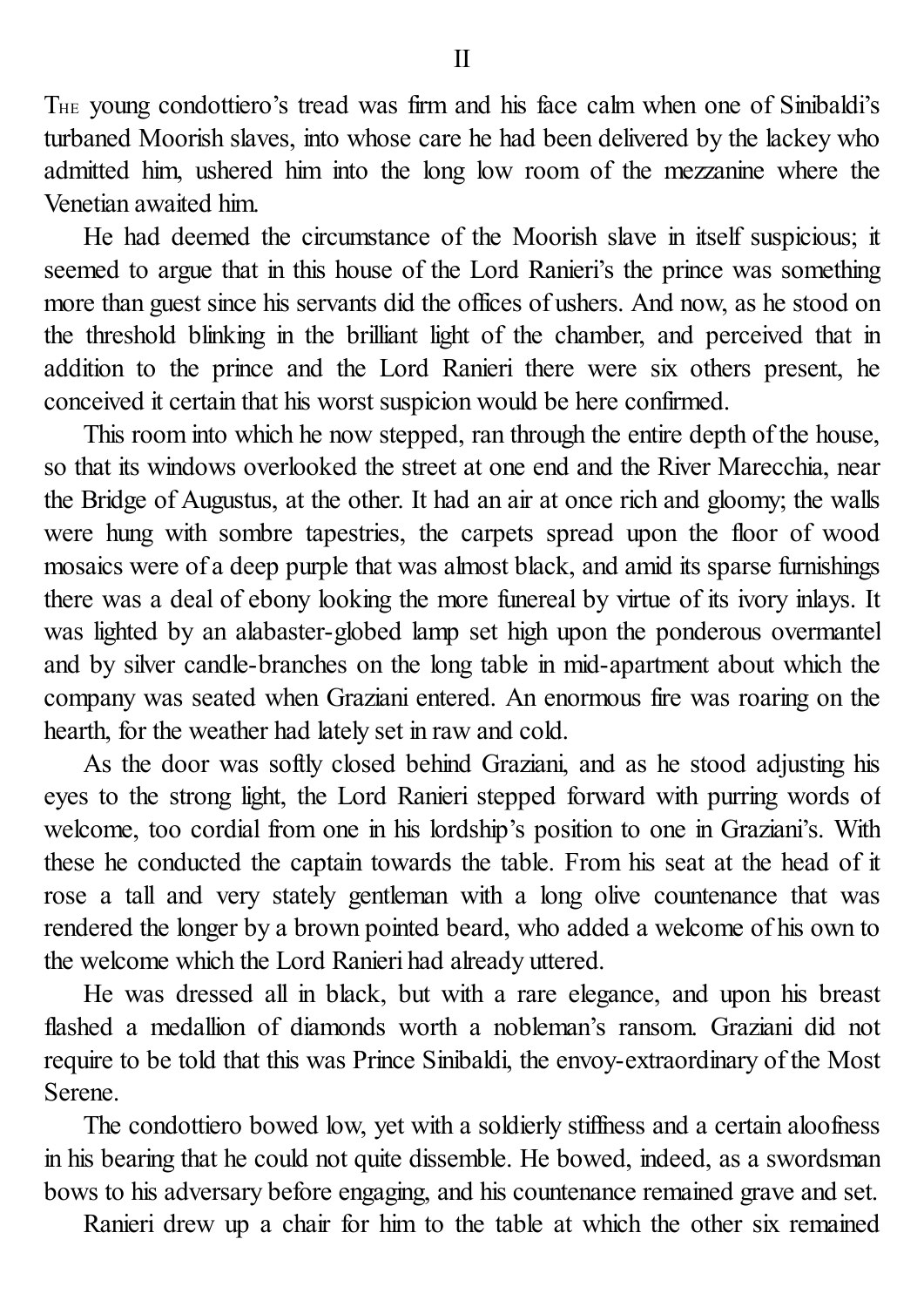seated, their twelve eyes intent upon the new-comer's face. Graziani gave them back look for look, but of them all the only one whose face he new was Galeazzo Sforzak of Catignola, whom he had seen at Pesaro; for it was this Galeazzo himself who in his brother's stead had surrendered the place to Cesare Borgia. The captain's glance was next arrested by Pietro Corvo the Forlivese who once had practised magic in Urbino. The fellow detached from this patrician group as he must, for that matter, detach from any group in which he might chance to find himself. His face was as the face of a corpse; it was yellow as wax, and his skin was as a skin of parchment drawn tight across his prominent cheek-bones, whence it sagged into the hollow cheeks and fell in wrinkles about the lean sinewy neck. His lank thinning hair had faded to the colour of ashes; his lips were bloodless; indeed no part of his countenance seemed alive save only the eyes, which glittered as if he had the fever. He was repulsive beyond description, and no man who looked on him for the first time could repress a shudder.

One hand only remained him—his left—which was as yellow and gnarled as a hen's foot. Its fellow he had left in Urbino together with his tongue, having been deprived of one and the other by order of Cesare Borgia whom he had defamed. That punishment was calculated to disable him from either writing or uttering further slanders; but he was fast learning to overcome the disabilities to which it had subjected him, and already he was beginning to write with that claw-like left hand that remained to him.

Well had it been for him had he confined himself to the practice of magic under his imposing name of Corvinus Trismegistus. Being a fertile-witted rogue he had thriven exceedingly at that rascally trade, and might have continued to amass a fortune had he not foolishly drawn upon himself by his incautious slanders the attention of the Duke of Valentinois.

Having now no tongue left wherewith to beguile the credulous, nor sufficient magic to grow a fresh one, his trade was ruined, and his hatred of the man who had ruined it was virulent, the more virulent no doubt since his expression of it had been temporarily curtailed.

His fierce, glittering eyes fastened mistrustfully upon Graziani as the young soldier took the chair that was offered him by his host. He parted his bloodless lips to make a horrible croaking sound that reminded Graziani of frogs on a hot night of summer, whilst he accompanied it by gestures to the Venetian which the captain did not attempt to understand.

The Lord Ranieri resumed his seat at the table's foot. At its head the prince remained standing, and he pacified the mute by a nod conveying to him the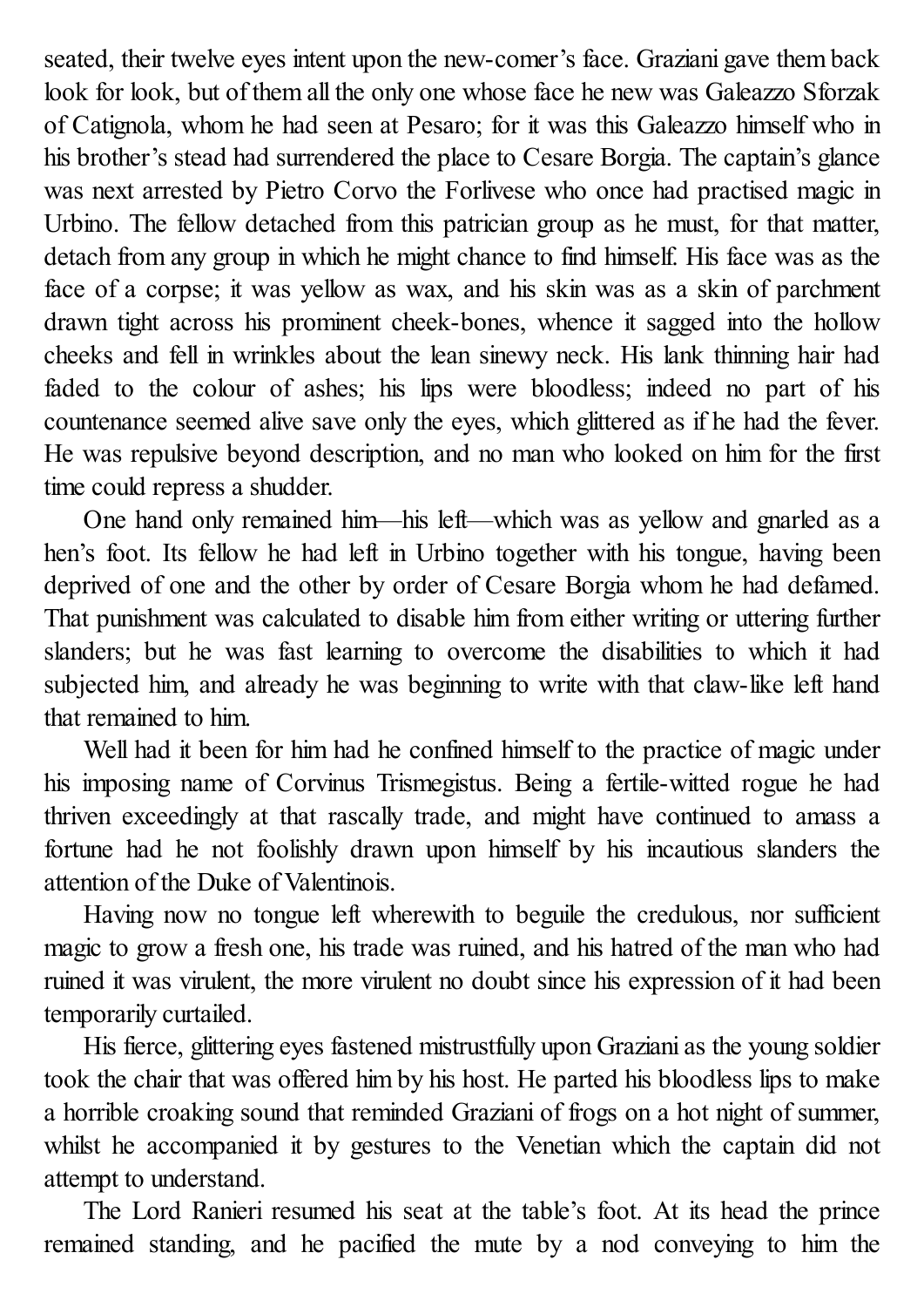assurance that he was understood. Then from the breast of his doublet, two buttons of which were unfastened, the Venetian drew a small crucifix beautifully wrought in ivory upon gold. Holding it between his graceful, tapering fingers, he addressed the condottiero solemnly.

"When we shall have made known to you the reason for which we have sought your presence here to-night, Messer Graziani," said he, "it shall be yours to determine whether you will join hands with us, and lend us your aid in the undertaking which we have in mind. Should you elect not to do so, be your reason what it may, you shall be free to depart as you have come. But first you must make solemn oath engaging yourself neither by word spoken or written, nor yet by deed, to divulge aught to any man of what may be revealed to you of our designs."

The prince paused, and stood waiting. Graziani reared his young head, and he could almost have laughed outright at this discovery of how shrewd and just had been the suspicions that had assailed him. He looked about him slowly, finding himself the goal of every eye, and every countenance alive with a mistrust and hostility that nothing could quiet short of that oath demanded of him.

It comforted him in that moment to think of Barbo and his knaves waiting below in case they should be needed. If Graziani knew men at all, he would be likely to need them very soon, he thought.

Sinibaldi leaned forward supporting himself upon his left hand, whilst with his right he gently pushed the crucifix down the table towards the captain.

"First upon that sacred symbol of Our Redeemer . . ." he was beginning, when Graziani abruptly thrust back his chair and rose.

He knew enough. Here for certain was a conspiracy against the State or against the life of his lord the Duke of Valentinois. It needed no more words to tell him that. He was neither spy nor informer, yet if he heard more and then kept secret he would himself be a party to their treason.

"My lord prince," he said, "here surely is some mistake. What you may be about to propose to me I do not know. But I do know—for it is abundantly plain—that it is no such proposal as my Lord Ranieri had led me to expect."

There was a savage incoherent growl from the mute, but the others remained watchfully silent, waiting for the soldier to proceed, since clearly he had not yet done.

"It is not my way," he proceeded gravely, "to thrust myself blindly into any business, and make oath upon matters that are unknown to me. Suffer me therefore to take my leave of you at once. Sirs," he included the entire company in his bow, "a happy night."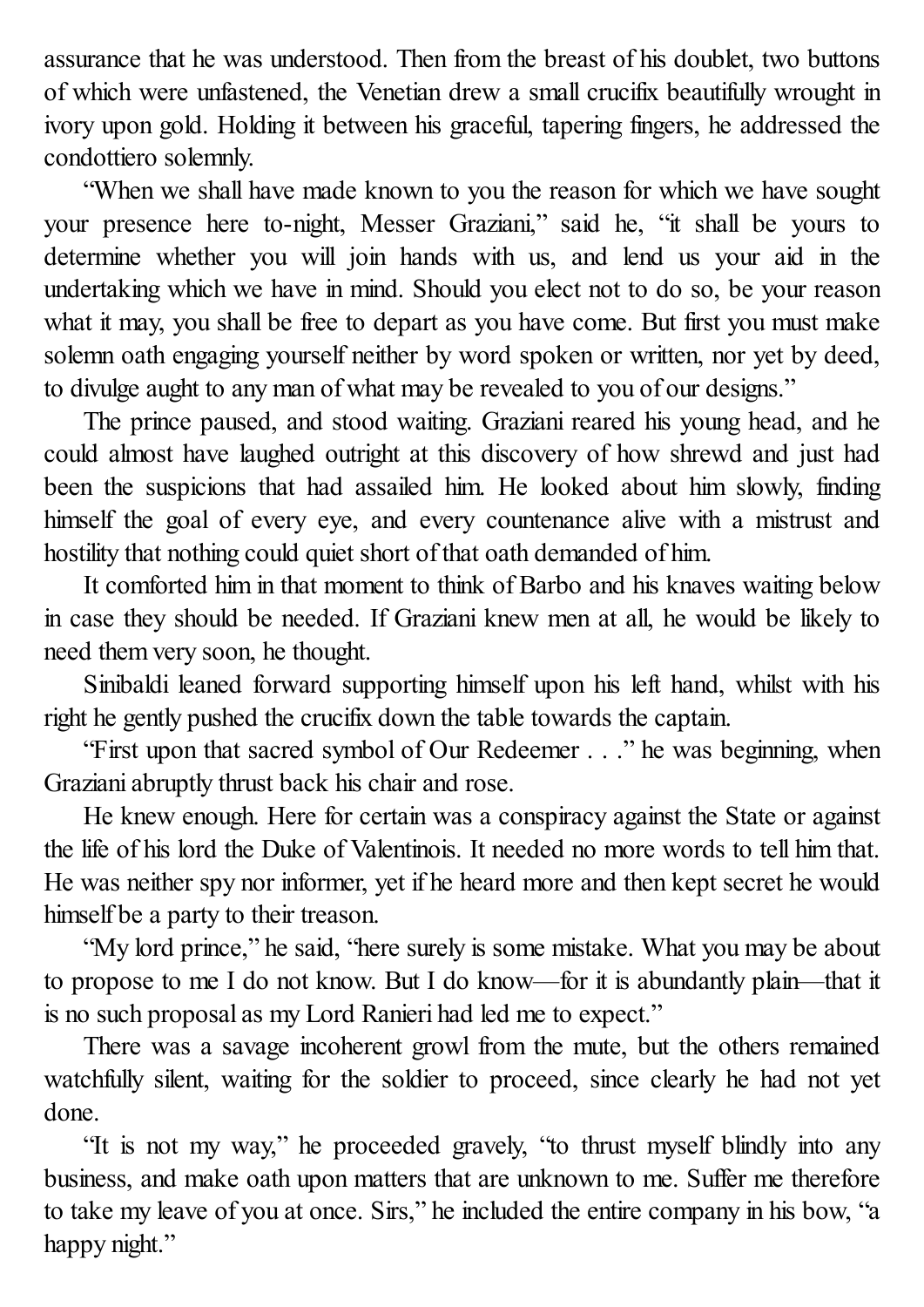He stepped back from the table clearly and firmly resolved upon departure, and on the instant every man present was upon his feet and every hand was upon a weapon. They were rendered desperate by their realization of the mistake that had been made. That mistake they must repair in the only way that was possible. Ranieri sprang away from the foot of the table, and flung himself between the soldier and the door, barring his exit.

Checked thus, Graziani looked at Sinibaldi, but the smile upon the Venetian's saturnine countenance was not reassuring. It occurred to the captain that the time had come to break a window as a signal to Barbo, and he wondered would they prevent him from reaching one. First, however, he made appeal to Ranieri who stood directly in his way.

"My lord," he said, and his voice was firm almost to the point of haughtiness, "I came hither in friendliness, bidden to your house with no knowledge of what might await me. I trust to your honour, my lord, to see that I depart in like case—in friendliness, and with no knowledge of what is here toward."

"No knowledge?" said Ranieri, and he laughed shortly. His countenance had lost by now every trace of its habitual joviality. "No knowledge, eh? But suspicions, no doubt, and these suspicions you will voice . . ."

"Let him take the oath," cried the clear young voice of Galeazzo Sforza. "Let him swear to keep silent upon . . ."

But the steely accents of Sinibaldi cut in sharply upon that speech.

"Do you not see, Galeazzo, that we have misjudged our man? Is not his temper plain?"

Graziani, however, confined his glance and his insistence to Ranieri.

"My lord," he said again, "it lies upon your honour that I shall go forth in safety. At your bidding . . ."

His keen ears caught a stealthy sound behind him, and he whipped round sharply. Even as he turned Pietro Corvo, who had crept up softly, leapt upon him, fierce as a rat, his dagger raised to strike—intending thus to make an end. Before Graziani could move to defend himself the blade had descended full upon his breast. Encountering there the links of the shirt of mail he wore beneath his quilted doublet —for he had omitted no precautions—it broke off at the hilt under the force that drove it.

Then Graziani seized that wretched wisp of humanity by the breast of his mean jacket, and dashed him violently across the room. The mute hurtled into Alviano, who stood midway between the table and one of the windows. Alviano, thrown off his balance by the impact, staggered in his turn and reeled against an ebony pedestal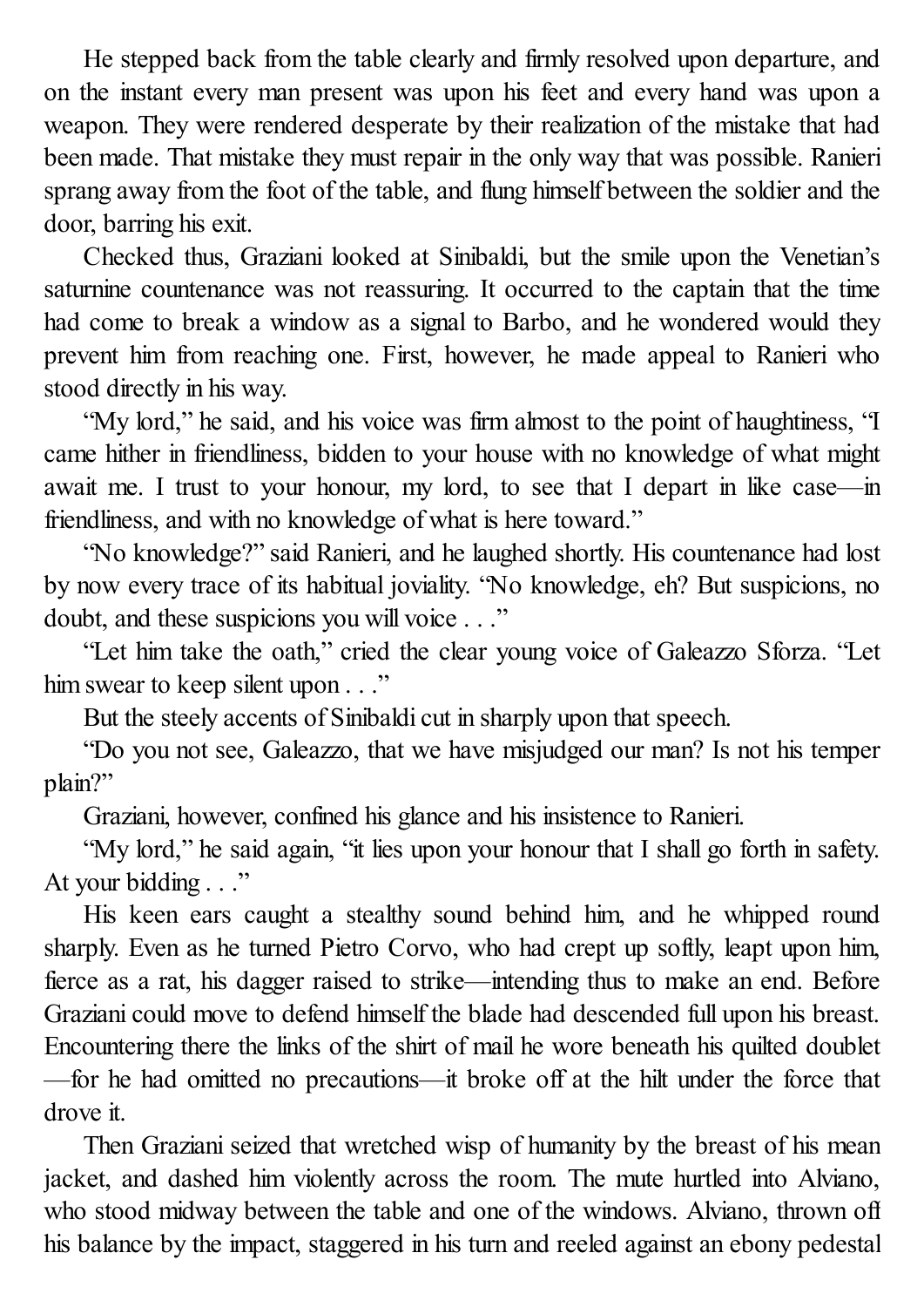surmounted by a marble cupid. The cupid, thus dislodged, went crashing through the casement into the street below.

Now this was more than Graziani had intended, but it was certainly no more than he could have desired. The signal to Barbo had been given, and no one present any the wiser. It heartened him. He smiled grimly, whipped out his long sword, swung his cloak upon his left arm, and rushed thus upon Ranieri, forced for the moment to leave his back unguarded.

Ranieri, unprepared for the onslaught, and startled by its suddenness, swung aside, leaving the captain a clear way. But Graziani was not so mad as to attempt to open the door. He knew well that whilst he paused to seize and raise the latch a halfdozen blades would be through his back before the thing could be accomplished. Instead, having reached the door, he swung round, and setting his back to it, faced that murderous company as it swooped down upon him with naked weapons.

Five men confronted him immediately. Behind them stood Sinibaldi, his sword drawn against the need to use it, yet waiting meanwhile, preferring that such work should be done by these underlings of his.

Yet though they were five to one, Graziani's sudden turn to face them, and his poised preparedness, gave them a moment's pause. In that moment he reckoned up his chances. He found them slight but not quite hopeless, since all that was incumbent on him was to ward their blows and gain some instants until Barbo and his men could come to his assistance.

Another moment and they had closed with him, their whirling blades athirst for his life. He made the best defence that a man could make against such an onslaught, and a wonderful defence it was. He was well-trained in arms as in all bodily exercises, supple of joint, quick of movement, long of limb and with muscles that were allsteel and whipcord—indeed a very pentathlos.

He warded as much with his cloaked arm as with his sword, but he had no chance, nor for that matter any thought, of taking the offensive in his turn. He knew that a lunge or thrust or cut at any single one of them, even if successful, must leave an opening through which he would be cut down ere he could make recovery. He would attack when Barbo came, and he would see to it then that not one of these cowardly assassins, of these dastardly traitors, was left alive. Meanwhile he must be content to ward, praying God that Barbo did not long delay.

For some moments fortune favoured him, and his shirt of mail proved his best friend. Indeed it was not until Alviano's sword-blade was shivered in a powerful lunge that caught Graziani full in the middle of the body, that those gentlemen realized that the condottiero's head was the only part of him that was vulnerable. It was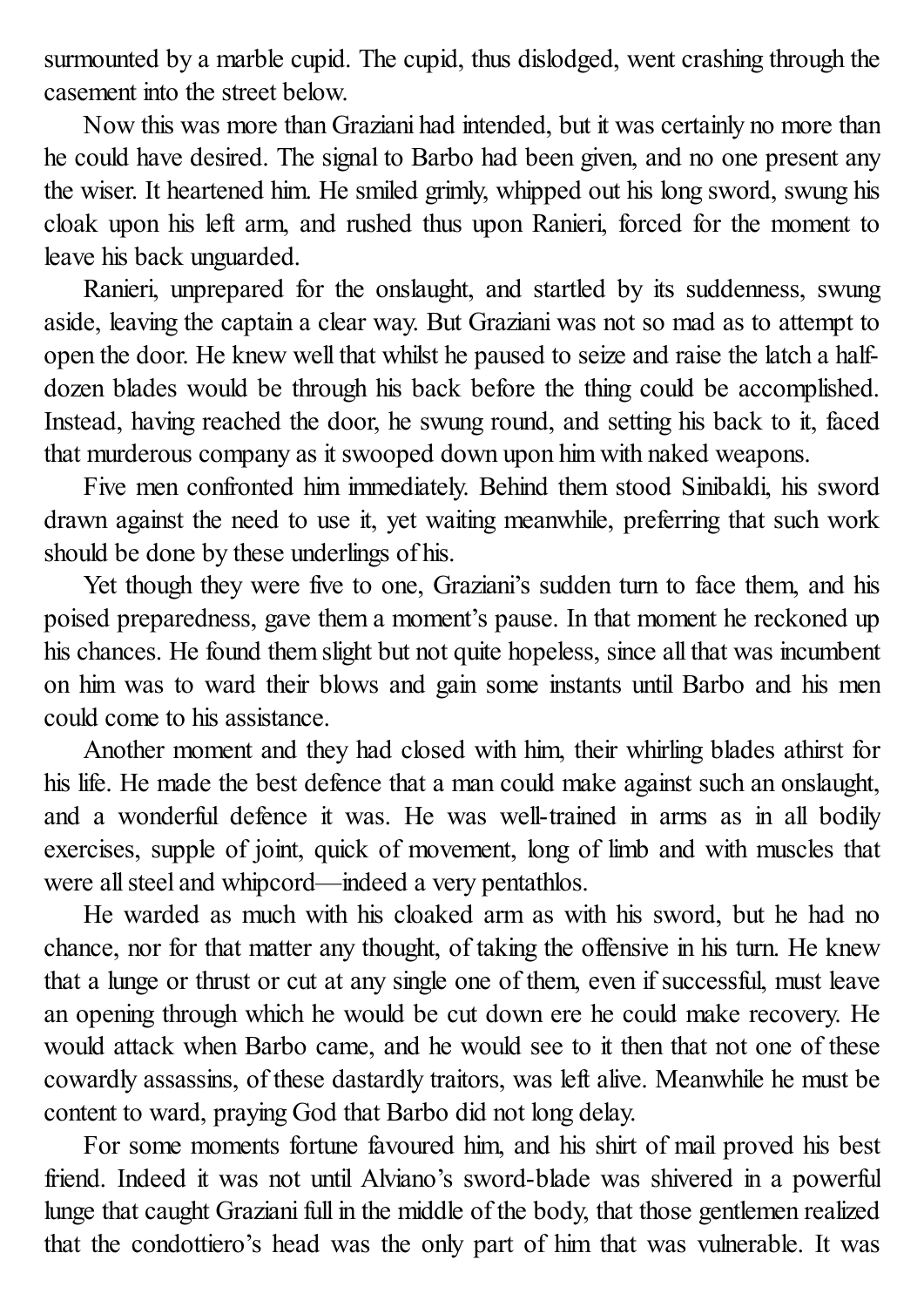Sinibaldi who told them so, shouting it fiercely as he shouldered aside the now disarmed Alviano, and stepped into the place from which he thrust him. With death in his eyes the prince now led the attack upon that man who made so desperate a defence without chance of breaking ground or lessening the number of his assailants.

Suddenly Sinibaldi's blade licked in and out again with lightning swiftness in a feint that culminated in a second thrust, and Graziani felt his sword arm suddenly benumbed. To realize what had happened and to readjust the matter was with the captain the work of one single thought. He caught his sword in his left hand, that so he might continue his defence, even as Sinibaldi by a turn of the wrist made a cutting stroke at his bare head. Perforce Graziani was slow to the parry; the fraction of a second lost in transferring his sword to the left hand and the further circumstance that his left arm was hampered by the cloak he had wound about it, left too great an advantage with Sinibaldi. Yet Graziani's blade, though too late to put the other's aside, was yet in time to break the force of the blow as it descended. The edge was deflected, but not enough. If it did not open his skull as was intended, at least it dealt him a long slanting scalp-wound.

The condottiero felt the room rock and heave under his feet. Then he dropped his sword, and leaning against the wall, whilst his assailants checked to watch him, he very gently slithered down it and sat huddled in a heap on the floor, the blood from his wound streaming down over his face. Sinibaldi shortened his sword, intent upon making quite sure of his victim by driving the steel through his windpipe. But even as he was in the act of aiming the stroke, he was suddenly arrested by the horrible vehement outcry of the mute, who had remained at the broken window, and by a thunder of blows that fell simultaneously upon the door below accompanied by a sudden call to open.

That sound smote terror into the conspirators. It aroused them to a sense of what they were doing, and brought to their minds the thought of Cesare Borgia's swift and relentless justice which spared no man, patrician or plebeian. And so they stood limply stricken, at gaze, their ears straining to listen, whilst below the blows upon the door were repeated more vehemently than before.

Ranieri swore thickly and horribly. "We are trapped, betrayed!"

Uproar followed. The eight plotters looked this way and that, as if seeking a way out, each gave counsels and asked questions in a breath, none heeding none, until at last the mute having compelled their attention by his excited croaks, showed them the road of escape.

He crossed the length of the room at a run, and nimble as a cat, he leapt upon a marble table that stood before the casement overlooking the river, from which the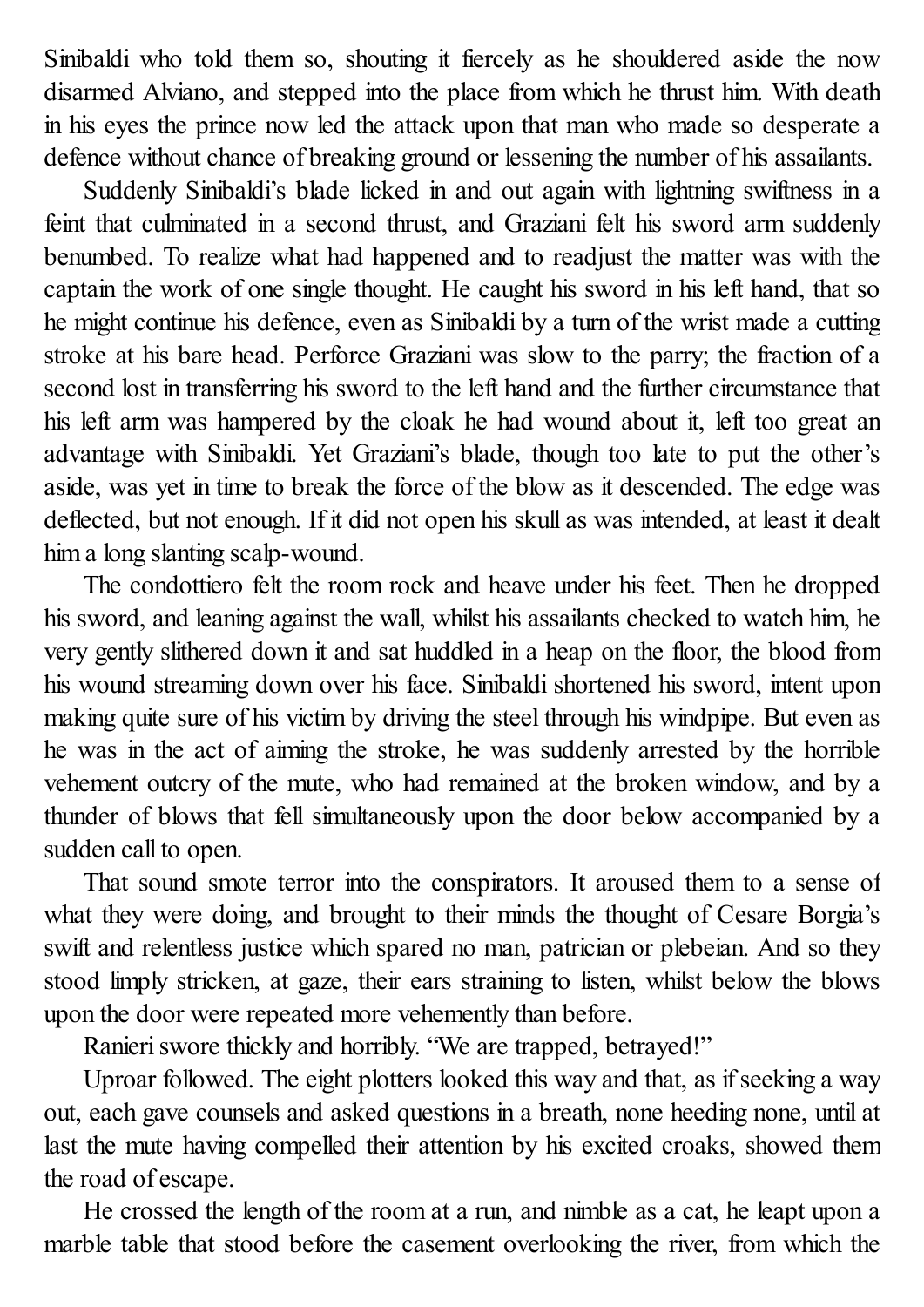house rose almost sheer. He never so much as paused to open it. The acquaintance he had already made with the methods of Borgia justice so quickened his terrors to a frenzy that he hurled himself bodily at the closed window, and shivering it by the force of the impact went through it and down in a shower of broken glass to the black icy waters below.

They followed him as sheep follow their bellwether. One after another they leapt upon the marble table; and thence through the gap he had made they plunged down into the river. Not one of them had the wit in that breathless moment to pause to consider which way the tide might be running. Had it chanced to have been upon the ebb it must have swept them out to sea, and none of them would further have troubled the destinies of Italy. Fortunately for them, however, it was flowing; and so it bore them upwards towards the Bridge of Augustus, where they were able unseen to effect a landing—all save Pietro Corvo, the mute, who was drowned, and Sinibaldi, who remained behind.

Like Graziani, Sinibaldi too wore a shirt of mail beneath his doublet, as a precaution proper in one who engaged in such hazardous methods of underground warfare. It was indeed an almost inveterate habit with him. Less impetuous than those others, he paused to calculate his chances, and bethought him that it was odds this armour would sink him in the flood. So he stayed to doff it first.

Vainly had he called upon the others to wait for him. Ranieri had answered him standing upon the table ready for the leap.

"Wait? Body of God! Are you mad? Is this a time to wait?" Yet he delayed to explain the precise and urgent need to depart. "We must run no risk of capture. For now more than ever must the thing be done, or we are all dead men—and it must be done to-night as was planned. Excess of preparation has gone near to undoing us. We could have contrived excellently without that fool," and he jerked a thumb towards Graziani, "as I told your excellency. And we shall contrive no less excellently without him as it is. But contrive we must, else, I say again, we are dead men—all of us." And upon that he went through the window and down into the water, after the others, with a thudding splash.

With fingers that haste made clumsy, Sinibaldi tugged at the buttons of his doublet, hampered by having tucked his sword under his arm. But scarcely had Ranieri vanished into the night than the door below was flung inward with a crash. There followed a sound of angry voices, as the servants of the household were thrust roughly aside, and ringing steps came clattering up the stairs.

Sinibaldi, still tugging at the buttons of his doublet, sprang desperately towards the window, and wondered for a moment whether he should take the risk of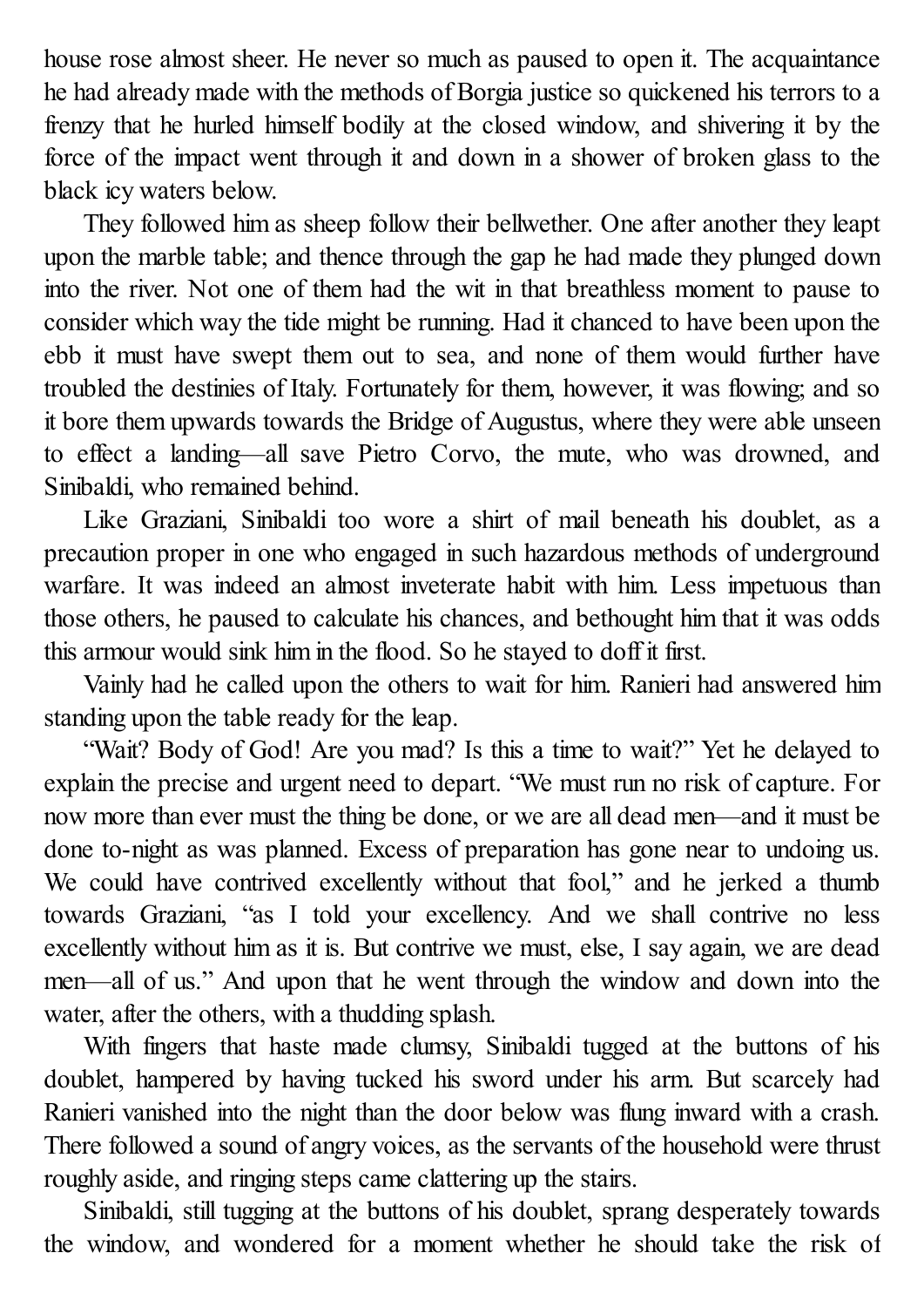drowning. But even as he stood poised for the leap, he remembered suddenly the immunity he derived from the office that was his. After all, as the envoy of Venice he was inviolable, a man upon whom no finger was to be laid by any without provoking the resentment of the Republic. He had been over anxious. He had nothing to fear where nothing could be proved against him. Not even Graziani could have said enough to imperil the sacred person of an ambassador, and it was odds that Graziani would never say anything again.

So he sheathed his sword, readjusted his doublet and composed himself. Indeed he actually went the length of opening the door to the invaders, calling to guide them:

"This way! This way!"

They swarmed in, all ten of them, the grizzled antient at their head, so furiously that they bore the prince backwards, and all but trampled on him.

Barbo checked them in mid-chamber, and looked round bewildered, until his eyes alighted upon his fallen, blood-bedabbled captain huddled at the foot of the wall. At the sight he roared like a bull to express his anger, what time his followers closed about the saturnine Venetian.

With as great dignity as was possible to a man at such a disadvantage, Sinibaldi sought to hold them off.

"You touch me at your peril," he warned them. "I am Prince Marcantonio Sinibaldi, the Envoy of Venice."

The antient swung half round to answer him, snarling:

"Were you Prince Lucifer, Envoy of Hell, you should still account for what was doing here and how my captain came by his hurt. Make him fast!"

The men-at-arms obeyed with a very ready will, for Graziani was beloved of all that rode with him. It was in vain that the Venetian stormed and threatened, pleaded and protested. They treated him as if they had never heard tell of the sacredness with which the person of an ambassador is invested. They disarmed him, bound his wrists behind him, like any common malefactor's, and thrust him contumeliously from the room down the stairs and so, without hat or cloak, out into the murky wind-swept street.

Four of them remained above at the antient's bidding, whilst he himself went down upon his knees beside his fallen captain to look to his condition. And at once Graziani began to show signs of life. Indeed he had shown that he was not dead the moment the door had closed after the departing men.

Supported now by Barbo he sat up, and with his left hand smeared away some of the blood that almost blinded him, and looked dully at his antient, who grunted and swore to express the joyous reaction from his despair.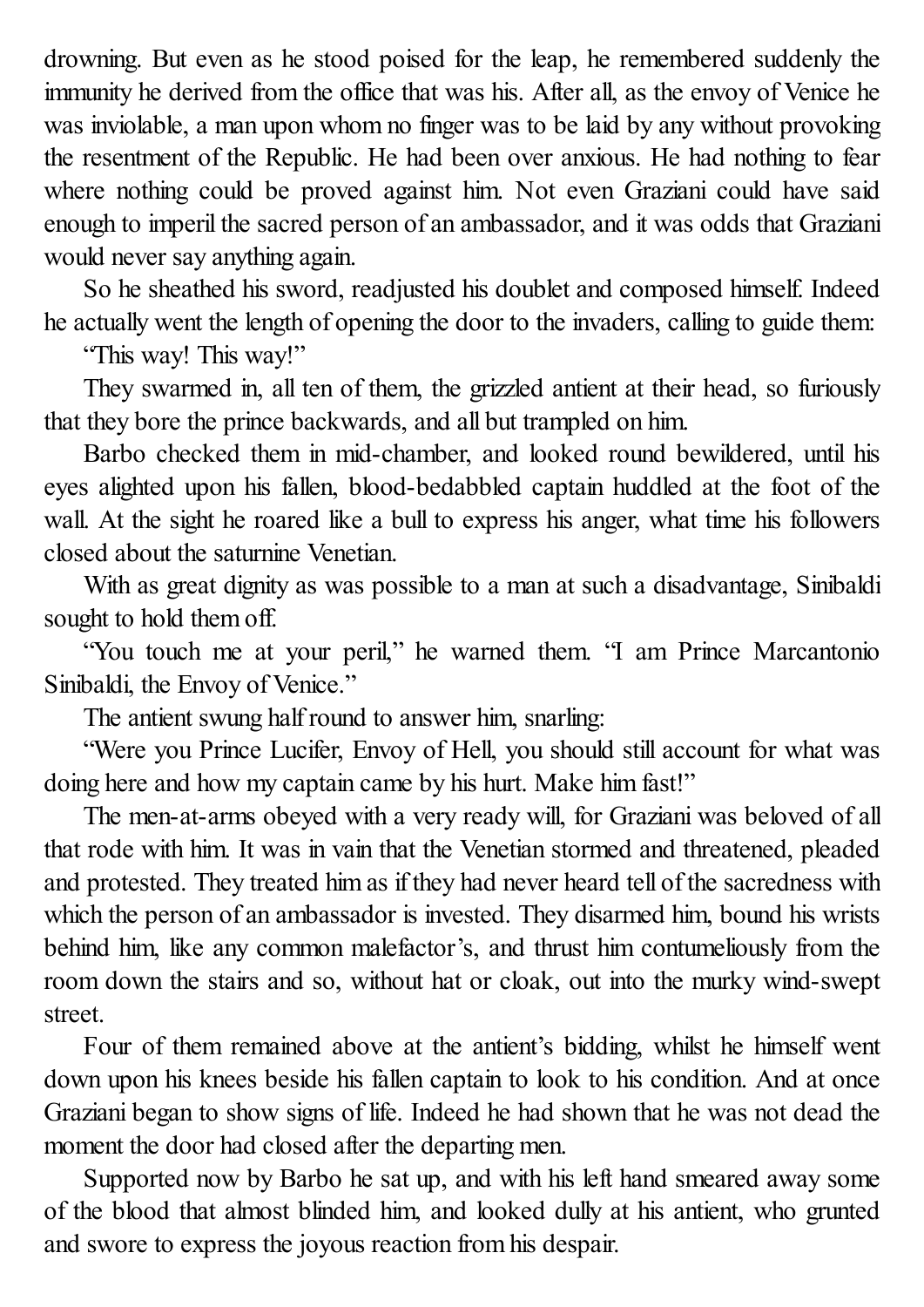"I am alive, Barbo," he said, though his voice came feebly. "But, Body of God! you were no more than in time to find me so. Had you been a minute later you would have been too late for me—aye, and perhaps for the Duke too." He smiled faintly. "When I found that valour would no longer avail me I had recourse to craft. It is well to play the fox when you cannot play the lion. With this gash over the head and my face smeared in blood, I pretended to be done for. But I was conscious throughout, and it is a grim thing, Barbo, consciously to take the chance of death without daring to lift a finger to avert it lest thereby you hastened it on. I . . ." he gulped, and his head hung down, showing that his strength was ebbing. Then he rallied desperately, almost by sheer force of will. There was something he must say, ere everything was blotted out as he felt it would be soon. "Get you to my Lord Duke, Barbo. Make haste! Tell him that here was some treason plotting . . . something that is to be done to-night . . . that will still be done by those who escaped. Bid him look to himself. Hasten, man. Say I . . ."

"Their names! Their names!" cried the antient urgently, seeing his captain on the point of swooning.

Graziani reared his head again, and slowly opened his dull eyes. But he did not answer. His lids drooped, and his head lolled sideways against his antient's shoulder. It was as if by an effort of sheer will he had but kept a grip of his senses until he could utter that urgent warning. Then, his duty done, he relinquished that painful hold, and allowed himself to slip into the peace and the shadows of unconsciousness, exhausted.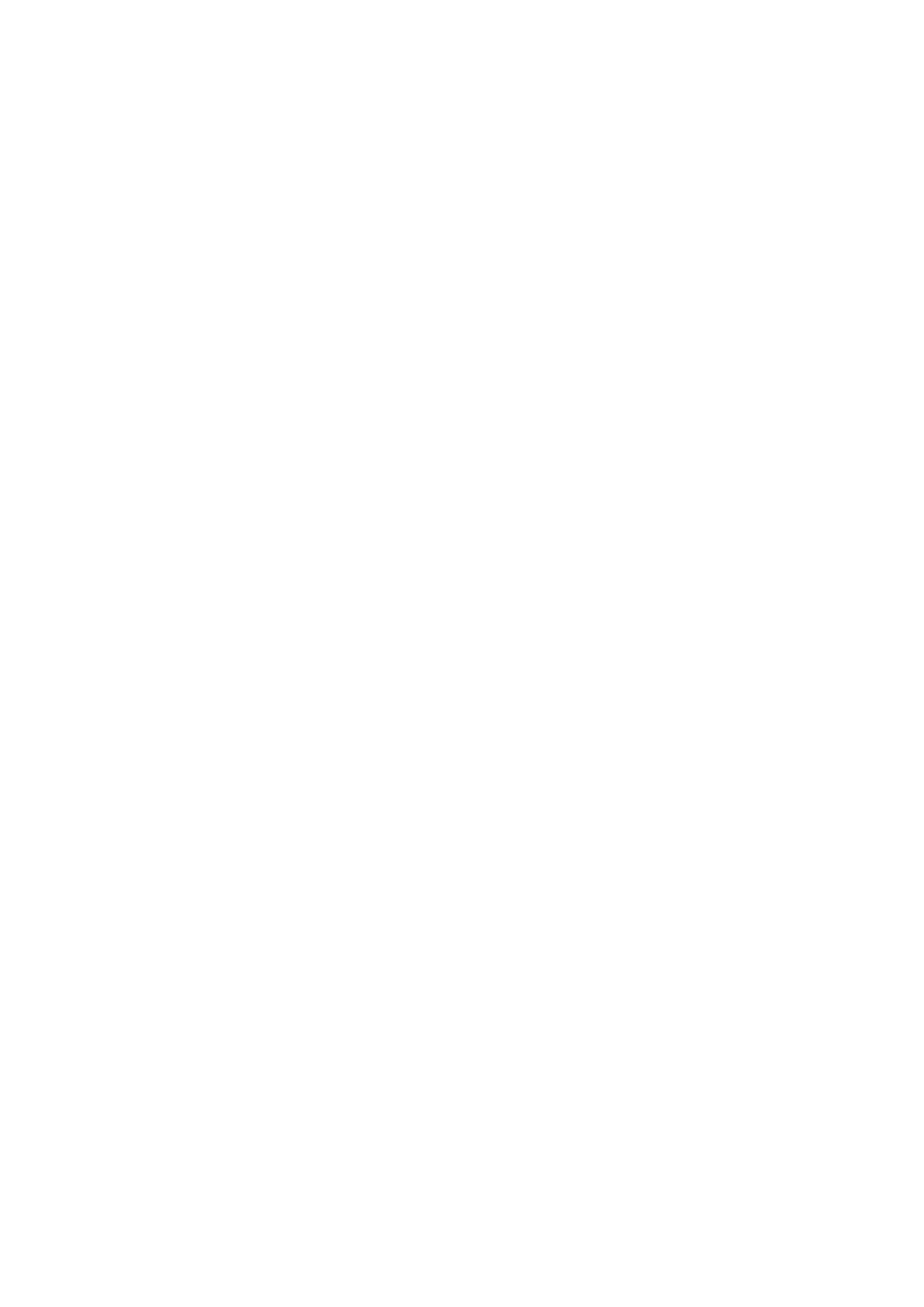THE great need for urgency, the chief reason why "the thing" must be done that night, as the Lord Ranieri had said before he dived from his window into the river, lay in the circumstance that it was the Duke's last night in the city of Rimini. On the morrow he marched with his army upon Faenza and the Manfredi.

It had therefore seemed proper to the councillors and patricians of Rimini to mark their entire submission to his authority by a banquet in his honour at the Palazzo Pubblico. At this banquet were assembled all Riminese that were noble or notable, and a great number of repatriated patricians, the *fuorusciti* whom upon one pretext or another the hated Malatesta tyrant had driven from his dominions that he might enrich himself by the confiscation of their possessions. Jubilantly came they now with their ladies to do homage to the Duke who had broken the power and delivered the State from the thraldom of the iniquitous Pandolfaccio, assured that his justice would right to the full the wrongs which they had suffered.

Present, too, were the envoys and ambassadors of several Italian powers sent to felicitate Cesare Borgia upon this latest conquest. But it was in vain that the young Duke turned his hazel eyes this way and that in quest of Marcantonio Sinibaldi, the princely envoy-extraordinary of the Most Serene Republic. The envoy-extraordinary was nowhere to be seen in that courtly gathering, and the Duke, who missed nothing and who disliked leaving riddles unsolved—particularly when they concerned a State that was hostile to himself—was vexed to know the reason of this absence.

It was the more remarkable since Prince Sinibaldi's lady, a stately blonde woman, whose stomacher was a flashing cuirass of gems, was seated near Cesare's right hand, between the sober black velvet of the President of the Council and the flaming scarlet of the handsome Cardinal-legate, thus filling the position to which she was entitled by her lofty rank and the respect due to the great Republic which her husband represented.

Another whose absence the Duke might have remarked was, of course, the Lord Ranieri, who had excused himself, indeed, to the president upon a plea of indisposition. But Valentinois was too much concerned with the matter of Sinibaldi's whereabouts. He lounged in his great chair, a long, supple incarnation of youth and vigour, in a tight-fitting doublet of cloth of gold, with jewelled bands at neck and wrists and waist. His pale, beautiful face was thoughtful, and his tapering fingers strayed ever and anon to the tips of his tawny silken beard.

The banquet touched its end, and the floor of the great hall was being cleared by the seneschal to make room for the players sent from Mantua by the beautiful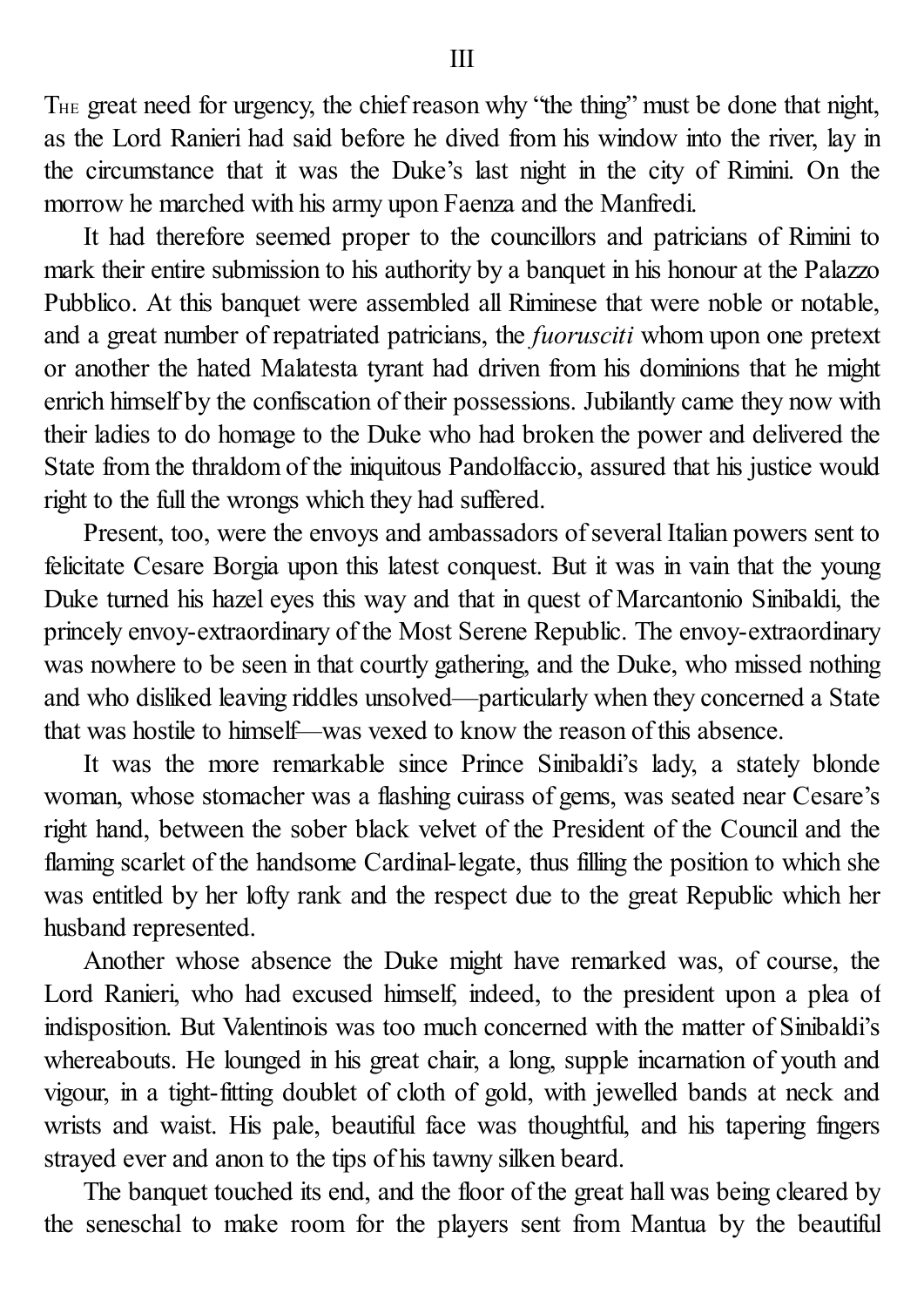Marchioness Gonzaga who were to perform a comedy for the company's delectation.

It was not comedy, however, but tragedy, all unsuspected, that impended, and the actor who suddenly strode into that hall to speak its prologue, thrusting rudely aside the lackeys who would have hindered him, misliking his wild looks, was Barbo, the antient of Graziani's company.

"My lord," he cried, panting for breath. "My lord Duke!" And his hands fiercely cuffed the grooms who still sought to bar his passage. "Out of my way, oafs! I tell you that I must speak to his highness. Out of my way!"

The company had fallen silent, some startled by this intrusion, others conceiving that it might be the opening of the comedy that was prepared. Into that silence cut the Duke's voice, crisp and metallic:

"Let him approach!"

Instantly the grooms ceased their resistance, glad enough to do so, for Barbo's hands were heavy and he was prodigal in the use of them. Released, he strode up the hall and came to a standstill, stiff and soldierly before the Duke, saluting almost curtly in his eagerness.

"Who are you?" rapped his highness.

"My name is Barbo," the soldier answered. "I am an antient in the condotta of Messer Angelo Graziani."

"Why do you come thus? What brings you?"

"Treason, my lord—that is what brings me," roared the soldier, setting the company all agog.

Cesare alone showed no sign of excitement. His eyes calmly surveyed this messenger, waiting. Thereupon Barbo plunged headlong into the speech he had prepared. He spoke gustily, abruptly, his voice shaken with the passion he could not quite suppress.

"My captain, Messer Graziani, lies speechless and senseless with a broken head, else were he here in my place, my lord, and perhaps with a fuller tale. I can but tell what little I know, adding the little that himself he told me ere his senses left him.

"By his command we—ten men of his company and myself—watched a certain house into which he went to-night at the first hour, with orders to break in should we receive a certain signal. That signal we received. Acting instantly upon it we . . ."

"Wait, man," the Duke cut in. "Let us have this tale in order and in plain words. A certain house, you say. What house was that?"

"The Lord Ranieri's palace, my lord."

A stir of increasing interest rustled through the company, but dominating it, and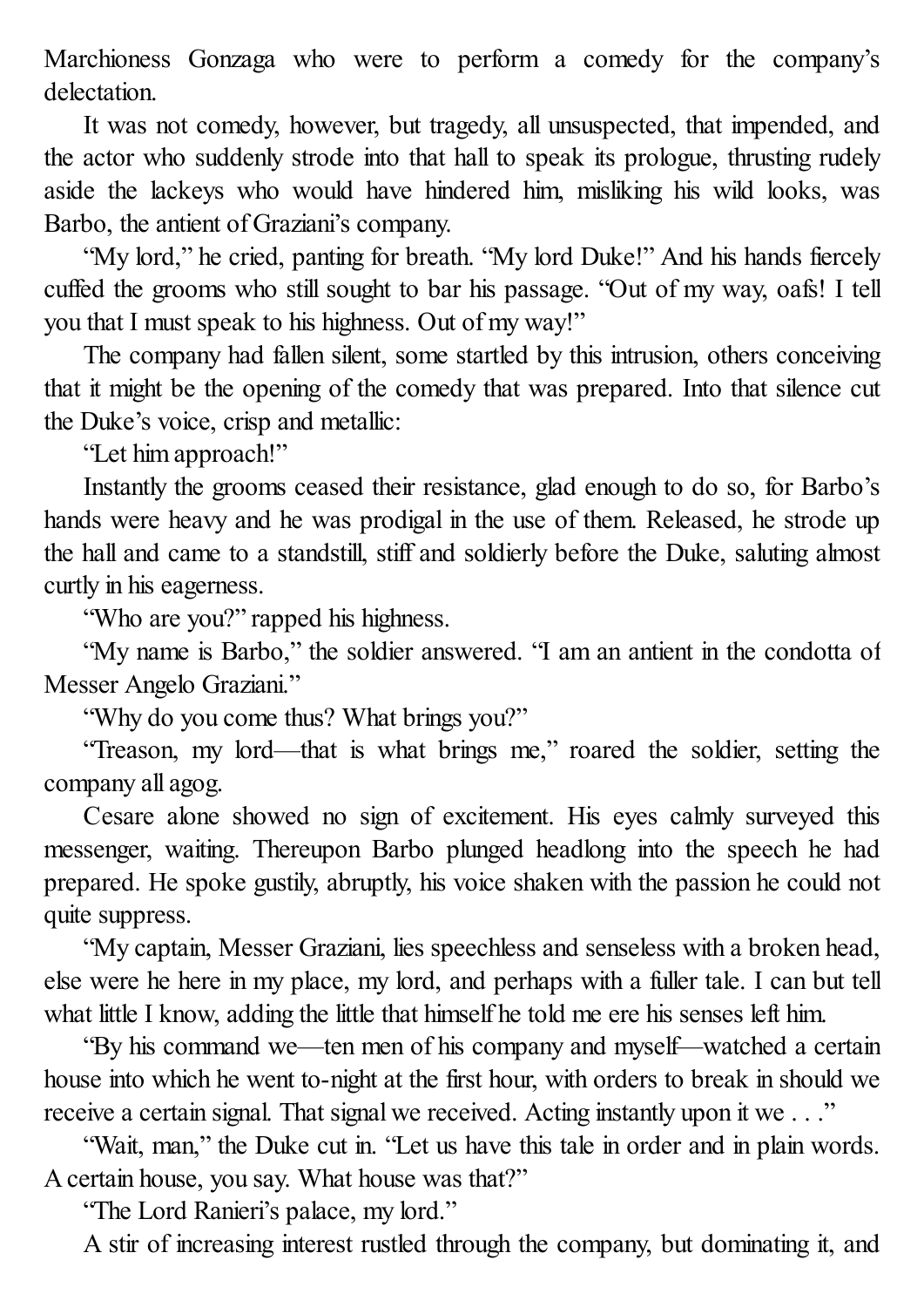audible to him because it came from his neighbourhood immediately on his right, the Duke caught a gasp, a faint half-cry of one who has been startled into sudden fear. That sound arrested his attention, and he shot a swift sidelong glance in the direction whence it had come, to discover that the Princess Sinibaldi had sunk back in her chair, her cheeks deadly white, her blue eyes wide with panic. Even as he looked and saw, his swiftly calculating mind had mastered certain facts and had found the probable solution of the riddle that earlier had intrigued him—the riddle of Sinibaldi's absence. He thought that he knew now where the prince had been that evening, though he had yet to learn the nature of this treason of which Barbo spoke, and in which he could not doubt that Sinibaldi was engaged.

Even as this understanding flashed across his mind, the antient was resuming his interrupted narrative.

"At the signal, then, my lord, we broke into . . ."

"Wait!" the Duke again checked him, raising a hand which instantly imposed silence.

There followed a brief pause, Barbo standing stiffly waiting for leave to continue, impatient of the restraint imposed upon his eagerness. Cesare's glance, calm and so inscrutable as to appear almost unseeing, had passed from the princess to Messer Paolo Capello, the Venetian Orator, seated a little way down the hall on the Duke's left. Cesare noted the man's tense attitude, the look of apprehension on his round white face, and beheld in those signs the confirmation of what already he had conjectured.

So Venice was engaged in this. Those implacable traders of the Rialto were behind this happening at Ranieri's house in which one of the Duke's captains had received a broken head. And the ordinary envoy of Venice was anxiously waiting to learn what might have befallen the envoy-extraordinary, so that he might promptly take his measures.

Cesare knew the craft of the Most Serene and of its ambassadors. He was here on swampy treacherous ground, and he must pick his way with care. Certainly Messer Capello must not hear what this soldier might have to tell, for then —*præmonitus*, *præmunitus*. In the orator's uncertainty of what had passed might lie Cesare's strength to deal with Venice, perhaps to unmask her.

"We are too public here," he said to Barbo shortly, and on that he rose.

Out of deference the entire company rose with him—all save one. Sinibaldi's lady, indeed, went so far as to make the effort, but faint as she was with fear, her limbs refused to do their office, and she kept her seat, a circumstance which Cesare did not fail to note.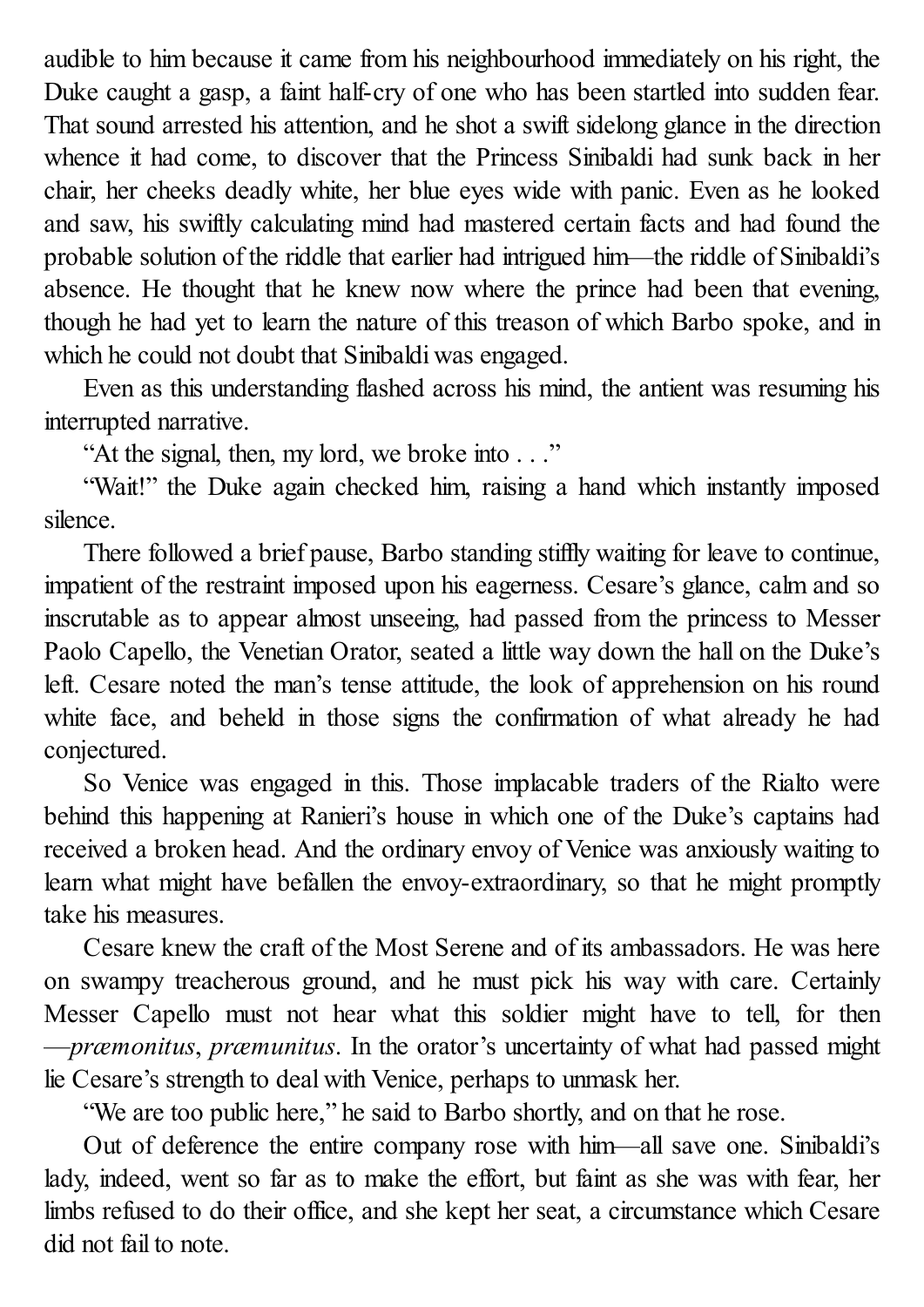He waved a hand to the banqueters, smiling urbanely. "Sirs, and ladies," he said, "I pray you keep your seats. It is not my desire that you should be disturbed by this." Then he turned to the President of the Council. "If you, sir, will give me leave apart a moment with this fellow . . ."

"Assuredly, my lord, assuredly!" cried the President nervously, flung into confusion by this deference from one of the Duke's exalted quality. "This way, Magnificent. This closet here. . . . You will be private."

Stammering, fluttering, he had stepped down the hall, the Duke following, and Barbo clanking after them. The President opened a door, and drawing aside, he bowed low and waved the Duke into a small ante-chamber.

Cesare passed in with Barbo following. The door closed after them, and a murmur reached them of the babble that broke forth beyond it.

The room was small, but richly furnished, possibly against the chance of its use being desired by his highness. The middle of its tessellated floor was occupied by a table with massively carved supporting cupids, near which stood a great chair upholstered in crimson velvet. The room was lighted by a cluster of wax candles in a candle-branch richly wrought in the shape of a group of scaling titans.

Cesare flung himself into the chair, and turned to Barbo.

"Now your tale," he said shortly.

Barbo threw wide at last the floodgates of his eagerness, and let his tale flow forth. He related in fullest detail the happenings of that night at Ranieri's palace, repeating faithfully the words that Graziani had uttered, and concluding on the announcement that he had captured at least one of the conspirators—the Prince Marcantonio Sinibaldi.

"I trust that in this I have done well, my lord," the fellow added with some hesitation. "It seemed no less than Messer Graziani ordered. Yet his Magnificence spoke of being an ambassador of the Most Serene. . . ."

"The devil take the Most Serene and her ambassadors," flashed Cesare, betrayed into it by his inward seething rage. On the instant he suppressed allshow of feeling. "Be content. You have done well," he said shortly.

He rose, turned his back on the antient, and strode to the uncurtained gleaming windows. There he stood a moment, staring out into the starlit night, fingering his beard, his brow dark with thought. Then he came slowly back, his head bowed, nor did he raise it until he stood again before the antient.

"You have no hint—no suspicion of the nature of this conspiracy? Of what is this thing they were planning and are still to attempt to-night?" he asked.

"None, my lord. I have said allI know."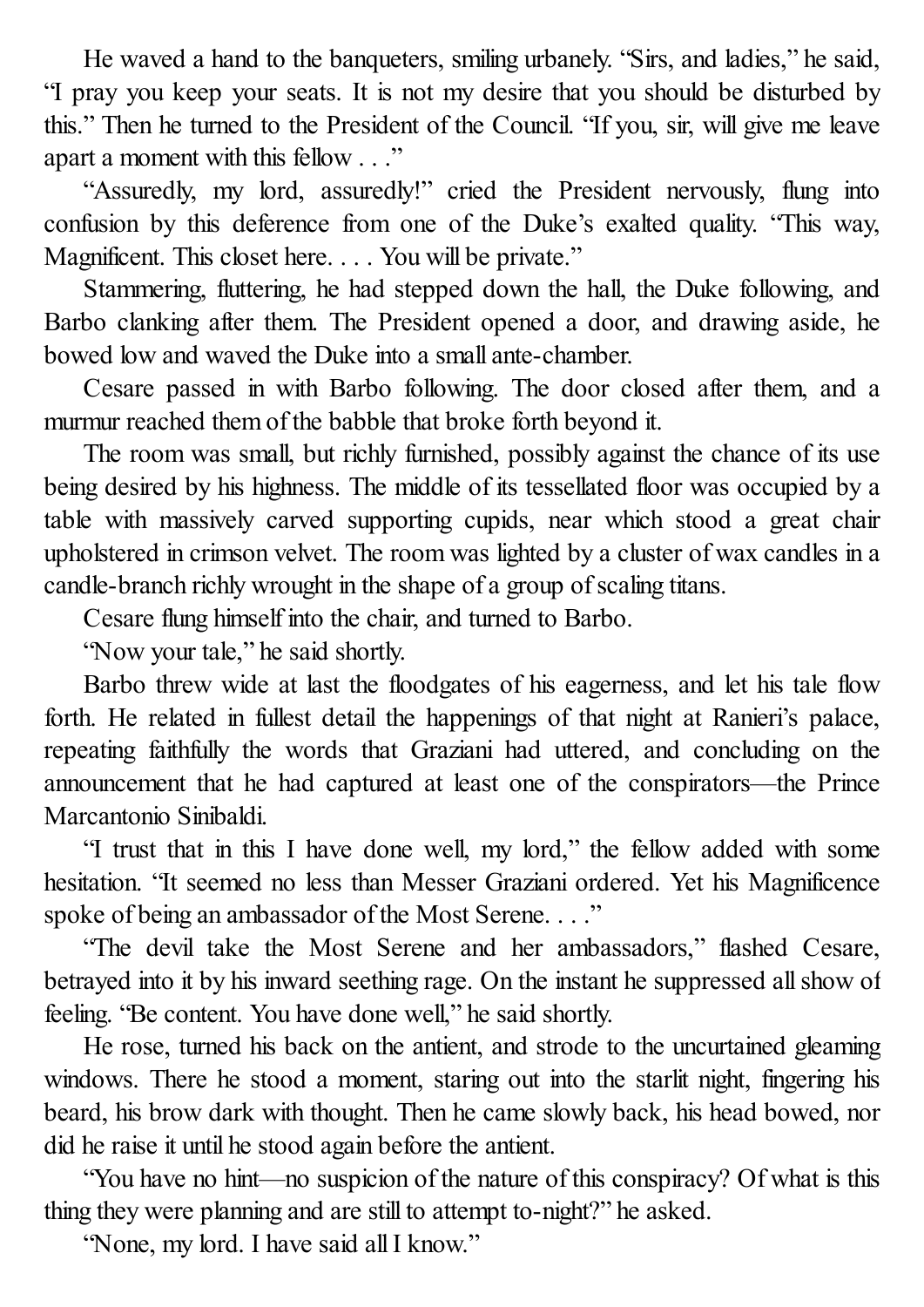"Nor who were the men that escaped?"

"Nor that, my lord, save that one of them would no doubt be the Lord Ranieri."

"Ah, but the others . . . and we do not even know how many there were . . ."

Cesare checked. He had bethought him of the Princess Sinibaldi. This urgently needed information might be wrung from her, or as much of it as lay within her knowledge. That she possessed such knowledge her bearing had proclaimed. He smiled darkly.

"Desire Messer the President of the Council to attend me here together with the Princess Sinibaldi. Then do you await my orders. And see to it that you say no word of this to any."

Barbo saluted and withdrew upon that errand. Cesare paced slowly back to the window, and waited, his brow against the cool pane, his mind busy until the door reopened and the President ushered in the Princess.

The President came avid for news. Disappointment awaited him.

"I but desired you, sir, as an escort for this lady," Cesare informed him. "If you will give us leave together . . ."

Stifling his regrets and murmuring his acquiescence, the man effaced himself. When they were alone together Cesare turned to the woman and observed the deathly pallor of her face, the agitated gallop of her bosom. He judged her shrewdly as one whose tongue would soon be loosed by fear.

He bowed to her, and with a smile and the very courtliest and deferential grace he proffered her the great gilt and crimson chair. In silence she sank into it, limply and grateful for its support. She dabbed her lips with a gilt-edged handkerchief, her startled eyes never leaving the Duke's face, as if their glance were held in fascinated subjection.

Standing by the table at which she now sat, Cesare rested his finger-tips upon the edge of it, and leaned slightly across towards her.

"I have sent for you, Madonna," he said, his tone very soft and gentle, "to afford you the opportunity of rescuing your husband's neck from the hands of my strangler."

In itself it was a terrifying announcement, and it was rendered the more terrifying by the gentle, emotionless tones in which it was uttered. It did not fail of its calculated effect.

"O God!" gasped the afflicted woman, and clutched her white bosom with both hands. "Gesù! I knew it! My heart had told me."

"Do not alarm yourself, Madonna, I implore you. There is not the cause," he assured her, and no voice could have been more soothing. "The Prince Sinibaldi is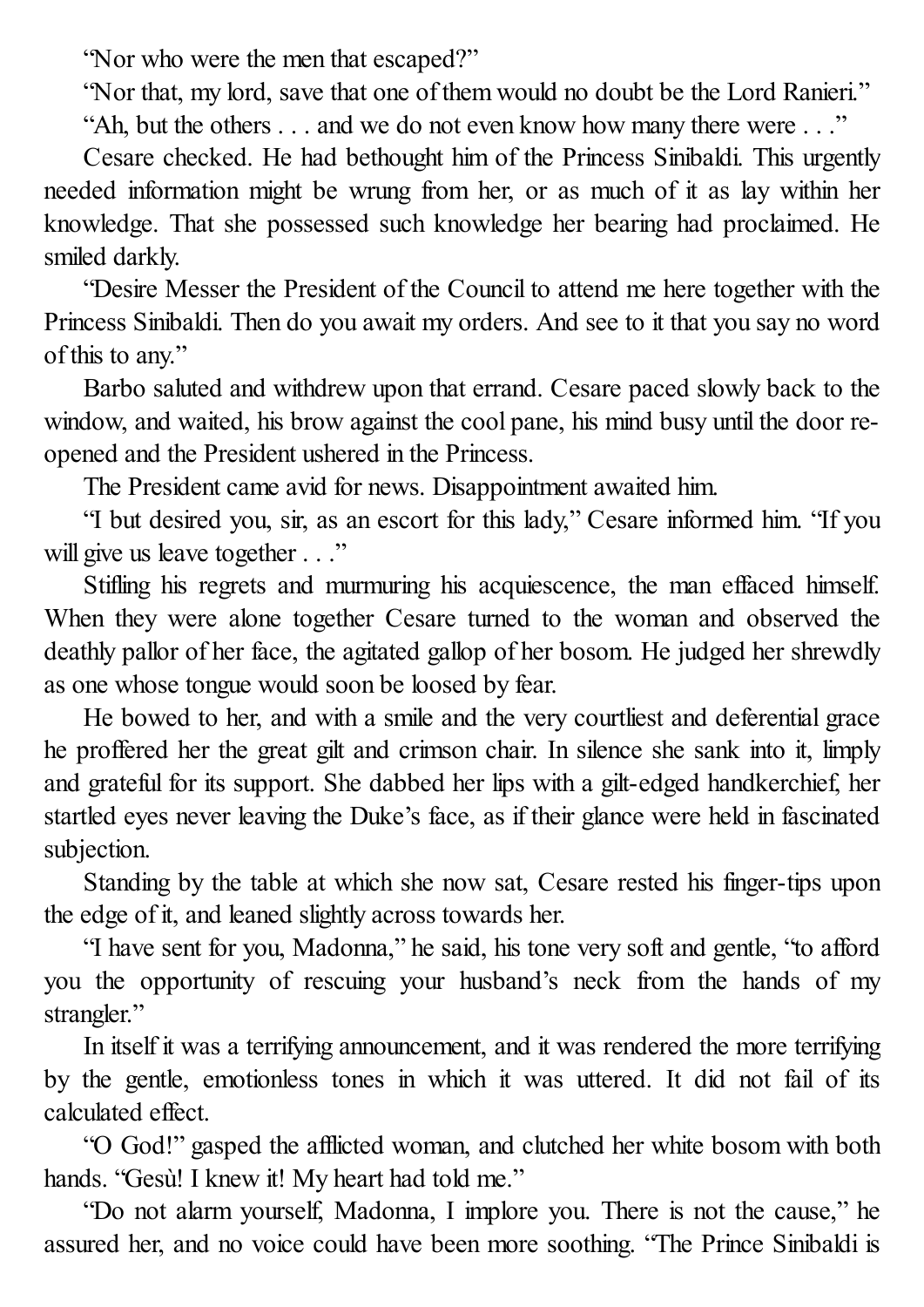below, awaiting my pleasure. But I have no pleasure, Princess, that is not your pleasure. Your husband's life is in your own hands. I place it there. He lives or dies as you decree."

She looked up into his beautiful young face, into those hazel eyes that looked too gentle now, and she cowered abjectly, cringing before him. She was left in doubt of the meaning of his ambiguous words, and his almost wooing manner. And this too he had intended; deliberate in his ambiguity, using it as a flame of fresh terror in which to scorch her will, until it should become pliant as heated metal.

He saw the scarlet flush rise slowly up to stain her neck and face, whilst her eyes remained fixed upon his own.

"My lord!" she panted. "I know not what you mean. You . . ." And then her spirit rallied. He saw her body stiffen, and her glance harden and grow defiant. But when she spoke her voice betrayed her by its quaver.

"Prince Sinibaldi is the accredited envoy of the Most Serene. His person is sacred. A hurt to him were as a hurt to the Republic whose representative he is, and the Republic is not slow to avenge her hurts. You dare not touch him."

He continued to regard her, smiling. "That I have done already. Have I not said that he is a prisoner now—below here—bound and awaiting my pleasure." And he repeated his phrase. "But my pleasure, Madonna, shall be your pleasure."

Yet all the answer she could return him was a reiteration of her cry:

"You dare not! You dare not!"

The smile perished slowly from his face. He inclined his head to her, though not without a tinge of mockery.

"I will leave you happy, then, in that conviction," he said on a note at once so sardonic and sinister that it broke her new-found spirit into shards.

As if he accepted the fruitlessness of the interview, and accounted it concluded, he turned and stepped to the door. At this her terror, held in check a moment, swept over her again like a flood. She staggered to her feet, one hand on the table to support her, the other at her breast.

"My lord! My lord! Amoment! Pity!"

He paused, and half-turned, his fingers already upon the latch.

"I will have pity, Madonna, if you will teach me pity—if you will show me pity." He came back to her slowly, very grave now. "This husband of yours has been taken in treason. If you would not have him strangled this night, if you would ever hold him warm and living in your arms again, it is yours to rescue him from what impends."

He was looking deep and earnestly into her eyes, and she bore the glance, returned it wildly, in silence for a dozen heart-beats. Then at last, her lids dropped.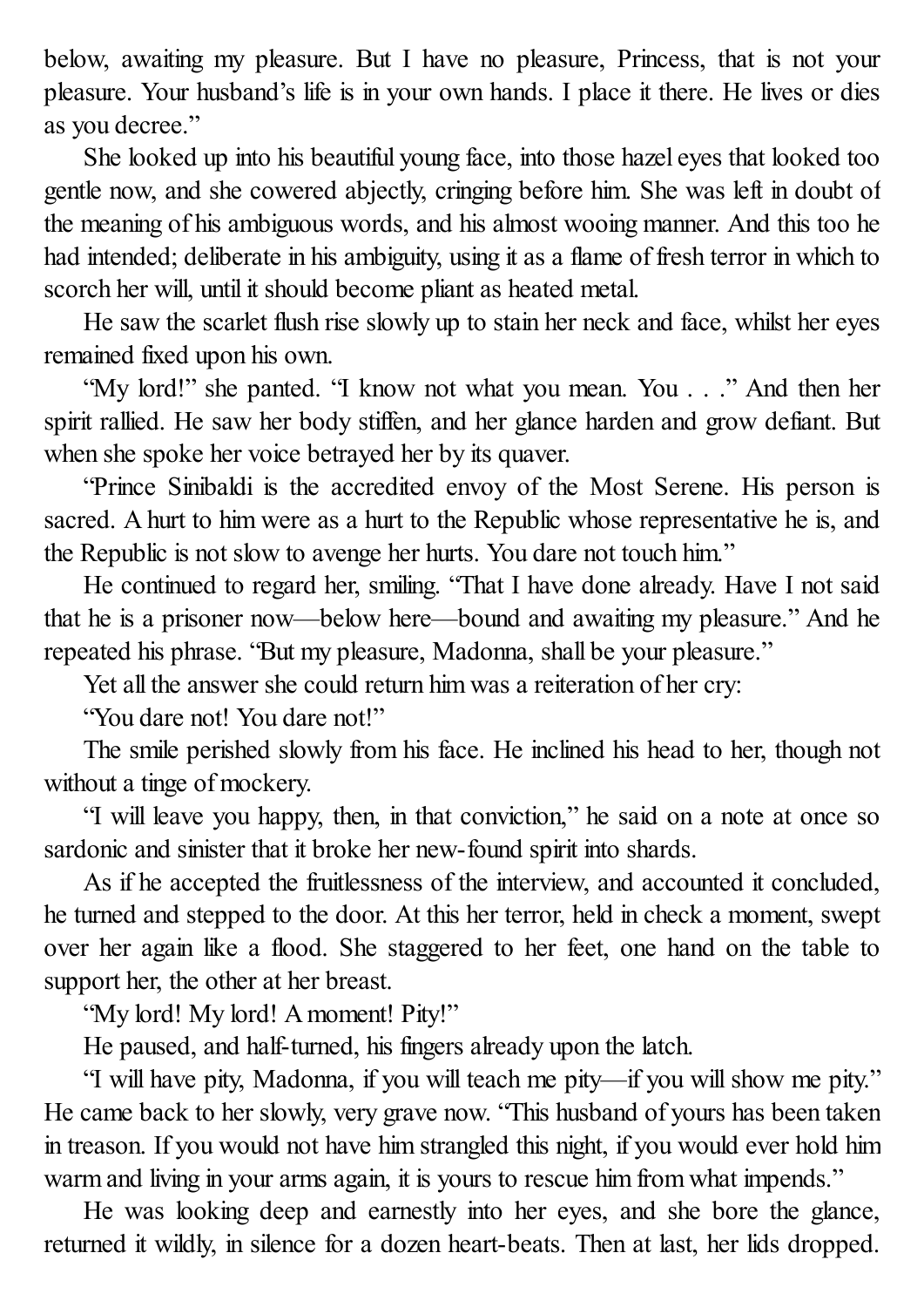She bowed her head. Her pallor seemed to deepen until her flesh was as if turned to wax.

"What . . . what do you require of me?" she breathed in a small, fluttering voice.

There was never a man more versed than he in the uses of ambiguity.

He had employed it now so as to produce in her the maximum of terror—so as to convey to her a suggestion that he asked the maximum price. Thus when he made clear his real meaning, there would be reaction from her worst dread, and in that reaction he would trap her. The great sacrifice he demanded, would be dwarfed in her view by relief, would seem small by comparison with the sacrifice his ambiguity had led her to fancy he required.

So when she asked that faint piteous question, "What do you require of me?" he answered swift and sharply with words that he had rendered unexpected:

"All that is known to you of this conspiracy in which he was taken."

He caught the upward flash of her eyes; their look of amazement, almost of relief, and knew that he had made her malleable. She swayed where she stood. He steadied her with ready hands, and gently pressed her back into her chair.

And now he proceeded to hammer the metal he had softened.

"Come, Madonna, use dispatch, I beg," he urged her, his voice level but singularly compelling. "Do not strain a patience that has its roots in mercy. Consider that the information I require of you, and for which I offer you so generous a price, the torture can extract for me from this husband of yours. I will be frank with you as at an Easter shrift. It is true I do not wish to embroil myself with the Most Serene Republic, and that I seek to gain my ends by gentle measures. But, by the Host! if my gentle measures do not prevail with you, why then Prince Sinibaldi shall be squeezed dry upon the rack, and what is left of him flung to the stranglers afterwards —aye, though he were an envoy of the Empire itself. My name," he ended, almost grimly, "is Cesare Borgia. You know what repute I enjoy in Venice."

She stared at him, considering, confused, and voiced the very question that perplexed her.

"You offer me his life—his life and freedom—in exchange for this information?"

"That is what I offer"

She pressed her hands to her brows, seeking to fathom the mystery of an offer that appeared to hold such extraordinary elements of contradiction.

"But then . . ." she began, tremulously, and paused for lack of words in which to frame her doubts.

"If you need more assurance, Madonna, you shall have it," he said. "You shall have the assurance of my oath. I swear to you by my honour and my hope of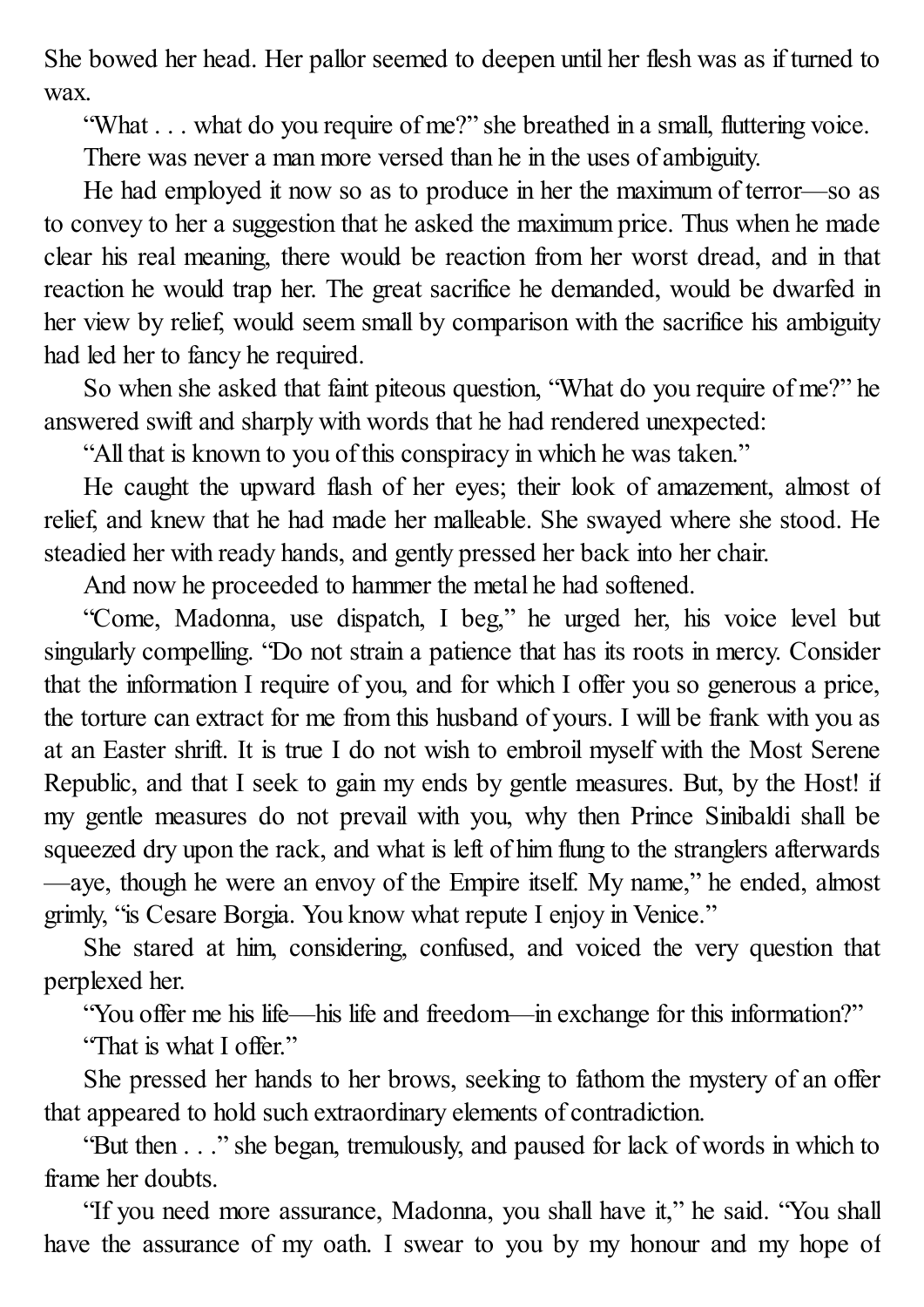Heaven that neither in myself nor through another shall I procure the hurt of so much as a hair of Sinibaldi's head, provided that I know all of the treason that was plotting to be done this night and that thus I may be able to avoid the trap that I believe is set for me."

That resolved her doubts. She saw the reason of the thing; understood that after all he but offered Sinibaldi's life in exchange for his own safety. Yet even then she hesitated, thinking of her husband.

"He may blame me . . ." she began, faltering.

Cesare's eyes gleamed. He leaned over her. "He need never know," he urged her insidiously.

"You . . . you pledge your word," she insisted, as if to convince herself that all would be well.

"Already have I pledged it, Madonna," he answered, and he could not altogether repress a note of bitterness. For he had pledged it reluctantly, because he conceived that no less would satisfy her. It was a bargain he would have avoided, had there been a way. For he did not lightly forgive, and he did not relish the notion of Sinibaldi's going unpunished. But he had perceived that unless he gave this undertaking he would be without the means to parry the blow that might be struck at any moment.

"I have pledged it, Madonna," he repeated, "and I do not forswear myself."

"You mean that you will not even allow him to know that you know? That you will but use the information I may give you to procure your own safety?"

"That is what I mean," he assured her, and waited, confident now that he was about to have the thing he desired and for which he had bidden something recklessly.

And at last he got the story—the sum total of her knowledge. Last night Ranieri and Prince Sinibaldi had sat late alone together. Her suspicions had earlier been aroused that her husband was plotting something with this friend of the fallen Malatesta. Driven by these suspicions, jealous perhaps to find herself excluded from her husband's confidence in this matter, she had played the eavesdropper, and she had overheard that it was against Cesare Borgia's life that they conspired.

"The Lord Ranieri," she said, "spoke of this banquet at the Palazzo Pubblico, urging that the opportunity it afforded would be a rare one. It was Ranieri, my lord, who was the villain, the tempter in this affair."

"Yes, yes, no doubt," said Cesare impatiently. "It matters not which was the tempter, which the tempted. The story of it!"

"Ranieri knew that you would be returning to sleep at Sigismondo's Castle, and that it was planned to escort you thither in procession by torchlight. At some point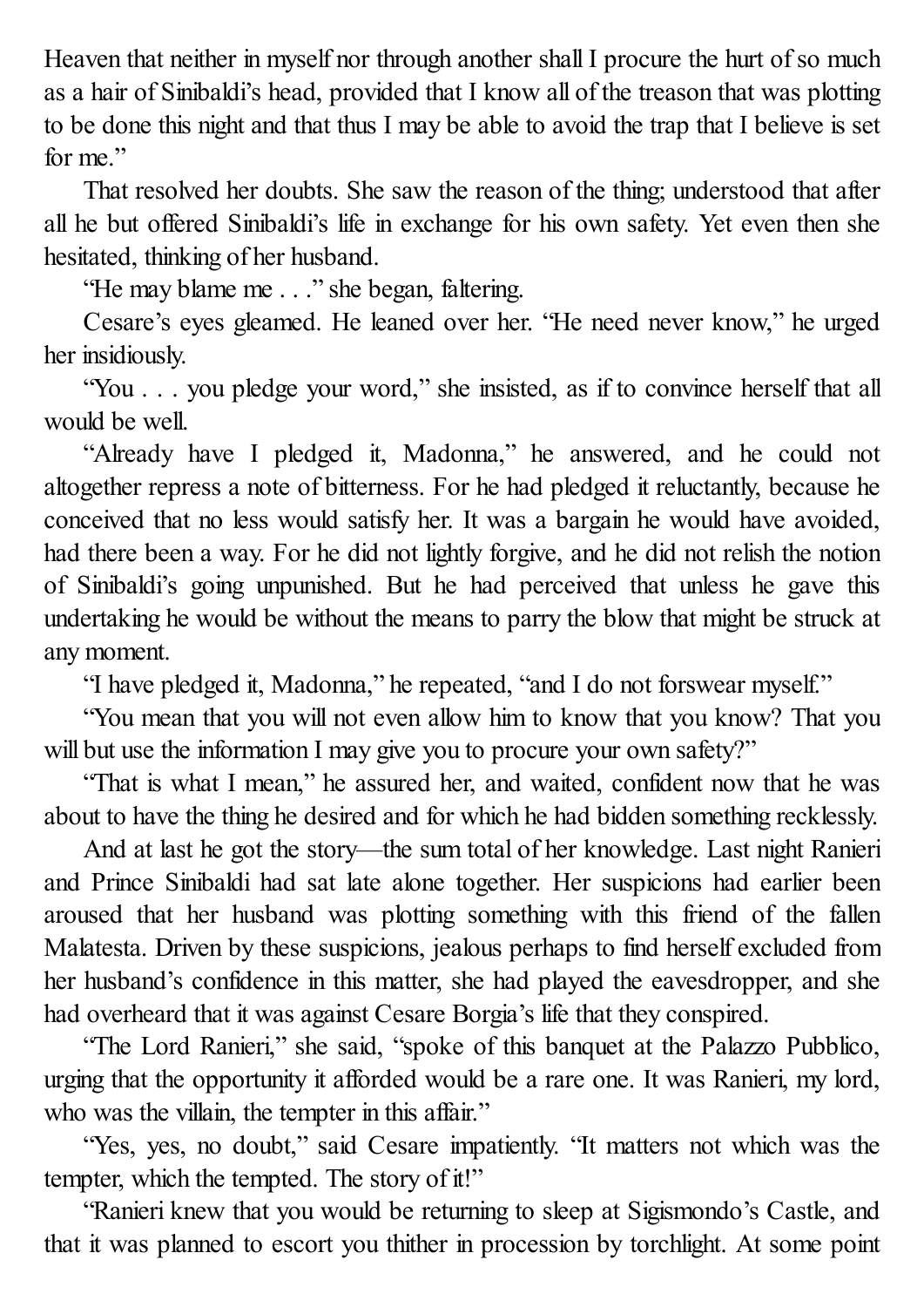on your way—but where I cannot tell you, for this much I did not learn—at some point on your way, then, Ranieri spoke of two crossbow-men that were to be ambushed, to shoot you."

She paused a moment. But Cesare offered no comment, betrayed no faintest perturbation at the announcement. So she proceeded.

"But there was a difficulty. Ranieri did not account it insuperable, but to make doubly sure he desired it should be removed. He feared that if mounted guards chanced to ride beside you, it might not be easy for the crossbow-men to shoot past them. Foot-guards would not signify, as the men could shoot over their heads. But it was necessary, he held, to make quite sure that none but foot-guards should be immediately about your person, so that riding clear above them you should offer a fair mark. To make sure of this it was that he proposed to seduce one of your captains—I think it would be this man Graziani, whom the soldier told you had been wounded. Ranieri was satisfied that Graziani was disaffected towards your highness, and that he might easily be bought to lend a hand in their enterprise."

Valentinois smiled slowly, thoughtfully. He knew quite well the source of Ranieri's rash assumption. Then, as he considered further, that smile of his grew faintly cruel, reflecting his mind.

"That is allI overheard, my lord," she added after an instant's pause.

He stirred at that: threw back his head and laughed shortly.

"Enough, as God lives," he snorted.

She looked at him, and the sight of his countenance and the blaze of his tawny eyes filled her with fresh terror. She started to her feet, and appealed to him to remember his oath. At that appeal he put aside all trace of wrath, and smiled again.

"Let your fears have rest," he bade her. "I have sworn, and by what I have sworn I shall abide. Nor I nor man of mine shall do hurt to Prince Sinibaldi."

She wanted to pour out her gratitude and her deep sense of his magnanimity. But words failed her for a moment, and ere she had found them, he was urging her to depart.

"Madonna, you were best away, I think. You are overwrought. I fear that I have tried you sorely."

She confessed to her condition, and professed that she would be glad of his leave to return home at once.

"The prince shall follow you," he promised her, as he conducted her to the door. "First, however, we shall endeavour to make our peace with him, and I do not doubt but that we shall succeed. Be content," he added, observing the fresh panic that stared at him from her blue eyes—for she suddenly bethought her of what manner of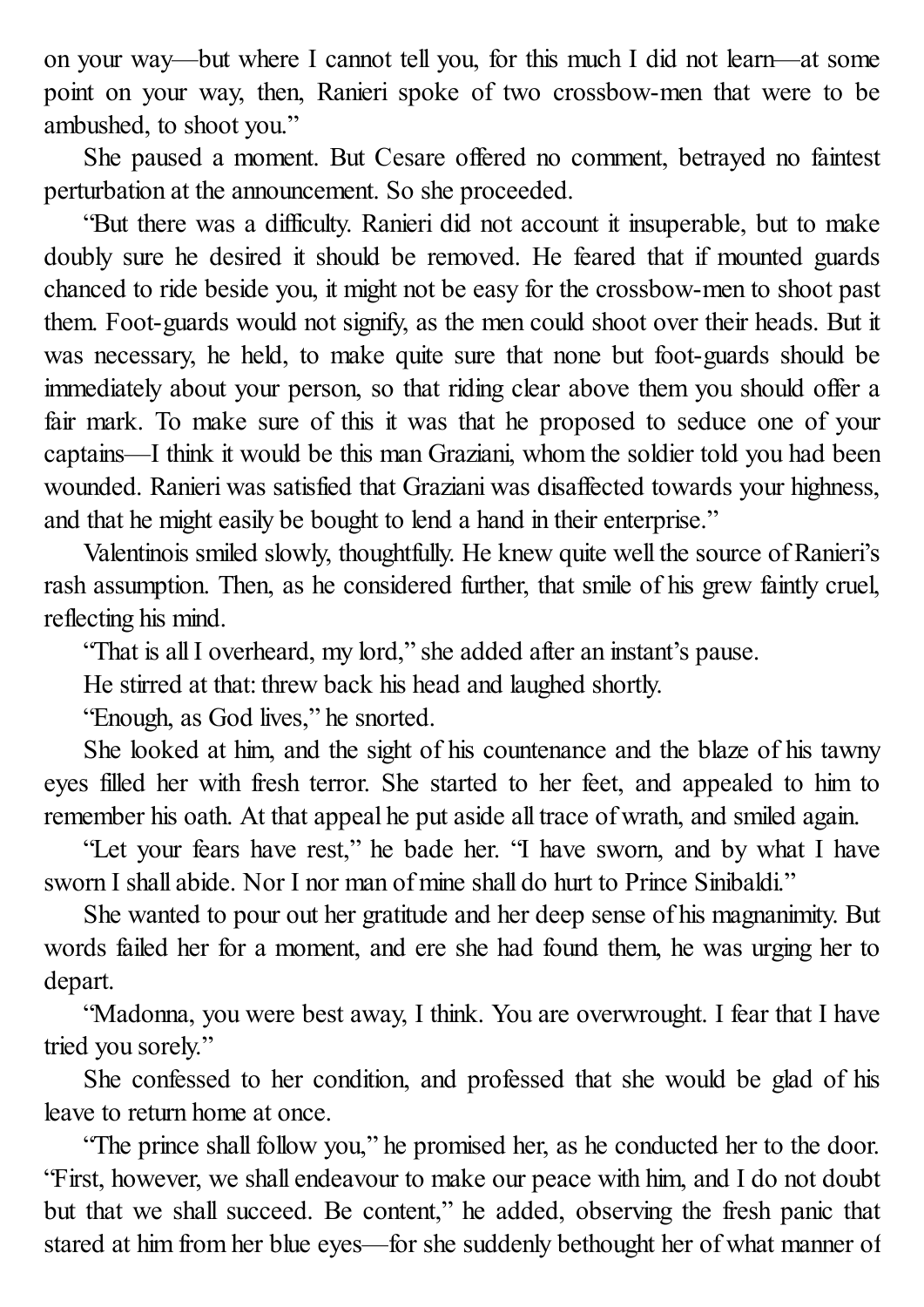peace it was Cesare's wont to make with his enemies. "He shall be treated by me with all honour. I shall endeavour by friendliness to win him from these traitors who have seduced him."

"It is so—it is so!" she exclaimed, seizing with avidity upon that excuse which he so generously implied for the man who would have contrived his murder. "It was none of his devising. He was lured to it by the evil counsels of others."

"How can I doubt it, since you assure me of it?" he replied with an irony so subtle that it escaped her. He bowed, and opened the door.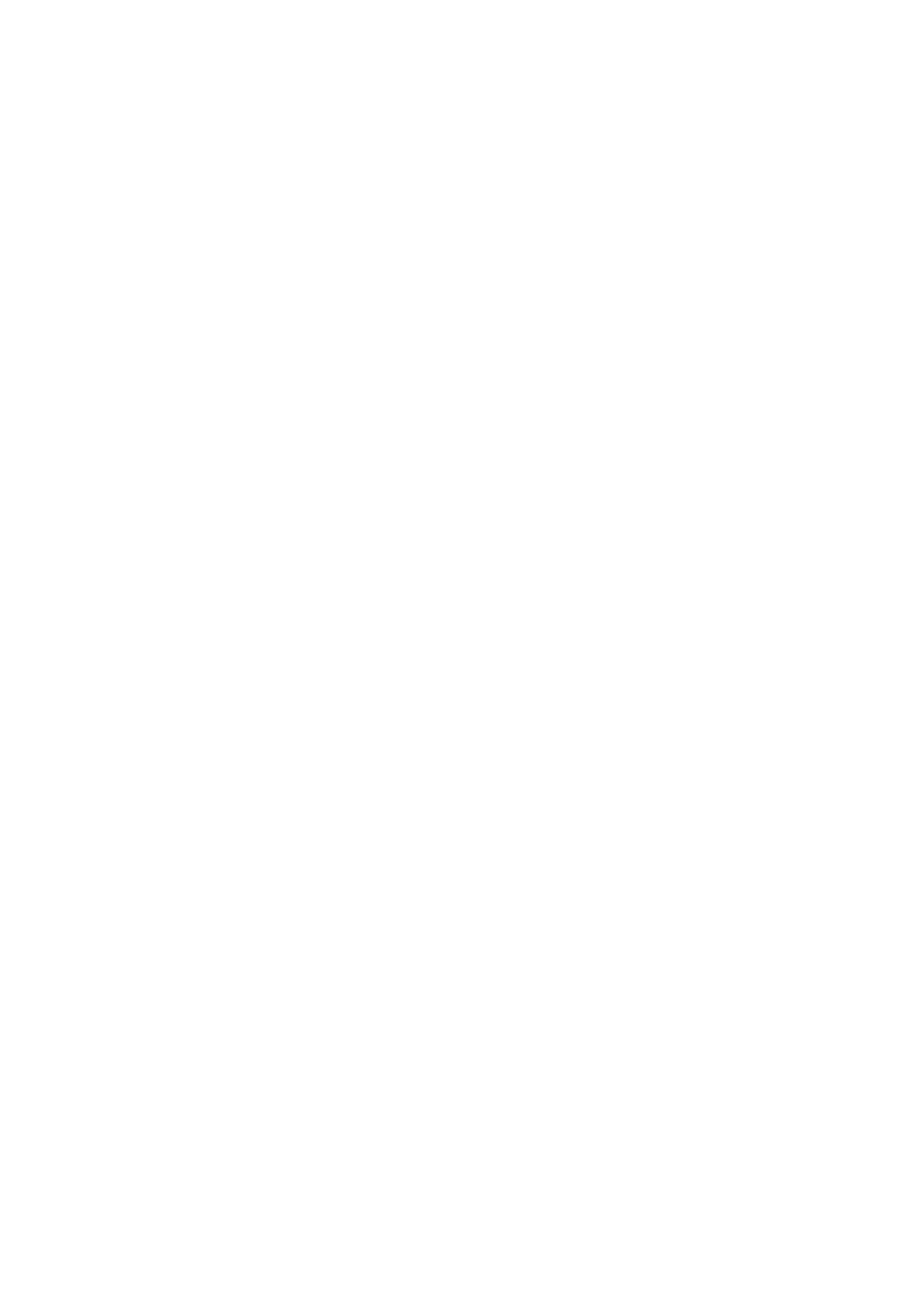FOLLOWING her out into the great hall, where instantly silence fell and a hundred eyes became levelled upon them, he beckoned the President of the Council, who hovered near, awaiting him. Into the President's care he surrendered the princess, desiring him to conduct her thence and to her litter.

Again he bowed to her, profoundly in farewell, and as she passed out of the hall, her hand upon the arm of the President, he stepped up to his place at the board again, and with a light jest and a laugh, invited the return of mirth, as if no thought or care troubled his mind.

He saw that Capello watched him with saucer eyes, and he could imagine the misgivings that filled the Venetian Orator's heart as a result of that long interview which had ended in the withdrawal of Sinibaldi's lady from the feast. Messer Capello should be abundantly entertained, he thought with grim humour, and when the President had returned from escorting the princess to her litter, Cesare raised a finger and signed to the steel-clad antient who stood waiting as he had been bidden.

Barbo clanked forward, and the talk and laughter rippled down to an expectant hush.

"Bring in the Prince Sinibaldi," Cesare commanded, and therewith he fetched consternation back into that hall.

The portly, slimy Capello was so wrought upon by his perturbation at this command that he heaved himself to his feet, and made so bold as to go round to Cesare's chair.

"Magnificent," he muttered fearfully, "what is this of Prince Sinibaldi?"

The Duke flung at him a glance contemptuously over his shoulder.

"Wait, and you shall see," he said.

"But, my lord, I implore you to consider that the Most Serene . . ."

"A little patience, sir," snapped Cesare, and the glance of his eyes drove back the flabby ambassador like a blow. He hung there behind the Duke's chair, very white, and breathing labouredly. His fleshiness troubled him at such times as these.

The double doors were flung open, and Barbo re-entered. He was followed by four men-at-arms of Graziani's condotta, and in their midst walked Prince Sinibaldi, the envoy-extraordinary of the Most Serene Republic. But his air and condition were rather those of a common malefactor. His wrists were still pinioned behind his back; he was without hat or cloak; his clothes were in some disarray, as a result of his struggles, and his mien was sullen.

The company's amazement deepened, and a murmur ran round the board.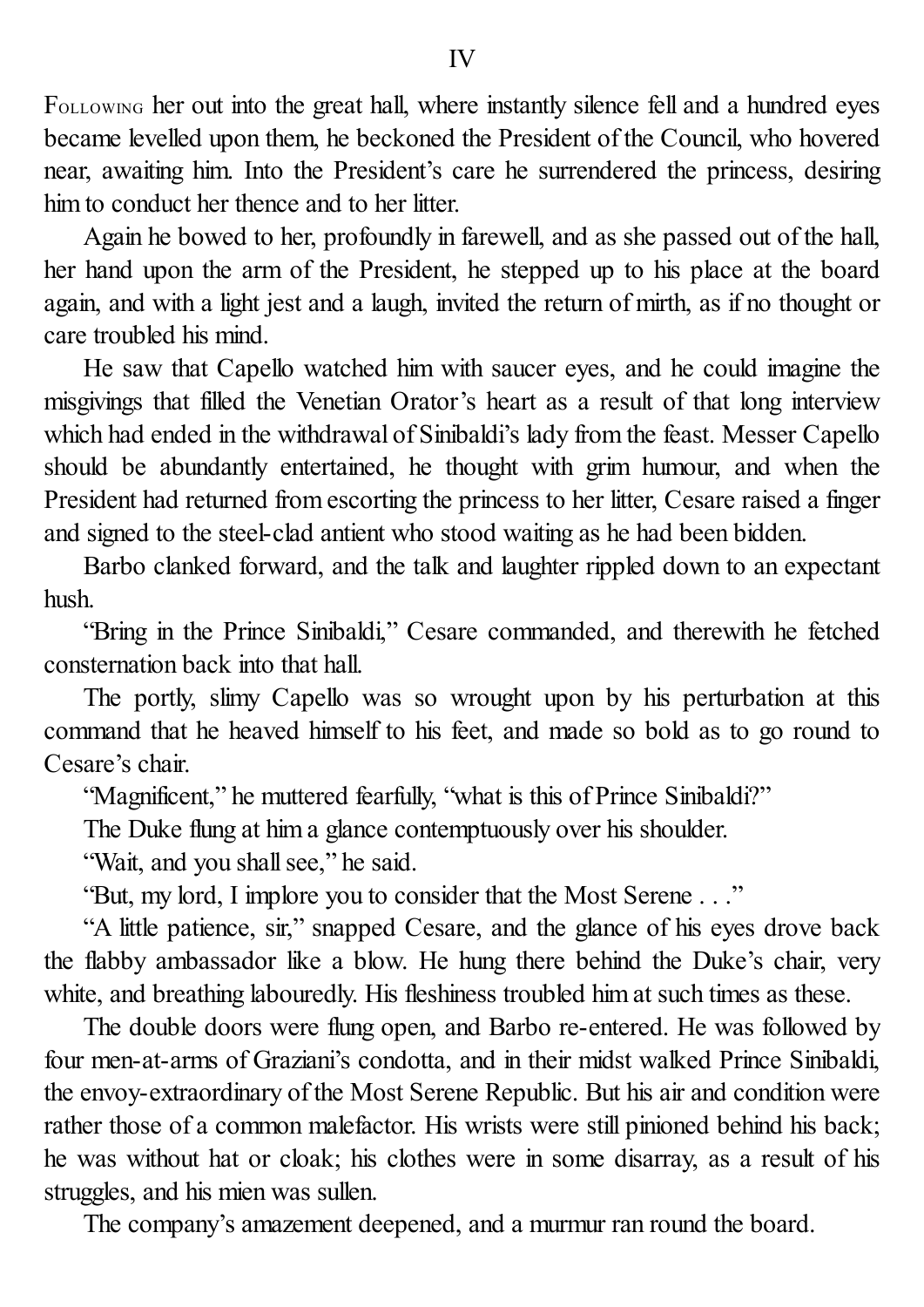At a sign from the Duke the guards fell back a little from their prisoner, leaving him face to face with Cesare.

"Untie his wrists," the Duke commanded, and Barbo instantly slashed through the prince's bonds.

Conscious of the eyes upon him, the Venetian rallied his drooping spirits. He flung back his head, drew himself up, a tall figure full now of dignity and scorn, his eyes set boldly upon Cesare's impassive face. Suddenly, unbidden, he broke into a torrent of angry speech.

"Is it by your commands, my lord duke, that these indignities are put upon the inviolable person of an envoy?" he demanded. "The Most Serene whose mouthpiece I have the honour to be, whose representative I am, is not likely to suffer with patience such dishonour."

Within the Duke's reach stood an orange that had been injected with rose attar to be used as a perfume ball. He took it up in his long fingers and delicately sniffed it.

"I trust," said he in that quiet voice which he could render so penetrating and so sweetly sinister, "that I apprehend you amiss when I apprehend that you threaten. It is not wise to threaten us, excellency—not even for an envoy of the Most Serene." And he smiled upon the Venetian, but with such a smile that Sinibaldi quailed and lost on the instant much of his fine arrogance—as many another bold fellow had done when face to face with the young Duke of Valentinois.

Capello in the background wrung his hands and with difficulty suppressed a groan.

"I do not threaten, my lord . . ." began Sinibaldi.

"I am relieved to hear it," said the Duke.

"I protest," Sinibaldi concluded. "I protest against the treatment I have received. These ruffianly soldiers . . ."

"Ah," said the Duke, and again he sniffed his orange. "Your protest shall have all attention. Never suppose me capable of overlooking anything that is your due. Continue, then, I beg. Let us hear, my lord, your version of the night's affair. Condescend to explain the error of which you have been the victim, and I promise you the blunderers shall be punished. I will punish them the more gladly since it is in my nature not to like blunderers. You were saying that these ruffianly soldiers . . . But continue, pray."

Sinibaldi did not continue. Instead he began at the beginning of the tale he had prepared during the ample leisure that had been accorded him for the task. And it was a crafty tale, most cunningly conceived, and based as all convincing tales should be upon actualities. It was, in fact, precisely such a tale as Graziani might have told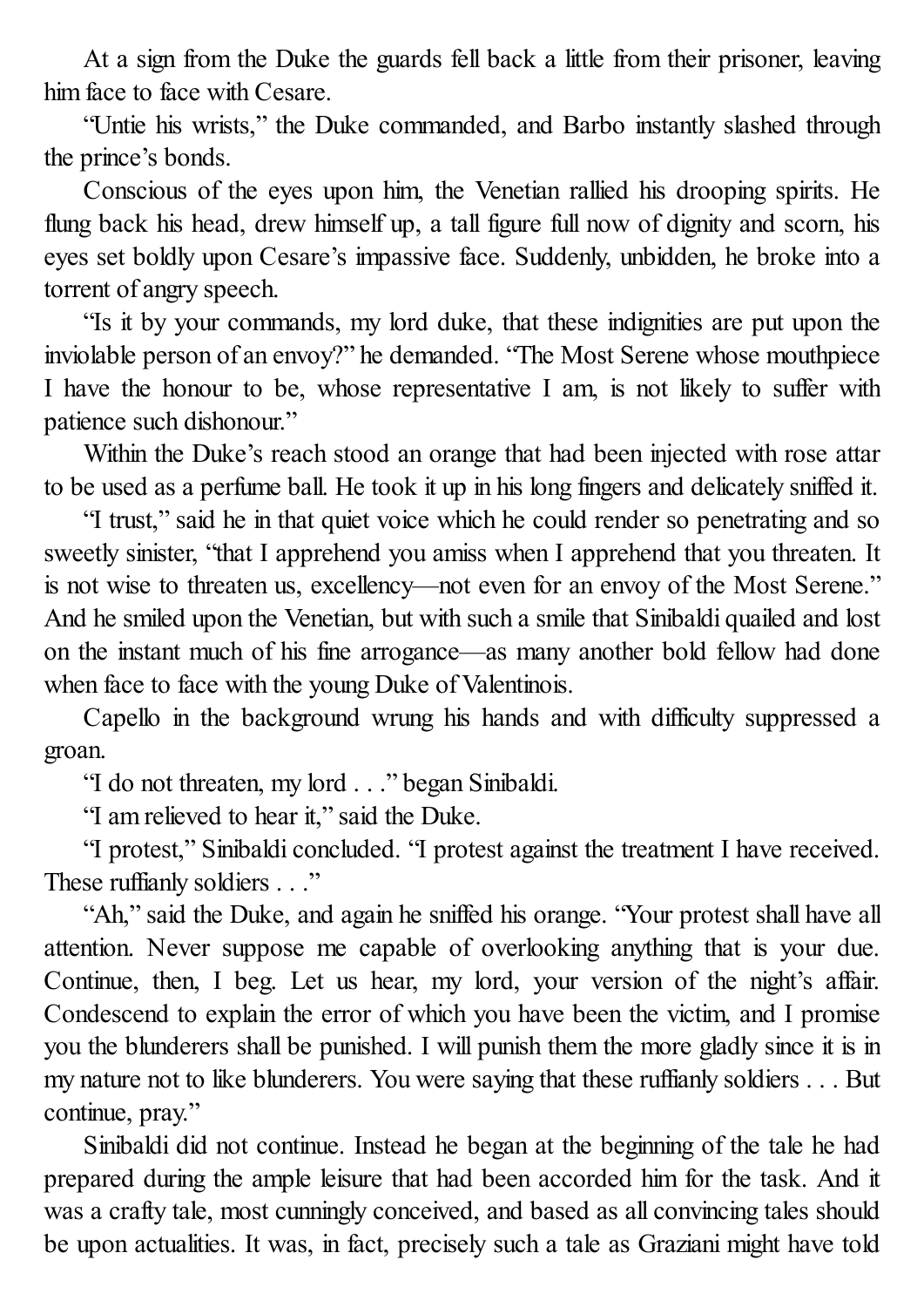had he been there to speak, and being therefore true—though not true of Sinibaldi would bear testing and should carry conviction.

"I was bidden, Magnificent, in secret to-night to a meeting held at the house of my Lord Ranieri, whose guest it happens that I have been since my coming to Rimini. I went urged by the promise that a matter of life and death was to be dealt with, which concerned me closely.

"I found a small company assembled there, but before they would reveal to me the real purpose of that gathering, they desired me to make an irrevocable oath that whether or not I became a party to the matters that were to be disclosed to me, I would never divulge a single word of it nor the name of any of those whom I met there.

"Now I am not a fool, Magnificent."

"Who implies it?" wondered Cesare aloud.

"I am not a fool, and I scented treason instantly, as they knew I must. It is to be assumed that by some misconception they had come to think that I had ends to serve by listening to treason, by becoming a party to it. Therein lay their mistake—a mistake that was near to costing me my life, and has occasioned me this indignity of which I complain. I will not trouble your magnificence with my personal feelings. They matter nothing. I am an envoy, and just as I know and expect what is due to me, so do I know and fulfil what is due from me. These fools should have considered that more fully. Since they did not . . ."

"God give us patience!" broke in the Duke. "Will you go over that again? This is mere oratory, sir. Your tale, sir—your tale. Let the facts plead for you."

Sinibaldi inclined his head with dignity.

"Indeed, your highness is right—as ever. To my tale then. Where was I? Ah, yes!

"When an oath of that nature was demanded of me I would at once have drawn back. But I perceived that already I had gone too far in thoughtlessly joining that assembly and that they would never suffer me to depart again and spread the alarm of what was doing there. They dared not for their lives' sake. So much was clear. Therefore, for my own life's sake, and in self-defence I took the oath imposed. But having taken it, I announced plainly that I desired to hear no more of any plot. I warned them that they were rash in having set their hands to any secret business, and that if—as I conceived—it had for aim your highness's hurt then they were more than rash since your magnificence has as many eyes as Argus. Upon that I begged them to suffer me to depart since I was sworn to silence.

"But men of their sort are easily fearful of betrayal, and do not lay much store by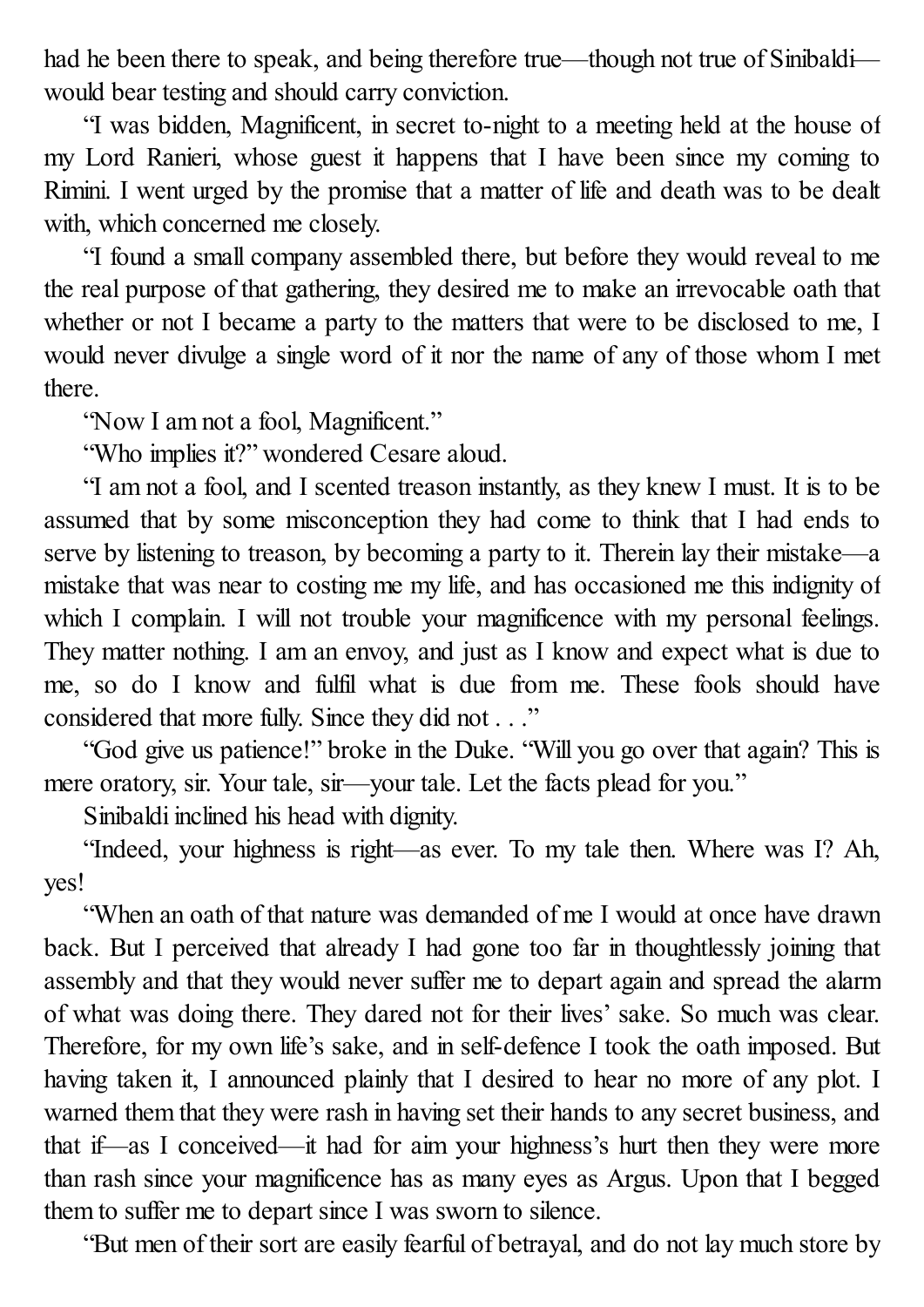oaths. They refused to consent to my departure, protesting that I was bent upon denouncing them. From words we passed soon enough to blows. They set upon me, and a fight ensued in which one of them fell to my sword. Then the noise of our brawling brought in a patrol—but for which it is odds I should have left my life there. When these soldiers broke in the plotters flung themselves from a window into the river, whilst I remained, having naught to fear since I was innocent of all evil. It was thus that I alone came to be taken by these fellows who would listen to no assurances I offered them."

From behind the Duke's chair came a deep sigh of relief uttered by the quaking Capello. He advanced a step.

"You see, my lord, you see . . ." he was beginning.

"Peace, man!" the Duke bade him sharply. "Be assured I see as far as any man, and need not borrow your eyes to help me, Ser Capello." Then turning again to Sinibaldi, and speaking very courteously, "My lord," he said, "it grieves me you should have been mishandled by my soldiery. But I trust to your generosity to see that until we had this explanation, the appearances were against you; and you will acquit us, I am sure, of any discourtesy to the Most Serene. Let me add even that in the case of any one less accredited than yourself, or representing a power upon whose friendship I did not so implicitly depend as I do upon that of Venice," (he said it with all the appearance of sincerity and with no slightest trace of irony), "I might be less ready to accept that explanation, and I might press for the names of the men who, you are satisfied, were engaged in treason."

"Those names, Magnificent, already I should have afforded you but for the oath that binds me," answered Sinibaldi.

"That too I understand; and so, my lord, out of deference and to mark my esteem of you and of the Republic you represent, I do not ask a question you might have a difficulty in answering. Let us forget this unhappy incident."

But at that the antient, who loved Graziani as faithful hound its master, was unable longer to contain himself. Was the Duke mad, to accept so preposterous a tale—to swallow this lying fabrication as smoothly and easily as if it were a sugared egg.

"My lord," he broke in, "if what he says is true . . ."

"If?" cried Cesare. "Who dares to doubt it? Is he not Prince Sinibaldi and the envoy of the Most Serene? Who will cast a doubt upon his word?"

"I will, my lord," answered the soldier stoutly.

"By the Host! now here's audacity."

"My lord, if what he says is true then it follows that Messer Graziani was a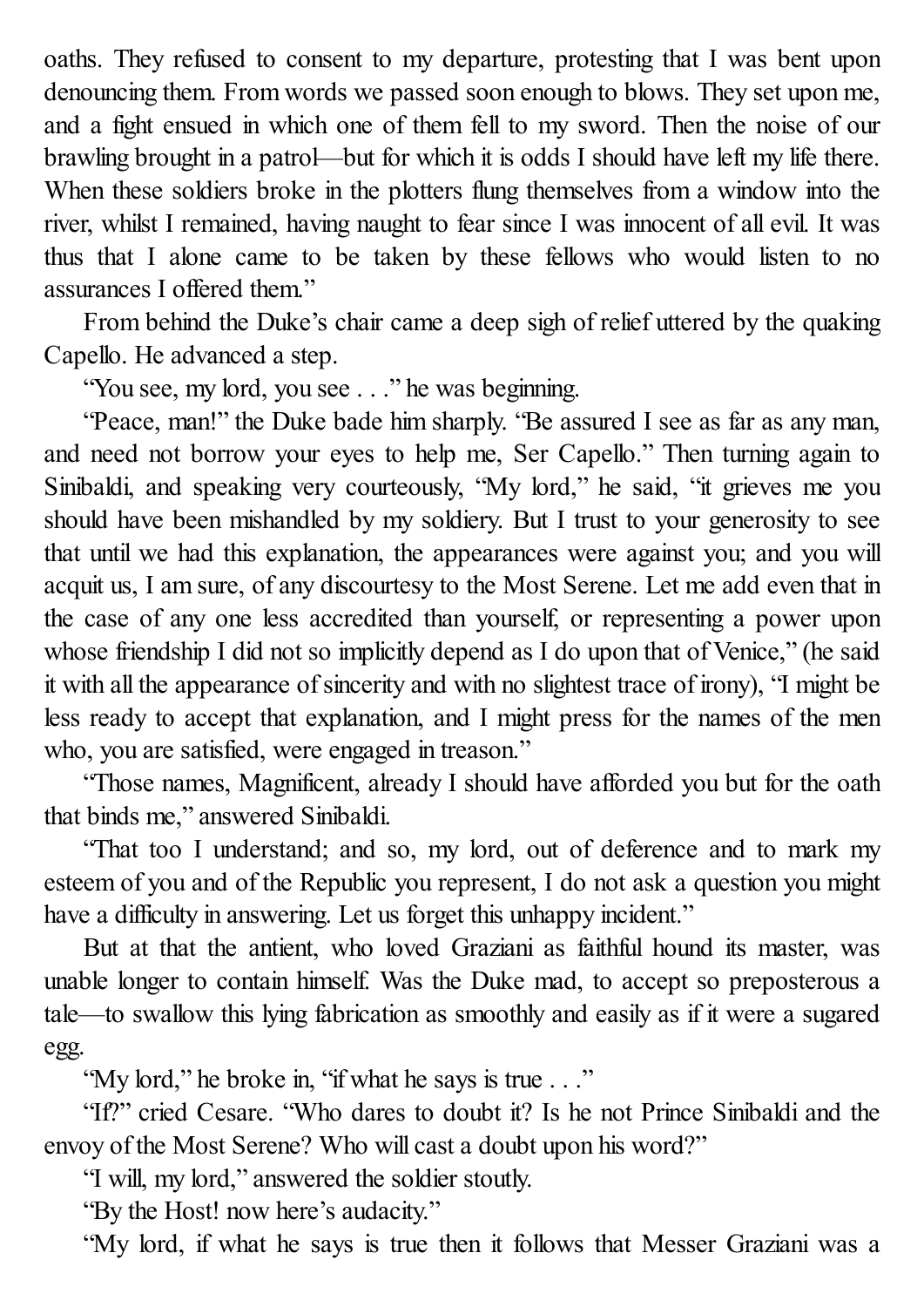traitor—for it was Messer Graziani who was wounded in that brawl, and he would have us believe that the man he wounded was one of those that plotted with his innocence."

"That, quite clearly, is what he has said," Cesare replied.

"Why then," said Barbo, and he plucked the rude buffalo gauntlet from his left hand, "I say that who says that is a liar, whether he be a prince of Venice or a prince of hell." And he raised the glove he had plucked from his hand, clearly intending to fling it in Sinibaldi's face.

But the Duke's voice checked the intention.

"Hold!" it bade him sharply; and instantly he paused. The Duke looked at him with narrowing eyes. "You all but did a thing that might have cost you very dear," he said. "Get out of my sight, and take your men with you. But hold yourself at my commands outside. We will talk of this again, perhaps to-night, perhaps to-morrow, Messer Barbo. Go!"

Chilled by tone and glance, Barbo stiffened, saluted, then with a malignant scowl at Sinibaldi, clanked down the hall and out, counting himself as good as hanged, yet more concerned with the foul slander uttered against his captain than with any fate that might lie in store for himself.

Cesare looked at Sinibaldi, and smiled. "Forgive the lout," he said. "Honesty, and fidelity to his captain prompted him. To-morrow he shall be taught his manners. Meanwhile, of your graciousness forget it with the rest. A place for the Prince Sinibaldi here at my side. Come, my lord, let me play host to you, and make you some amends for the rude handling you have suffered. Never blame the master for the stupidity of his lackeys. The Council whose guest I am have spread a noble entertainment. Here is a wine that is a very unguent for wounded souls—a whole Tuscan summer has been imprisoned in every flagon of it. And there is to be a comedy—delayed too long by these untoward happenings. Sir President, what of these players sent from Mantua? The Prince Sinibaldi is to be amused, that he may forget how he has been vexed."

You see Prince Sinibaldi, then, limp with amazement, shaken by relief from his long tension, scarcely believing himself out of his terrible position, wondering whether perhaps all this were not a dream. He sank into the chair that was placed for him at the Duke's side, he drank of the wine that at the Duke's bidding was poured for him by one of the scarlet lackeys. And then, even as he drank, he almost choked upon the sudden fresh fear that assailed him with the memory of certain stories of Capello's concerning Cesare's craft in the uses of poisons.

But even as in haste he set down his cup and half-turned, he beheld the lackey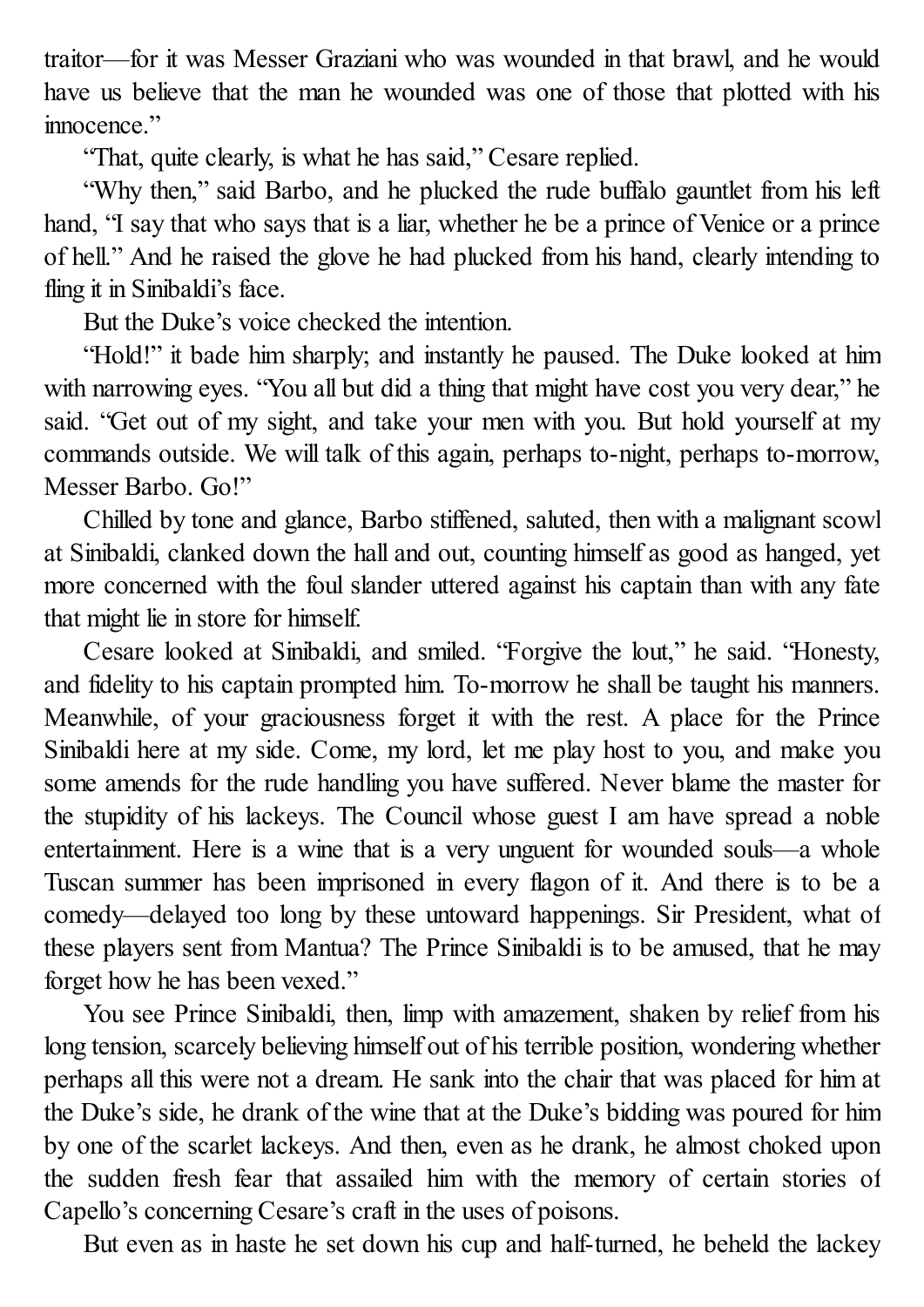pouring wine from the same beaker for the venom-taster who stood behind the Duke's chair, and so he was reassured.

The players followed, and soon the company's attention was engrossed entirely by the plot of the more or less lewd comedy they performed. But Sinibaldi's thoughts were anywhere but with the play. He was considering all that had happened, and most of all his present condition and the honour done him by the Duke as a measure of amends for the indignities he had endured. He was a man of sanguine temperament, and gradually his mistrust was dissipated by the increasing conviction that the Duke behaved thus towards him out of dread of the powerful Republic whose representative he was. Hence was he gradually heartened to the extent of conceiving a certain measure of contempt for this Valentinois of such terrible repute, and a certain assurance even that Ranieri and the others would yet carry out the business that had been concerted.

And meanwhile Cesare, beside him, sitting hunched in his chair, his chin in his hand, his eyes intent upon the players, was conscious of as little of the comedy as was Sinibaldi. Had the company been less engrossed its members might have observed how set remained the Duke's countenance, and how vacant. Like Sinibaldi he, too, was concerned, to the exclusion of all else, with the thing that was to be done that night. He was wondering, too, how far the Most Serene itself might have a hand in this murderous affair, how far Sinibaldi might be an agent sent to do this assassin's work. He bethought him of how at every step in his career, and in every way within her power, Venice had betrayed her implacable hostility; he remembered how she had gone to work with the insidious weapons of intrigue and slander to embroil him now with France, now with Spain, and how by arms and money she had secretly reinforced his enemies against him.

Was Sinibaldi, then, but the hand of the Republic in this matter? Plainly it must be so, since Sinibaldi personally could have no cause to seek his life. Sinibaldi then had all the resources of the Republic behind him. He was a tool that must be broken, both because he had lent himself to this infamous treachery, and because in breaking him would lie Cesare's best answer to the Venetian trader-princes.

Yet although he saw plainly what was to do, the means of doing it were none so plain. He must pick his way carefully through this tangle, lest it should enmesh him and bring him down. Firstly he had pledged his princely word that he would do no hurt to Sinibaldi. If possible he would observe the letter of that promise; as for the spirit of it, it were surely unreasonable to expect him to respect that also. Secondly to destroy Sinibaldi without destroying with him his confederates were to leave the treachery not only alive but quickened into activity by the spur of revenge; in such a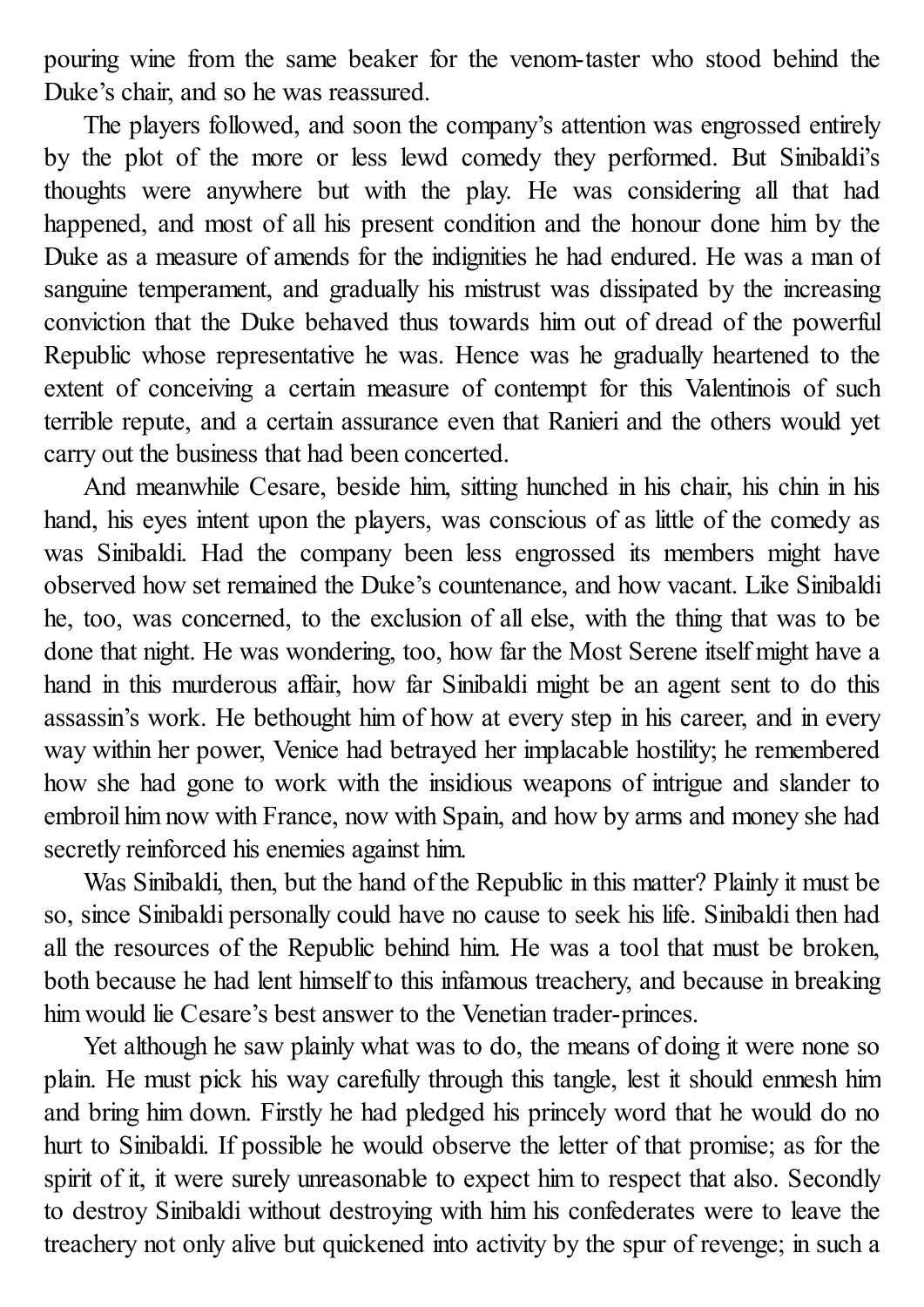case his own danger would persist, and if the arbalest-bolt were not loosed at him to-night it might come to-morrow or the next day. Thirdly, in dealing with this pack of Venetian murderers he must so go to work as to leave Venice no case for grievance at the result.

So far as Sinibaldi himself was concerned, it must be remembered that the tale he had told so publicly and circumstantially was impossible of refutation save by Graziani—and Graziani was insensible and might not live to refute it, whilst even if he did, it would be but the word of Graziani—a captain of fortune, one of a class never deemed over scrupulous—against the word of Sinibaldi—a patrician and a prince of Venice.

There you have the nice problem by which Cesare found himself confronted and which he considered whilst with unseeing eyes he watched the antics of the players; and you will agree that the solution of it was matter enough to justify his absorption and to call for all the *ingegno* which Macchiavelli, a connoisseur in the matter, so profoundly admired in the Duke.

Light came to him towards the comedy's conclusion. The grim mask of concentration that he had worn was suddenly relaxed, and for a moment his eyes sparkled with almost wicked humour. He flung himself back in his chair, and listened now to the epilogue spoken by the leader of the company. At its close he led the applause by detaching from his girdle a heavy purse, and flinging it down to the players to mark his own appreciation of their efforts. Then he turned to Sinibaldi, to discuss with him a comedy of which neither had much knowledge. He laughed and jested with the Venetian as with an equal, overwhelming him by the courtly charm in which no man of his day could surpass the Duke.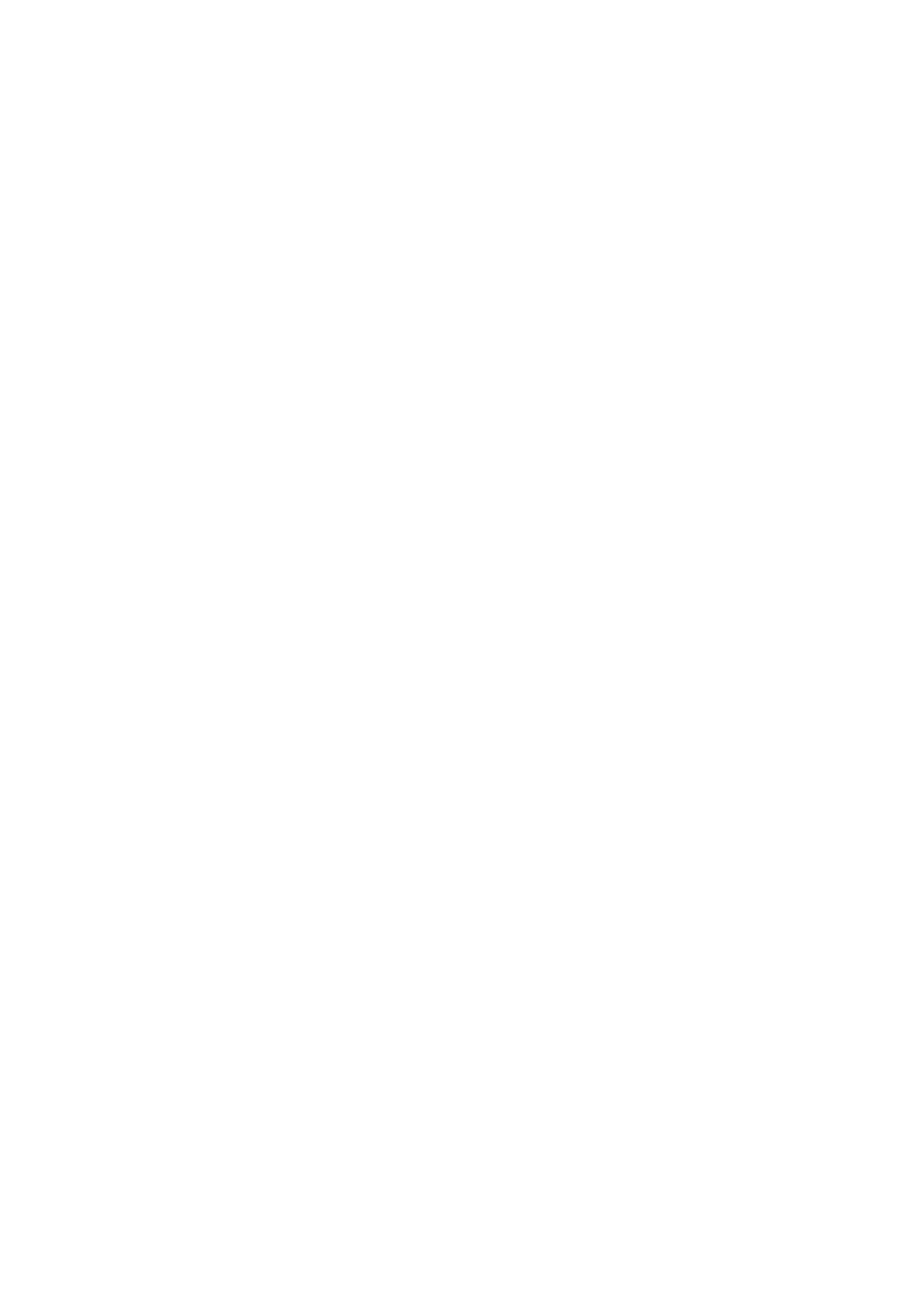CAME midnight at last—the hour at which it had been arranged that the torchlight procession should set out from the Palazzo Pubblico to escort the Duke back to the famous Rocca of Sigismondo Malatesta, where he was housed. Valentinois gave the signal for departure by rising, and instantly a regiment of grooms and pages hung about him in attendance.

Sinibaldi, facing him, bowed low to take his leave, to go seek his lady whose withdrawal from the banquet had been occasioned, as he had been informed, by his own adventure. But Cesare would not hear of parting from him yet awhile. He thanked Heaven in his most gracious manner for the new friend it had that night vouchsafed him.

"But for this mischance of yours, excellency, we might never have come to such desirable knowledge of each other. Forgive me, therefore, if I cannot altogether deplore it."

Overwhelmed by so much honour, Sinibaldi could but bow again, in such humility that you might almost hear him murmuring "Domine non sum dignus!" almost fancy him beating his secretly armoured breast in self-abasement. And, meanwhile, the oily Capello hovering ever nigh, like some tutelary deity, purred and smirked and rubbed his gross white hands that anon should pen more obscenities in defamation of this gracious Valentinois.

"Come, then, excellency," the Duke continued. "You shall ride with me to the citadel, and there pledge our next meeting, which may the gods please shall be soon. And Messer Capello here shall be of the party. I take no denial. I shall account your refusal as the expression of a lingering resentment at what has befallen you through no fault of my own, and to my deep mortification. Come, prince. They are waiting for us. Messer Capello, follow us."

On the word he thrust an arm, lithe and supple as a thing of steel, through that of Sinibaldi, and in this fashion the twain stepped down the hall together, and along the gallery between the files of courtiers gathered there to acclaim the Duke. It almost seemed as if Cesare desired that Sinibaldi should share this honour with him, and Capello following immediately upon their heels puffed himself out with pride and satisfaction to see Valentinois doing homage to the Most Serene Republic in so marked a manner through the person of her envoy-extraordinary.

Thus they came out upon the courtyard into the ruddy glare of a hundred flaming torches that turned to orange the yellowing old walls of the Palazzo. Here was great press and bustle of grooms about the cavaliers who were getting to horse and still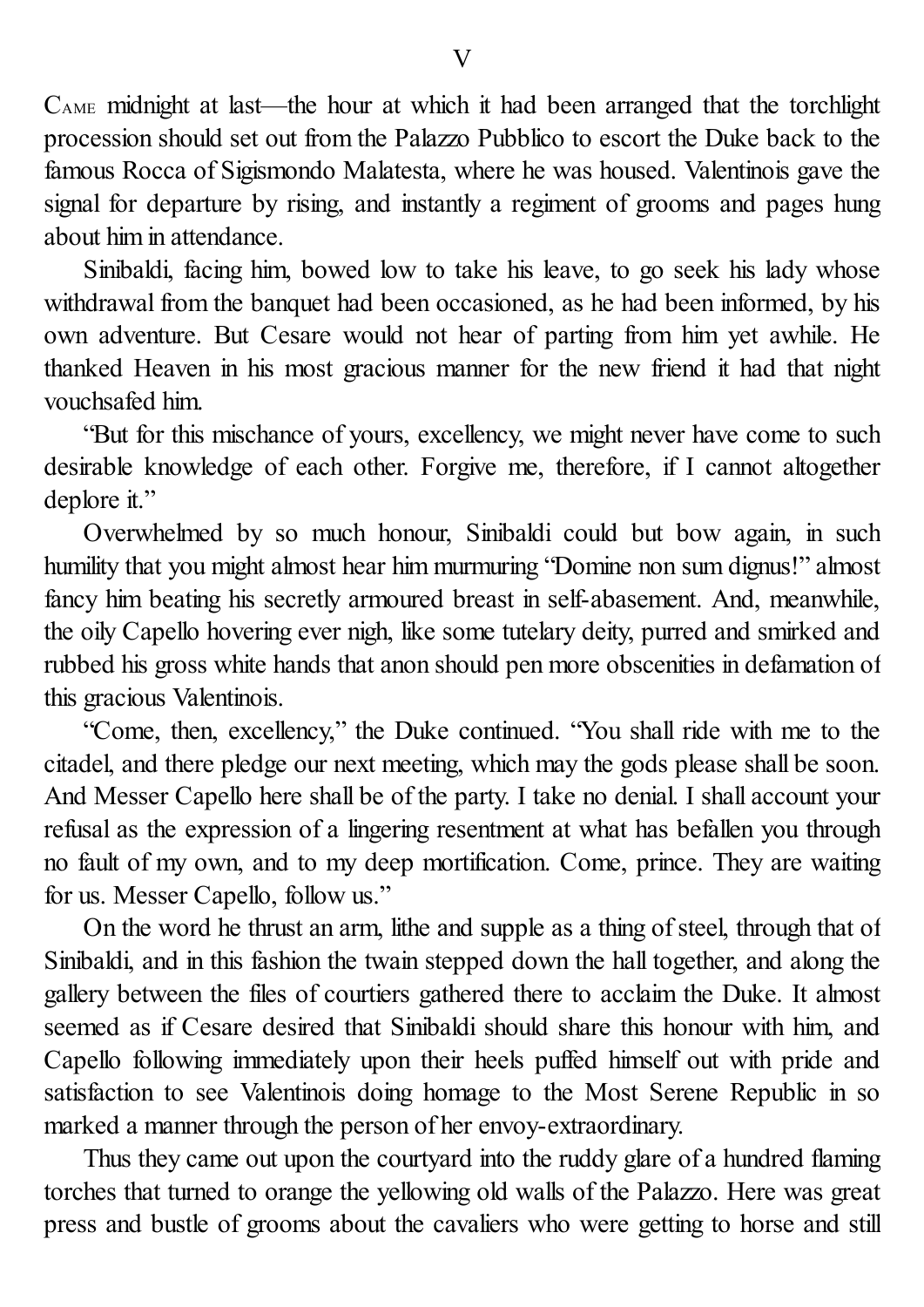more about the ladies who were climbing to their litters.

It was here that Cesare and Sinibaldi were met by a pair of the Duke's vermilion pages bearing his cloak and cap.

Now it happened that the cloak, which was fashioned from the skin of a tiger, heavily laced with gold and reversed with yellow satin, was as conspicuous as it was rare and costly. It was a present that the Sultan Bajazet had sent the Borgia out of Turkey, and Cesare had affected it since the cold weather had set in, not only out of his inherent love of splendour, but also for the sake of the great warmth which it afforded.

As the stripling stood before him now presenting that very gorgeous mantle, the Duke swung suddenly upon Sinibaldi, standing at his elbow.

"You have no cloak, my lord!" he cried in deep concern. "No cloak, and it is a bitter night."

"A groom shall find me one, Magnificent," the Venetian answered, and halfturned aside to desire Capello give the order for him.

"Ah, wait," said Cesare. He took the lovely tiger skin from the hands of his page. "Since not only in these my new dominions, but actually out of loyalty to myself it was that you lost your cloak, suffer me to replace it with this, and at the same time to offer you an all unworthy token of the esteem in which I hold your excellency and the Serene Republic which you represent."

Sinibaldi fell back a single step, and one of the pages told afterwards that on his face was stamped the look of one in sudden fear. He looked deep into the Duke's smiling eyes and perhaps he saw there some faint trace of the mockery which he had fancied that he detected in his smooth words.

Now Sinibaldi, as you will have seen by the promptitude and thoroughness with which he adapted to himself the story of Graziani's misadventure, was a crafty subtle-witted gentleman, quick to draw inferences where once a clue was afforded him.

As he met now that so faintly significant smile of Cesare's, as he pondered the faintly significant tone in which the Duke had spoken, and as he considered the noble gift that was being proffered him, understanding came to him swift, sudden and startling as a flash of lightning in the night.

The Duke had never been deceived by his specious story; the Duke knew the truth; the Duke's almost fawning friendliness—which he, like a fool, had for a while fancied to be due to the Duke's fear of Venice—had been so much make-believe, so much mockery, the play of cat with mouse, the prelude to destruction.

All this he understood now, and saw that he was trapped—and trapped,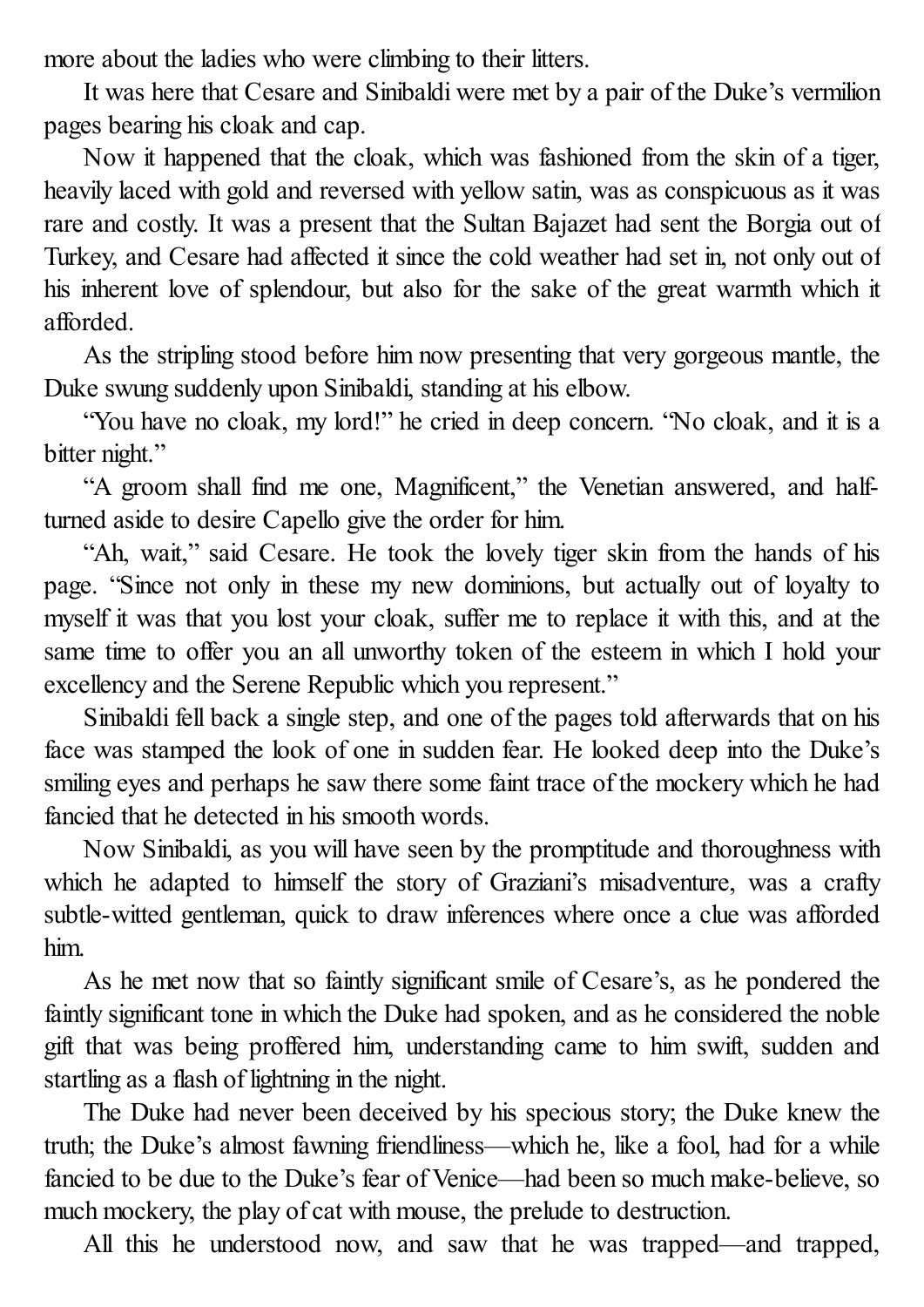moreover, with a cunning and a subtlety that made it impossible for him so much as to utter a single word to defend his life. For what could he say? How, short of an open avowal which would be equally destructive to himself, short of declaring that the wearing of that cloak would place him in mortal peril, could he decline the proffered honour?

It came to him in his despair to refuse the gift peremptorily. But then gifts from princes such as the Duke of Valentinois and Romagna are not refused by ambassadors-extraordinary without putting an affront upon the donor, and that not only in their own personal quality but also, in a sense, on behalf of the State they represent.

Whichever way he turned there was no outlet. And the Duke smiling ever stood before him, holding out the cloak which to Sinibaldi was as the very mantle of death.

And as if this had not been enough, the ineffable Capello must shuffle forward, smirking and rubbing his hands in satisfaction at this supremely gratifying subjection of the Duke to a proper respect for the Most Serene Republic.

"A noble gift, highness!" he purred, "a noble gift; worthy of your potency's munificence." Then, with a shaft of malice, he added, that the Duke might know how fully his ulterior motives were perceived and no doubt despised: "And the honour to Prince Sinibaldi will be held by the Most Serene as an honour to herself."

"It is my desire to honour both in the exact measure of their due," laughed Cesare, and Sinibaldi alone, his senses rendered superacute by fear, caught the faintly sinister note in that laugh, read the sinister meaning of those amiable words.

He trembled in the heart of him, cursing Capello for a fool. Then, since he must submit, he took heart of grace. He found courage in hope. He bethought him that after all that had happened that night, it would be more than likely that the conspirators would hold their hands at present, that they would postpone to a more opportune season the thing that was to be done. If so, then all would be well, and Cesare should be confounded yet.

Upon that hope he fastened tenaciously, desperately. He assured himself that he had gone too fast in his conclusions. After all, Cesare could have no positive knowledge; with positive knowledge the Duke would unhesitatingly have proceeded to more definite measures. It was impossible that he should harbour more than suspicions, and all his present intent would be to put those suspicions to the test. If, as Sinibaldi now hoped, Ranieri and his friends held their hands that night, Cesare must conclude that those suspicions had been unfounded.

With such reasonings did the Prince Sinibaldi hearten himself, knowing little of Borgia ways and nothing of Cesare's sworn promise to the princess. He recovered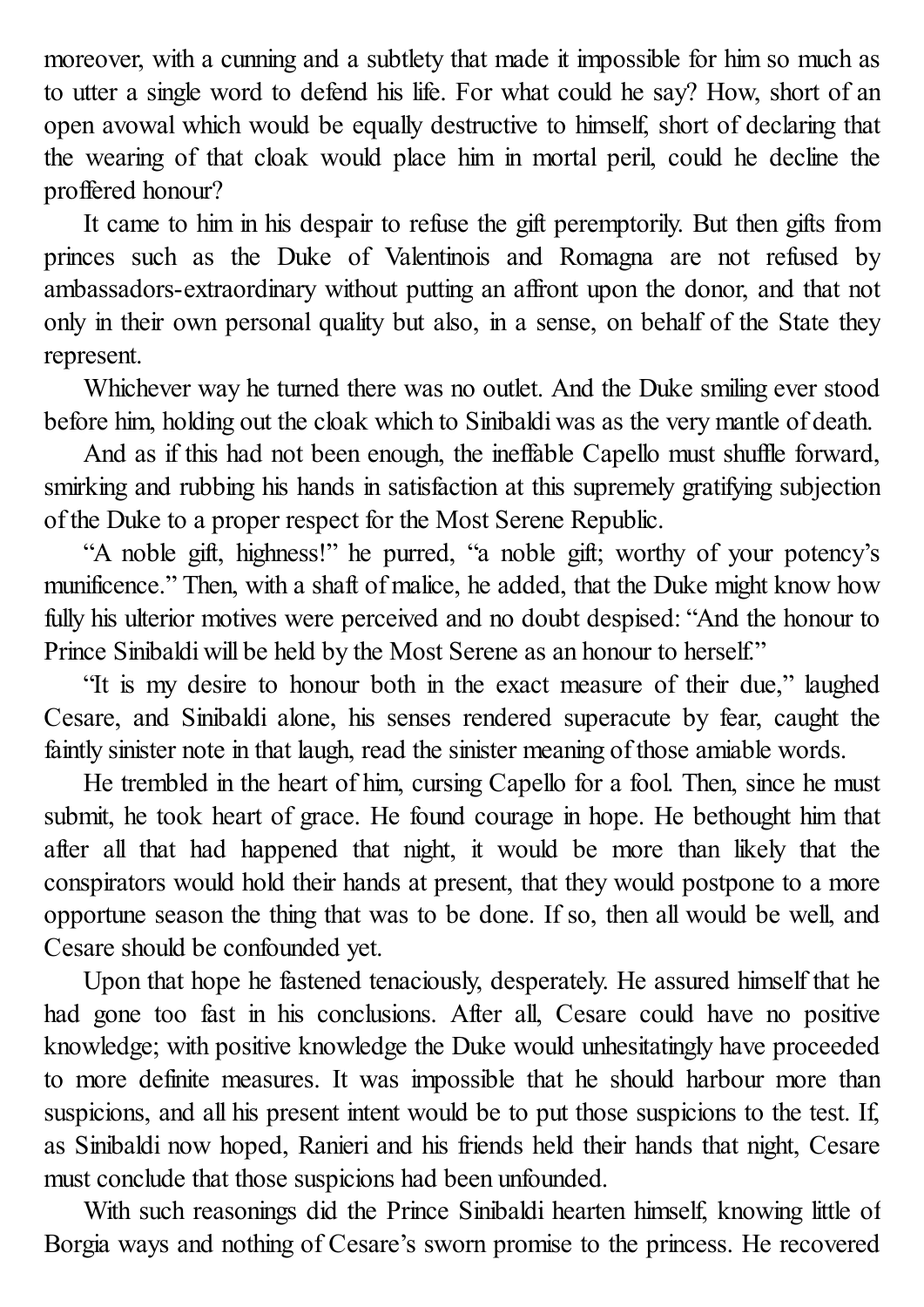quickly his assurance. Indeed, his vacillation had been but momentary. Meeting dissimulation with dissimulation, he murmured some graceful words of deep gratification, submitted to have the cloak thrust upon him, and even the velvet cap with its bordure of miniver that was also Cesare's own, and which was pressed upon him on the same pretext that had served for the cloak.

Thereafter he allowed himself to drift with the tide of things, like a swimmer who, realizing that the current is too strong for him, ceases to torture himself by the effort of stemming it, and abandons himself, hoping that in its course that current will bring him safe to shore. In this spirit he mounted the splendid Barbary charger with its sweeping velvet trappings which also was Cesare's own, and which became now a further token of his princely munificence.

Yet that fool Capello, looking on, perceived nothing but what was put before his eyes. He licked his faintly sneering lips over this further proof of Cesare's servility to the Republic, and began in his mind to shape the phrases in which he would rejoice the hearts of the Ten with a description of it all.

The prince was mounted, and by his stirrup stood the Duke like any equerry. He looked up at the Venetian.

"That is a lively horse, my lord," he said at parting, "a fiery and impulsive child of the desert. But I will bid my footmen hang close upon your flanks, so that they will be at hand in case it should grow restive." And again Sinibaldi understood the true meaning of those solicitous words, and conceived that he was meant to realize how futile it would be in him to attempt to escape the test to which he was to be submitted.

He bowed his acknowledgment of the warning and the provision, and the Duke stepped back, took a plain black cloak and a black hat from a page who had fetched them in answer to his bidding, and mounted a very simply equipped horse which a groom surrendered to him.

Thus that splendid company rode out into the streets of the town, which were still thronged, for the people of Rimini had waited for the spectacle of this torchlight procession that was to escort the Duke's potency back to the Rocca of Sigismondo. To gratify the people, the cavalcade went forward at a walking pace, flanked on either side by a file of footmen bearing torches.

Acclamations greeted them, ringing and sincere, for the conquest of Rimini by Cesare Borgia held for the people the promise of liberation from the cruel yoke under which the tyrant Pandolfaccio Malatesta had oppressed them. They knew the wisdom and liberality of his rule elsewhere, and they hailed him now as their deliverer.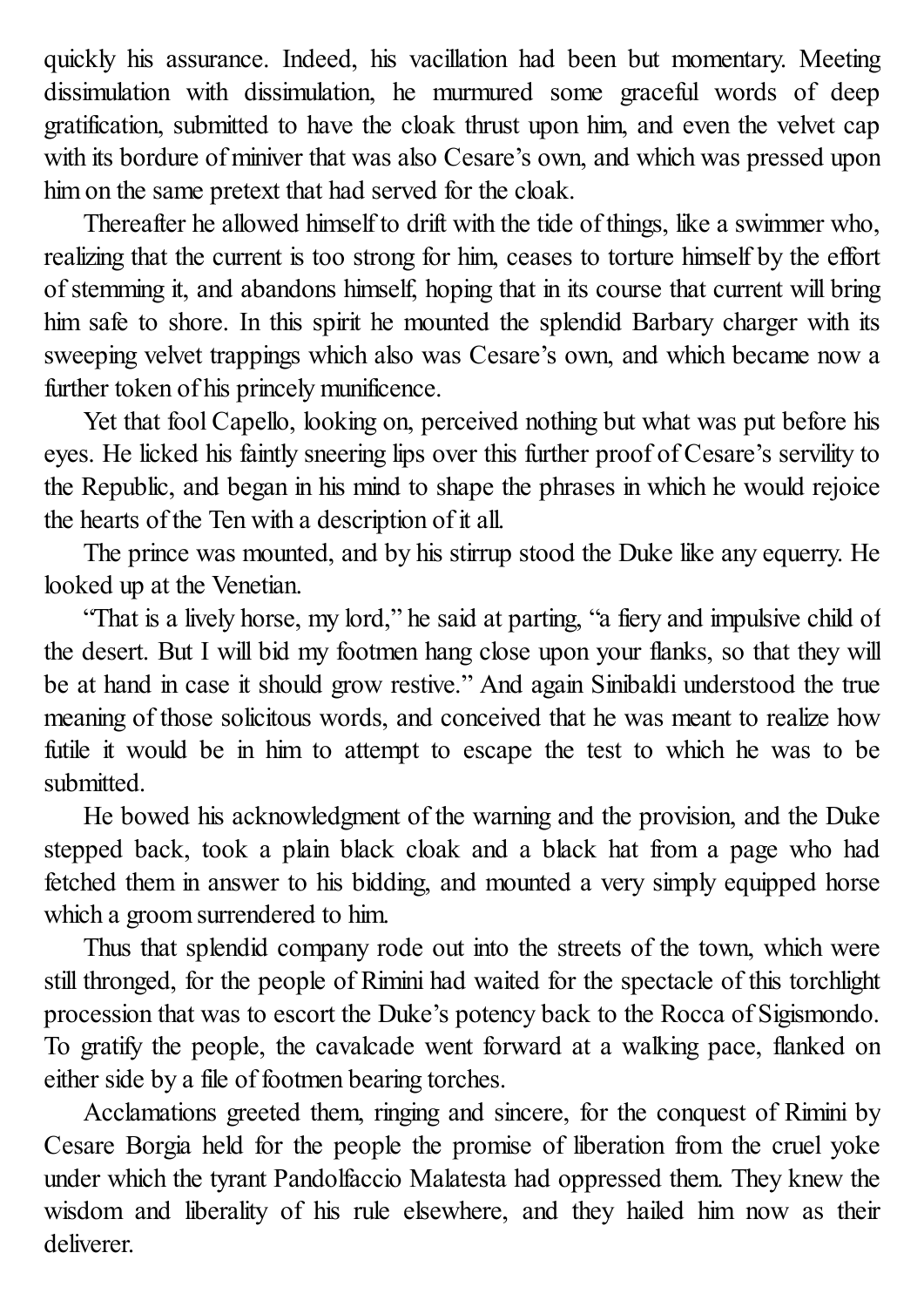"Duca! Duca! Valentino!" rang the cry, and Sinibaldi was perhaps the only one in the cavalcade who remarked that the cry arose in a measure as he himself came into view, that it was at himself—travestied in Cesare's barbaric splendour—that the people looked as they shouted and waved their caps. And so it was, for there were few indeed in those lines of sightseers who perceived that the tall man in the tigerskin mantle and scarlet and miniver bonnet riding that sumptuously caparisoned horse—the most splendid figure in all that splendid cavalcade—was not the Duke of Valentinois whom they acclaimed; fewer still were there to pay much heed to the man in the black cloak and heavy hat who came next, a few paces behind, riding beside the Orator of Venice, who bestrode a white mule.

Thus the procession made its way across the wide square of the Palazzo Pubblico, and down a narrow street into the main way that runs east and west almost straight across the city from the Bridge of Augustus to the Porta Romana.

At the corner of the Via della Rocca, such was the clamour of the sightseers that none heard the twice repeated twang of an arbalest-cord. Indeed the first intimation the Duke received that the thing he expected had come to pass was when the cavalier in the tiger-skin cloak was suddenly seen to crumple forward upon the neck of his charger.

Instantly the grooms sprang to seize the bridle and support the limp figure of its rider. Those following Cesare—Capello foremost amongst them—reined in upon the instant; and a sudden awestricken silence fell upon the assembled crowd, when, notwithstanding the efforts of the grooms, the man whom they imagined to be Cesare Borgia rolled sideways from the saddle into the arms of those below, an arbalestbolt through his brain.

That moment of silent panic was succeeded by an awful cry, a wail which in itself expressed the public fear of the awful vengeance that might follow upon the city:

"The Duke is dead!"

And then in answer to that cry, by some unaccountable magic—as it seemed to the people—there in his stirrups stood the Duke himself, his head bare, his tawny hair glowing ruddily in the torchlight, his brazen voice dominating the din and confusion.

"It is murder!" he proclaimed, and added fiercely the question, "Who has done this foul deed?" Then he flung an arm towards the corner house on his right. "In there!" he shouted to his halberdiers who came thrusting towards him through the crowd. "In, I say, and on your lives see that not a man escapes you. It is the Envoy of Venice whom they have murdered, and they shall pay for it with their necks, whoever they may be."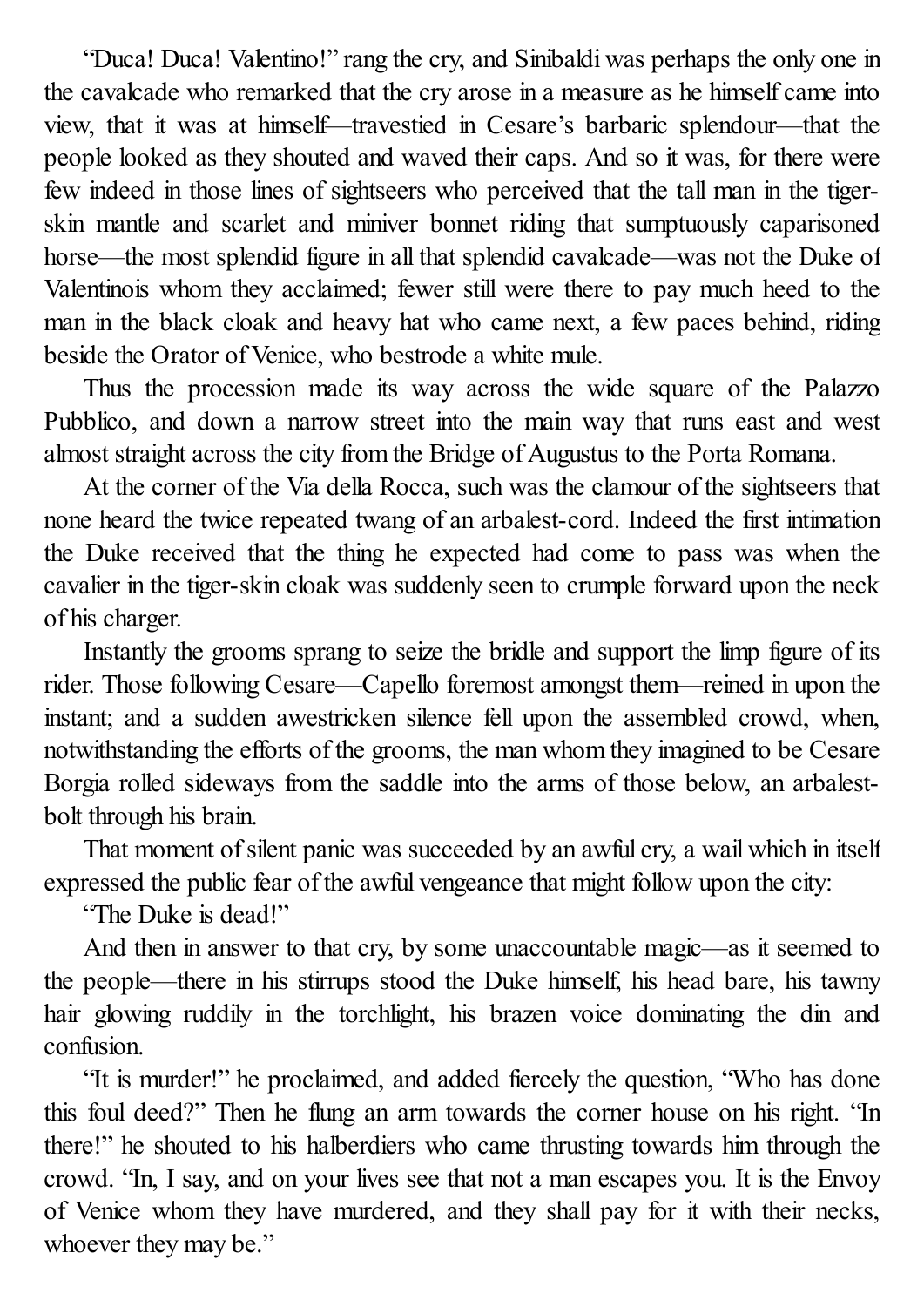In a moment the house was surrounded by Cesare's men-at-arms. The door crashed inwards under the fierce blows of halberds, and the soldiers went in to take the assassins, whilst Cesare pushed on towards the open square before the citadel, all pouring after him, courtiers, grooms and people, in a vociferous disorder.

Before the citadel Cesare drew rein, and his halberdiers cleared a space, and with their long pikes held horizontally formed a barrier against the surging human tide. Other men-at-arms coming presently down the street clove through the press, flinging the mob in waves on either side of them. In their midst these pikemen brought five prisoners taken in that house from which death had been launched upon Prince Sinibaldi.

The captives were dragged forward, amid the furious execrations of the people, into that open space which the halberdiers had cleared, and so brought before the Duke, who stood there waiting to deal out summary justice. Beside him on his mule, bewildered, pale and flabby, was Messer Capello, retained by Cesare, since as the only remaining representative of Venice it concerned him to witness this matter to its end.

He was a dull fellow, this Orator, and it is to be doubted whether he had any explanation of the truth until he had looked into the faces of those five wretches whom the men-at-arms now thrust forward into the Duke's awful presence. It was now, at last, I think, that he understood that Sinibaldi had been mistaken for the Duke and had received in his treacherous brain the bolt intended for Valentinois. Swift upon that realization followed an obvious suspicion. Had the Duke so intended it? Had Cesare Borgia deliberately planned that there should be this mistake? Was it to this end that he had arrayed Sinibaldi in the tiger-skin cloak and ducal cap and set him to ride upon his own charger?

Conviction settled upon Messer Capello; conviction and rage at the manner in which the Duke had fooled them and turned the tables upon Sinibaldi. But there was yet the Most Serene to be reckoned with, and the Most Serene would know how to avenge the death of her envoy; heavy indeed should be the reckoning the Republic would present.

In his rage Messer Capello swung round, threats already on his lips, his arm flung out to give them emphasis. But ere he could speak Cesare had caught by the wrist that out-flung arm of his and held it as in a vice.

"Look," he bade the envoy. "Look, Messer Capello! Look at those prisoners. There is my Lord Ranieri, who was the prince's host and announced himself his friend—Ranieri of all men to have done so foul a thing! And those other two, both of them professed friends of Sinibaldi's, too."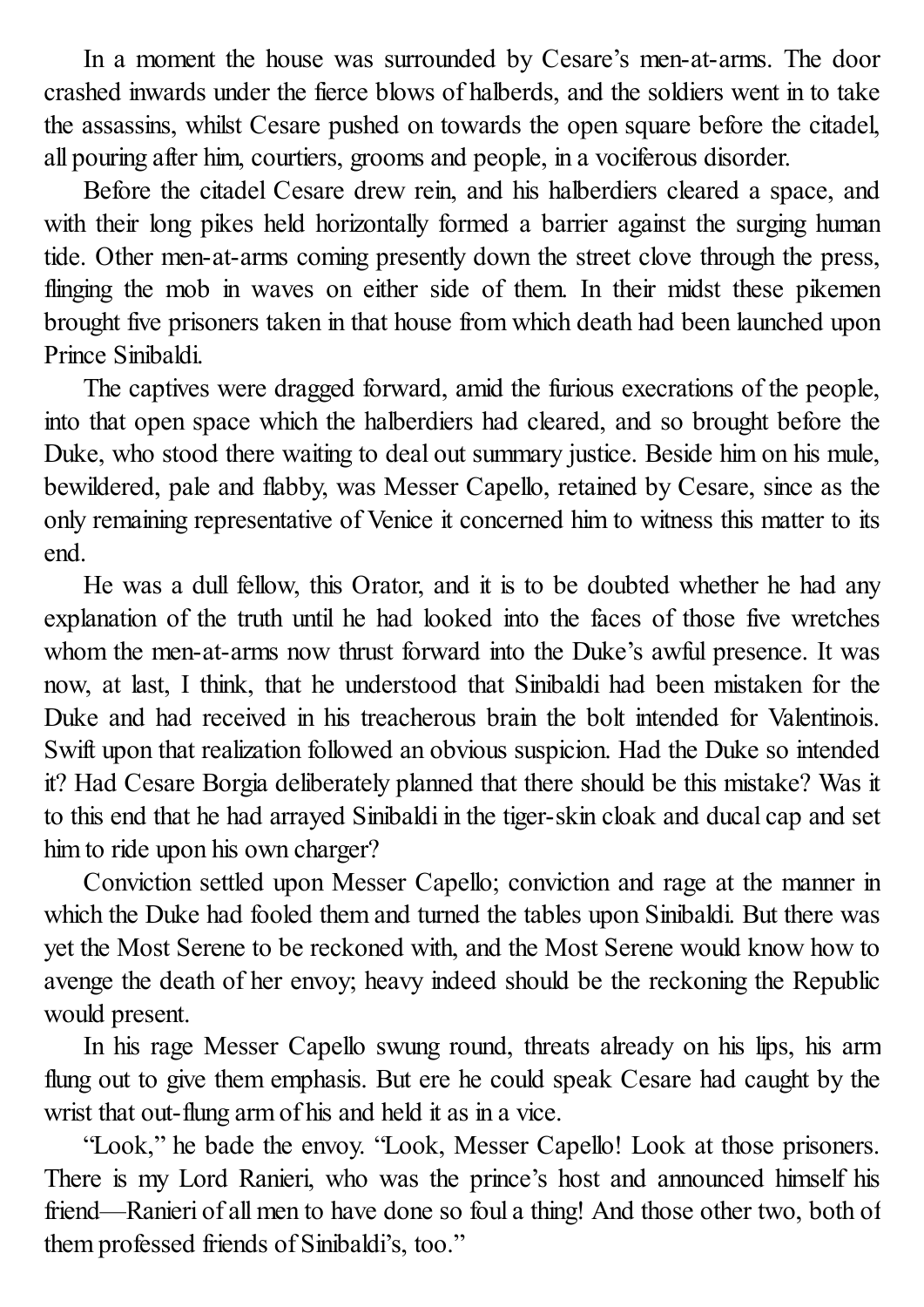Capello looked as he was bidden, an incipient bewilderment thrusting aside his sudden anger.

"And consider me yet those other two," the Duke persisted, his voice swelling with passion. "Both of them in the prince's own livery—his own familiars, his own servants whom no doubt he trusted. Belike their treachery has been bought by these others, these patrician assassins. To what black depths of villainy can man descend!"

Capello stared at the Duke, almost beginning to believe him sincere, so fervidly had he spoken. But, dull fellow though he was, he was not so dull as to be hoodwinked now, nor did the Duke intend it. Cesare desired him to know the truth, yet to know it unuttered.

The Orator saw clear at last. And, seeing clear, he no longer dared to speak the words that had been on his lips, lest by implication they should convict the dead Sinibaldi, and so bring Capello himself under the wrath of the Ten of Venice. He saw it crystal clear that to proclaim that Sinibaldi had been slain in Cesare's place were to proclaim that it was Sinibaldi—and so, presumably, the Most Serene itself—that had planned the murder, since all those taken were Sinibaldi's friends and servants.

Capello, looking into the Duke's eyes, understood at last that the Duke mocked him. He writhed in a boiling wrath that he must for his own sake repress. But that was not all. He was forced to drain to its very dregs the poisonous cup that Cesare had thrust upon him. He was forced to play the dupe; to pretend that he saw in this affair no more than Cesare intended that the world at large should see; to pretend to agree that Sinibaldi had been basely murdered by his friends and servants, and to leave it there.

Swallowing as best he could his rage, he hung his head.

"My lord," he cried so that all might hear him, "I appeal to you for justice against these murderers in the name of Venice!"

Thus through the lips of her ambassador, Venice herself was forced to disown these friends of hers—Ranieri and his fellows—and demand their death at the hands of the man whom she had hired them to slay. The tragic irony of it stabbed the Orator through and through, the rage begotten of it almost suffocated him, and was ever afterwards with him all his life to inform his pen when he wrote aught that concerned the House of Borgia.

And Cesare, appreciating the irony no less, smiled terribly into the eyes of the ineffable Capello, as he made answer:

"Trust me to avenge this offence against the Most Serene as fully as though it were an offence against myself."

My Lord Ranieri thereupon shook himself out of the stupor that had numbed his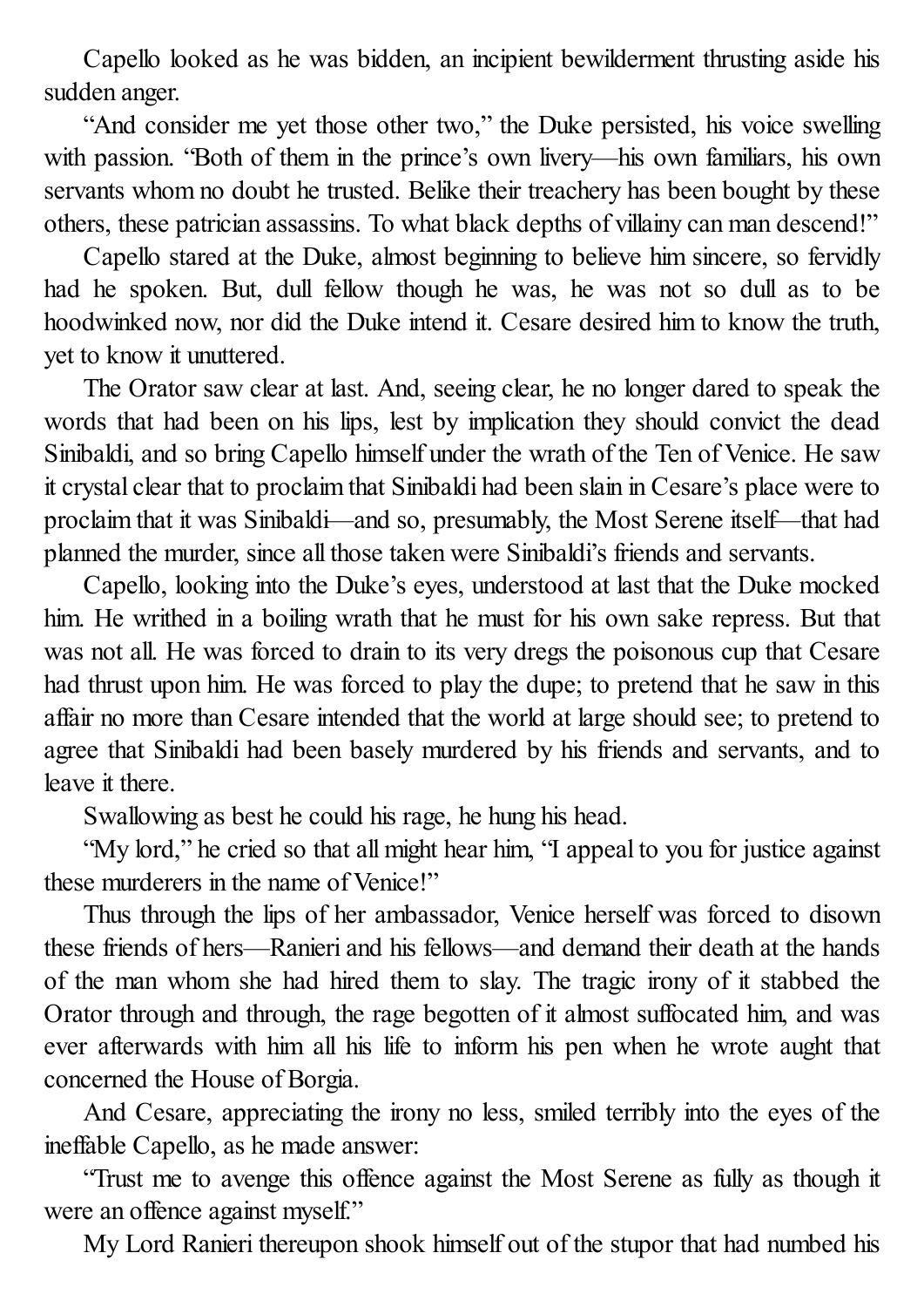wits when he found Capello deserting and disowning him.

"Magnificent!" he cried, straining forward in the hands that held him, his face distorted with rage at Capello and Venice, whose abandoned cat's-paw he now conceived himself. "There is more in this that you do not know. Hear me! Hear me first!"

Cesare advanced his horse a pace or two, so that he was directly over the Lord Ranieri. Leaning slightly from his saddle, he looked into the patrician's eyes much as he had looked into Capello's.

"There is no need to hear you," he said. "You can tell me nothing that I do not know. Go get you shriven. I will send the hangman for you at dawn."

He wheeled about, summoned his cavaliers and ladies, his grooms and his guards, and so rode ahead of that procession over the drawbridge into the great Citadel of Sigismondo.

The first citizens about the streets of Rimini upon the morrow beheld in the pale wintry light of that November 2—appropriately the Day of the Dead—five bodies dangling limply from the balcony of the house whence the bolts had been shot—the justice of the Duke of Valentinois upon the murderers of Prince Sinibaldi!

Cesare Borgia himself paused to survey those bodies a little later, when he passed by with his armed multitudes, quitting Rimini in all the panoply of war to march against the Manfredi of Faenza. The subtlety of his vengeance pleased him. It was lightened by a vein of grim humour that he savoured with relish, thinking of the consternation and discomfiture of the Ten when they should come to hear of it, as hear of it they would in detail from their Orator.

But the cream of the jest was yet to come. It followed a week later at Forli, where the Duke had paused to assemble his condotte for the investment of Faenza.

Thither came Capello, seeking audience on behalf of the Council of Ten. He was the bearer of a letter in which the Most Serene Republic expressed to the Duke's magnificence her thanks for the summary justice he had measured out to the murderers of their beloved Prince Sinibaldi.

That pleased Valentinois, and it pleased him no less to reflect that he had faithfully kept the letter of his promise to Sinibaldi's lady, and that neither he nor any man of his had so much as laid a finger upon Sinibaldi to avenge the latter's plotting against himself. There was humour in that, too.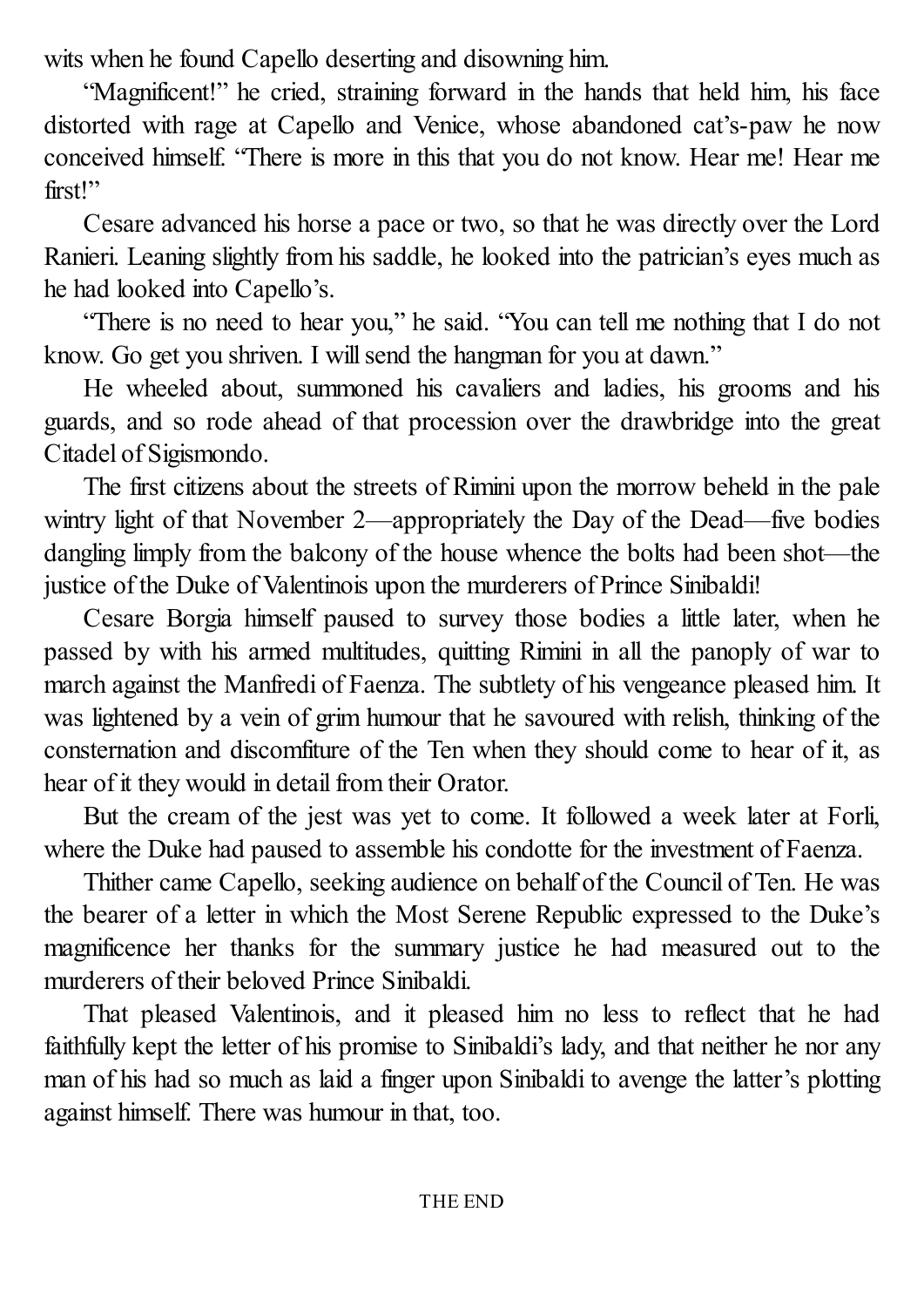*Printed at The Chapel River Press, Kingston, Surrey.*